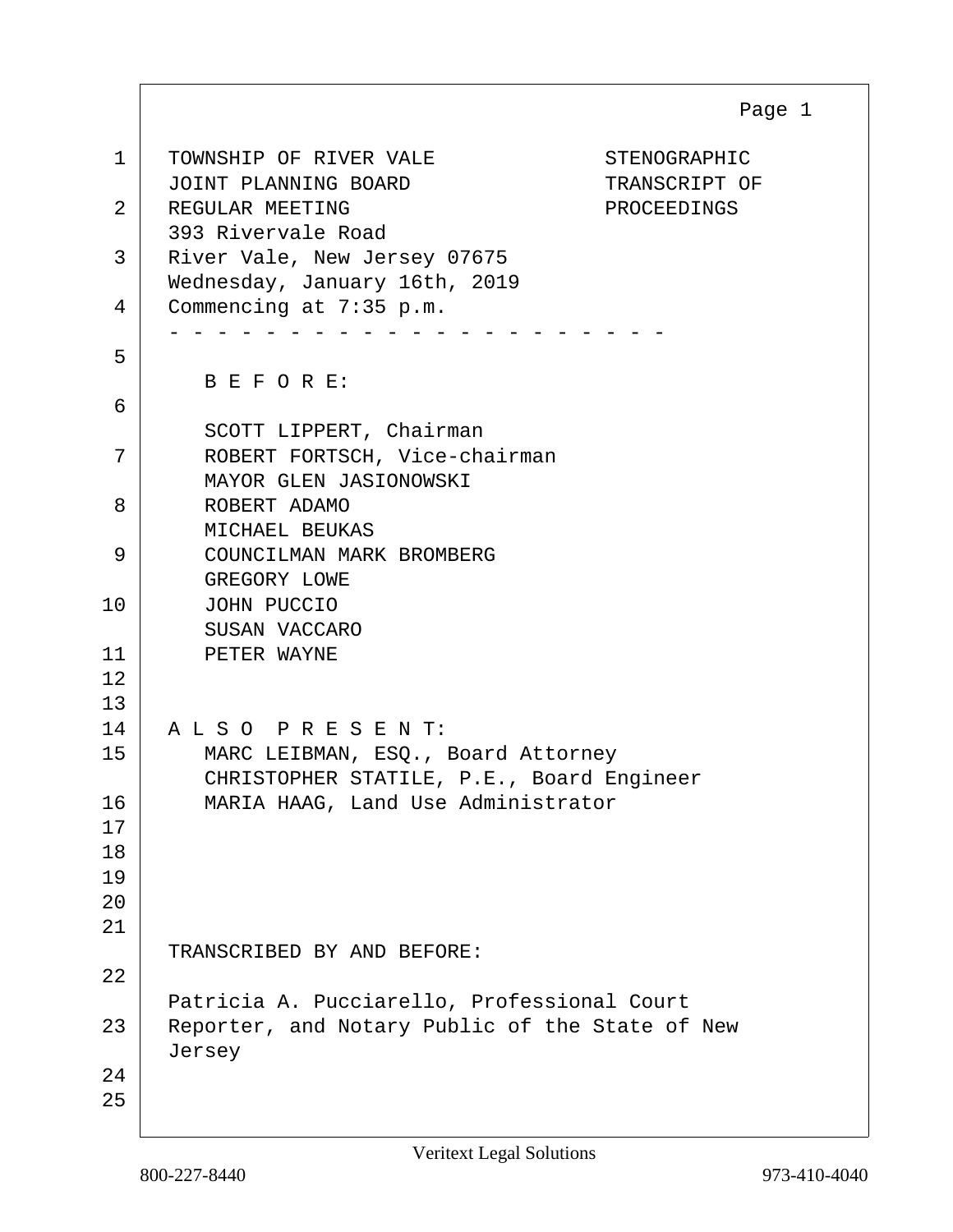|             | Page 2                                          |
|-------------|-------------------------------------------------|
| $\mathbf 1$ | APPEARANCES:                                    |
| 2           |                                                 |
|             | DAY PITNEY LLP                                  |
| 3           | BY: PETER J. WOLFSON, ESQ.                      |
|             | One Jefferson Road                              |
| 4           | Parsippany, New Jersey 07054                    |
|             | $(973)$ 966-8298                                |
| 5           | Attorney for the Applicant                      |
|             | The Fairways at Edgewood, LLC                   |
| 6           |                                                 |
| 7           | VERDE, STEINBERG & PONTELL, LLC                 |
|             | BY: JAMESON P. VAN ECK, ESQ.                    |
| 8           | COURT PLAZA EAST                                |
|             | 19 Main Street                                  |
| 9           | Hackensack, New Jersey 07601                    |
|             | $(201)$ 489-0075                                |
| 10          | Attorneys for the Objector                      |
|             | Rivervale Holiday Farms Condominium Association |
| 11          |                                                 |
| 12          |                                                 |
| 13          |                                                 |
| 14          |                                                 |
| 15          |                                                 |
| 16          |                                                 |
| 17          |                                                 |
| 18          |                                                 |
| 19          |                                                 |
| 20          |                                                 |
| 21          |                                                 |
| 22          |                                                 |
| 23          |                                                 |
| 24          |                                                 |
| 25          |                                                 |

Г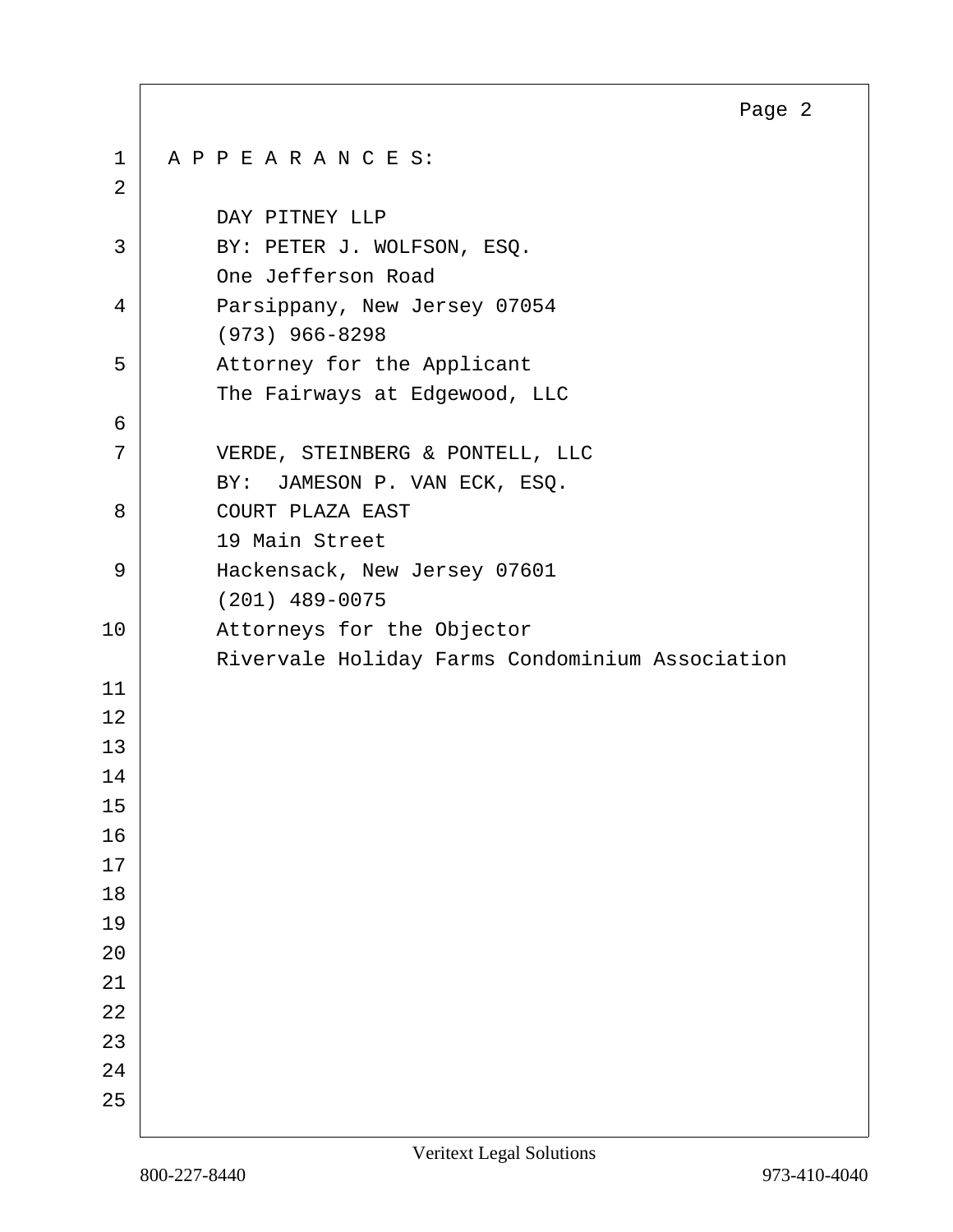1 | INDEX 2 3 WITNESS DIRECT CROSS REDIRECT RECROSS 4 STEVEN SANTOLA 5 By Mr. Wolfson: 22 6 By Mr. Van Eck: 36 84 7 DAPHNE GALVIN 8 By Mr. Wolfson: 86 9 10 11 12 13 E X H I B I T S 14 15 EXHIBIT NO. DESCRIPTION DESTRIPSED DENT. 16 A-1 Woodmont Pamphlet 23 17 A-2 Aerial Overlay 90 18 A-3 Blowup of Aerial Overlay 91 19 20 (Exhibits retained by counsel.) 21 22 23 24 25 Page 3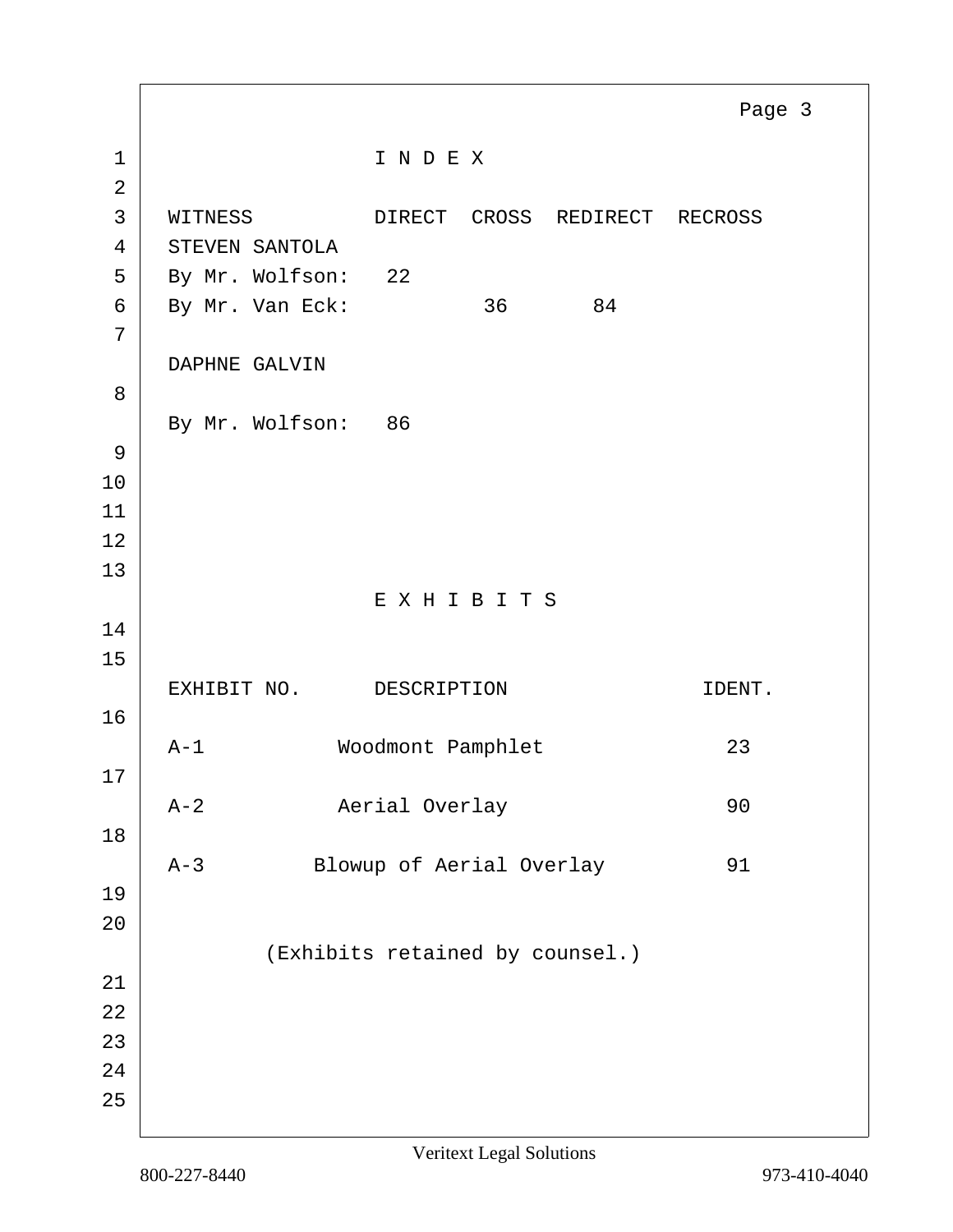$1$  (On record at 7:35 p.m.) 2 CHAIRMAN LIPPERT: So before we start 3 | our public hearing tonight, I just wanted to say a 4 few things about the nature of the proceedings. 5 | This is a quasi-judicial hearing. 6 Everybody should conduct themselves as they would in  $7$  a courtroom. Everyone will have a chance to ask 8 questions, everyone will have a chance to make a 9 statement. You may want to defer asking the 10 questions and you're going to defer asking 11 questions, that is the members of the public, until 12 counsel have finished with cross-examination. 13 There's at least one attorney for an objector here. 14 | You may find that it's difficult --15 when it's time to ask questions, it's time to ask 16 questions, it's not time to make statements. You'll 17 have a different time to make a statement. It's not 18 the easiest thing in the world to ask questions of a 19 witness, and so if I find that you're making a 20 | statement rather than asking questions, I'm going to 21 ask you to move on and allow the next person to ask 22 questions. 23 So what I'd like is for all counsel  $24$  to put in their appearances. Now, I know we have at 25 | least one attorney for an objector. Page 4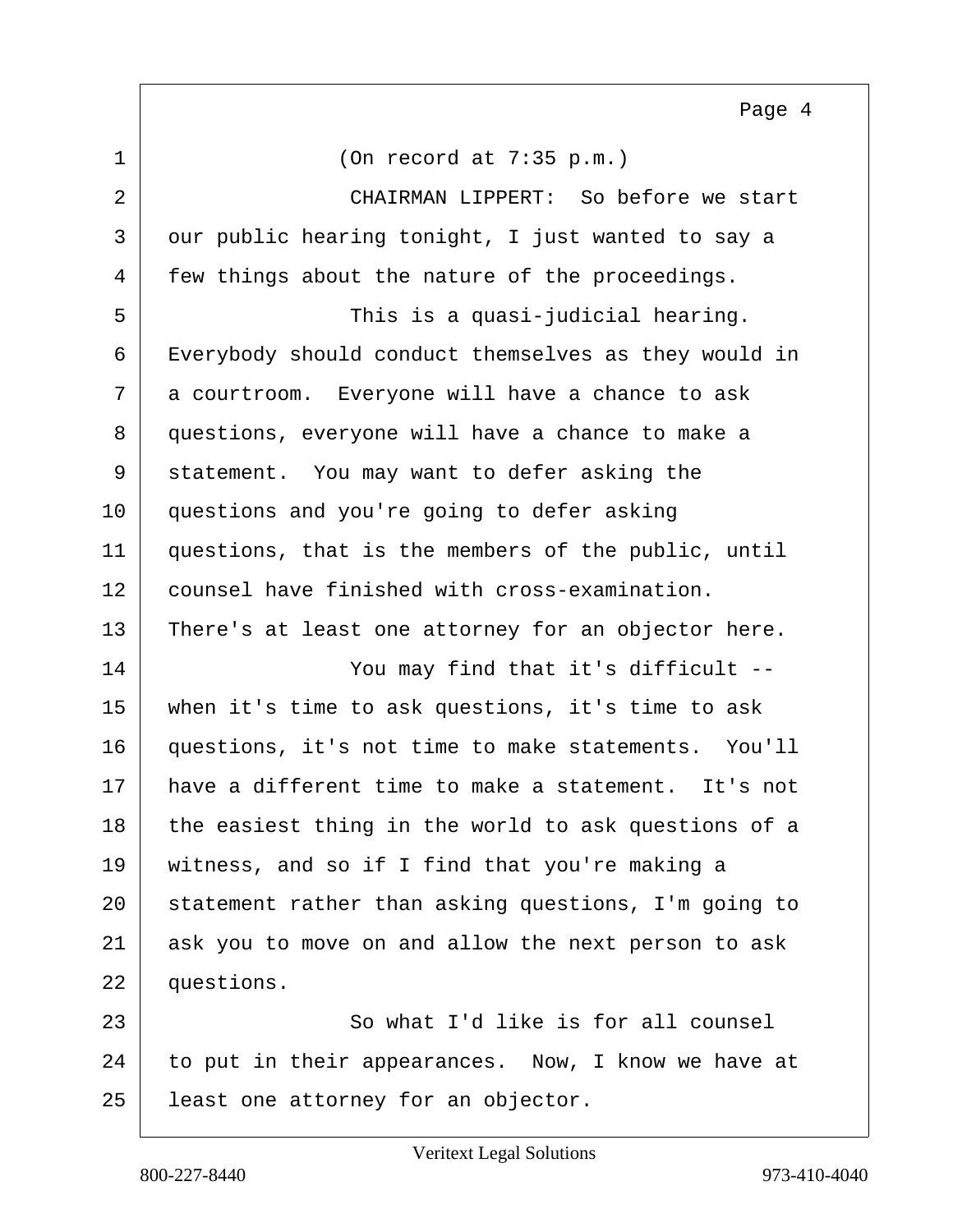1 Mr. Van Eck, you want to -- let 2 Mr. Van Eck put his appearance in first, 3 Mr. Wolfson. 4 MR. WOLFSON: Sure. 5 CHAIRMAN LIPPERT: And is there 6 anyone else here, any other attorneys representing  $7$  any of the parties here? 8 MR. VAN ECK: Mr. Chairman, Members 9 of the Board, Jameson Van Eck from the firm Verde 10 Steinberg & Pontell on behalf of the Rivervale 11 | Holiday Farms Condominium Association. 12 CHAIRMAN LIPPERT: I'm sorry. 13 Mr. Wolfson. 14 MR. WOLFSON: Good evening, 15 | Mr. Chairman, Board Members, Board Professionals, 16 Peter Wolfson of Day Pitney here on behalf of the 17 | applicant. 18 CHAIRMAN LIPPERT: All right. 19 Mr. Wolfson, I'm just going to ask you to defer for 20 another minute because counsel reminds me that we 21 have to elect officers, so we're going to do that. 22 | MR. LEIBMAN: Just so everybody in 23 the public knows if you're unfamiliar with this 24 process and procedure, all the members of this board 25 live in your town and volunteer their time to serve Page 5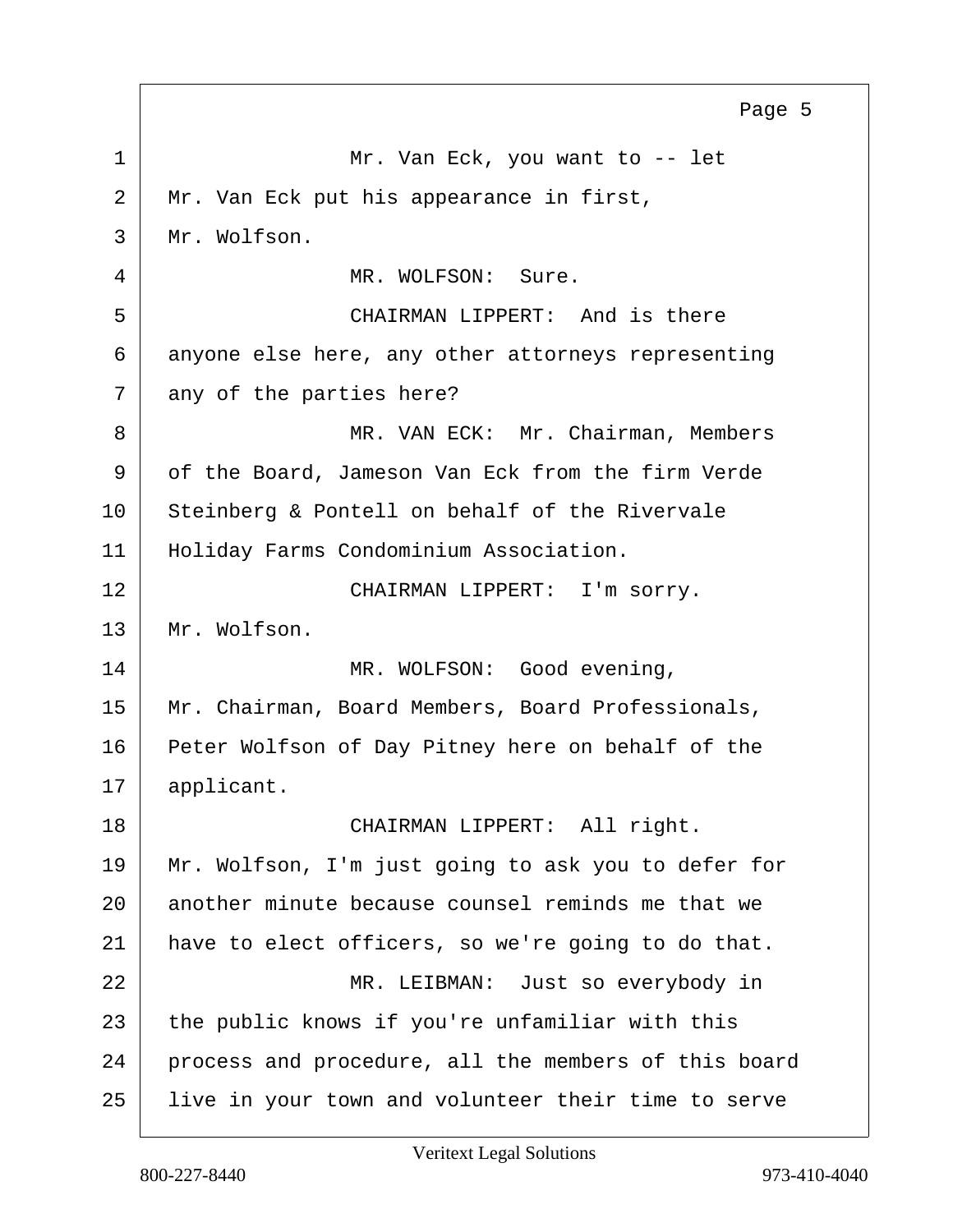1 all of you in the capacity as a board member. The 2 first meeting of every year is the reorganization 3 | which involves swearing in those members whose terms 4 have expired and reappointing and swearing in new 5 members. 6 | The next part of the reorganization  $7<sup>1</sup>$  is the selection of board offices and selection of 8 board professionals. This is our first meeting of 9 the year, so that reorganization needs to happen 10 | now. It's very quick. 11 So let's get it started. I would 12 suggest that somebody make a motion for board 13 chairman. 14 VICE-CHAIRMAN FORTSCH: I'll make a 15 motion that Scott Lippert continues as board 16 chairman. 17 MAYOR JASIONOWSKI: I'll second. 18 CHAIRMAN LIPPERT: We'll go with a 19 voice vote. All in favor? 20 (Unanimous Aye.) 21 CHAIRMAN LIPPERT: Any opposed? 22 The next one is secretary? 23 MR. LEIBMAN: Board secretary, 24 vice-chairman. It doesn't matter. Vice-chair. Is

 $25$  there a motion for vice-chairman?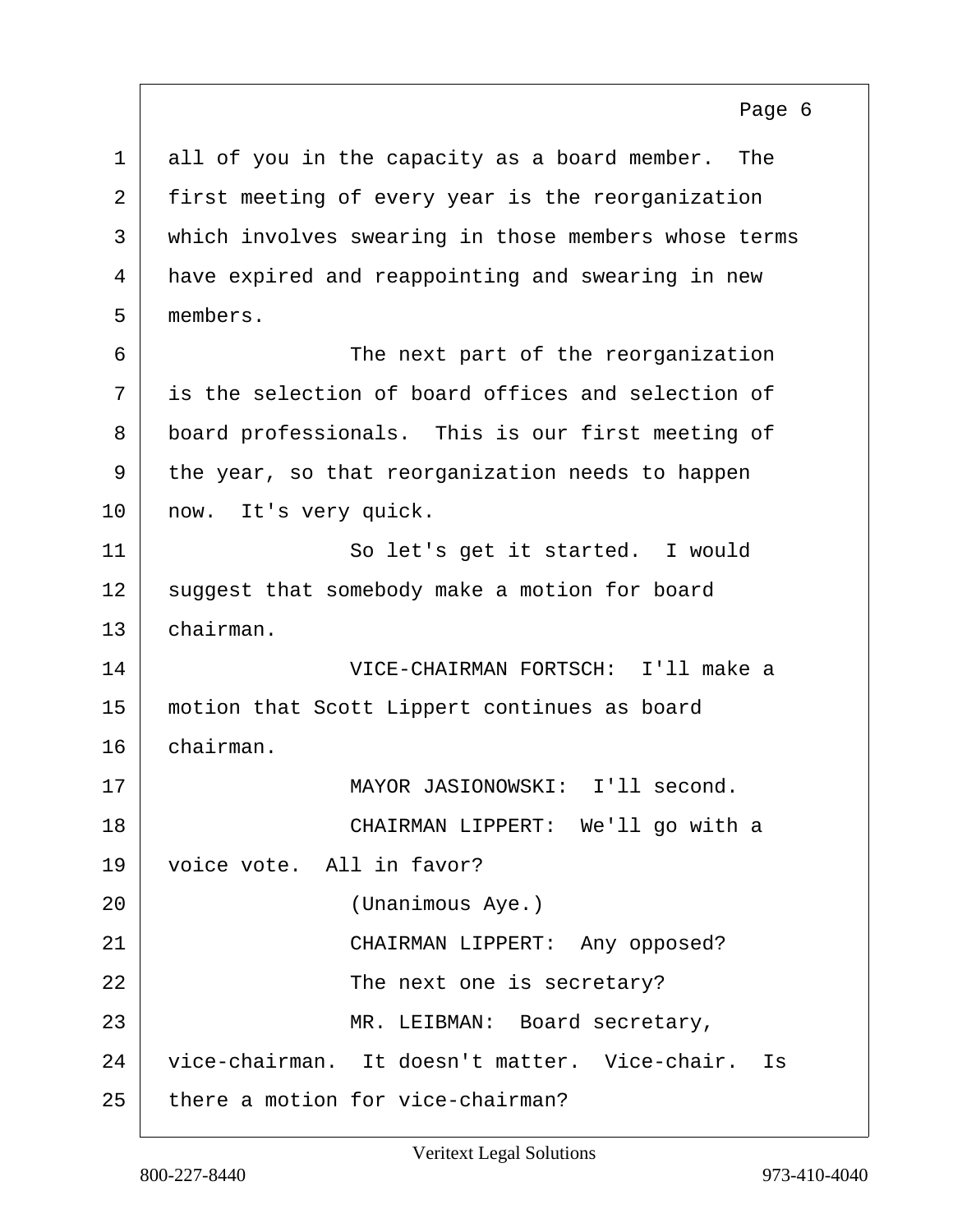1 CHAIRMAN LIPPERT: I'm going to move 2 Robert Fortsch as the vice-chair of the board. 3 MAYOR JASIONOWSKI: I'll second it. 4 CHAIRMAN LIPPERT: All in favor? 5 (Unanimous Aye.) 6 CHAIRMAN LIPPERT: Any opposed? 7 | Chay. And board secretary, do we 8 have a motion? 9 MR. ADAMO: I'll make a motion for it 10 be Susan Vaccaro. 11 CHAIRMAN LIPPERT: Susan Vaccaro. 12 The motion is Susan Vaccaro. I'll second it. 13 All in favor? 14 (Unanimous Aye.) 15 CHAIRMAN LIPPERT: Any opposed? 16 Okay. So we've done that. Now we've 17 got to appoint our professionals, right? 18 MR. LEIBMAN: Yes. 19 CHAIRMAN LIPPERT: Starting with 20 Mr. Leibman. I'll make a motion that we appoint 21 Mr. Leibman as board attorney. Do I hear a second? 22 VICE-CHAIRMAN FORTSCH: I'll second  $23$  it. 24 CHAIRMAN LIPPERT: All in favor? 25 (Unanimous Aye.) Page 7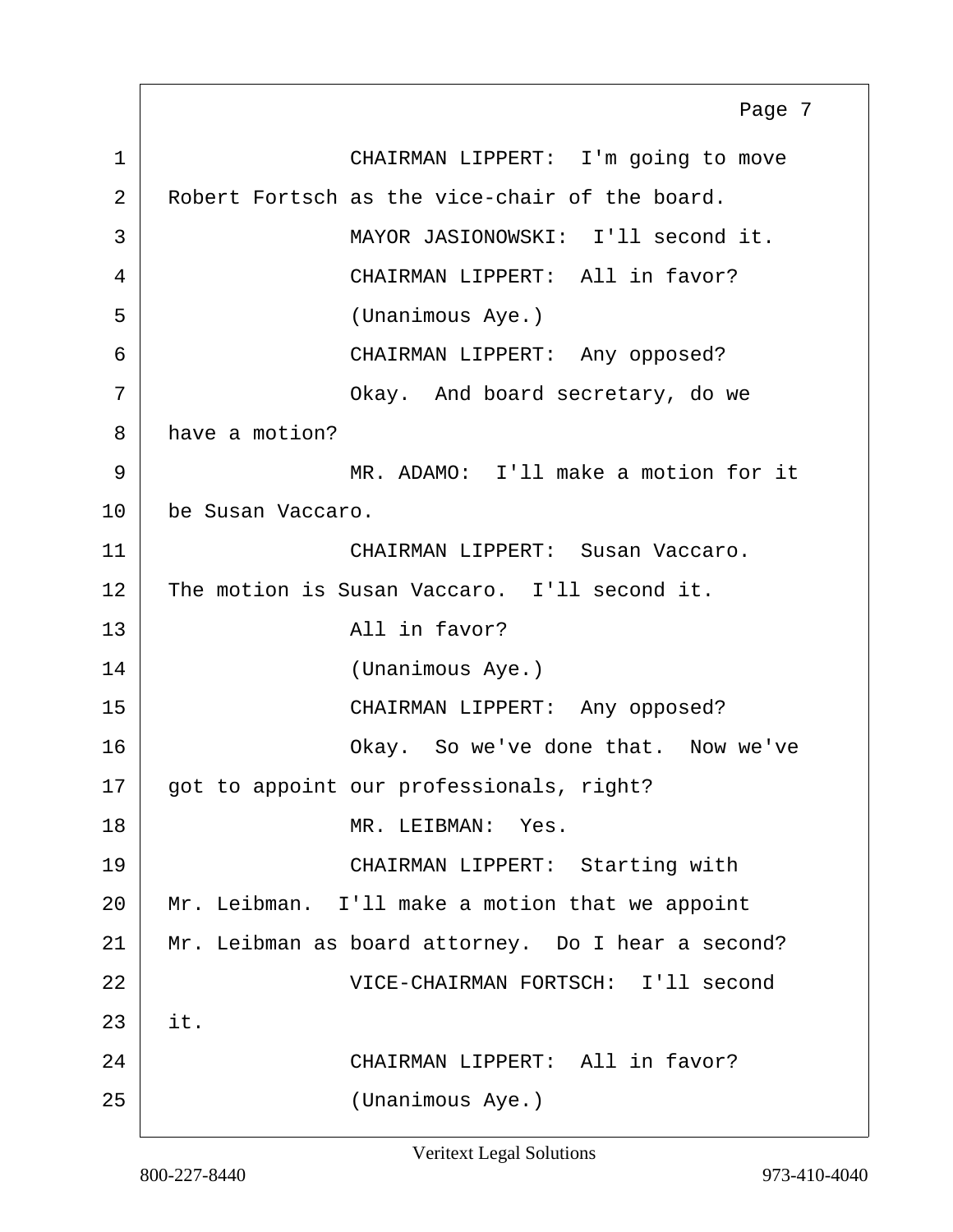1 CHAIRMAN LIPPERT: Any opposed? 2 Ckay. And board engineer, 3 Mr. Statile. I will make a motion appointing him as 4 our board engineer. Do I hear a second? 5 COUNCILMAN BROMBERG: I'll second it. 6 CHAIRMAN LIPPERT: All in favor? 7 (Unanimous Aye.) 8 CHAIRMAN LIPPERT: Any opposed? 9 Okay. So we're done with our 10 | housekeeping then, Mr. Leibman? 11 | MR. LEIBMAN: Yes, you are. 12 CHAIRMAN LIPPERT: So, Mr. Wolfson, 13 you have the floor. Sorry for the delay. 14 MR. WOLFSON: Mr. Chairman, is it 15 okay if we use this table here? 16 CHAIRMAN LIPPERT: Sure, of course,  $17$  yes. 18 MR. WOLFSON: Good evening again. I 19 remain Peter Wolfson of Day Pitney here on behalf of 20 the applicant. As you recall, the public hearing on 21 this matter was originally scheduled for 22 December 20, 2018, and was carried to tonight's date 23 taking place here at the middle school. No 24 testimony was provided at the prior meeting. Just 25 for the record, notice was served and published in Page 8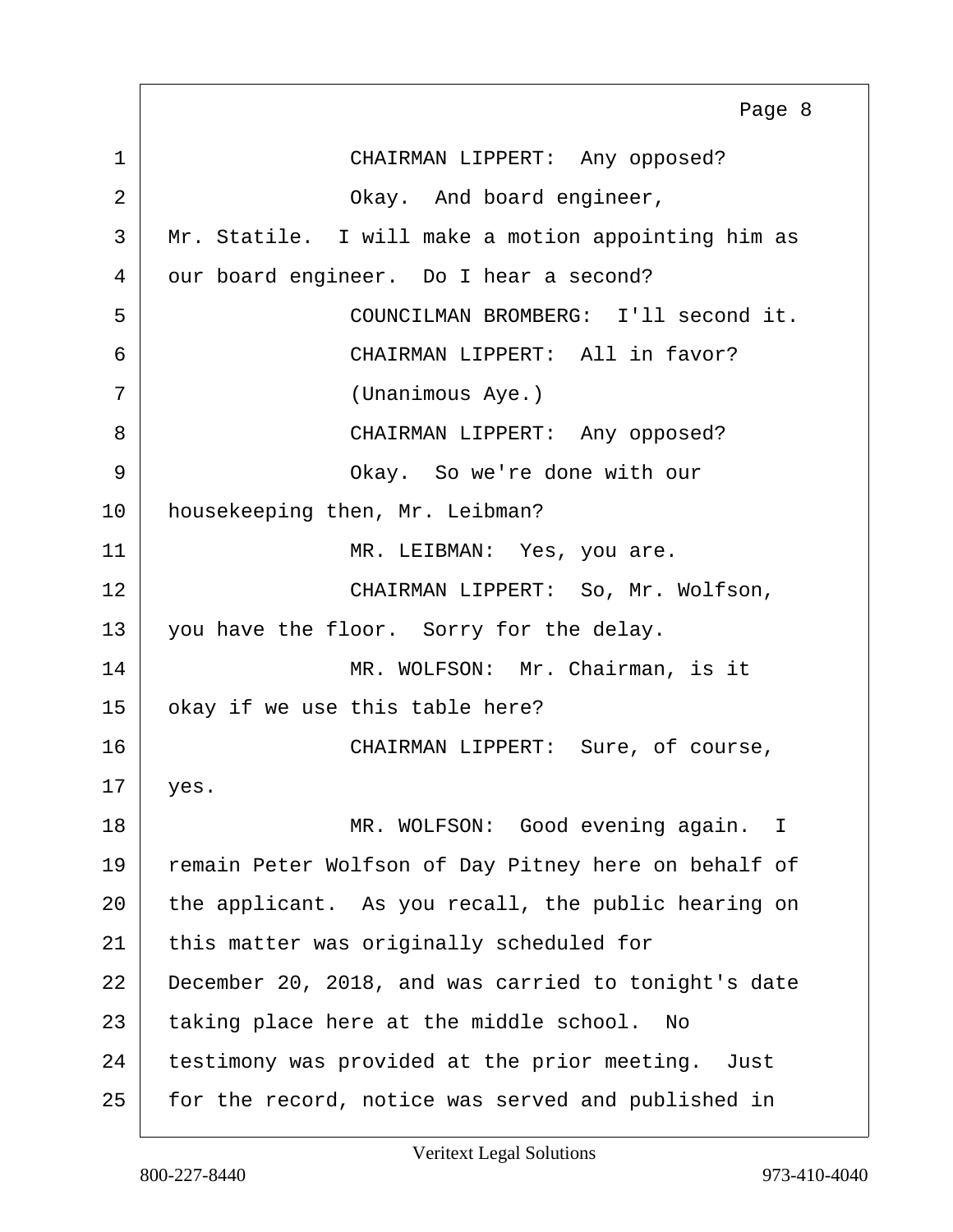1 accordance with the law for this hearing.

2 The township council adopted 3 Ordinance 332-2018 establishing zoning for the 4 property as part of its strategy to address the 5 township's affordable housing obligation. 6 Affordable housing has been a challenge for every 7 New Jersey municipality dating back to 1975 when the 8 New Jersey Supreme Court founded South Burlington 9 County NAACP versus Township of Mount Laurel, known 10 as Mount Laurel I, that municipalities in the state 11 of New Jersey exercising their zoning power had a 12 constitutional obligation to provide a realistic 13 opportunity for the construction of their fair share 14 of the region's low and moderate income housing 15 needs.

16 | The matter of the adoption of 17 third-round regulations N.J.A.C. 596 and 597 by the 18 New Jersey Council on Affordable Housing, the New 19 Jersey Supreme Court in 2015 found that the 20 administrative process implemented by COAH, the 21 state agency tasked with overseeing the creation of 22 affordable housing, had become nonfunctioning. As a 23 result, the New Jersey Supreme Court returned 24 primary jurisdiction over affordable housing matters 25 to New Jersey trial courts. This has heightened the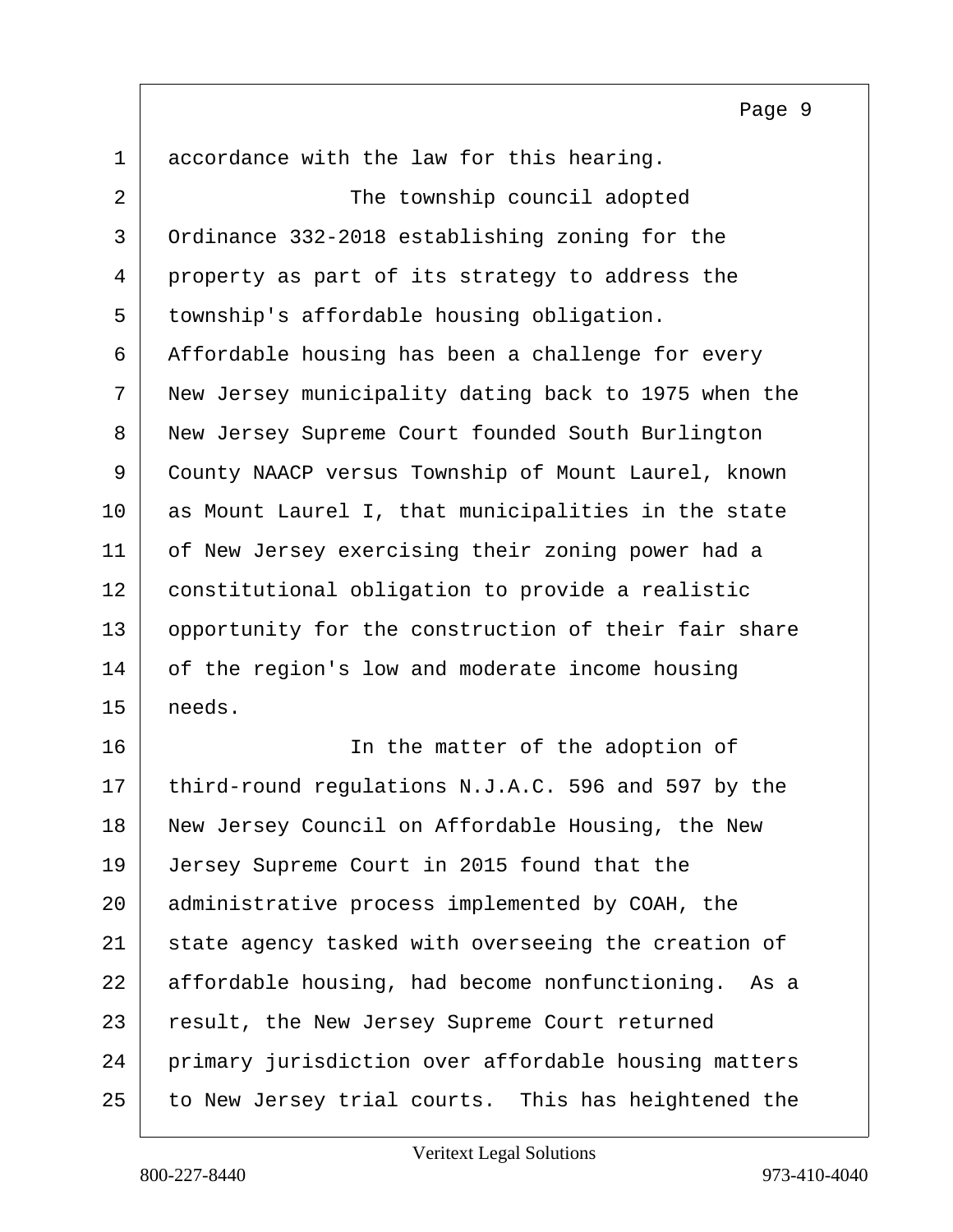1 pressure on municipalities to address their 2 affordable housing obligation rather than risk 3 facing so-called builder's remedy in litigation. 4 The idea of golf course residential 5 development at Edgewood was discussed and made part 6 of the township's recent master plan review. 7 Subsequently, the property was one of the 8 developable parcels relied upon by the township in 9 its housing element and fair share plan to address 10 its affordable housing obligation. The applicant 11 has crafted its plan for the property carefully to 12 assist the town in implementing the fair share plan 13 and to comply with the township's rezoning of the 14 property for inclusionary residential development. 15 as the board may be aware, 16 Mr. McCanties (phonetic), the neighbor who shares 17 the driveway with Edgewood has retained counsel, 18 | Beattie Padovano, to finalize and document our 19 agreement on the buffer between the parking area and 20 his property. The applicant had met with 21 | Mr. McCanties directly prior to finalizing its plans 22 and has incorporated measures intended to address 23 the shared location. I received a letter on Friday 24 afternoon from Attorney Ira Weiner with Beattie 25 Padovano in which certain suggestions are made

Veritext Legal Solutions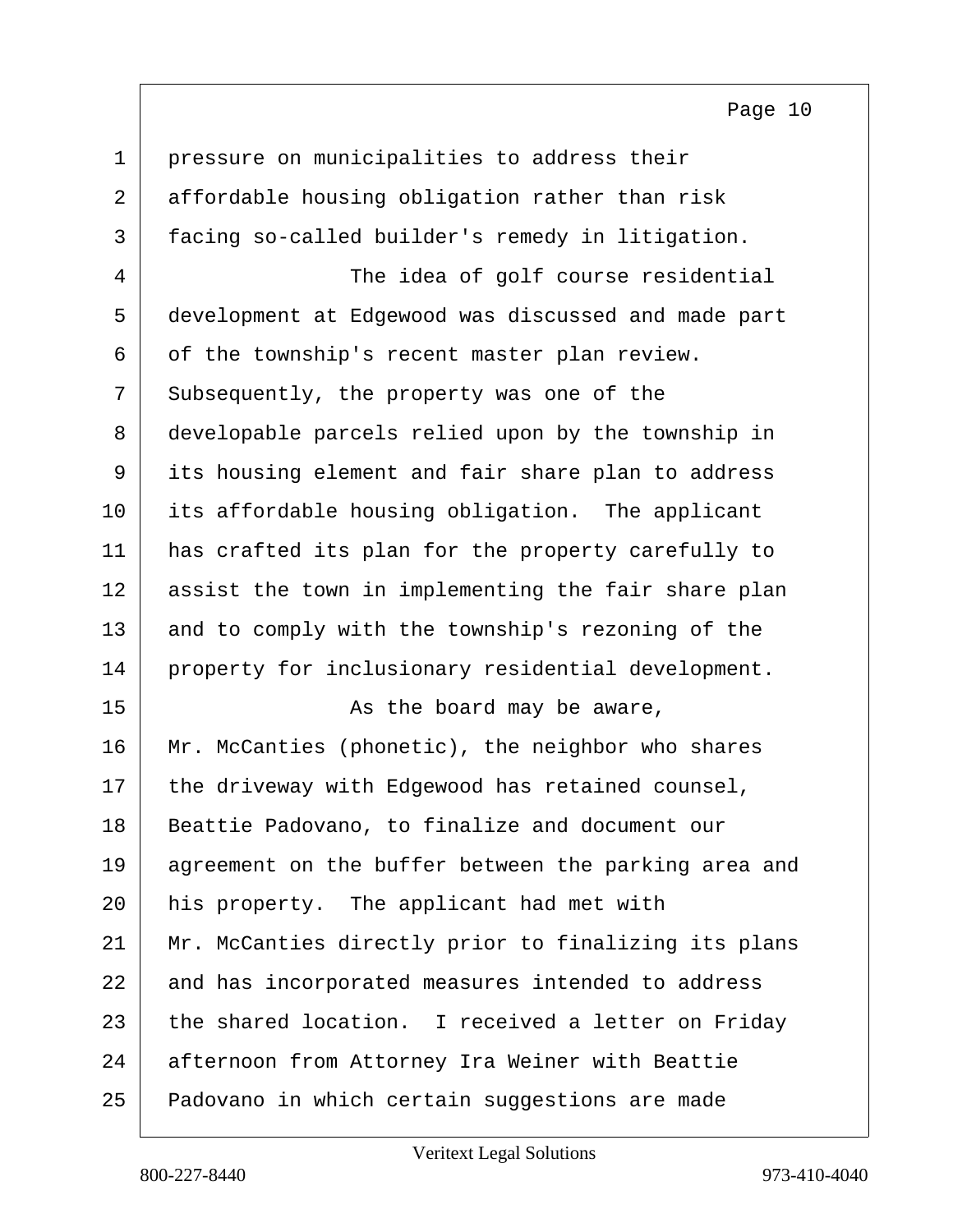| $\mathbf 1$ | regarding the plan. The applicant is reviewing the   |
|-------------|------------------------------------------------------|
| 2           | suggestions and will be circling back to Mr. Weiner  |
| 3           | and Mr. McCanties to continue the discussion.        |
| 4           | Mr. Weiner asked that I report that he is reserving  |
| 5           | all his rights on behalf of the client.              |
| 6           | Without further ado, with me tonight                 |
| 7           | are Steven Santola of Woodmont Properties who will   |
| 8           | be our first witness. I also have Daphne Galvin of   |
| 9           | Partner Engineering and Science, project engineer    |
| 10          | and planner. And then finally, Adam Alexander of     |
| 11          | Spiezle Architectural Group, project landscape       |
| 12          | architect.                                           |
| 13          | So if it pleases the Chair, I'd like                 |
| 14          | to call Mr. Santola.                                 |
| 15          | CHAIRMAN LIPPERT: Well, before we do                 |
| 16          | that, the board is in receipt of a letter dated      |
| 17          | January 15, 2019, from Mr. Van Eck in which he makes |
| 18          | a variety of objections to the application. I'm      |
| 19          | going to let him be heard now just solely on the     |
| 20          | jurisdictional issues.                               |
| 21          | So Mr. Van Eck, if you want to come                  |
| 22          | up here.                                             |
| 23          | And Mr. Wolfson, you'll have a chance                |
| 24          | to respond to this.                                  |
| 25          | Thank you.<br>MR. WOLFSON:                           |

Veritext Legal Solutions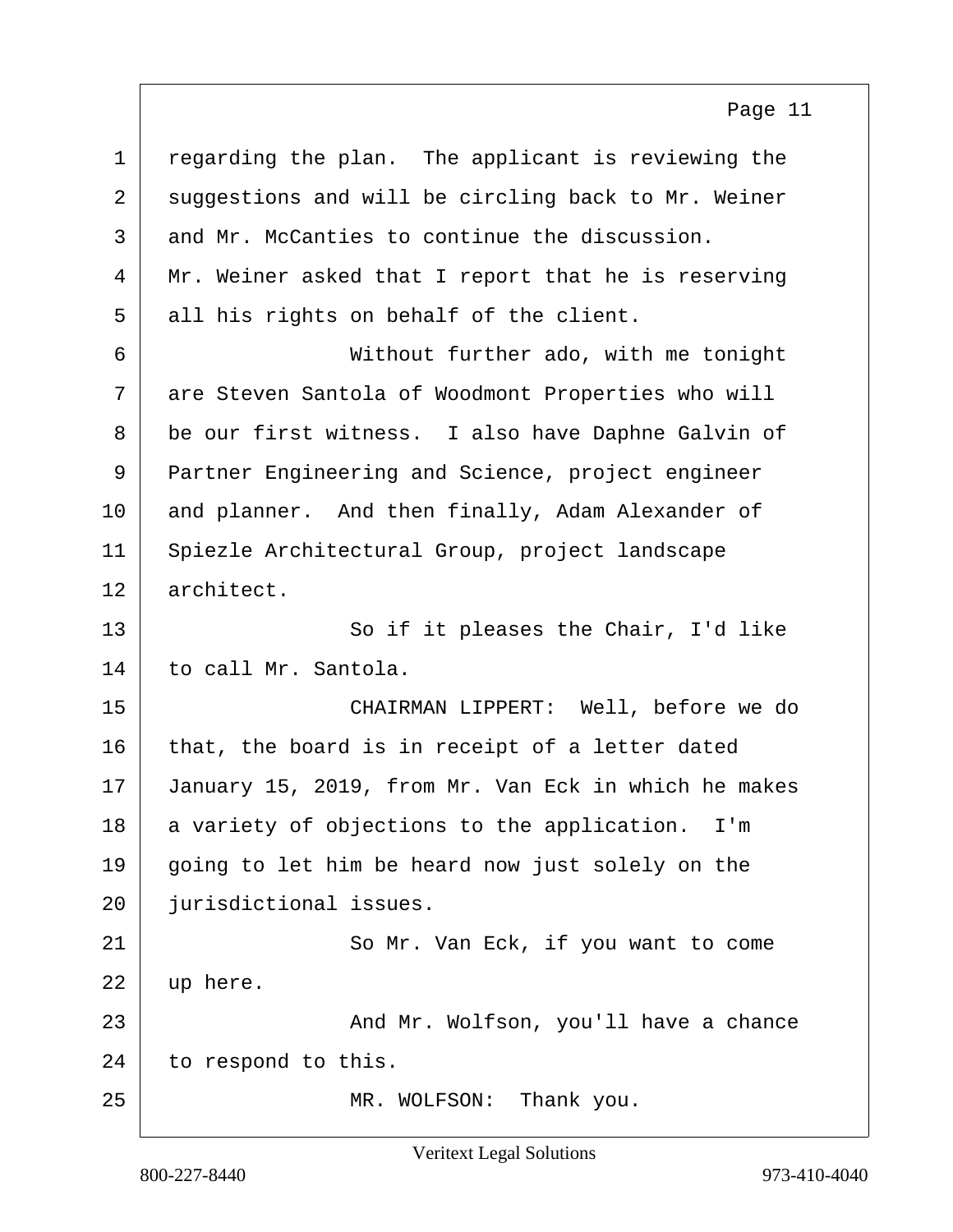1 MR. VAN ECK: Thank you. And again,  $2 |$  good evening. 3 MR. LEIBMAN: Mr. Van Eck, we have 4 here 14-page correspondence dated January 15th and 5 you raised some procedural issues there. Do you 6 have anything to add to what's in your 7 correspondence? 8 MR. VAN ECK: I mean, no. Generally, 9 what I've written is the position we have on some 10 preliminary matters. What I would like to do when 11 | the time is appropriate is have my December 20th 12 | letter and this January 15th letter admitted as 13 objectors exhibits. 14 MR. LEIBMAN: Okay. So both of these 15 letters are in the board's files and they are part 16 of the record of the proceedings at this time. 17 | We've laid it out in, I think, detail there. So if 18 there's nothing you want to supplement the record 19 with, then your objections are duly noted. 20 MR. VAN ECK: There was, if I may, 21 one more issue and I do just want to have it placed 22 on the record. I was down at the town hall 23 reviewing the plans and there were two items that 24 were not made available to the public that were 25 referenced in both the application and Mr. Statile's Page 12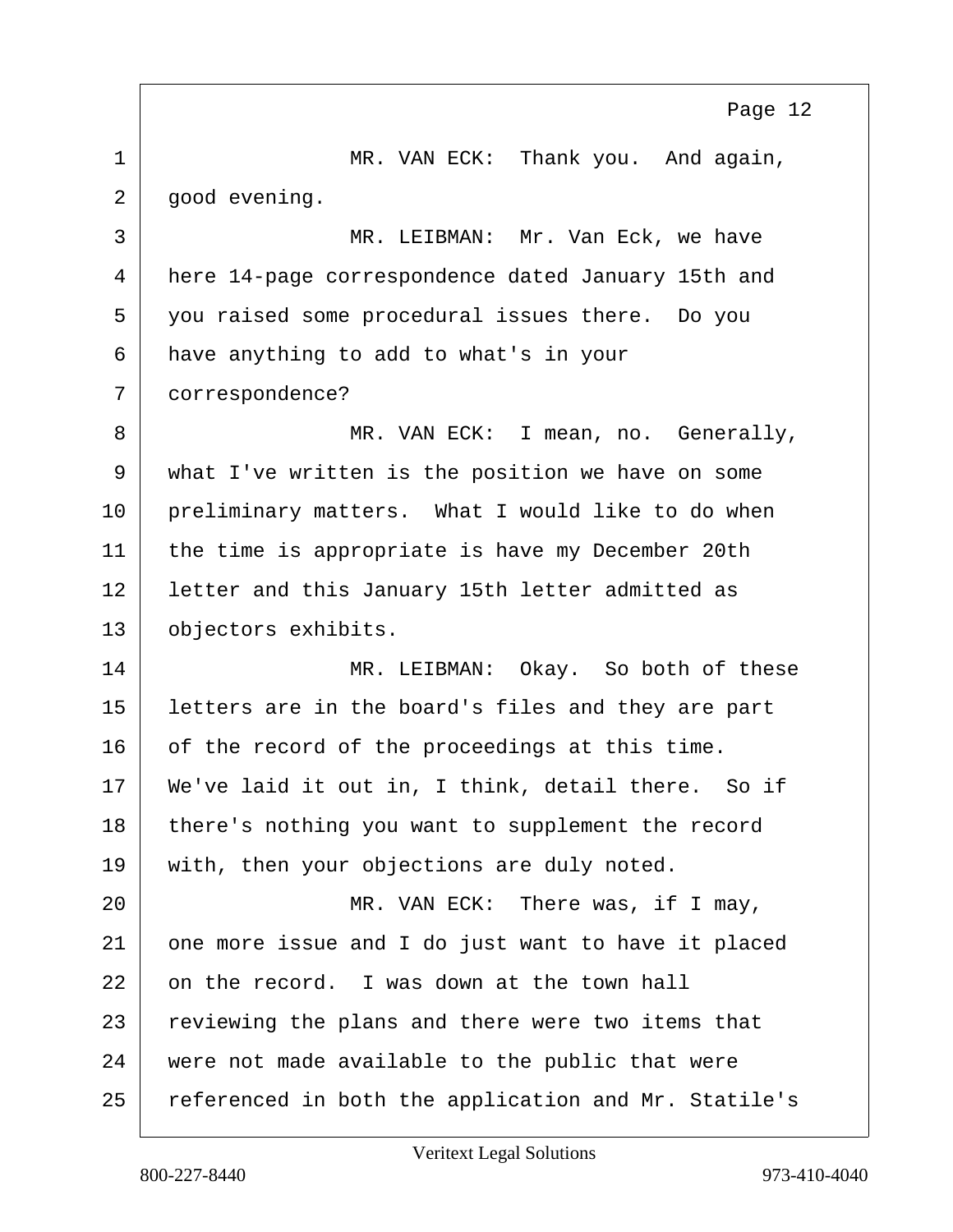| $\mathbf 1$ | report, that being the traffic analysis and the        |
|-------------|--------------------------------------------------------|
| 2           | stormwater management report. So I do want to place    |
| 3           | on the record an objection under 40:55D-10(b) which    |
| 4           | says that all plans and records for approval must be   |
| 5           | on file at least 10 days in advance and available to   |
| 6           | the public. It sounds like the applicant's not         |
| 7           | going to be addressing stormwater management or        |
| 8           | traffic this evening; obviously, I would object if     |
| 9           | they attempt to do that. Not having those records      |
| $10 \,$     | on file does call into question some jurisdictional    |
| 11          | issues. Obviously, we're all here and I'm not here     |
| 12          | solely to delay and ask that this meeting be           |
| 13          | adjourned, but I am reserving that as one of the       |
| 14          | objections I have placed on the record.                |
| 15          | MR. LEIBMAN: Okay. So we'll give                       |
| 16          | you an opportunity at the appropriate time if you so   |
| 17          | desire to make a factual presentation in support of    |
| 18          | what you've just said.                                 |
| 19          | The application materials are                          |
| 20          | voluminous. They have been on file for more than 10    |
| 21          | days in advance of the hearing. We conferred with      |
| 22          | Mr. Statile today about that issue and he assured me   |
| 23          | that they are, in fact, on file in borough hall.<br>Ιf |
| 24          | they were not produced to you or they were at the      |
| 25          | bottom of a box of material that was produced to       |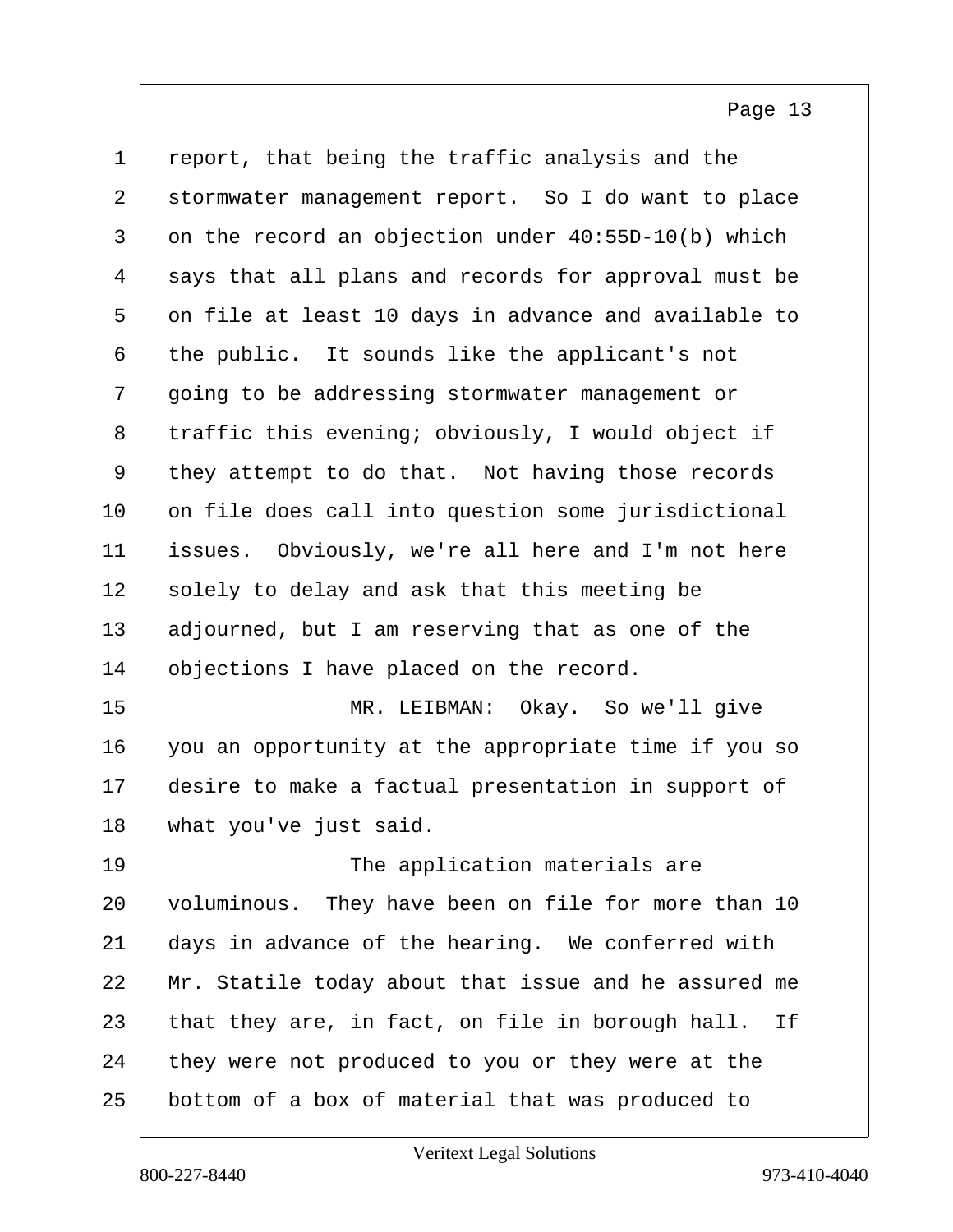$1 \mid$  you, I think I'd know that would be an effectual 2 dispute that we would have to flush out on the 3 record. It sounds like --

4 MR. VAN ECK: I mean, I am making 5 that representation as an officer of the court that  $6$  they were not provided to me and I did explicitly  $7$  ask for them both by name. I was advised they have 8 | not yet been provided to this board and have not yet 9 been made available to the public, but again, I 10 assume we're not going to have testimony on that 11 this evening so that assuages some of my concerns. 12 I would object if there is going to be traffic or 13 Stormwater testimony this evening.

14 MR. LEIBMAN: I don't think there's  $15$  going to be. In fact, I'm positive that there won't 16 be. And I do not want to be in a situation a year 17 | half from now that you're standing up in front of a 18 judge and saying this process is going to have an 19 issue because you didn't get those documents when 20 you asked the clerk for them when you were there. 21 Are we clear?

22 | MR. VAN ECK: Well, I am preserving 23 my objections. I mean, that's, you know, our right 24 as an objector. I am entitled to those records, it 25 was not given to me and I'm letting everyone be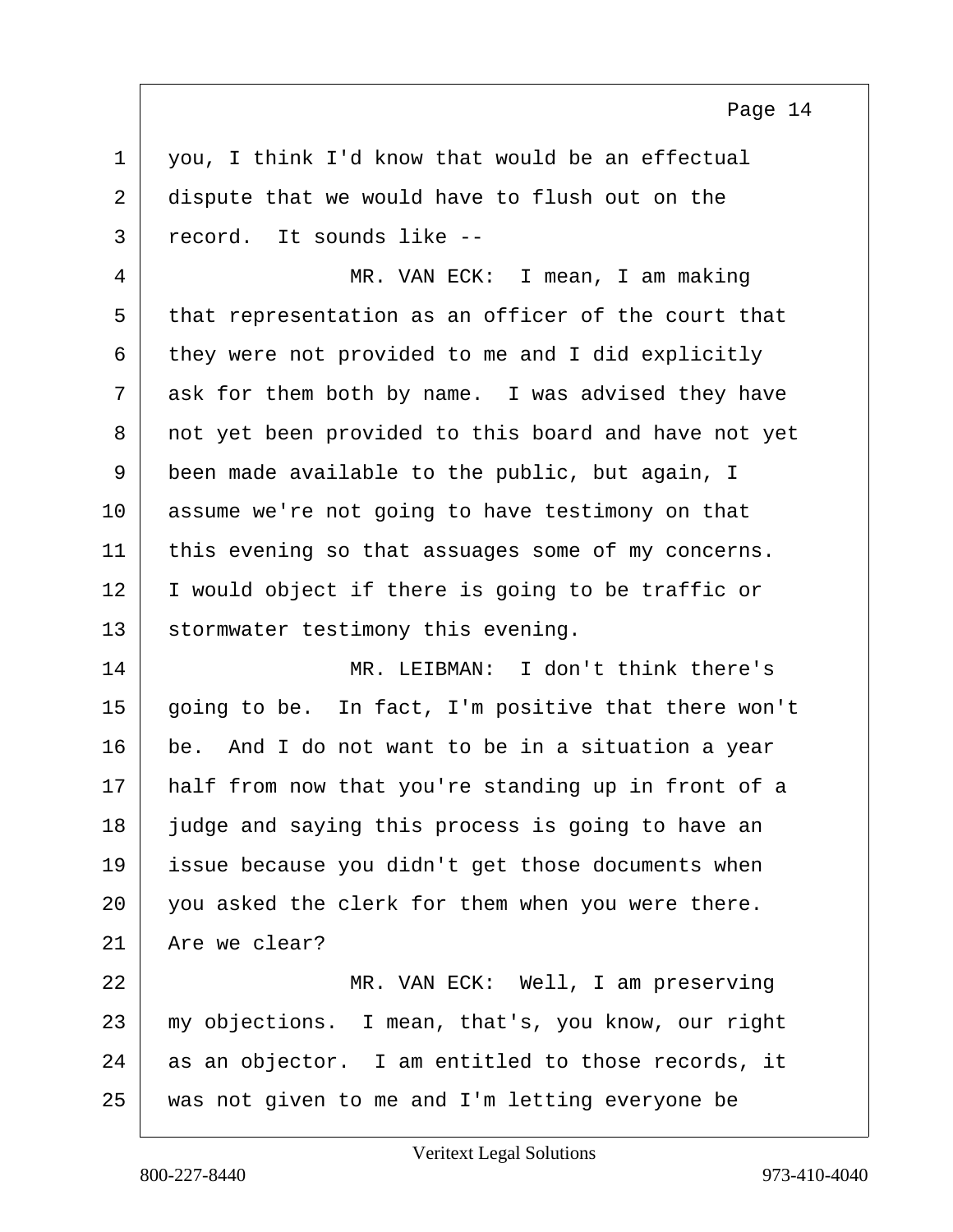1 aware of it. 2 MR. LEIBMAN: You've made your 3 representation as an officer of the court and I'm  $4 |$  going to confirm with the board secretary. 5 | The all of those items on file or no? 6 MS. HAAG: Yes, they are. 7 MR. LEIBMAN: Okay. Raise your hand 8 to be sworn. 9 (Witness sworn.) 10 MR. LEIBMAN: Are all of those items 11 on file at borough hall and have they been so since  $12$  the application was filed? 13 MS. HAAG: They are on file. 14 MR. LEIBMAN: Thank you, ma'am. 15 State your name, for the record, please. 16 | MS. HAAG: Maria Haaq. 17 | MR. LEIBMAN: Thank you. 18 all right. We're going to proceed. 19 MR. VAN ECK: May I ask her a 20 question? 21 MR. LEIBMAN: Go right ahead. 22 MR. VAN ECK: Ms. Haag, do you recall 23 me appearing at town hall last Thursday? 24 MS. HAAG: Yes, I do. 25 MR. VAN ECK: And do you recall that Page 15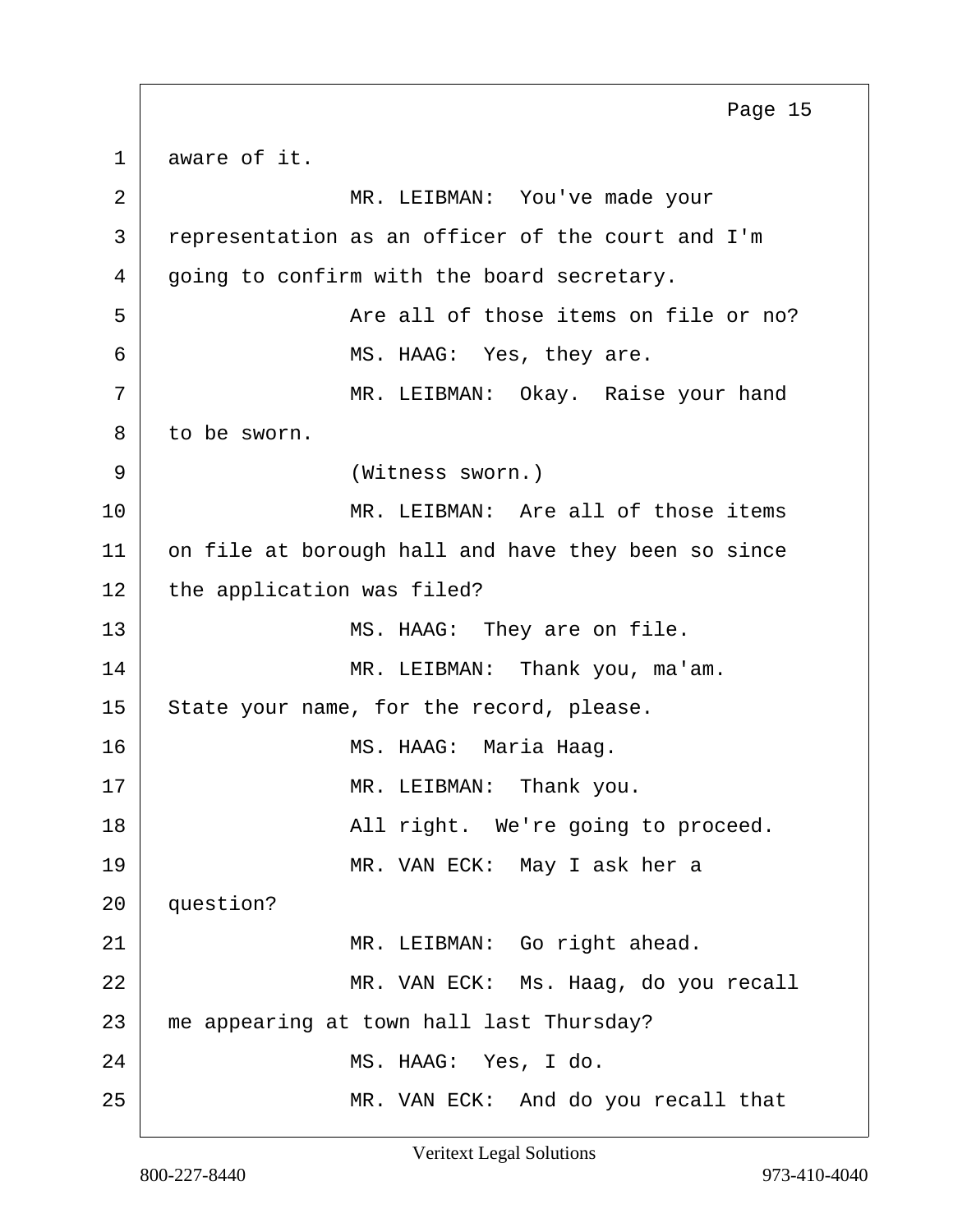1 | I was reviewing plans and documents? 2 MS. HAAG: Yes. 3 MR. VAN ECK: Do you recall that I 4 specifically asked for a copy of the traffic report 5 and the stormwater report? 6 MS. HAAG: You did ask. I told you  $7$  that wasn't given to the joint planning board yet, 8 but we do have it on file. 9 MR. VAN ECK: I'm certainly not -- $10$  that's  $-$  I didn't want to public to attack 11 Ms. Haag. She's been nothing but cooperative with 12 me and polite with me and I have respect for her and 13 her position. I certainly didn't even want to come 14 here and name her as the person I spoke with, that's 15 | why I just said they weren't available. 16 So, you know, she's doing the hard 17 | work and doing her job, but I did ask for copies of 18 them and they were not provided. 19 MR. LEIBMAN: Just so everybody 20 understands, the items that were not shared with the 21 board members are engineering calculations regarding 22 stormwater calculations and other technical matters 23 | that are going to be reviewed by the board's 24 | professionals. Those items are all available for 25 inspection at borough hall by anybody who wants Page 16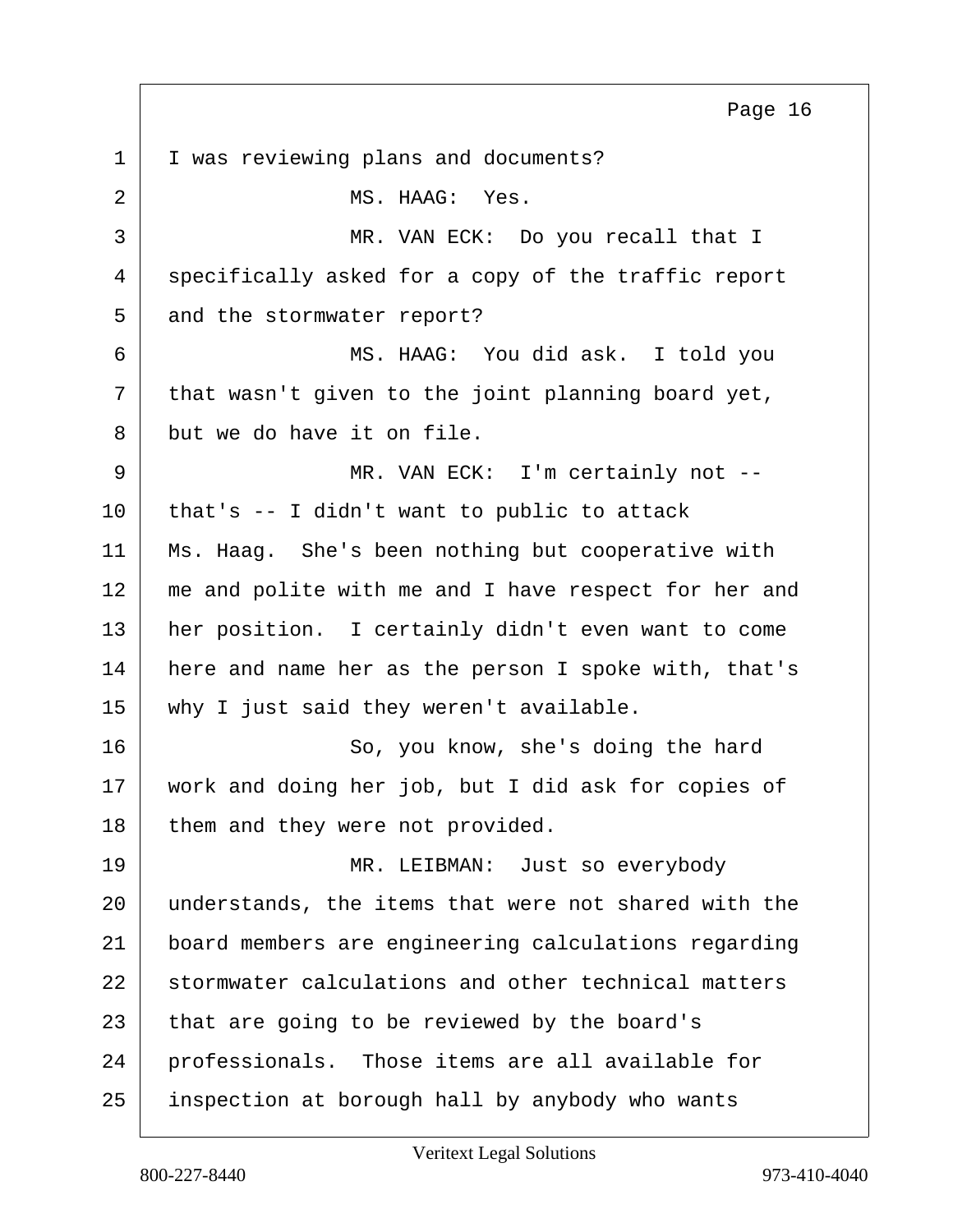1 | them. Let's proceed with the application. 2 MR. VAN ECK: Thank you. 3 CHAIRMAN LIPPERT: All right. I'm 4 going to stop you right there. This is not a game  $5$  show, this is a proceeding as if you were in a 6 courtroom. We don't applaud, we don't boo, we don't 7 hiss. It's not a rally, it's a quasi-judicial 8 proceeding, so let's proceed accordingly. 9 MR. WOLFSON: Thank you, 10 | Mr. Chairman. Mr. Chairman, you had invited Mr. Van 11 Eck to talk to jurisdictional matters. In my review 12 of his two extensive letters, the only 13 jurisdictional issue that I see is notice. And I 14 | would just like for the record completeness, just to 15 | address his objections relative to notice. 16 CHAIRMAN LIPPERT: Sure. 17 | MR. WOLFSON: His objections as to 18 | notice go to the fact that he identifies what he  $19$  says are additional points of relief that may be 20 | necessary in connection with an approval of this  $21$  plan, and I just wanted, again, for the record to go 22 through the legal requirements as to notice so that 23 everyone's clear that there's no issue. 24 N.J.S.A. 40:55D-11 requires only that 25 notices, quote, "state the date, time and place of Page 17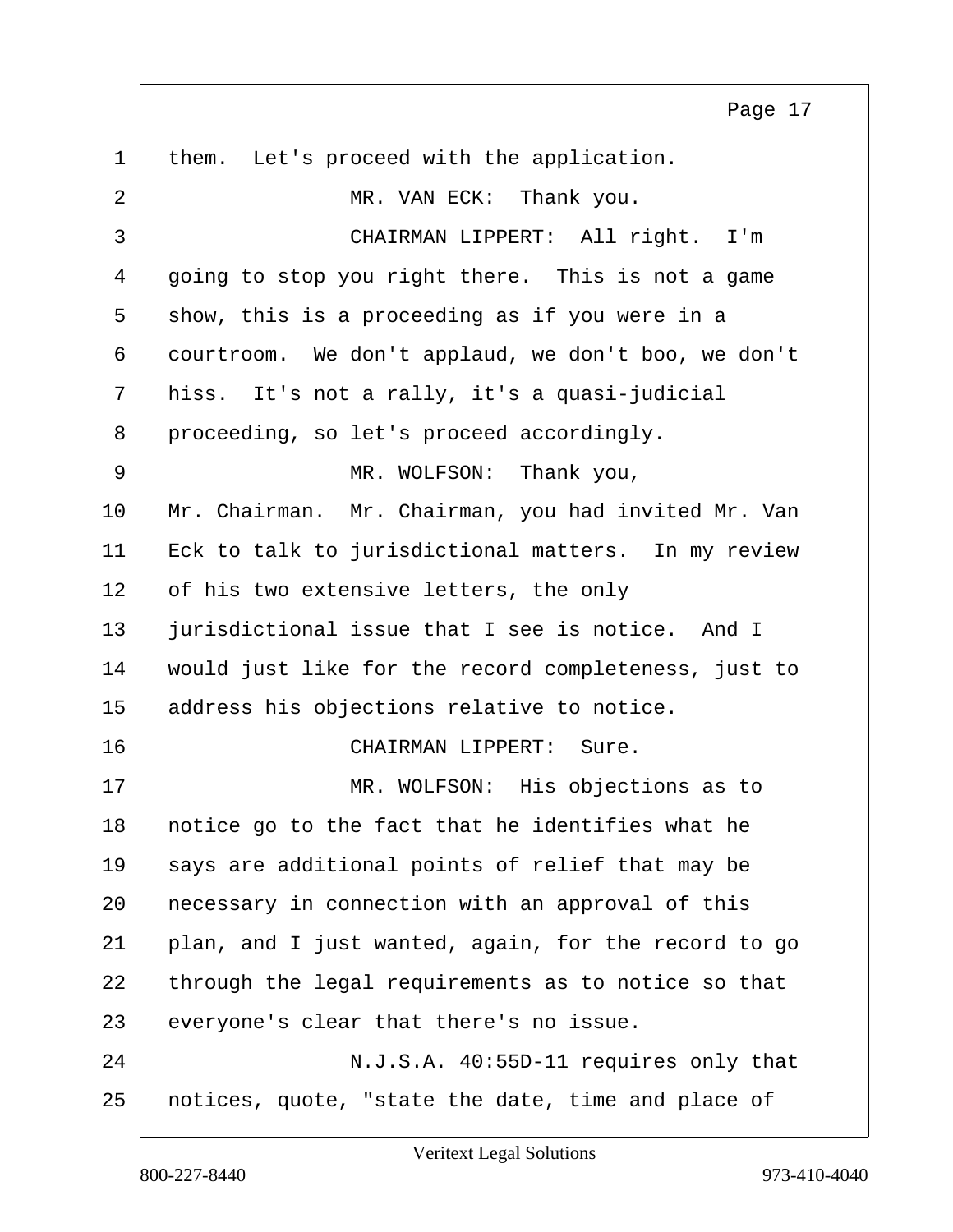$1$  the hearing, the nature of the matters to be 2 considered, and an identification of the property 3 proposed for development by street address, if any, 4 or by reference to lot and block numbers as shown on  $5$  the current tax duplicate in the municipal tax 6 assessor's office in the location and times at which 7 any map and documents from which approval is sought  $8$  are available," end quote.

9 To determine if notice provides a 10 | sufficient, quote, "nature of matters to be 11 considered," end quote, New Jersey courts hold that 12 the, quote, "critical element has consistently been 13 | found to be an accurate description of what the 14 property will be used for under the application," 15 end quote. And that quote comes from Perlmart of 16 Lacey, Inc., the Lacey Township Planning Board, 295  $17$  N.J. Super 234, and that quote is at 238 and that is 18 an Appellate Division case of 1996.

19 The notice must describe the, quote, 20 | "nature of the application in a common sense manner 21 such that the ordinary layperson could intelligently 22 determine whether to object or seek further 23 information," end quote. The importance and purpose 24 of the notice is to notify laymen and because, 25 quote, "few laymen have any idea of the difference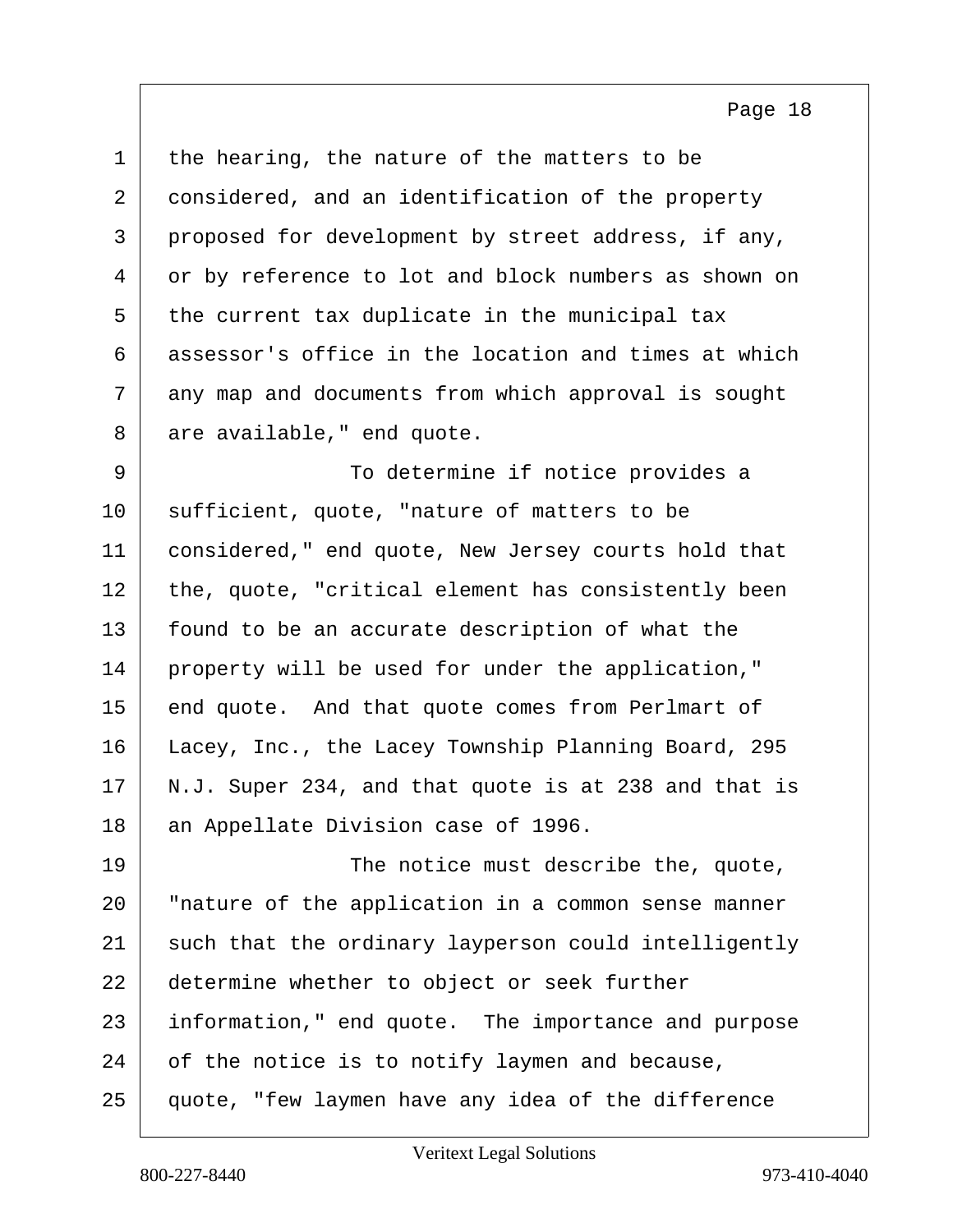| $\mathbf 1$ | between a variance and other technical zoning        |
|-------------|------------------------------------------------------|
| 2           | terms," end quote. The emphasis for notice is on,    |
| 3           | quote, "accurately identifying the type of use or    |
| 4           | activity proposed rather than the technical zoning   |
| 5           | term for that use," end quote. And that's also       |
| 6           | citing Pond Run Watershed Association v. Township of |
| 7           | Hamilton Zoning Board of Adjustment 397 N.J. Super   |
| 8           | 335 also an App. Div. case from 2008.                |
| 9           | New Jersey courts have, quote,                       |
| 10          | "rejected contentions that the MLUL," the Municipal  |
| 11          | Land Use Law, "required notice that specified all of |
| 12          | the particular variances required," end quote. That  |
| 13          | comes from Shakoor Supermarkets, Inc v Old Bridge    |
| 14          | Township Planning Board 420 N.J. Super 193, the      |
| 15          | quote found at 202 also an App. Div. case from 2011. |
| 16          | See also Scerbo v Board of Adjustment                |
| 17          | of City of Orange 121 N.J. Super 378, a law division |
| 18          | case from 1972. In that case, notice of an           |
| 19          | application to construct a residential treatment     |
| 20          | center was sufficient even if it did not state that  |
| 21          | a special exception or variance was sought.          |
| 22          | Going back to the Shakoor                            |
| 23          | Supermarkets case, Pearlmart -- it cites Pearlmart   |
| 24          | stated that the notice should provide a, quote,      |
| 25          | "common sense description of the nature of the       |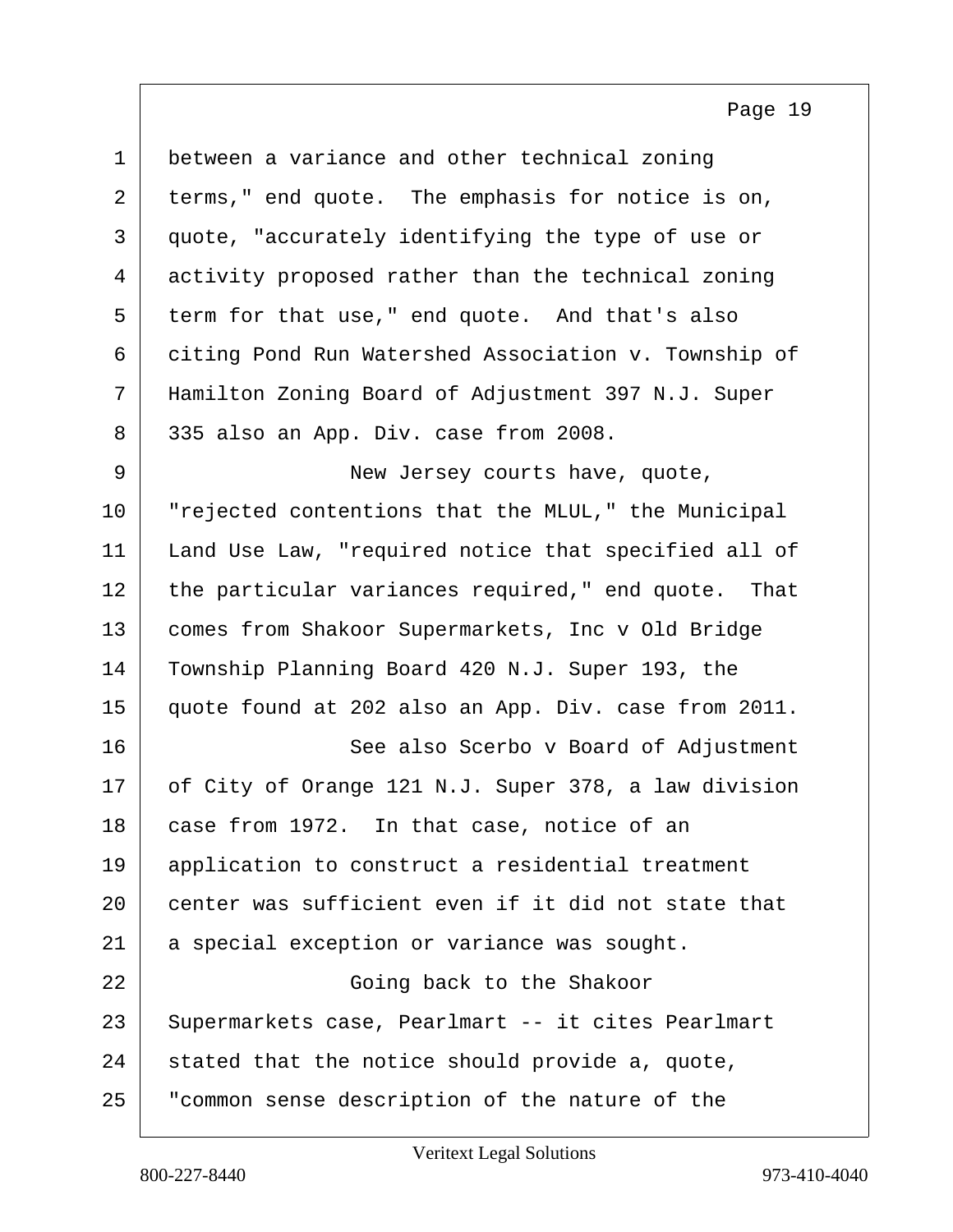1 application such that the ordinary layperson could 2 understand its potential impact upon him or her." 3 | See also Township of Stafford at 154  $4 \mid N.J.$  Super at 74. The notice need not be, quote, 5 "exhaustive to satisfy the standard." That's from 6 Pearlmart at 239. Indeed we rejected contentions  $7$  that the MLUL required notice that a conditional use 8 approval was sought and that specified all the 9 particulars -- and that specified all of the 10 particular variances required. 11 See also Scerbo, cited before. To 12 adequately inform, the notice must give, quote, "an 13 accurate description of what the property will be 14 used for under the application," end quote, rather 15 than rely upon references to technical zoning terms 16 for that use, Pearlmart at 238, 39, Pond Run 17 | Watershed 355. 18 In re Hartz/Damascus Bakery, Inc. 404 19 N.J. Super 49 at page 62, active 2008 case, we 20 applied this, quote, "common sense standard" to 21 conclude that notice of, quote, "a continuous 22 production bakery," end quote, was sufficient to 23 permit an ordinary layman to make an informed 24 decision whether to participate.

25 Similarly in Scerbo at 121 N.J. Super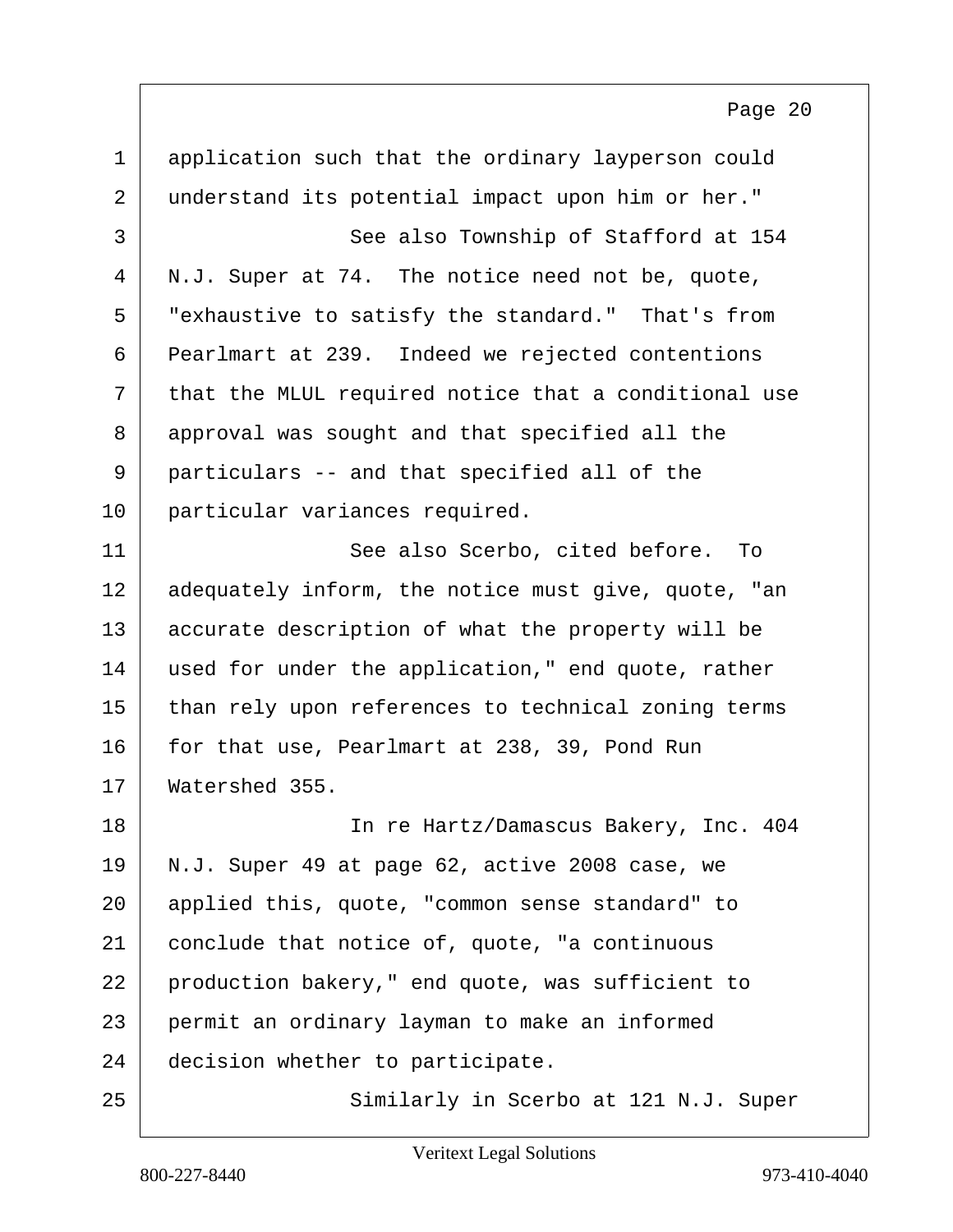1 at 388, the description of the proposed use is a, 2 quote, "residential treatment center for drug 3 dependent persons," end quote, was sufficient even 4 though it did not state that a special exception or 5 variance was sought. 6 In each of these cases the proposed 7 use was described in terms that would permit an 8 ordinary layperson to understand how the property 9 would be used and would be sufficiently alerted to 10 the potential impact. 11 | For those reasons, just again for the  $12$  record, notice is adequate and we reject the 13 | objections that are made by Mr. Van Eck. 14 CHAIRMAN LIPPERT: So just so the 15 record is clear, you're satisfied that your notice 16 is adequate and you're ready to proceed 17 understanding the risks that that might entail? 18 MR. WOLFSON: We are. 19 CHAIRMAN LIPPERT: Good. Okay. 20 Let's go. 21 MR. WOLFSON: Thank you very much. 22 | I'd like to call Steve Santola. 23 | Mr. Santola is handing out a pamphlet  $24$  that we will explain, and we'd like to mark that as 25 Exhibit A-1.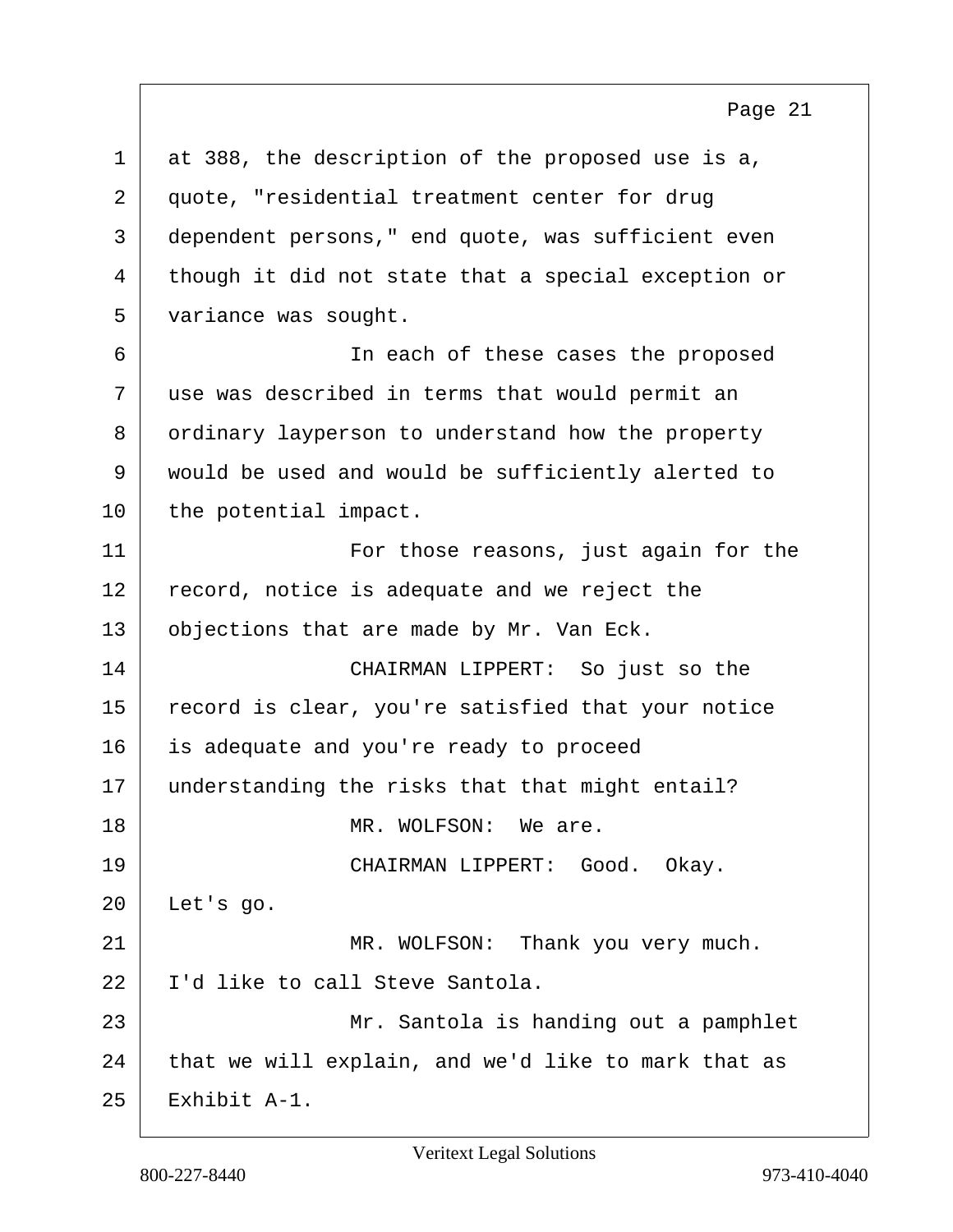1 CHAIRMAN LIPPERT: Are there any 2 copies available to the public? 3 MR. SANTOLA: I made one available to 4 Mr. Van Eck. 5 CHAIRMAN LIPPERT: Okay. Are there 6 any other ones we could circulate? 7 MR. SANTOLA: Yes. 8 | UNIDENTIFIED SPEAKER: Steve, put 9 three out there. 10 (Witness sworn.) 11 | MR. LEIBMAN: Please state your name, 12 spell your last name and give us your business 13 address for the record. 14 MR. SANTOLA: Good evening, my name 15 is Steven Santola, I'm executive vice president and 16 general counsel of Woodmont Properties. The last 17 name is spelled, S-A-N-T-O-L-A. Our address is 100 18 Passaic Avenue in Fairfield, New Jersey. 19 DIRECT EXAMINATION 20 BY MR. WOLFSON: 21 Q. Steve, do you want to just explain 22 your position with Woodmont and your experience? 23 A. Certainly. As I mentioned, I'm the  $24$  executive vice president and general counsel; as 25 such, I'm involved in most of the planning and Page 22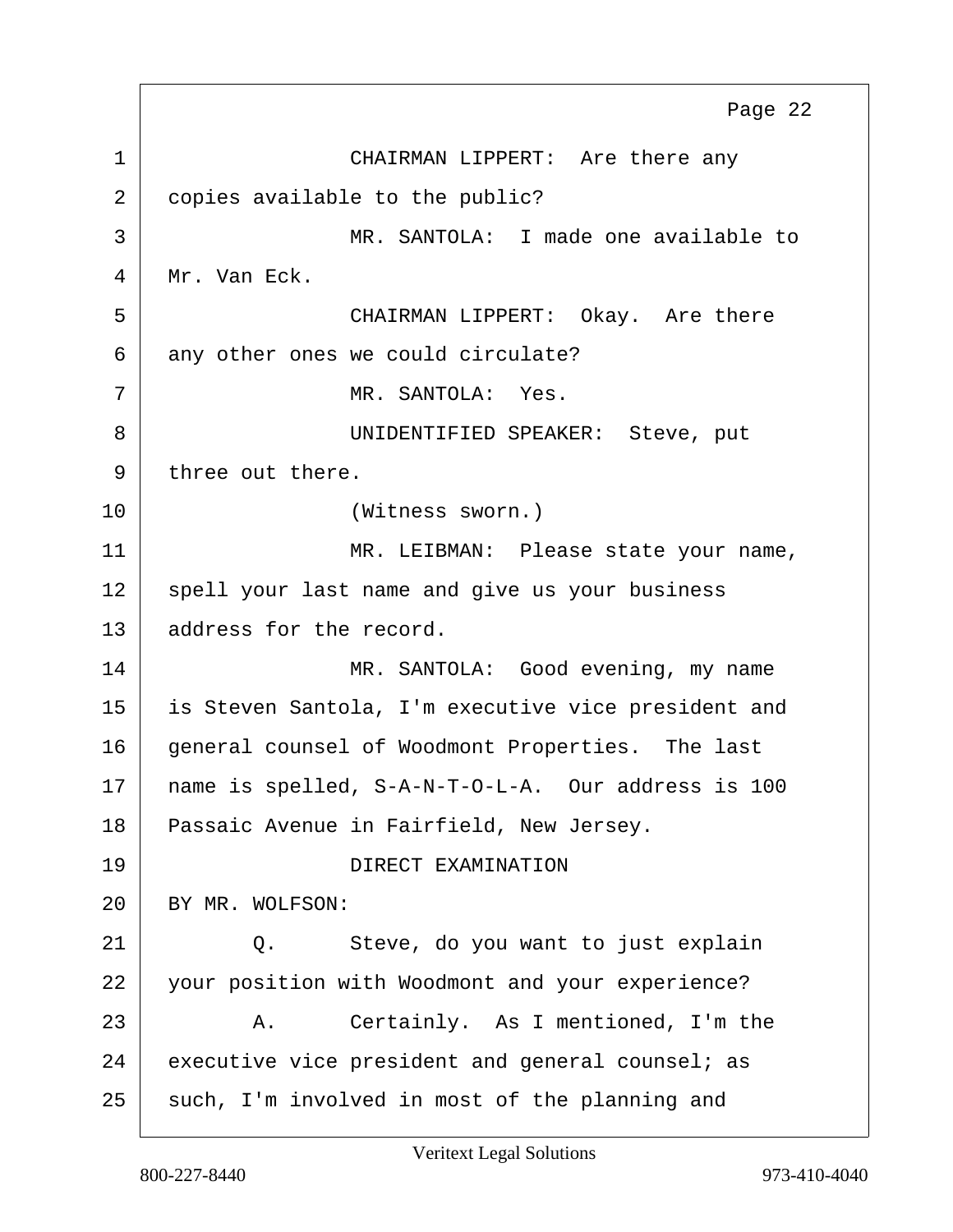| $\mathbf 1$ | structuring of our residential and commercial        |
|-------------|------------------------------------------------------|
| 2           | projects. For purposes of the record and to put      |
| 3           | both the objectors and the board at ease, we         |
| 4           | certainly will not proceed with any stormwater or    |
| 5           | traffic this evening with the understanding that     |
| 6           | there may have been some type of confusion with the  |
| 7           | plan. I wasn't planning on testifying to either of   |
| 8           | those things since we need special brains and        |
| 9           | intelligence that I don't possess either one of.     |
| 10          | So we handed out a book for all of                   |
| 11          | you that's a little bit about Woodmont as well as    |
| 12          | the project that that we're proposing.               |
| 13          | MR. WOLFSON: We're going to mark                     |
| 14          | that as A-1.                                         |
| 15          | (A-1, Woodmont Pamphlet, was marked                  |
| 16          | for identification.)                                 |
| 17          | MR. SANTOLA: On behalf of the                        |
| 18          | country club, I'd like to thank you as well for      |
| 19          | making the time and this space available so that we  |
| 20          | can proceed and everybody can be in the room and be  |
| 21          | heard.                                               |
| 22          | Woodmont is the selected developer of                |
| 23          | the residential golf component and Woodmont has been |
| 24          | around since 1963. We were formed like many New      |
| 25          | Jersey real estate companies as a single-family      |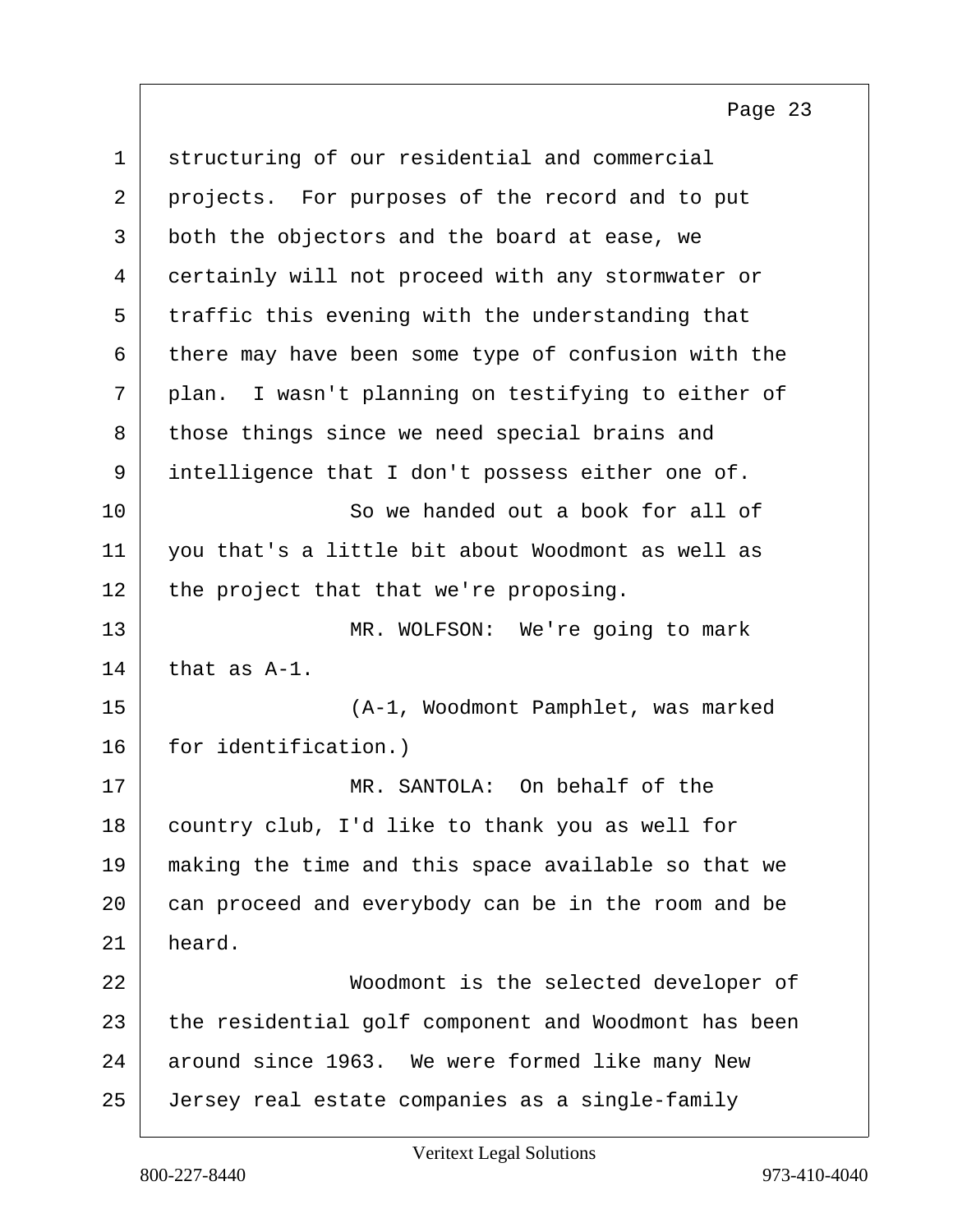| $\mathbf 1$    | tract home developer as well as light commercial and |
|----------------|------------------------------------------------------|
| $\overline{2}$ | office. Since that time, we have evolved             |
| 3              | significantly and beginning in the '90s we started   |
| 4              | to do multifamily communities both luxury townhomes  |
| 5              | as well as apartments with the focus on downtown     |
| 6              | redevelopment as well as what I'll call luxury empty |
| 7              | nester townhome communities. We typically do not     |
| 8              | have what's called starter home communities, we      |
| 9              | leave that for others.                               |
| 10             | So if you'll open the book to the                    |
| 11             | first couple pages, I'm just going to walk you       |
| 12             | through this real quickly because I think it's       |
| 13             | important that you understand who Woodmont is and    |
| 14             | what our track record is. On the left-hand side      |
| 15             | you'll just see a smattering of some of the          |
| 16             | residential communities that we've done recently.    |
| 17             | At the top and the middle you might                  |
| 18             | notice and recognize the Morristown Vail Mansion.    |
| 19             | That used to be the town hall in Morristown.         |
| 20             | Originally it was built back 1908 or '9 by Theodore  |
| 21             | Vail, the first president of AT&T, he passed away    |
| 22             | before he could live there. It subsequently fell     |
| 23             | into the hands of the municipality. They used it as  |
| 24             | town hall for decades. Ultimately, they determined   |
| 25             | it was no longer viable for their various uses.      |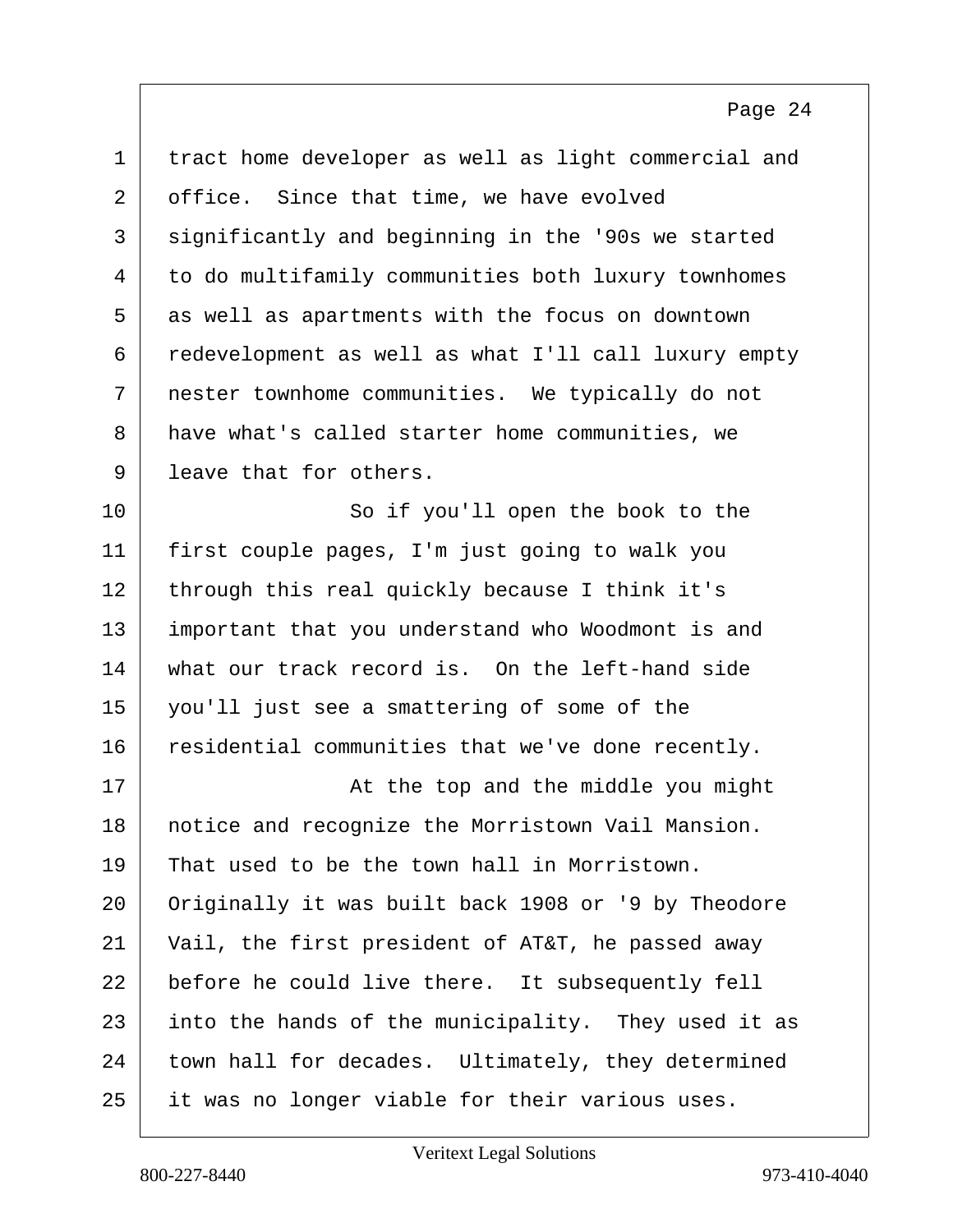1 They created a redevelopment zone and we ended up 2 acquiring it and built a condominium with two wings 3 you see both on the left side and the right side was 4 built in 2008, 2009. So they didn't exist, but we, 5 obviously respecting the historical nature, we also 6 pulled up every limestone and brick in the park and 7 front, numbered them, cleaned them and put them all 8 back down as part of what we really consider 9 signature and very special redevelopment project 10 that we worked on. 11 The one just to the right of that, 12 the Red Bank mixed-use transit village, that's 13 exactly what we're proposing at the Edgewood County 14 Club. I'm kidding, of course, that was a community 15 that was built just a few years ago in Red Bank. It 16 was an architectural design and style that they 17 | wanted to see from the west coast. We brought in a 18 west coast architect and moved forward with what we 19 consider to be a really unique transit-oriented 20 development. 21 | T'm going to get to a little bit more 22 in depth with some of the townhome communities, but  $23$  as you can see, we were the developers of the Saddle 24 River Grand in Saddle River, as well as some other

25 townhome communities in Morristown.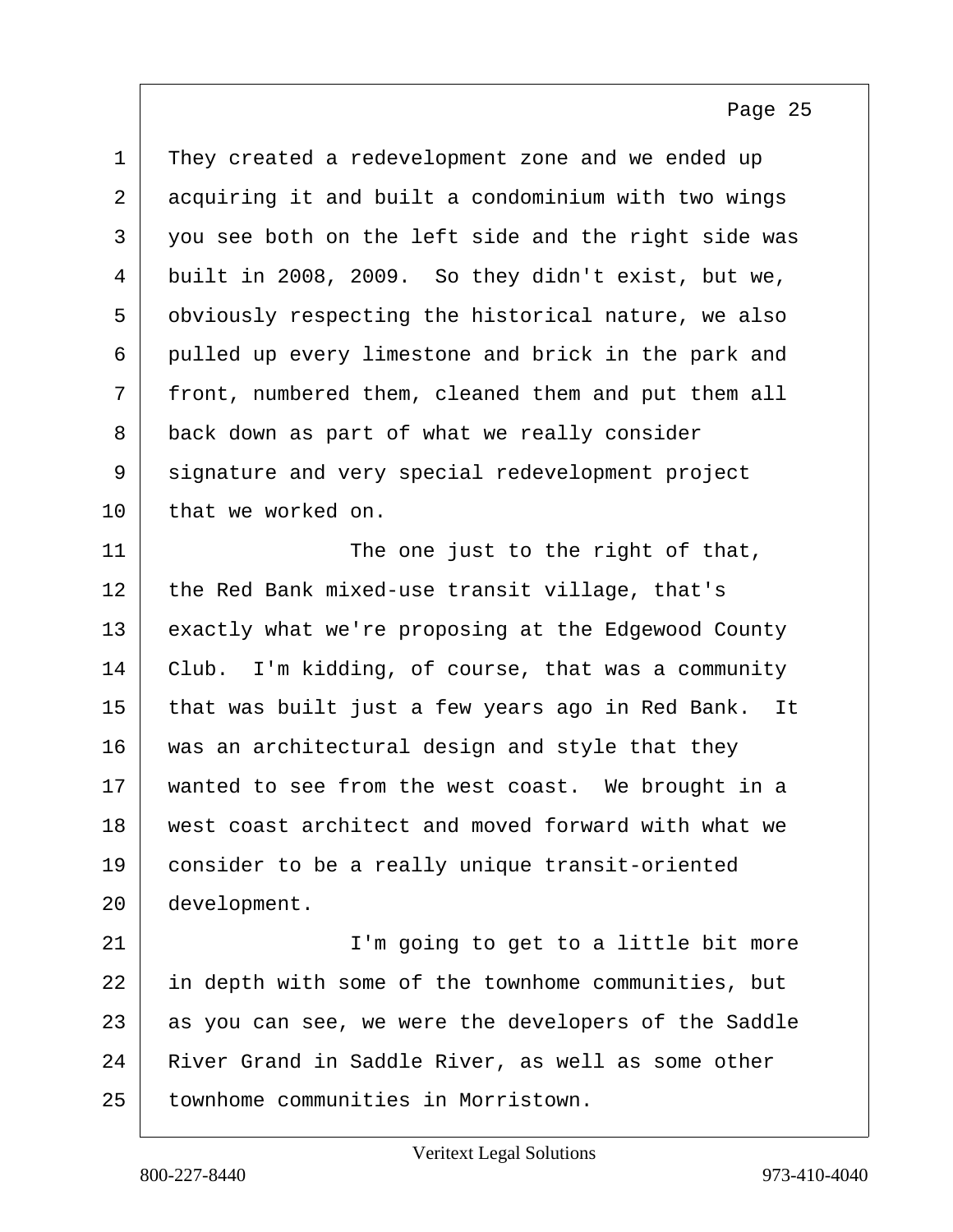| $\mathbf 1$ | On the right-hand side very quickly                  |
|-------------|------------------------------------------------------|
| 2           | we also have a commercial arm. We've built a number  |
| 3           | of office buildings, hotels, as well as Woodmont     |
| 4           | Industrial, which is heavily involved in the         |
| 5           | burgeoning and really exploding industry of          |
| 6           | warehouse distribution and that is in New Jersey and |
| 7           | Pennsylvania.                                        |
| 8           | The great concentration of what we've                |
| 9           | done over the years is in New Jersey, I'll call it   |
| 10          | 80 percent. We do have a presence in the Lehigh      |
| 11          | Valley and also Rockland County and we just also     |
| 12          | started a commercial division outside of Atlanta.    |
| 13          | I ask you to turn to the next page.                  |
| 14          | As you can see, one of the two communities that      |
| 15          | we've built, we'll use these because they are Bergen |
| 16          | County communities and we feel are similar to the    |
| 17          | style and the texture of what we're proposing here   |
| 18          | in River Vale, the Enclave at Montvale.              |
| 19          | Interesting story about how this came                |
| 20          | about, it's next to the old Toys-R-Us headquarters   |
| 21          | and it went through a series of machinations over    |
| 22          | time, but ultimately we developed and sold this      |
| 23          | community I think to very, very high returns from    |
| 24          | the neighbors and from the people who bought there.  |
| 25          | I think they feel like they were, you know, they     |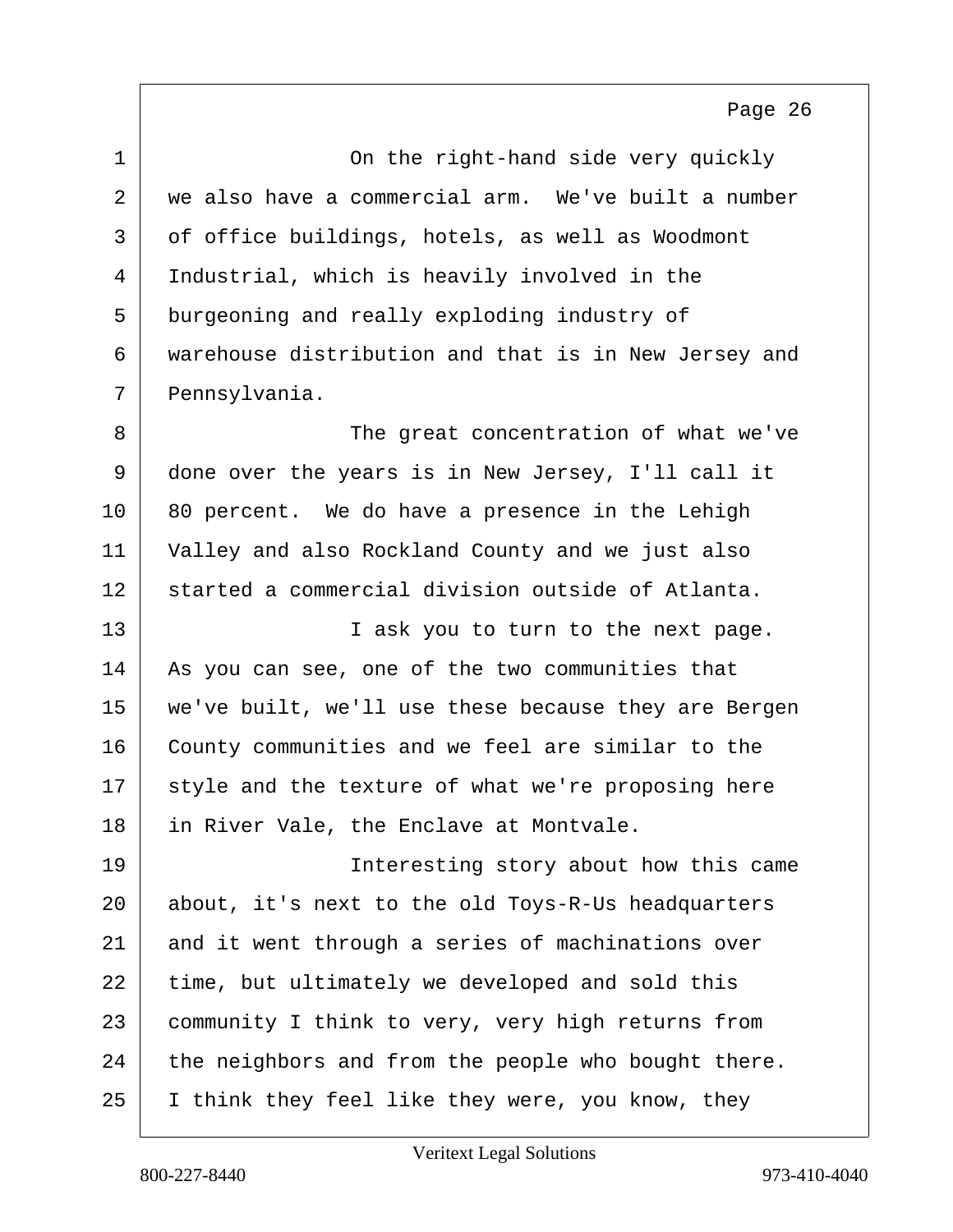live in a special place.

| $\overline{2}$ | On the right-hand side you'll see                    |
|----------------|------------------------------------------------------|
| 3              | some interior, just to give you a sense, give you a  |
| 4              | sense of the quality and what we're proposing here   |
| 5              | and these will obviously be 2019/2020 townhomes.     |
| 6              | That means vaulted ceilings, spacious master suites, |
| 7              | walk-in closets, stall showers, you know, any number |
| 8              | of bathrooms. And you can see all of those various   |
| 9              | amenities here on the right-hand side.               |
| 10             | If you turn the page one more time                   |
| 11             | the, Saddle River Grand is there. Most of these are  |
| 12             | actual photos that's right in Saddle River right off |
| 13             | the parkway. These are 68 townhomes, a little        |
| 14             | larger than what we're proposing here in River Vale, |
| 15             | but again, enormously successful. We sold out in     |
| 16             | about seven months and the community was an enormous |
| 17             | success, I think both within Saddle River as well as |
| 18             | within the residents who live there now and who were |
| 19             | fortunate enough to buy there.                       |
| 20             | On the right-hand side are the                       |
| 21             | interiors, there's some interior photos. Again, you  |
| 22             | see the level, the quality of the kitchens, the      |
| 23             | highest end appliances and so on.                    |
| 24             | Turning the page again, I think most                 |
| 25             | of you probably know the story of the Edgewood       |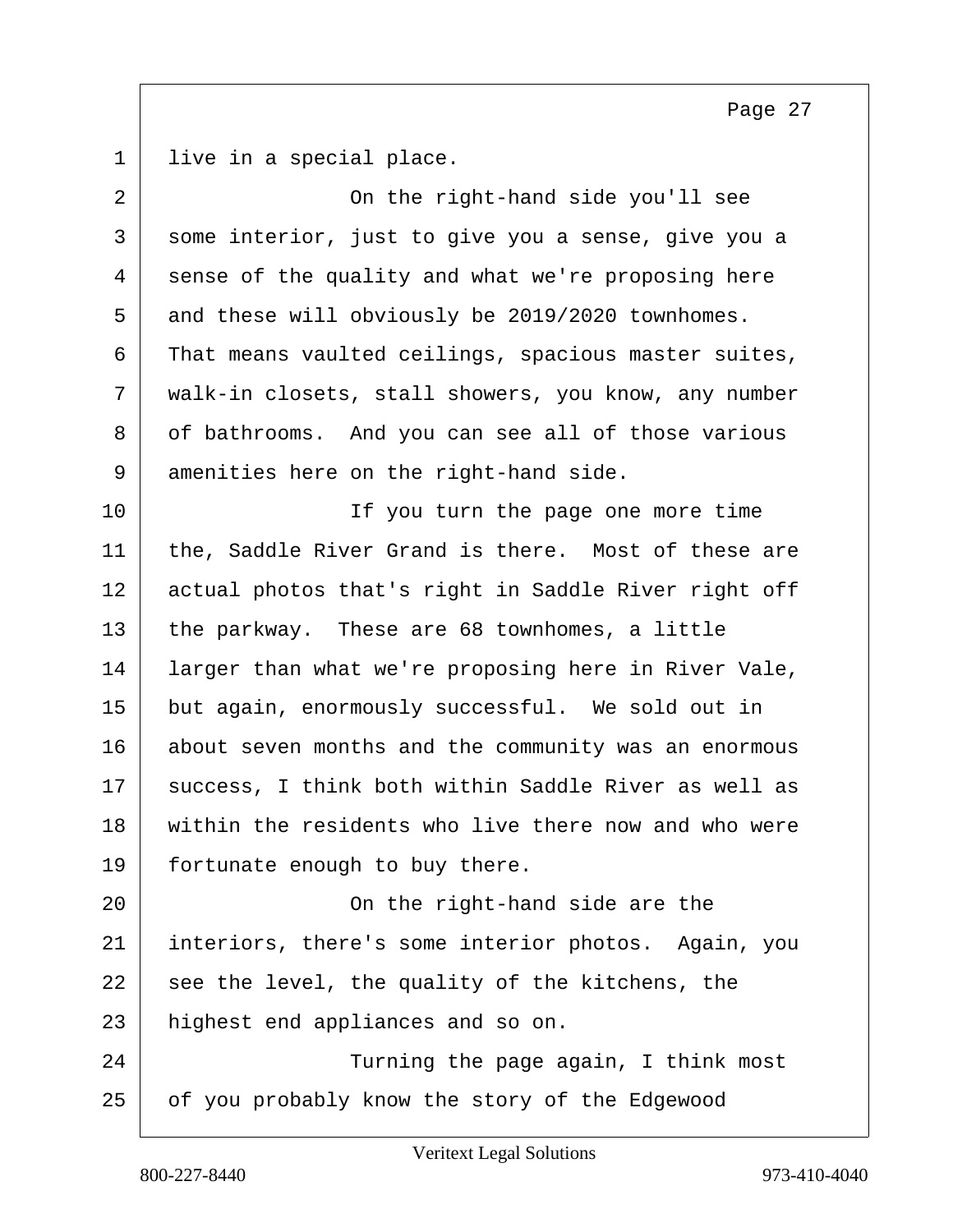1 Country Club. It's been here for 70 or 80 years and 2 it fell on hard times, not unlike many other country 3 clubs and golf communities all over America, 4 particularly in the Northeast because they were -- 5 so many of them were built over the years. So what 6 was a club of 27 holes that had upwards of 350, 375 7 members at one time had dropped down well below that 8 into the low 200s and they could no longer continue 9 to finance what was happening there. 10 | T also tell the story, in fact it's 11 just sort of anecdotal that after we acquired the  $12$  club, we were trying to integrate their computer 13 systems with our accounting systems and we learned 14 that they hadn't upgraded their computer system 15 since 2018. So these were the kinds of costs that 16 were being cut that were really lowering quality of 17 | what was going on at the club. And then frankly, 18 they had a bankruptcy petition ready to be filed as 19 different suitors were coming along and looking to 20 purchase the club. 21 | As many of you also I suspect know 22 and it's been very public, a number of companies 23 were interested in buying the club and developing or 24 attempting to develop all 27 holes and shutting down  $25$  the club. This is not in any way unusual right here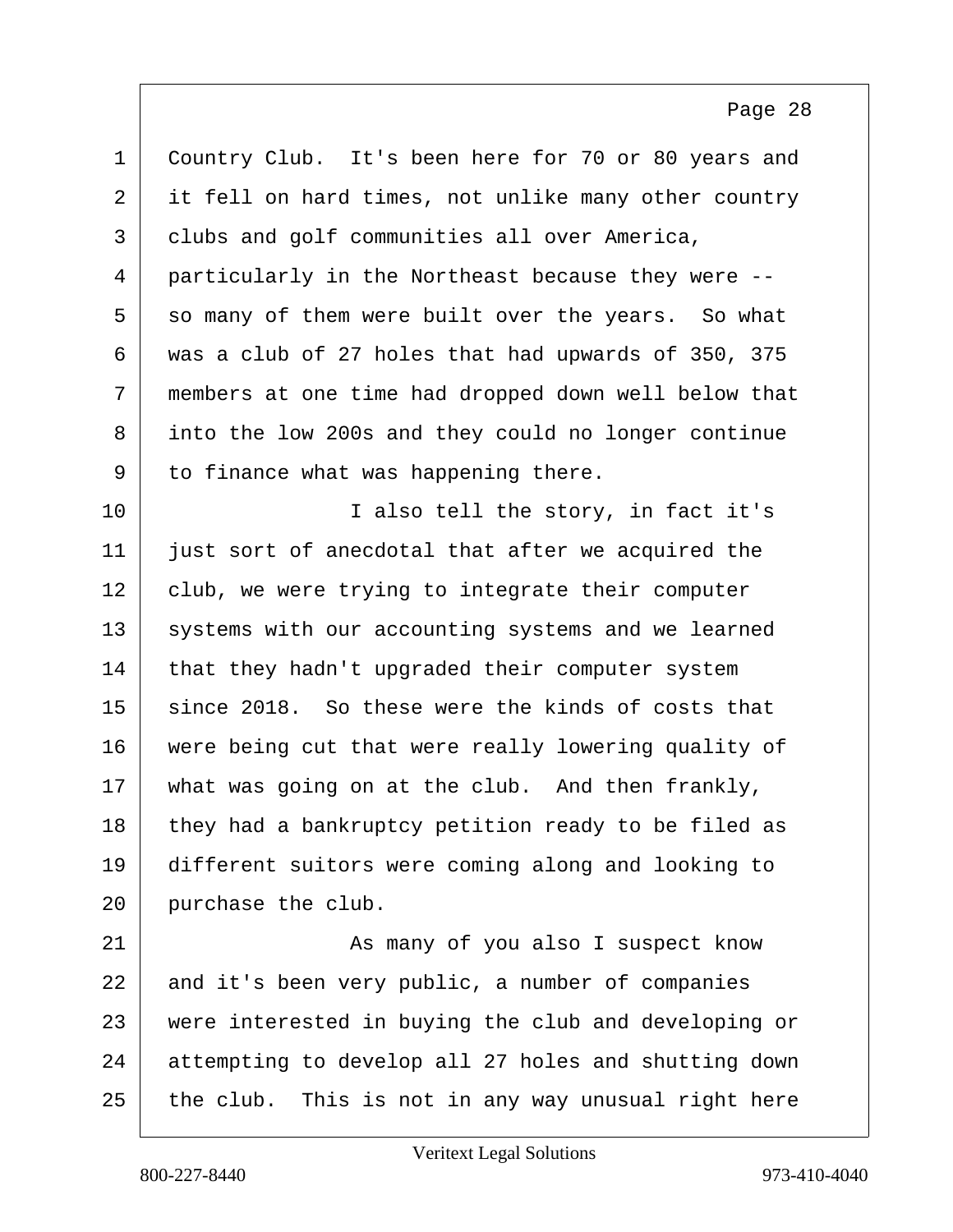| $\mathbf 1$ | in Bergen County. Apple Ridge closed and was         |
|-------------|------------------------------------------------------|
| 2           | subsequently developed or is planning to be          |
| 3           | developed with 80 large single-family homes as well  |
| 4           | as 70 affordable homes. High Mountain Golf Club      |
| 5           | also closed and that is scheduled for, I believe,    |
| 6           | over 200 townhomes and 55 affordable units.          |
| 7           | So we came up with the idea of, well,                |
| 8           | what if we can create a golf community like you      |
| 9           | might find in Hilton Head or Florida where there's   |
| 10          | actual golf course living where you can walk for a   |
| 11          | swim, you can walk to your golf, you can walk for    |
| 12          | lunch and actually create a mixed-use environment    |
| 13          | that involves, you know, food, beverage, spa. We     |
| 14          | have a fitness center at the club as well as golf.   |
| 15          | And what if we could create that in an environment   |
| 16          | that doesn't make you move 3, 4, 500 miles away from |
| 17          | your children and your grandchildren or your friends |
| 18          | or your doctors and that you could do that and have  |
| 19          | that lifestyle right here in New Jersey. And what    |
| 20          | we found both in Montvale as well as Saddle River as |
| 21          | well as, you know, being involved in the industry    |
| 22          | here in New Jersey, that there are many, many, many  |
| 23          | empty nesters 55, 60, 65, 70 that don't necessary    |
| 24          | want to move south, that want to be here and they're |
| 25          | being terribly underserved by the real estate        |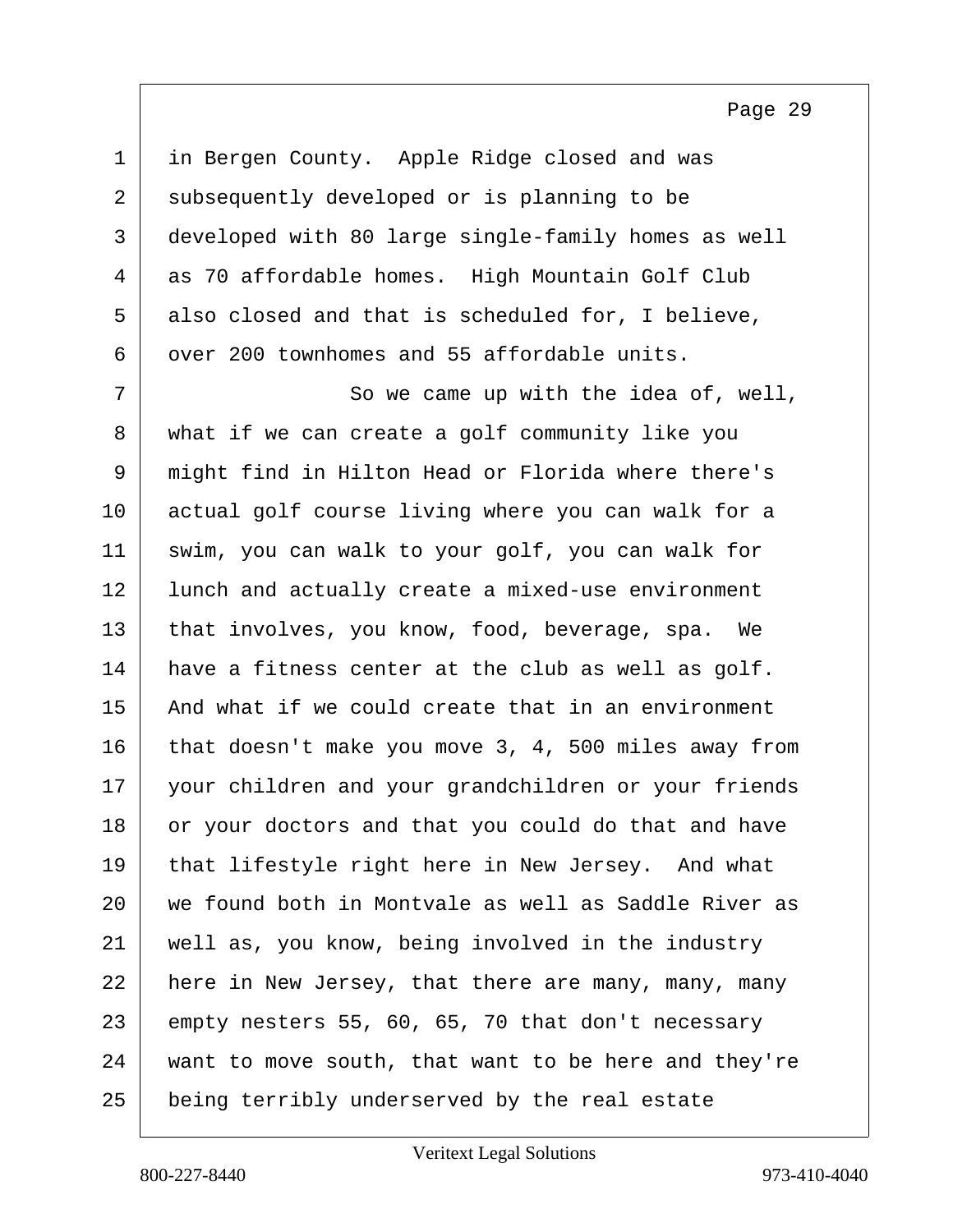1 community and by the market.

| 2  | So we thought, let's preserve 18                     |
|----|------------------------------------------------------|
| 3  | holes and develop only nine of the holes with this   |
| 4  | golf course mixed-use resort lifestyle. And so,      |
| 5  | that required some vision from the board at the      |
| 6  | club, it required some vision from Woodmont, and it  |
| 7  | required some vision from the municipality.          |
| 8  | So working with the administration,                  |
| 9  | we were able to come up with a plan that didn't      |
| 10 | originally look like this, it frankly originally had |
| 11 | a lot more homes on it, to really save the golf      |
| 12 | course and develop something that would be a special |
| 13 | attribute and a special community not only here in   |
| 14 | River Vale but in Bergen County and frankly all of   |
| 15 | northern New Jersey.                                 |
| 16 | So in order to do that, some of what                 |
| 17 | we had seen and was early sketched on were straight  |
| 18 | line townhome communities that you might, you know,  |
| 19 | find around the state that were built 10, 15,        |
| 20 | 20 years ago looking to maximize density and not     |
| 21 | looking to maximize the amenity and the pleasurable  |
| 22 | surroundings of the community. So we actually went   |
| 23 | out of state and engaged a recreational planner,     |
| 24 | that I'll call, in Colorado who designs communities  |
| 25 | around lakes, ski mountains, golf courses, et        |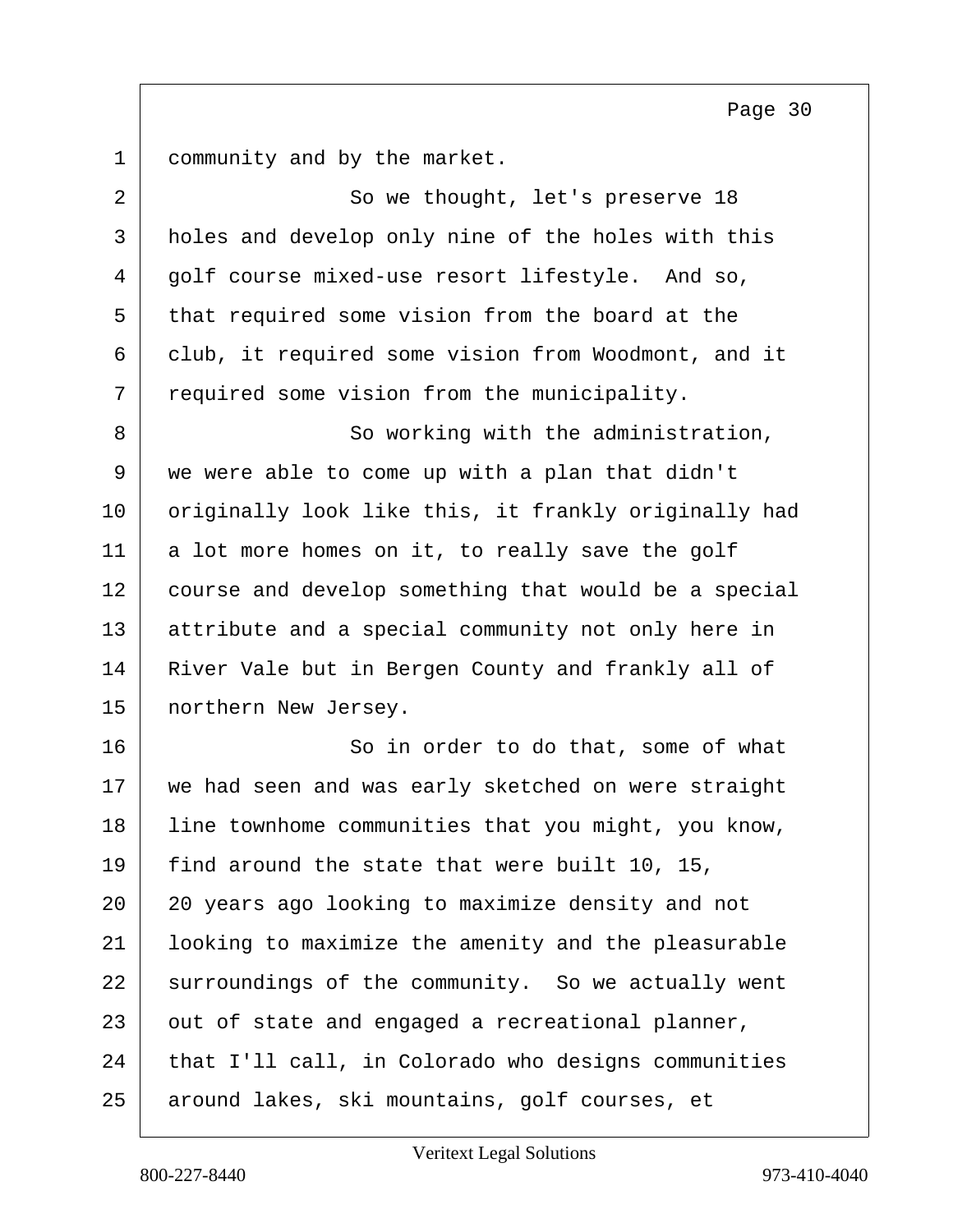1 cetera, and we showed him the parcel that we were 2 looking at, where we thought the development might 3 work best, which nine holes we thought would work 4 best and then they come with a very imaginative 5 design that was an effort to maximize views, create 6 interesting streetscapes, and create an environment  $7$  that lends itself to really the higher end mixed-use 8 | lifestyle that we were shooting for. 9 So that's how we ended up with what

10 you see on your page. There's two images here. One 11 on the left side shows the community amongst the 12 entire leftover remaining 18 holes as well as the 13 | clubhouse and the pool so you can see how it all 14 kind of snaps together. And then the page on the 15 right-hand side is what I'll call a blowup of the 16 exact same community, but it brings it in a little 17 tighter so you can get a better feel for the streets 18 and the winding aspects of it and so on.

19 We did design the community and when 20 the ordinance first came down I'm sure many of the 21 board members here will remember that creating a 22 | substantial buffer around the community, and if you 23 go visit Saddle River and the Saddle River Grand the  $24$  extensive buffer that's there, creating a buffer 25 here along Piermont is both important for the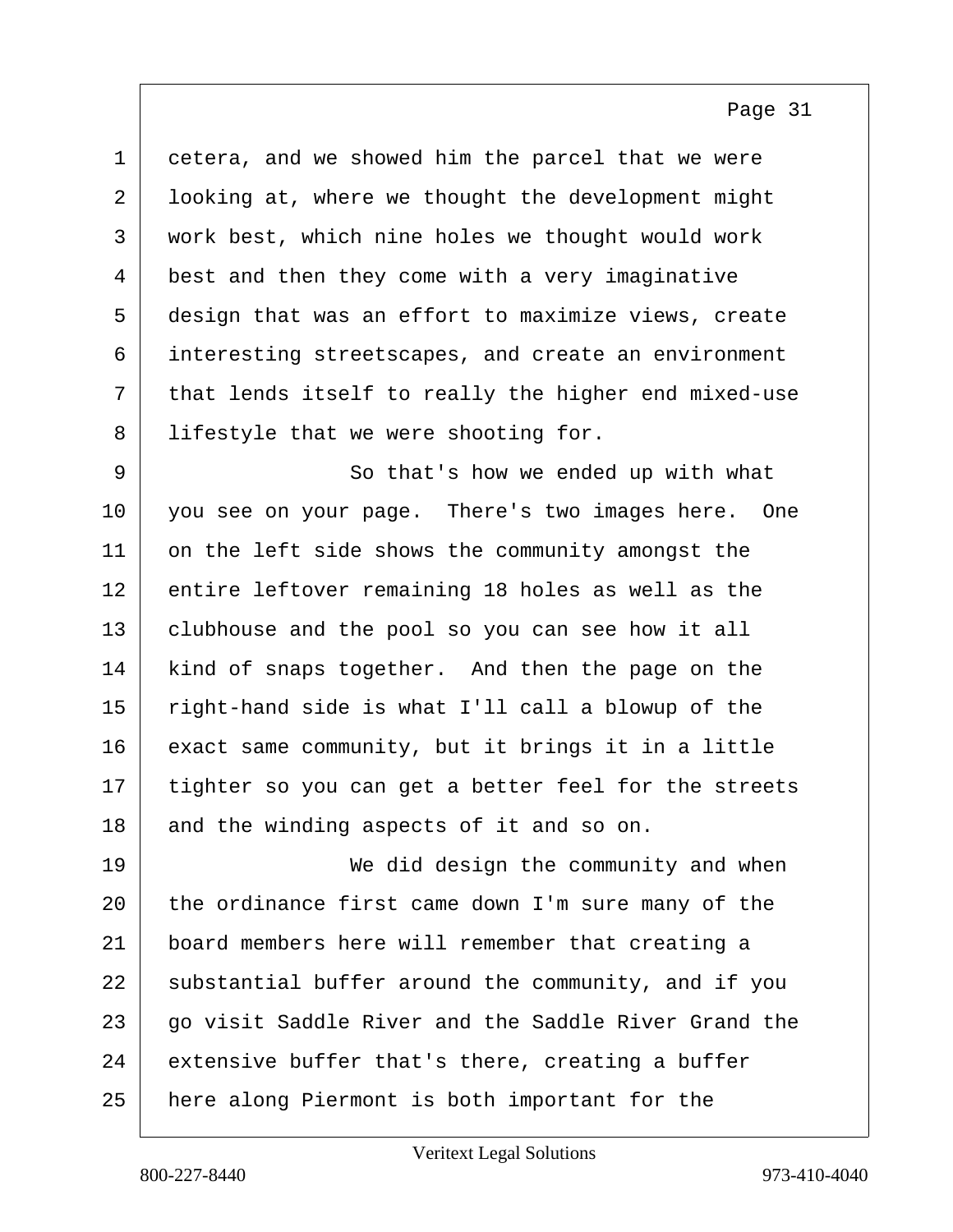1 community as well as, frankly, our future residents. 2 and so when the ordinance came back 3 from the planning board after its review, it had 4 five pages of landscaping additions with the point 5 system and the opaque buffering requirements and so 6 on which we carefully followed, excuse me, and we'll 7 have landscape architectural testimony that will 8 demonstrate how that buffer looks. 9 | Southern Theorem In fact, if you turn the page we 10 actually had some renderings done along Piermont 11 | showing that buffer particularly in the area 12 furthest down Piermont where the maintenance is and 13 the affordable homes are. So you can see if you 14 follow along the photos, each of them are numbered 15 as you go down Piermont to try and demonstrate what 16 the buffer is going to look like and what our goals 17 are. 18 So I mentioned just a moment ago the 19 affordable housing and I think Mr. Wilson read into 20 the record after we started, this community as the 21 conversations evolved with the municipality, it 22 became apparent there was a significant affordable 23 housing need for River Vale as there is everywhere 24 in Bergen County and all around the state, the 25 municipalities are working feverishly to try and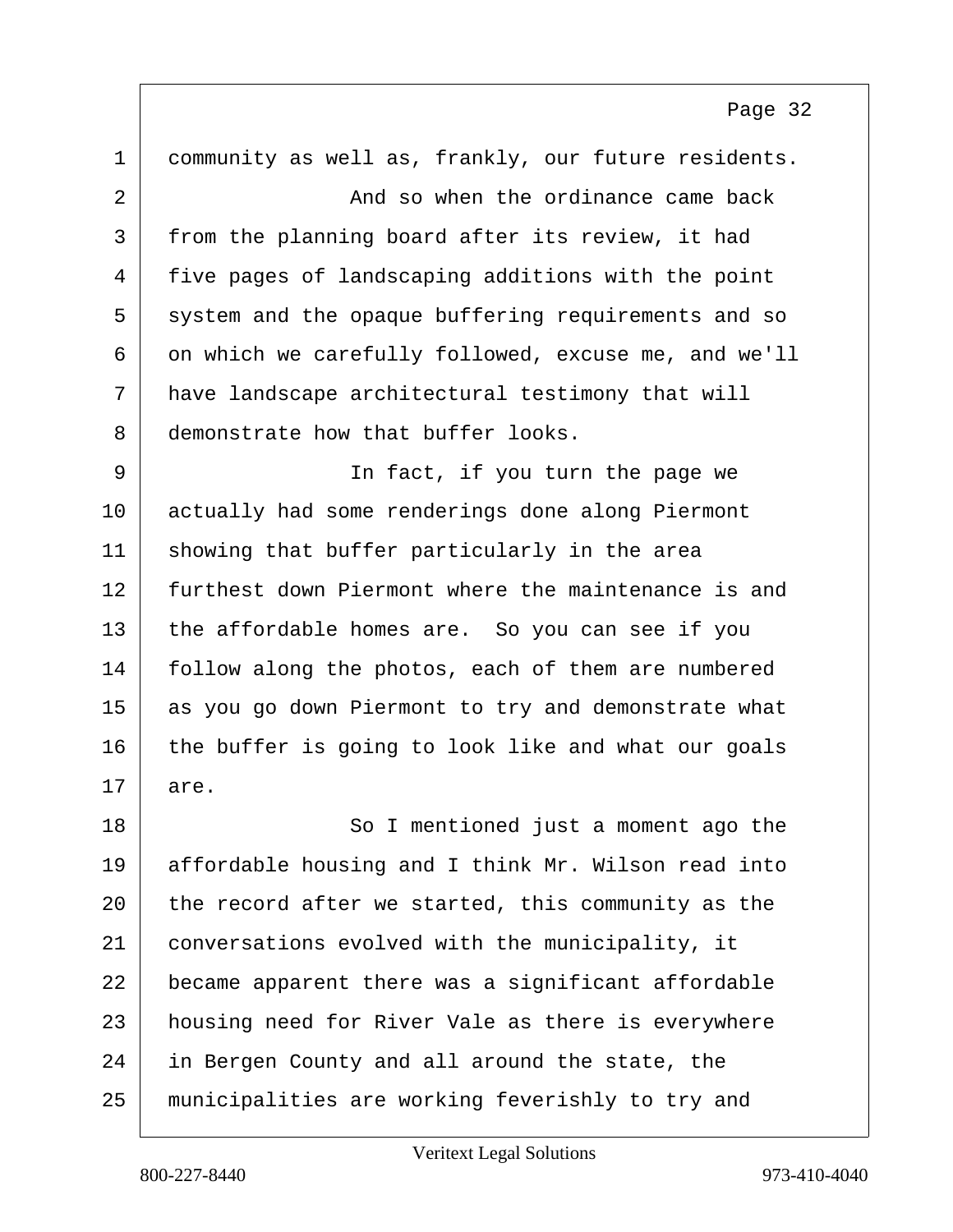1 figure out how to meet their affordable housing 2 needs. You don't have to do much more that weed 3 through any of the Bergen County newspapers to see 4 what's happening in the neighboring communities that  $5$  are trying to meet their affordable housing needs.  $6 \mid$  So we have attempted to be part of that solution as  $7$  well as there is an affordable housing building 8 here, and we're also participating in other aspects 9 of your affordable housing plan. 10 | T'll note just briefly, and the 11 engineer is going to get into this, that the 12 density, forgetting the rest of the golf course but  $13$  just on the areas we are, there's a little over five 14 units per acre. That is a relatively low density 15 for townhomes. And across the street, in fact, at 16 | Holiday Farms it's 11 units per acre. 17 | So we think it fits nicely. It's a 18 | nice, transitional use. It's located on two county 19 roads, at the intersection of two county roads, not 20 bringing any traffic on any of the local streets. 21 and as part of the project as well, 22 we'll be doing significant improvements to the 23 intersection at Piermont and River Vale. We will 24 have extensive traffic testimony that will go over 25 those improvements, the meetings that were had with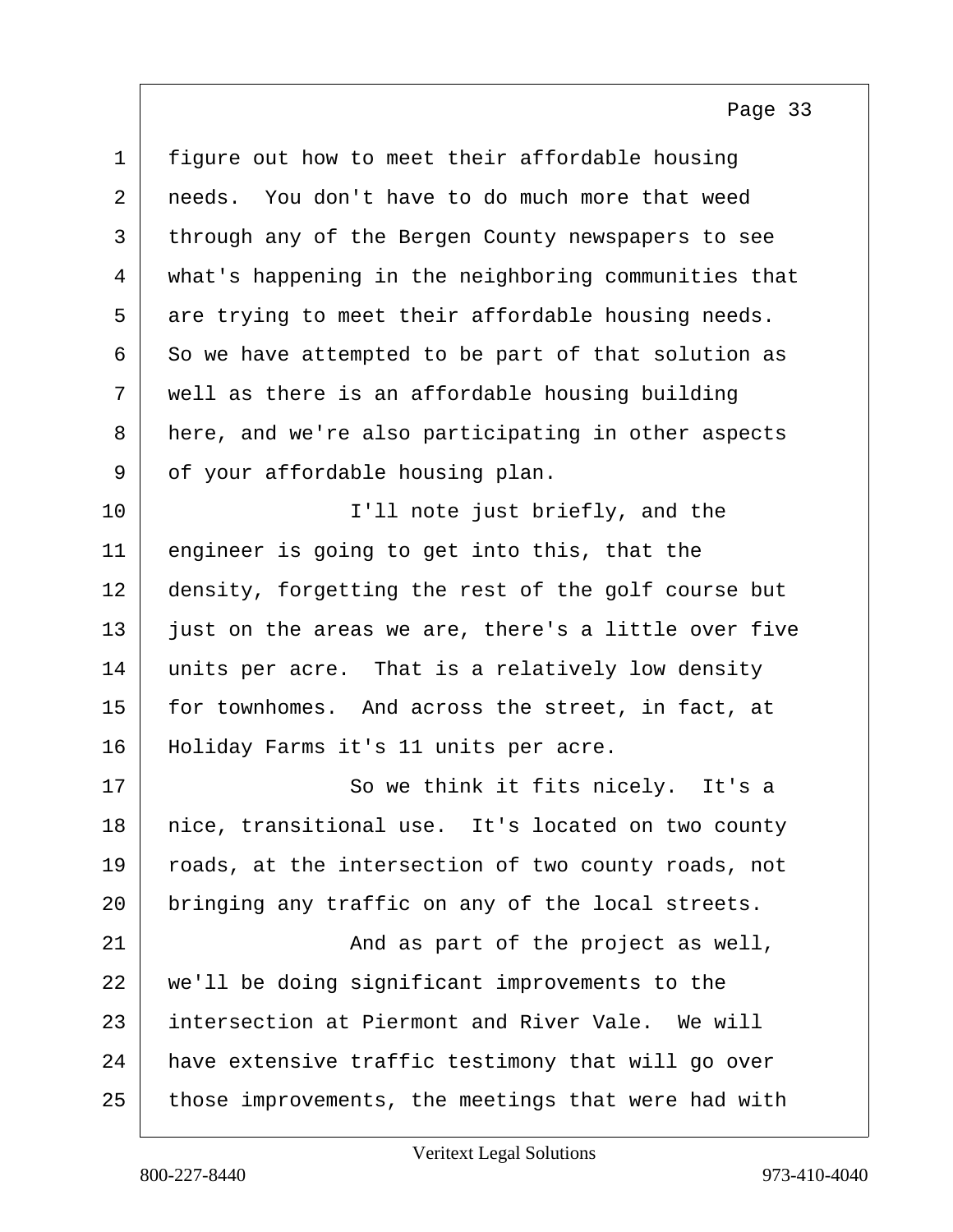1 Bergen County and how they arrived at what we've  $2 \mid$  done. So I'm not providing any testimony on that, 3 I'm just sort of the laying the groundwork because I 4 want everybody in the room to know that's going to 5 be discussed extensively.

6 So the last two pages in the book are  $7$  some renderings of what we -- we wanted to show you 8 what we'll be using, the natural materials, 9 obviously the pitched roof, the gables, the dormers.  $10$  The first image that you see is actually, my 11 mistake, this is the quadplex building that you see 12 on your plan. This is not a townhome building, you 13 can tell it has the four garages. All the homes  $14$  are, again, with the effort to reach the empty 15 nester resident, all the homes are either equipped 16 with an elevator or master suites down, which we 17 | found both to be equally popular. Particularly in 18 Saddle River, people do love the master suite on the 19 first level because it allows really one floor 20 | living except for when, you know, you may have 21 visitors, your grandchildren come over then you can 22 use the bedrooms upstairs.

23 The second page is one of their 24 townhome buildings that you can see. We obviously 25 have created some side entries as well to create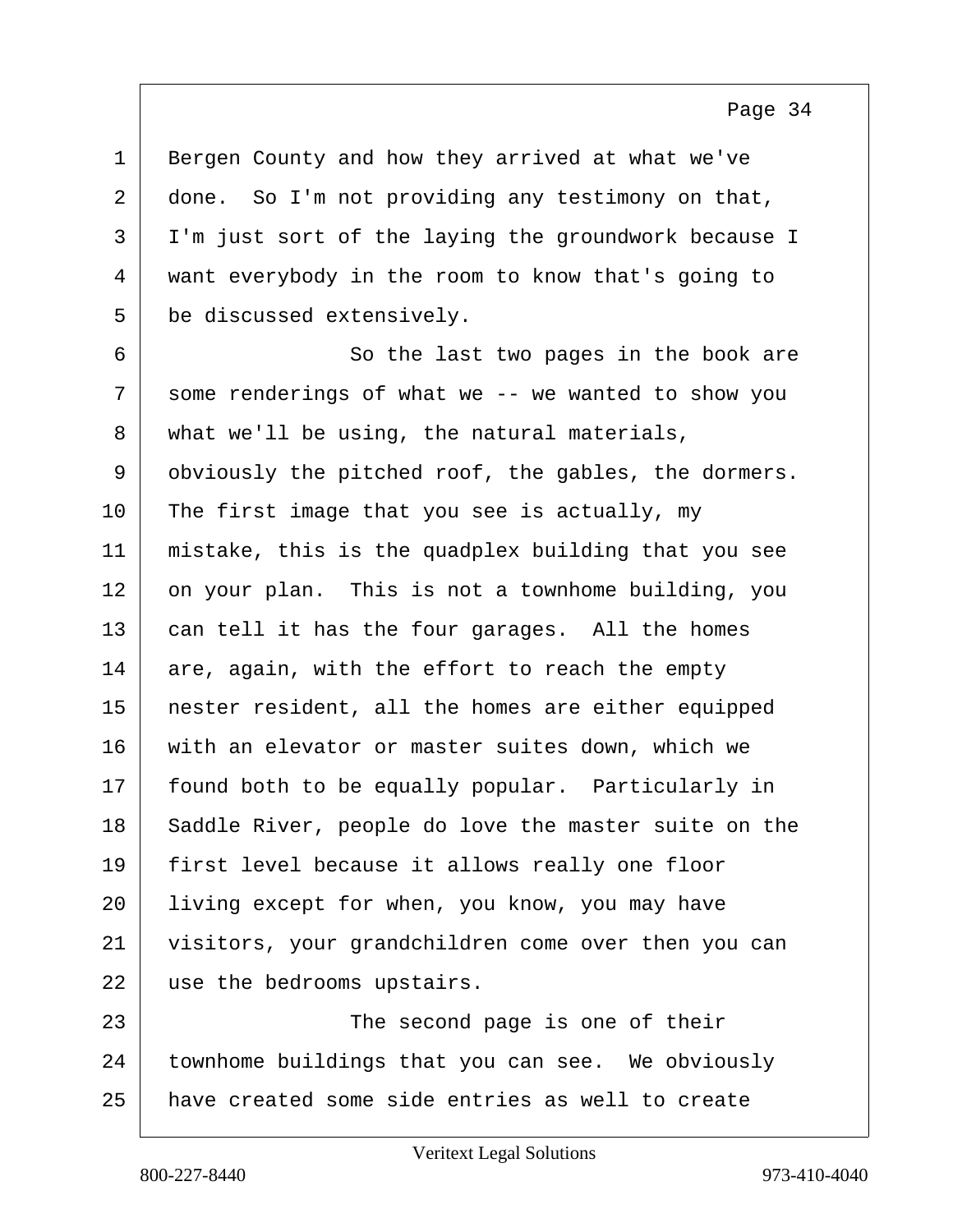$1$  some diversity amongst the facades. And again, 2 they're very, very spacious. I think it's been made 3 quite public that our goals here are to hopefully be 4 in the sales range of between 800,000 and 950,000 to 5 a million, depending on your views and so on. 6 So again, aiming for real high 7 quantity top of the market and the goal is that 8 many, many, many of our homeowners will then belong 9 to the club and that will property up the club 10 | financially to make sure it is a growing concern for 11 years to come. And they'll be incentives, they'll 12 be, you know, existing members are already, you 13 | know, wondering what's happening, but they'll also 14 be new members will be incentivized to join the 15 club. We'll be offering, you know, fitness 16 | memberships and spa memberships and so on. So they 17 go hand-in-hand in creating a lifelong environment 18 that will help the club live, you know, hopefully 19 forever.

20 | That concludes pretty much everything 21 that I had hoped to say. And I'd be very happy  $22$  oh, by the way, one other point that I would make  $23$  that the municipality was insistent on, and this is 24 somewhat unusual, but given the -- how special we  $25$  think this site is and the community is, what we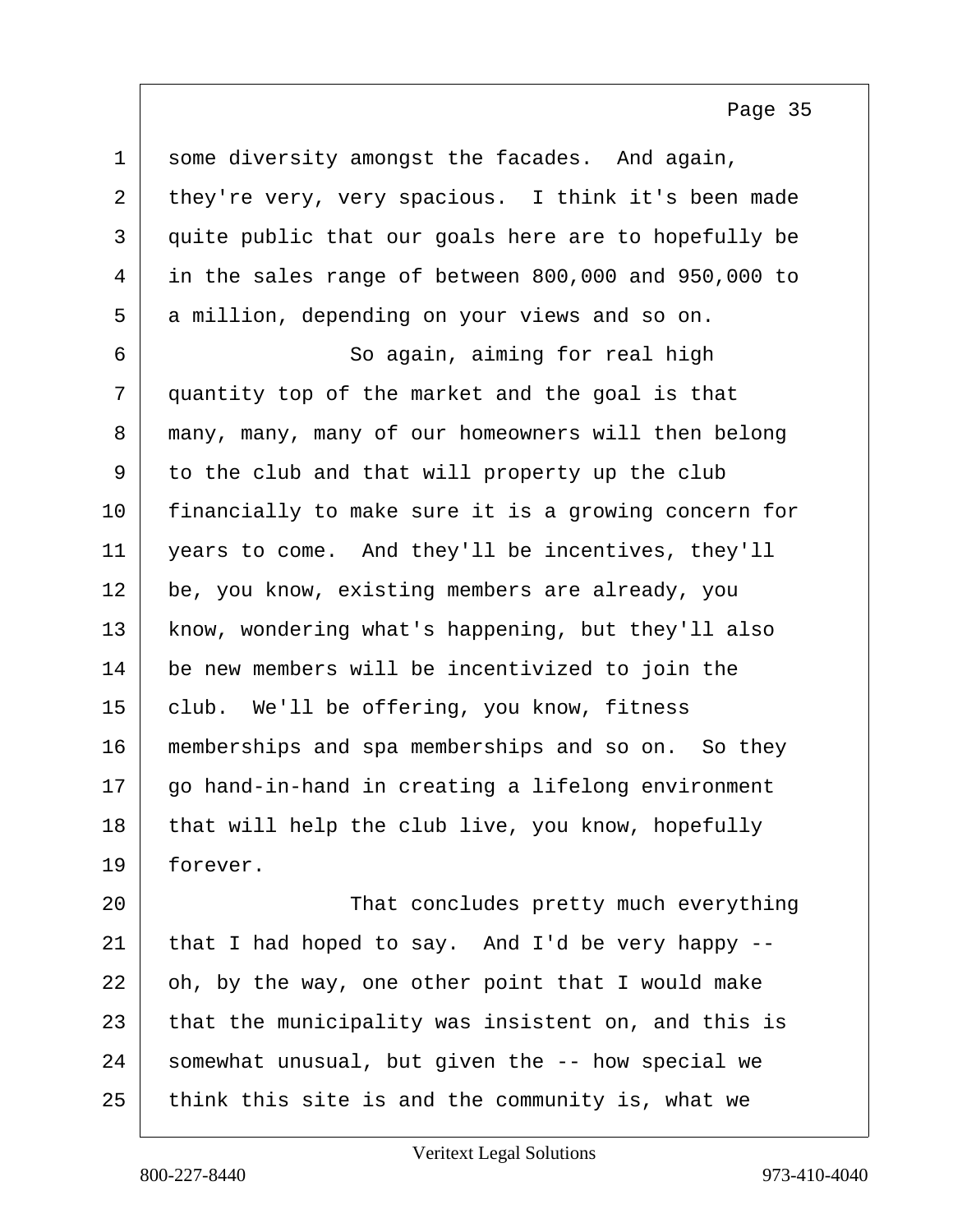1 agreed to is none of these townhomes will have more 2 than three bedrooms and the quadplexes will be 3 mostly two bedrooms. 4 So we -- you note on the plan there 5 isn't a playground, there's not a clubhouse, there's 6 not a pool. All of the amenities are being pushed 7 to the club and they're all being geared towards an 8 empty nester, a buyer, a resident who is looking to 9 sell a home in the general River Vale central 10 | northern Bergen County area that wants to buy 11 something like this and live in a community like  $12$  this. 13 CHAIRMAN LIPPERT: Any more questions 14 for this witness? 15 MR. WOLFSON: None. 16 CHAIRMAN LIPPERT: All right. I'm 17 | going to have Mr. Van Eck cross-examine him. 18 CROSS-EXAMINATION 19 BY MR. VAN ECK: 20 Q. Good evening, Mr. Santola. 21 A. Good evening.  $22$  Q. The first line of questions I have is  $23$  to try to get an understanding of the various 24 players that are involved in the ownership. 25 I understand you're here for Woodmont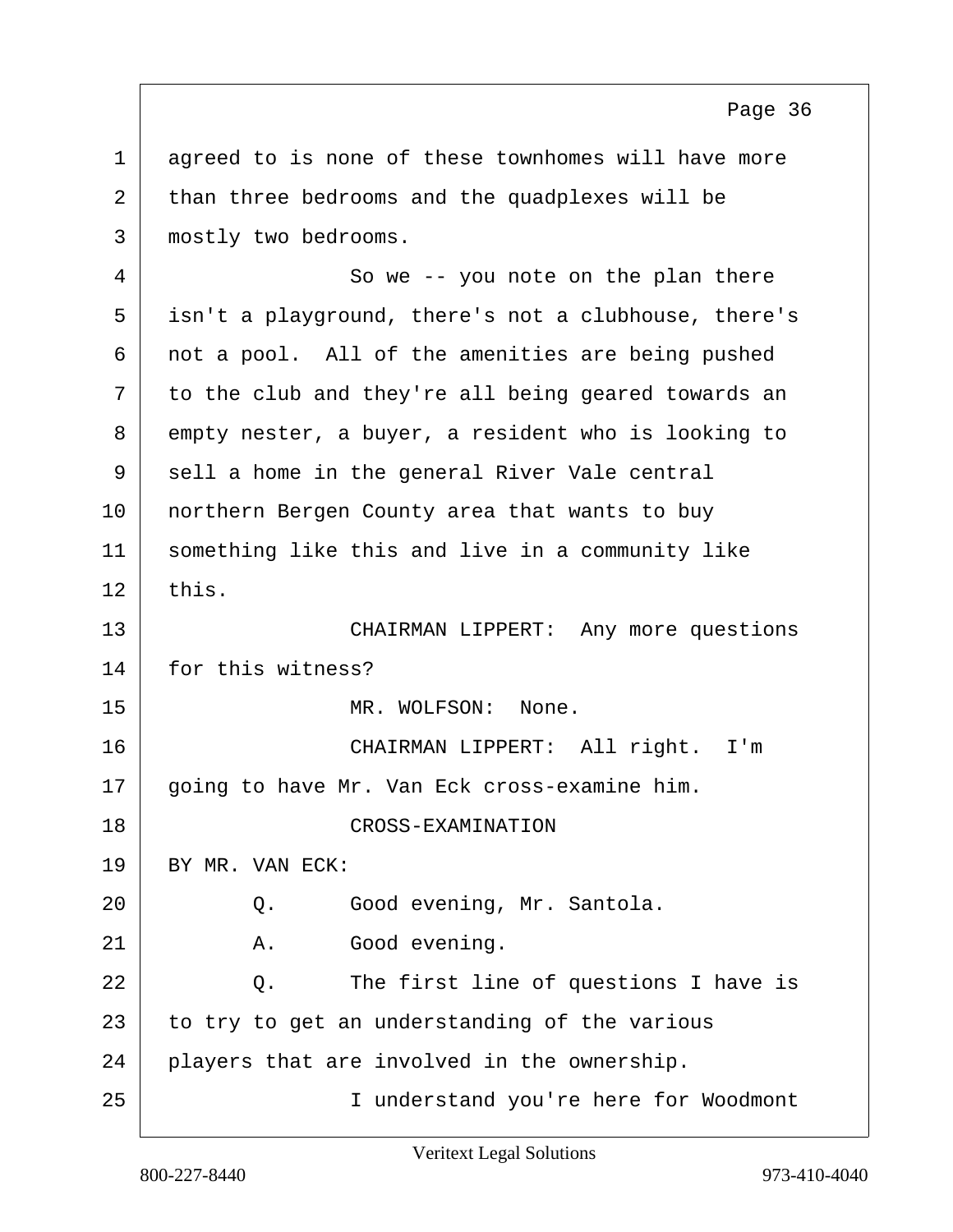1 Properties, correct? 2 A. That's correct. 3 Q. Is Woodmont going to be an owner of  $4$  -- I mean -- first question: Who is the owner of 5 the golf course lot? 6 A. The golf course lot is owned by  $7$  Mr. Eric Witmondt who is the CEO and the principal 8 at Woodmont properties and Bruce Shoenbaum 9 (phonetic). 10 | Q. Are they going to be testifying, do 11 you know? 12 A. They will not be testifying. 13 Q. One of the questions I had was under 14 the amended A1 Zoning Ordinance, in order to have  $15$  the townhomes and the affordable housing, you have 16 to have an 18-hole golf course. You can't have one 17 without the other. Is that how you understand it?  $18$  A.  $T$  --19 O. If the ordinance allows. Is the 20 | owner of the golf course property willing to have a 21 deed restriction filed so that no further 22 development can be done on the remaining 18-hole 23 course?  $24$  A. Well, that's a conversation that we 25 would have with the town. I think right now the Page 37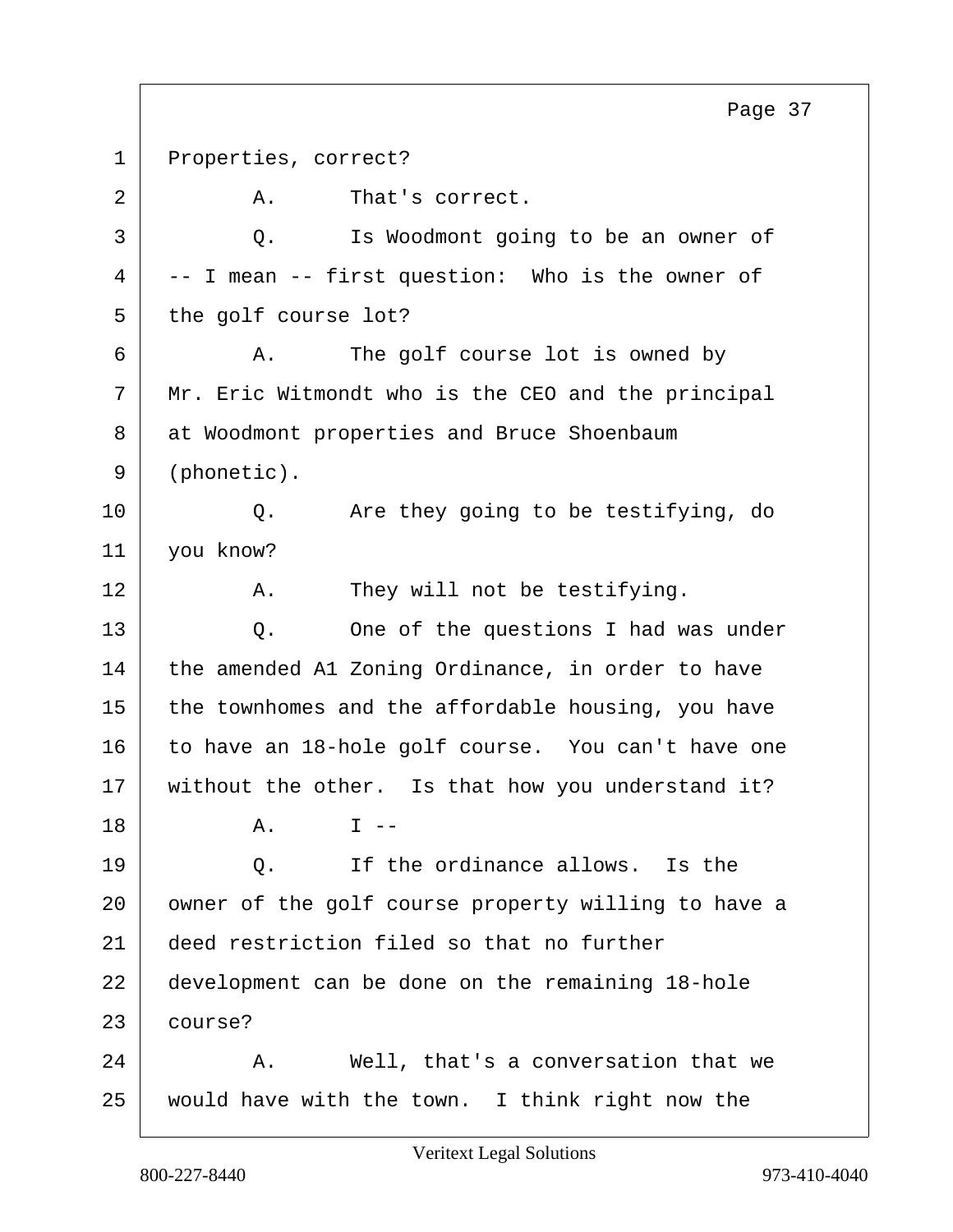1 | zoning doesn't permit it, so it would be a question 2 of is the town council prepared to made those 3 changes down the road. So I don't frankly think 4 it's necessary, but it's certainly a conversation  $5$  that we would have with the town.

 Q. One of the concerns we have is that, you know, obviously someone can come forward in five 8 vears or 10 years and file a use variance application and ask to develop those 18 holes.

10 | A. They better have some very good 11 reasons to do that. As a land use attorney, I'm 12 sure you know that.

13 Q. True, it is a high burden to meet, 14 but you never say never.

15 MR. VAN ECK: Rivervale Holiday Farms 16 would request that this board impose a condition 17 | bearing approval that the 18 holes remain preserved 18 as a golf course or open space so that it can't be 19 further developed. I think that's a reasonable 20 request.

21 BY MR VAN ECK:

22 Q. I want to go through -- well, also on 23 membership I believe you're creating a separate lot 24 for the affordable housing building, correct?

25 A. That's correct.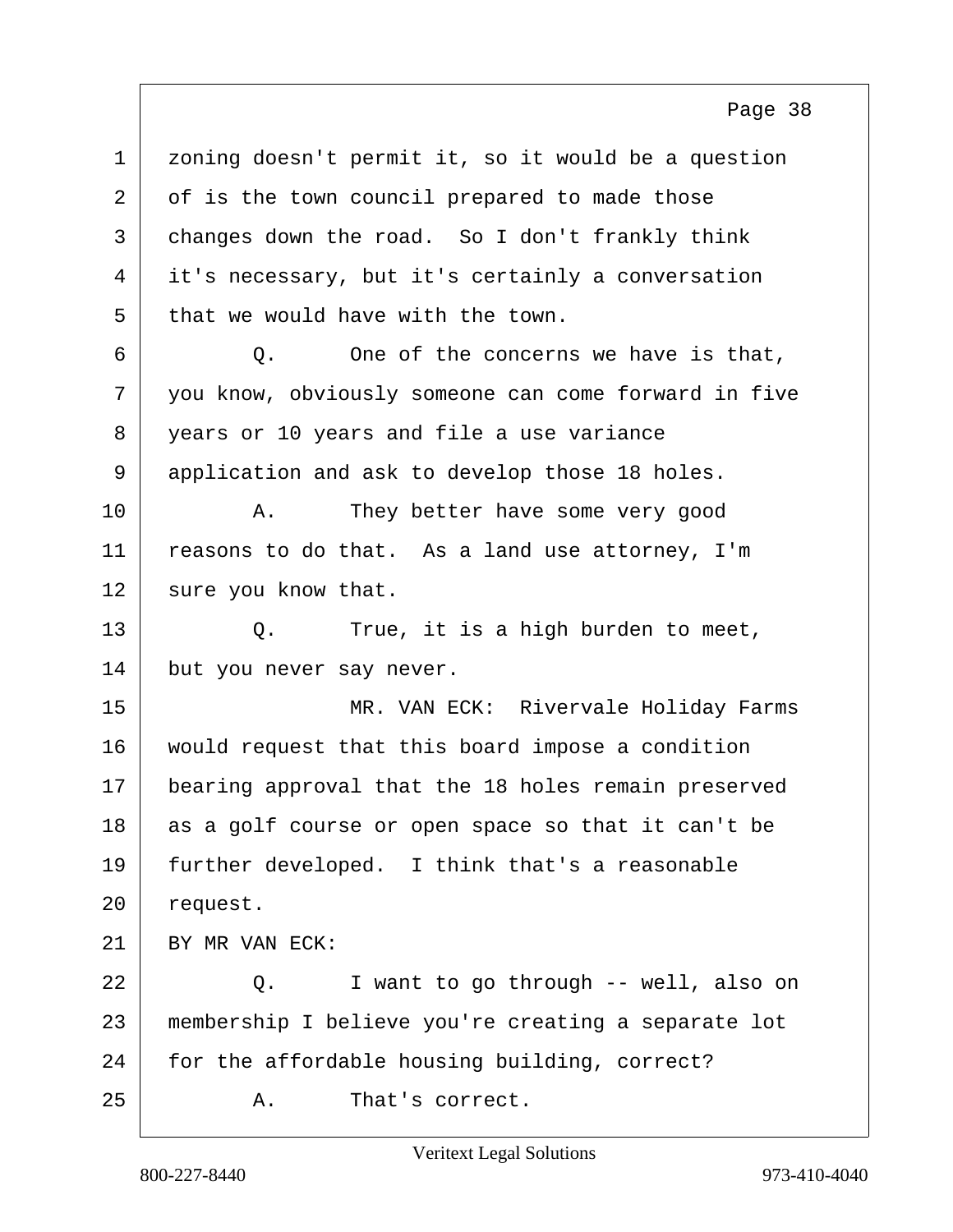1 1 O. Is there anyone who is in line to own 2 that property? Is that going to be the same owner 3 as the golf course?

4 A. No, that would be owned by Woodmont 5 Properties. We own -- currently we own, manage and 6 operate in 160 or 70 affordable homes around the  $7$  state. We certainly didn't want to burden the 8 Homeowner's Association with the townhomes -- the 9 Homeowner's Associates of the townhomes, say that 10 | three times fast, with obligation to continue to 11 manage what is not easily managed in an affordable 12 housing community. So we would keep that 13 obligation.

14 O. And then I assume the third lot, the 15 luxury townhome lot, is going to be eventually given 16 over to the Condominium Association?

17 | A. Absolutely. 18 | Q. I just want to confirm in the Exhibit 19 A-1 that you have provided, there are several 20 drawings, again, the last 4 or 5 pages. I just want 21 to confirm that you personally were not involved in  $22$  the layout of this. So if I have questions about 23 these specific drawings and details, that it's not 24 appropriate that I address them to you, that I  $25$  should address them to other witnesses?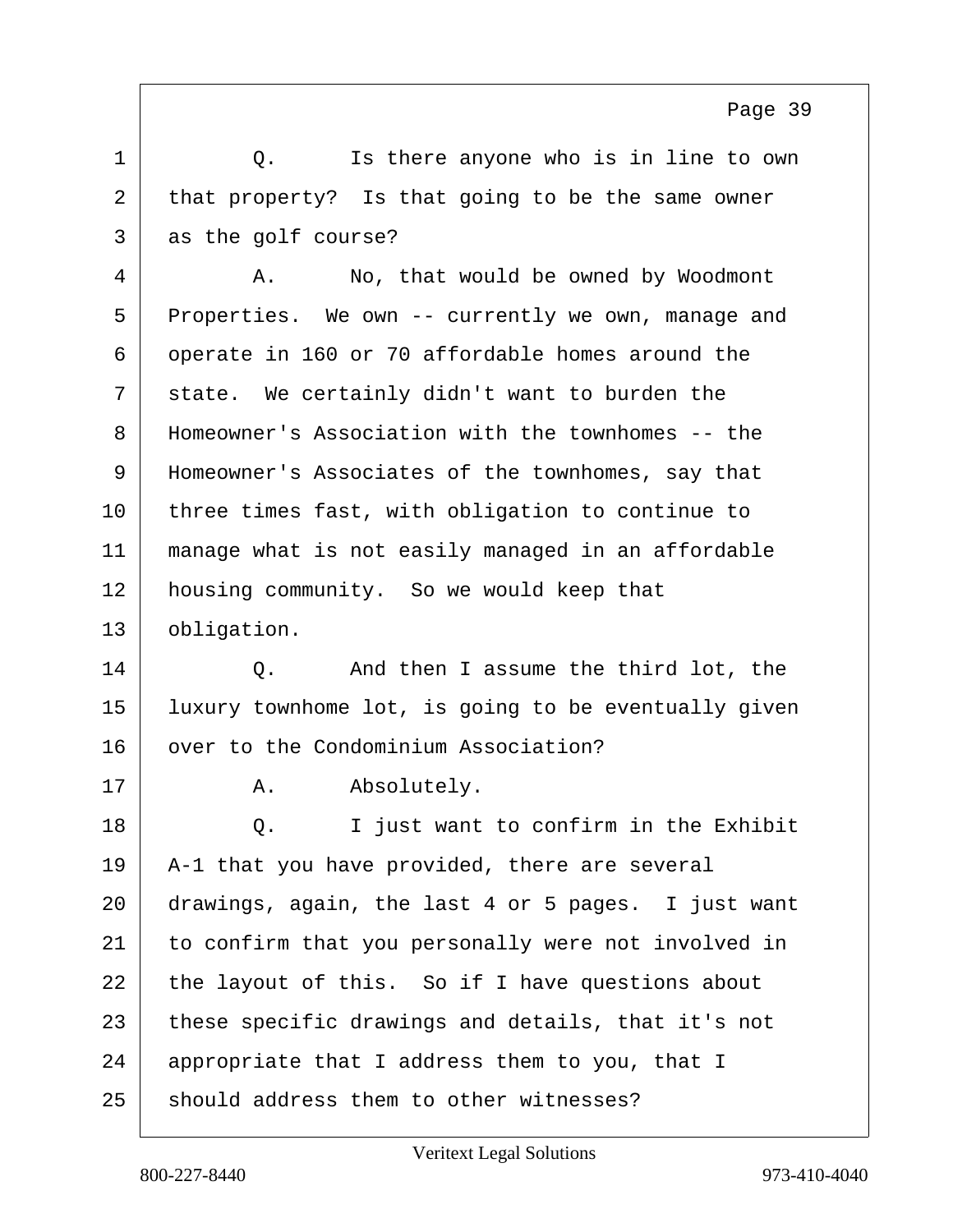1 A. No, I was involved in some of this. 2 I'm certainly not a planner, but we will provide 3 other testimony, so. 4 Q. But the actual images themselves were 5 not created by Woodmont Properties? 6 A. They were not. They were not. 7 MR. VAN ECK: I will save those 8 questions for those appropriate witnesses. 9 Those are all the questions I have 10 for this witness. 11 CHAIRMAN LIPPERT: Any member of the 12 public have any questions for this witness? 13 | Any members of the board? Oh, sorry, 14 we have someone from the public. 15 If you want to ask a question, come 16 on up to the podium, state your name and address. 17 MR. TOWEY: Sure. James Towey, 18 T-O-W-E-Y, 539 Piermont Avenue in River Vale. 19 CHAIRMAN LIPPERT: Now remember, 20 questions, not statements. 21 MR. TOWEY: Ouestions, yes. 22 What is the expected or likely 23 increase in population as a result of this? 24 MR. SANTOLA: We have a demographic  $25$  study that will be presented by a professional Page 40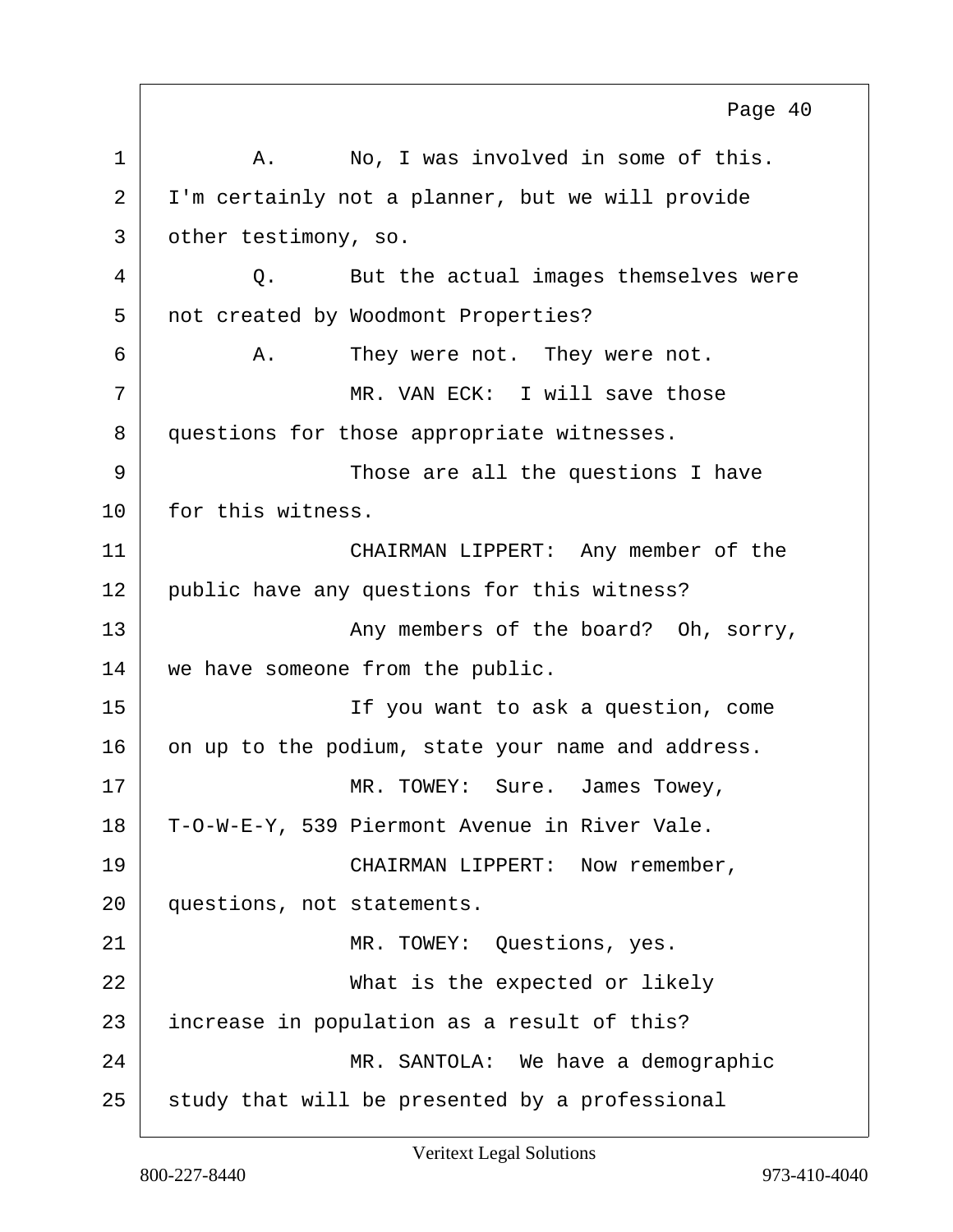1 | planner later on in the application. 2 CHAIRMAN LIPPERT: Yeah, I wouldn't 3 ask this witness that question. 4 MR. TOWEY: Okay. What is the 5 current population? In other words, what percent 6 increase is expected in the population in River 7 | Vale? 8 | CHAIRMAN LIPPERT: Well, again, 9 they're going to present a lot of testimony about 10 demographics. That's not an appropriate question 11 for this witness. 12 MR. TOWEY: Just a general estimate,  $13$  because we have  $-$ 14 CHAIRMAN LIPPERT: I understand that, 15 but you need the right person. 16 MR. TOWEY: -- we have high density 17 | right now with Holiday Farms, you're adding another 18 high-density development across the street. Just 19 curious about what, you know, what increase in the 20 | overall population in River Vale will result. 21 | MR. LEIBMAN: Mr. Chairman, just qive 22 me a moment. 23 | There's an order to these proceedings  $24$  that if you don't live in this land use world, 25 people are unfamiliar with it. So let me just take Page 41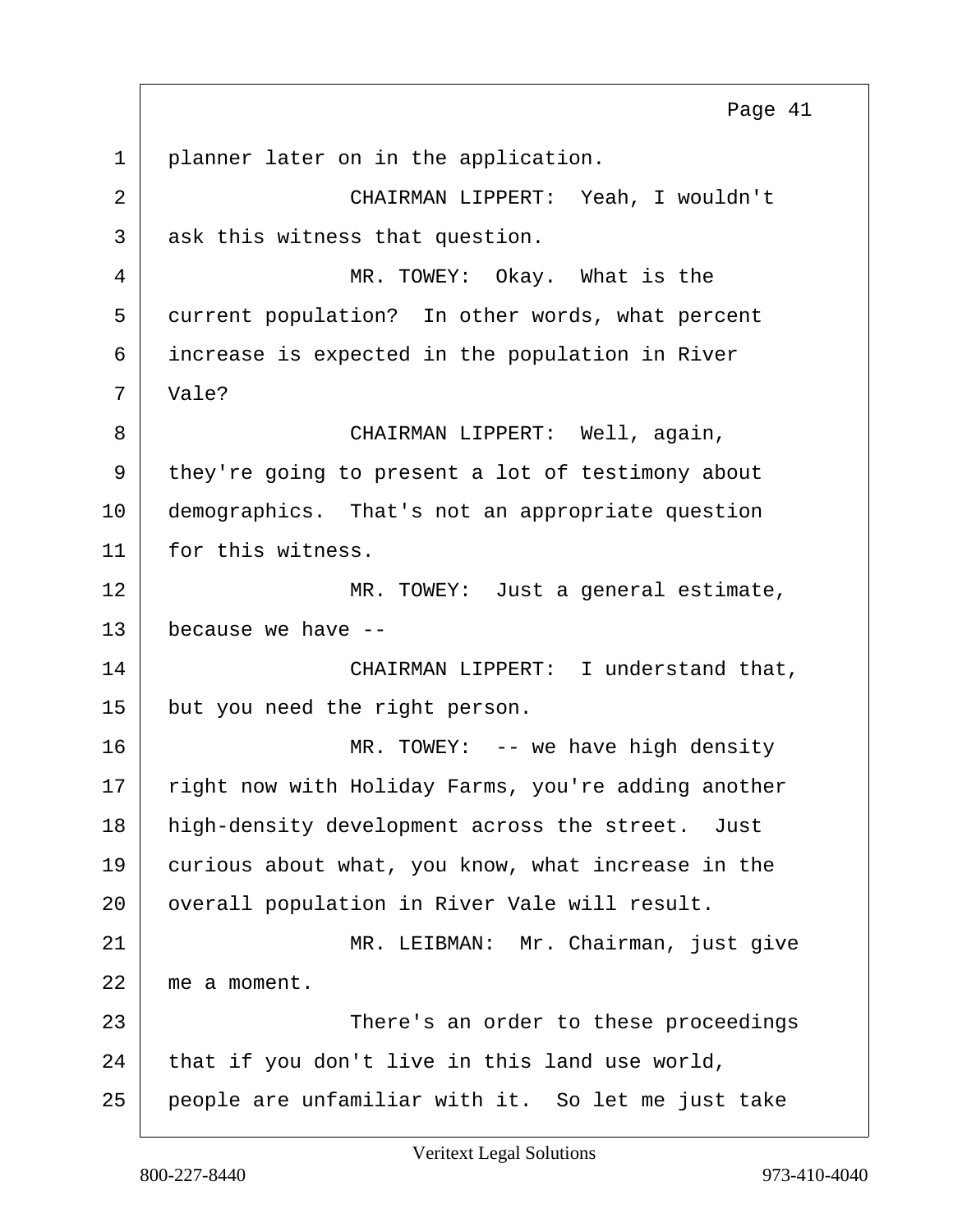$1$  a moment to explain how it's going to go.

2 The witnesses are going to be 3 presented in whatever order the applicant's counsel 4 wants to present them. They're going to get asked 5 questions by objector's counsel, the board and 6 members of the public. Sometimes a witness will 7 offer some testimony that goes a little bit astray 8 maybe from their area of expertise or you may think 9 that witness has an answer to a question that you're 10 just burning to ask. It's important that you limit 11 your questions to the testimony that was offered. 12 You don't want to ask the engineer planning 13 questions. You don't want to ask the planner 14 engineering questions. You don't want to ask the 15 architect engineering questions and the engineer 16 architectural questions.

17 So the questions that you're asking 18 are really good questions and you will get answers 19 to them, we'll make sure that you do, but they're 20 | really questions that there professional planner 21 should be the one to address.

22 MR. TOWEY: Okay. I came to this 23 meeting with three questions, the first two have 24 already been deferred to another date, don't know 25 when, don't know where, but they're referred to the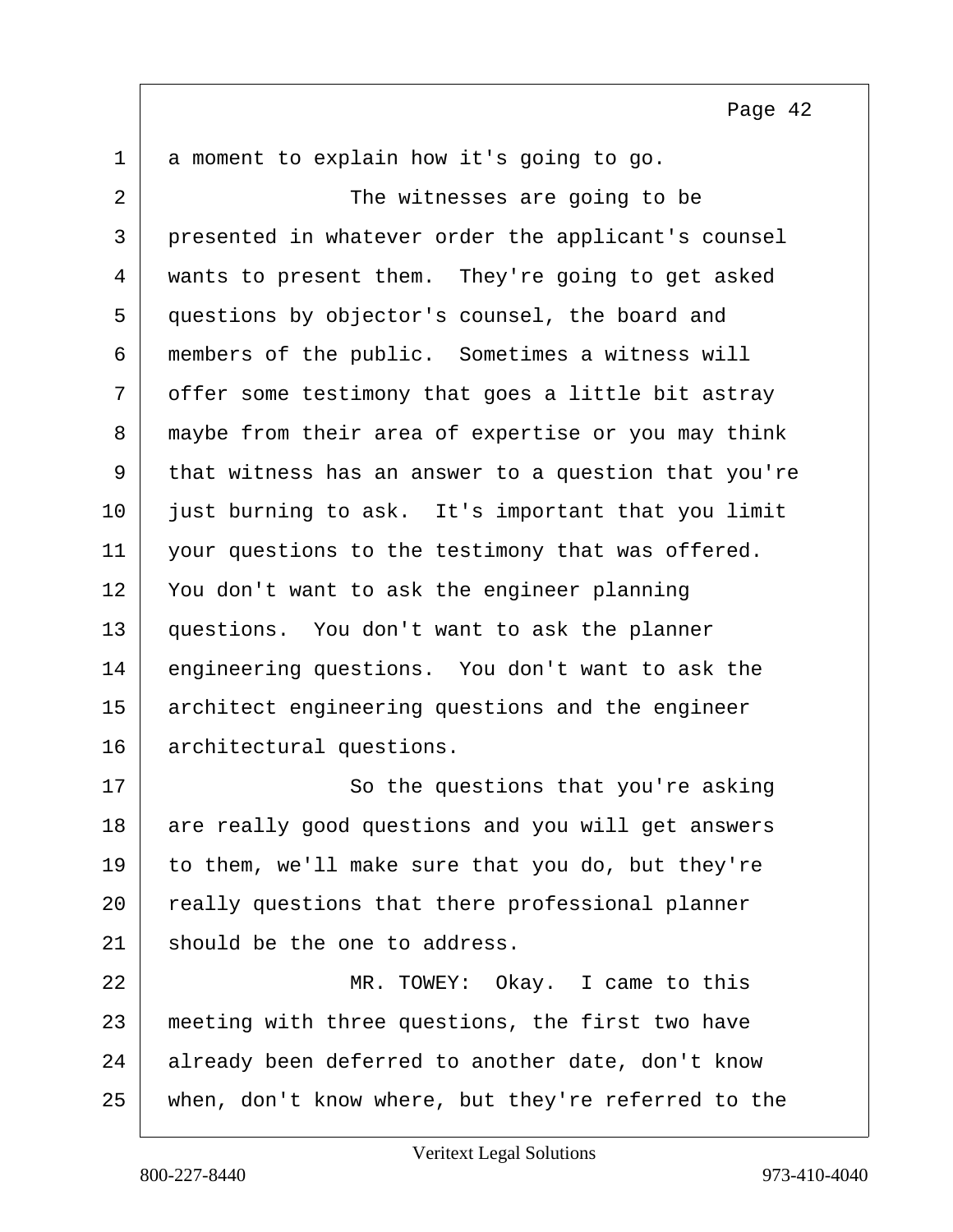1 storm management issues and traffic, increase in 2 traffic along Piermont Avenue. I have grandchildren 3 | I'm very concerned about, they all go to school. 4 MR. LEIBMAN: Okay. So now you're 5 making a statement and the time for statements is at  $6$  the end. 7 MR. TOWEY: Just as an ordinary 8 citizen, I don't know -- 9 UNIDENTIFIED SPEAKER: Seriously. 10 CHAIRMAN LIPPERT: Just hold on. 11 This proceeding is going to have a lot of witnesses 12 and provide a lot of information. This was the 13 | first witness, he presented some introductory 14 information and you want to race to the end and get 15 all the conclusions. We're just at the beginning. 16 You have to allow us to go through the process and 17 all of your questions will be answered. Undoubtably 18 there's going to be more hearings than tonight, and 19 so we'll go through the whole process and you'll get 20 to ask every witness whatever relevant questions you 21 have. That's all I can tell you. 22 MR. TOWEY: That would be great. 23 CHAIRMAN LIPPERT: Anyone else with 24 questions of this witness? Come on up. 25 MS. LASKIN: Hi, I'm Susan Laskin. I Page 43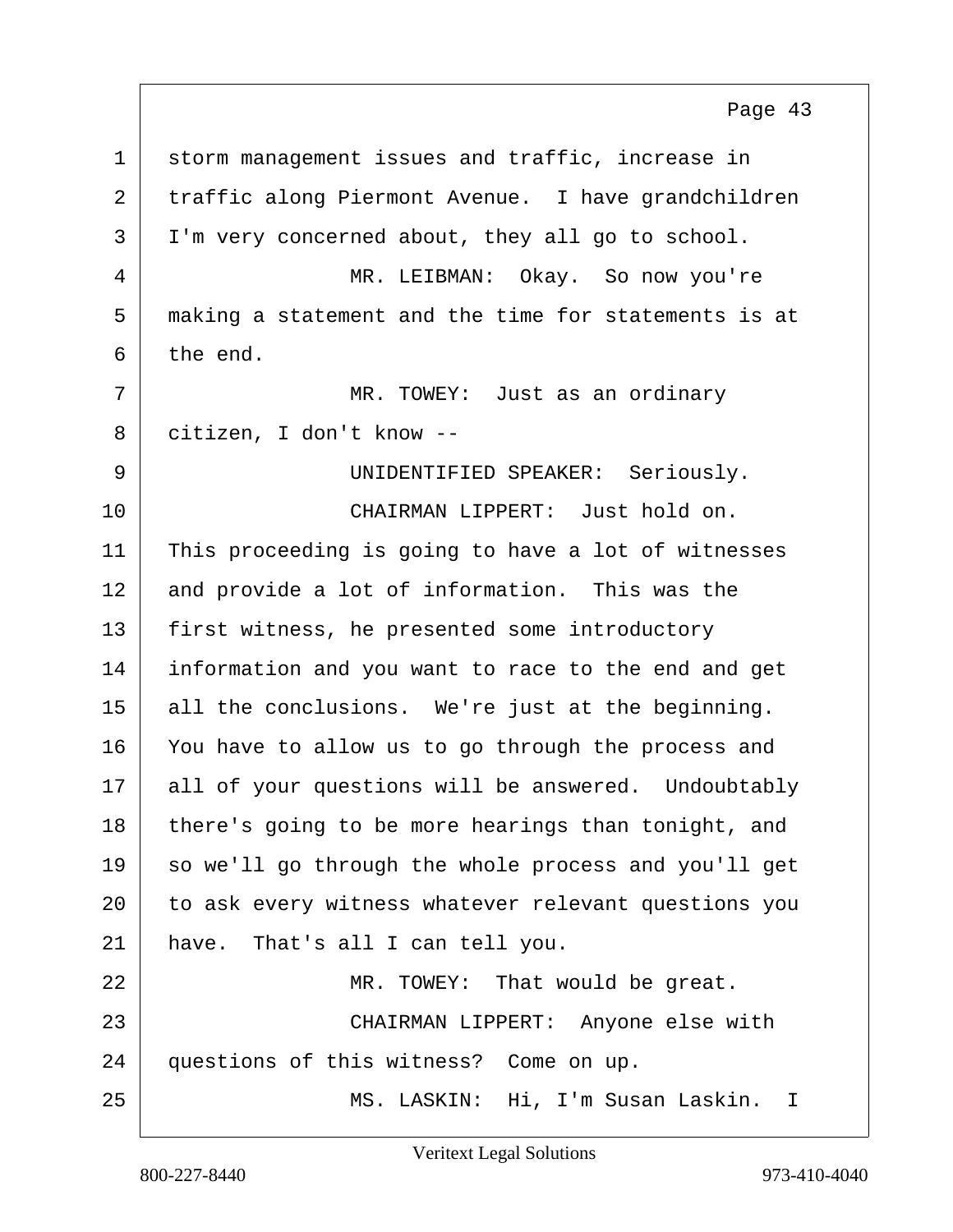1 reside in River Vale. 2 CHAIRMAN LIPPER: State your address, 3 please. 4 MS. LASKIN: 742 Beechcrest Drive. 5 MR. WOLFSON: Excuse me, 6 Mr. Chairman. 7 CHAIRMAN LIPPERT: Yes. 8 MR. WOLFSON: It would be helpful to 9 the court reporter if the people could spell their 10 last name. 11 MS. LASKIN: S-U-S-A-N, L-A-S-K-I-N, 12 742 Beechcrest, that's B-E-E-C-H-C-R-E-S-T, in River  $13$  Vale, with a capital V, New Jersey. 14 So I was very impressed by what 15 you've said. You articulate some very interesting 16 points regarding empty nesters who are going to want 17 to come and perhaps reside in this area. So my 18 question to you is, are you going to, as people who  $19$  are understanding of the needs of empty nesters, 20 ensure that the community will address the needs of 21 empty nesters by making sure that the units you're 22 selling are going to have master suites on the main 23 level? 24 MR. SANTOLA: The home buyer will 25 have the option of whether they want the maser suite Page 44

Veritext Legal Solutions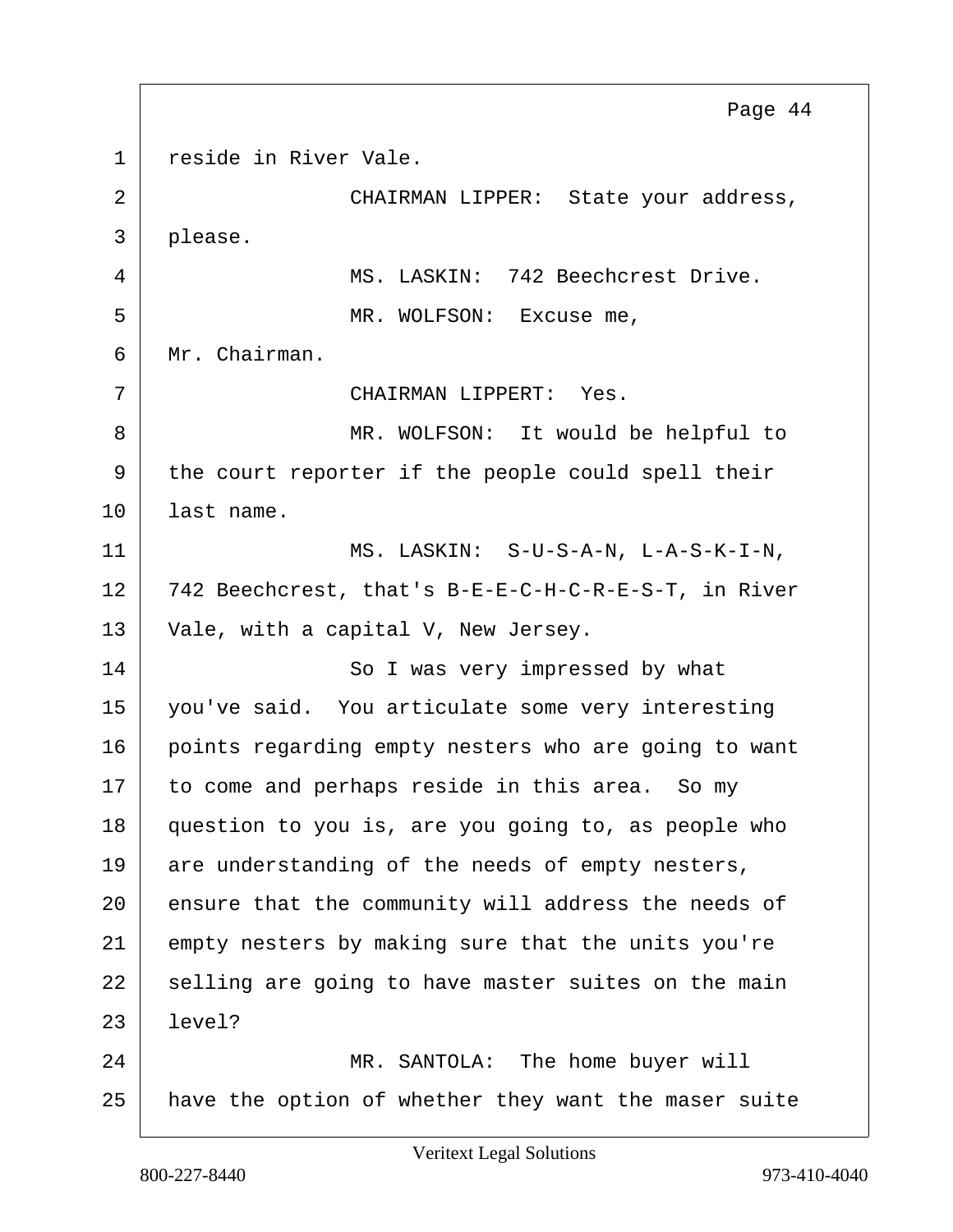| $\mathbf 1$ | on the main level or they'll be at least probably    |
|-------------|------------------------------------------------------|
| 2           | two models of each type, we will have architectural  |
| 3           | testimony of that later, or they'll be an elevator   |
| 4           | option which we found that in Saddle River there was |
| 5           | interesting -- there was also interest in that       |
| 6           | because they didn't want to necessarily if you       |
| 7           | entertain more, you might want to preserve more of   |
| 8           | the first floor space, but they wanted the           |
| 9           | convenience of the elevator up to --                 |
| 10          | MS. LASKIN: Yeah, most people didn't                 |
| 11          | purchase the elevators at Saddle River Grand, I just |
| 12          | think a few of them did, but most of them did have   |
| 13          | master suites on the main level, because the concern |
| 14          | then is $-$                                          |
| 15          | CHAIRMAN LIPPERT: Susan, Susan,                      |
| 16          | Susan, you're making statements, you're not asking   |
| 17          | questions.                                           |
| 18          | MS. LASKIN: So my question is if you                 |
| 19          | are addressing the needs of empty nesters, then are  |
| 20          | most of these units -- I mean, you have              |
| 21          | configurations for them yet?                         |
| 22          | MR. SANTOLA: Sure, we have                           |
| 23          | configurations and it's a very complicated           |
| 24          | explanation, but there are foundation blocks that    |
| 25          | can then be snapped together with different types of |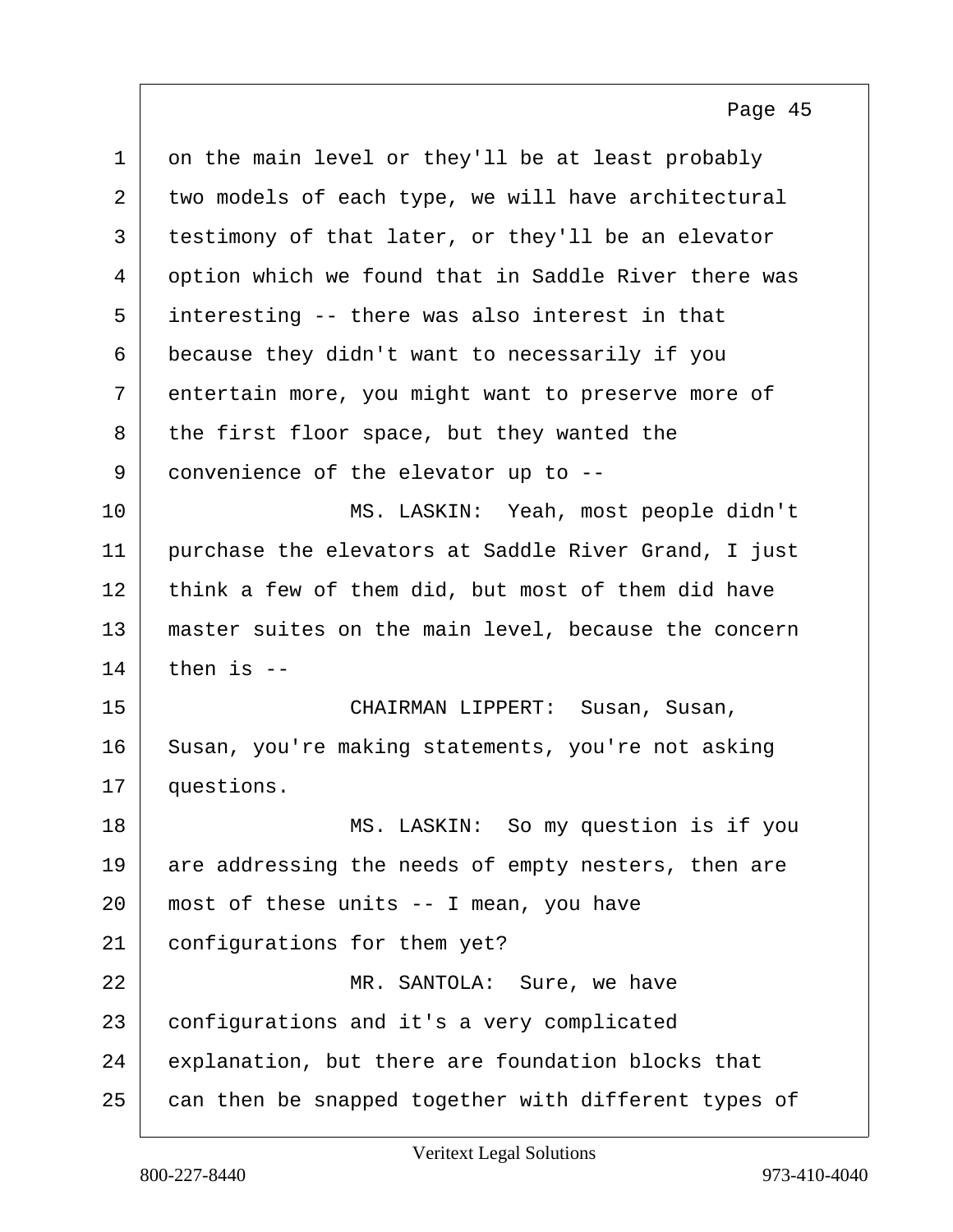1 units. The more master suites there are sought for 2 in the market, the more we will build. It's all 3 about delivering on what the home buyer would like. 4 MS. LASKIN: And how many square feet  $5$  are we to these units, approximately? 6 MR. SANTOLA: The units will vary 7 depending on, you know, the configurations. I think 8 they're anywhere between 29 and 3300, average 9 around. 10 MS. LASKIN: Are they going to have 11 | fully excavated basements as well? 12 MR. SANTOLA: Again, we'll have 13 architectural testimony and I won't have to guess or 14 try to remember. 15 MS. LASKIN: All right. I think a 16 | number of concerns are just that if empty nesters 17 | were to move in, perhaps there would be fewer 18 children going into the schools. And if you're 19 addressing the needs of seniors who want to move 20 into River Vale and those of us who perhaps may want  $21$  to after a certain age move from a home to a 22 townhome, my question to you is are you actually  $23$  going to be addressing that need? 24 MR. SANTOLA: We will 100 percent be 25 addressing that need, and let me explain real Page 46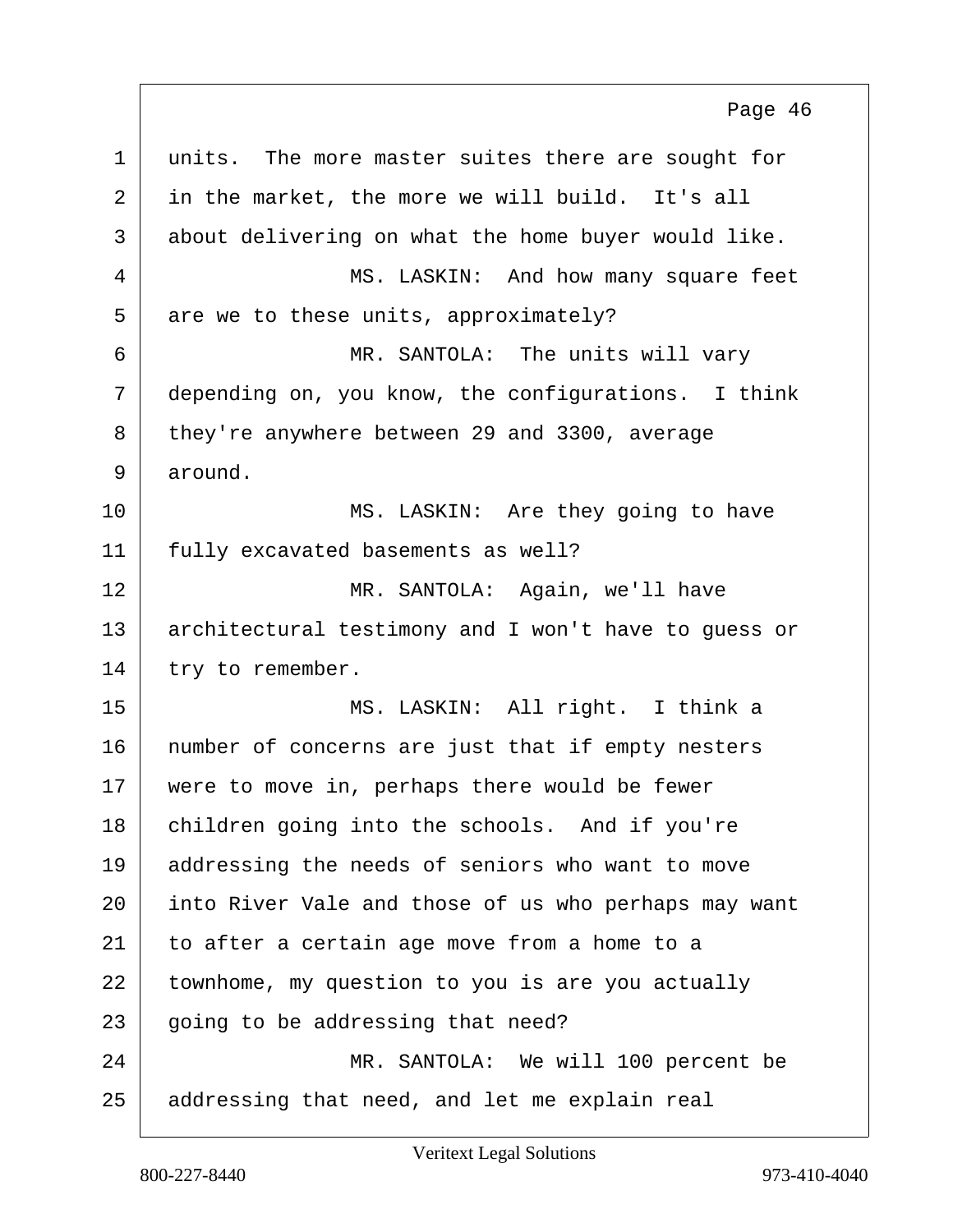1 quickly already what you're seeing. 2 So first of all, as I mentioned 3 before, you'll be tagging each, excuse me, each home 4 at three bedrooms, something that, you know, most 5 townhomes this size want to be four bedrooms. 6 Like we indicated, they'll be 7 elevator options, they'll be master suite options. 8 We are adjacent to a golf course where the amenities 9 will be located. There's no playgrounds, there's no 10 | outdoor pool, there's no clubhouse here. This is a 11 community designed to interact as much as possible 12 with the country club. So all of what we're doing 13 is pointing towards an empty nester buyer. It is 14 imperative that we meet that market because that's 15 where all of our eggs are. 16 MS. LASKIN: Okay. Thank you. 17 CHAIRMAN LIPPERT: Anyone else 18 questions for this witness, come on up. 19 MR. VEDRAL: My name is John Vedral, 20 V-E-D-R-A-L, and I live at 128 Terbell Parkway, 21 River Vale, New Jersey.

22 | South London I just have a few questions. One is 23 if this, in fact, is going to be for empty nesters, 24 why is there more than one bedroom?

25 MR. SANTOLA: Well, I don't think in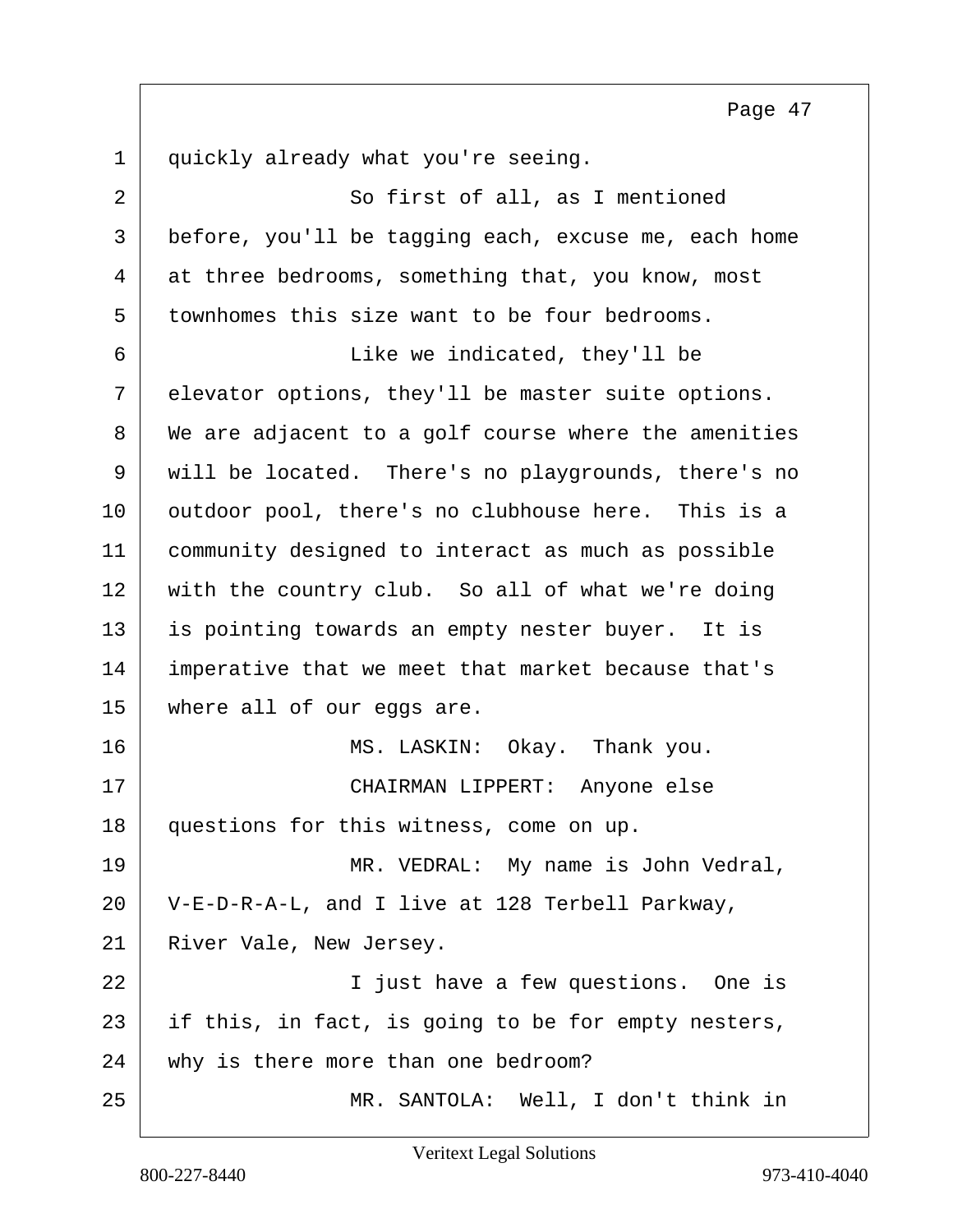today's market anybody is building a one-bedroom home. I know some of them from Holiday Farms are and I'm guessing most of those people wish they had another bedroom.

5 So the goal here is to create, you 6 know, not to just stuff as many one bedrooms in as  $7$  we can, but to create a beautiful home. So the  $8$  second and third bedrooms aren't -- they may be 9 guest rooms, they may be dens, they may be fitness 10 rooms, they may be art studios, they may be home 11 offices. A lot of empty nesters are semiretired or 12 they start to work from home, they don't want to go 13 in Manhattan five days a week. So all of that space 14 is useable for many, many reasons. 15 MR. VEDRAL: Is this zoned for home 16 office? 17 CHAIRMAN LIPPERT: Home office? 18 MR. SANTOLA: When I say home office, 19 I don't mean a physician or a lawyer, I mean 20 somebody who does work at home.

21 MR. VEDRAL: Okay. So we have one 22 bedroom, apparently, and two or whatever it is. Is 23 there going to be age restrictions?

24 MR. SANTOLA: There is no planned age 25 restriction.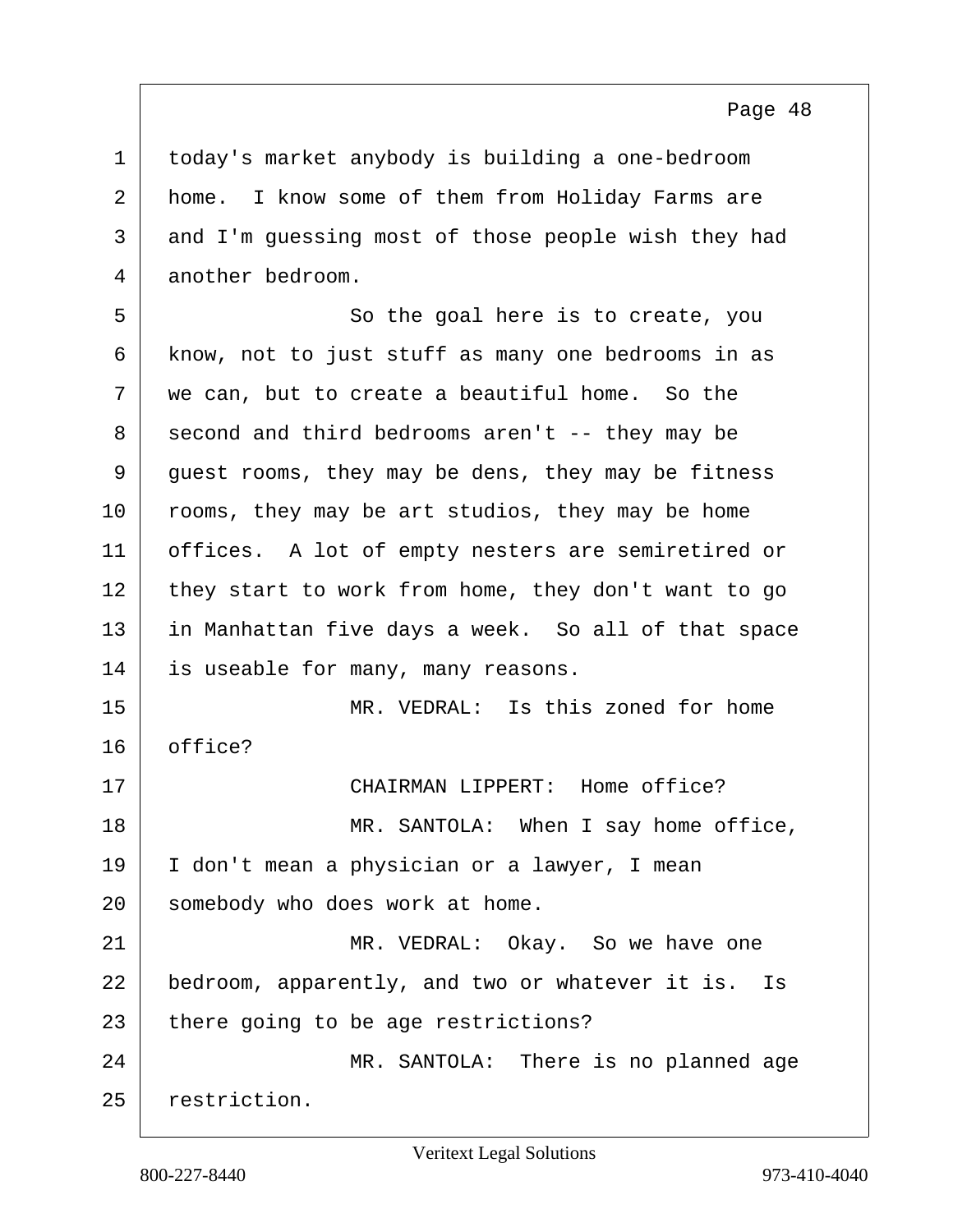1 MR. VEDRAL: Okay. I understand that 2 this is the A1 zone, which I believe is -- requires 3 40,000 square feet per unit. Why are you not 4 building to that standard? 5 MR. SANTOLA: 40,000 square feet per 6 unit? 7 MR. VEDRAL: Yes. 8 MR. SANTOLA: That's a big home. You 9 | mean lot? I'm sorry. 10 MR. VEDRAL: The lot. 11 MR. SANTOLA: Yeah, so this was a 12 specific ordinance designed to create a golf course 13 community. That is not part of the 40,000 14 square-foot loot. 15 MR. VEDRAL: I'm not allowed to 16 comment, but I know others where their lots are 17 vacant and they have a golf course, but I'm not 18 allowed to comment. Thank you. 19 CHAIRMAN LIPPERT: Thank you. 20 | MR. SANTOLA: Thank you. 21 | MS. WALDES: Good evening, Lorraine 22 W-A-L-D-E-S, 797 Westwood Avenue in River Vale. 23 | MR. LEIBMAN: Tell me your name  $24$  again. 25 | MS. WALDES: Lorraine, Page 49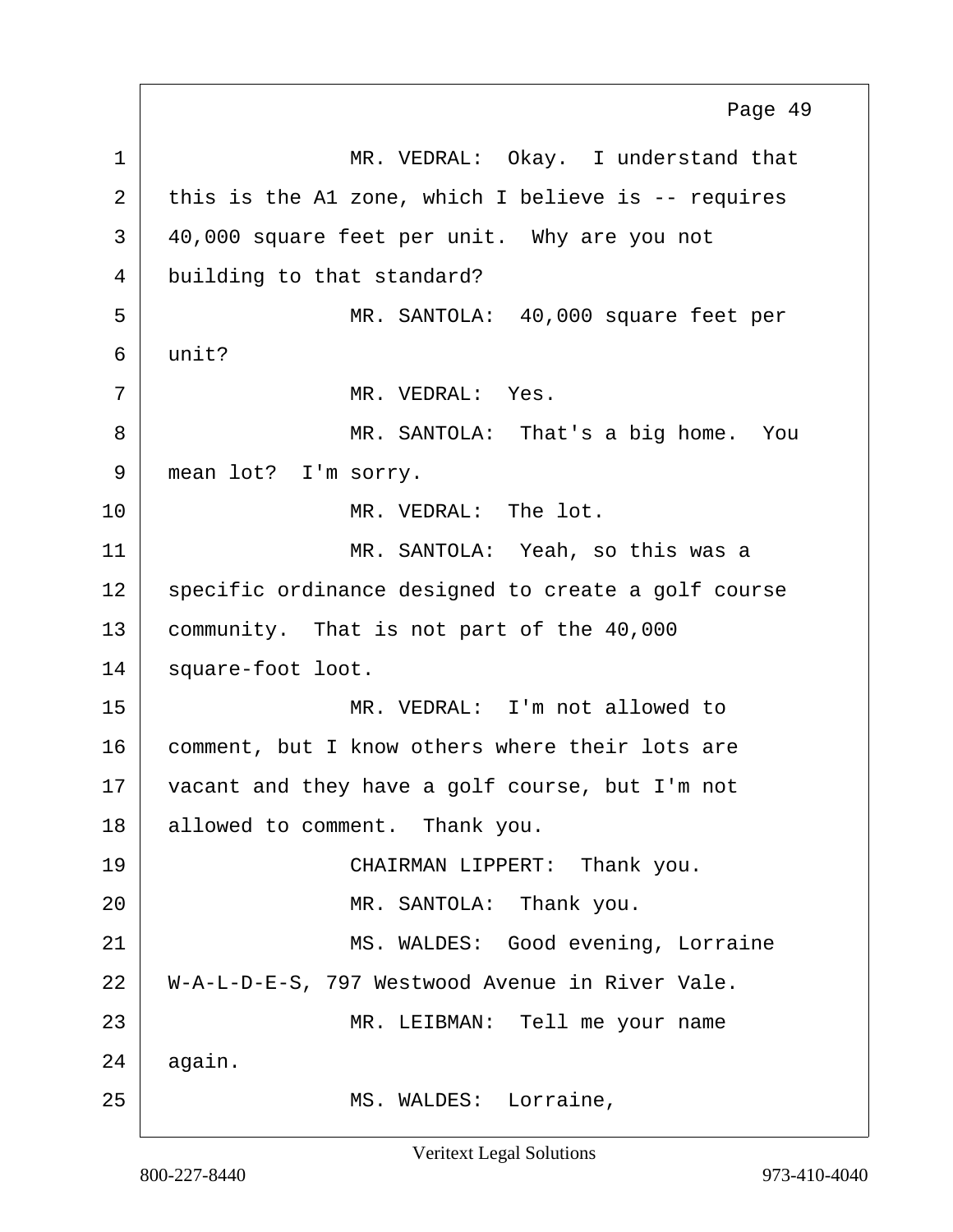1 L-O-R-R-A-I-N-E. Last name Waldes, W-A-L-D, as in 2 David, E-S, as in Sam. 3 MR. LEIBMAN: Thank you. 4 MS. WALDES: Where has the 5 presumption that this is going to be an empty, you 6 | know, attract empty nesters come from, what research 7 or what demographics or how did you come up with 8 that without putting a 55 year old restriction on 9 it, that this is going to be empty nesters? 10 MR. SANTOLA: Well, I think it 11 started with what the buyer that we saw both at our 12 Montvale community as well as Saddle River, also in 13 the analyzing the market and who's buying townhomes 14 in Bergen County. 15 There's no question in the real 16 estate community, and I haven't been qualified as an 17 expert, but that where our aging population, myself 18 included, is going to reside next. And that empty 19 nester, and that's just a term, all it basically 20 means is somebody who is moving into their fifties 21 whose children are out of the house or moving out of  $22$  the house soon, where are they going to reside if  $23$  they don't want to shovel the snow, rake the leaves, 24 you know, deal with the basketball hoop falling off 25 the garage and that market is not being met, all of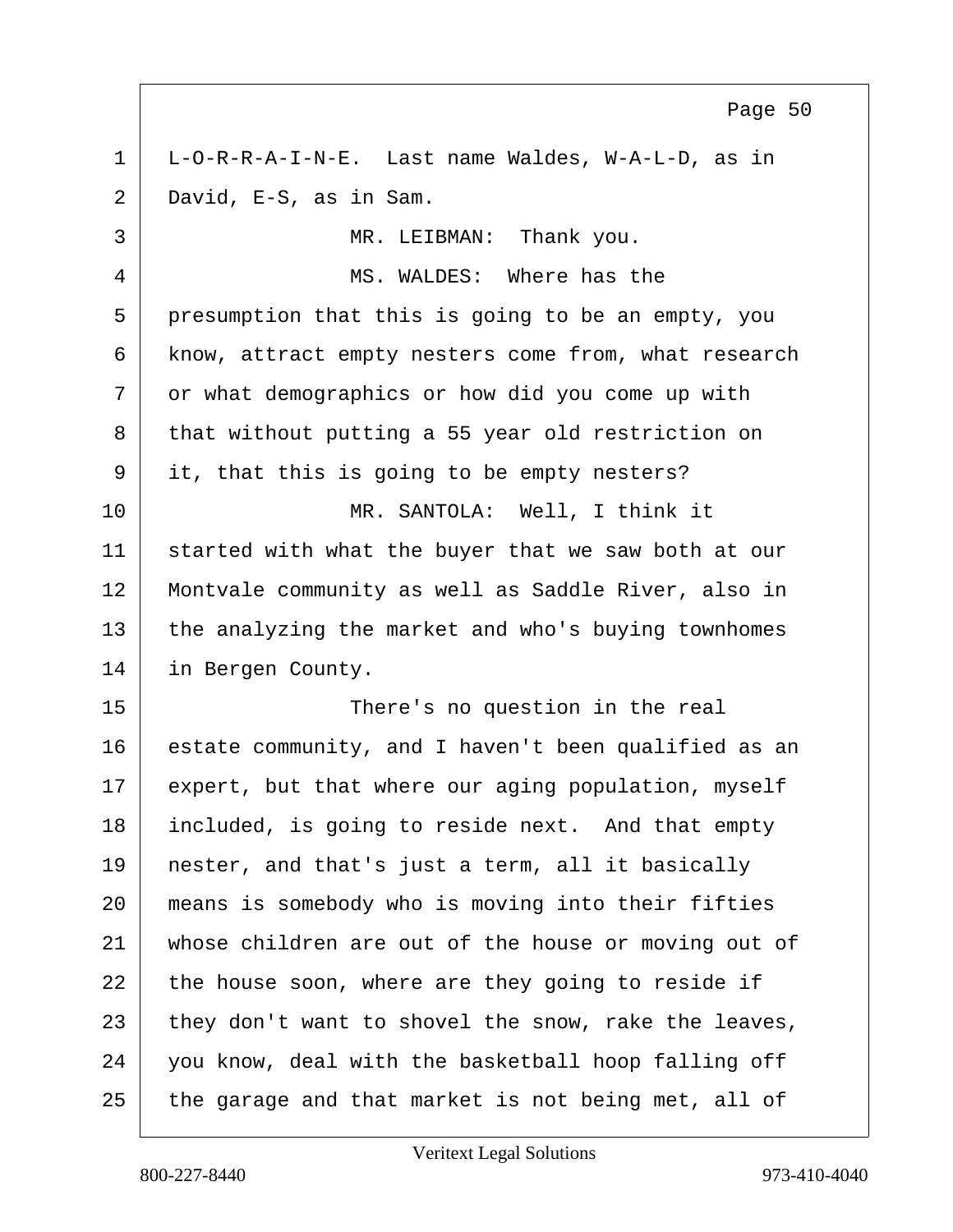our research shows that.

| $\overline{2}$ | So given that we're on a golf course,                |
|----------------|------------------------------------------------------|
| 3              | which by all accounts is played by more of an aging  |
| 4              | population, unfortunately, it snaps together         |
| 5              | beautifully with what we think is a huge hole in the |
| 6              | market, particularly in the northern part of the     |
| 7              | state. Once you get down to, you know, Monroe and    |
| 8              | the south, you see much more empty nester homes, but |
| 9              | lots of people here, yourself included, don't want   |
| 10             | to move to Monroe. You want to live here where       |
| 11             | you've lived the last 35 years of your life and      |
| 12             | raised your children.                                |
| 13             | So we're a hundred percent confident,                |
| 14             | and as I just mentioned to the last questioner,      |
| 15             | we've designed that community, this community        |
| 16             | specifically around that home buyer.                 |
| 17             | MS. WALDES: By not having                            |
| 18             | playgrounds and pools? I mean, I don't have a        |
| 19             | playground and pool in my house and I'm not an empty |
| 20             | nester.                                              |
| 21             | MR. SANTOLA: No, but I think I                       |
| 22             | mentioned, you know, the number of the bedrooms, the |
| 23             | master -- do you have an elevator? Do you have --    |
| 24             | MS. WALDES: Do you not feel that                     |
| 25             | equally that the second or third bedroom could be    |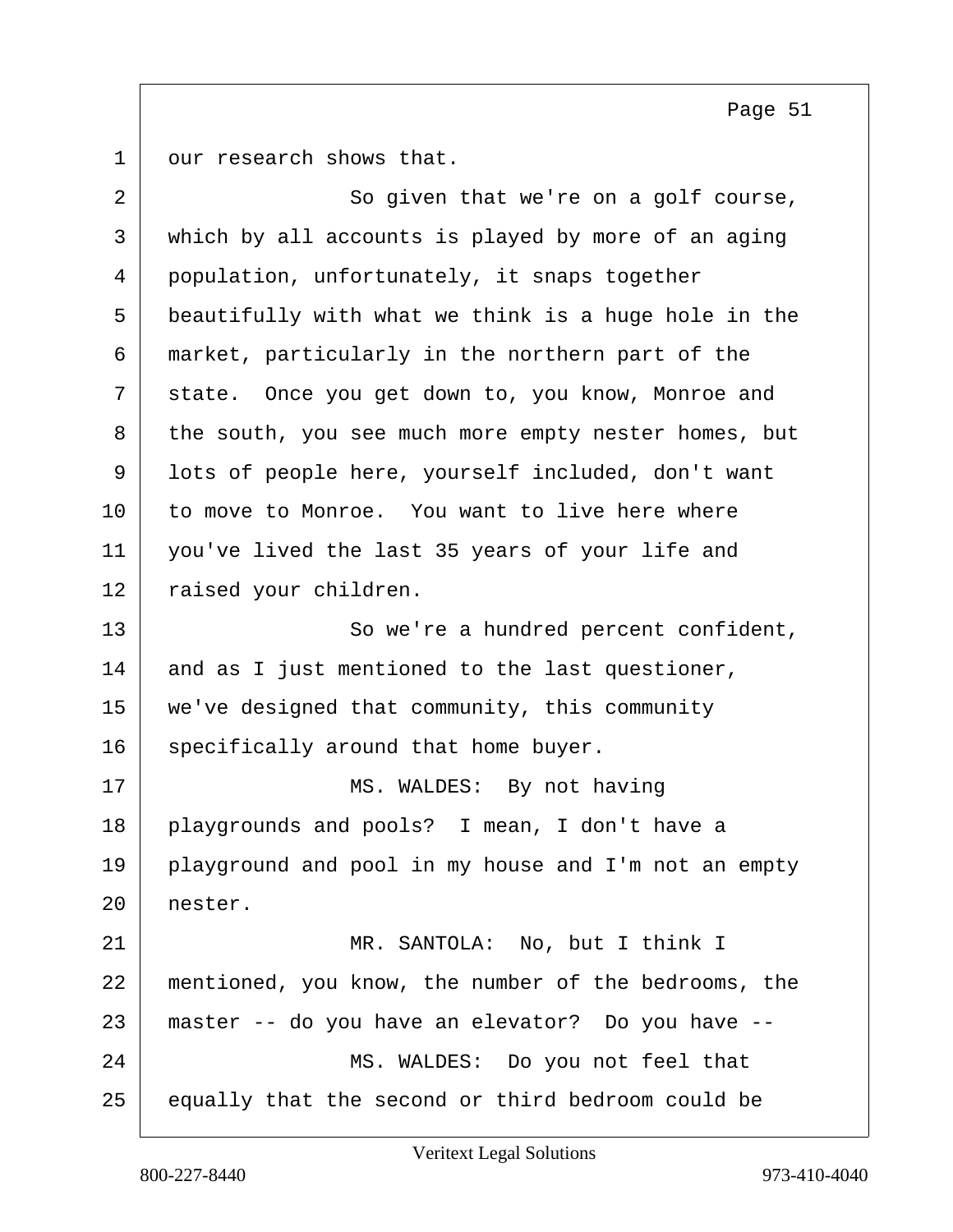1 used to have children in the house? 2 MR. SANTOLA: They could certainly. 3 MS. WALDES: So there's no guarantee 4 that there's not going to be an influx of children? 5 MR. SANTOLA: There is no guarantee  $6$  that there won't be some families. In fact, I'm  $7$  pretty sure there will be some families. The bottom 8 line is that what you're targeting and what you're 9 marketing is what you're going to attract, and so  $10$  that is the goal. I can't sit here and, you know, 11 under oath and tell you that we're going to build 12 200 townhomes and no families are going to move in, 13 but we don't think we're building a very attractive 14 family-oriented community. You don't have your own 15 backyard, they will be, as you heard, relatively 16 expensive homes. So you can buy a home in River 17 | Vale for that price and have your backyard and have 18 your basketball court and the more things that are 19 an indicia of family living. And the market 20 generally goes in that direction. 21 MS. WALDES: Will there be any 22 accommodations or any funds put to address the 23 influx of children into the school either by bussing 24 or accommodating them space-wise? I know, for 25 instance, the high school is pretty near -- I know

800-227-8440 973-410-4040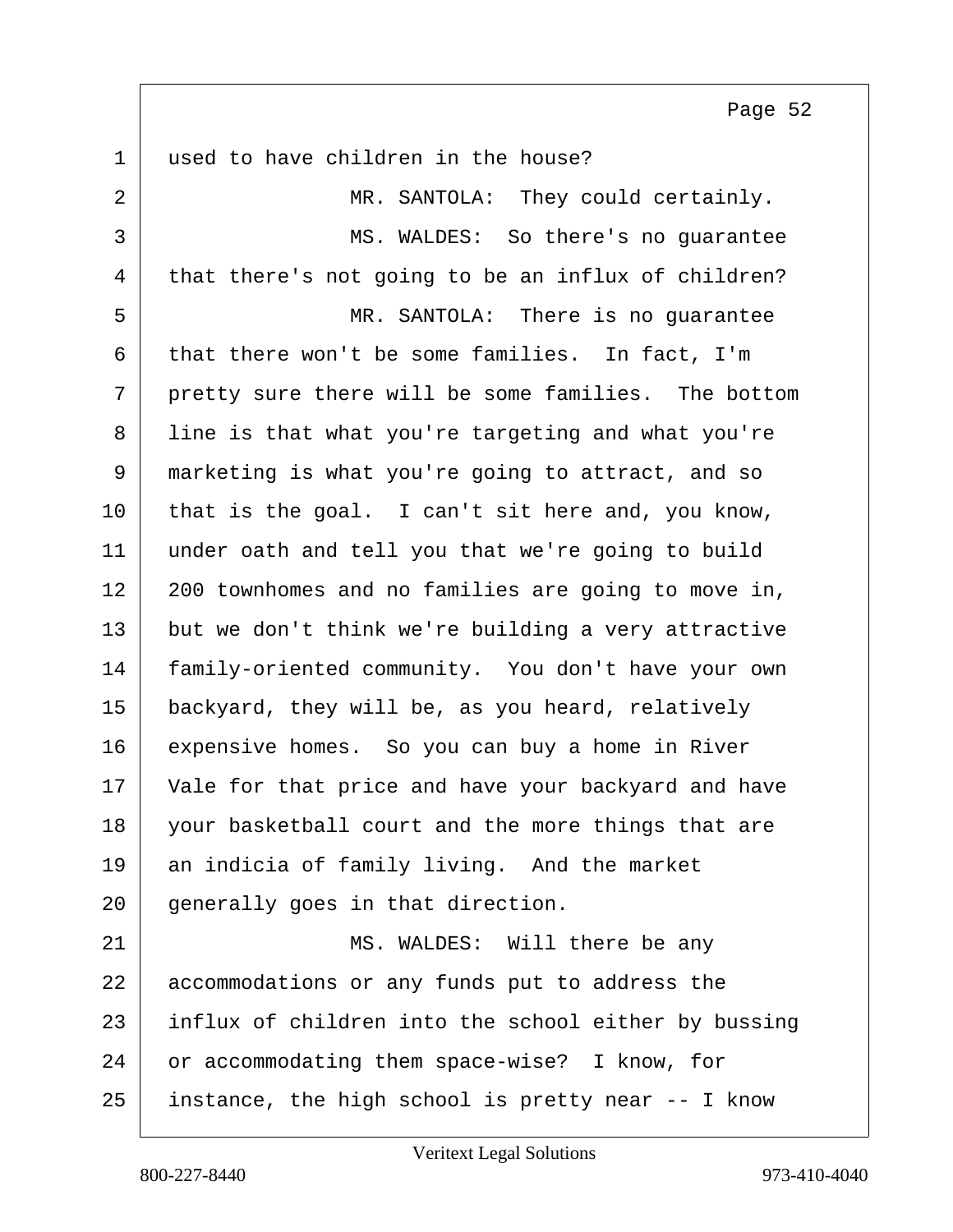| 1  | there's been some decline in the elementary schools, |
|----|------------------------------------------------------|
| 2  | but that could change at any moment. Part of your    |
| 3  | demographic study, would that be about young parents |
| 4  | who are in this town with children?                  |
| 5  | MR. SANTOLA: There will be a                         |
| 6  | school-aged portion of that testimony, although as   |
| 7  | I'm sure you're aware, the River Vale school-age     |
| 8  | population like almost every community in New        |
| 9  | Jersey, has been decreasing what I'll call           |
| 10 | relatively significantly over time. So while I know  |
| 11 | it's a good school system, whatever we're drawing    |
| 12 | it, it may even be families that currently live here |
| 13 | that are just relocating, I think they'll be, you    |
| 14 | know, the testimony will be there's more than enough |
| 15 | room to accommodate them.                            |
| 16 | MS. WALDES: I look forward to                        |
| 17 | hearing that study because I think as quickly as it  |
| 18 | declines, you'll get an increase. So I think we      |
| 19 | have to be looking forward to accommodate the        |
| 20 | children.                                            |
| 21 | MR. SANTOLA: I think the River Vale                  |
| 22 | school district has looked forward. If you go on     |
| 23 | their website, they have a demographic study.        |
| 24 | MS. WALDES: That was done five years                 |
| 25 | ago.                                                 |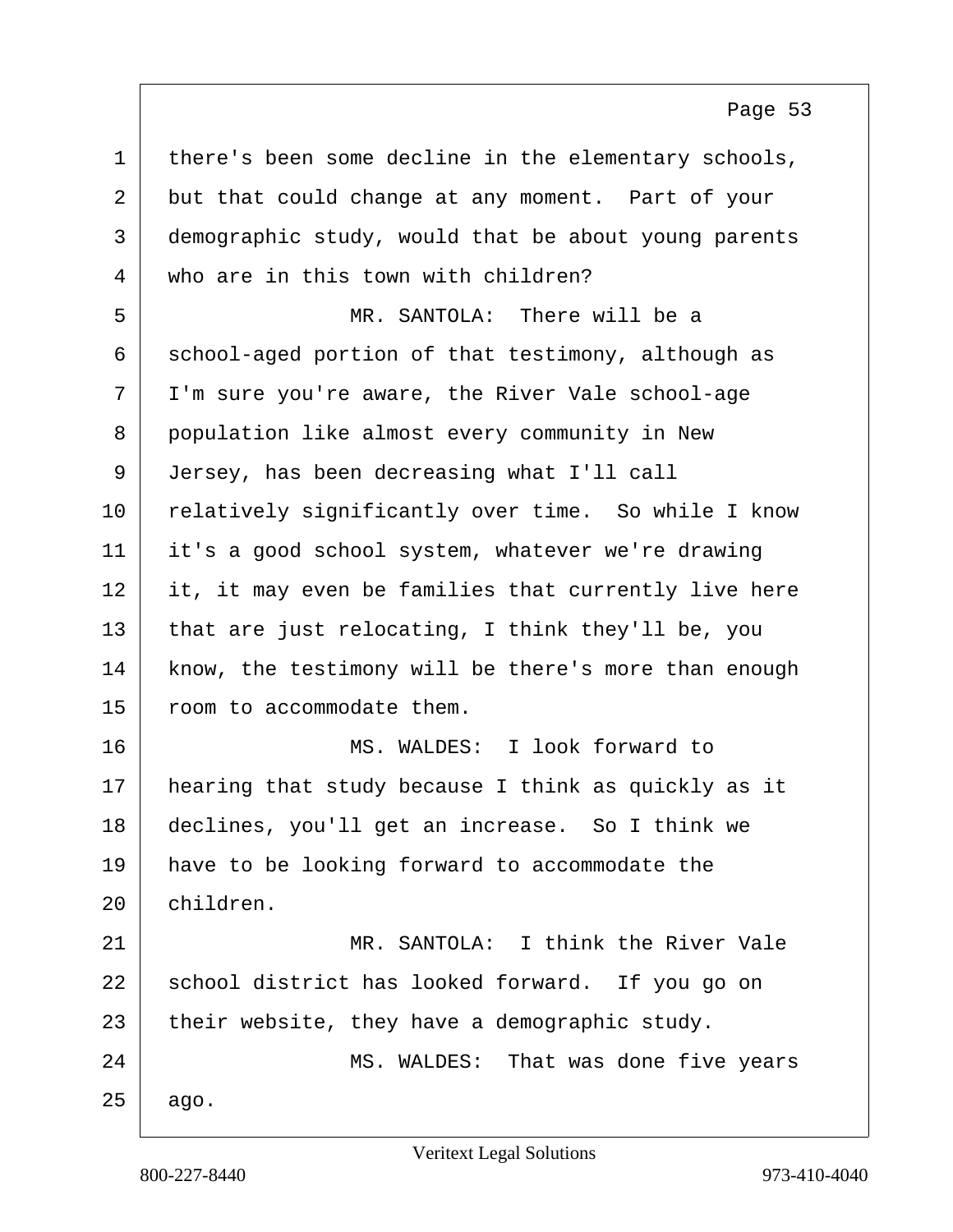| $\mathbf 1$ | MR. SANTOLA: Right but, you know,                    |
|-------------|------------------------------------------------------|
| 2           | children are born when they're born and they tend to |
| 3           | go year by year. So I think every municipality is    |
| 4           | looking at that and we're seeing that there's no     |
| 5           | bubble that's coming any time soon. It's not in the  |
| 6           | demographics of New Jersey, I'll represent that it's |
| 7           | not in the demographics of River Vale, and it's not  |
| 8           | in the demographics of most of the United States     |
| 9           | unless you're in a state where you're getting a lot  |
| 10          | of influx like a Texas or North Carolina, but        |
| 11          | they're not a population bubble.                     |
| 12          | MS. WALDES: Okay. Well, I look                       |
| 13          | forward to seeing that demographic study.            |
| 14          | CHAIRMAN LIPPERT: Anyone else? Come                  |
| 15          | on up. Please state your name and address for the    |
| 16          | record and please spell your last name.              |
| 17          | MS. MUSKA: Sure. Stephanie Muska,                    |
| 18          | 867 Rivervale Road in River Vale. The last name is,  |
| 19          | $M-U-S-K-A.$                                         |
| 20          | Okay. You were talking about other                   |
| 21          | properties that you developed, I believe it was      |
| 22          | Saddle River and Montvale, and that they went over   |
| 23          | well in communities. However, those towns are much   |
| 24          | larger than River Vale. River Vale I think is about  |
| 25          | one mile wide, four miles long.                      |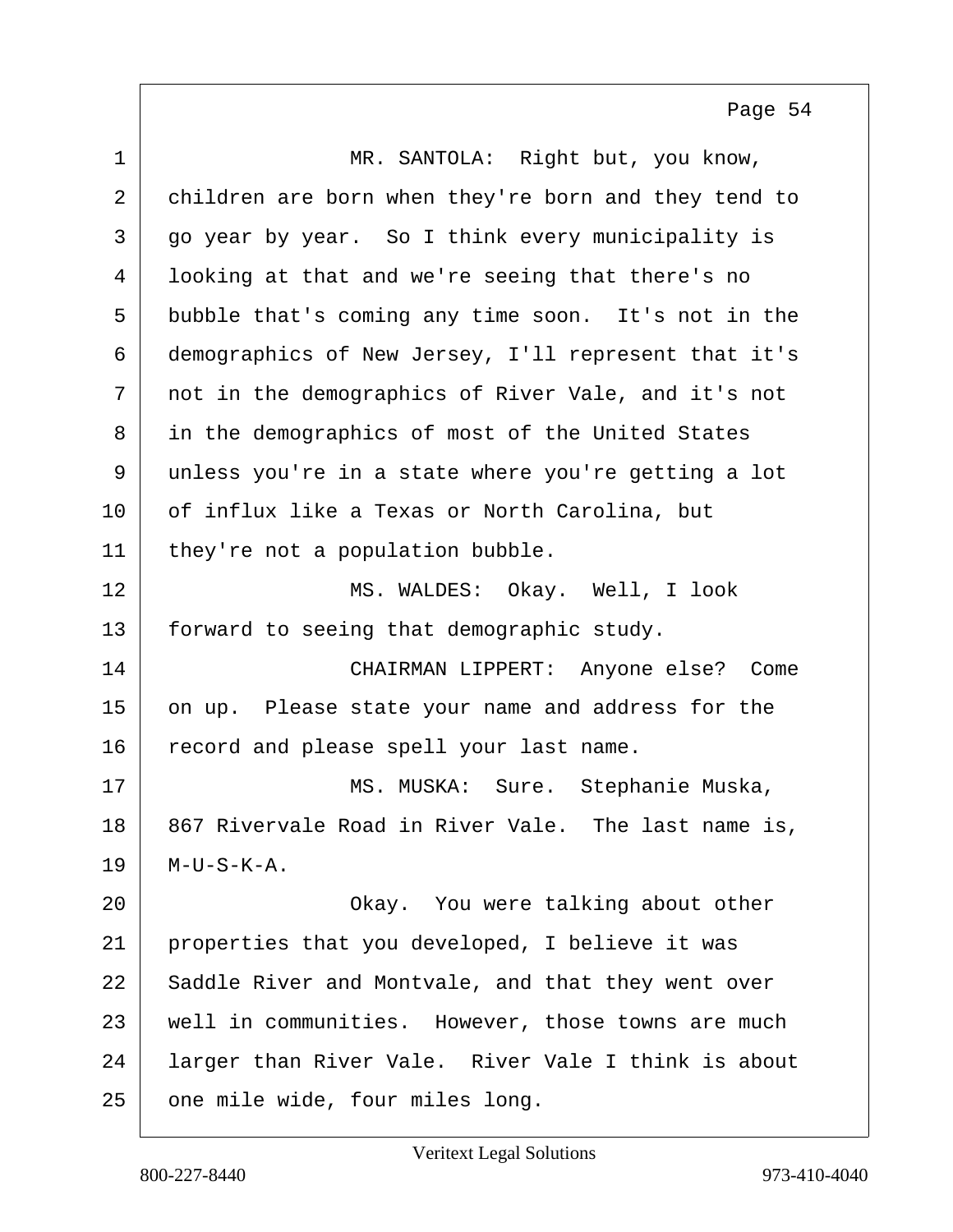1 1 Have you done any studies on the 2 impact of a huge development like this on a town the 3 size of ours? 4 MR. SANTOLA: Sure. I think we've 5 already testified that they'll be a demographic  $6$  study and we have a traffic study as well that will  $7$  be provided by the traffic engineer. 8 MS. MUSKA: Right, there will be, but 9 have you already done anything? 10 MR. SANTOLA: No, no, no, those are 11 done. 12 CHAIRMAN LIPPERT: You're going to 13 | hear extensive testimony about demographics, but  $14$  this is -- excuse me -- this is just not the witness 15 who's presenting that testimony. 16 MS. MUSKA: But he did say earlier 17 that the communities were impacted well by the 18 addition of those developments, and that's what I 19 wanted to know. 20 MR. SANTOLA: No, I think what I said 21 | was I said they were well received. 22 MS. MUSKA: They were well received.  $23$  Clearly, that doesn't seem to be the case here. 24 Okay. Well, then I suppose I'll be waiting for that 25 information to come out. Thank you. Page 55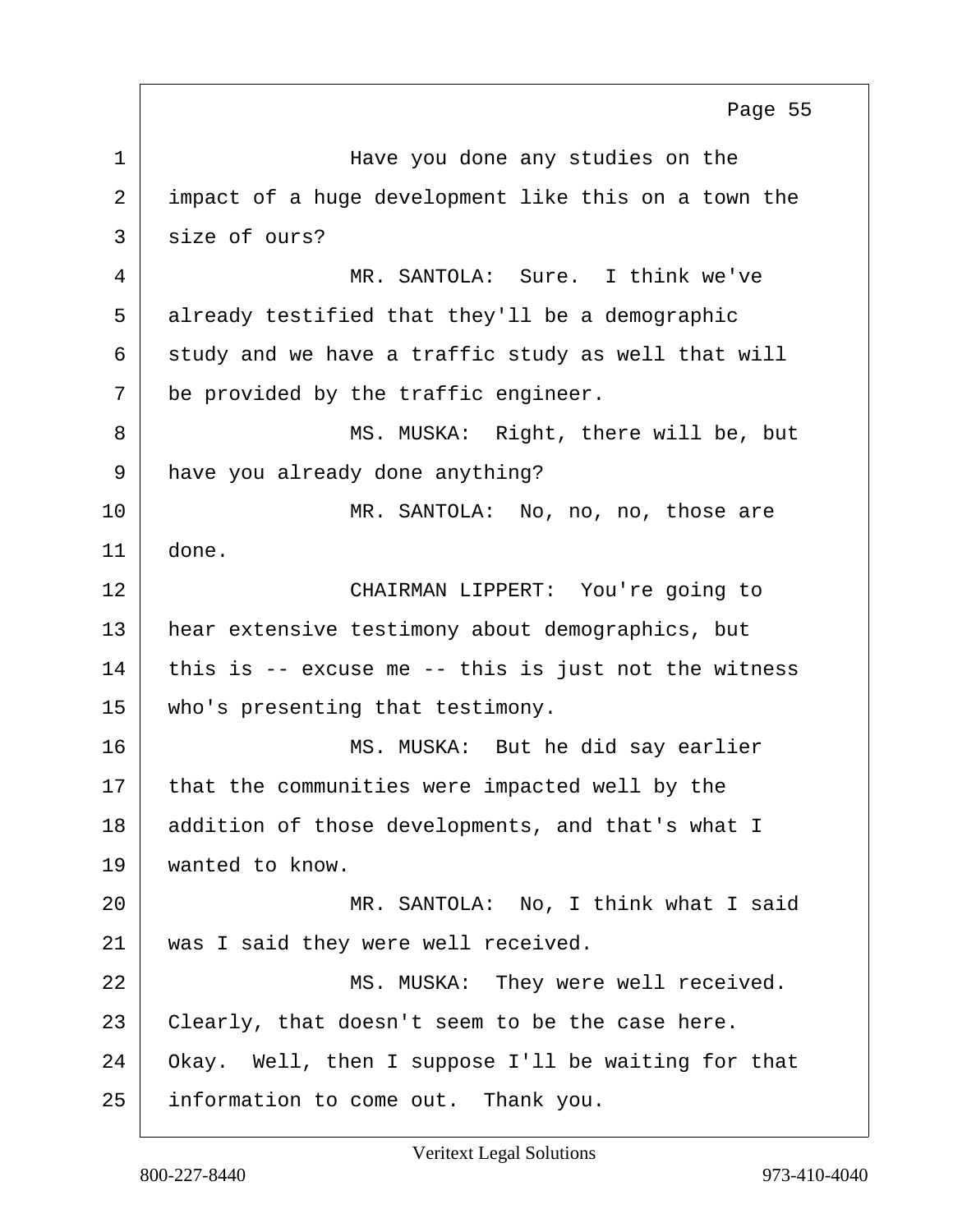1 MR. SANTOLA: Thank you. 2 CHAIRMAN LIPPERT: Anyone else with 3 questions, come on up. 4 MR. FRIEDHOFF: My name is Lawrence 5 Friedhoff. That's F-R-I-E-D-H-O-F-F, Lawrence with  $6$  a W. I live at 525 Rivervale Road in River Vale. 7 This development came about as a 8 result of the financial problems that the golf 9 course ran into over many years. And I'm just 10 wondering, and maybe this is a question just to be 11 | put on the table, the real estate market in the 12 United States is starting to turn down now. This is 13 a big development, it's going to be very expensive

Page 56

14 to build. 15 To what extent does the town or do we  $16$  get a guarantee that the project will actually be 17 completed and that it will, you know, what will 18 happen if the real estate market turns down like it 19 did in 2008 and we end up with a lot of vacant 20 units? Is any of that going to be addressed? Are 21 there any funds that are required? For example --22 CHAIRMAN LIPPERT: Mr. Leibman will 23 answer your question.

24 MR. LEIBMAN: That's a good question.  $25$  So when a project like this, assuming this project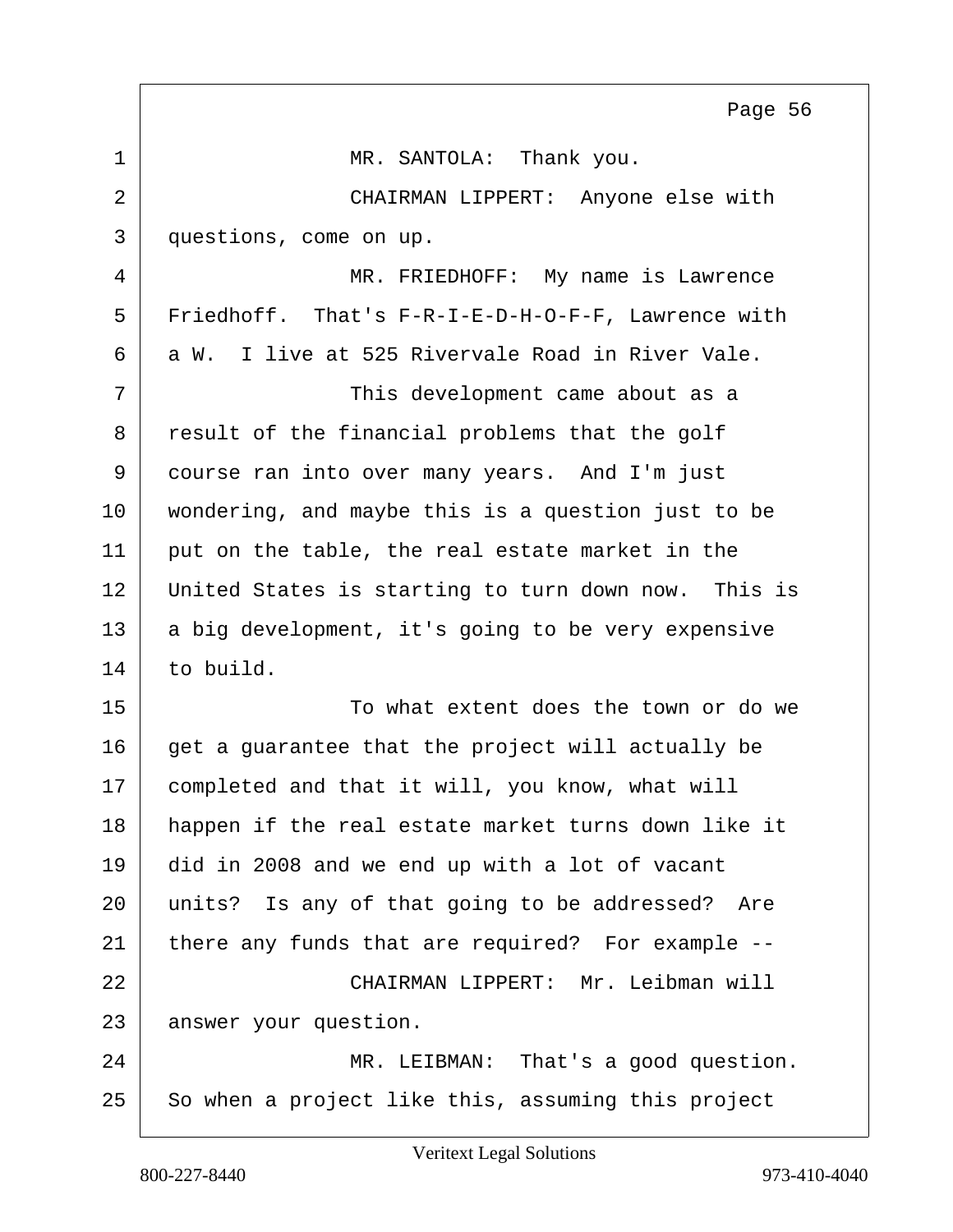1 is approved, a condition of any approval is going to 2 be that the applicant enter into a developer's 3 agreement with the municipality and that 4 development's agreement will require substantial 5 bonding, because you never want to be in a situation 6 where public improvements are left unconstructed, 7 and this is something that River Vale does routinely 8 even on relatively small projects. So if someone is 9 going to build a cul-de-sac or a roadway or install 10 curbing, any public improvement is going to require 11 bonding including landscaping. 12 So if tree is installed and it dies, 13 then a bond would go then to replace that tree if 14 | necessary, and those bonds exceed the cost of the 15 actual improvements by 20 percent to make sure that 16 there's adequate funding to do it. And the amount 17 of bonds are determined by the borough's engineer 18 and they are attached to the developer's agreement. 19 So that's how we make sure that the borough is 20 protected. 21 MR. FRIEDHOFF: Okay. Thank you. 22 | CHAIRMAN LIPPERT: Anyone else? 23 MS. ABLOLAFIA: Hi, my name is 24 Barbara Ablolafia, A-B-L-O-L-A-F, as in Frank, I-A. 25 I live at 3 Chris Avenue in Hillsdale on the back of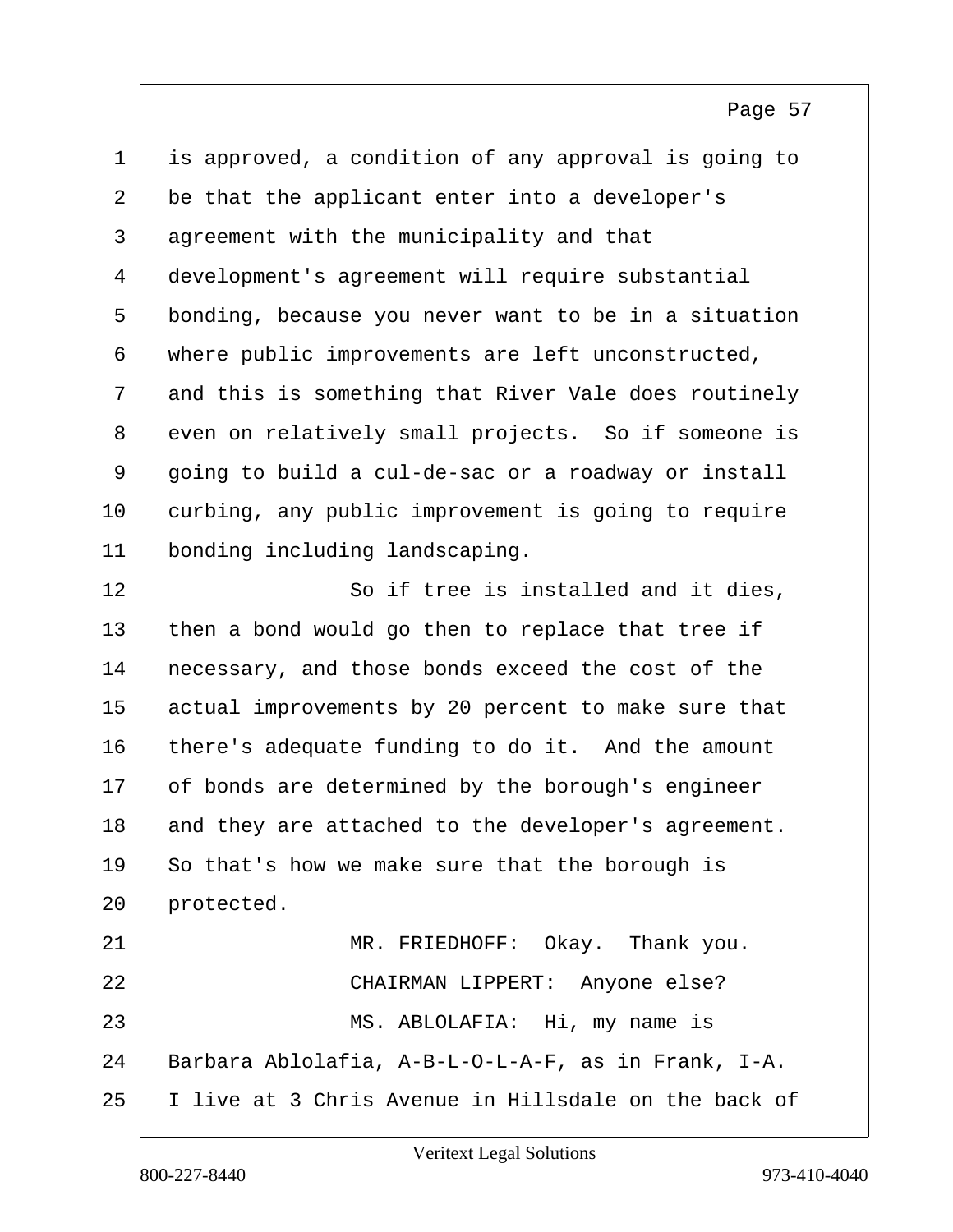1 the golf course, so our houses are off Baylor and we 2 see the back of your golf course. 3 So my question is, I haven't seen any 4 maps, where is the exit and the entrance to this 5 development or multiexits and entrances? 6 MR. SANTOLA: Right now the plan is 7 to substantially use the existing access point of a 8 club to River Vale. There is an access for the 9 maintenance building and the affordable homes out 10 onto Piermont. 11 MS. ABLOLAFIA: So both the entrance 12 and the exit will be on Piermont road? 13 MR. SANTOLA: No, on River Vale. 14 MS. ABLOLAFIA: Oh, River Vale. Has 15 there ever been or there will be a plan to have any 16 kind of access either walking or driving on Kent 17 Road in Hillsdale? 18 MR. SANTOLA: There is not. 19 MS. ABLOLAFIA: Okay, qood. 20 MR. SANTOLA: I'm glad I could make 21 | somebody happy. 22 MS. ABLOLAFIA: And are we able to 23 see maps that you're all looking at but none of us 24 can see back there? 25 | MR. SANTOLA: Absolutely. Page 58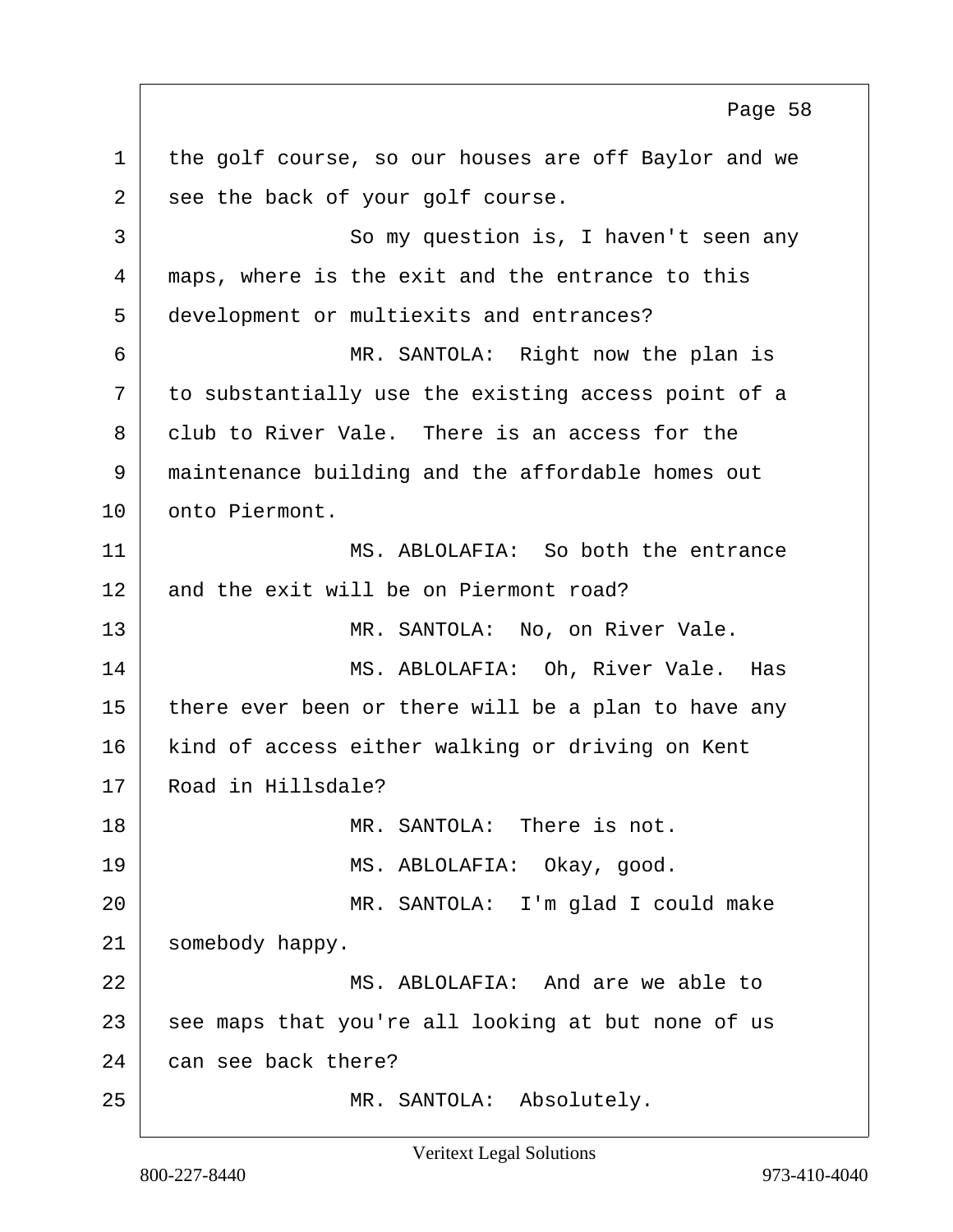1 MS. ABLOLAFIA: Will you be giving 2 little copies out at the borough hall or something? 3 MR. SANTOLA: These images will be 4 available at borough hall once they're marked during  $5$  the pendency of the hearing, but we'll be hanging 6 around after tonight and you'll be welcome to come 7 up and look at whatever you need to look at. 8 MR. LEIBMAN: I'm sorry, but we were  $9$  just -- I was chatting with the Chairman off the 10 record, let me just put it on the record. 11 We were discussing putting the 12 exhibits in the electronic format on the borough 13 website so that anybody in the public could get 14 access to everything easily from the convenience of 15 their own home. So we'll follow up on that 16 conversation. The mayor suggested that we do that,  $17$  so we'll talk about that. 18 I'm sorry, sir, go ahead, tell us 19 vour name and address. 20 | MR. WOLF: My name is Bill Wolf, I 21 live at 600 Sunnyhill Terrace. I'm a recent 22 resident of the town who moved here about year, a 23 year ago. 24 If I may ask, you've mentioned that 25 there were financial issues with Edgewood and that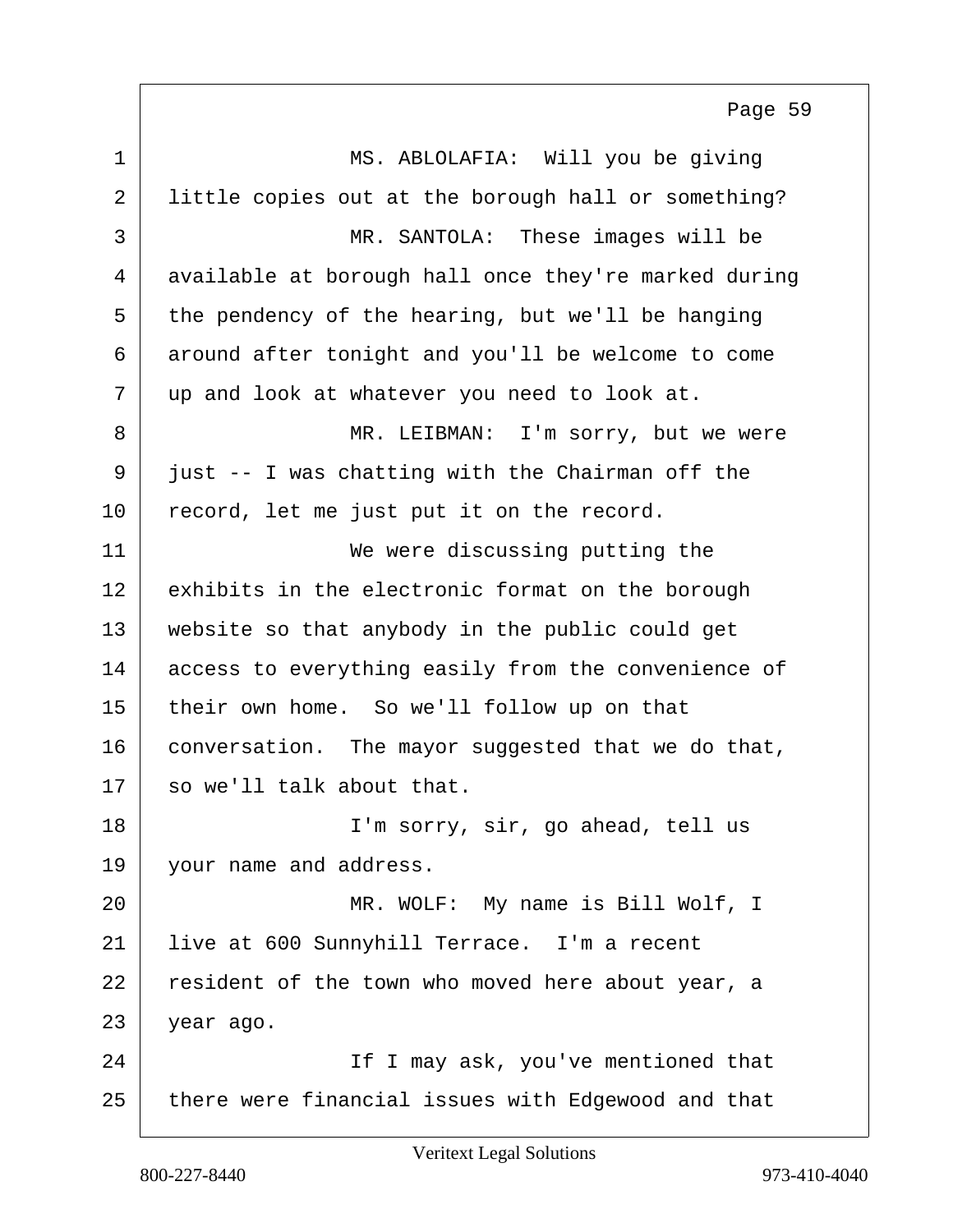| $\mathbf 1$ | was the reason the plan was being submitted here.    |
|-------------|------------------------------------------------------|
| 2           | Have there been restructuring efforts made for       |
| 3           | membership or external outreach to members of the    |
| 4           | community to increase membership, various prices --  |
| 5           | MR. SANTOLA: That's an excellent                     |
| 6           | question, and I apologize, I did not have that       |
| 7           | conversation. I did not mention that in my           |
| 8           | conversation.                                        |
| 9           | So a part of the conversation that                   |
| 10          | we've been having with the town is some significant  |
| 11          | upgrades to the club. So I'm happy to report that    |
| 12          | the club is very much on the upswing from a          |
| 13          | membership point of view. We did establish some new  |
| 14          | membership types, and the clubhouse has been         |
| 15          | significantly renovated including the dining room    |
| 16          | and the food and beverage facilities. The pool area  |
| 17          | has been significantly upgraded and there's          |
| 18          | additional upgrades that are planned as well.        |
| 19          | So I'm going to say that and, you                    |
| 20          | know, I'm sure everybody in the room is going to     |
| 21          | check me on this, everyone who is a member and who   |
| 22          | has been a member for the past two years will verify |
| 23          | the improvements at the club and the significant     |
| 24          | effort that the owners have made to increase         |
| 25          | membership and improve the facility, and that will   |

Veritext Legal Solutions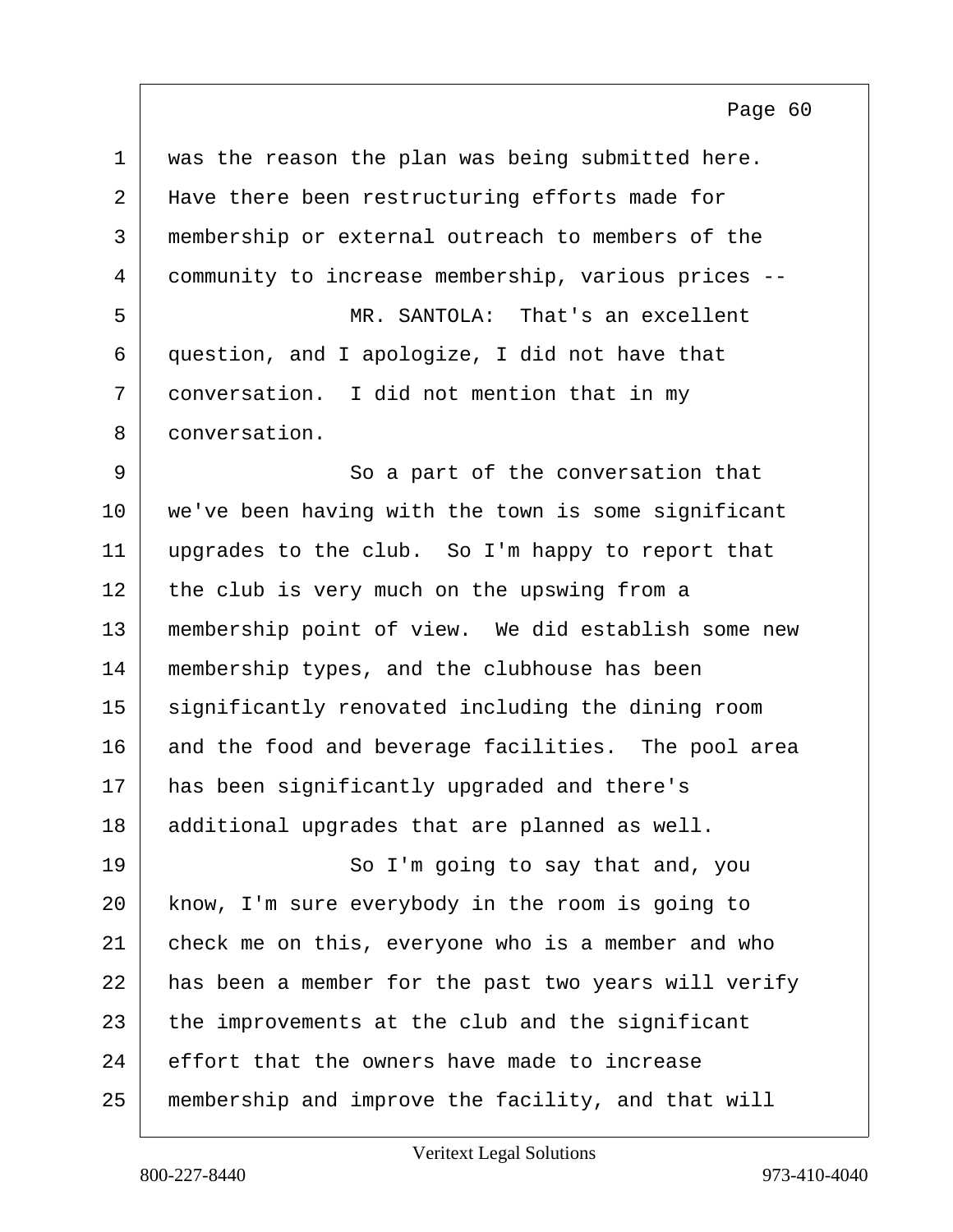$1$  only be further coming down the road as the 2 financial picture gets better and better. 3 MR. WOLF: So not to make a 4 statement, so they have chosen the membership 5 parameters to opening up to expand its membership 6 capabilities as a means to increase revenues for the 7 property? 8 MR. SANTOLA: Significantly. 9 MR. WOLF: Okay. Thank you. I 10 appreciate it. 11 CHAIRMAN LIPPERT: Any other 12 questions? Okay. Yes, sir. 13 MR. SICA: My name a Richard Sica. 14 It's spelled, S-I-C-A, and I live at 667 Handwerg 15 Drive. 16 A couple of questions regarding the 17 | affordable units. I'd like to know, those are your 18 rentals or condos? 19 | MR. SANTOLA: Those will be rentals. 20 | MR. SICA: And have you identified 21 the targeted median income for those residents? 22 MR. SANTOLA: Yes, we have, but 23 that's a state-run program. The UHAC regulations  $24$  establish -- I don't want to dive too deep on them 25 here, but there are COAH regions within the state Page 61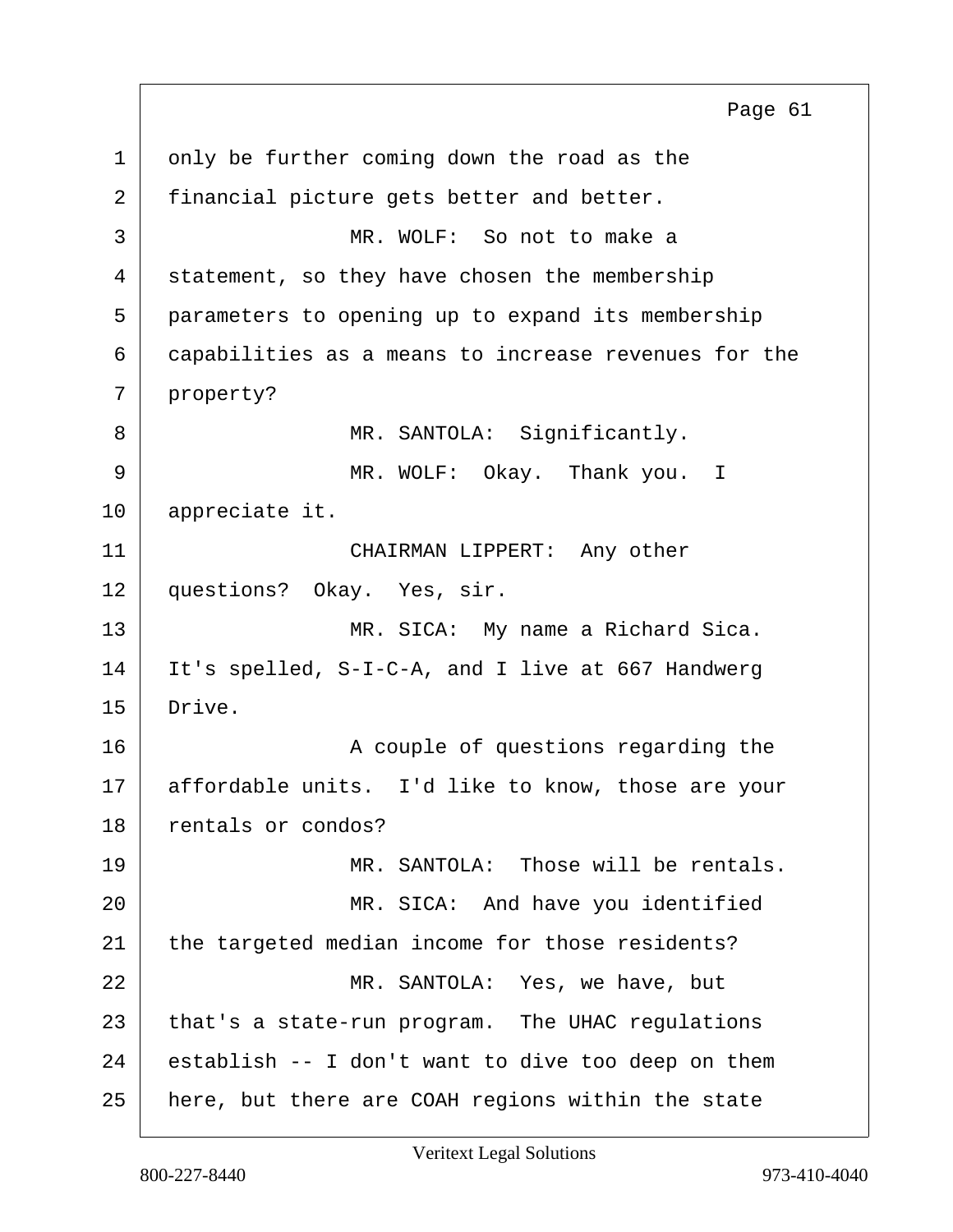| $\mathbf 1$    | and each of those regions has established incomes   |
|----------------|-----------------------------------------------------|
| $\overline{a}$ | for both median and low. They vary depending on     |
| 3              | what -- obviously what's happening in Salem County  |
| 4              | isn't what's happening in Bergen County so --       |
| 5              | MR. SICA: I think the area of median                |
| 6              | income with Bergen is about 90,000 to 100,000 for a |
| 7              | family of four.                                     |
| 8              | MR. SANTOLA: I have a chart, but                    |
| 9              | that's probably pretty close to right. And so, to   |
| 10             | qualify for an affordable home, you have to be both |
| 11             | credit checked to make sure, a, that your credit is |
| 12             | decent and that you have income verification.       |
| 13             | You also then have a criminal                       |
| 14             | background check in order to get clearance pursuant |
| 15             | to the UHAC rules. So to your point, the rents are  |
| 16             | then pegged off of the median and low income.       |
| 17             | MR. SICA: Pardon me. You answered                   |
| 18             | my question about the area of median income.<br>How |
| 19             | would the tenant selection be there, has that been  |
| 20             | established yet? How will the other units be        |
| 21             | marketed and who will handle the rental?            |
| 22             | MR. SANTOLA: Again, that is very                    |
| 23             | carefully dictated by a state by the Council on     |
| 24             | Affordable housing and UHAC regulations. So the     |
| 25             | goal is that who knows who doesn't necessarily      |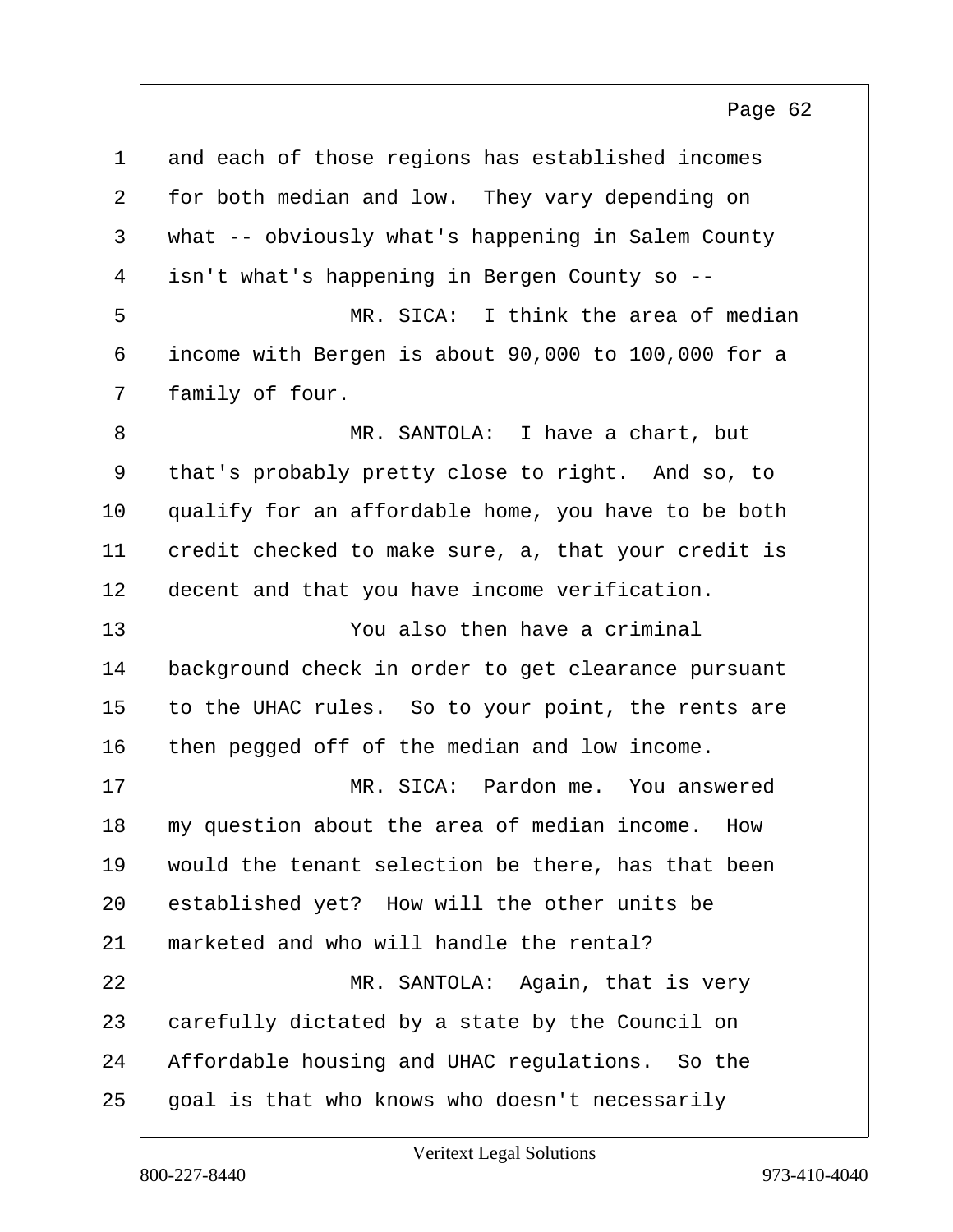| $\mathbf 1$    | qualify first. The municipality is compelled to --   |
|----------------|------------------------------------------------------|
| $\overline{2}$ | we're compelled to advertise regionally and then     |
| 3              | there are submissions, then there's a lottery and    |
| 4              | then you start to work down the list of qualified    |
| 5              | people, and the first qualified people get first     |
| 6              | choice and so on and so forth.                       |
| 7              | So it's a process every municipality                 |
| 8              | has to have an affordable housing administrator and  |
| 9              | then we hire our own administrator who works         |
| 10             | hand-in-hand with the town's administrator to assure |
| 11             | compliance. And the reason for that is that the      |
| 12             | town has an affordable housing requirement that we   |
| 13             | talked about earlier. And so, if any of those homes  |
| 14             | get rented outside of those parameters, that home    |
| 15             | doesn't count for the town's count. So then the      |
| 16             | town's really mad at us and it doesn't -- and        |
| 17             | they're mad at themselves. So we both have an        |
| 18             | administrator that will work together to make sure   |
| 19             | that we're capturing and following every rule to     |
| 20             | keep all of those homes in compliance.               |
| 21             | MR. SICA: Will any of the apartments                 |
| 22             | be set aside for River Vale residents?               |
| 23             | MR. SANTOLA: That's illegal. I wish                  |
| 24             | it weren't, I think it would make more sense if it   |
| 25             | weren't, but it's not. The reality is based on the   |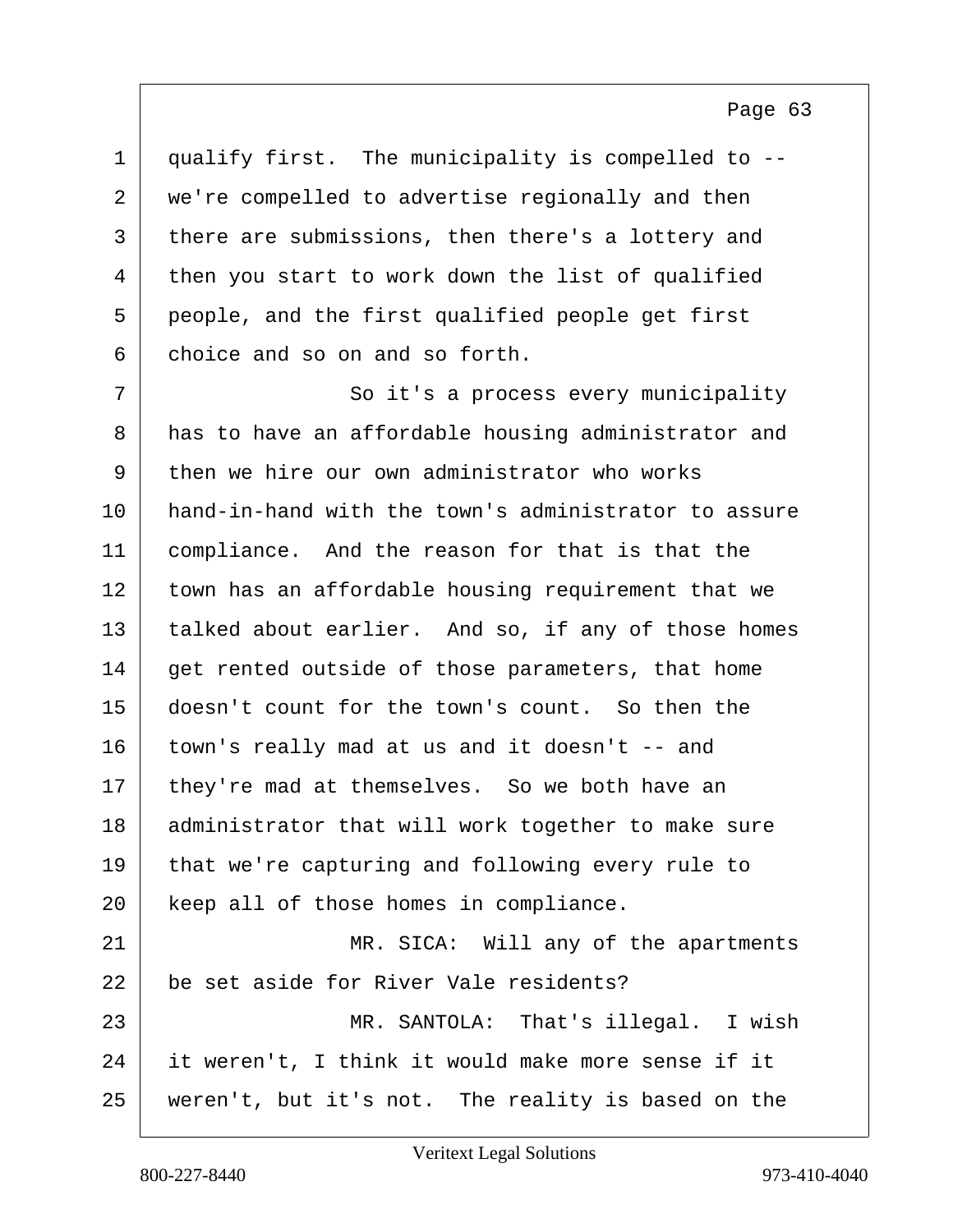1 way the advertising works, you'll tend to get a fair 2 amount of River Vale residents there because the 3 advertising is going to be in the immediate area and 4 word of mouth works a lot better within the town 5 than it does three towns over, but you can't set 6 aside and limit River Vale, no. 7 MR. SICA: Thank you very much. 8 CHAIRMAN LIPPERT: Any other 9 questions? 10 MR. FUTTERMAN: Hi. Lisa Futterman, 11 36 Holiday Court, F-U-T-T-E-R-M-A-N, and Holiday 12 Farms is right there. 13 I'm not sure if the residents that 14 are here know that the properties that you talk 15 about that are well received one is 20 units, I 16 believe, and the other is 60 units. 17 MR. SANTOLA: No, the Montvale 18 community is 40 altogether, but the single-family 19 homes that were on the other side wanted 20 | single-family homes. Back then it was originally 21 designed for much more than that and Saddle River is  $22 | 68.$ 23 | MS. FUTTERMAN: How did you come up 24 with 224 units? 25 | MR. SANTOLA: Well, those are much Page 64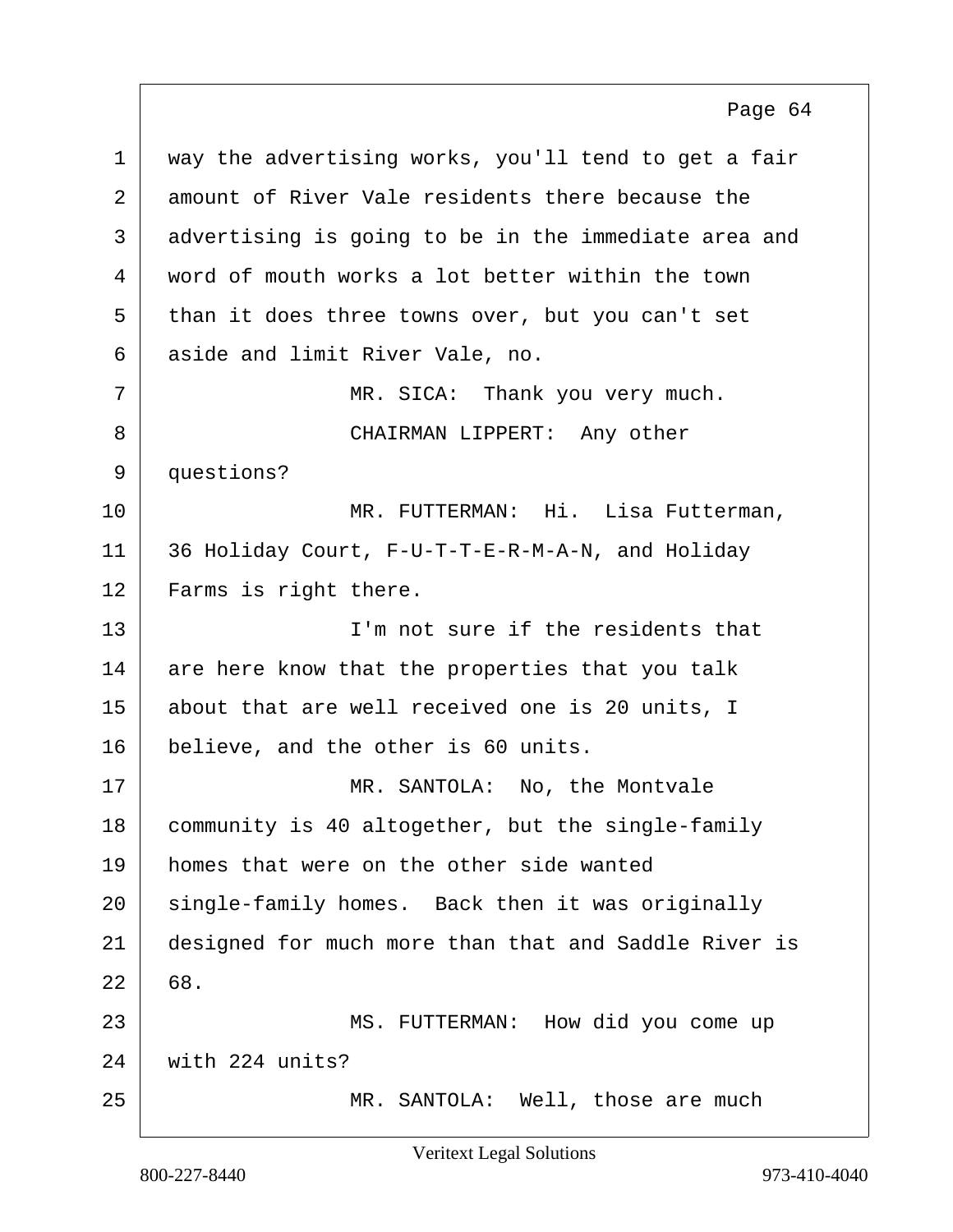1 smaller lots. The properties are much smaller. 2 MS. FUTTERMAN: I understand, but 3 224 units on -- I mean, these units in Montvale are 4 like on a commercial -- it's like -- 5 | MR. SANTOLA: They're on a county  $6$  road, just like  $-$ 7 MS. FUTTERMAN: Yeah, but this is in  $8$  the middle of commerce and lots of bustling areas,  $9$  not smack in the  $-$ 10 MR. SANTOLA: Well, no, I have to 11 disagree with you there. I think both Montvale and 12 Saddle River back up to single-family homes in the 13 area. 14 MS. FUTTERMAN: How did you come up 15 with 224 units? 16 MR. SANTOLA: As I mentioned, the 17 | numbers started north of that. We certainly feel 18 | like five homes per acre is not a significant 19 density in the townhome community. We think this 20 plays out well. Obviously, you can see the 21 intricate road patterns. You can do a much more 22 efficient design that would create many more homes 23 on the site. And so, you know, the municipality 24 pushed back, they wanted the number lower and that's 25 where it went. Page 65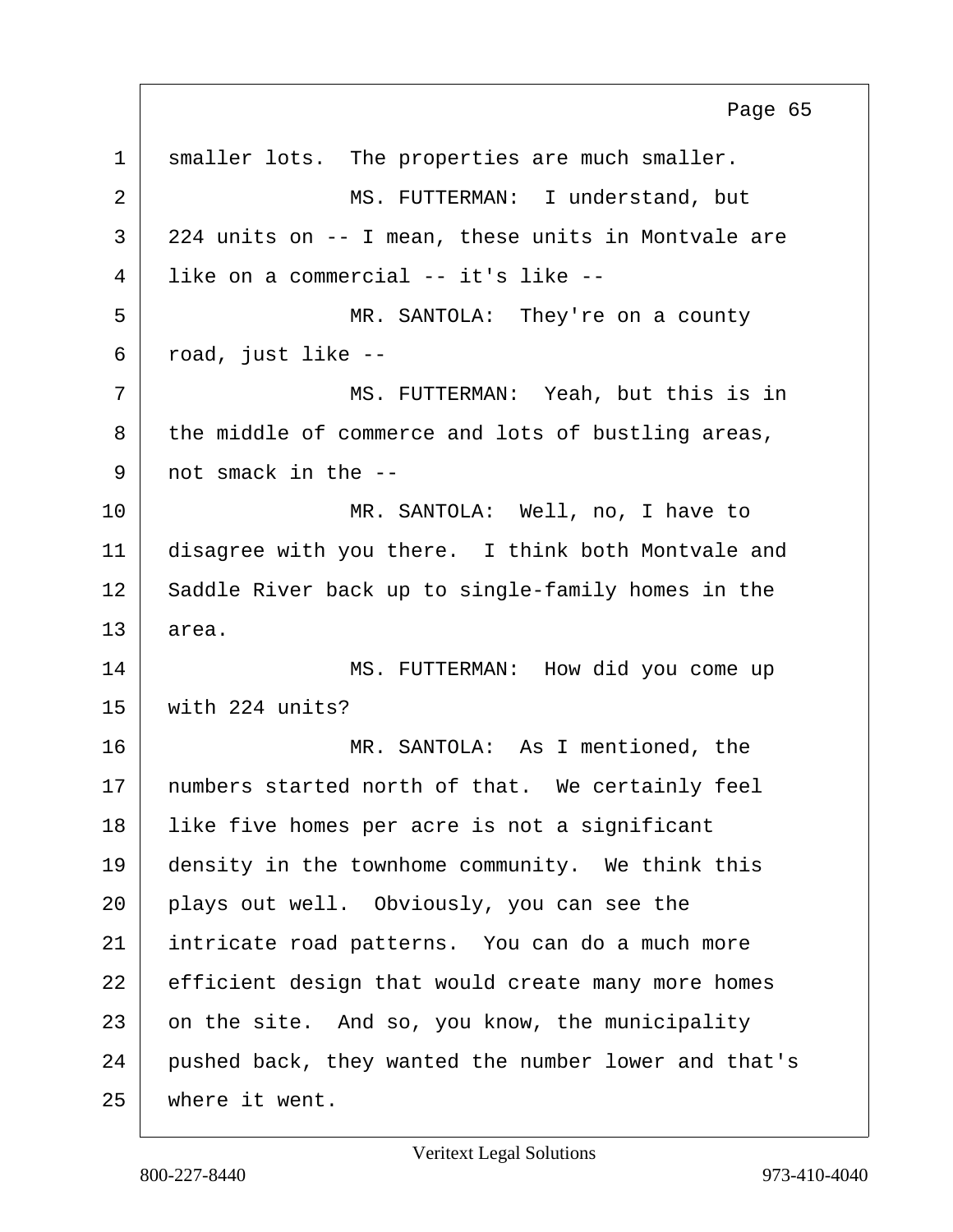1 MS. FUTTERMAN: If you could describe 2 for us something. When you made your presentation 3 | at Edgewater that Monday night, you kind of 4 confirmed that this was a done deal and we had a 5 meeting where it was said that it really wasn't a 6 done deal. Can you confirm if it is, in fact, a 7 done deal or not? 8 MR. SANTOLA: Well, certainly I 9 wouldn't -- and I'll challenge the fact that I said 10 it was a done deal. That wouldn't affect -- why in 11 | the world, frankly, would I say that? 12 MS. FUTTERMAN: Was anybody here at  $13$  that meeting? 14 CHAIRMAN LIPPERT: Wait, wait, wait, 15 please. Ask the witness questions. 16 MR. SANTOLA: I'm certain there was a 17 | number of things --18 | MS. FUTTERMAN: I did. I just did. 19 CHAIRMAN LIPPERT: No, you asked the 20 audience a question. 21 MR. SANTOLA: I think what you're --22 and again, it was a long, long night with lots and 23 | lots of questions, but I think where the 24 conversation may have come up was the zoning and not 25 the project. It's not a done deal. I've been doing Page 66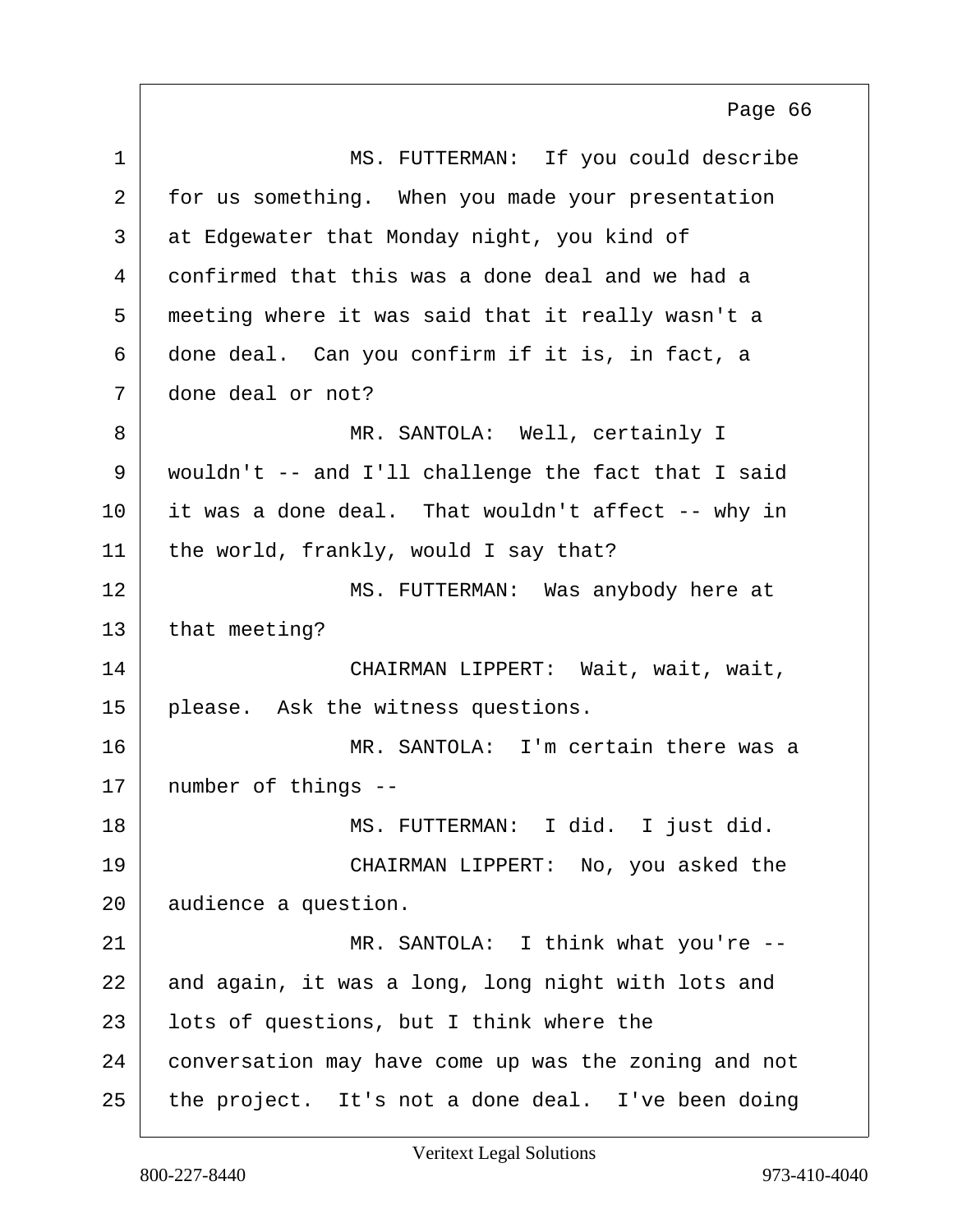1 this for 25 years, I understand this process. The 2 zoning was passed and that was the conversation. 3 MS. FUTTERMAN: That really wasn't 4 the conversation, but okay, I'll take that for now. 5 | MS. MARTINEZ: My name is Margaret 6 Martinez, M-A-R-T-I-N-E-Z, 50 Yardley Court in River 7 Vale. 8 The initial being made aware of this 9 project, like, it didn't come with a map. Then we  $10$  got the second one that came with a smaller version, 11 and then the certified letter all seemed to be 12 different. 13 I understand what kind of went around 14 the buffer that you're putting between the residents  $15$  and the affordable housing is just that, a buffer 16 between the residents and the affordable housing. 17 | Can you answer me where the affordable housing 18 occupants will be exiting onto Piermont Avenue? 19 MR. SANTOLA: Yeah, the affordable --20 MS. MARTINEZ: Directly in front of 21 the opening to Holiday Farms, correct? 22 MR. SANTOLA: At the Holiday Farm 23 driveway, yes. 24 MS. MARTINEZ: Right. So you think  $25$  that that's a wise thing to do when you have a high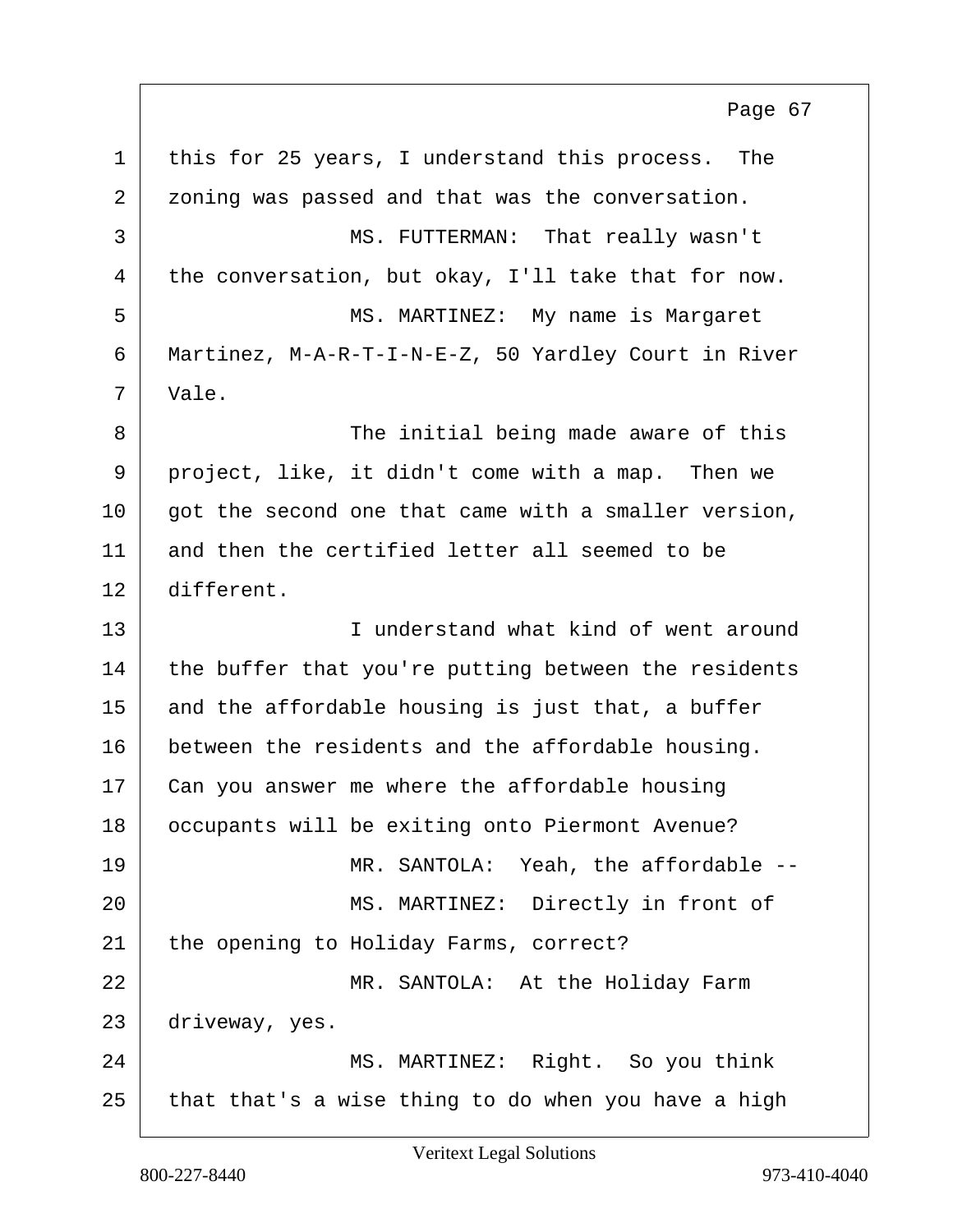| $\mathbf 1$ | school, a swim club and whole affordable housing    |
|-------------|-----------------------------------------------------|
| 2           | 800 feet from there end to another school and this  |
| 3           | town hall you could hit with a rock, and you're     |
| 4           | equating Piermont road with Chestnut Ridge Road? I  |
| 5           | don't understand how you get to the thought process |
| 6           | where that would be wise where you have children -- |
| 7           | there's no curb. You have a high school track team  |
| 8           | that runs down the street.                          |
| 9           | MR. LEIBMAN: Ma'am, ma'am, ma'am.                   |
| 10          | You need to ask --                                  |
| 11          | MS. MARTINEZ: I'm just -- how could                 |
| 12          | you compare Piermont to Chestnut Ridge?             |
| 13          | MR. SANTOLA: I'm not --                             |
| 14          | MS. MARTINEZ: You said -- yes, you                  |
| 15          | did. Yes, you did. And you also did say that it     |
| 16          | was a done deal when we went to the meeting.        |
| 17          | When are this issues going to be                    |
| 18          | clarified, you're pooling water in the back, which  |
| 19          |                                                     |
| 20          | CHAIRMAN LIPPERT: Let me please stop                |
| 21          | you there. Could I please -- madame, madame, may I  |
| 22          | stop you there?                                     |
| 23          | MS. MARTINEZ: Sure.                                 |
| 24          | CHAIRMAN LIPPERT: You're going to                   |
| 25          | have extensive testimony from engineers and traffic |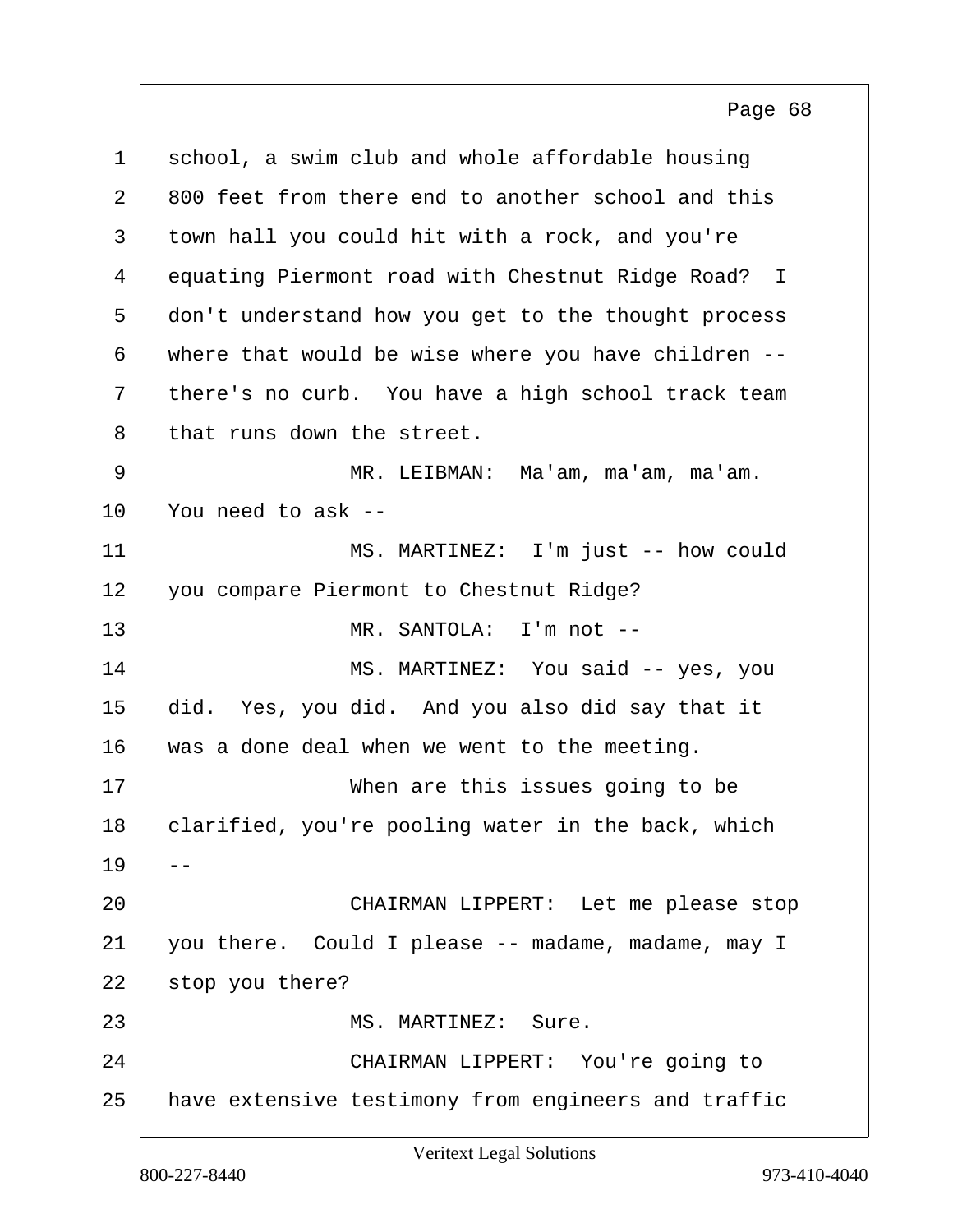1 experts. 2 MS. MARTINEZ: But when? 3 | MR. SANTOLA: As soon -- if we can 4 get finished with this witness, we'll put another  $5$  one on. 6 MS. MARTINEZ: Respectfully when he  $7$  met with us, it was -- we were told it was a done 8 deal. Please don't disrespect me when you were not 9 there, thank you, for the record. 10 CHAIRMAN LIPPERT: Okay. Any other 11 questions? Good. 12 | **Let's move on to our next witness**, 13 Mr. Wolfson. 14 MR. WOLFSON: Thank you very much. 15 MR. SANTOLA: Thank you very much. 16 CHAIRMAN LIPPERT: Oh, sorry. 17 | Forgive me. Questions from members. 18 | Any board members have any questions? 19 MR. ADAMO: So one of the statements 20 that you made when you were referring to five units 21 per acre, you made a statement about five units per  $22$  acre and you're referring to Lot B on the map, which 23 is the condominium townhouse property. 24 MR. SANTOLA: Correct, correct. 25 MR. ADAMO: So could you explain when Page 69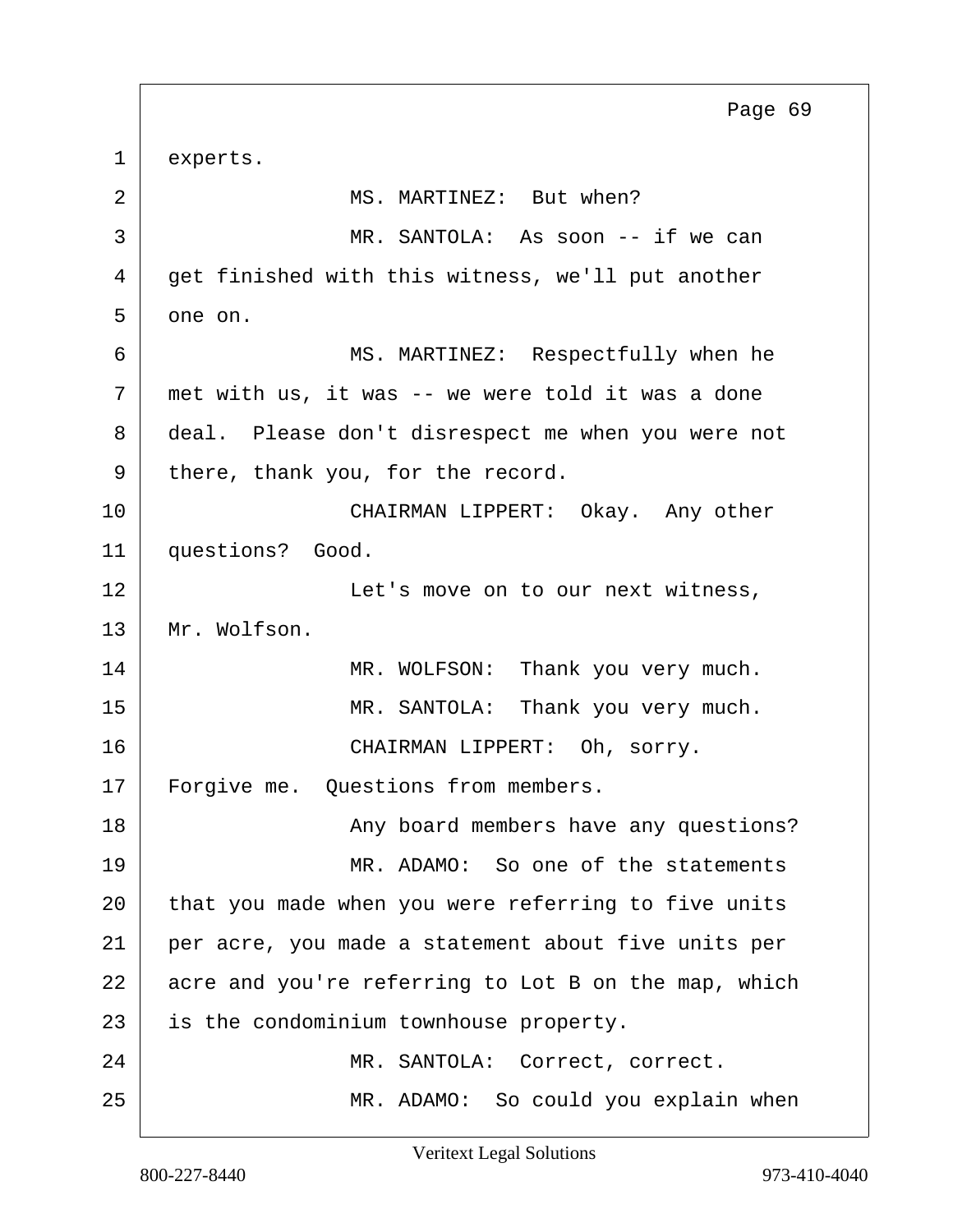| $\mathbf 1$ | you mentioned that in the ordinance specifically the |
|-------------|------------------------------------------------------|
| 2           | 332-2018, you mentioned that there would be a        |
| 3           | conversation with the town regarding the fact that   |
| 4           | it mentions in the ordinance about one lot and this  |
| 5           | is broken out into three lots. You have the Lot A    |
| 6           | is the golf course, Lot B is the townhomes and Lot C |
| 7           | is the affordable.                                   |
| 8           | What did you mean when you said that                 |
| 9           | we would be understanding or the town would be       |
| 10          | understanding reference to -- the ordinance it       |
| 11          | mentions one lot and this is broke up into three     |
| 12          | lots. Can you clarify that?                          |
| 13          | MR. SANTOLA: No, I think the -- I                    |
| 14          | think the ordinance, and I'd have to look through    |
| 15          | it, but I'm almost positive that the ordinance       |
| 16          | specifically says that the townhomes would be        |
| 17          | located on their own lot. And the reason for that    |
| 18          | is because in order for the Department of Community  |
| 19          | Affairs, what's known as the DCA of New Jersey to    |
| 20          | approve the HOA the Homeowner's Association the      |
| 21          | budget, it needs to be in its own lot. So if it      |
| 22          | were tied to the budget of the golf course, let's    |
| 23          | say, and if there was a foreclosure at the golf      |
| 24          | course, what would happen to these lots?             |
| 25          | So it was always understood that the                 |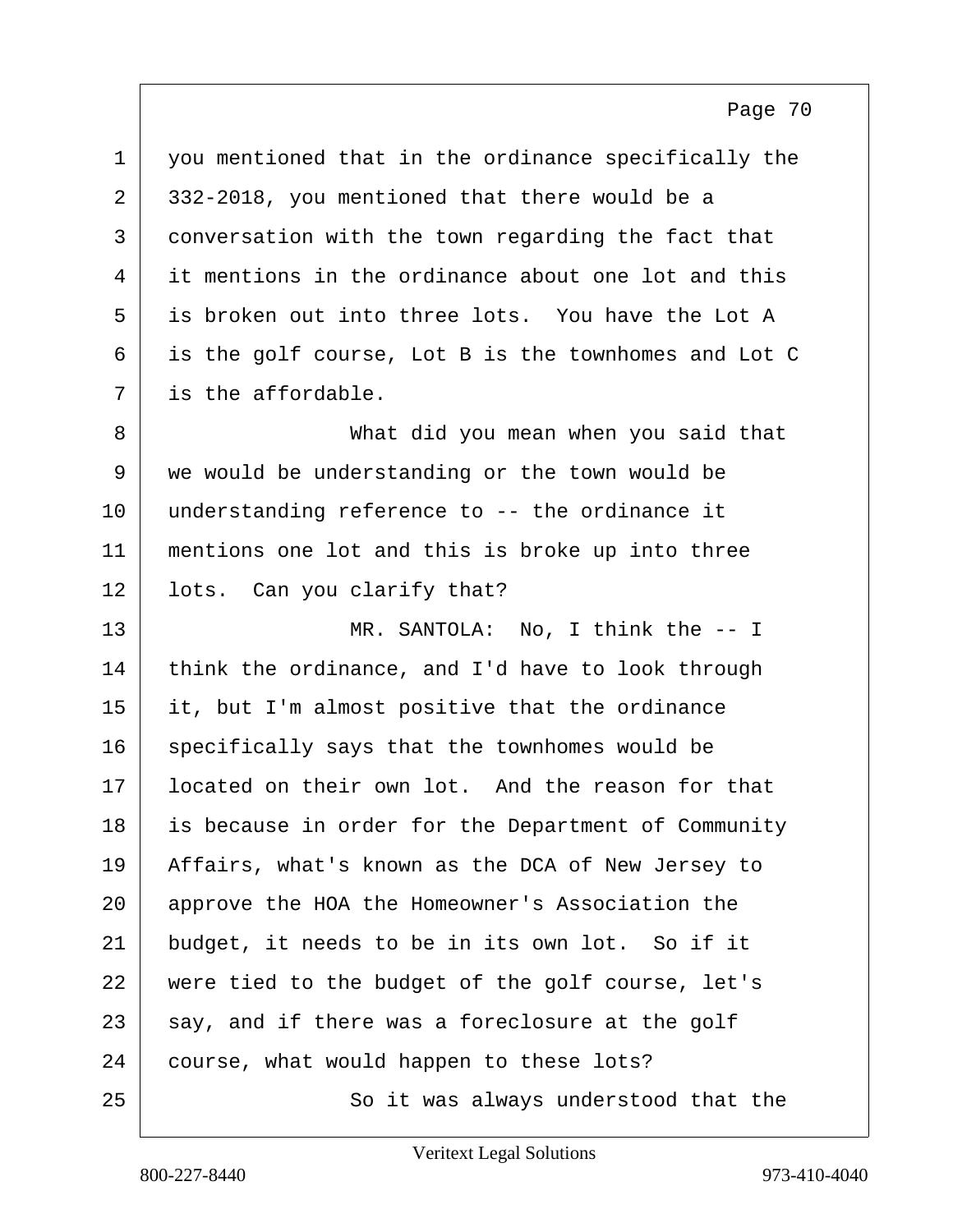1 townhomes would have to exist on their own lot to 2 get insurance, to get financing and to get DCA 3 approval. So that was -- and I'm pretty sure it  $4$  says the townhomes can be located on their own lot.  $5$  So that was really always the intent and I think the  $6$  early concept plans shared that. 7 Right. So Section 2A says that court 8 shall be held under separate ownership and 9 subdivided from the residential units provided 10 herein -- 11 MR. ADAMO: Okay. Thank you for  $12$  that. 13 MR. SANTOLA: -- for the reasons that 14 | I indicate. I mean, it's imperative that they 15 inspect it. 16 MR. ADAMO: Okay. So the concept is 17 is that the recreational facilities that are on the 18 | golf course property lot are shared to the residents  $19$  of Lot B? 20 | MR. SANTOLA: The concept is that 21 they would be members of a club. Now, whether or 22 not there's some free time that's provided to a 23 buyer, we haven't gotten there yet and what the DCA 24 is going to permit, but no, I don't mean to leave 25 this impression. Just because you buy a home, Page 71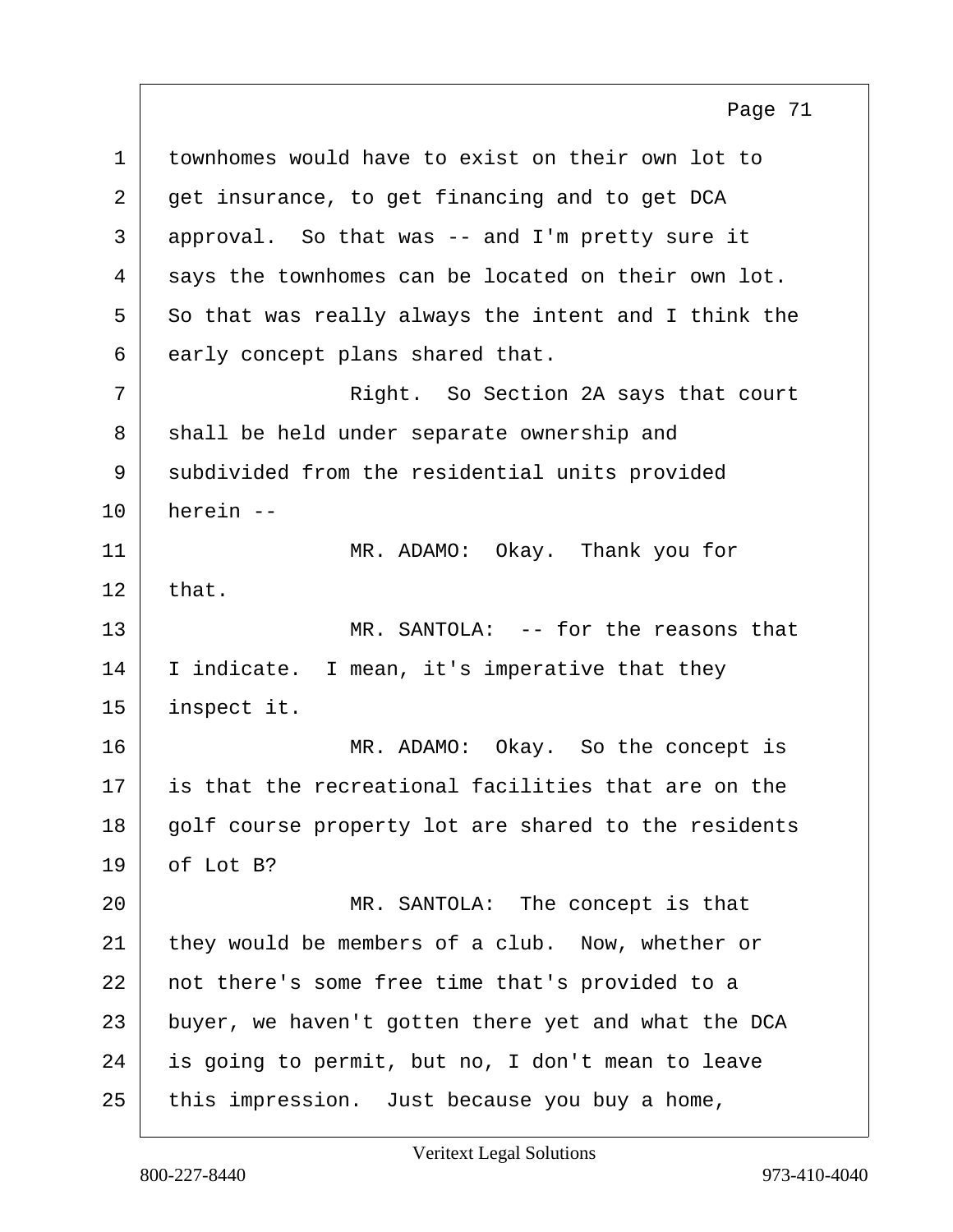1 doesn't mean you can be using the country club. 2 MR. ADAMO: So from a marketing 3 standpoint, Lot B is technically a stand-alone lot  $4$  then? 5 MR. SANTOLA: Correct. 6 MR. ADAMO: And residents of Lot B in  $7$  order to have any amenities, right, because there 8 are no amenities on the property? 9 MR. SANTOLA: Correct. 10 MR. ADAMO: Perhaps a few walking 11 | paths that we've seen in our application, but 12 there's no amenity space for them. It's essentially 13 a single-family townhome permitted in the community 14 without any amenities. So is your thought that for 15 members to go from Lot A to, I'm sorry, from Lot B 16 to Lot A, they would walk? They would drive? 17 | MR. SANTOLA: Take a golf court. 18 MR. ADAMO: Take a golf cart. Okay.  $19$  So in analyzing this, we should be thinking about 20 pedestrian/vehicular traffic between the two lots. 21 MR. SANTOLA: Certainly. And I think 22 we've tried to accommodate that, but that would be 23 the goal, like, dump for lunch, walk up. I mean, 24 it's obviously not that great a distance, but to 25 integrate the two in a safe pedestrian-friendly, Page 72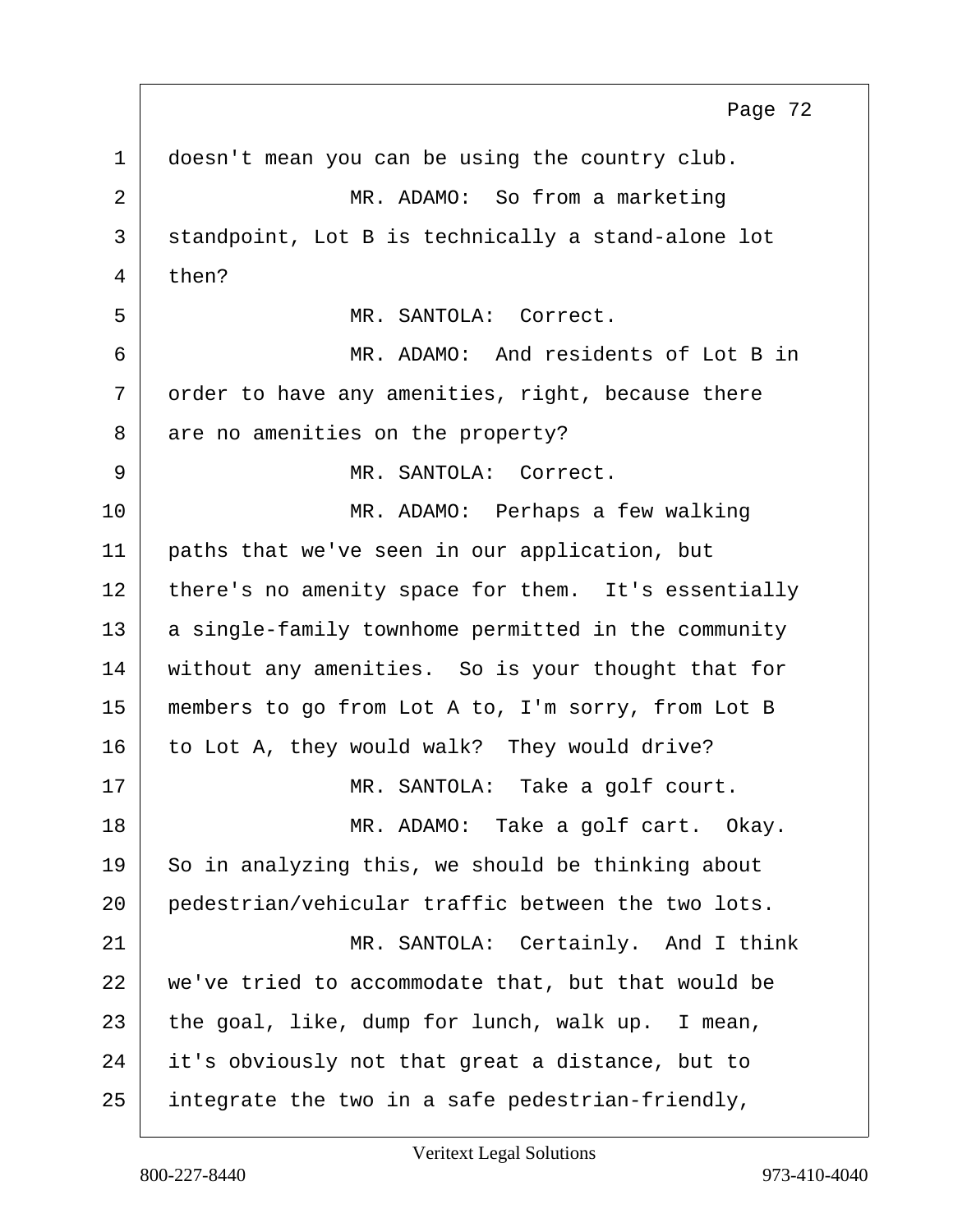1 bicycle-friendly, golf-cart friendly environment. 2 MR. ADAMO: Thank you. 3 MAYOR JASIONOWSKI: Mr. Santola, a 4 couple of questions and if they're not for you, 5 please let me know because I want to make sure I 6 address them with the right folks. 7 I met with over a couple hundred 8 residents and I want to make sure that I represent 9 them accurately. So a lot of the questions are 10 going to be for your experts, especially around 11 | traffic, location and density. 12 But a couple questions I want to ask 13 you. Was there any thought on the location of the 14 development and why the area, like, is there any 15 thought into pushing it back further into the golf 16 course? 17 | MR. SANTOLA: We did analyze a number 18 of different locations based upon all of the 19 existing hub of the course, the pro shop, the 20 clubhouse, the existing parking, you know, there are 21 banquet facilities and so on, as well as the stream  $22$  that runs along the lower part of the course which 23 obviously creates difficulties. Plus, frankly, we 24 really wanted to try and preserve what I'll call, I 25 don't want to insult anybody who plays the course a

Veritext Legal Solutions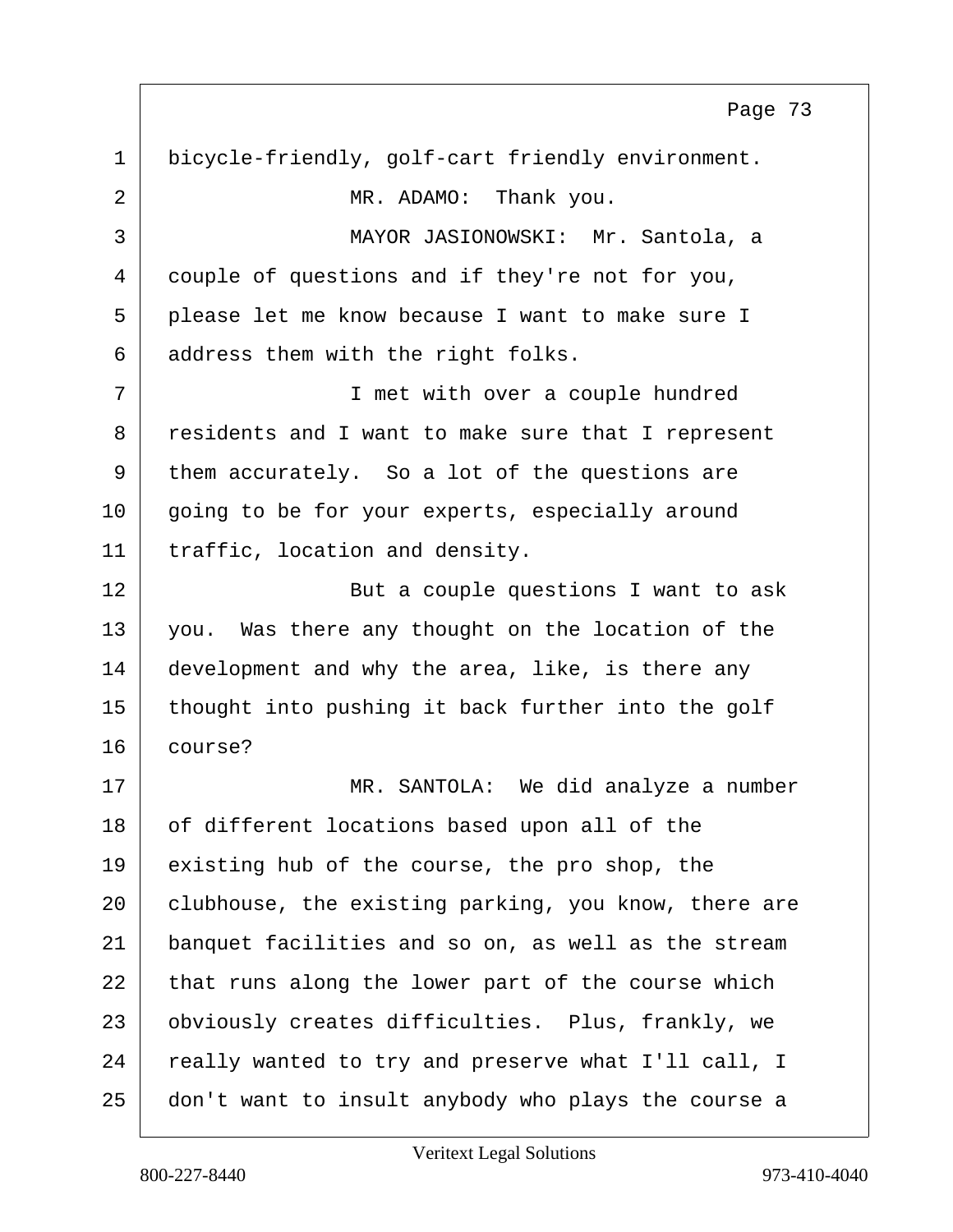$1$  lot, but the better or the best 18 that we could. 2 And this area was flat, it was adjacent, it fed well 3 into the access and it didn't require any 4 significant relocation of the existing club 5 facility. 6 MAYOR JASIONOWSKI: Okay. As far as  $7$  the chosen locations for the entrances, would I be 8 better addressing that to you or to the traffic 9 expert and the planner? 10 | MR. SANTOLA: You could try both. 11 MAYOR JASIONOWSKI: Okay. So let's  $12$  start with the, you know, the entrances. Why have 13 the entrance right across from the entrance to 14 | Holiday Farms, you know, what's the negative of 15 moving it down further down the street or, you know, 16 having it if you're looking at your plan come in by  $17$  the edge of the parking lot, not being directly 18 across. I ask because I've had, you know, at least 19 over a hundred people request that, you know, it's a 20 bad intersection to date, okay, you know, why does 21 it need to be there? 22 MR. SANTOLA: Well, I'll let our 23 experts answer that. What I can tell you is that 24 everybody is going to tell you that it would line up 25 either with mac or with the drive aisle. To set it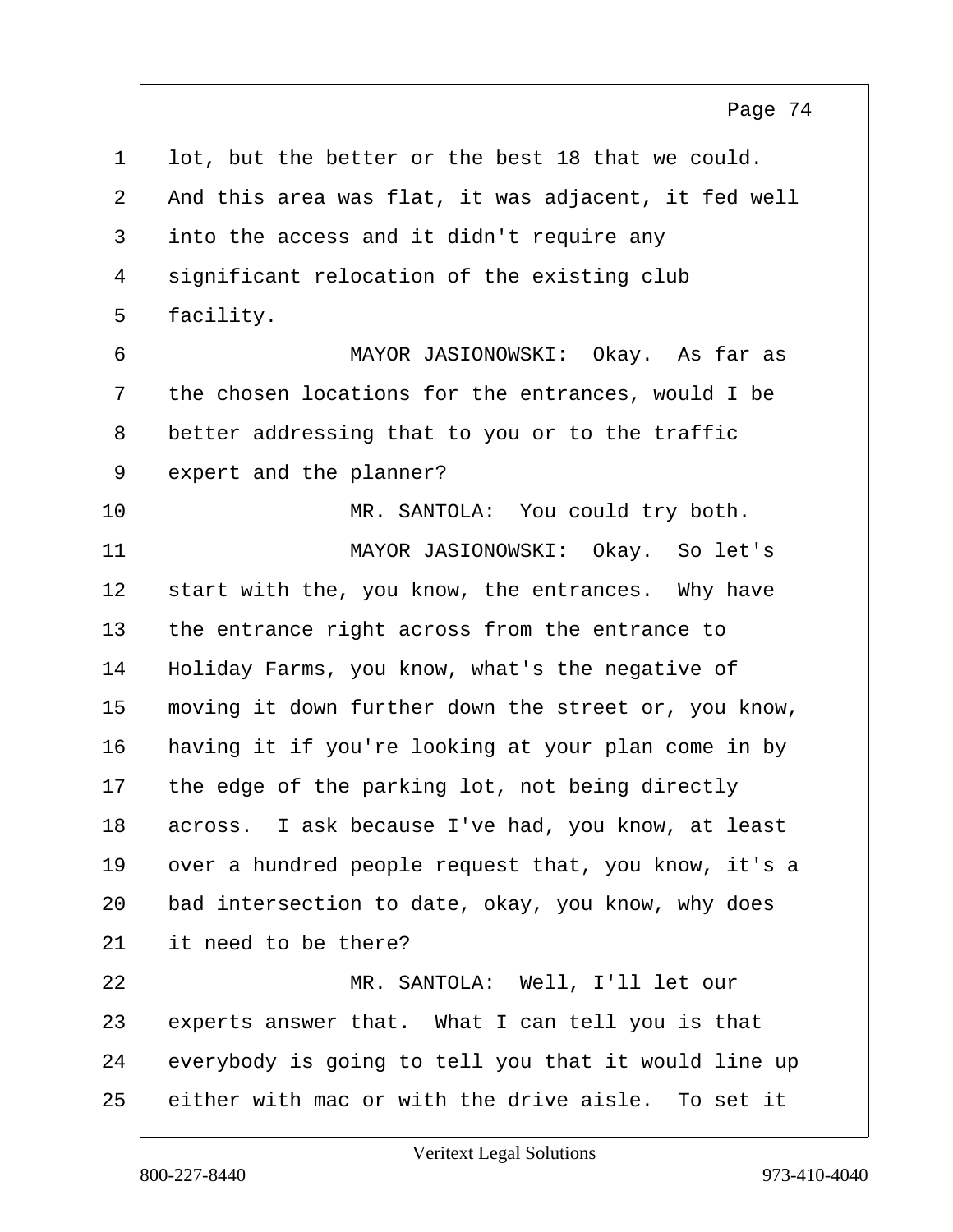1 in the middle is only going -- that's not good 2 traffic and engineering testimony. I mean, we did 3 look at various points, so you'll hear that from 4 them.

5 Not that it can't be relocated, but  $6$  the point being that we found that to be the most 7 effective and safest place for it, because if you 8 put it in between mac and the driveway, now you've 9 introduced a whole other term in an area where there  $10$  isn't.

11 MAYOR JASIONOWSKI: All right. So 12 | I'll come back and revisit that with traffic experts 13 because I really want to spend a lot of time in that 14 one.

15 MR. SANTOLA: Yes.

16 | MAYOR JASIONOWSKI: And then the last 17 question I have for you, because everything else is 18 for the experts, is I want to be clear: If someone 19 buys one of the townhouses, not the affordable 20 units, is it going to be mandatory to become a 21 member of the club in the facility or is that an 22 | optional choice? 23 MR. SANTOLA: It will not be 24 mandatory, it will be incentivized. I don't think

 $25$   $-$  we're still studying this. I don't think as a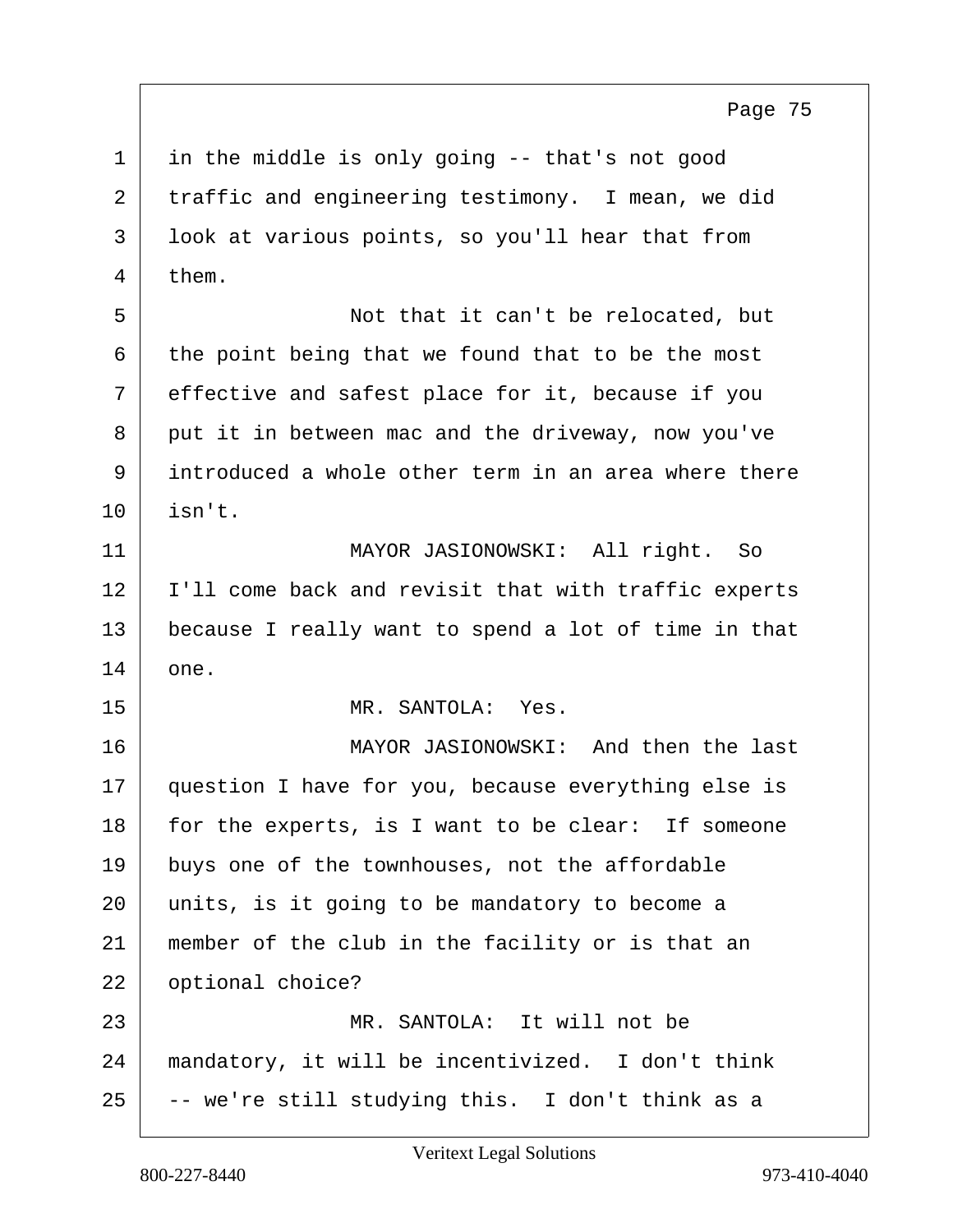| $\mathbf 1$ | matter of law we can make it mandatory, because     |
|-------------|-----------------------------------------------------|
| 2           | you'd have -- everyone would have to pay to the HOA |
| 3           | and then HOA would have to play the club and you'd  |
| 4           | get involved with, well, if the club goes under or  |
| 5           | whatever would happen. If the club wants a huge     |
| 6           | capital assessment, can you pass that back to the   |
| 7           | HOA as a surprise number. So the HOA budget is      |
| 8           | approved as part of the condominium documents       |
| 9           | initially and the state doesn't like the HOA be     |
| 10          | paying money out to a third party provider that is  |
| 11          | outside of the association's condominium control.   |
| 12          | You follow me? So that would almost certainly be    |
| 13          | illegal, but again, our goal and what we're trying  |
| 14          | to figure out how to make sure it's done legally    |
| 15          | would be to incentivize the membership whether it's |
| 16          | through some type of free period or discount or     |
| 17          | something like that.                                |
| 18          | MAYOR JASIONOWSKI:<br>Thank you, sir,               |
| 19          | I'll come back with my other questions when your    |
| 20          | experts come up.                                    |
| 21          | MR. SANTOLA: Thank you. And I'll be                 |
| 22          | here, obviously.                                    |
| 23          | CHAIRMAN LIPPERT: Any other board                   |
| 24          | members?                                            |
| 25          | VICE-CHAIRMAN FORTSCH: Yes, sir. I                  |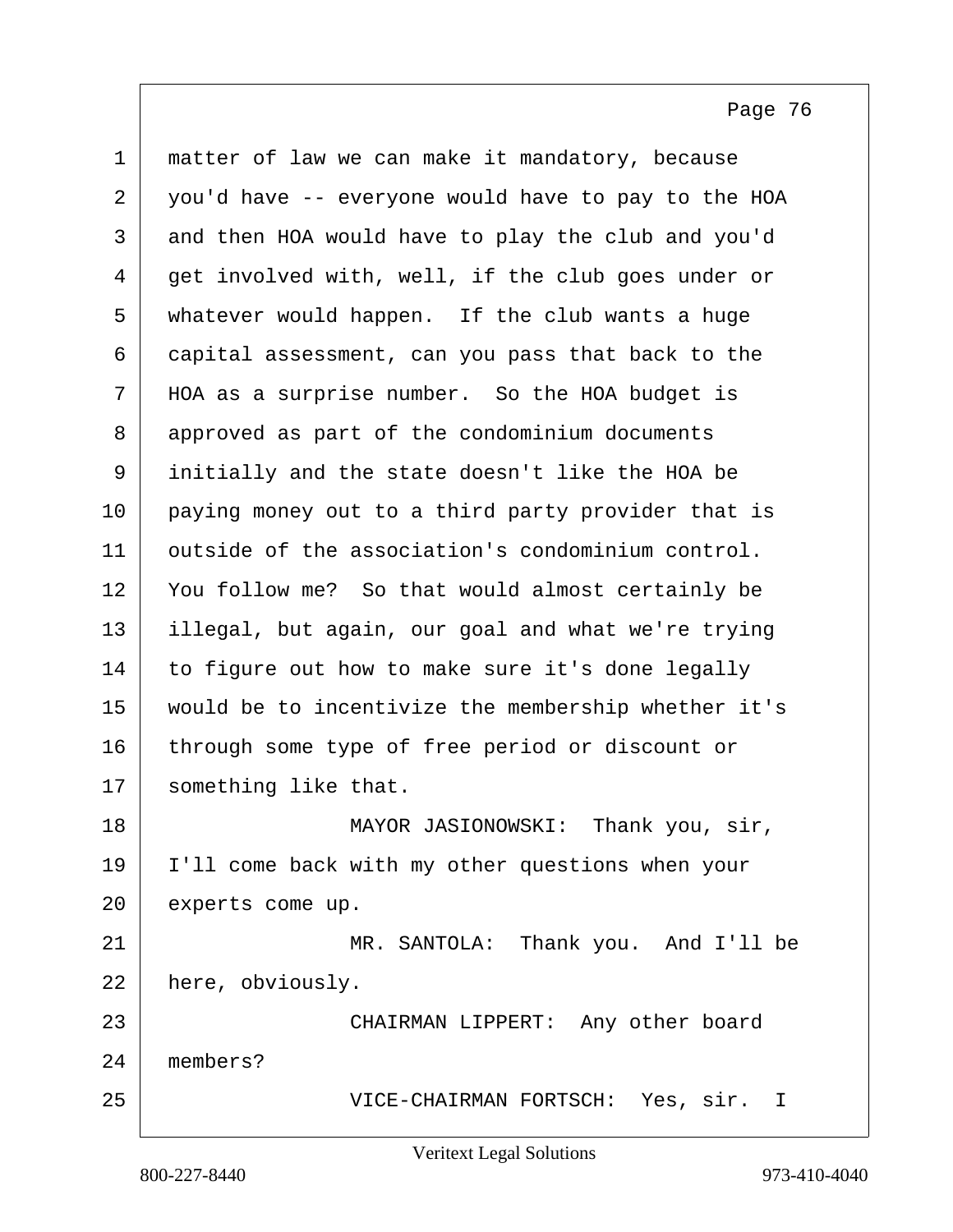1 have a question about the golf component. Edgewood 2 will remain a private golf course, will it not? 3 MR. SANTOLA: It will. 4 VICE-CHAIRMAN FORTSCH: Now, my 5 experience with private golf courses, you need 6 someone to propose you, someone to second you. 7 Sometimes you need as many as five letters of 8 recommendation. Now, what happens if someone buys 9 one of these units with the intention of becoming a 10 | member and they don't want that person? 11 MR. SANTOLA: Well, the club is no 12 | longer run like the country clubs of the '80s and 13 | the '90s. There's no membership committee. It's 14 privately owned. So it will be the decision of the 15 | owners of who is a member and who's not a member. 16 So it will be predetermined based upon the purchase. 17 There's won't be any membership committee or 18 application fee or come to the cocktail party 19 | necessarily as part of the process, as it is now, by  $20$  the way. 21 MR. FORTSCH: How many people are 22 playing the club if anybody can join? 23 MR. SANTOLA: Well, not anybody can 24 join, there's just not a membership committee in a 25 normal country club process that you're used to. Page 77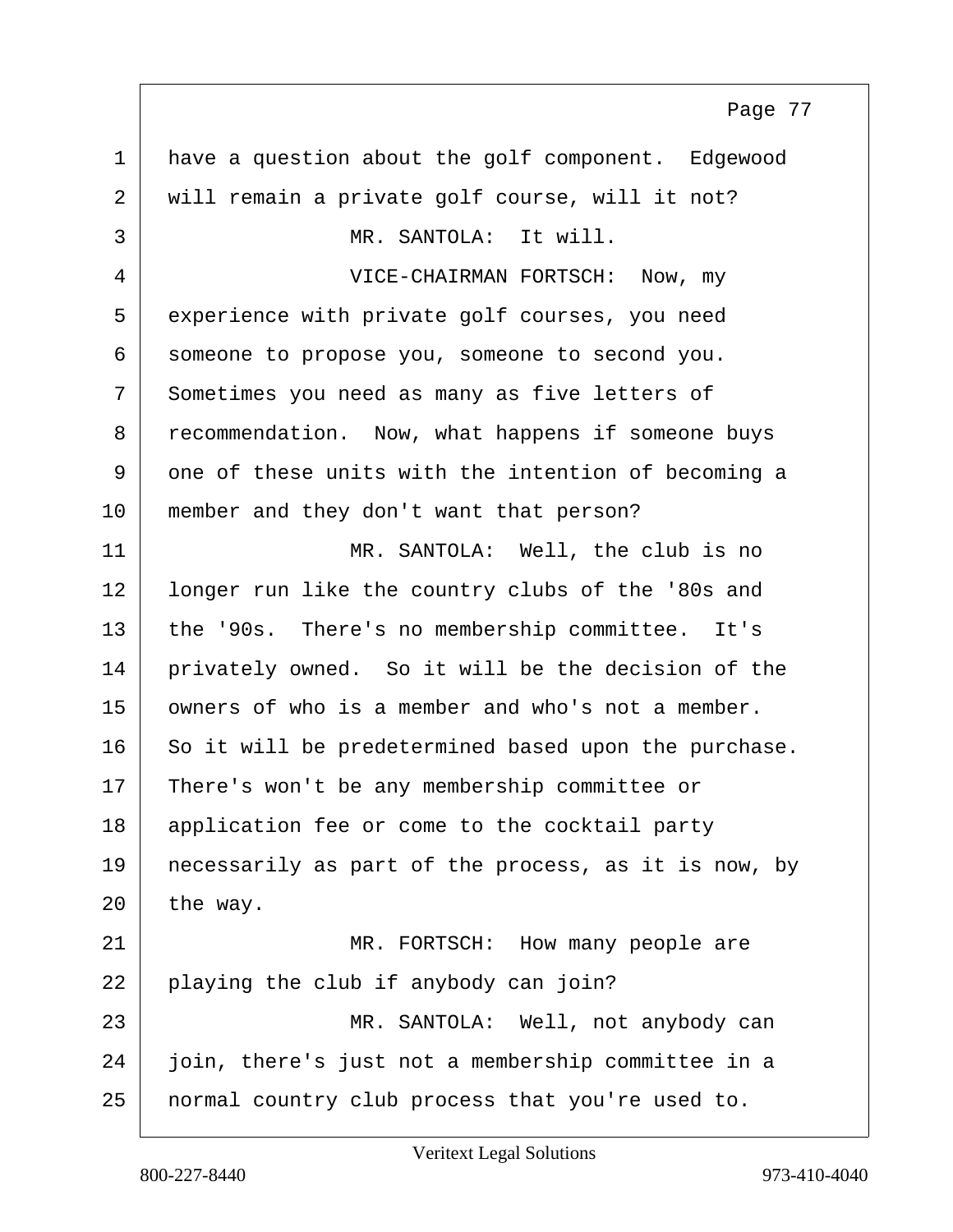1 MR. FORTSCH: The other thing about, 2 you know, golfing, I've been around golf all my 3 life. So this is not the best part of the county 4 for golf, we do get winters. And I'm thinking that 5 this has a Florida feel to it and we're not in 6 Florida. 7 | The other thing that's going on 8 I'm real happy to say our golf course in River Vale 9 is doing very well, but many golf courses are 10 hurting. The, you know, millennials are not playing 11 as much golf. Golf is expensive, it's very time 12 consuming and it's hard. How many golfers do you 13 project in this? 14 MR. SANTOLA: Well, let me start out 15 by saying we agree with you. We've done three golf 16 communities already and we think that what you're 17 seeing, the natural attrition of the clubs is now 18 creating more mass for everybody else. You know, a 19 typical, I'm not qualified as an golf expert, but we 20 probably both know that a typical 18-hole golf 21 course wants to have like 250 full-time equivalence,  $22$  right, so that you have senior members, you have 23 Florida members, you have all these different type 24 of members and some of them combined to reach 25 full-time equivalence. So that would be the number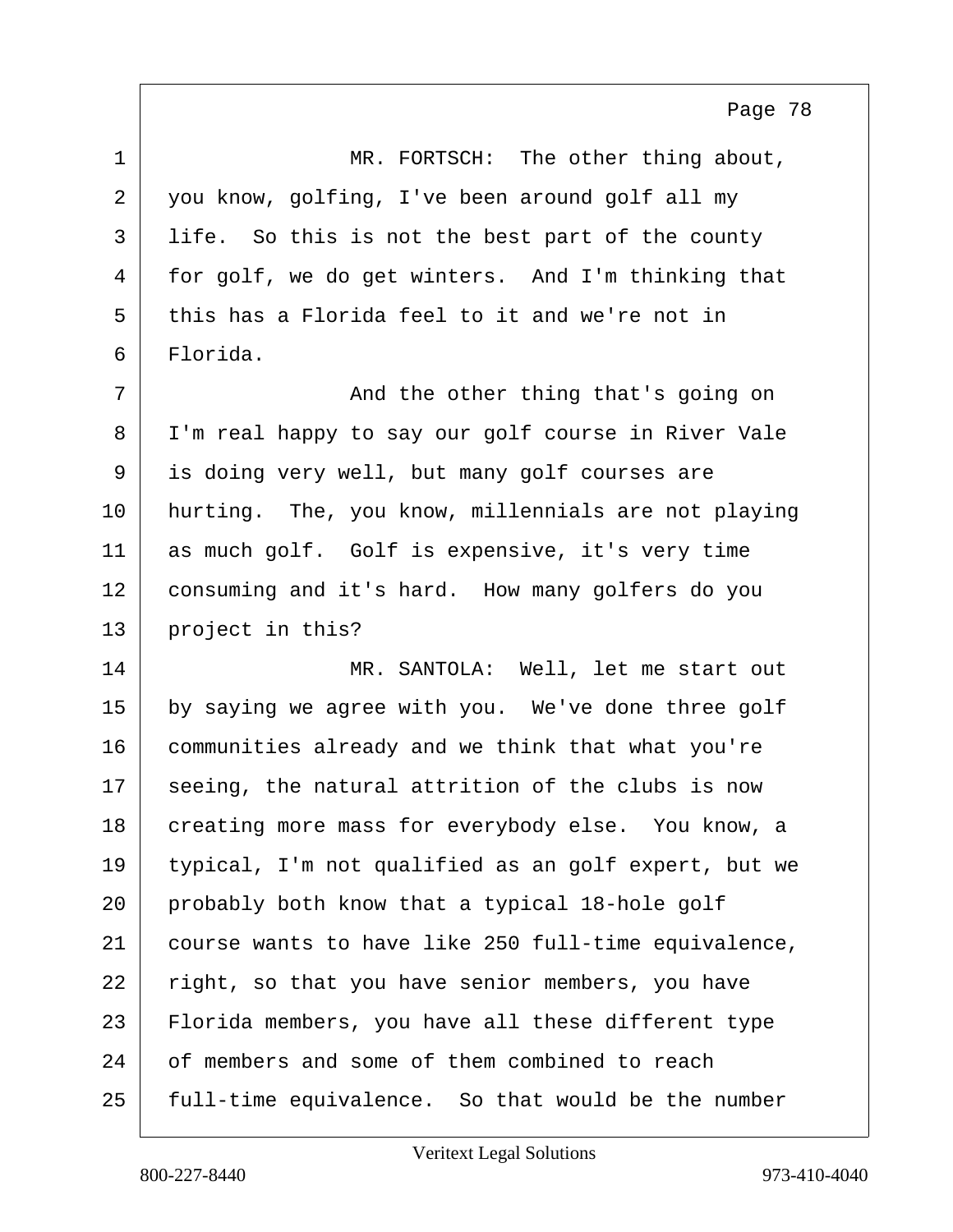1 that we would want to be at as often as possible and 2 it's consistently possible to do that. 3 VICE-CHAIRMAN FORTSCH: Well, I know 4 when Apple Ridge closed it was a godsend to the 5 Tuxedo county club because their average age was 64. 6 And while that's young to me, it's not really young 7 for him. About 40 members went over from Apple 8 Ridge to Tuxedo and they're smiling at Tuxedo, and 9 that, I think gives, you an example of, you know, 10 | golf sounds in trouble right now. 11 MR. SANTOLA: There's no question and  $12$  that is exact -- you're -- I think you're saying 13 exactly what I was trying to say, you're saying it 14 probably more articulately, that by offering 15 something that doesn't exist anywhere else while 16 some of these other clubs are closing maybe clubs  $17$  that don't have a history or don't have their 18 facilities or don't have such a good track, we're  $19$  going to have all of those things. And we're 20 certainly positioning ourselves to be one of the 21 ast standers, one of winners. 22 VICE-CHAIRMAN FORTSCH: Okay. I 23 think you mentioned the club was 70 or 80 years old. 24 I believe the club was built in 1959. 25 MR. SANTOLA: '59, yeah, they may be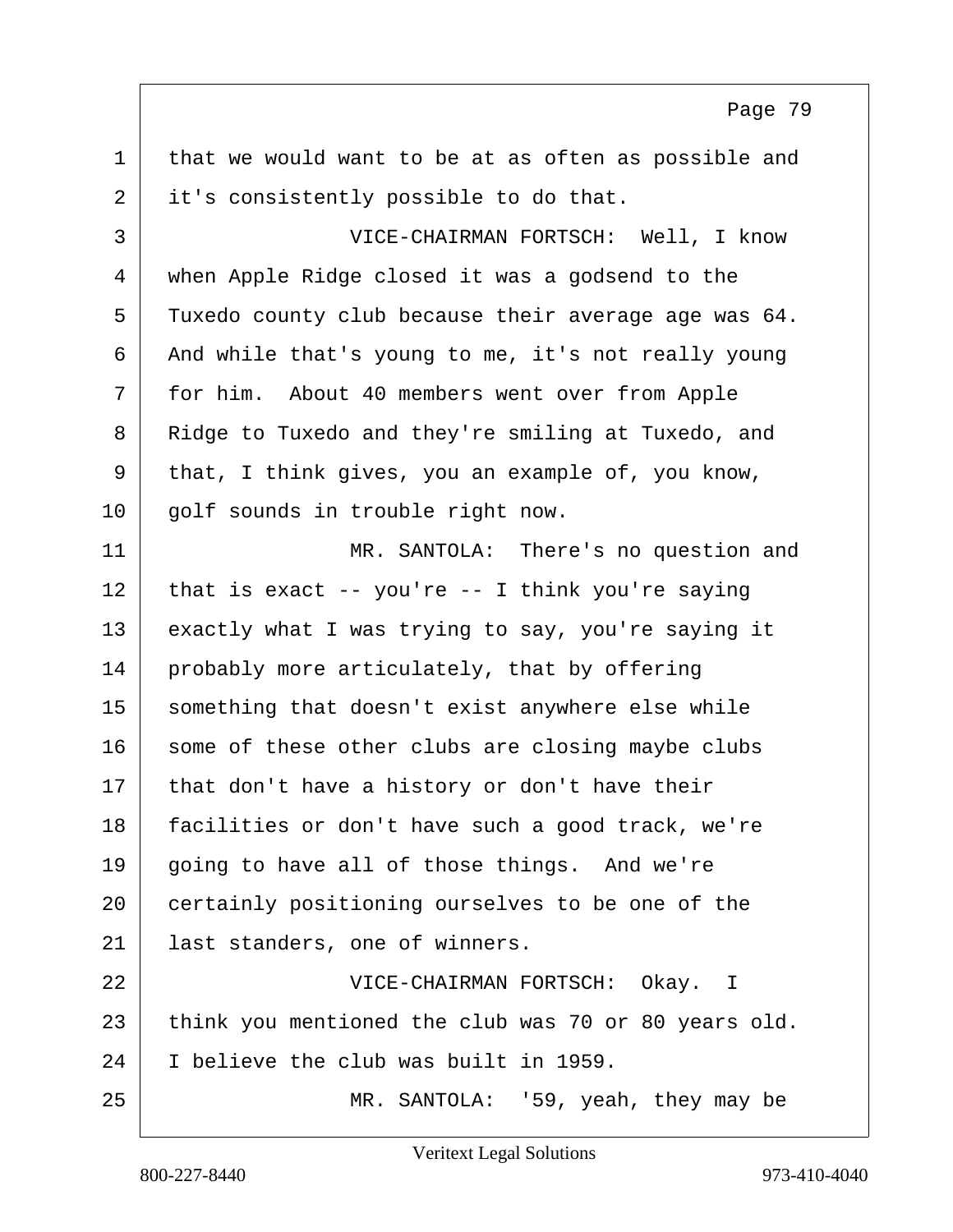1 in the '50s at some point, yeah.

2 VICE-CHAIRMAN FORTSCH: That's closer  $3$  to 60 years than 70 or 80, so.

4 MR. SANTOLA: I apologize. I think 5 your point was that it has some history in the area 6 and it's had some generational membership.

7 COUNCILMAN BROMBERG: Not being a 8 golfer, that did partially answer one of the 9 questions that I had, but the other one was, I do 10 want to confirm that that area blue on all the maps 11 is not a pool, it is a pond-like natural body of 12 water?

13 MR. SANTOLA: Yes, you're going to 14 hear extensive testimony that is a newly created 15 retention pond that will be used to irrigate the 16 course. So it's much bigger than what a normal 17 detention pond would be required here so it would be 18 keeping more stormwater on-site than would otherwise 19 be required and the goal would then be to use that 20 gray water, in you will, to reirrigate the golf 21 course, so that saves on the taxing of your own 22 water resources in town, plus it puts the water back 23 into the ground and they'll be testimony on that. 24 COUNCILMAN BROMBERG: Thank you. 25 CHAIRMAN LIPPERT: Any other board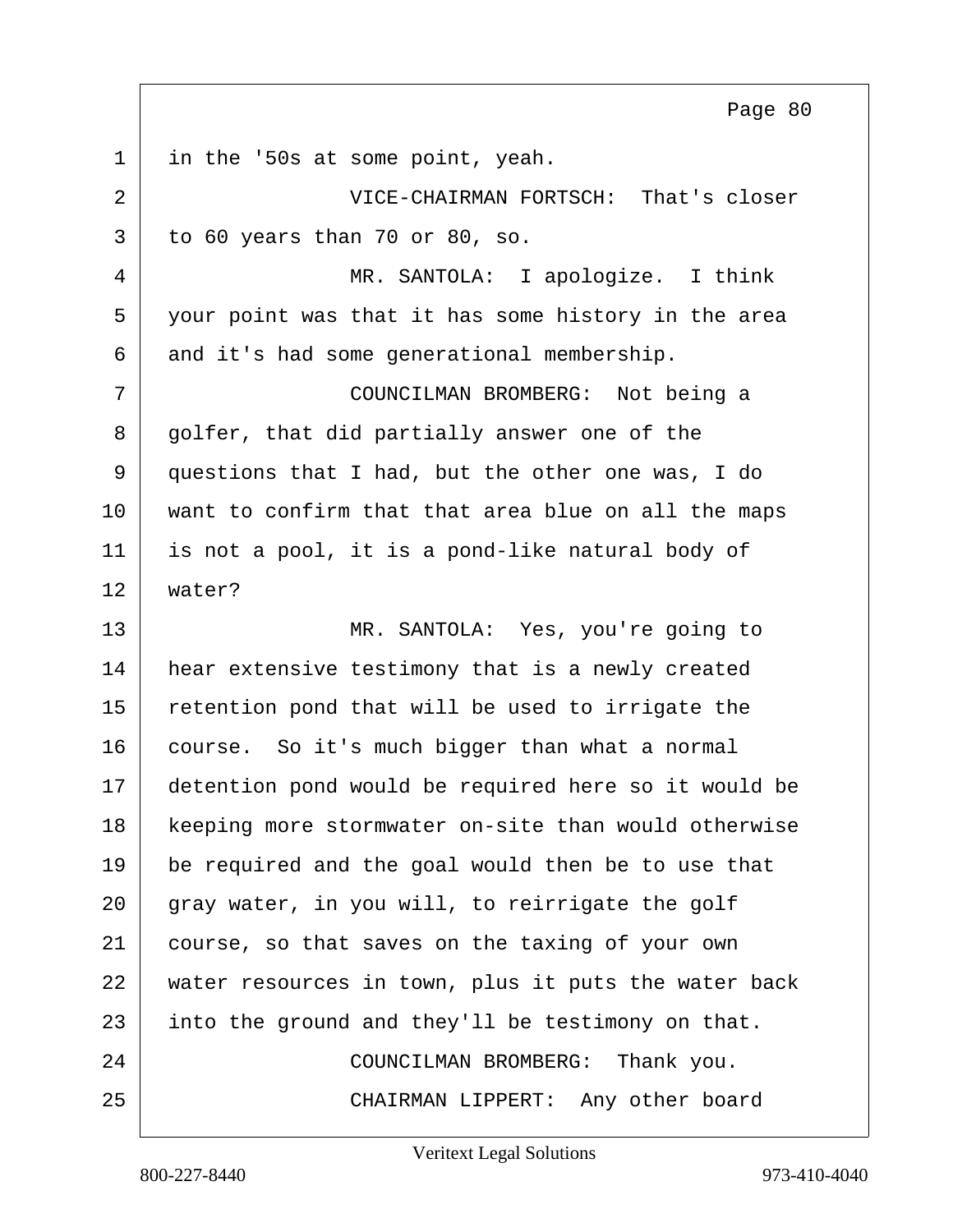1 | members?

| $\overline{a}$ | MR. STATILE: Question for you, when                  |
|----------------|------------------------------------------------------|
| 3              | you purchased the property of course the total club, |
| 4              | looking at the application I will say what if you    |
| 5              | had just followed the A1 standards the A1 zoning     |
| 6              | standards, how many single-family homes, excluding   |
| 7              | the environment areas, et cetera, do you think that  |
| 8              | the site could accommodate if you erased the club    |
| 9              | and you just started from scratch?                   |
| 10             | MR. SANTOLA: We did that analysis                    |
| 11             | and I apologize, I don't have it with me, but I'll   |
| 12             | get it for you. It's a good question, though, and    |
| 13             | the analysis was done by a lot of different people   |
| 14             | when the club was started.                           |
| 15             | MR. ADAMO: Will you be bringing a                    |
| 16             | golf course designer as part of your presentation to |
| 17             | show what changes for the course are going to be     |
| 18             | there to make it more successful for your club?      |
| 19             | MR. SANTOLA: No, we hadn't planned                   |
| 20             | on bringing a golf-course designer. A lot of club    |
| 21             | changes have already been made, the course changes   |
| 22             | as far as traps and so on, they don't require site   |
| 23             | plan approval. So I don't think that was part of     |
| 24             | the anticipated testimony.                           |
| 25             | MR. ADAMO: So previously the                         |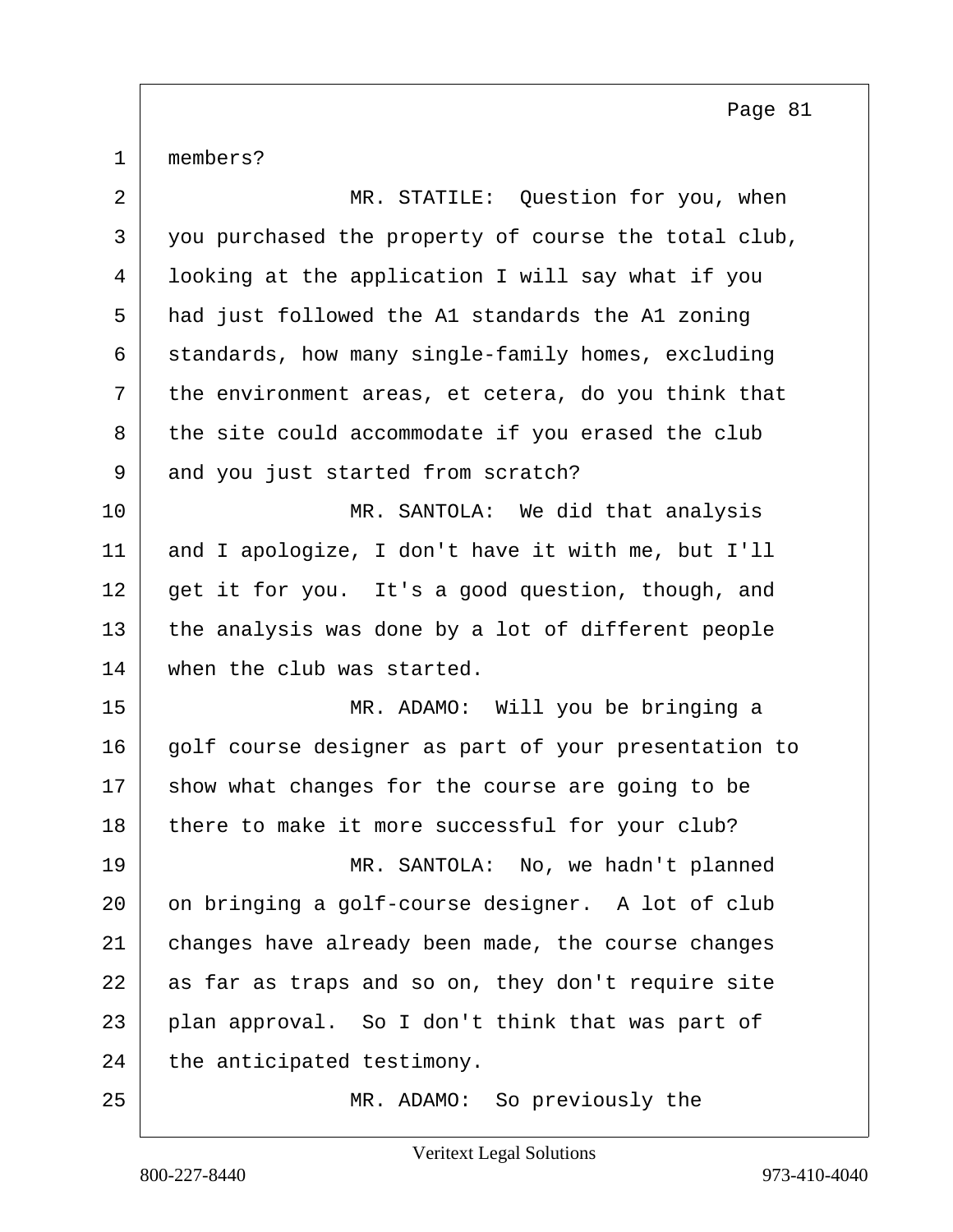1 previous owner had come before for variances for the 2 zoning board because the driving range was 3 undersized.

4 So you've been talking tonight about  $5$  the fact that you have a 27-hole course and that you 6 need the make it more successful so you changed your 7 dues and membership, a residential component is 8 necessary to keep an 18-hole golf course thriving. 9 Would it be possible to receive testimony about the 10 viability of the new 18-hole course with an 11 undersized driving range? I can see based on the 12 map that some of the holes are being covered over by  $13$  the new development, so I'm assuming that some holes 14 have to be relaid out in order to keep it 18. And 15 since the viability of 225 units fixes the club 16 through surviving, how do we know that the club is 17 | being retrofitted properly to survive? 18 MR. SANTOLA: Well, I don't know 19 precisely what happened with the driving range it's 20 fully operational and being used by everybody. 21 There are  $-$  I can't reach, but apparently some 22 people can hit it over the net, so there's 23 restricted-flight balls and I think that's working 24 fine. To do a full size driving range you would 25 need, you know, land we don't have. And I think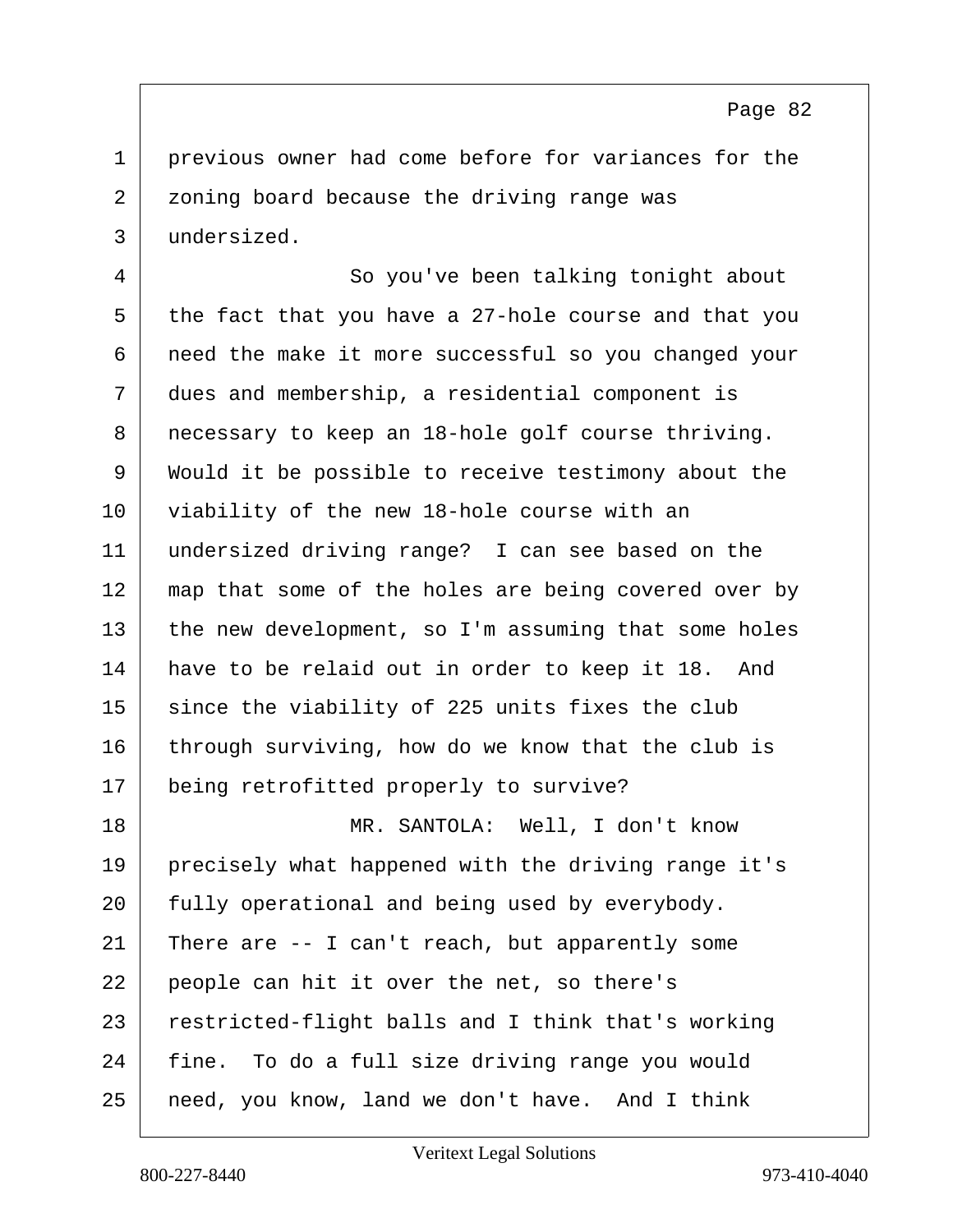1 we're working well with that neighbor and I think  $2$  the driving range is working. 3 We could certainly provide a little 4 testimony or certain testimony. We're not changing  $5$  -- I think maybe just one of the greens. 6 We're not relocating any of the 7 existing 18 holes? 8 So we're not relocating any of the 9 existing 18 holes. What you're seeing covering over  $10$  are the nine holes that is are being eliminated. 11 MR. ADAMO: So the current driving 12 range being short the compression-reduction balls in  $13$  that very tall net that you had to be put up, that's 14 | not a problem for members? 15 MR. SANTOLA: I think everybody would 16 prefer a full-size range, but there's lots of clubs  $17$  that don't have any range at all, so we think it's 18 working fine. That's where our lessons are given, 19 that's where everybody can warm up. And I think 20 it's really only when to start with your drivers 21 | that you're really, you know, hitting the net. 22 MR. ADAMO: Okay. Thank you. 23 MR. SANTOLA: And I've been out there  $24$  to the driving range, and I can't hit it over with a 25 driver.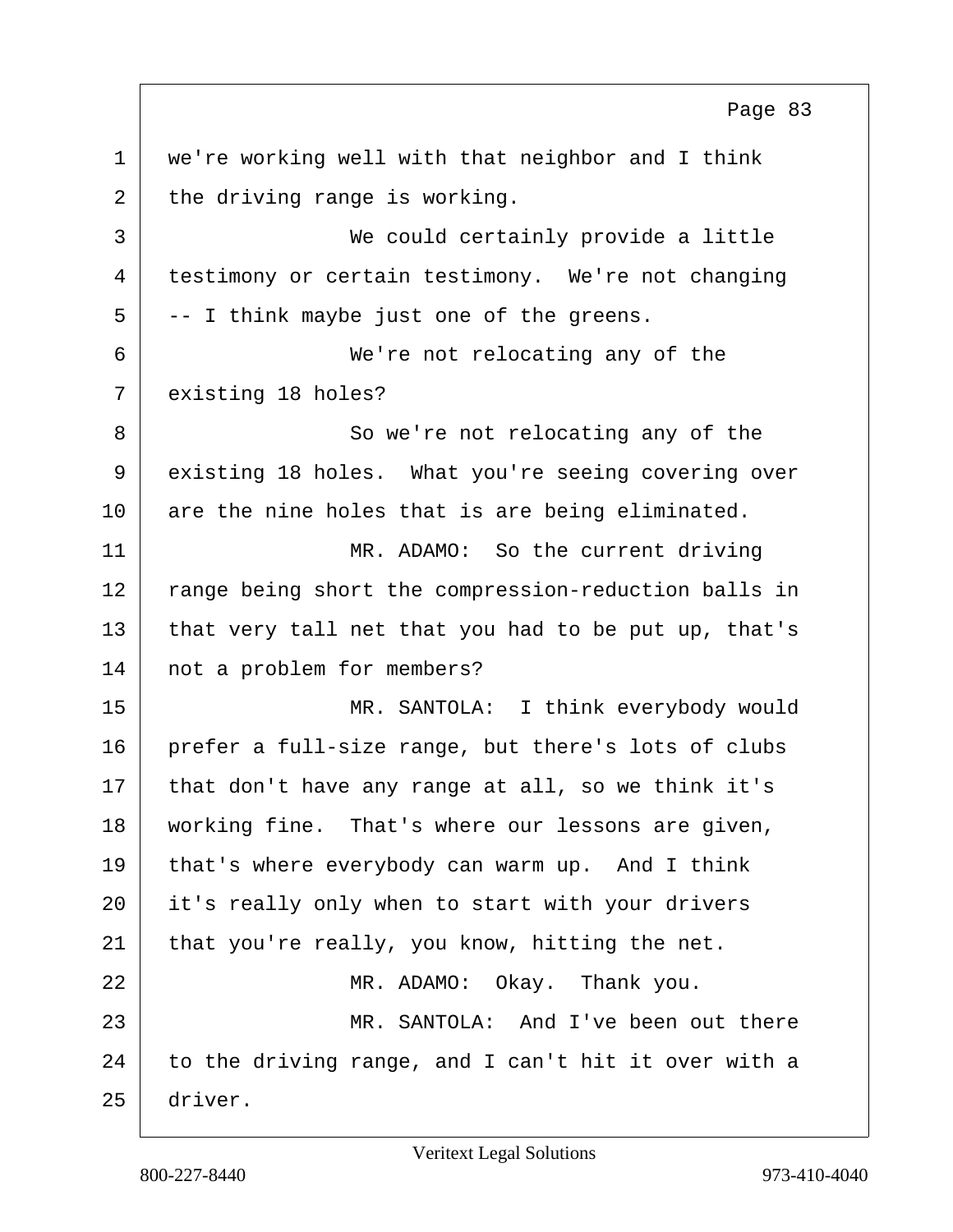1 CHAIRMAN LIPPERT: Any other board 2 members with questions? 3 | All right. Seeing none, I guess it's 4 time for your next witness. 5 MR. VAN ECK: I have two follow up 6 questions that were raised, if I can ask? 7 CHAIRMAN LIPPERT: If you really 8 think it's essential. 9 MR. VAN ECK: Well, they are based on 10 | additional testimony having to do with the ordinance 11 and the number of lots that are being created. You  $12$  indicated, and I do agree with you, it says that 13 there will be a separate golf course lot. Does the 14 ordinance call for a separate lot for the affordable 15 housing or does it even permit a separate lot -- 16 UNIDENTIFIED SPEAKER: Talk into the 17 | microphone, please. 18 MR. VAN ECK: Sure. 19 RECROSS EXAMINATION 20 | BY MR. VAN ECK: 21 O. My question was, does the ordinance 22 call for or even permit a separate lot for the 23 affordable housing buildings? I did agree with the 24 testimony that it calls for a separate lot on a golf 25 course. Page 84

Veritext Legal Solutions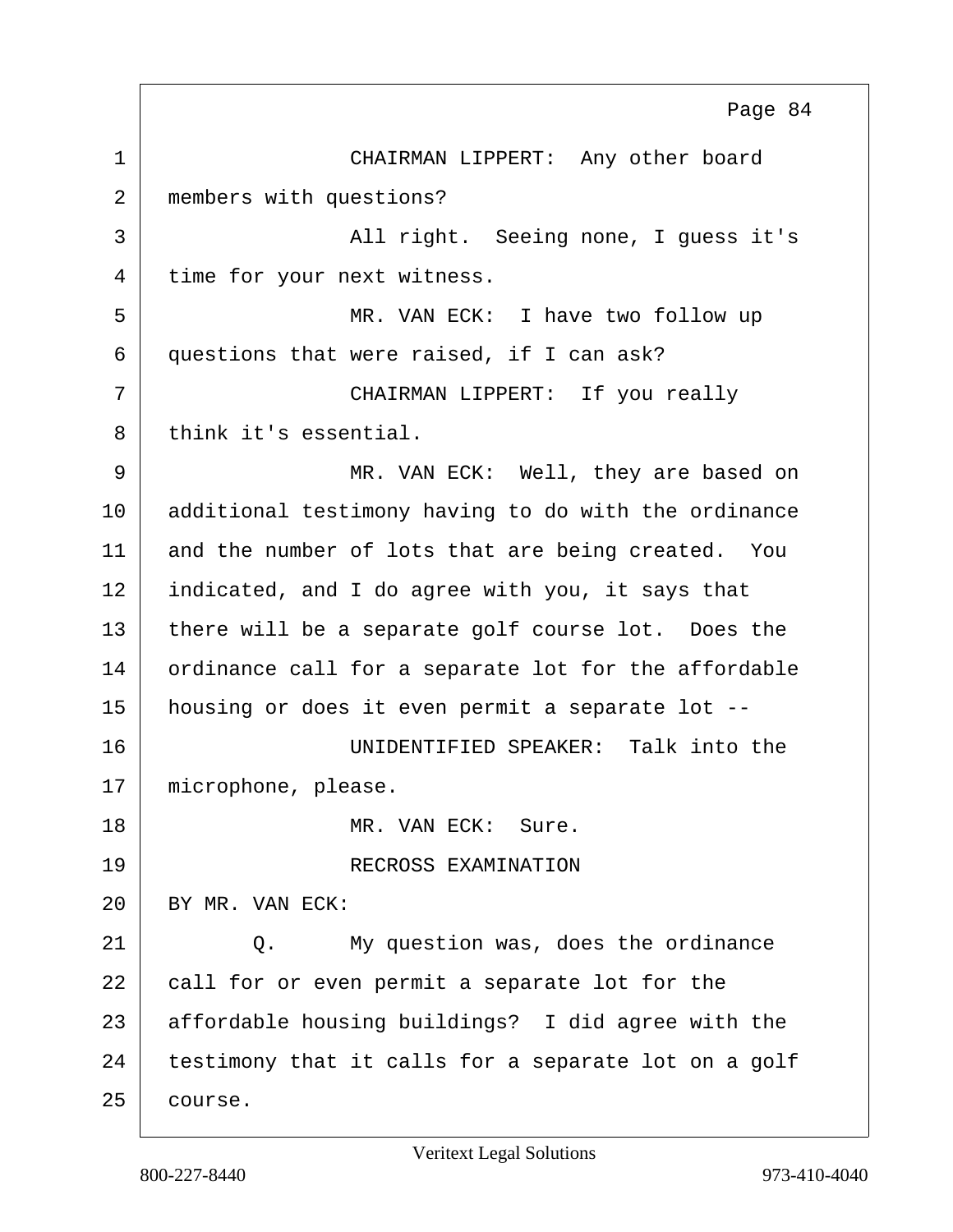1 A. Well, now I folded up my notes. I 2 think -- let me look through it. I think it was 3 broader than that it said residential. 4 Q. It says, "The course shall be held 5 under separate ownership and subdivided from the 6 residential units provided for herein." 7 A. Right, the residential units provide 8 for herein. So the ordinance contemplates 24 9 affordable units as well. So I think the intent, 10 and that was part of the drafting, was that the 11 affordable using must be in their own lot. Whether  $12$  they were joined as one or two, I don't think was 13 permitted. 14 O. So you're relying on the same 15 paragraph at this point, and certainly you can have 16 other experts testify? 17 | A. Sure, absolutely. 18 | C. Was any consideration given to having 19 the affordable units located within the townhouse 20 community? The ordinance seems to call for a 21 | separate building for affordable housing. Was there 22 any consideration given to having that included with 23 the overall residential development? 24 A. No, as I think I stated before, the 25 cost and the management of 24 affordable homes put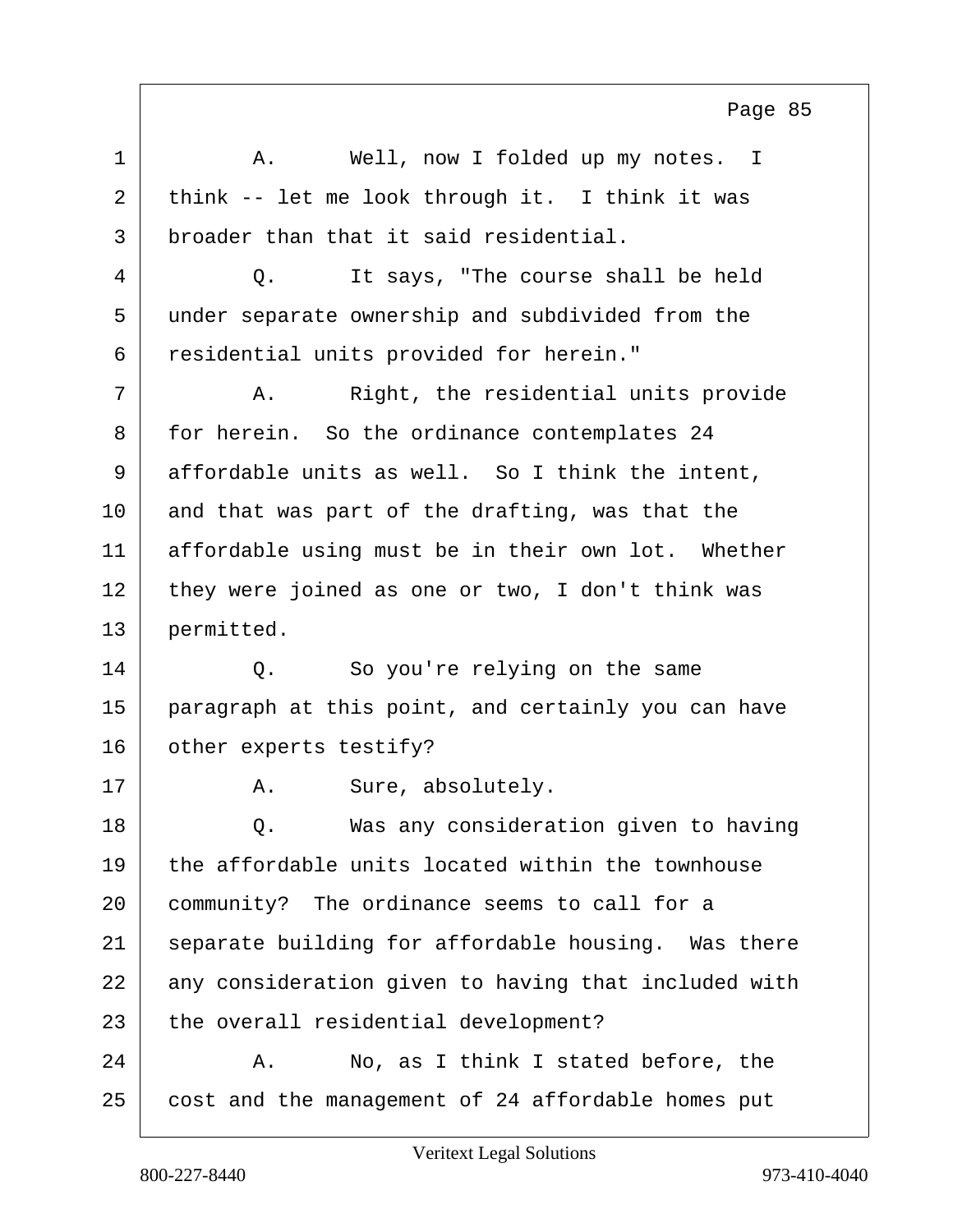$1 \mid$  on a homeowner's association would be 2 extraordinarily expensive as well as run the risk 3 | for the municipality to be more likely to lose 4 credits because it's not an easy thing to do, and it 5 requires folks that have a lot of experience to do 6 them. So leaving it behind with the HOA would be a 7 terrible mistake. 8 MR. VAN ECK: Thank you for indulging 9 me. 10 CHAIRMAN LIPPERT: Okay. 11 | MR. SANTOLA: Thank you again. 12 MR. WOLFSON: Mr. Chairman, I would 13 | call Daphne Galvin, our project engineer and 14 planner. 15 (Witness sworn.) 16 | MR. LEIBMAN: Please state your name, 17 spell your last name and give us your business 18 address. 19 MS. GALVIN: Daphne Galvin, 20 G-A-L-V-I-N. Business address Partner Engineering 21 at 611 Industrial Way West in Eatontown, New Jersey. 22 DIRECT EXAMINATION 23 BY MR. WOLFSON: 24 Q. Daphne, for the benefit of the board 25 and the public and the record, could you please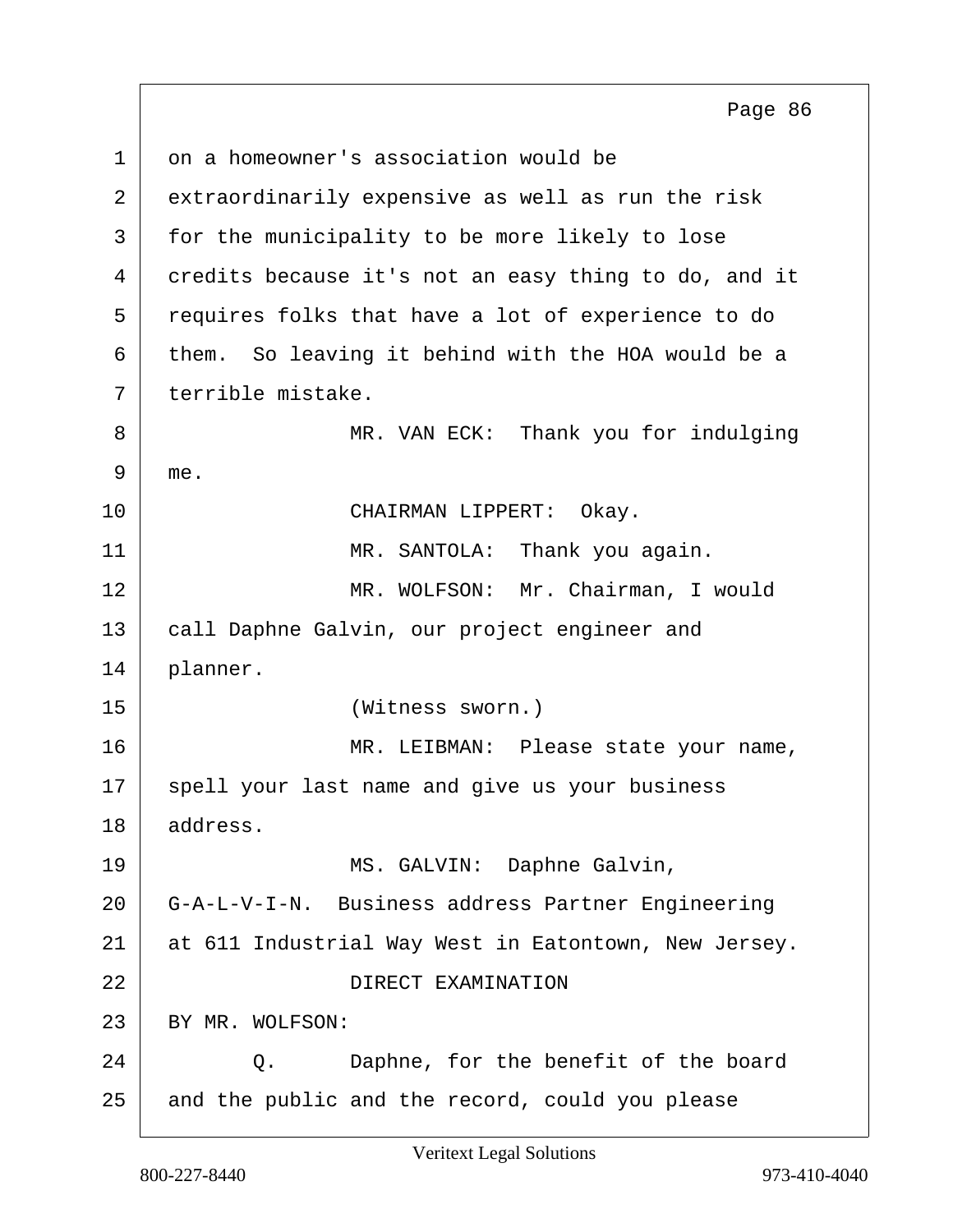1 provide a brief background on your educational and 2 professional experience and your licensures?

3 A. Sure. I have a bachelor of science 4 in civil engineering from Lafayette College. I also 5 have a graduate certificate from NJIT. I obtained 6 my engineering license, my professional engineering 7 license in New Jersey in 1989 and my professional 8 | planner's license in 1990. I have almost 35 years 9 of experience in all aspects of site development 10 from due diligence and site feasibility through 11 design, permitting and construction on residential 12 commercial, and industrial projects, both private 13 and public clients.

14 I've been accepted as an expert 15 witness and provided testimony in front of dozens of 16 boards throughout New Jersey. In this general area 17 | I've been in Rockleigh, Closter and a little further 18 south, East Rutherford, Jersey City, Hoboken and 19 dozens of towns below that.

20 MR. WOLFSON: We'd ask that she be 21 accepted as an expert in the areas of planning and 22 engineering.

23 | CHAIRMAN LIPPERT: Any objections, 24 Mr. Van Eck? 25 MR. VAN ECK: No, I have no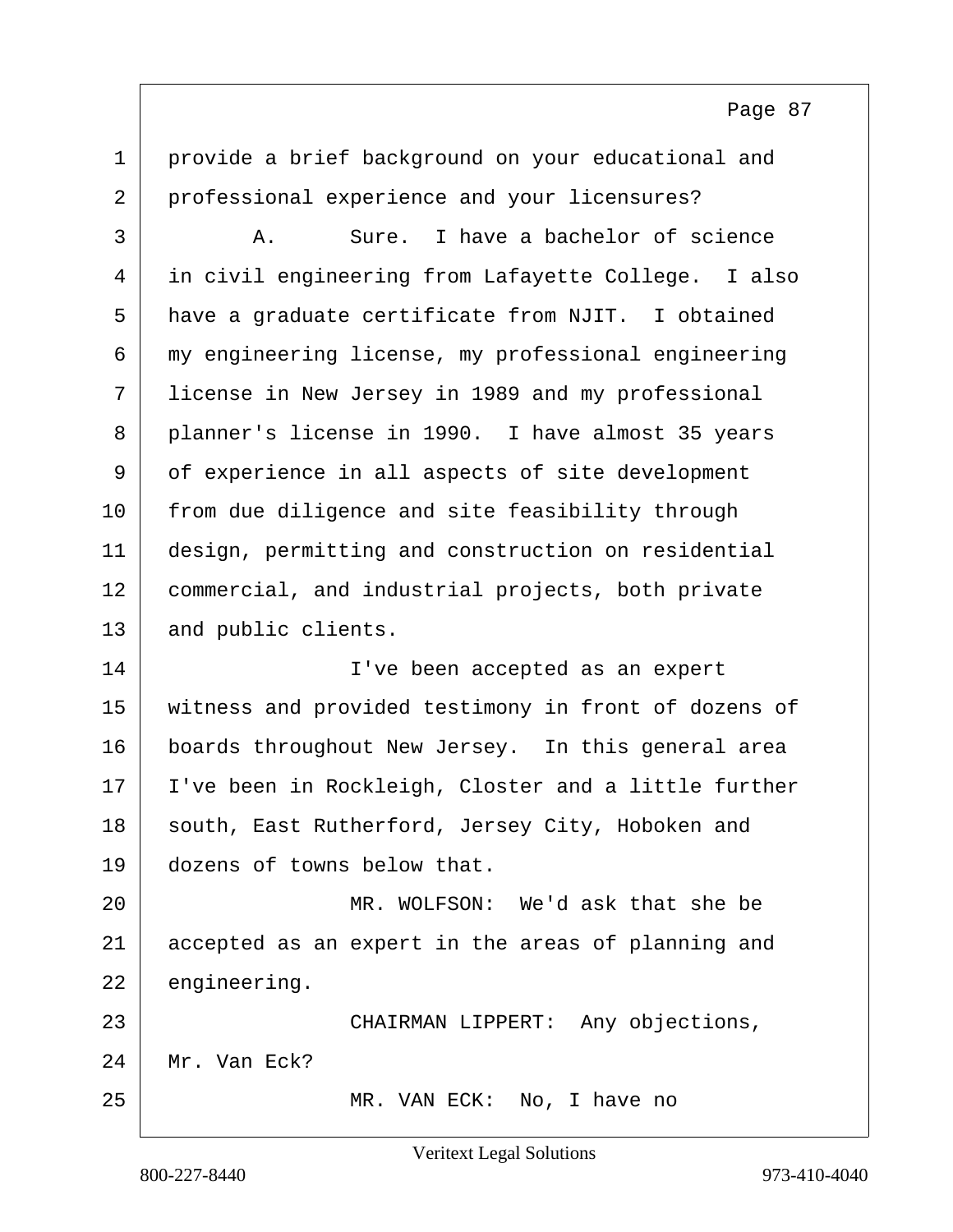1 objection. 2 CHAIRMAN LIPPERT: Okay. So you are 3 accepted, Ms. Galvin, as an expert in the field of 4 civil engineering. 5 | MR. WOLFSON: And planning as well? 6 CHAIRMAN LIPPERT: She's a 7 professional planner as well? 8 MR. WOLFSON: Yes. 9 | CHAIRMAN LIPPERT: Okay. 10 | MR. WOLFSON: Thank you. 11 BY MR. WOLFSON: 12 Q. Can you lead us through the location 13 of the project, the surrounding properties and the 14 existing condition? 15 A. Sure. 16 CHAIRMAN LIPPERT: See if you can 17 turn the board a little bit so more of the members 18 of the audience can see it, if you don't mind. 19 Yeah, that's better. 20 A. Okay. The overall site is known as 21 the Edgewood County Club, it contains approximately  $22$  | 187 acres. 160.4 of those acres is located within 23 River Vale and the remaining 26.6 acres is located 24 in Hillsdale. 25 | Constant Multhough a part of the overall Page 88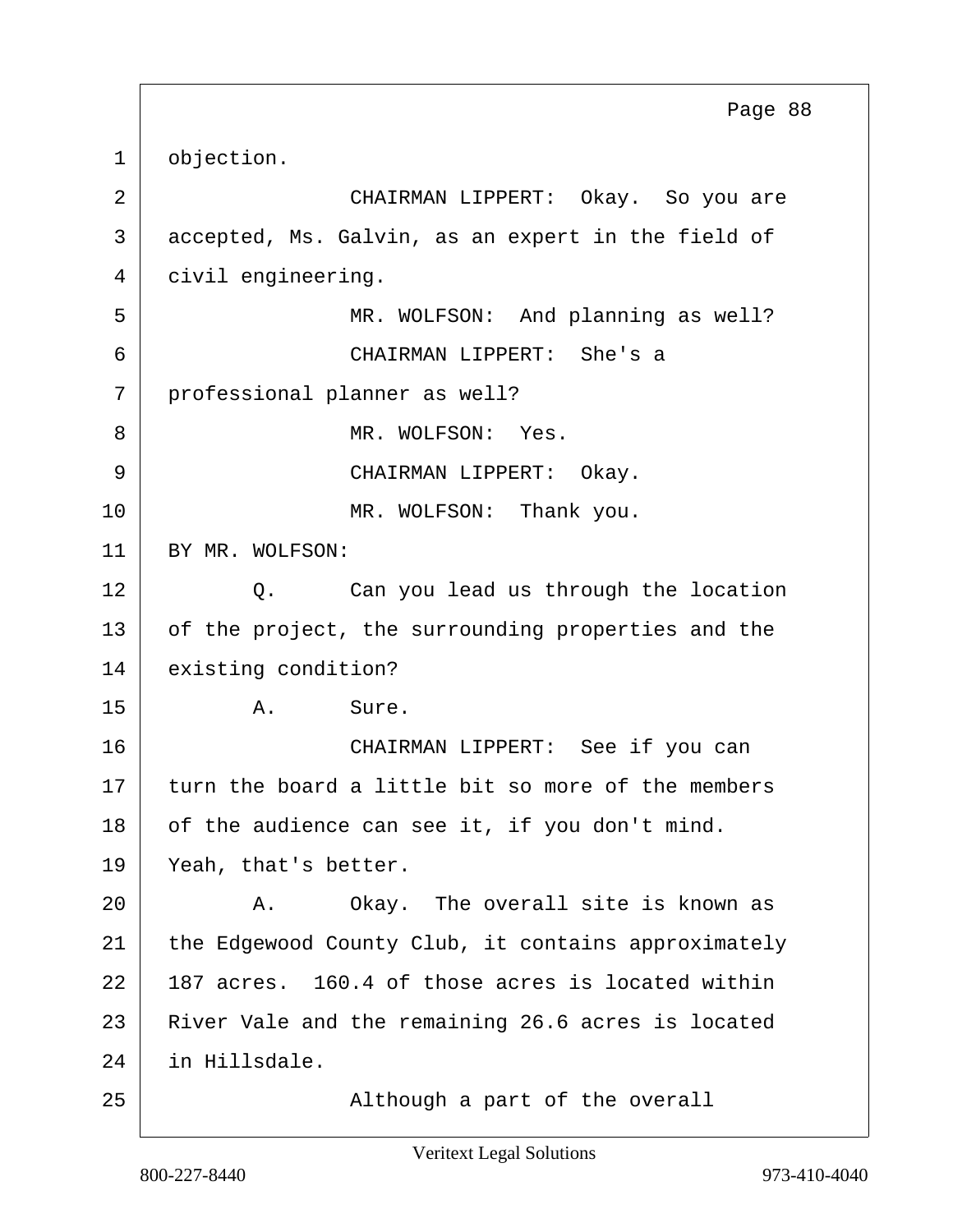| $\mathbf{1}$ | property is located within Hillsdale, the proposed   |
|--------------|------------------------------------------------------|
| 2            | project is completely within River Vale. There are   |
| 3            | no improvements proposed within Hillsdale. The       |
| 4            | River Vale lots are known as Lots 5 and 6 within     |
| 5            | Block 1201, and the Hillsdale lots are known as Lots |
| 6            | 26 and 31 and Block 2201 and Lot 1 in Block 2001.    |
| 7            | The Holdrum Brook forms the town line between River  |
| 8            | Vale and Hillsdale. The Rivervale Brook is located   |
| 9            | in the northeasterly corner of the property and      |
| 10           | there are several existing ponds scattered           |
| 11           | throughout the site.                                 |
| 12           | The site fronts on Piermont road and                 |
| 13           | Rivervale Road, both which are in the jurisdiction   |
| 14           | of Bergen County. The overall site right now is      |
| 15           | developed with the country club, which is inclusive  |
| 16           | of a 27-hole golf course, clubhouse, pool and tents  |
| 17           | facilities, along with parking, maintenance          |
| 18           | facilities and other uses ancillary to the country   |
| 19           | club.                                                |
| 20           | The site is surrounded by residential                |
| 21           | uses in both River Vale and Hillsdale and there's a  |
| 22           | small portion of a Hillsdale school that abuts the   |
| 23           | southwesterly corner of the property.                |
| 24           | The existing main access to the site                 |
| 25           | is located along Rivervale Road between Piermont     |
|              |                                                      |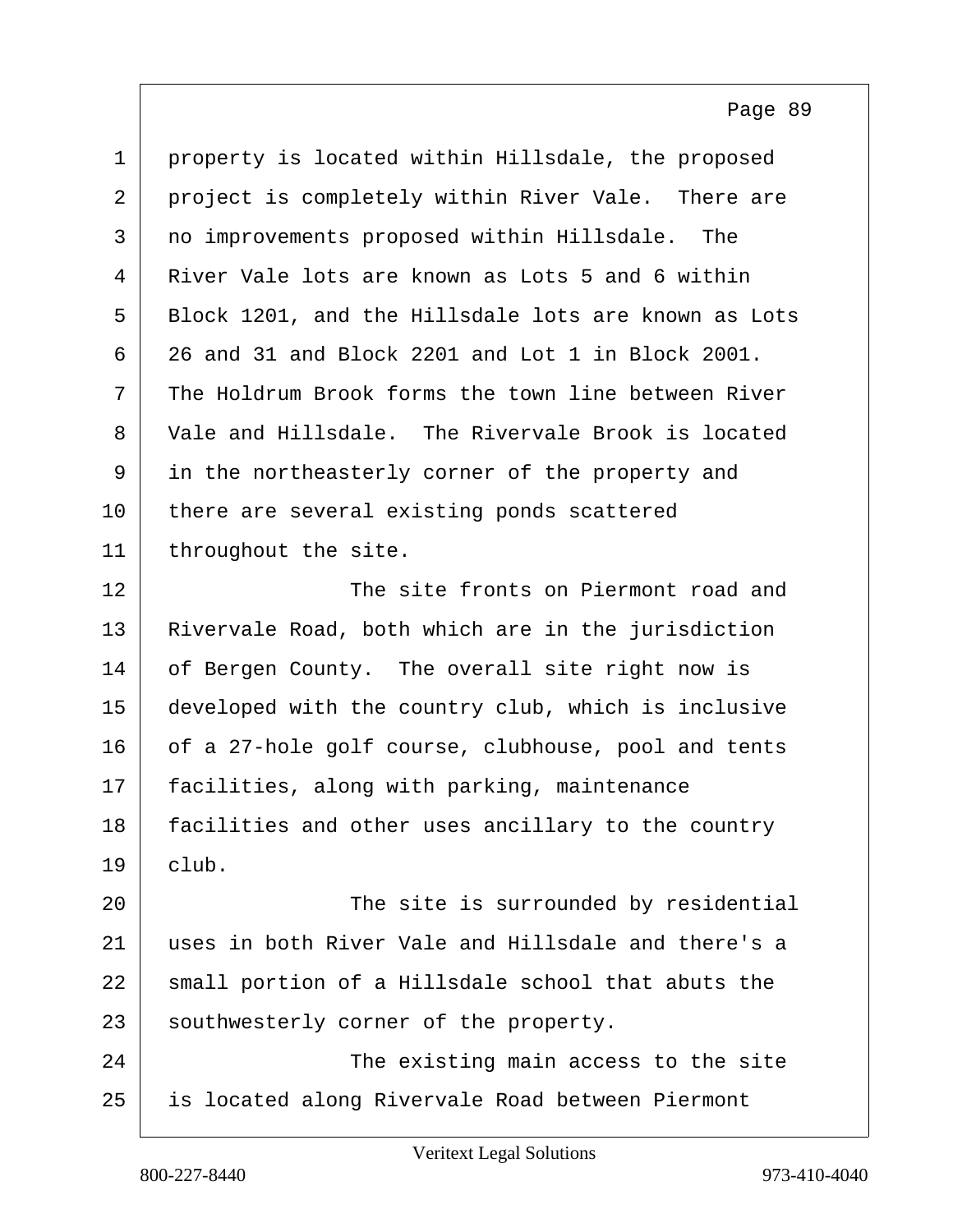1 road and Old Tappan Road. The golf course 2 maintenance access is currently provided along 3 Piermont between Mark Lane and Piermont Avenue 4 South. 5 The two streams that I mentioned, the 6 Holdrum Road and River Vale Brook, both have 7 associated flood hazard areas and wetlands and some 8 of the ponds within the tract also have wetland 9 areas. The limits of the area is regulated by the 10 state Flood Hazard Area Act and Wetlands Act were 11 approved by the state in late 2015. 12 BY MR. WOLFSON: 13 Q. So you're going to be referring to  $14$  the exhibit that's on the easel? 15 A. Yes, and that exhibit is actually 16 what was in the handout that Mr. Santola spoke of a 17 | few minutes ago. 18 MR. WOLFSON: Okay. So we're up to  $19$  | A-2. I'm going to mark this A-2. 20 | CHAIRMAN LIPPERT: What are we 21 calling the next one? 22 MR. WOLFSON: I guess we can call it 23 aerial overlay, conceptual overlay. 24 (A-2, Aerial overlay, marked for 25 identification.)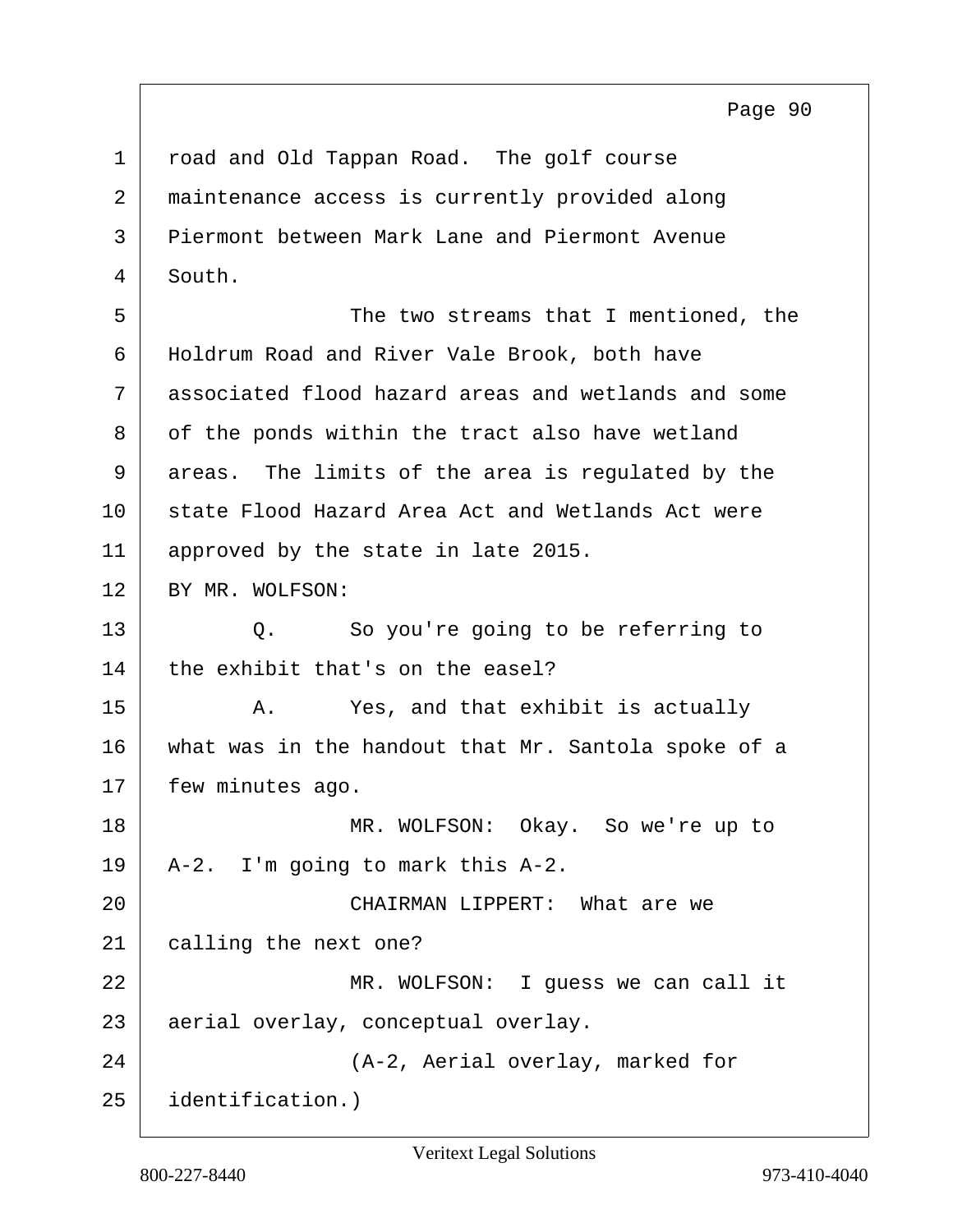1 MR. WOLFSON: You can take that up to  $2$  the stand if it's easier for you. 3 We're going to mark this A-3 and can 4 you describe that? 5 MS. GALVIN: Sure, A-3 is a blowup of  $6$  the development portion of A-2. 7 (A-3, Blowup of aerial overlay, was 8 marked for identification.) 9 BY MR. WOLFSON: 10 Q. Okay. You're giving the latest to 11 what is proposed at this point, right? 12 A. Yes. One of the items that came up 13 with Mr. Santola's discussion was the access point 14 for the project. On A-3, the existing driveway that 15 currently serves as the country club is going to be 16 expanded to allow for access to both the county club 17 and the proposed development, it's located on the 18 right side here. Rivervale Road is along the right  $19$  side of the page, along the bottom of the page is 20 Piermont road. 21 So again, that existing driveway that 22 serves as a country club will be expanded to allow 23 for access off to the right to the country club and 24 off to the left of the project itself, for the 25 | townhouse project. Page 91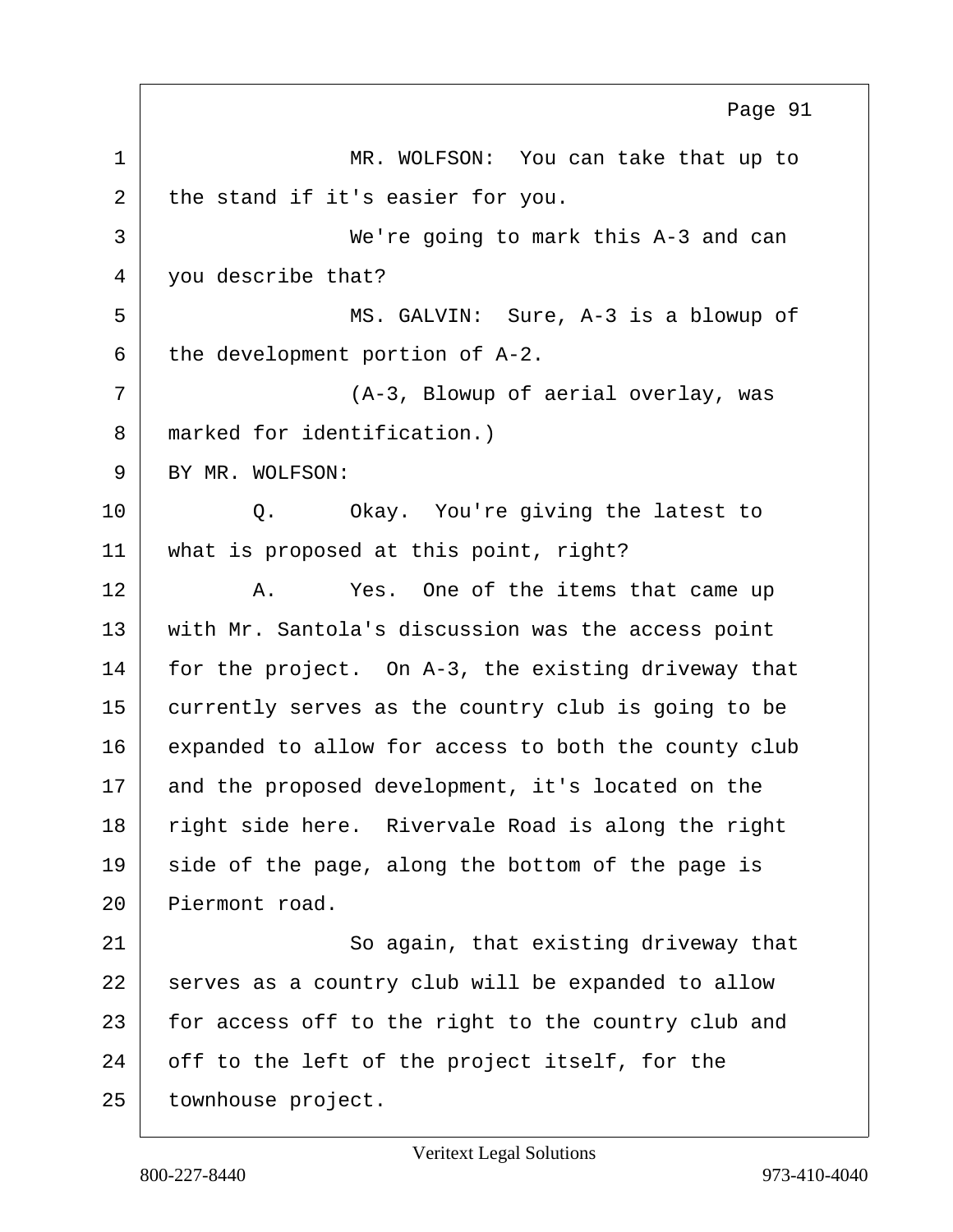1 The access drive is boulevard setup 2 right now, I'm sure everybody's familiar with it, 3 that's going to be widened to accommodate the 4 additional traffic associated with the townhouse 5 development.

6 There's also an emergency access 7 proposed along Piermont. This location right here 8 that's where the existing maintenance road is right 9 now, that's going to be utilized or that was planned 10 to be utilized as an emergency access on Piermont. 11 | We felt that it was an appropriate location for 12 emergency access to the site. We did receive some 13 | comments from Miss Statile and through emergency 14 services in River Vale requesting that the emergency 15 access be shifted to the east and line up with Mark 16 Lane just slightly to the east to allow for access 17 at that point. Based on that configuration, there's 18 the potential if the borough was desirous of it to 19 allow for an egress also at that point, as opposed 20 | to it being just limited to emergency access, it 21 could also be provided for egress from the site onto 22 Piermont road. And if this access is required by 23 the board, we would incorporate sidewalks from the  $24$  site out to that location for connection to the Mark 25 Lane recreational area and the township bike path.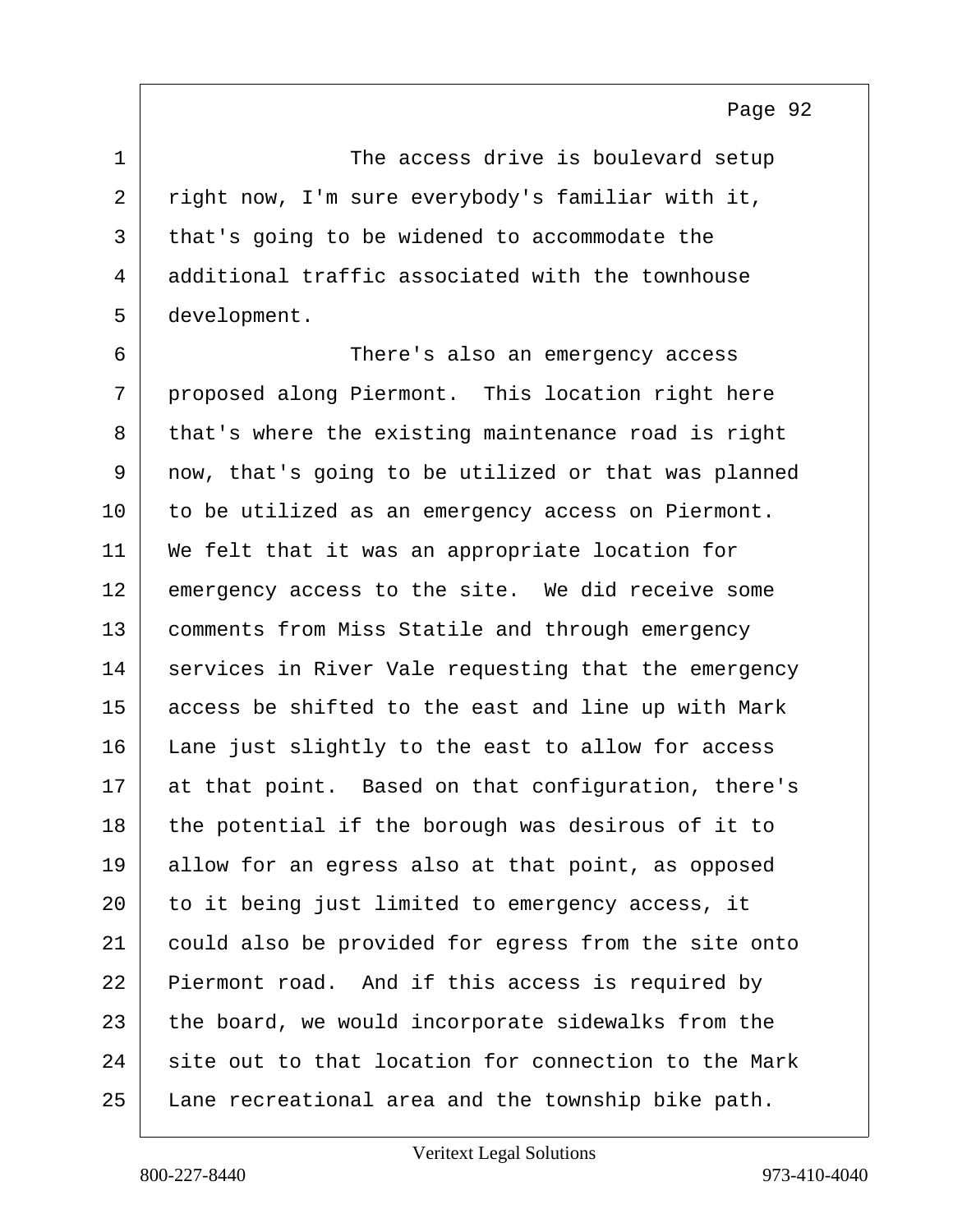| $\mathbf 1$ | The on-site roadway configuration,                   |
|-------------|------------------------------------------------------|
| 2           | all of the roadways are 24-foot wide and             |
| 3           | curvilinear. They can accommodate the fire trucks    |
| 4           | as we're shown on the submitted fire truck routing   |
| 5           | plan. We've also proposed the mounting of curbs      |
| 6           | throughout the site to also allow for emergency      |
| 7           | access, better emergency access. Again, based on     |
| 8           | some input from Mr. Statile and the emergency        |
| 9           | services, we're going to make some minor             |
| 10          | modifications to the alignment, including things     |
| 11          | like the curb radii at the intersections, cutting    |
| 12          | back the entry island slightly at the main entrance. |
| 13          | And other minor adjustments to the configuration     |
| 14          | with Castleton Circle to allow for better emergency  |
| 15          | access.                                              |
| 16          | We did also discuss with Mr. Statile                 |
| 17          | potential for increasing the radii of the            |
| 18          | cul-de-sacs that are proposed up in the northwest    |
| 19          | corner, but agree that those cul-de-sacs are         |
| 20          | currently in conformance with the Residential Site   |
| 21          | Improvement Standards and we will not be enlarging   |
| 22          | those.                                               |
| 23          | Those based on the ordinance                         |
| 24          | amendment there's some residential design guidelines |
| 25          | in Section 142-224(a)4 Paragraph P, the proposed     |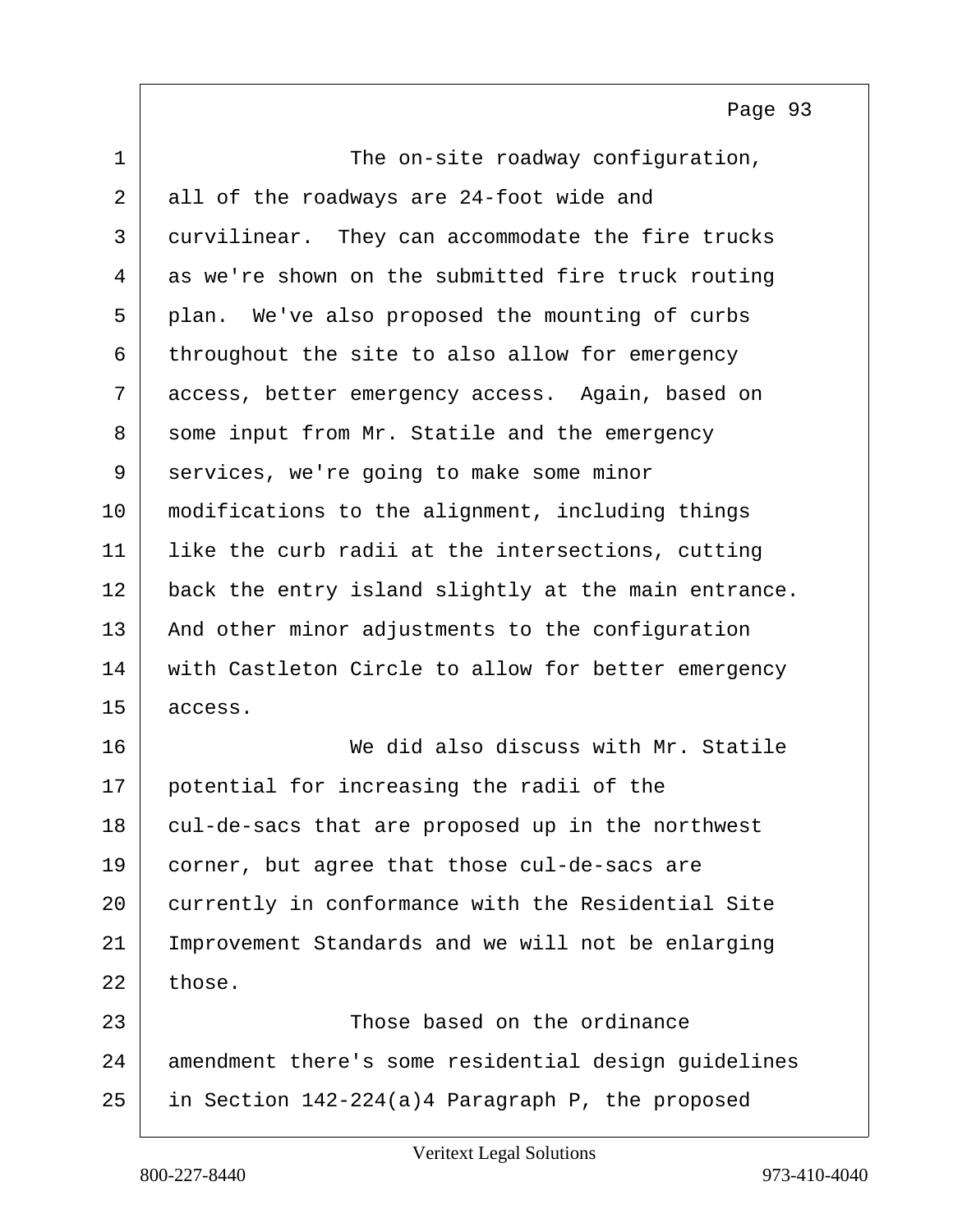| $\mathbf 1$ | layout is shown on the rendering provides golf        |
|-------------|-------------------------------------------------------|
| 2           | course views for the homes along the northerly and    |
| 3           | westerly property lines of the townhouse development  |
| 4           | There's also internal open space quarters to<br>area. |
| 5           | the project that are interior to the site in this     |
| 6           | area through here. And there's also neighborhood      |
| 7           | clusters, again, consistent with the residential      |
| 8           | design guidelines within the ordinance.               |
| $\mathsf 9$ | With respect to signage, again, in                    |
| 10          | the ordinance there's signage that is permitted as    |
| 11          | an accessory to both the golf course itself and also  |
| 12          | relative to the townhouse development.                |
| 13          | With respect to the golf course, the                  |
| 14          | ordinance allows for one monument ID sign and also    |
| 15          | directional signage throughout the area, all to be    |
| 16          | approved by the planning board.                       |
| 17          | Currently there are wall signs along                  |
| 18          | the entrance wall at the main entrance on Rivervale   |
| 19          | Road, those will be modified to allow for the         |
| 20          | widening of that entrance drive. The signs            |
| 21          | themselves will be very consistent with what the      |
| 22          | existing signage is, so really it's just a            |
| 23          | modification to those two signs, but that could be    |
| 24          | technically considered two monument signs when only   |
| 25          | one is permitted by the ordinance.                    |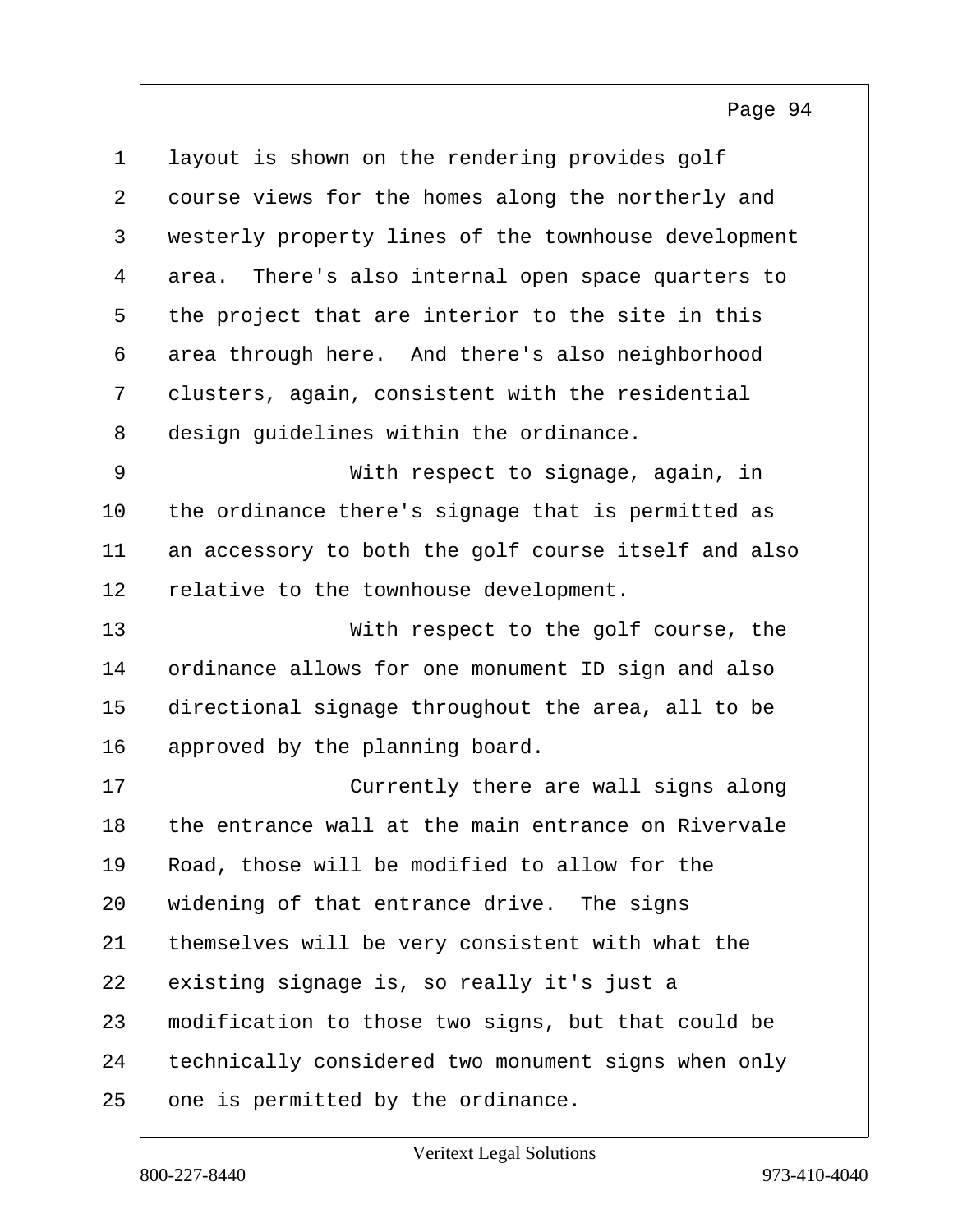| $\mathbf 1$ | If a variance is determined to be                   |
|-------------|-----------------------------------------------------|
| 2           | required, it's going to be -- we're requesting it   |
| 3           | based upon to proposal again to just modify the     |
| 4           | existing signs that are at the entrance.            |
| 5           | Directional signs within the golf course area also  |
| 6           | exist and will be modified as needed to accommodate |
| 7           | the development.                                    |
| 8           | The other portion of the ordinance                  |
| 9           | allows for signage as an accessory use relative to  |
| 10          | the residential use. It also permits one ID sign    |
| 11          | and other directional signage as approved by the    |
| 12          | board.                                              |
| 13          | The project currently proposes two ID               |
| 14          | signs. There's one sign at the entrance after you   |
| 15          | come into the main entrance past the gate house     |
| 16          | there's a monument sign at that location to direct  |
| 17          | people to the left into the development. That sign  |
| 18          | is 33-and-a-half feet long by 6 feet high. It also  |
| 19          | has a decorative 14-foot high waterfall. Total sign |
| 20          | area is approximately 220 feet, square feet. There  |
| 21          | is a detail for that sign on the plans.             |
| 22          | The second monument sign is proposed                |
| 23          | at the intersection of Piermont and River Vale, in  |
| 24          | this area right here. That sign is 30 feet long, 5  |
| 25          | feet high to match the fence that's proposed along  |
|             |                                                     |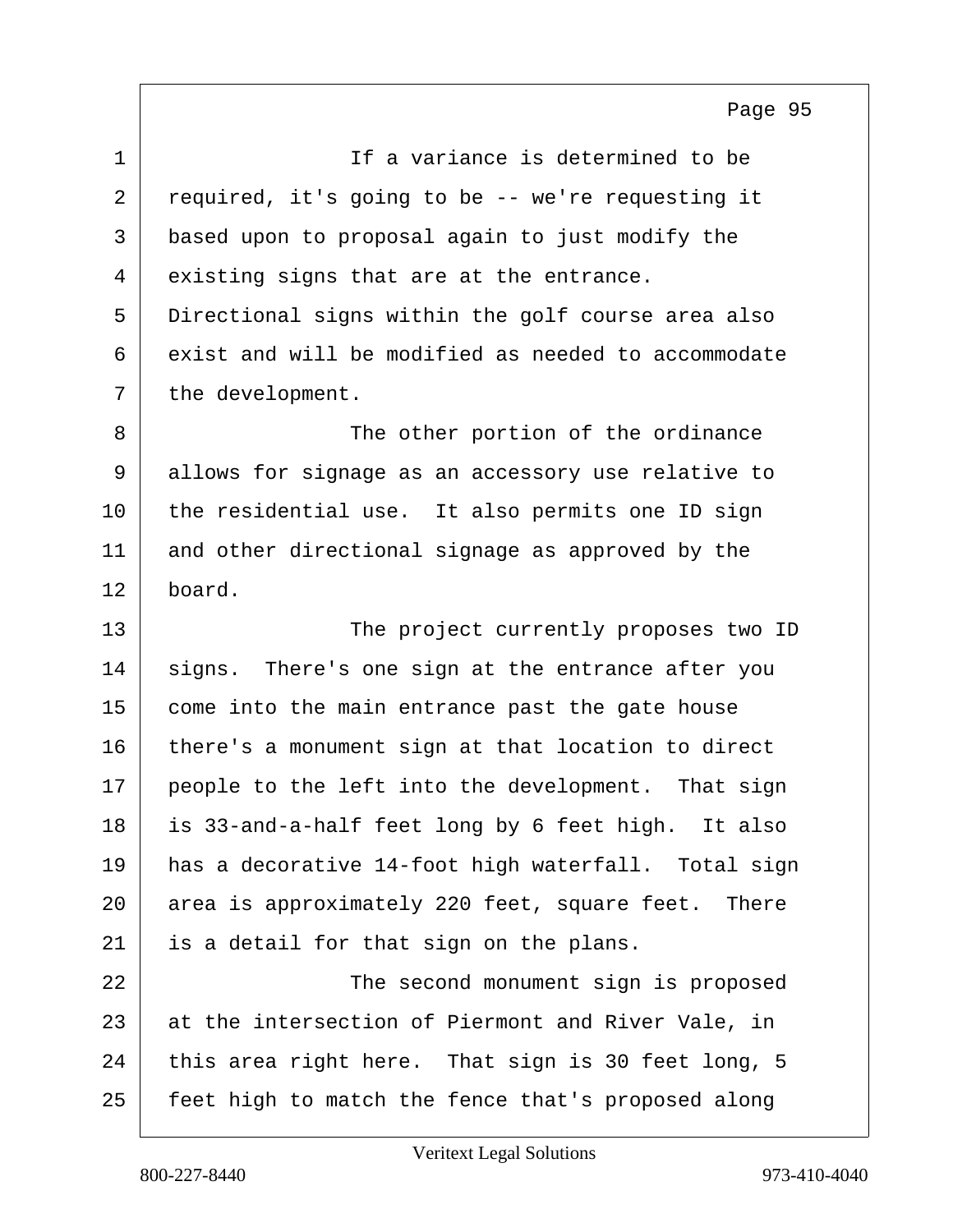| $\mathbf 1$    | River Vale and Piermont. The total square footage    |
|----------------|------------------------------------------------------|
| $\overline{a}$ | of that sign is approximately 150 square feet. We    |
| 3              | believe a variance is also required on that sign     |
| 4              | because it's the second sign when the ordinance only |
| 5              | allows for one sign.                                 |
| 6              | With respect to parking for the                      |
| 7              | project, parking is provided throughout the site in  |
| 8              | accordance with the Residential Site Improvement     |
| 9              | Standards for the townhome and the quad buildings    |
| 10             | which are spread throughout the main portion of that |
| 11             | area.                                                |
| 12             | Parking is provide within the                        |
| 13             | garages, within the driveways, and perpendicular     |
| 14             | parking spaces along the roadways. All of the units  |
| 15             | have two-car garages and double-wide driveways.      |
| 16             | Parallel parking along the roadways is prohibited;   |
| 17             | so again, parking is limited to just garages,        |
| 18             | driveways and perpendicular spaces that are proposed |
| 19             | along the roadway.                                   |
| 20             | There are separate parking areas                     |
| 21             | dedicated to the affordable housing building and the |
| 22             | maintenance facility located in the southwest corner |
| 23             | off of Piermont road. As requested by Mr. Statile,   |
| 24             | we'll be reviewing the distribution of some of the   |
| 25             | parking spaces including the Area 3 parking spaces   |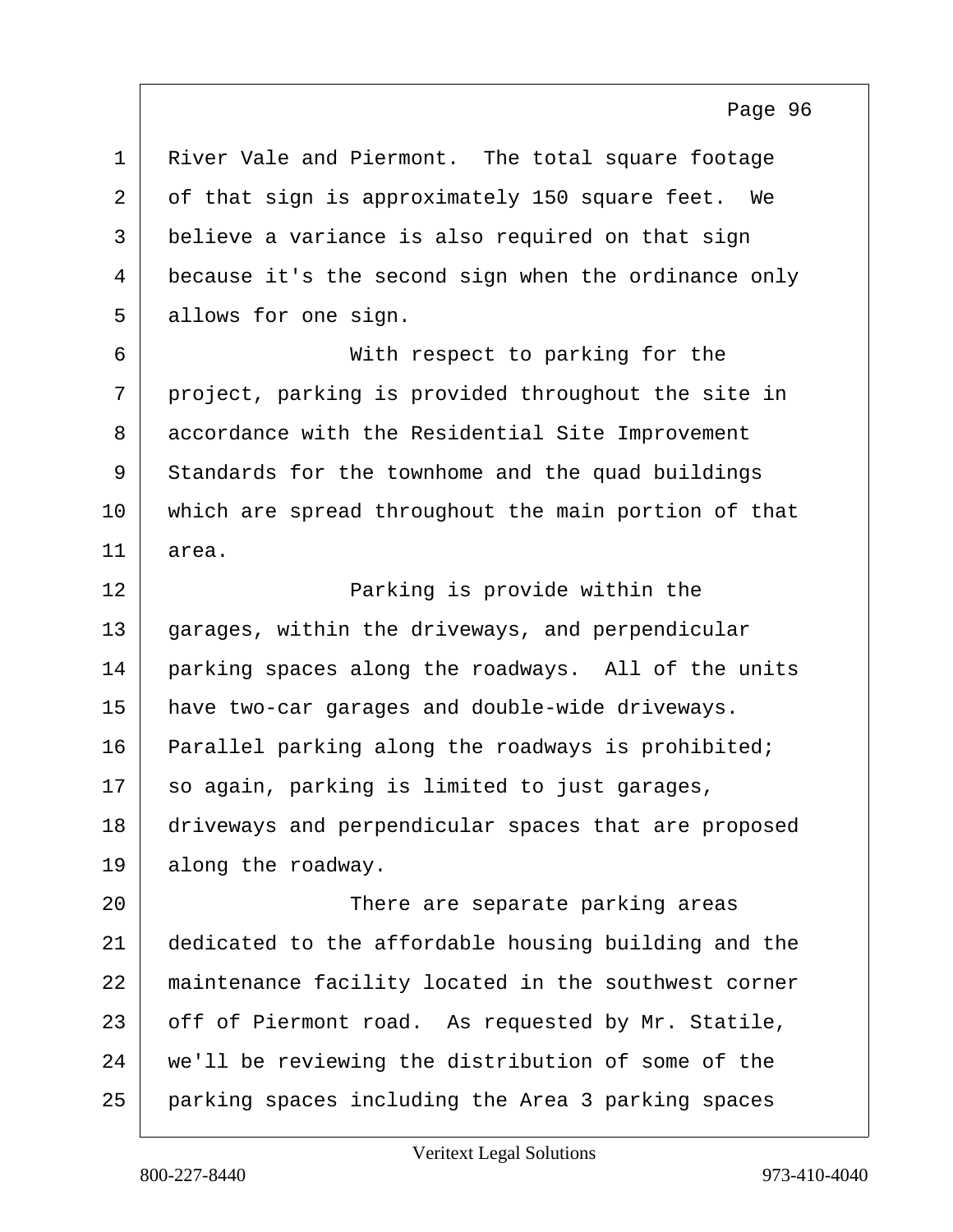$1$  to be sure we've got a consistent distribution  $2$  throughout the site.

3 With respect to the actual number of 4 parking spaces, we've calculated the requirement 5 based on the Residential Site Improvement Standards 6 for the townhome and the quad units which totalled 7 225 units. There's a total of 529 spaces required 8 including 113 visitor spaces. We're actually 9 proposing 787 parking plus an additional 149 visitor 10 spaces. The reason that the 787 spaces sound so 11 high is because we get credit for three and a half 12 parking spaces per unit due to the combination of  $13$  the two-car garage and the double-wide driveway. So 14 we inherently get a high credit for each of those 15 units just based on the driveway garage 16 configuration.

17 | Contracted Let's see. Just to go over the 18 actual requirements through our Residential Site 19 Improvement Standards, the townhouse parking 20 requirements are based on the number of bedrooms. 21 For every one-bedroom unit, we need 1.8 parking 22 | spaces, for every two-bedroom unit we need 2.3 23 parking spaces. Three-bedroom units require 2.4 24 parking spaces. So again, we're actually getting 25 credit for three-and-a-half parking spaces just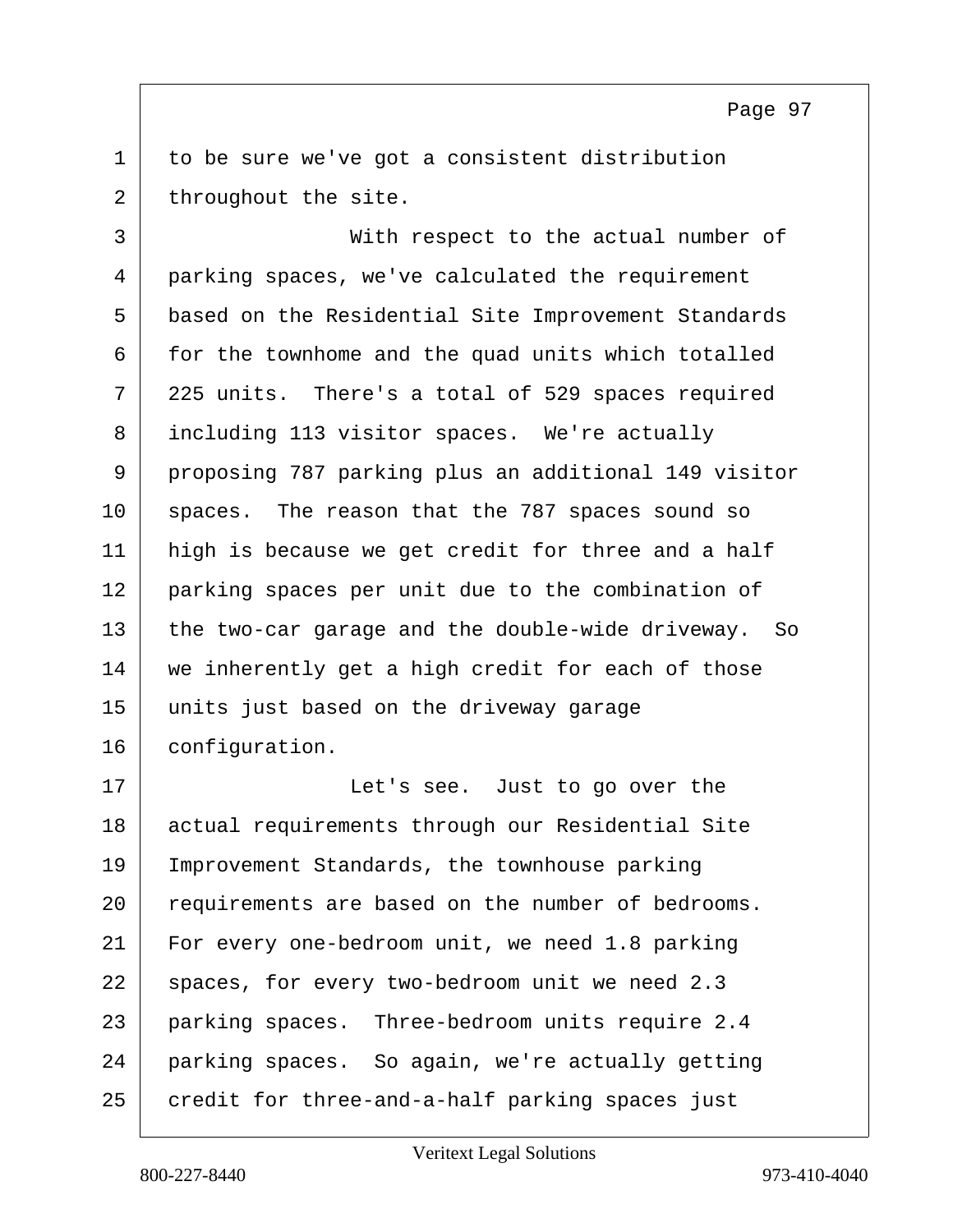| $\mathbf 1$ | based the garage and the driveway configuration.     |
|-------------|------------------------------------------------------|
| 2           | The quad units have a slightly                       |
| 3           | different requirement for parking. Again,            |
| 4           | one-bedroom units in this case require 1.8 parking   |
| 5           | spaces. Two-bedroom units require 2 parking spaces   |
| 6           | per unit, and three-bedroom units require 2.1 spaces |
| 7           | per unit. Again, they have the driveway garage       |
| 8           | combination also.                                    |
| 9           | With respect to the affordable units                 |
| 10          | in the southwest corner, 48 parking spaces are       |
| 11          | required for the 24 units there, that's the provided |
| 12          | in a service parking lot. We would agree based on a  |
| 13          | comment from Mr. Statile to review the parking       |
| 14          | configurations in that lot with respect to access    |
| 15          | aisles for lining up the main entrance to the        |
| 16          | building. We're going to modify the parking          |
| 17          | striping a little bit to provide better access to    |
| 18          | those front entrance doors.                          |
| 19          | With respect to the golf course which                |
| 20          | also has a parking requirement, the ordinance        |
| 21          | requires a total of 84 parking spaces in the         |
| 22          | existing parking lot off of Rivervale Road. There's  |
| 23          | approximately 156 parking spaces in the proposed     |
| 24          | condition with the expansion of the parking lot.     |
| 25          | There is a total of 349 spaces, so there's a net     |

Veritext Legal Solutions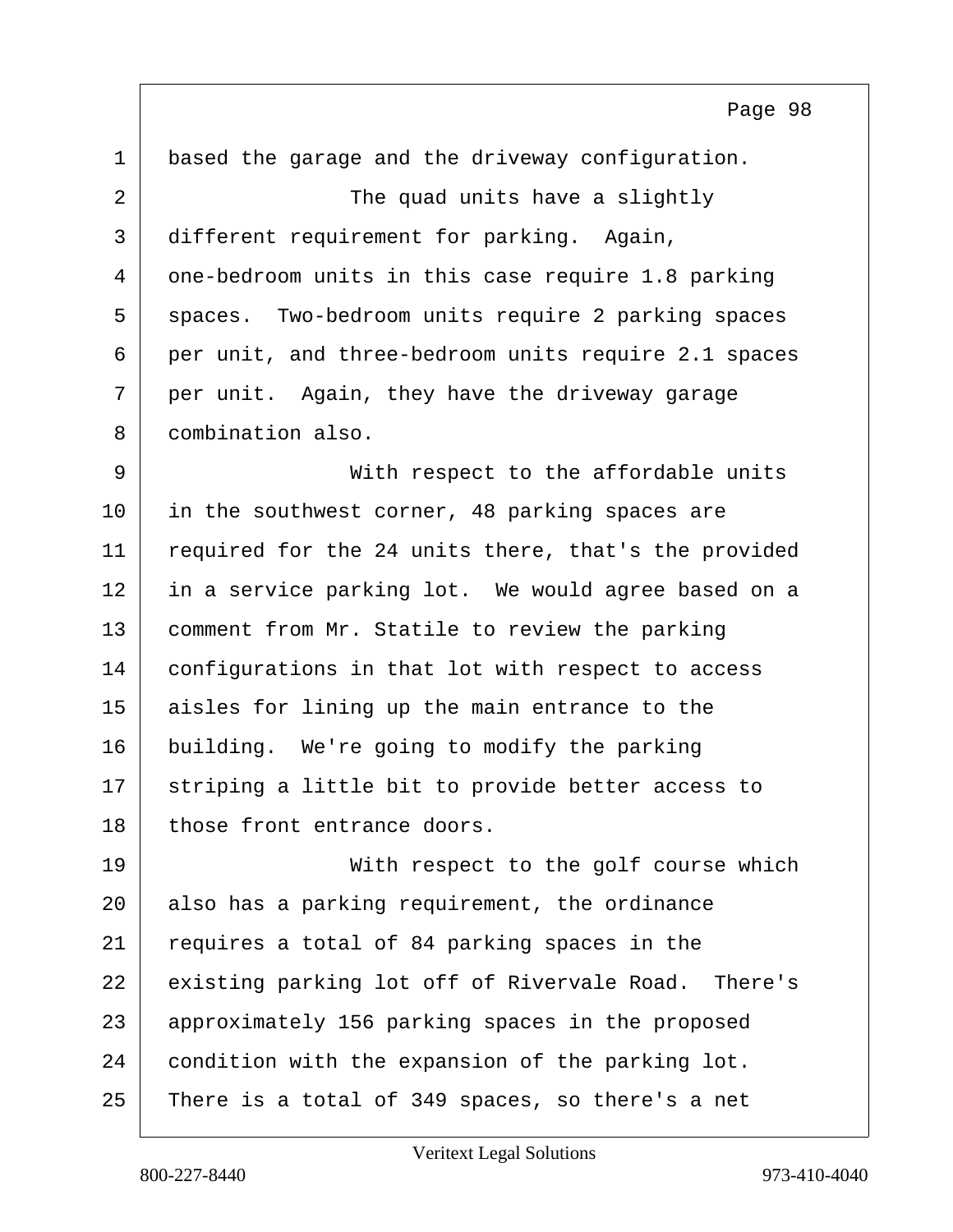1 increase of 193 spaces which is necessary to service  $2$  the golf course facility.

3 One of the comments that Mr. Statile 4 raised regarding parking relative to the townhouse 5 units and the quad units was the length of the 6 parking stalls. The Residential Site Improvement  $7$  Standards and the ordinance required that the stalls 8 be 18 feet long. Mr. Statile's comment in the 9 review letter requested that driveways that have 10 | sidewalks directly behind them be increased in 11 length to accommodate potential space between the  $12$  face of the garage and the front of the car.

13 We feel that the 18-foot length is 14 adequate. Many units just based on the 15 configuration already exceed that requirement. 16 | We're reluctant to push the units back further which 17 decreases rear-yard setbacks and reduces backyard 18 areas.

19 We do have a suqqestion that the 20 board may want to consider that in the locations 21 where we've got sidewalks in front of the units 22 because we only have sidewalks on one side of the 23 | roadways, in those locations we have proposed a 24 configuration such that there's a 2-foot landscaped 25 strip between the back of the curb and the front of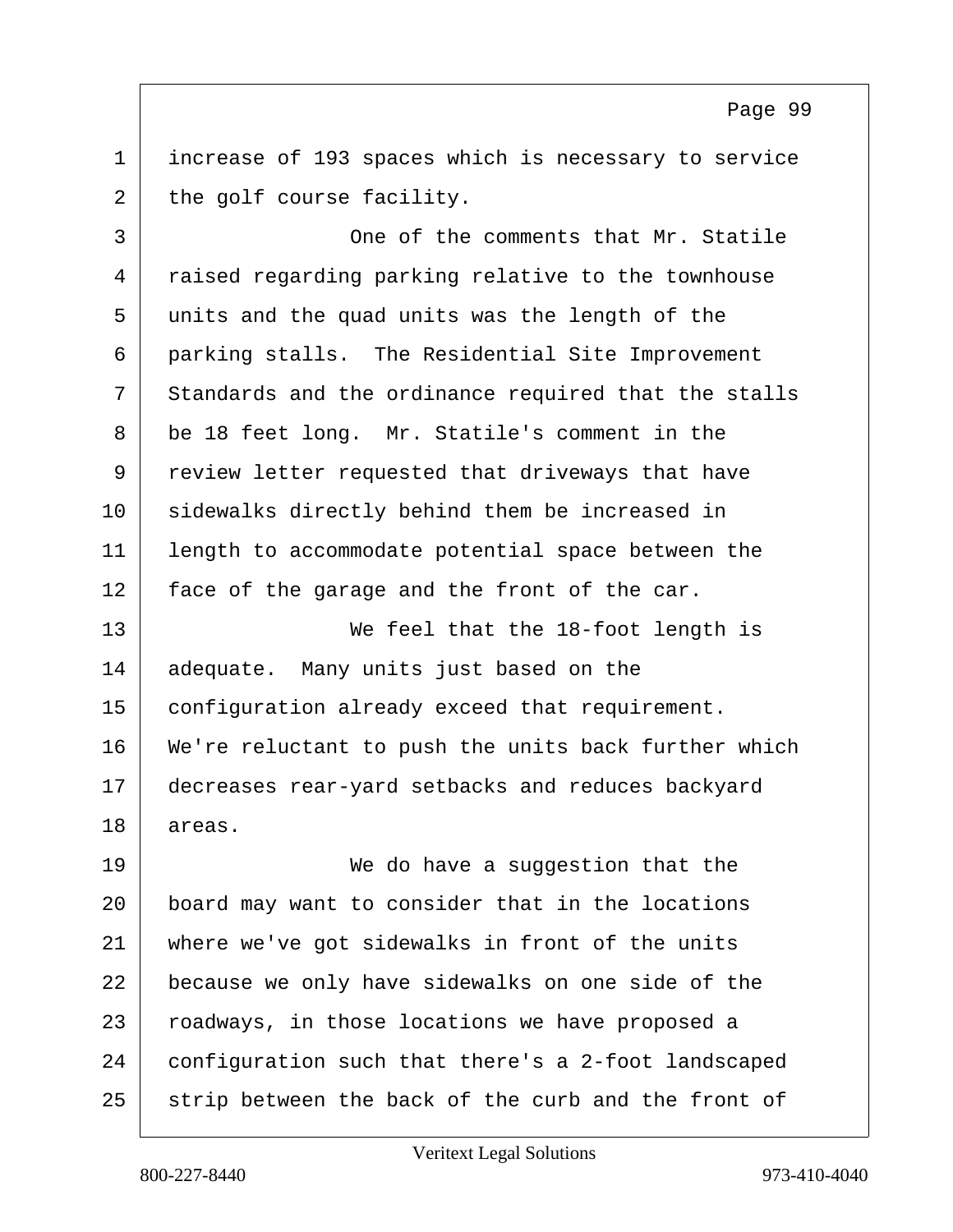the sidewalk.

| $\overline{2}$ | What we'd be able to do is shift the                 |
|----------------|------------------------------------------------------|
| $\mathfrak{Z}$ | sidewalk so that it's immediately adjacent to the    |
| 4              | rear of the curb, thereby resulting in an additional |
| 5              | 2-foot in length in the driveway which may satisfy   |
| 6              | Mr. Statile's concern regarding the length of the    |
| 7              | parking spaces within the driveways.                 |
| 8              | With respect to -- I want to go to                   |
| 9              | the zoning table. The zone table is on sheet 2 of    |
| 10             | the site plans that the board has. I'm just going    |
| 11             | to run through the standards at an A1 Zone quickly.  |
| 12             | We're in compliance with most of the requirements.   |
| 13             | The minimum tract area required for                  |
| 14             | the project is 150 acres. As I previously noted,     |
| 15             | the overall site is 187 acres and 160 of those acres |
| 16             | are within River Vale.                               |
| 17             | There's a minimum lot width                          |
| 18             | requirement of 200 feet. We are providing 306        |
| 19             | and-a-half feet for the minimum lot width. There's   |
| 20             | a requirement for maximum number of market-rate      |
| 21             | units. That maximum allowed by ordinance was 226     |
| 22             | and we're proposing 225. We're got a series of       |
| 23             | setbacks that the structures are supposed to meet.   |
| 24             | The setback between the principal building and       |
| 25             | public streets is a minimum of 50 feet. We've        |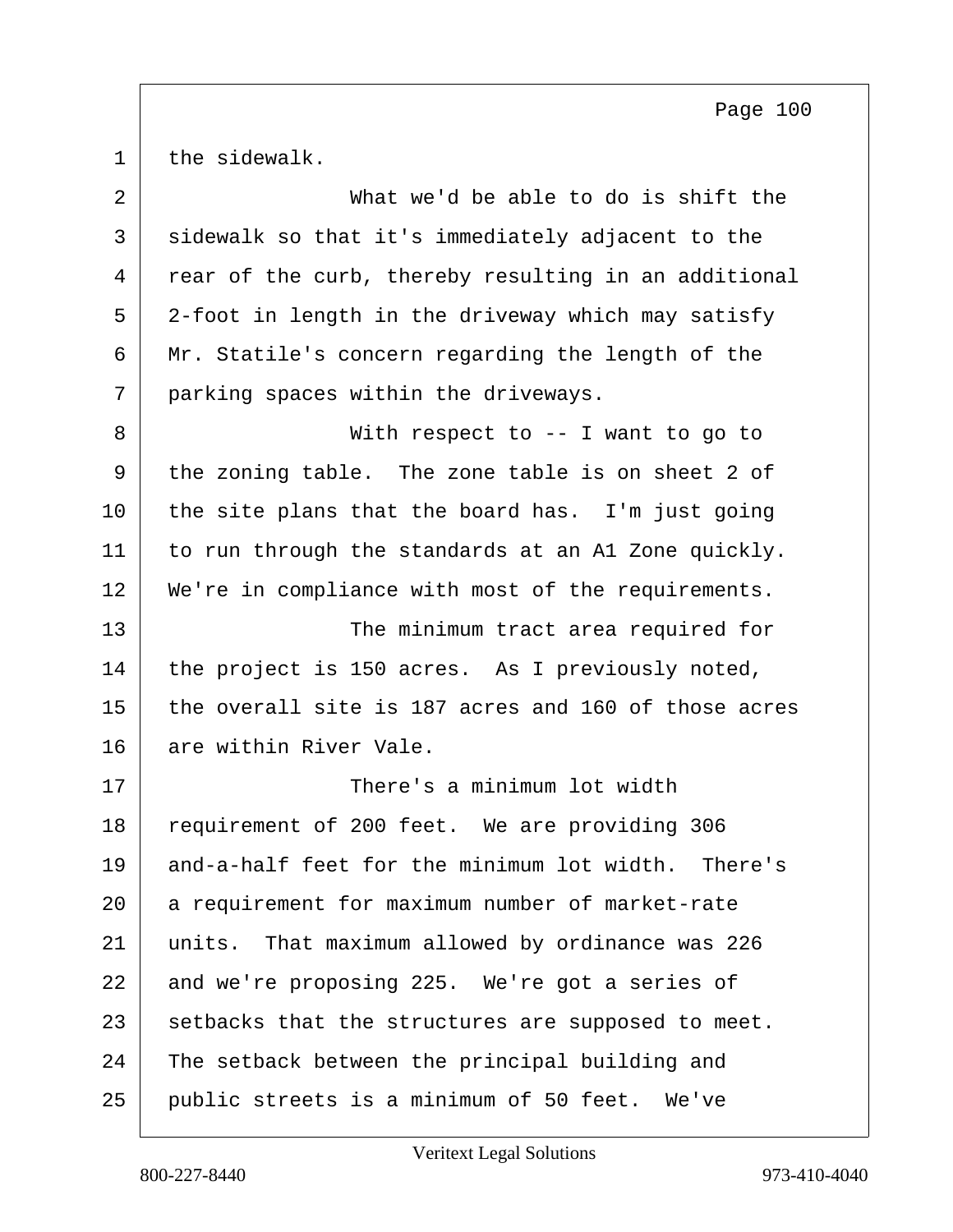| $\mathbf 1$    | actually got one building backing up onto Piermont   |
|----------------|------------------------------------------------------|
| $\overline{2}$ | road that's at 51 feet, so we meet that requirement. |
| 3              | There's a requirement for the setback                |
| 4              | of an accessory building to a public street, that    |
| 5              | requirement is 25 feet. We actually have 76 feet     |
| 6              | for the existing pump house over next to the         |
| 7              | affordable building, the southwest corner.           |
| 8              | There's a setback requirement for the                |
| 9              | principal building which would be the residential    |
| 10             | buildings to an internal street, that requirement is |
| 11             | 22 feet along these driveways and that requirement   |
| 12             | is based on an 18-foot-long driveway plus the        |
| 13             | typical 4-foot sidewalk which we're willing to       |
| 14             | increase based on Mr. Statile's comments.            |
| 15             | Another one of the ordinance                         |
| 16             | requirements for dimensional minimums is the         |
| 17             | distance from the front of the building to the front |
| 18             | of an adjoining building, generally across the       |
| 19             | street. The minimum requirement for that is          |
| 20             | supposed to be 50 feet and we have 75 feet.          |
| 21             | Building dimension from side to side                 |
| 22             | of any building, the minimum allowed is 50 feet,     |
| 23             | we're proposing 25. The minimum distance from the    |
| 24             | front of one building to the side of another         |
| 25             | building is 15 feet. We've got 71 feet for that      |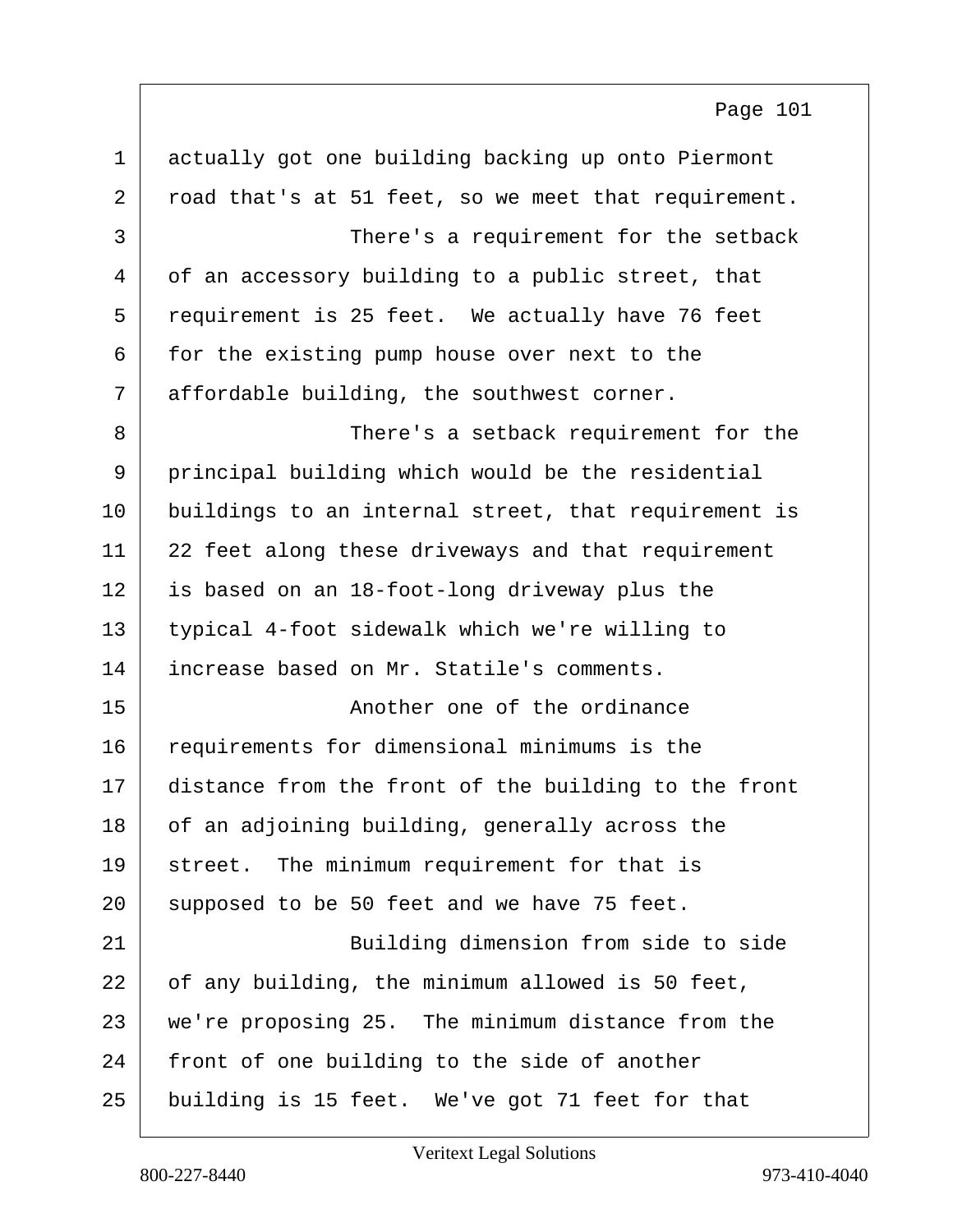| $\mathbf 1$ | dimension. The minimum distance from the rear of    |
|-------------|-----------------------------------------------------|
| 2           | the building to the rear of another building is     |
| 3           | 30 feet and we're proposing 43 feet, and then the   |
| 4           | minimum distance from the side of the building to   |
| 5           | the rear of the building is required to be 20 feet  |
| 6           | and we've got 33 feet.                              |
| 7           | I'll discuss briefly the maximum                    |
| 8           | building height, which will be further discussed by |
| 9           | the architect. The townhouses are maximum of        |
| 10          | 2-and-a-half stories and 45 feet high, we meet that |
| 11          | requirement. The affordable building is 3 stories   |
| 12          | high at 50 feet, and we meet that requirement. And  |
| 13          | the accessory building is allowed to be 1 story,    |
| 14          | 25 feet and I believe they'll be further discussion |
| 15          | about that with the architect regarding the         |
| 16          | interpretation of the height of the accessory       |
| 17          | building.                                           |
| 18          | We already spoke about the parking                  |
| 19          | requirements. We meet the -- actually, we exceed    |
| 20          | the town's requirement for the townhouse parking,   |
| 21          | but that's because we're subject to the Residential |
| 22          | Site Improvement Standards for the parking anyway.  |
| 23          | Also the parking required for the                   |
| 24          | golf course as I mentioned before based on the town |

25 standard is only 84 space and we exceed that based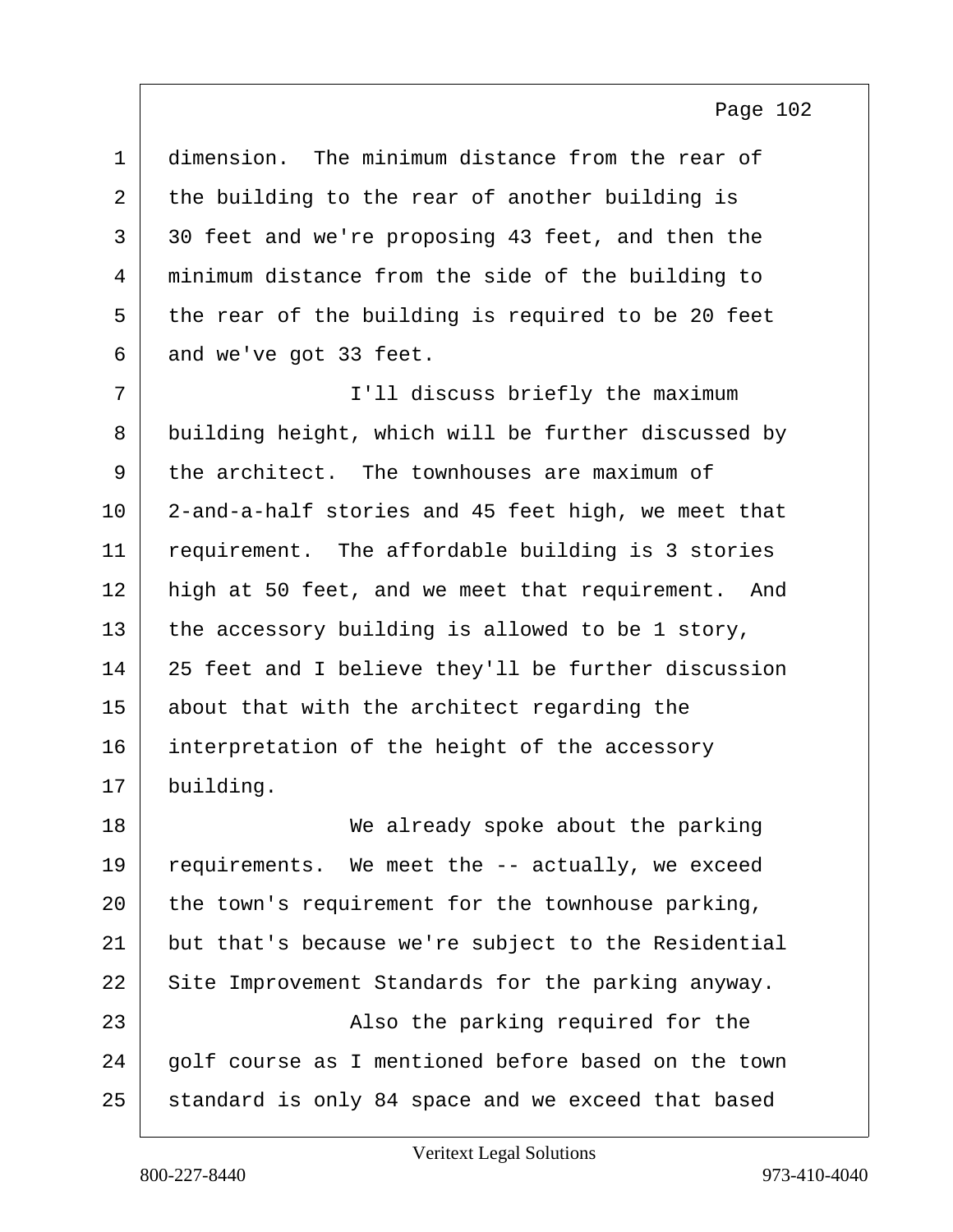on a total of 349 spaces proposed.

| $\overline{2}$ | Let's talk about the improvements to                   |
|----------------|--------------------------------------------------------|
| 3              | sidewalk and fencing along River Vale and Piermont.    |
| 4              | Right now the River Vale bike path extends southerly   |
| 5              | along River Vale, across the project frontage and      |
| 6              | then down Piermont in westerly direction and           |
| 7              | continues to the recreation area at Mark Lane.<br>That |
| 8              | walkway right now is a 7-foot concrete walkway.        |
| 9              | It's a combination of concrete and asphalt and it's    |
| 10             | shared by both bicycles and pedestrians.               |
| 11             | To accommodate the widening of River                   |
| 12             | Vale and Piermont, which is required by the County,    |
| 13             | the bike path will be reconstructed and beginning at   |
| 14             | the northeasterly end of the project on Rivervale      |
| 15             | Road and then continuing through the wider portion     |
| 16             | of intersection and then headed west on Piermont       |
| 17             | down to the existing connection at Mark Lane.          |
| 18             | Beyond Mark Lane there's an existing                   |
| 19             | asphalt path that's about 3 to 4 feet wide and that    |
| 20             | continues to a point approximately 150 feet past the   |
| 21             | maintenance building. That walkway will be             |
| 22             | maintained and will not be wide except in the areas    |
| 23             | where we had to install the proposed driveway for      |
| 24             | access to the maintenance buildings and the            |
| 25             | affordable unit.                                       |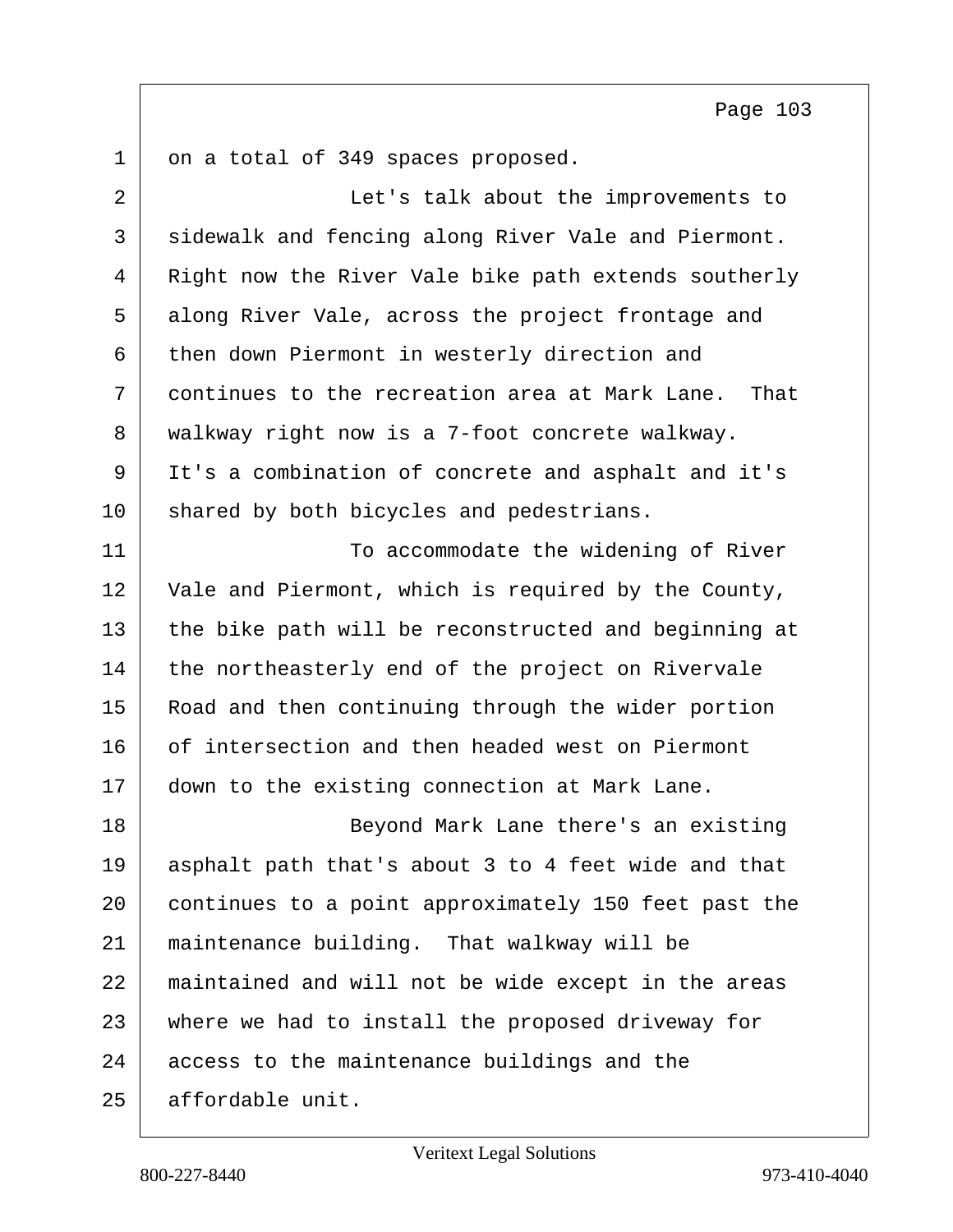| $\mathbf{1}$ | There is an existing postural fence                    |
|--------------|--------------------------------------------------------|
| 2            | along Piermont in front of that path starting at       |
| 3            | River Vale at the intersection of River Vale and       |
| 4            | then heading west to the intersection at Mark Lane.    |
| 5            | This will be eliminated where it conflicts with the    |
| 6            | widening of Piermont in that section right there.      |
| 7            | There's also an existing 6-foot chain                  |
| 8            | link fence along Piermont and River Vale behind the    |
| 9            | That's going to be replaced with a decorative<br>path. |
| 10           | aluminum fence and pier configuration, that's only 5   |
| 11           | feet high. And that new fence will be extended all     |
| 12           | the way down to the westerly end of Piermont at the    |
| 13           | end of the maintenance building. So any chain link     |
| 14           | fence in that area will be eliminated.                 |
| 15           | This fence and pier upgrade is also                    |
| 16           | parred with a required buffer treatment to provide a   |
| 17           | year-round visual screen and separation from the       |
| 18           | public streets. We think that the new fence is         |
| 19           | aesthetically more pleasing than the existing chain    |
| 20           | link fence, and it's also 1 foot lower than the        |
| 21           | chain link fence; however, fences in the front yard    |
| 22           | according to the ordinance are limited to 3 feet in    |
| 23           | height. If a variance request is required, then        |
| 24           | we're requesting same based on the fact that it's      |
| 25           | lower than the existing fence and more ascetically     |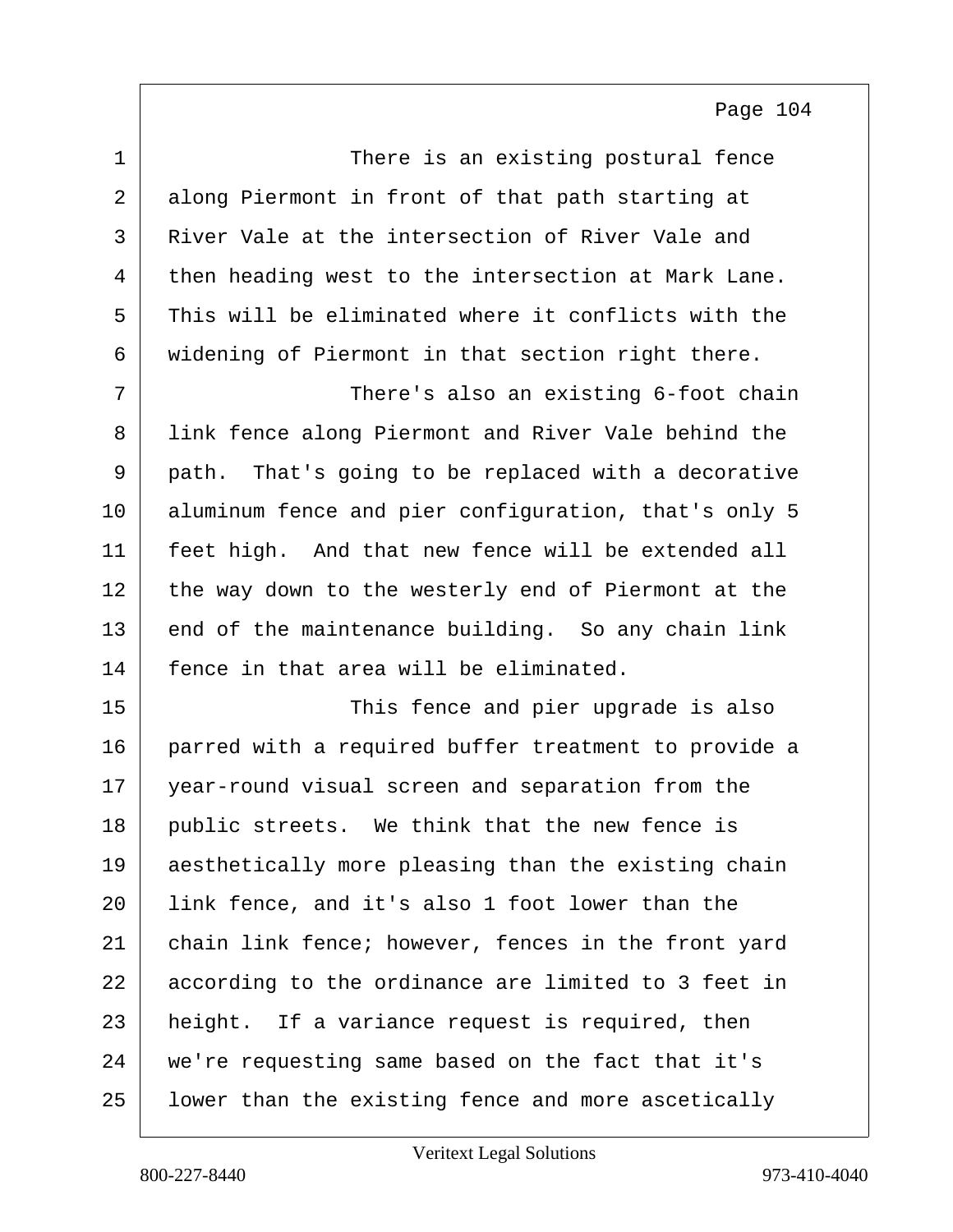1 pleasing.

| 2  | There was a request by Mr. Statile to               |
|----|-----------------------------------------------------|
| 3  | locate the fence behind the existing row of trees   |
| 4  | along Piermont. We've tried to maintain most of     |
| 5  | those trees along Piermont except where they        |
| 6  | conflicted with the widening, but we think that     |
| 7  | placing the fence and piers behind the trees        |
| 8  | essentially hides the fencing piers, which we think |
| 9  | is actually pleasing from a visual standpoint.      |
| 10 | Mr. Statile had also requested                      |
| 11 | installation of curb along the existing pavement on |
| 12 | Piermont. There's a long stretch in here where      |
| 13 | there's no curb apparently.                         |
| 14 | Due to the proximity of those larger                |
| 15 | trees, we feel that the disturbance associated with |
| 16 | installation of curb may compromise the health of   |
| 17 | those trees. This will be discussed a little        |
| 18 | further by the landscape architect.                 |
| 19 | In addition, based on our stormwater                |
| 20 | management design, we're going to be actually       |
| 21 | reducing the amount of runoff along the edge of     |
| 22 | Piermont road so that the potential for erosion is  |
| 23 | being reduced by redirecting some of that drainage. |
| 24 | There was some discussion earlier                   |
| 25 | about the golf course improvements, that the        |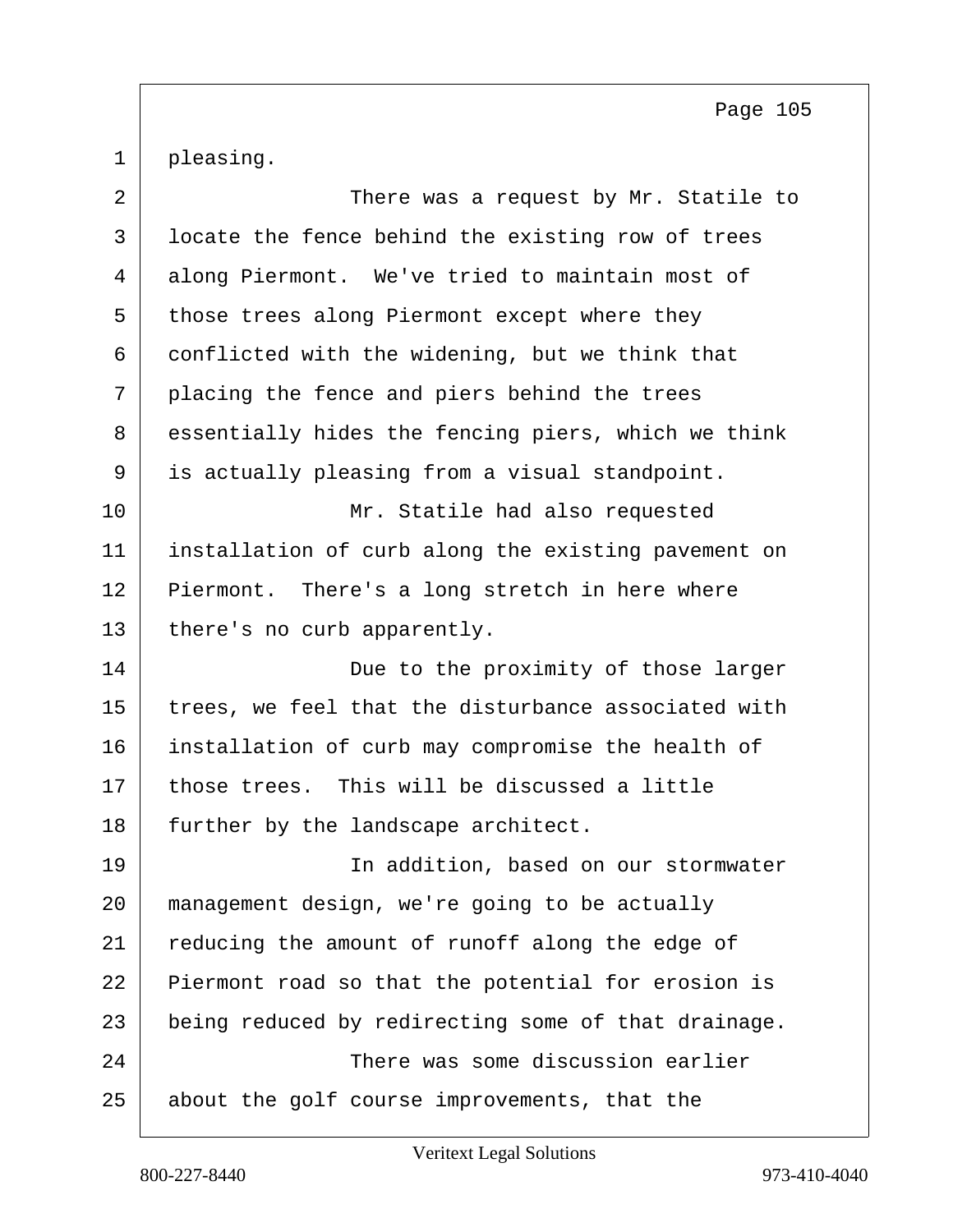1 existing -- that 18 of the existing holes will be 2 retained. One of the first parts of the design 3 layout that had to be addressed by the applicant was 4 how to deal with the golf course being immediately 5 adjacent to the residential area and they had to 6 determine the limits of what's known as the golf 7 course safety zone. So in the early staging of 8 design process they collaborated have with various 9 planners and golf course designers and designed a 10 | golf course safety zone that's based on a 100-foot 11 | radius around the adjacent tee, which would be over 12 here. That radius has been expanded out to 175 feet 13 as we work further down the fairway in an easterly 14 direction, and then that 175-foot dimension is also 15 provided with a radius around at the actual green. 16 So this determination of a golf 17 course safety zone was actually used to then set 18 that subdivision line to separate the remaining golf 19 course lot from the proposed development site. 20 In addition there's substantial 21 landscaping proposed on the development property to 22 further the separation or to improve the visual of 23 the separation between the golf course and the 24 residential development. 25 In addition to the golf course safety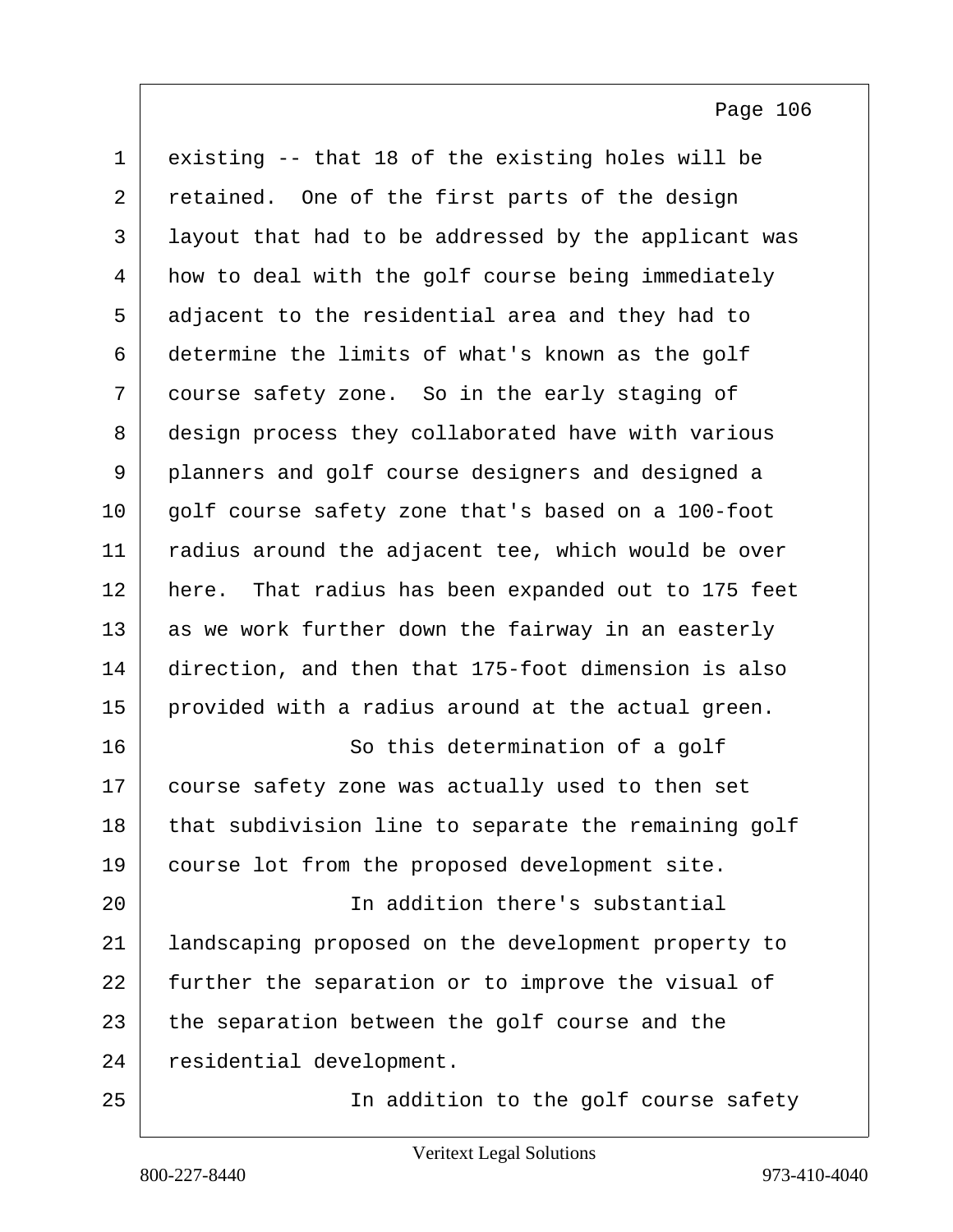1 zone that I just described, the National Association 2 of Forensic Engineers Journal included a paper 3 outlining other acceptable guidelines for the safety 4 planning for golf courses. The narrative figures 5 outlined in that process to determine the safety 6 envelope such as the adjacent residences are set 7 outside of the envelope. The recommendations for 8 the safety envelope begin at the back of the tee and 9 expand out at 18 degrees from the fairway as you 10 work your way up the fairway until they reach an 11 | offset of 150 feet from the fairway centerline which 12 is less than 175 feet I mentioned at the previous 13 safety zone. That centerline also continues all the 14 way to the green where another 150-foot radius is 15 provided around the green itself. 16 So the golf course safety zone that I 17 first described and which utilizes the designed 18 subdivision line is more conservative than what was 19 recommended in the Association of Forensic 20 | Engineers' Journal.

21 The golf safety zone is in accordance 22 with the ordinance and does not conflict with any 23 state or federal building codes. The applicant also 24 used this exact standard for the design of a luxury 25 apartment community in West Windsor, which is being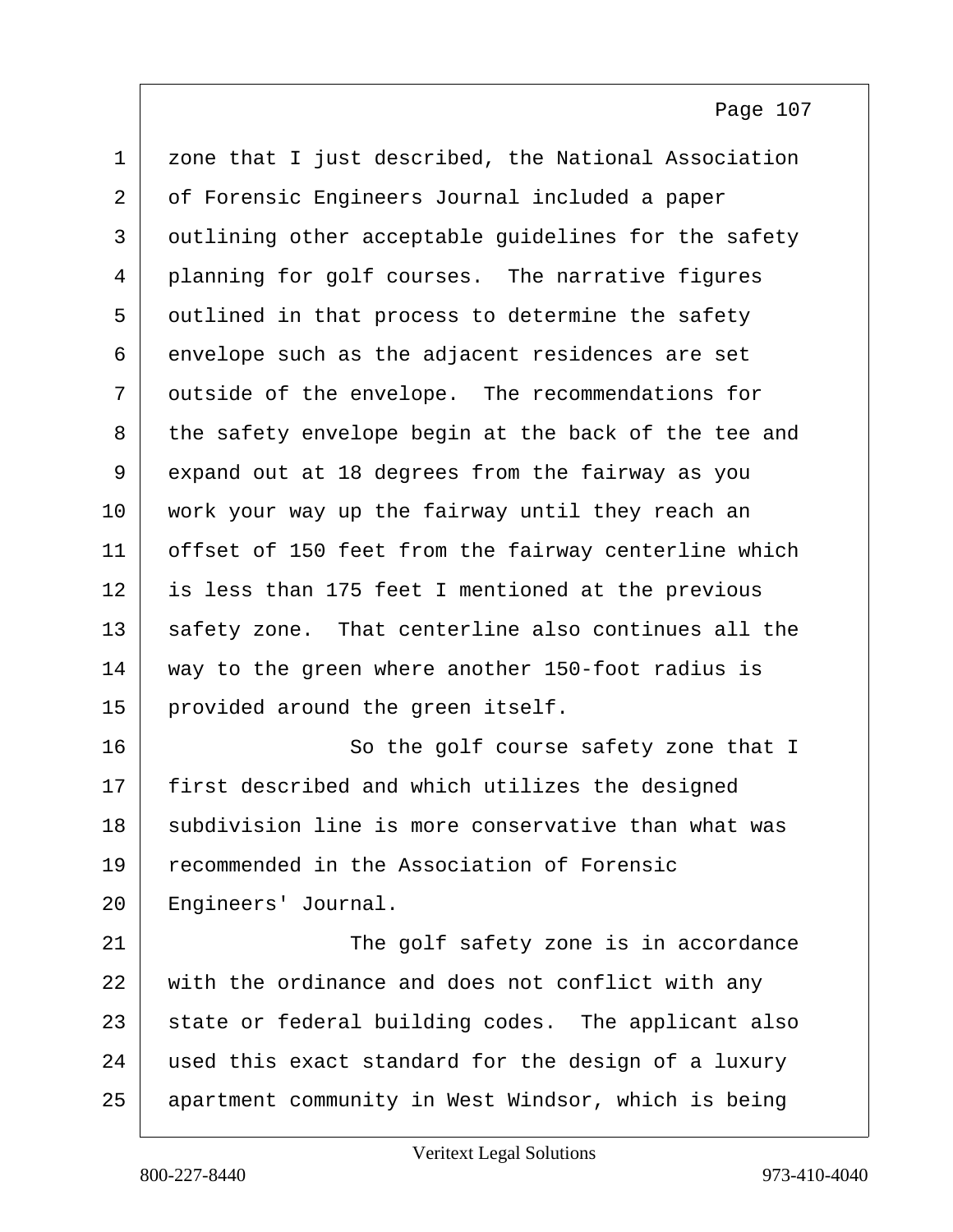1 built next to an adjacent golf course approved 2 earlier this year by the West Windsor Planning 3 Board.

4 I mentioned earlier that the project 5 is subject to the Residential Site Improvement 6 Standards. The project is consistent with those 7 standards with one exception, the one exception 8 being that the RSIS standard requires providing 9 sidewalks on both sides of the interior streets 10 which is required when a development is within two 11 miles of a school. Mr. Statile indicates that this 12 is acceptable and that a de minimis exception under 13 RSIS can be issued.

14 The project proposes the sidewalks 15 there on just one side of the street plus an 16 internal walkway throughout the center of the site 17 | that's approximately 2,000 feet long. In 18 Mr. Statile's comments, he had calculated that the 19 additional approximate length of sidewalk required 20 had to go put sidewalk on both sides of the street 21 at about 5400 lineal feet of sidewalk. This 22 resulted in increased impervious area, which was not 23 designed because of the increase in additional 24 stormwater runoff. So the applicant is respectively 25 | requesting that the exception be approved without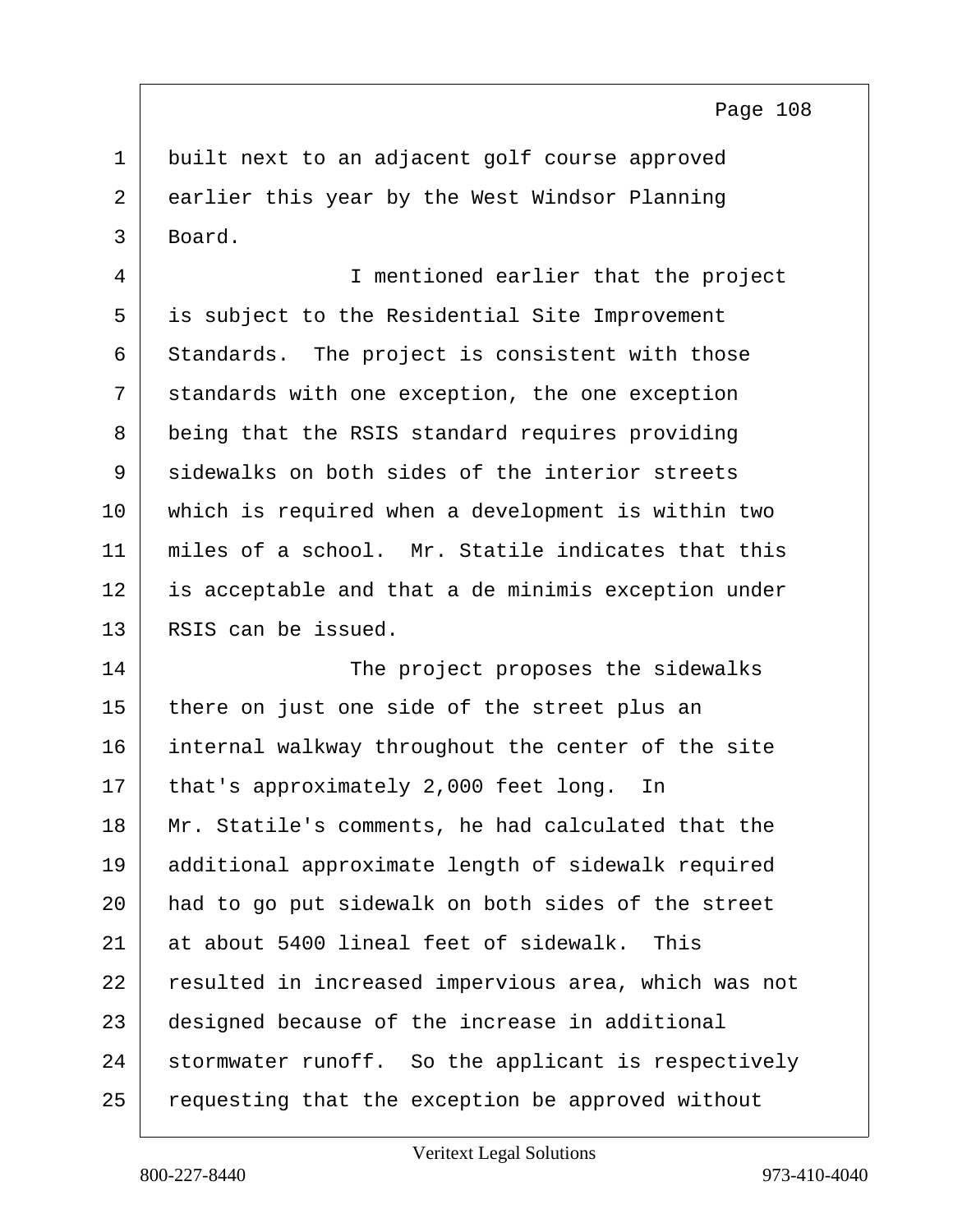1 having to make a contribution in lieu of 2 constructing the additional sidewalk. 3 We also agree, based on Mr. Statile's 4 comments, to provide some minor adjustments to the 5 sidewalk alignment to provide smoother turns and  $6$  also to include the technical warning surface for 7 accessibility purposes. 8 MR. WOLFSON: Excuse me, Daphne, 9 excuse me. 10 Mr. Chairman, would it be okay if we 11 | took a short break for our court reporter? 12 CHAIRMAN LIPPERT: Yeah, I was -- 13 yeah, not just for her. 14 MR. WOLFSON: It might work for some 15 of the rest of us as well. 16 CHAIRMAN LIPPERT: I was thinking 17 about that, actually. That'd be fine. 18 Let's take 10 minutes. 19 MR. WOLFSON: Thank you, 20 Mr. Chairman. 21 (Break taken at 9:42 p.m. to 9:53  $22$  p.m.) 23 CHAIRMAN LIPPERT: All right. Thank 24 you. We want to recall the meeting to order. 25 Mr. Wolfson, I just want to ask you a Page 109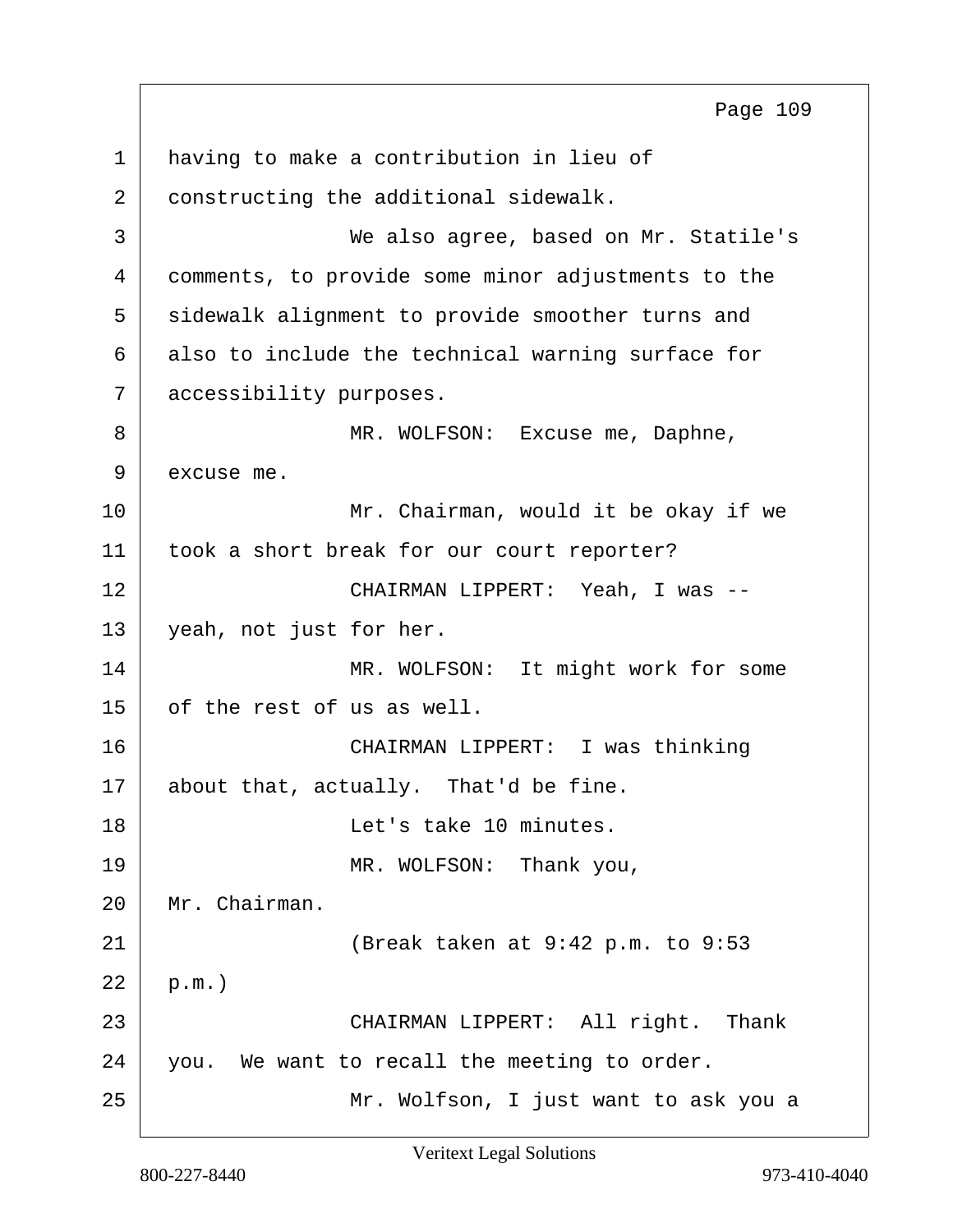1 couple of procedural things. Do you intend to call 2 any more witnesses tonight? 3 MR. WOLFSON: We have our landscape 4 architect available depending on what the pleasure 5 of the board is. 6 CHAIRMAN LIPPERT: Yeah, we'll see  $7$  how it goes because I don't want to go past  $11:00$ 8 tonight. I think I want to call an end at that 9 point. So let's see how we do with your engineer, 10 because I want to have time for the board member 11 questions and public questions of your engineer. 12 | How much longer do you think you have on your 13 direct? 14 MR. WOLFSON: Not a lot. We're not 15 going to go into stormwater this time. We would 16 propose to do all the engineering testimony, have 17 cross tonight, and then bring her back for the 18 Iimited purpose of discussing stormwater. 19 CHAIRMAN LIPPERT: And at the next 20 meeting, can we anticipate that you'll have your 21 traffic experts and your planner and your architect? 22 MR. WOLFSON: I believe all of our  $23$  experts are available at the next meeting, yeah. 24 CHAIRMAN LIPPERT: Because members of  $25$  the public are asking. Page 110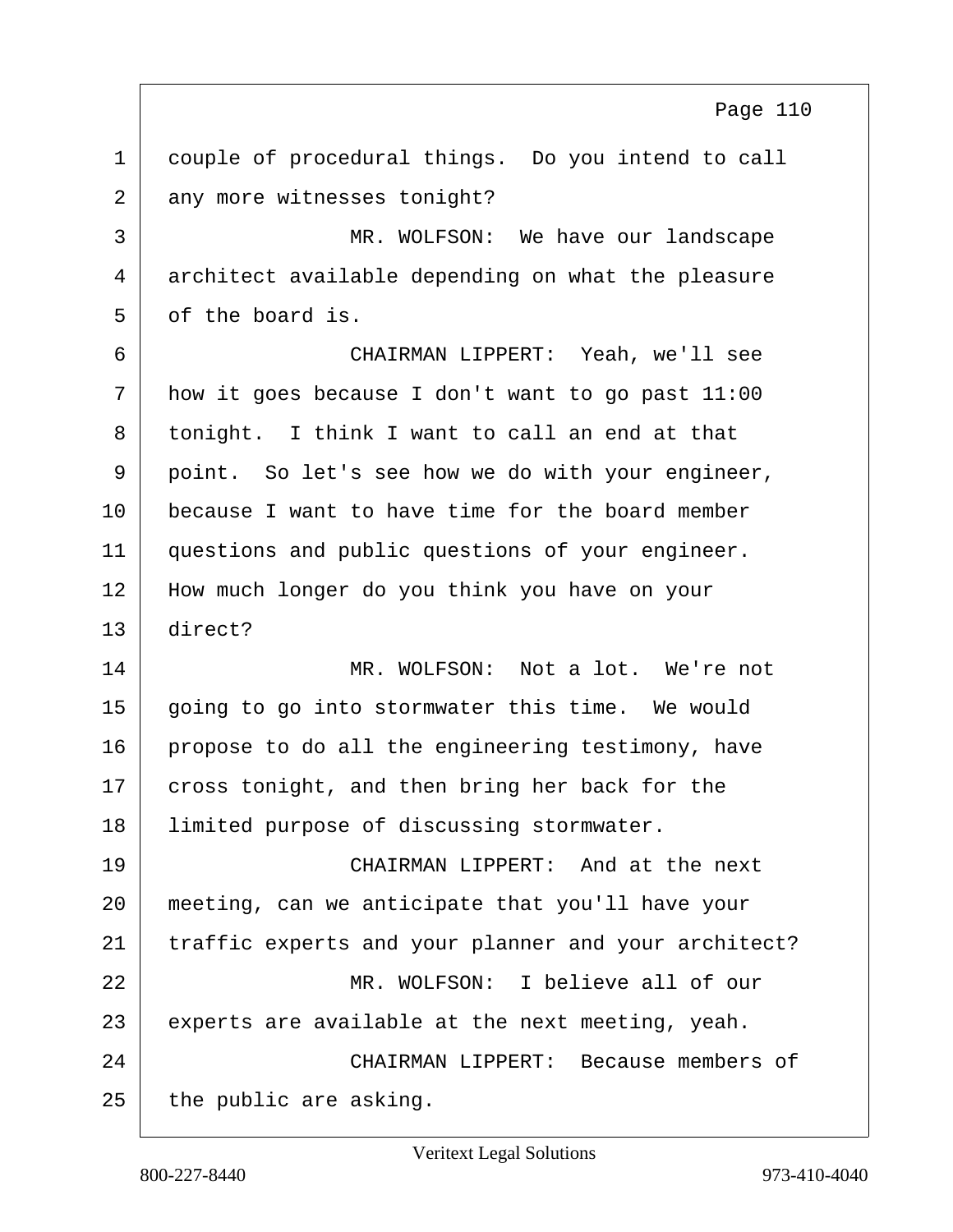1 MAYOR JASIONOWSKI: We'd like to be 2 able to put that up on the website. 3 MR. WOLFSON: I can confirm that to 4 the office tomorrow. 5 CHAIRMAN LIPPERT: Okay. So let's 6 continue with Ms. Galvin's testimony. 7 MR. LEIBMAN: You want to take a roll 8 call? 9 CHAIRMAN LIPPERT: Mr. Leibman always 10 | keeps me on a straight-and-narrow path. 11 | Contractus Let's take a role call. 12 | KROIL is called and Members Adamo, 13 | Beukas, Bromberg, Fortsch, Lippert, Lowe, Puccio, 14 Vaccaro, Wayne and Mayor Jasionowski are present.) 15 CHAIRMAN LIPPERT: Okay. 16 BY MR. WOLFSON: 17 Q. Go ahead, Daphne, please continue 18 | with your testimony. 19 A. The next item that I wanted to 20 mention was relative to site distances along the 21 | roadways. Based upon comments from Mr. Statile and 22 preliminary comments that we've already received 23 from Bergen County regarding the project, we're  $24$  going to add the site distance information at the 25 intersection for review by the County and Page 111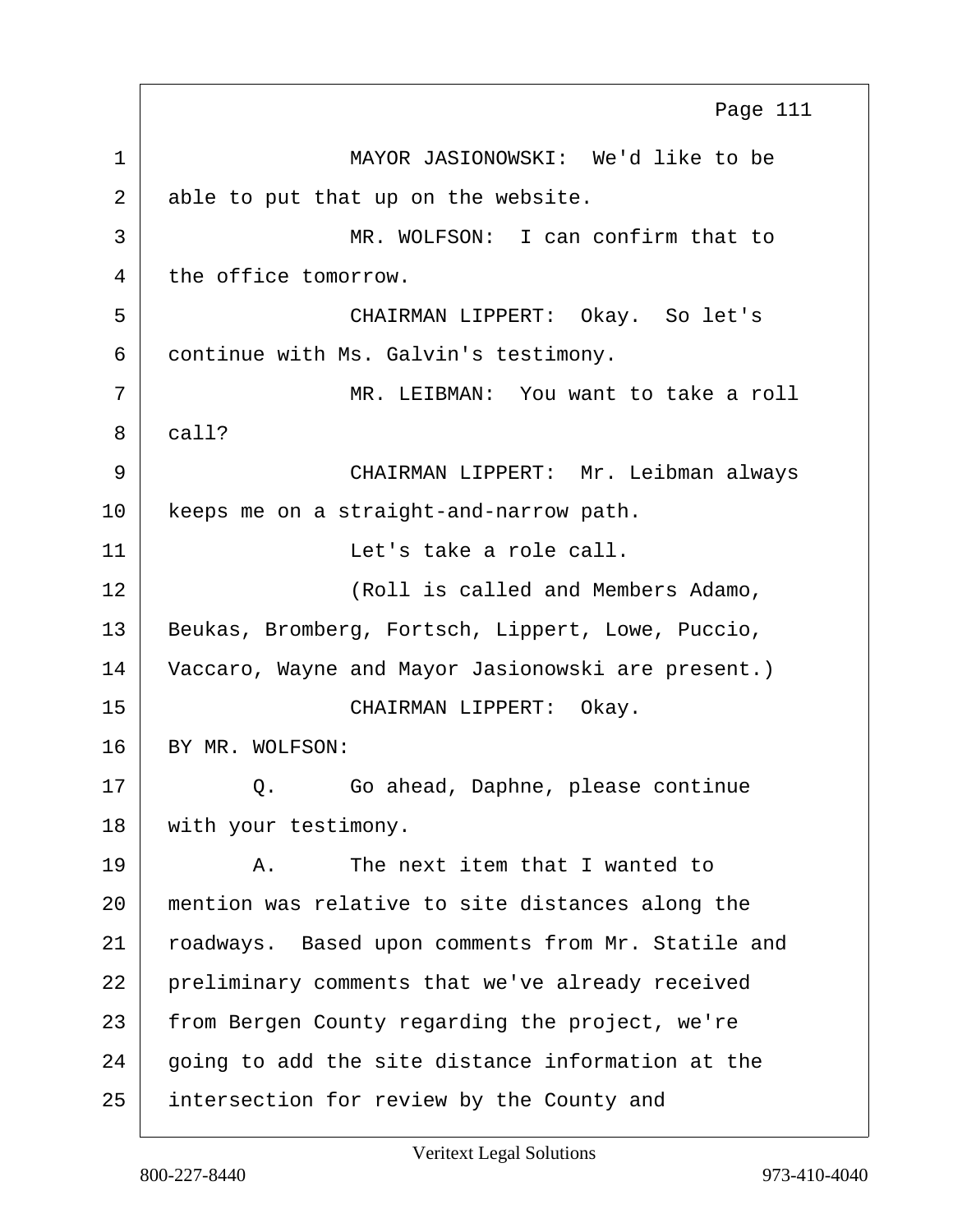| Mr. Statile. Those site lines near the widened       |
|------------------------------------------------------|
| intersection will likely require modification to the |
| fence and the wall that's proposed through the       |
| intersection and push those back a little bit to     |
| keep them out of the site line at the intersection.  |
| This will also be discussed by the traffic engineer  |
| in more detail.                                      |
| Another item we wanted to discuss is                 |
| the affordable -- the trash enclosure at the         |
| affordable building off of Piermont road. The        |
| proposed enclosure is going to be constructed of a   |
| solid white line of fence as the applicant           |
| constructs at most of their developments based on    |
| it's appearance and it has easy maintenance.<br>We   |
| feel that the location relative to the access for    |
| the residents appropriate.                           |
| As requested by Mr. Statile, we're                   |
| going to modify the configuration of the trash       |
| enclosure to provide additional space adjacent to it |
| in the parking lot so it has better access to that   |
| trash enclosure.                                     |
| In addition we're going to add a                     |
| separate mandate to prevent residents from having to |
| open and close the large swing gates in the front of |
| the trash enclosure, so we'll work that into the     |
|                                                      |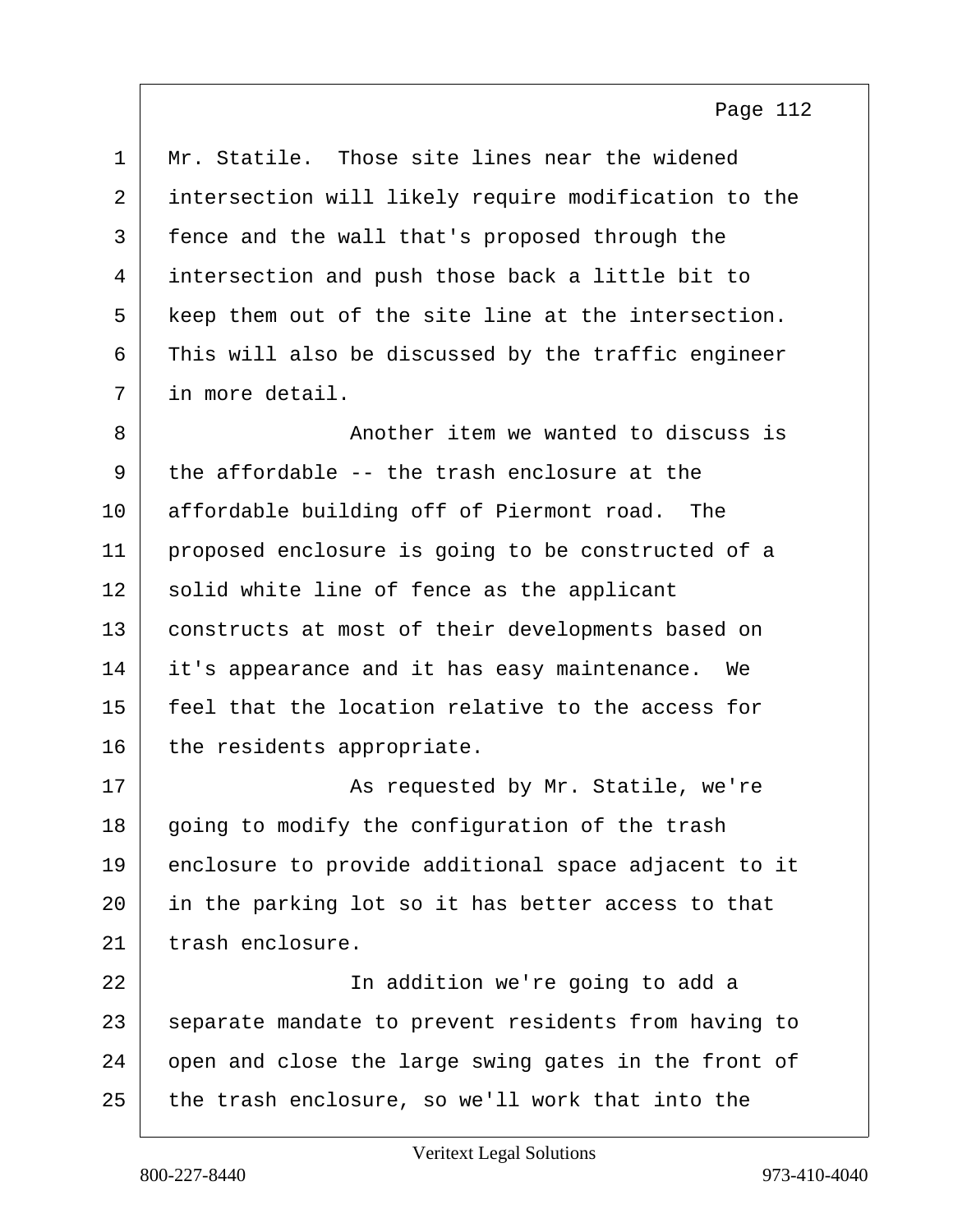1 design also and we'll also beef up the landscaping 2 that's proposed to better screen the trash 3 enclosure.

4 Another comment that was raised by 5 Mr. Statile had to do with providing a level area 6 behind the outside rear of the units to accommodate  $7$   $\vert$  rescue ladders. A lot of the units already have 8 flat patios and are relatively flat in the rear 9 where it's grass. We're going to review other 10 locations to see if we can make some minor grading 11 | adjustments to accommodate that request for the flat 12 areas.

13 It's noted that these units are all 14 two stories in height, these are not extremely high 15 buildings, but we will take a look at the request to 16 flatten out those areas.

17 | This comment regarding the fence 18 along the adjoining property owner. I know that 19 applicant had met with the property owner regarding 20 the improvements along that area right there. We're 21 going to revise that fence that's currently shown as 22 chain link and make it a solid wood fence. There's  $23$  also existing vegetation in that area to help the 24 buffering, but we're going modify that fence to help 25 create an improvement buffer in that area.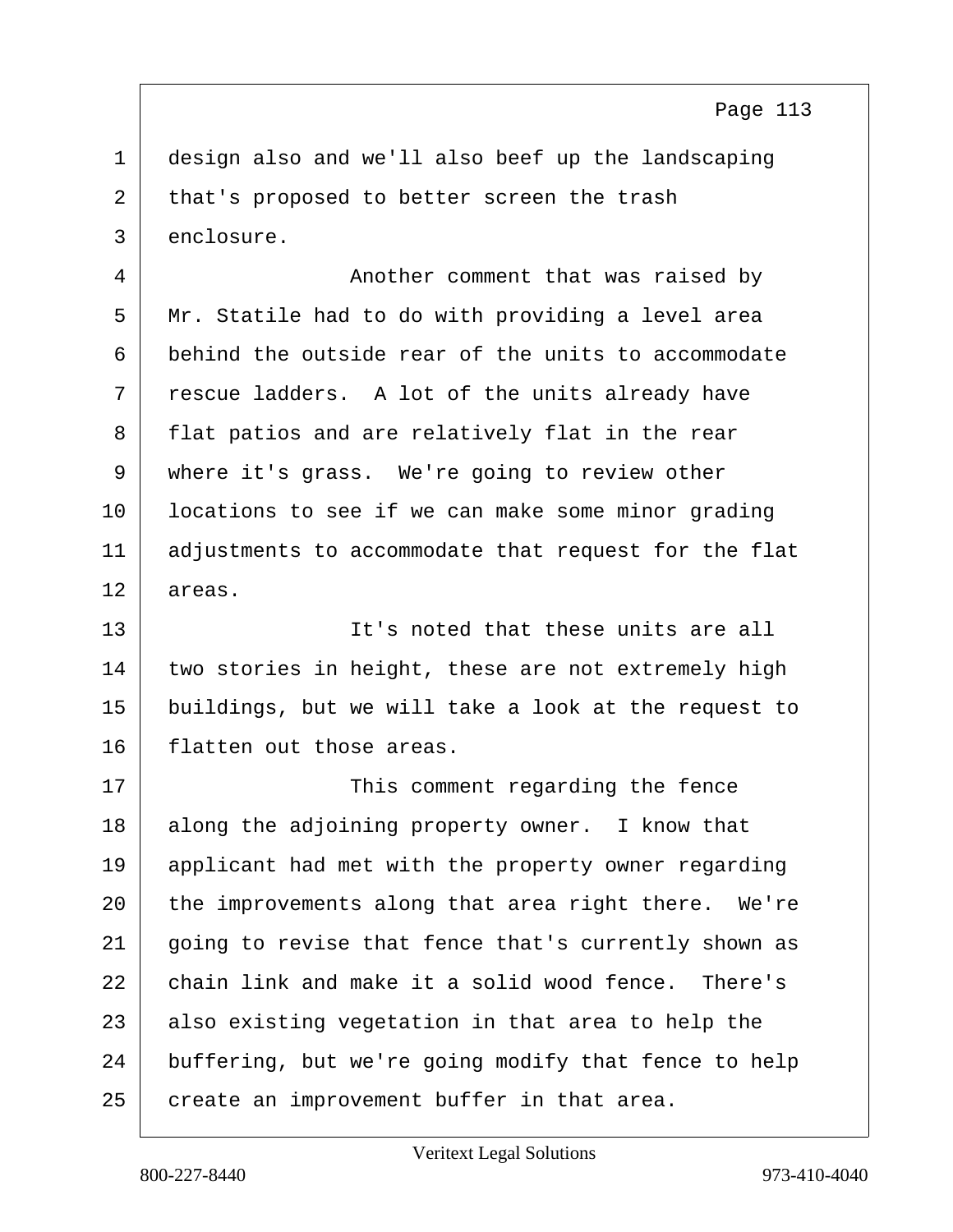| $\mathbf{1}$ | A question came up from Mr. Statile                  |
|--------------|------------------------------------------------------|
| 2            | regarding the affordable housing units having direct |
| 3            | access to Piermont road which is directly across     |
| 4            | from Piermont Avenue South. We've also -- we're      |
| 5            | going to agree with Mr. Statile's comments about     |
| 6            | modifying the sidewalk that's proposed around the    |
| 7            | existing pump house within that area just to provide |
| 8            | adequate spacing to avoid some conflicts with the    |
| 9            | electrical meters and other equipment there.         |
| 10           | Let's see. The existing maintenance                  |
| 11           | facilities that are located in the northwest corner  |
| 12           | of the site in this area here, they're going to be   |
| 13           | removed to accommodate the development and then the  |
| 14           | new maintenance facilities proposed in the southwest |
| 15           | corner which would share the access road with the    |
| 16           | affordable housing building.                         |
| 17           | Also the intersection of River Vale                  |
| 18           | and Piermont, that's going be widened based on input |
| 19           | that we've received from the County. We've already   |
| 20           | met with the County and have submitted a formal      |
| 21           | application to the County and we will be submitting  |
| 22           | revised plans to them, detailed plans relative to    |
| 23           | that intersection improvement. This will be          |
| 24           | discussed in further detail by the traffic engineer. |
| 25           | I'm going to talk a little bit about                 |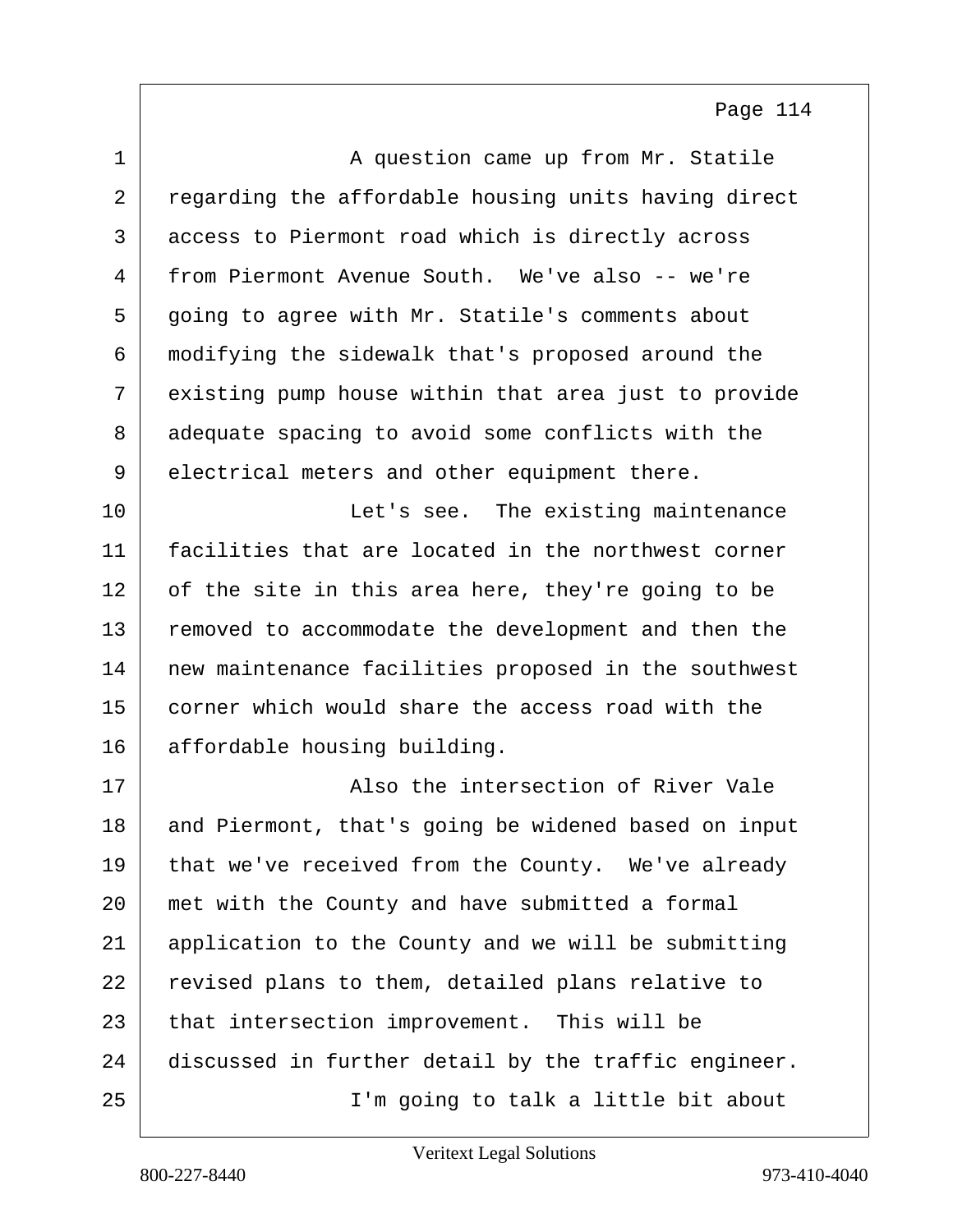| grading, the site grading. The goal of the proposed  |
|------------------------------------------------------|
| site grading, there's a couple of goals that we keep |
| in mind, one is to maintain as much of the -- as     |
| many of the existing trees as we can within the      |
| development area. In particular we have the trees    |
| along Piermont road that we're trying to save.       |
| Another goal of the grading plan is                  |
| to try to balance the earthwork so that we can       |
| minimize either the material being removed from the  |
| site or the material coming into the site so that we |
| can minimize trucking material to and from the site. |
| Another goal of the drainage design                  |
| is to maintain existing drainage patters of the      |
| area. We don't like to redirect drainage. And also   |
| just a general comment about the irrigation which    |
| Mr. Santola mentioned earlier is that we tried to    |
| grade the site to concentrate the flow of stormwater |
| to the proposed pond in the rear because that        |
|                                                      |
| proposed pond is also going to be used to provide    |
| irritation to the existing golf course. So that was  |
| one of the goals to the proposed grading plan.       |
| So with respect to the earthwork I                   |
| mentioned beforehand to try to minimize the material |
| coming into the site or off the site, we've got some |
|                                                      |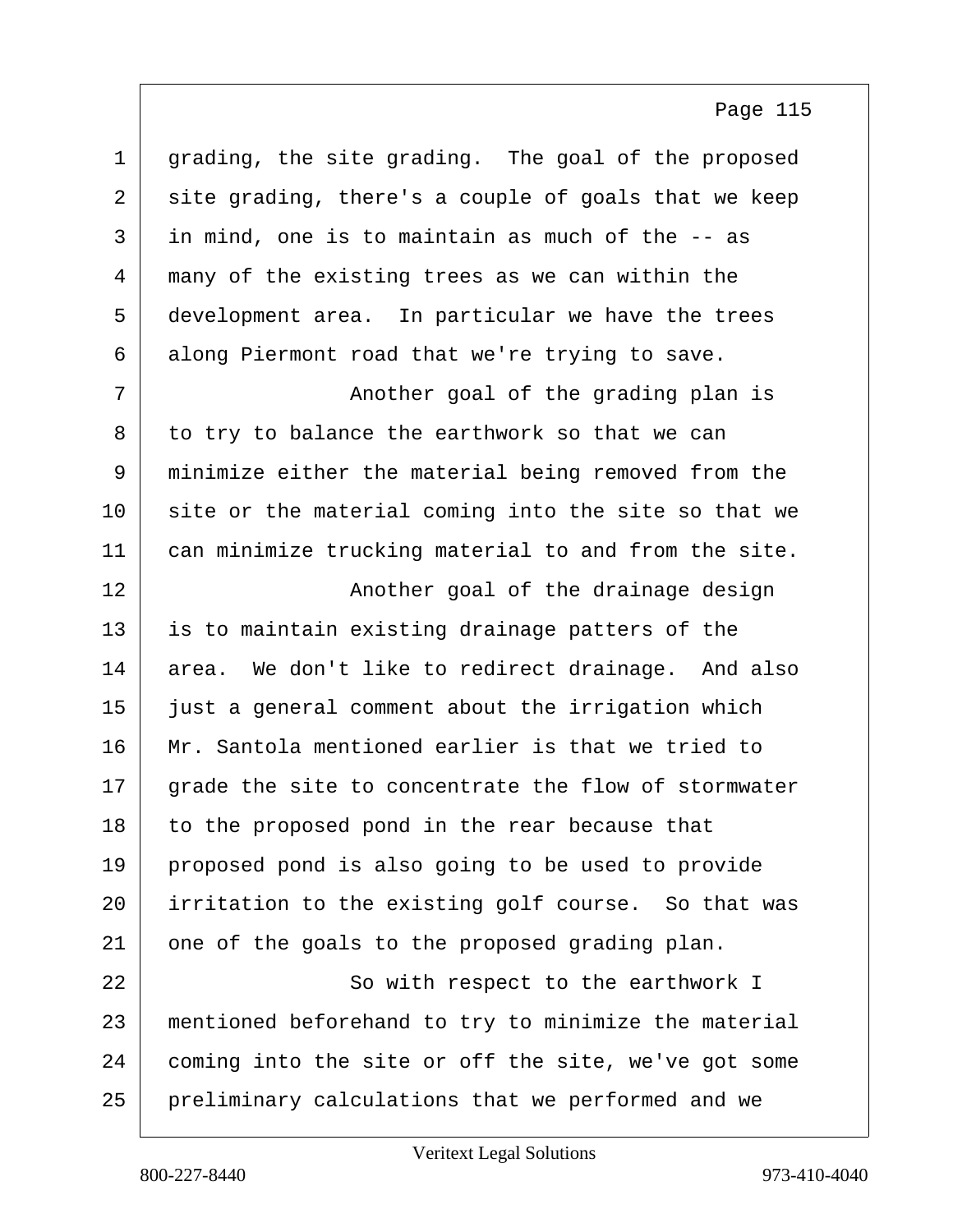1 estimate somewhere around 6,000 cubic yards of 2 material would be required to come into the site to 3 get the site to balance.

4 We are going to be modifying the pond 5 based on comments from Mr. Statile. So we will 6 rerun those calculations and then provide those 7 updated earthwork calculations to Mr. Statile for 8 his review.

9 We're proposing soil erosion and 10 sediment control measures during construction and 11 that includes thing such as silt fence, inlet 12 protection, stabilized destruction entrances. The 13 project will require certification from the Bergen 14 County Soil Conservation District and also a New 15 Jersey stormwater general permit as part of that 16 process, and both of those will be obtained prior to 17 any site disturbance.

18 Just back to the grading. The 19 overall site is relatively flat, it's a golf course. There's some very limited areas where there's some isolated steep slopes that's mostly associated with the construction of the golf course in the past, so mostly manmade. Due to the fact that these are in very limited areas, we're requesting a submission waiver from submitting a steep slope analysis. We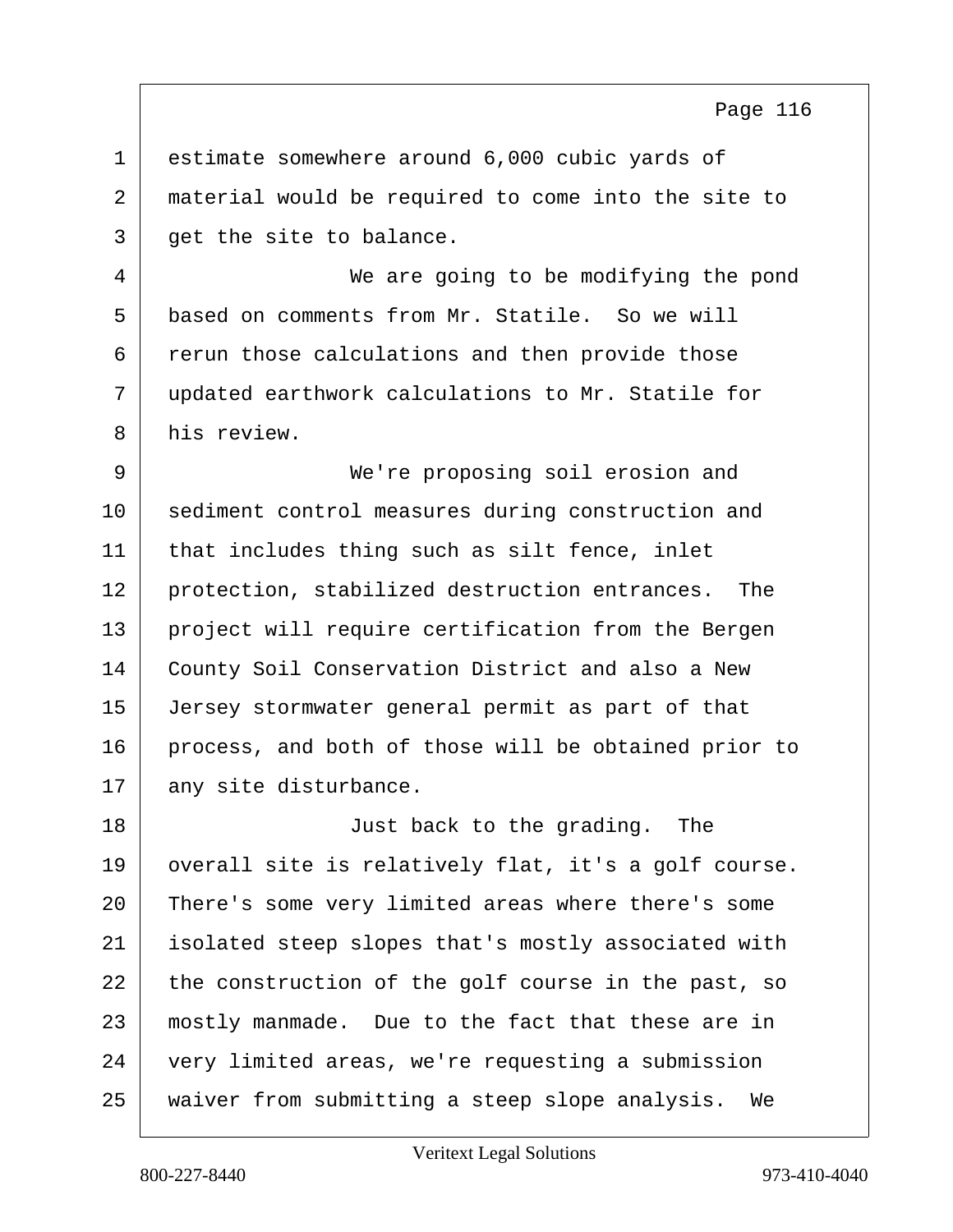$1$  just, we don't see any benefit to providing that 2 analysis for such limited areas that are impacted by 3 the steep slope environment.

4 And then Mr. Statile also requested 5 that we review the grading proposed for the 6 affordable building and the maintenance facilities 7 down in the southwest corner to generally bring 8 those areas down so that they're not elevated as 9 much off of Piermont road. So we've agreed we think 10 that's a good idea and we'll take a look at that and 11 try to get that to work and still accommodate the 12 drainage that we had to deal with in that area.

13 With respect to utilities, the project will be serviced by Bradley Sewer System that's out in Piermont road and will connect right to the western end into the existing system.

17 | Mr. Statile requested capacity 18 analysis of that existing sewer. He also wants to 19 have his office witness pressure testing of the new 20 system, and we agree to provide both the analysis 21 and to allow him or notify him going to the pressure  $22$  test. He's also requested that the existing country 23 club sanitary sewer be rerouted into the proposed 24 storm sewer related to the development because 25 there's been some issues in the past about grease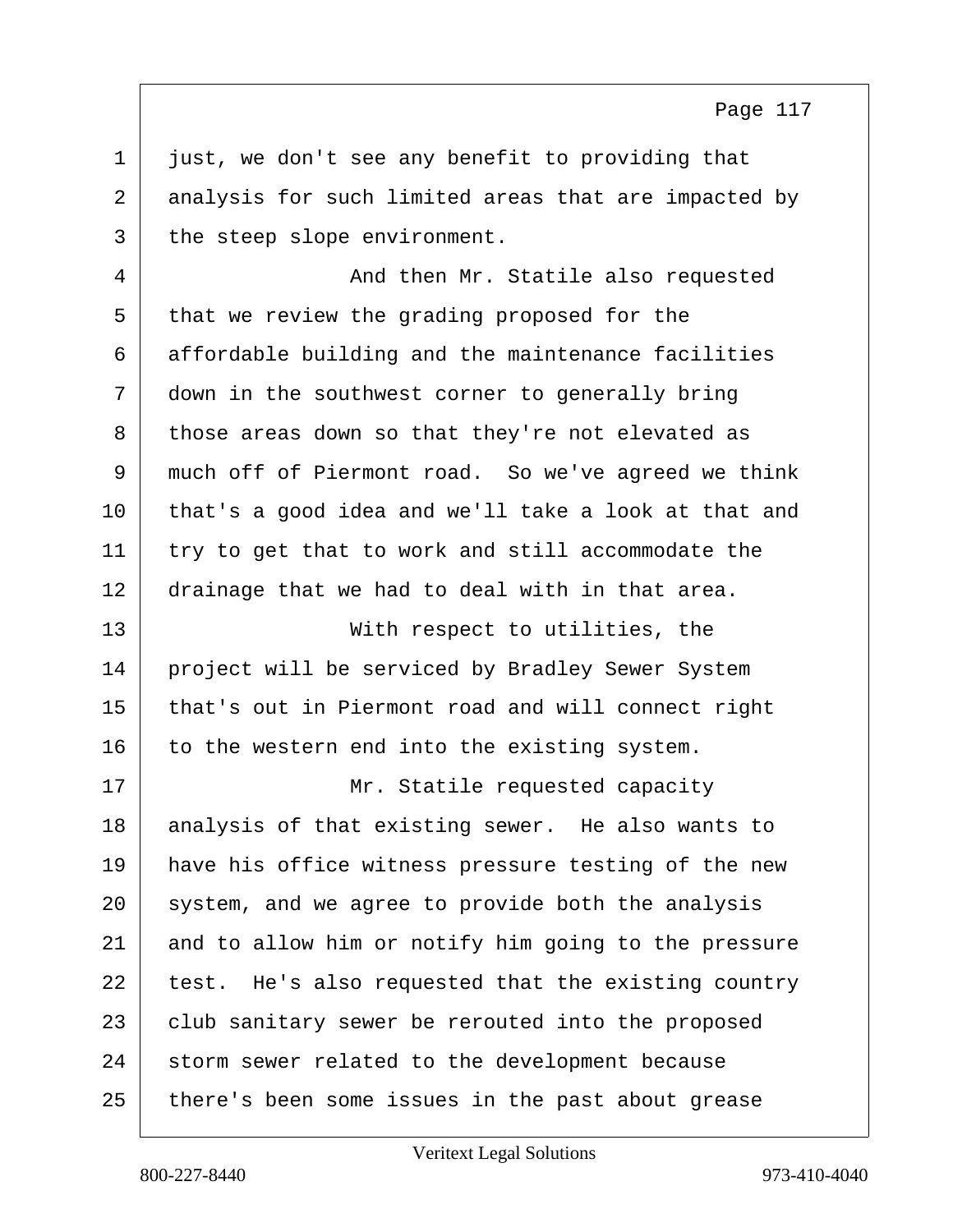1 clogs on Rivervale Road. The applicants already 2 reviewed this issue with the facility staff at the 3 country club and would determine that one of the 4 kitchen sinks was not routed for the grease trap, so  $5$  that connection is going to be modified.

6 At this point, we are not proposing  $7$  to reroute the clubhouse discharge into the new 8 system. We think that the modifications internally 9 should satisfy the issues with the previous problems 10 | with the grease trap.

11 Potable water is also proposed to the 12 site by SUEZ Water. We already have an application 13 | for service pending with them and we expect comments 14 back shortly. We are going to upgrade the water 15 main and main lines that come into the site as 16 requested by Mr. Statile to a 10-inch line, so we'll 17 agree to that upgrade.

18 | The utilities, as typically 19 required, would be installed underground. The 20 hydrant locations have already been reviewed by the 21 fire department and they've asked for, within 22 Mr. Statile's letter, some modifications to the 23 | location of hydrants and we will provide those. 24 We'll accommodate those requests. 25 To summarize, there were two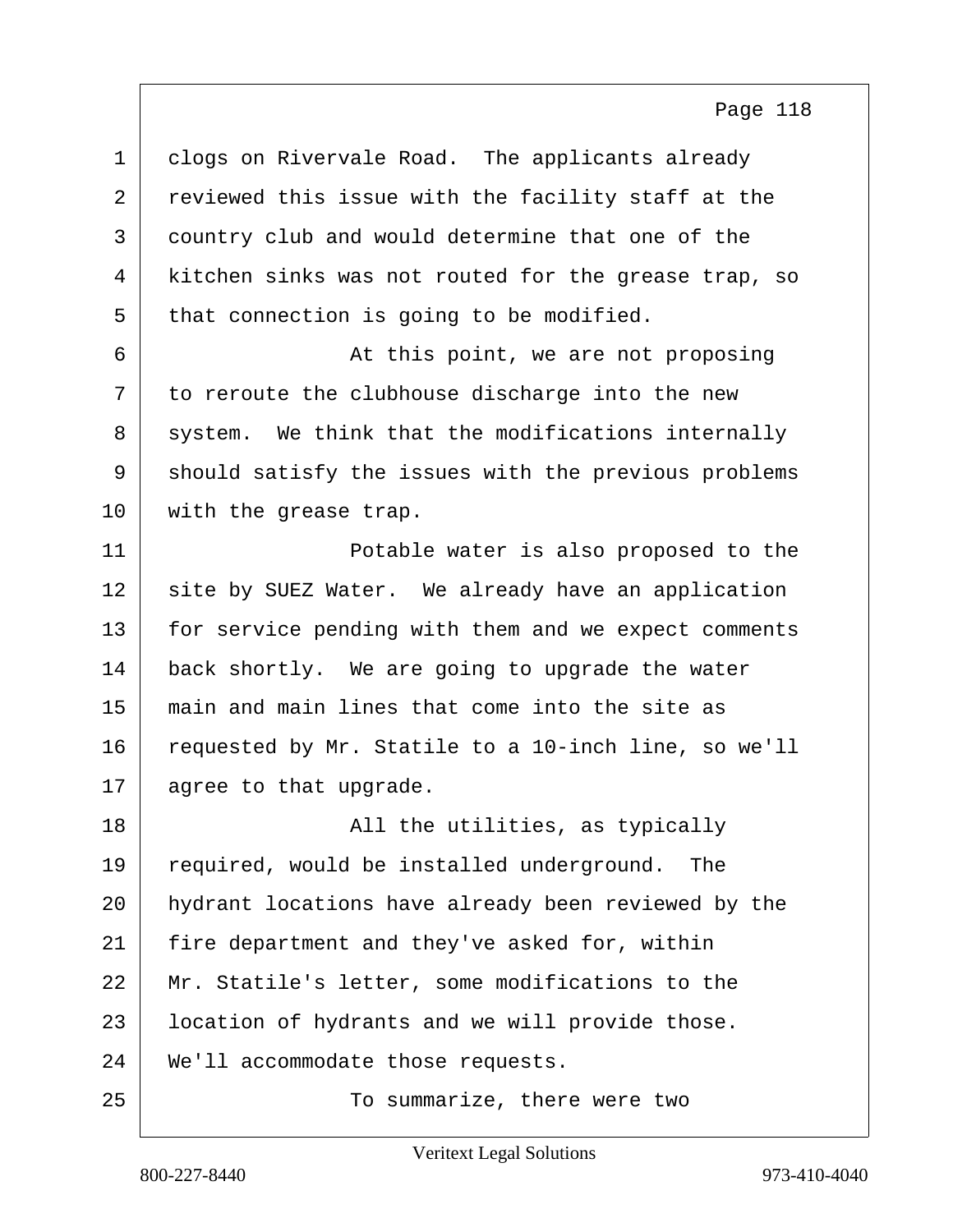| $\mathbf 1$    | variances from the zoning ordinances; one regarding  |
|----------------|------------------------------------------------------|
| $\overline{2}$ | the replacement fence along Rivervale and Piermont   |
| 3              | If the board does confirm that a fence is<br>roads.  |
| 4              | required to allow for the 5-foot height in the front |
| 5              | yards where only 3 is allowed, we are requesting     |
| 6              | that variance. We feel that the 5-foot decorative    |
| 7              | fence is an improvement over the existing 6-foot     |
| 8              | chain link fence and is also required as part of the |
| 9              | buffer treatment along the roadways. It's an         |
| 10             | aesthetic improvement and it's a benefit to the      |
| 11             | development and the surrounding community.           |
| 12             | The second variances that I mentioned                |
| 13             | earlier had to do with the signage and the fact that |
| 14             | the second monument sign associated with the golf    |
| 15             | course as well as the second monument sign           |
| 16             | associated with the residential development, a       |
| 17             | variance is required because only one sign is        |
| 18             | permitted for each use.                              |
| 19             | Due to the residential development                   |
| 20             | utilizing the main golf course access drive in lieu  |
| 21             | of having its own dedicated entrance off of Piermont |
| 22             | and Rivervale, we think it's important that there be |
| 23             | two signs to identify the community itself; one out  |
| 24             | of the intersection of Piermont and Rivervale and    |
| 25             | one just as you come in the main entrance drive.     |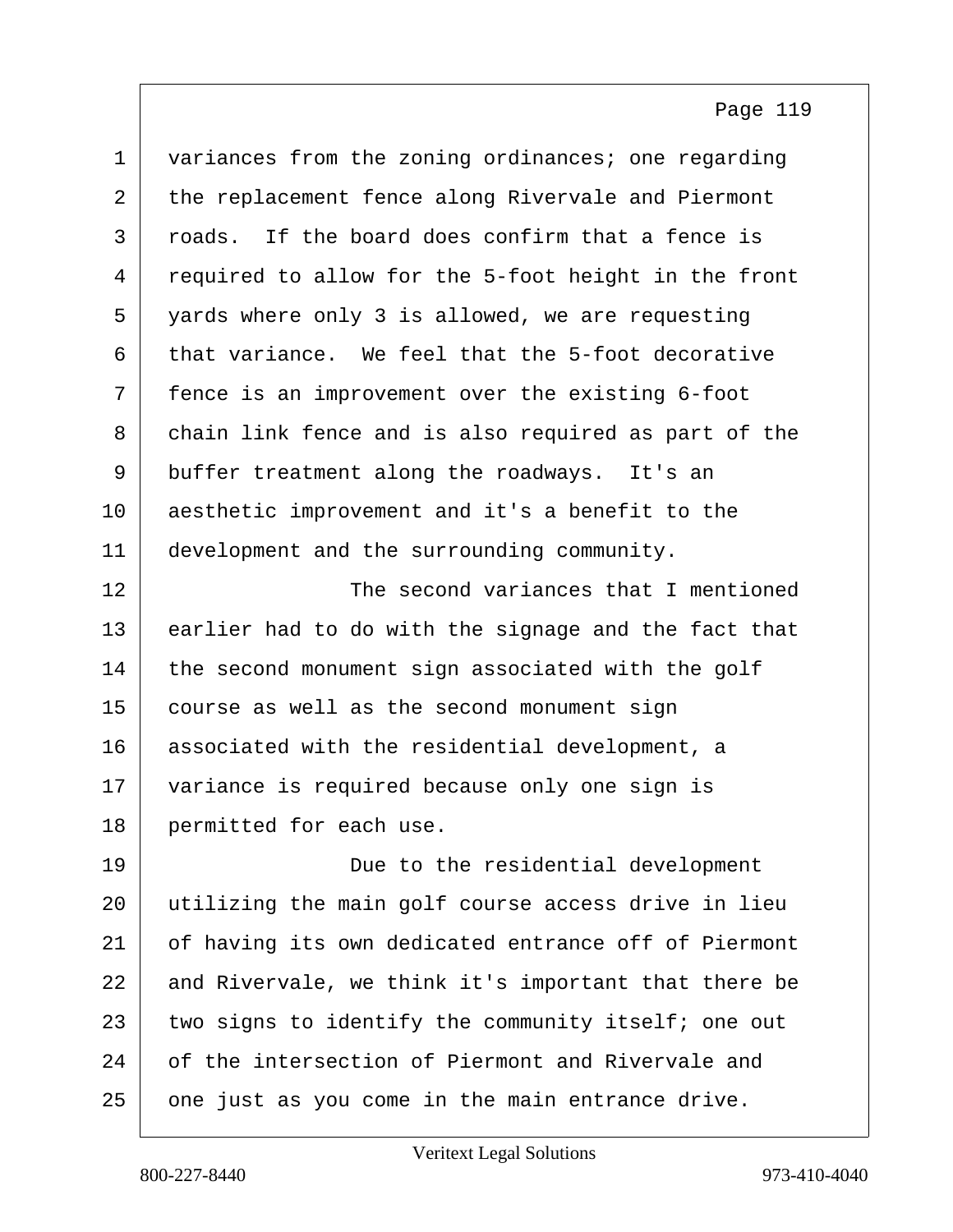| $\mathbf 1$ | The golf course signs near the main                  |
|-------------|------------------------------------------------------|
| 2           | entrance along Rivervale, in that area right there   |
| 3           | along the existing wall, those are just to be        |
| 4           | modified to accommodate the fact that the walls are  |
| 5           | being pushed back, so those signs are really just    |
| 6           | being replaced from their existing condition.        |
| 7           | There were also -- the one waiver                    |
| 8           | that we had requested relative to the steep slope    |
| 9           | analysis, the limited areas of the steep slope are   |
| 10          | mostly related to the manmade slopes at the time of  |
| 11          | the golf course development, and we don't see any    |
| 12          | benefit to performing that analysis so we're         |
| 13          | requesting a waiver.                                 |
| 14          | And then the last item was the di                    |
| 15          | minimis exception from the residential site          |
| 16          | improvement standards regarding the provision of     |
| 17          | only sidewalks on one side of the interior roadways  |
| 18          | where the RSIS requires it on both side because of   |
| 19          | the proximity to the school. We think the exception  |
| 20          | is justified due to that inclusion of that secondary |
| 21          | walkway through the center of the site which is used |
| 22          | by all the residents and we don't think that the     |
| 23          | additional lane of sidewalk along the roadways is    |
| 24          | appropriate because of the result in the increase in |
| 25          | the stormwater runoff for the sidewalk.              |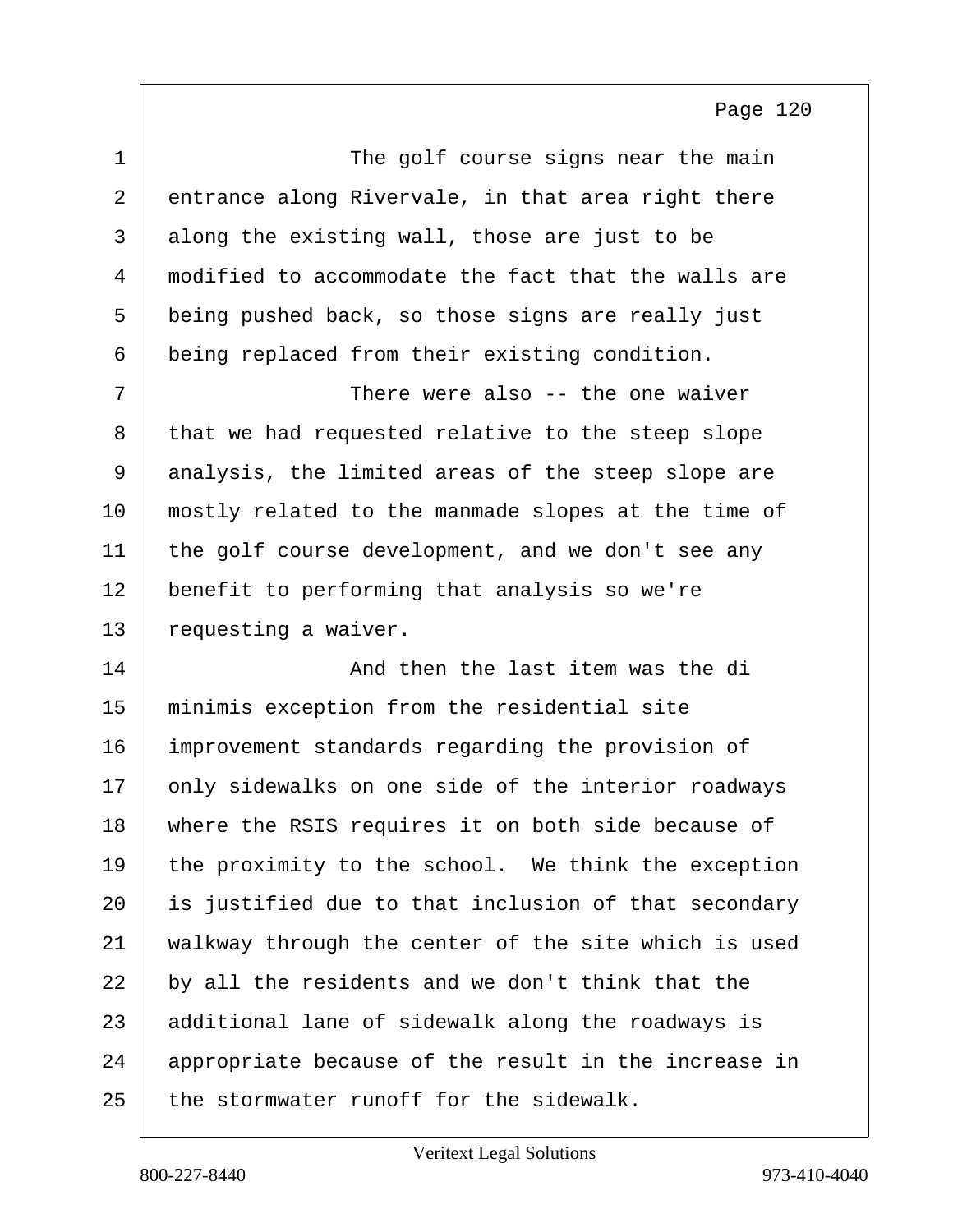| $\mathbf 1$ | Just a general comment regarding                    |
|-------------|-----------------------------------------------------|
| 2           | Mr. Statile's letter, I think that I've addressed   |
| 3           | the site engineering comments within the letter.    |
| 4           | They'll be other testimony regarding some of his    |
| 5           | other comments. The only thing I haven't mentioned  |
| 6           | yet was the fact that his last comment provides a   |
| 7           | list of required approvals from other regulatory    |
| 8           | agencies; Soil Conservation District of the County, |
| 9           | DEP, et cetera, et cetera. And we agree, the        |
| 10          | applicant agrees to obtain those approvals and      |
| 11          | submit copies of them to the town.                  |
| 12          | CHAIRMAN LIPPERT: If I could, I want                |
| 13          | to ask Mr. Statile, so there was a pretty long list |
| 14          | of items where it sounded like the applicant was    |
| 15          | going to require the recommendations. There were    |
| 16          | some items where it sounded like the applicant was  |
| 17          | asking for waivers or were stating reasons why they |
| 18          | felt compliance with what you were requesting was   |
| 19          | not required. You want to address those open items  |
| 20          | now or you want to wait and hear the rest of the    |
| 21          | testimony?                                          |
| 22          | MR. STATILE: There's a number of                    |
| 23          | items that while the applicant's engineer talked    |
| 24          | about them, she didn't agree with them. So going    |
| 25          | over is fine, but we've had a couple meetings with  |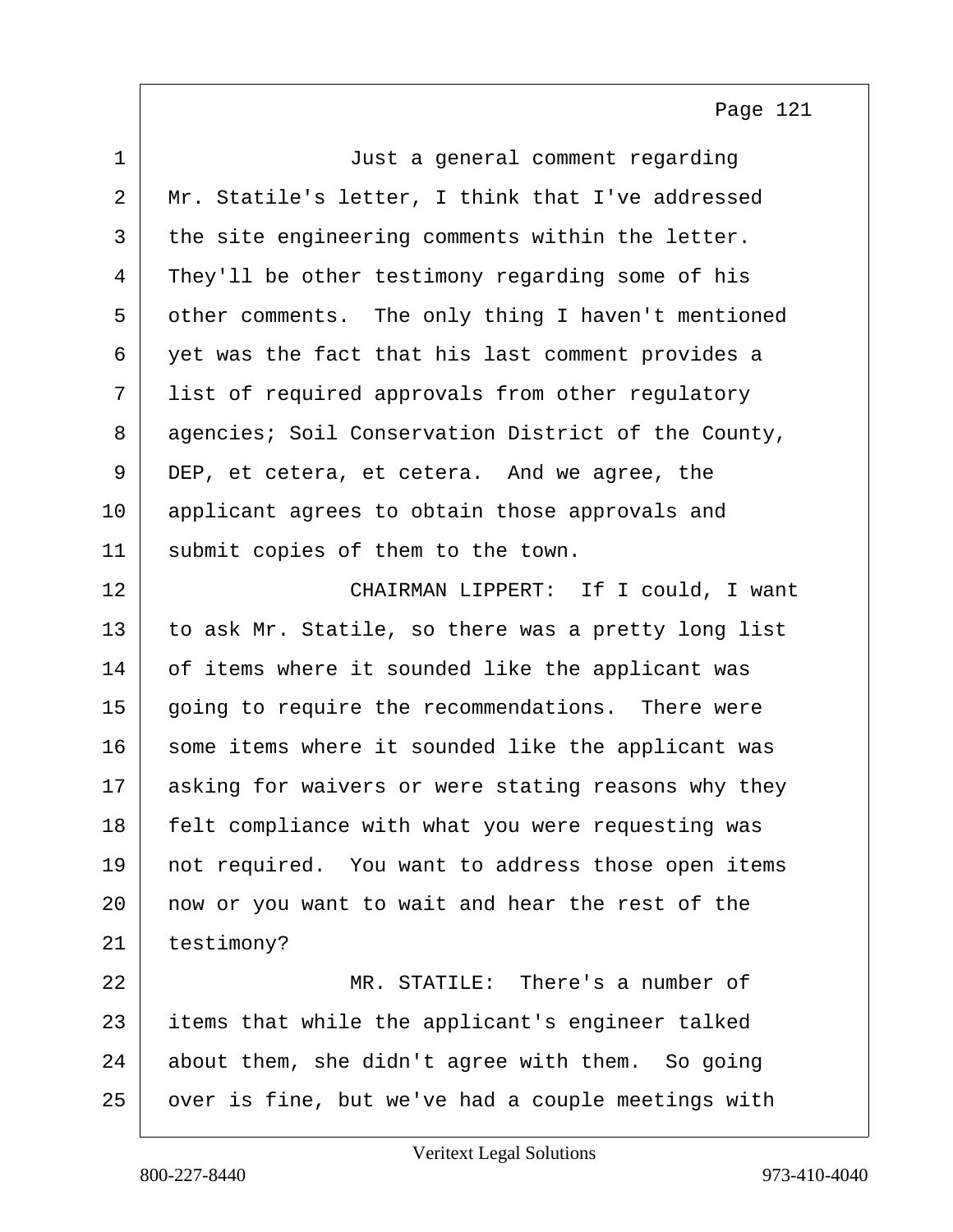| $\mathbf 1$ | the applicant as well and their office and with the    |
|-------------|--------------------------------------------------------|
| 2           | County, we also brought the County in. We also         |
| 3           | talked to the fire department. We also talked to       |
| 4           | the police department as well.                         |
| 5           | So yeah, there were a number of items                  |
| 6           | that I believe there -- I've seen as failures in       |
| 7           | other developments because I've done a lot of          |
| 8           | reviews, and I think those need to be addressed.<br>So |
| 9           | I can do that now if you want or holistically          |
| 10          | perhaps or on a larger scale of things and we'd work   |
| 11          | our way down. It's up to you, if you want to hear      |
| 12          | from the audience --                                   |
| 13          | CHAIRMAN LIPPERT: Well, no, so I                       |
| 14          | think if we don't need to $-$ - I think maybe it's     |
| 15          | better to hear everything first and then you can       |
| 16          | give us your -- some guidance about what you think     |
| 17          | or we ought to do about some of these open items.      |
| 18          | MR. ADAMO: Mr. Chairman, would it be                   |
| 19          | acceptable to have the applicant respond to            |
| 20          | Mr. Statile's letter so we could see a response per    |
| 21          | item, because there did appear to be a number of       |
| 22          | items that they disagreed with.                        |
| 23          | MR. LEIBMAN: It sounds like                            |
| 24          | Mr. Statile and the applicant's engineer have been     |
| 25          | meeting, conferring, there is revisions that are       |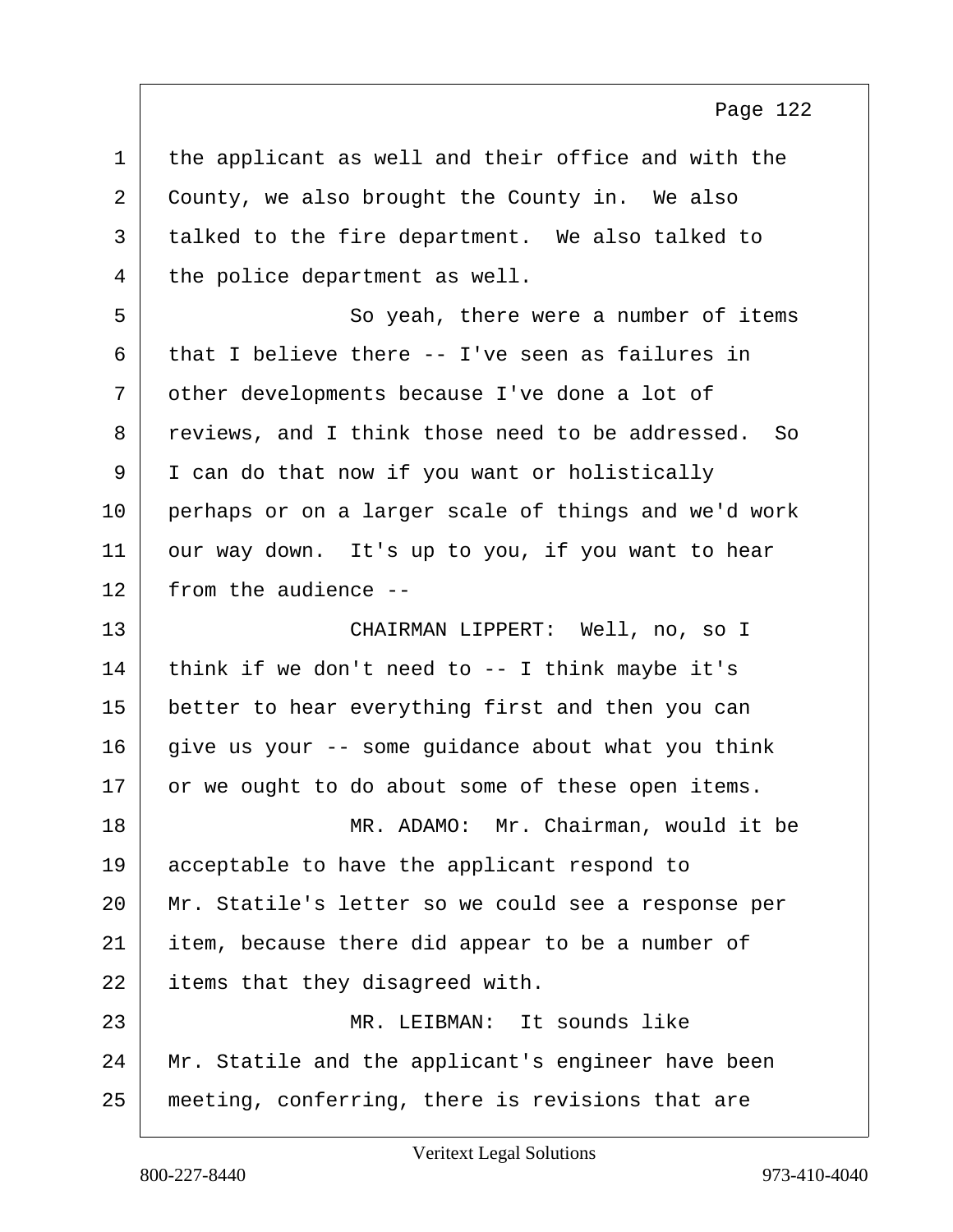1 being considered and some revisions that are most 2 certainly being made, and I have no doubt we're 3 going the get a new set of plans that show some 4 revisions.

5 I think the idea of getting a regular 6 response to Mr. Statile's exceptionally-detailed 7 review letter, maybe, Mr. Statile, if you could send 8 it over in a word processing format so they could 9 respond on it in bold with their response to each of 10 your comments so that we could easily call out 11 things that are agreed to, things that are disagreed 12 to so that the board can decide on an item-by-item 13 basis with what it agrees. You can make a 501 if 14 you want, and then the board can make a decision 15 piece by piece on that. 16 | Rut before we ask you any more 17 questions, I want to swear you in for the sake of  $18$  the record before you offer any extra testimony. 19 MR. STATILE: Sure. 20 (Witness sworn.) 21 MR. LEIBMAN: So you're sworn in for  $22$  the balance of the matter. 23 CHAIRMAN LIPPERT: So I think we'll 24 defer having Mr. Statile comment any further at this  $25$  point.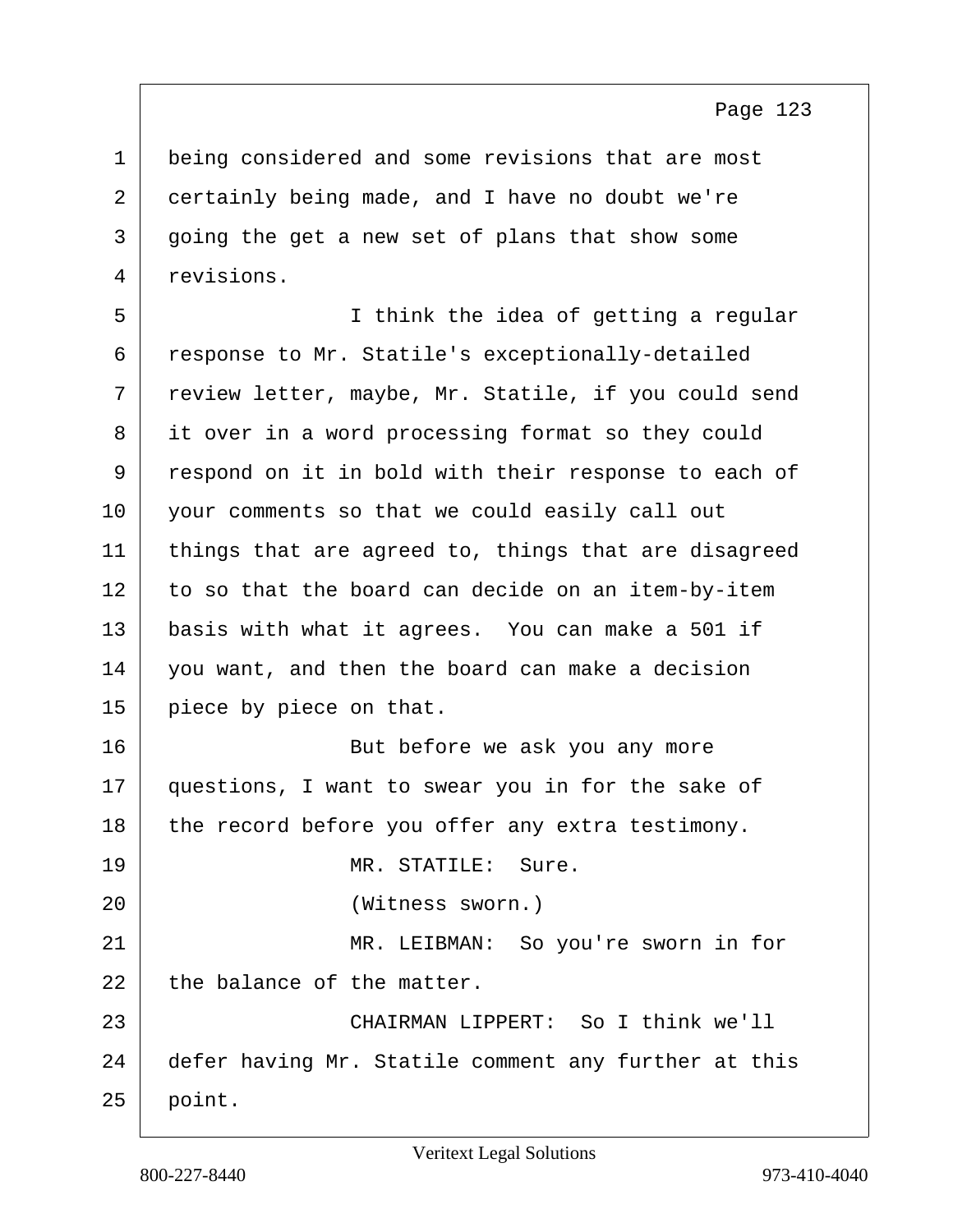| $\mathbf 1$ | What I'd like to do is have any                      |
|-------------|------------------------------------------------------|
| 2           | members of the public who want to ask questions of   |
| 3           | this witness on the civil engineering testimony.     |
| 4           | MR. ADAMO: Mr. Chairman, I have a                    |
| 5           | question. I'm sorry to interrupt. Is there a         |
| 6           | reason why you're deviating from our normal standard |
| 7           | of the board asking questions prior to opening up to |
| 8           | the public?                                          |
| 9           | CHAIRMAN LIPPERT: Yes, because                       |
| 10          | there's so many people here who want to ask          |
| 11          | questions and, members of the public, this meeting   |
| 12          | is a little different than maybe what we've had.     |
| 13          | And I think if we hear the concerns of the public in |
| 14          | their questions, it may inform some of the questions |
| 15          | that we're going to ask. So we'll have our chance    |
| 16          | to ask questions.                                    |
| 17          | Yes, sir.                                            |
| 18          | MR. MILLER:<br>My name is Elijah                     |
| 19          | Miller, I am a resident of River Vale. I have a      |
| 20          | question.                                            |
| 21          | CHAIRMAN LIPPERT: Could you just                     |
| 22          | spell your name for the record, please.              |
| 23          | MR. MILLER: Elijah, E-L-I-J-A-H,                     |
| 24          | Miller, M-I-L-L-E-R.                                 |
| 25          | MR. WOLFSON: Excuse me, your                         |

Veritext Legal Solutions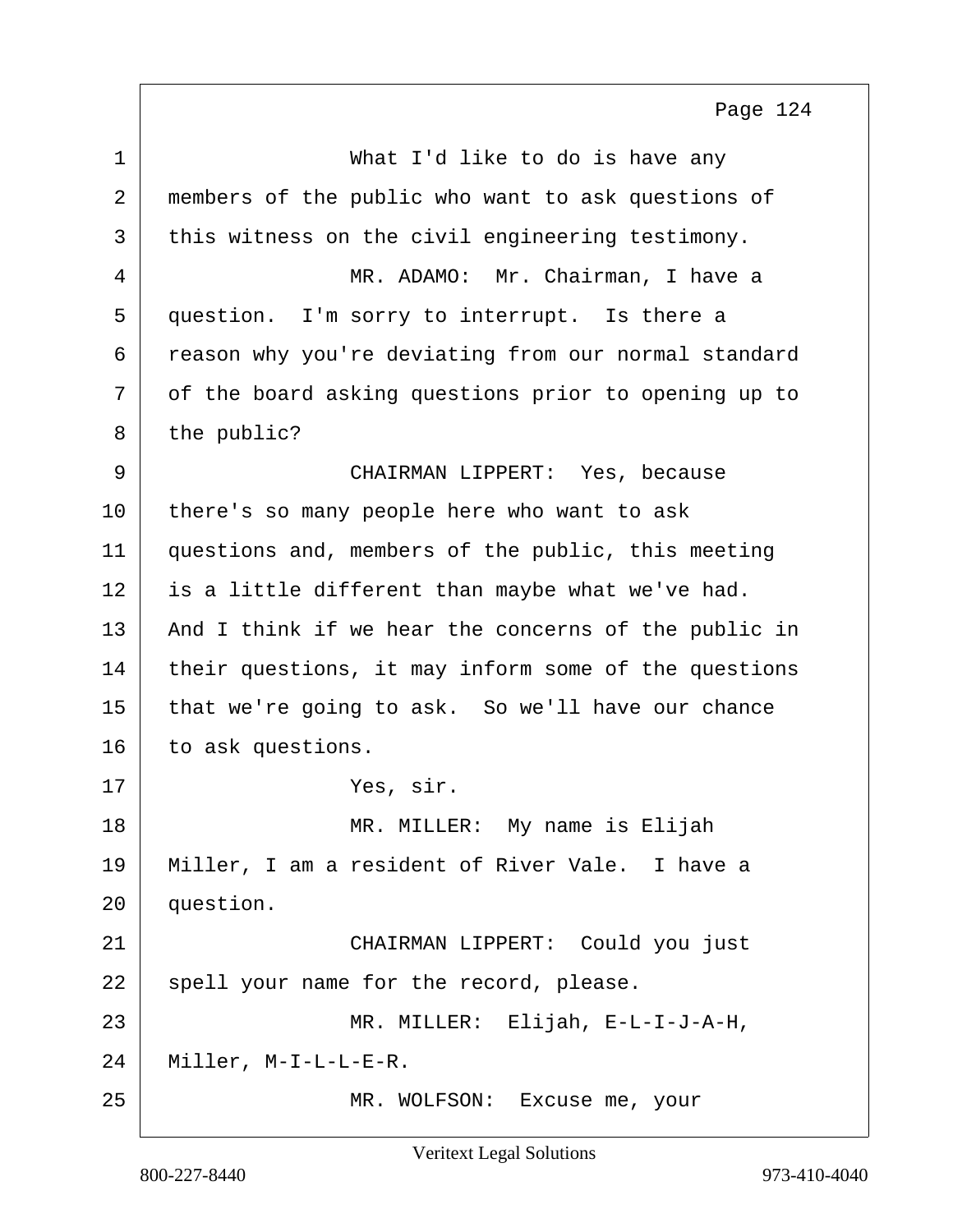1 address, sir. 2 | MR. MILLER: 536 Rivervale Road in 3 River Vale. 4 I have a question, one, regarding  $5$  signage, why it's so big here and again at the 6 entrance of Rivervale Road? If you look at Holiday 7 Farms, it's a small sign. You want a large sign a 8 hundred feet -- 9 MS. GALVIN: No, no, no. The sign 10 proposed at the intersection of Piermont and 11 Rivervale, I think it's 150 square feet -- 12 MR. MITCHELL: That's still, that's 13 huge. 14 MR. WOLFSON: Can you please let her 15 finish and then you can ask other questions. 16 MR. MILLER: Well, no, I asked a 17 question. I asked why so large. 18 MR. WOLFSON: And she's trying to 19 answer you. 20 | MR. MILLER: Okay. 21 MS. GALVIN: So the signage proposed, 22 it's 5 feet high and 30 feet long to identify the 23 project. It matches the fence that's being replaced 24 in that area which is also 5 feet high. There's a 25 detail for it on the plans if you want to see what Page 125

Veritext Legal Solutions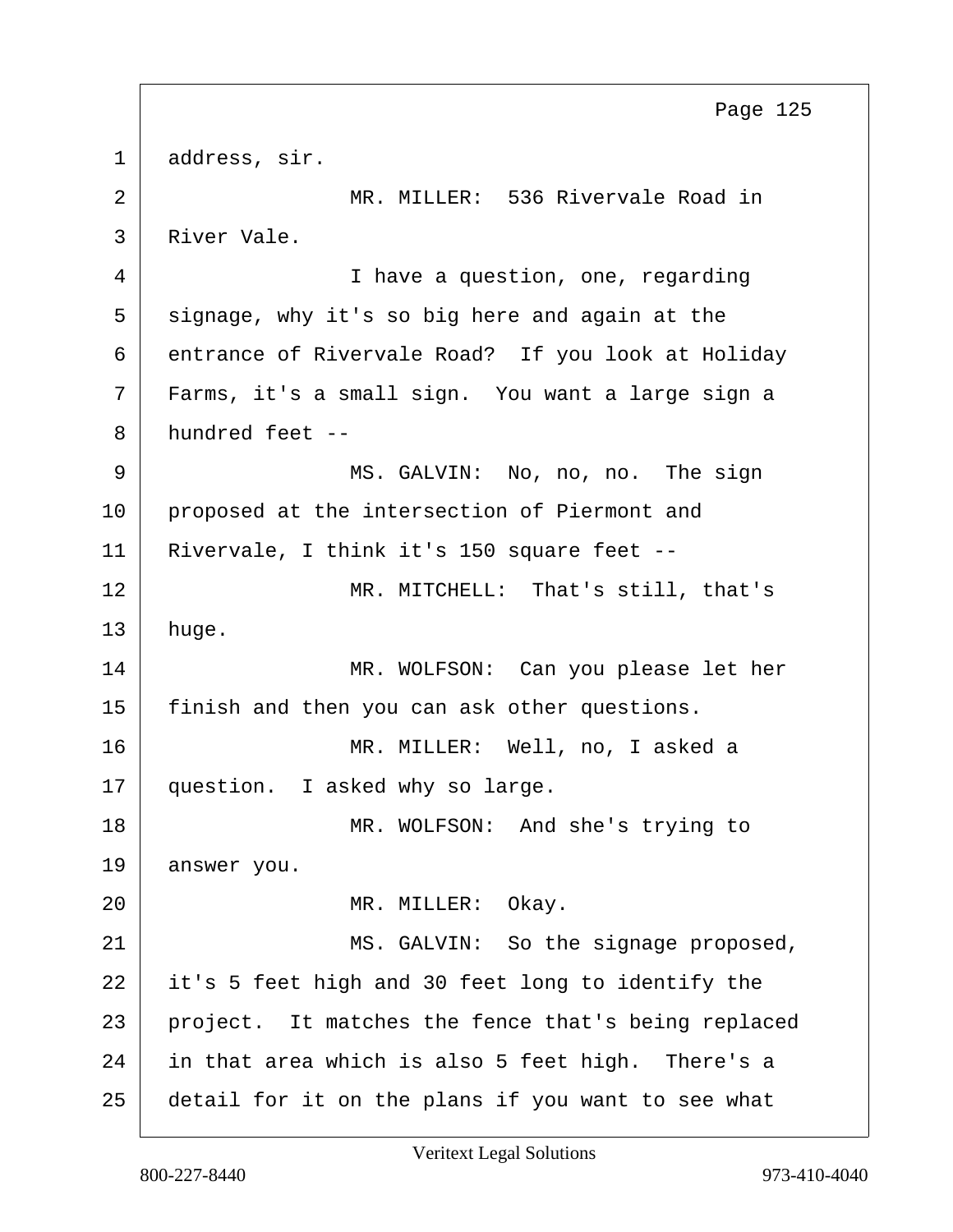1 the sign actually looks like. 2 MR. MITCHELL: I know the size. Have 3 you seen the Holiday Farms sign? 4 MS. GALVIN: I've seen the sign. 5 MR. MITCHELL: It's nowhere near 6 that. River Vale is a small town. If you have a 7 sign here, you can't get in here. You have to go on 8 Rivervale Road and come in the entrance. 9 MS. GALVIN: Correct. 10 | MR. MITCHELL: Edgewood County Club 11 | sign, small adjacent sign, but a 30 by 5-foot sign  $12$  is huge, huge. And the question is, why do you have  $13$  to have such a large sign in regard to signage here, 14 people coming down Piermont Road and Rivervale road 15 at that point here? 16 MS. GALVIN: One of the concerns is  $17$  that because the project itself, the townhouse 18 development does not have a direct access onto 19 Rivervale, we want to make the location very obvious 20 | for people that are coming down either Piermont or 21 coming from the other direction. 22 MR. MILLER: It's the other way 23 around. You don't have access from Piermont, but 24 vou have access from Rivervale Road. 25 MS. GALVIN: Correct. Page 126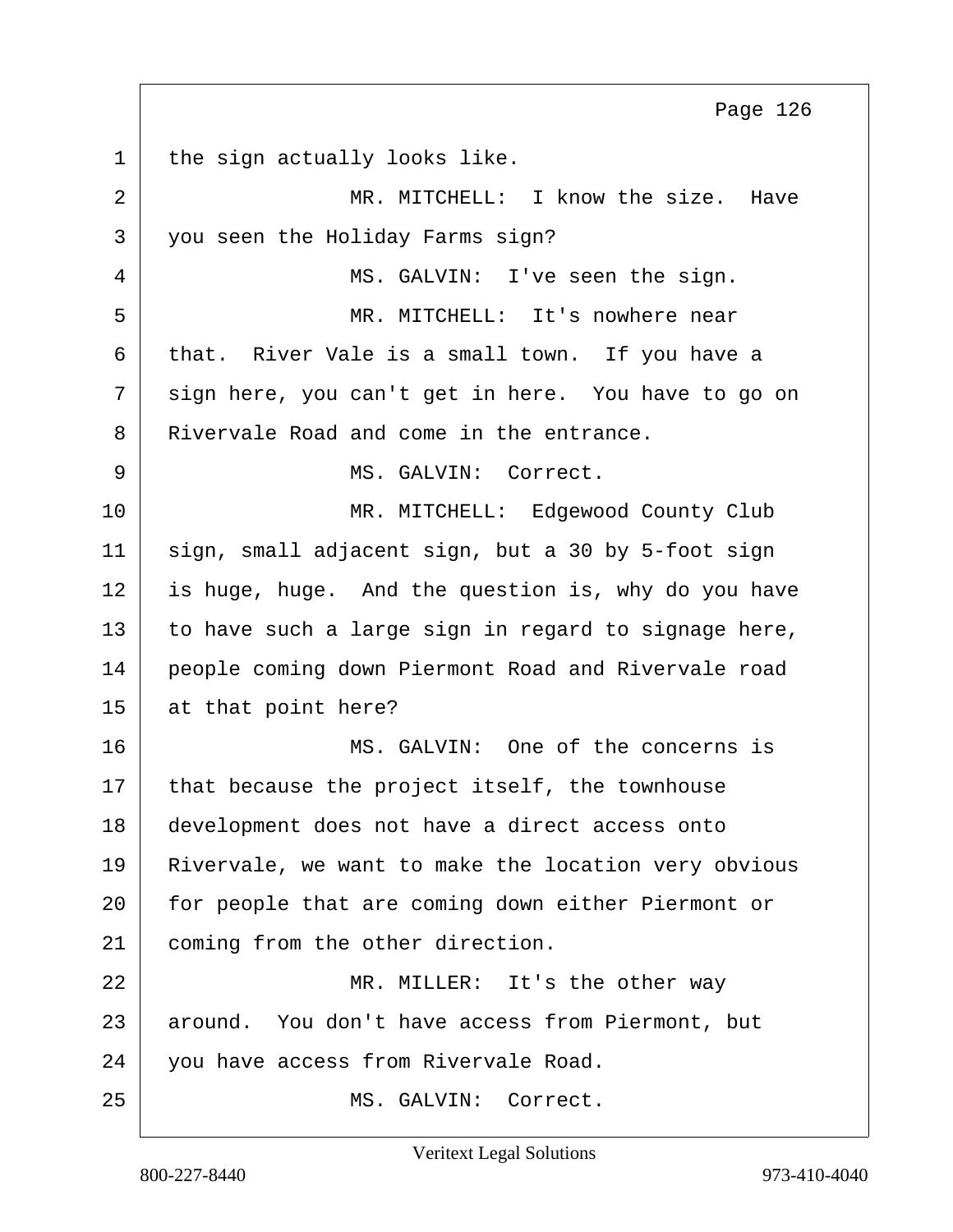1 MR. MILLER: You just said it the 2 other way around. 3 MS. GALVIN: I'm sorry. I meant 4 direct access from Piermont. That's correct, there 5 is no direct access -- 6 MR. MILLER: Right, and you cannot  $7$  get -- so why a sign at the corner right here that 8 is 30 feet by 5 feet at the intersection of Piermont 9 and Rivervale Road? 10 MS. GALVIN: We think that's 11 | necessary to identify the location of the project. 12 MR. MILLER: And you're going to have 13 another sign here for the golf course which is small 14 and subdued for the country club as well as 15 community, and the only access is from Rivervale 16 Road at that point. And what I'm suggesting is that 17 you have something smaller, not unlike Holiday Farms 18 so that we have these huge poles now, which are an 19 eyesight at this point in time, at this corner and 20 you want to put a sign here. This is not a 21 commercial-type area with neon signs, that's what it  $22$  speaks of. 23 and the question I have with that is 24 why not just have the one sign at the entrance and 25 exit of Rivervale Road at that point? They're not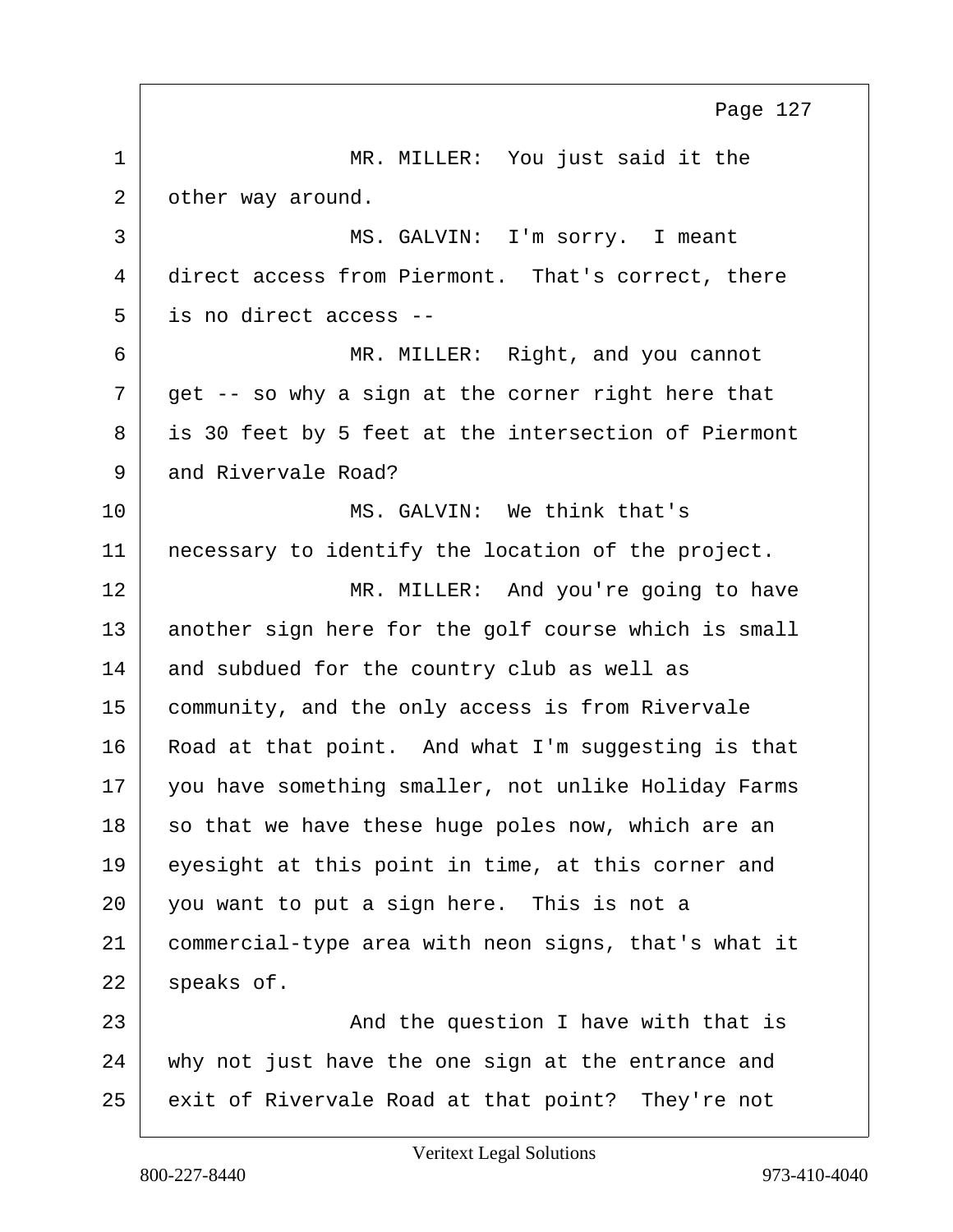1 | going to get lost going into here if they see the 2 sign, correct? 3 MS. GALVIN: Correct. So we will 4 reconsider the sign, the proposed signage. 5 MR. MITCHELL: There's only two ways  $6$  of getting in a two-way road, north and south here  $7$  on Rivervale Road. Did you consider an entrance 8 from Hillsdale? 9 MS. GALVIN: The stream separates the  $10$ 11 | MR. MITCHELL: Bridges. 12 MS. GALVIN: There are environmental 13 constraints relative to the stream. There's a flood 14 | hazard area, there's wetlands constraints. So if  $15$  crossing  $-$ 16 MR. MITCHELL: But -- 17 | MR. WOLFSON: Excuse me, Mr. Miller, 18 she wants to answer your questions. Please let her 19 finish. 20 MR. MITCHELL: But she hasn't -- 21 MR. WOLFSON: Please let her finish. 22 MR. MITCHELL: I will let her finish. 23 I haven't asked a question of you at this point in  $24$  time. 25 MR. WOLFSON: I'm not a witness. Page 128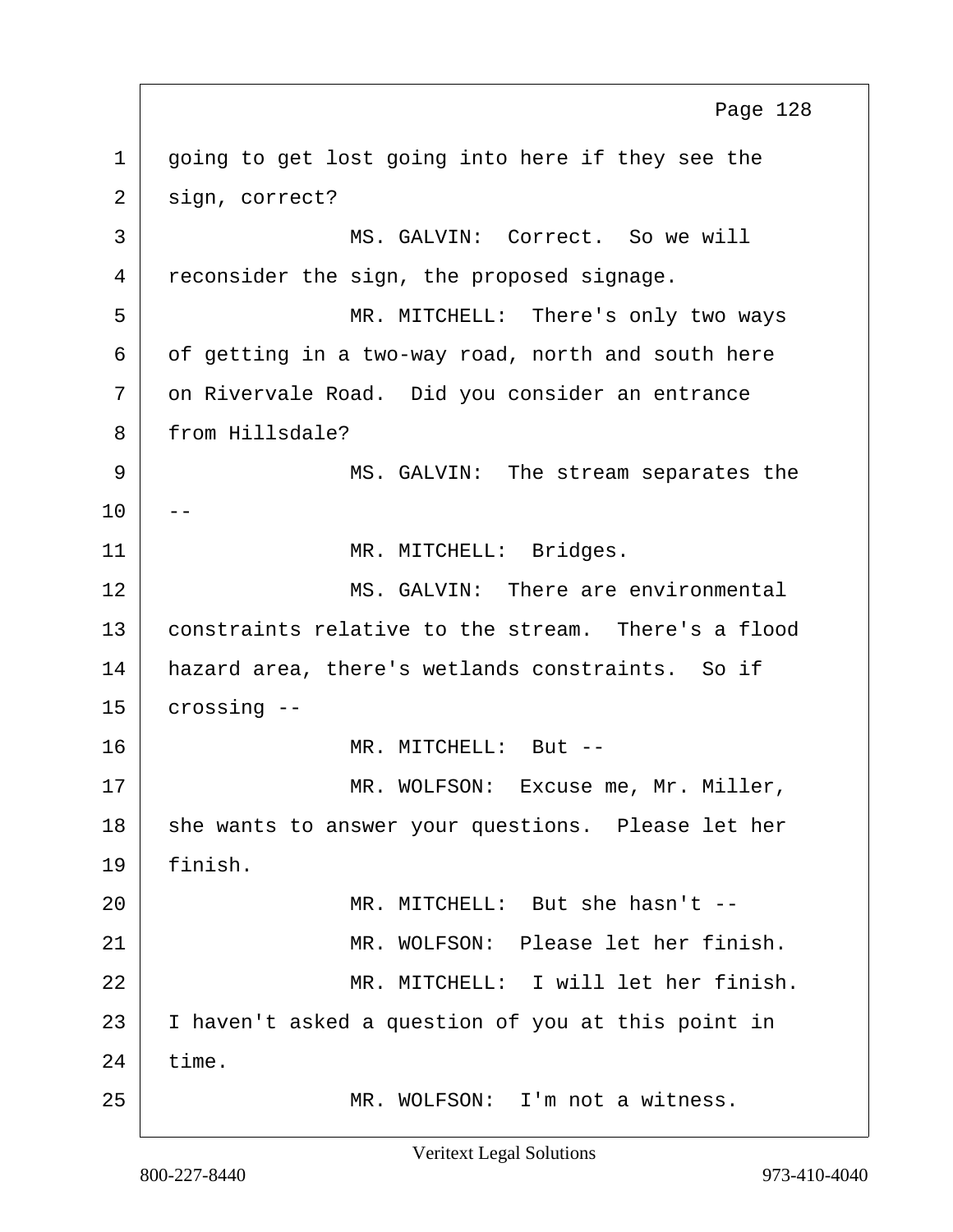1 MR. MITCHELL: I understand. 2 MR. WOLFSON: But she's trying to 3 answer your -- 4 CHAIRMAN LIPPERT: Wait your turn. 5 | MR. LEIBMAN: She's answering the 6 questions. Let's just slow it down a little bit so  $7$  the court reporter can capture it all and she's 8 going to answer your questions. 9 | MS. GALVIN: I think it's highly 10 unlikely that, relative to the environmental 11 constrains, that we could even obtain a permit to 12 cross that area. 13 MR. MITCHELL: Have you tried to get 14 a permit? 15 MS. GALVIN: No. 16 | MR. MITCHELL: Have you considered a 17 permit? 18 MS. GALVIN: No. 19 MR. MITCHELL: So you don't know? 20 | MS. GALVIN: It's highly unlikely --21 MR. MITCHELL: You don't know? 22 | MS. GALVIN: That's correct. 23 MR. MITCHELL: Thank you. Those are 24 the two questions I have with regard to signage and 25 regard to access from Rivervale Road as opposed to Page 129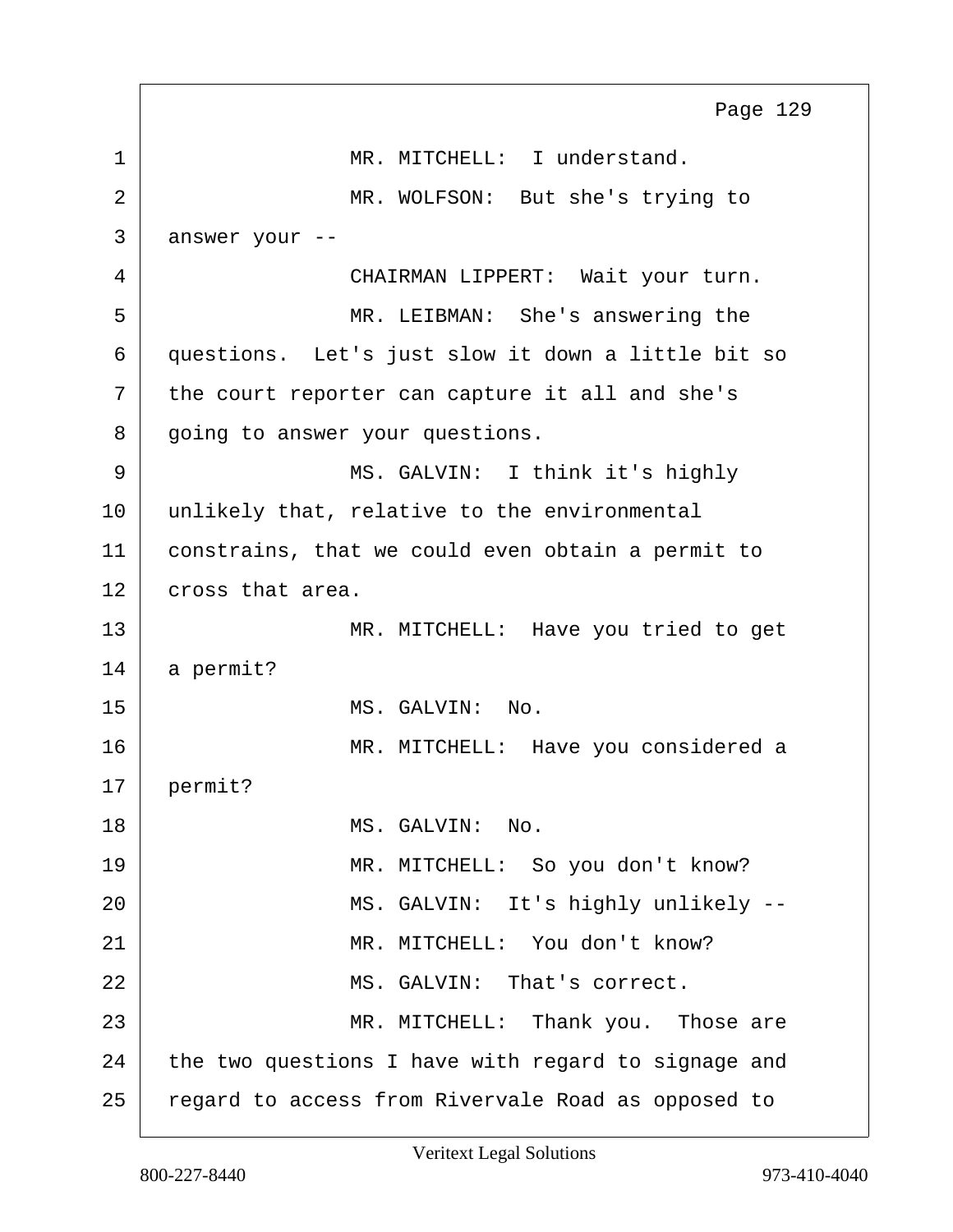1 another side because of the traffic. I want to talk 2 to the traffic engineer later about the volume. 3 Thank you. 4 CHAIRMAN LIPPERT: Yes, ma'am. 5 MS. LAWRENCE: Mala, M-A-L-A, 6 Lawrence, L-A-W-R-E-N-C-E, 25 Holiday Court, River  $7 \mid$  Vale. 8 | I'm going to have the benefit of 9 living right across from the affordable housing and 10 | now I understand a trash dump. I'd like to know,  $11$  one, I thought that the height requirements were 12 35 feet, but I've now heard we're going to have the 13 | 50-foot affordable housing across the street. What 14 is the actual height requirement? 15 MR. LEIBMAN: Are you asking a 16 general zoning question? 17 | MS. LAWRENCE: I'm asking a general 18 question. She said it's going to be 50 feet. I'm 19 asking is 50 -- the question is, is 50 feet within 20 the zoning requirements? 21 MR. WOLFSON: That's more probably 22 answered by our architect who will be available. 23 MS. LAWRENCE: Okay. All right. So 24 questions tabled to a later time. 25 | MR. ADAMO: Mr. Chairman, I have a Page 130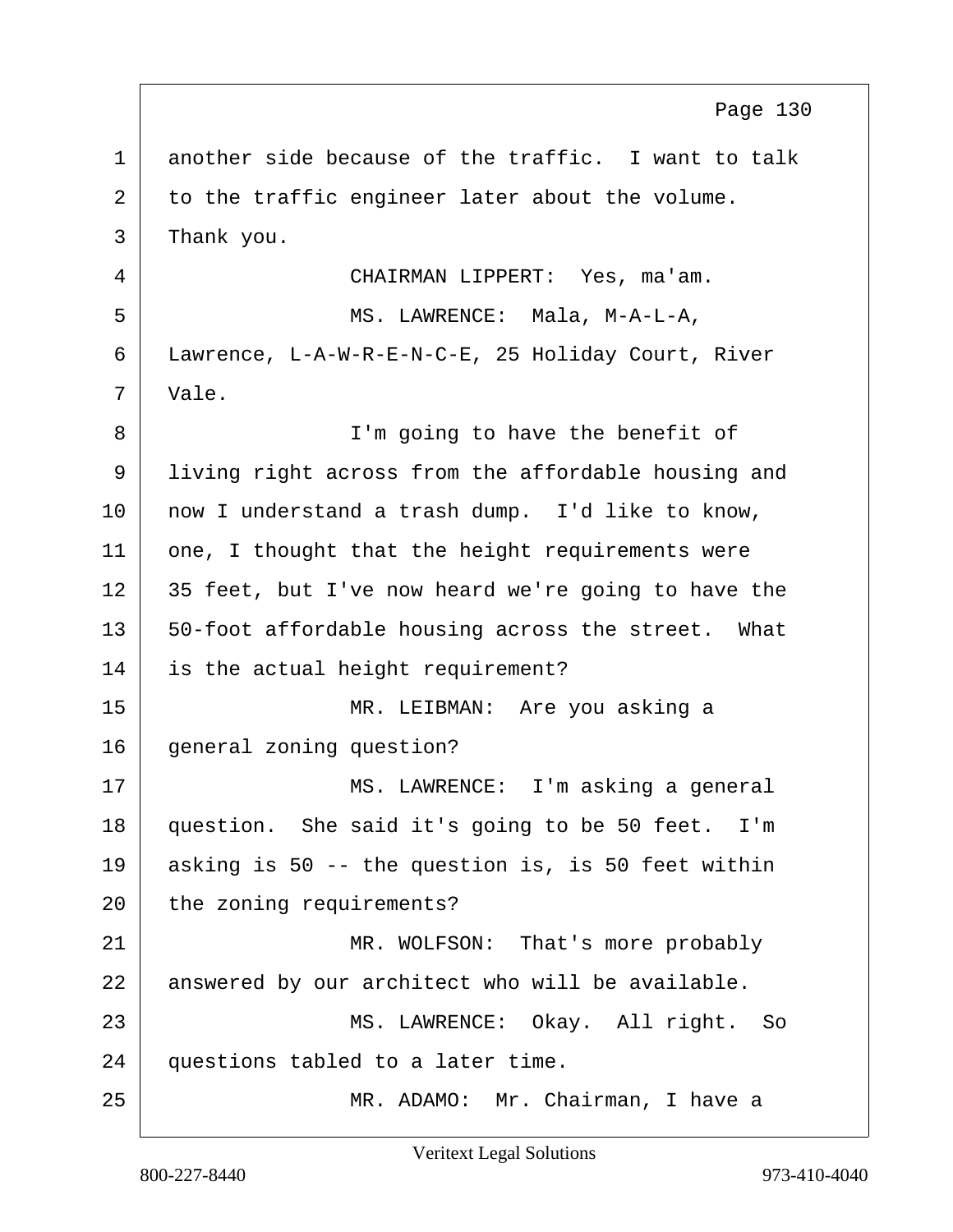1 question on that. She was sworn in as a planner as 2 | well, and I think that the height of the structures 3 as we're hearing about roadways and planning of the 4 property, I think addressing where the heights are 5 coming from in the ordinance I think can be 6 addressed by our planner. 7 MR. LEIBMAN: If she's prepared to 8 answer that question or Mr. Statile is prepared to 9 answer the question. I think the height limitation  $10$  is 50 feet. 11 MR. STATILE: That's correct, it's  $12$  50 feet. 13 MS. LAWRENCE: Okay. So my next  $14$  question is  $-$ 15 MS. GALVIN: I just want to clarify,  $16$  the maximum height is 50 feet. 17 | MS. LAWRENCE: Okay. Because when I 18 | look it up it says 35 feet on our town website, just 19 so you know. 20 | The next question is the buffers. I 21 know some of the buffers that you have on the other 22 developments are like block as opposed to black 23 aluminum fence. I think a block would be nicer to 24 block a trash dump that is going to be across the

25 street as opposed to a see-through fence with some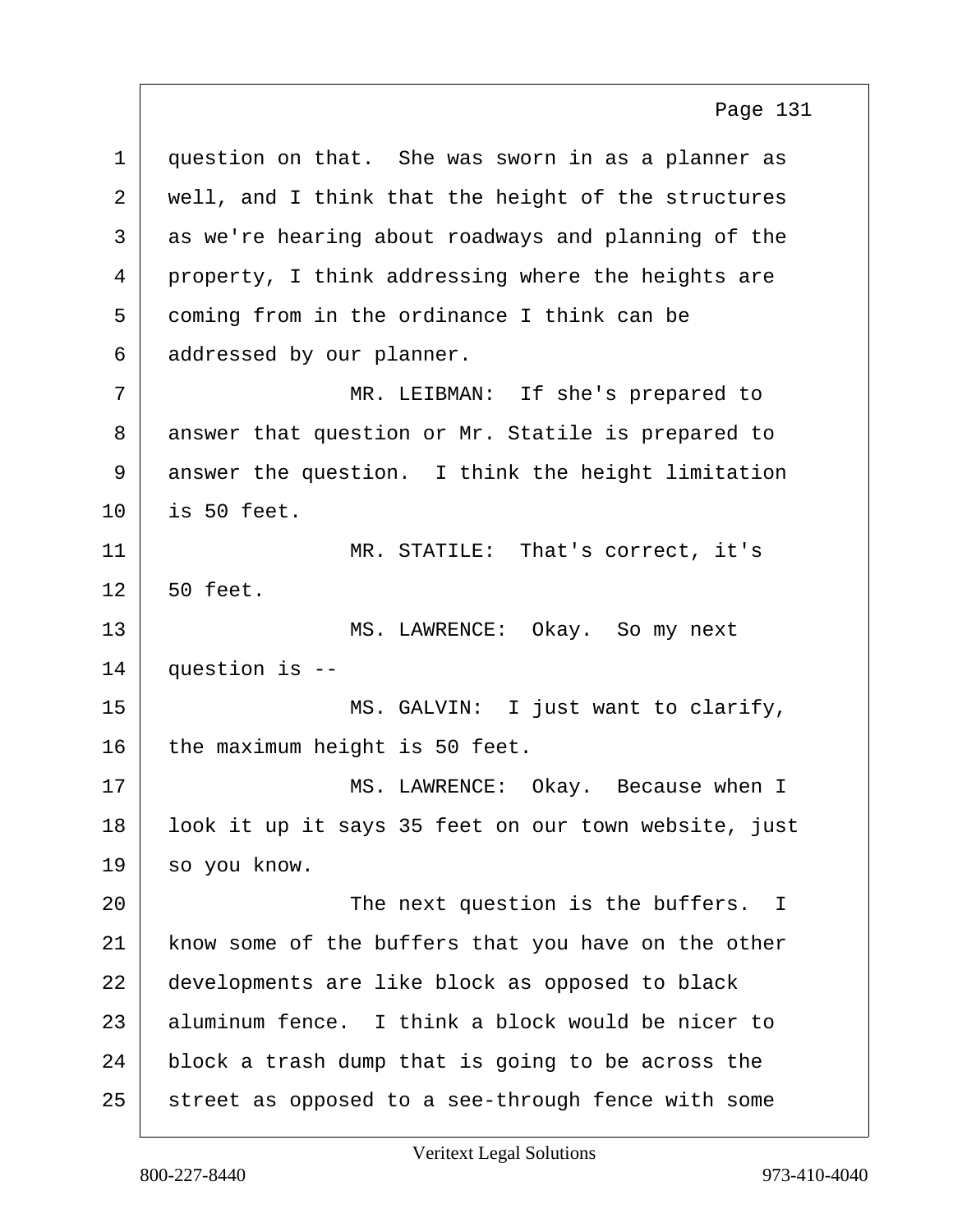1 trees that you're trying to maintain and frankly, do  $2$  you really think you're going to be able to maintain 3 all of them with all of the construction that's  $4 \mid$  going on? 5 MS. GALVIN: The trash enclosure that 6 you're referring to is surrounded by a solid fence,  $7$  so it's not an open fence that you can see through. 8 Visually it's solid, you can't see through it. 9 MS. LAWRENCE: So we're going see a 10 white solid fence and then a black fence right in 11 front of -- from Piermont? The way it's positioned 12 here, you have it here, you have the black fence and  $13$  then you have the white down here. 14 MS. GALVIN: That's correct. 15 MS. LAWRENCE: So it's literally 16 right on Piermont? 17 | MS. GALVIN: Well, it's about  $18$  50 feet. I can check the dimensions. 19 MS. LAWRENCE: Okay. So I'm just 20 registering a concern. You know, it's one thing to 21 have 225 homes and 34 affordable, but now we have  $22$  trash in front of us and a 50-foot eyesore building. 23 | MR. LEIBMAN: Do you have a question? 24 MS. LAWRENCE: Do I have a question? 25 Yes, I'd just like to know, again, how this got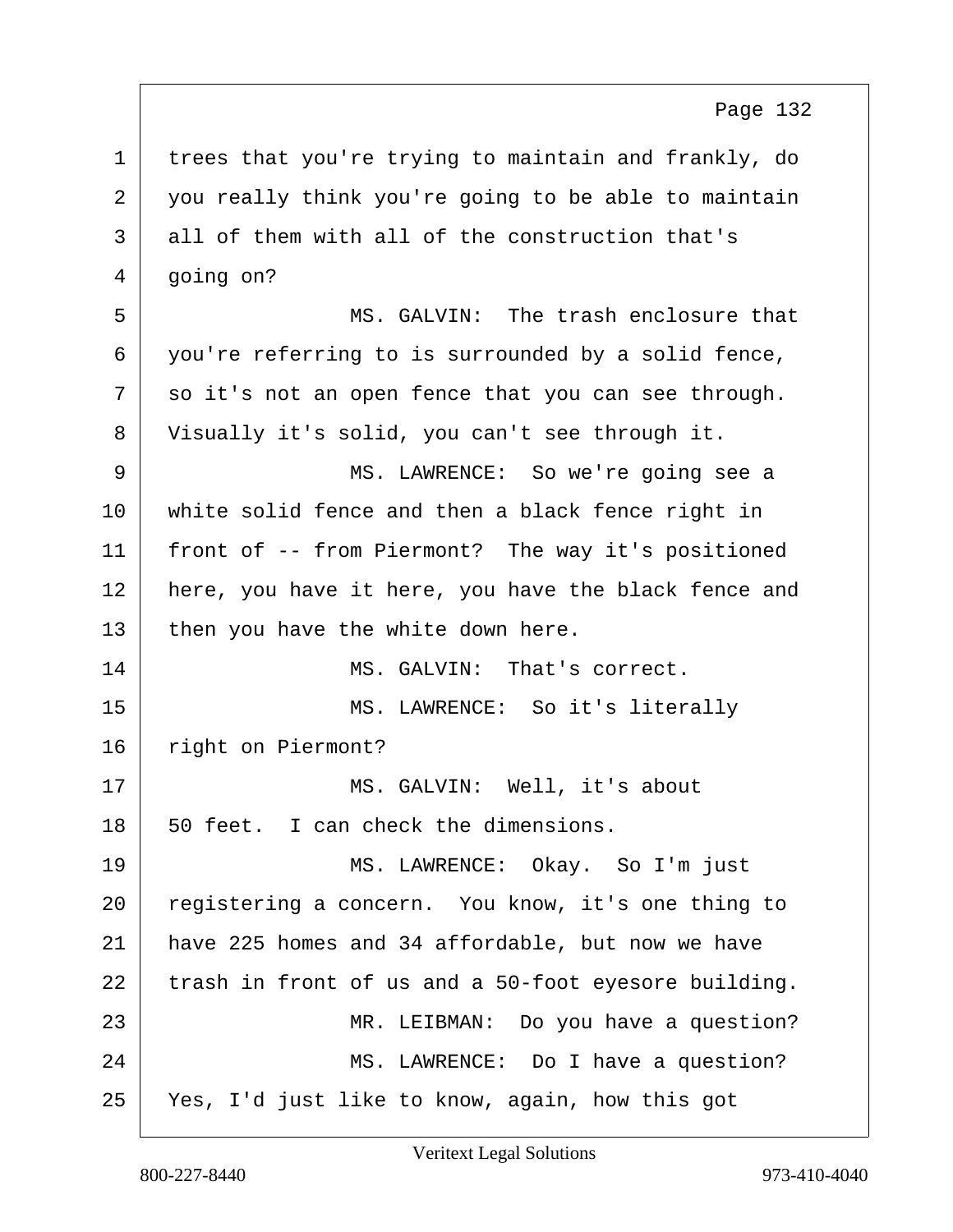1 through. I'll rephrase somebody else's: How they 2 approved -- and it's not for her, it's in general -- 3 | 225 homes and 34 homes without anybody really 4 knowing. We're here tonight because we all have 5 concerns, that's why people are here. 6 MR. LEIBMAN: Do you have a question 7 for this witness? 8 | MS. LAWRENCE: All right. So my 9 other concern is -- 10 UNIDENTIFIED SPEAKER: Hold on. The 11 question was what is the distance, so let's let her 12 answer the question. 13 MS. GALVIN: It's actually 14 | approximately 48 feet. I just scaled it. 15 MS. LAWRENCE: Okay. So my other 16 question is there's one access or is there two 17 access? There's an affordable home access and is 18 that connected? Can people from the townhouses come 19 through? 20 MR. LEIBMAN: Okay. So this is how 21 it works. 22 | MS. LAWRENCE: Well, it's a question. 23 | MR. LEIBMAN: Stop, stop, please. 24 You ask a question, you wait for an answer. You ask 25 another question, you wait for another answer. You Page 133

Veritext Legal Solutions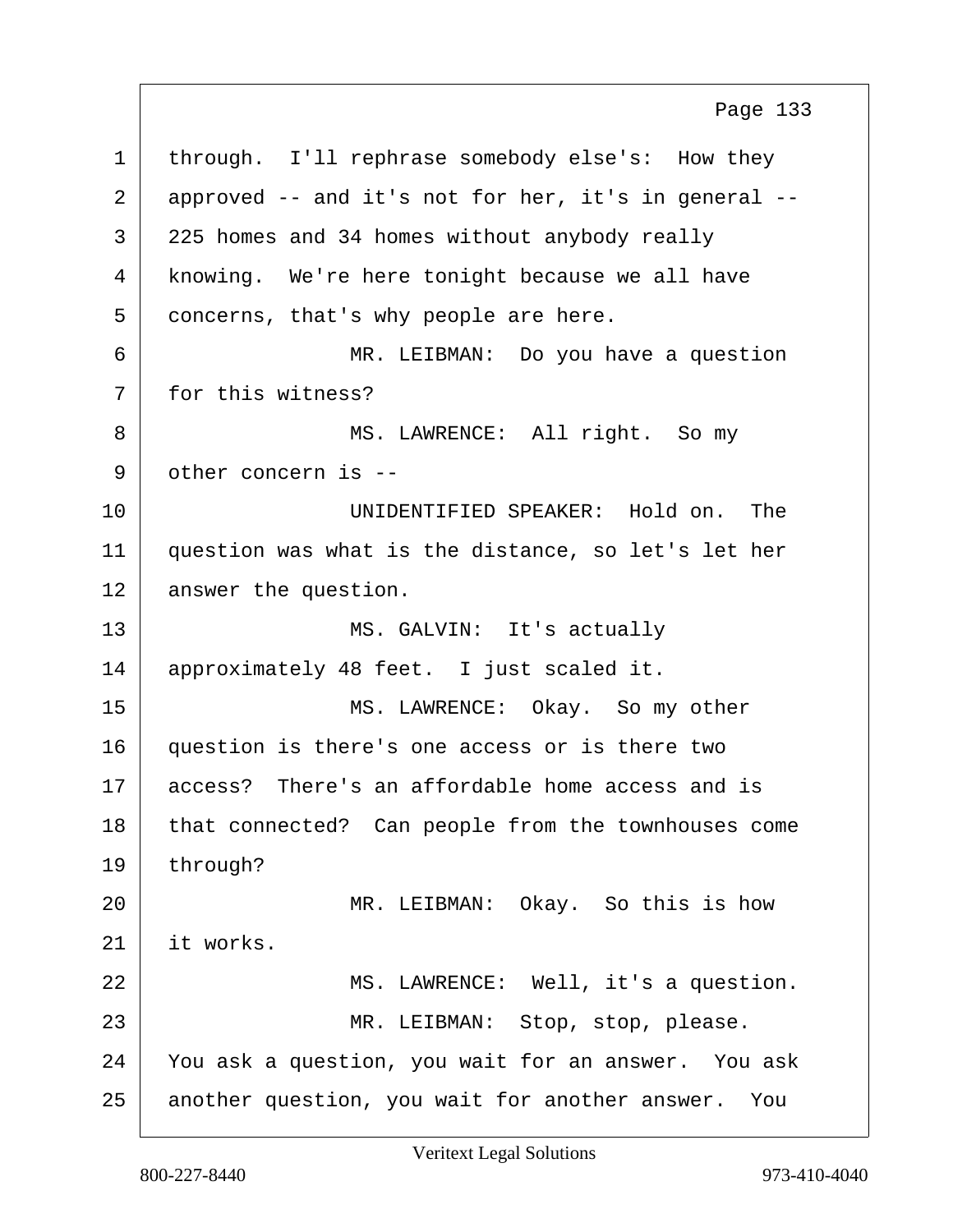1 don't shoot four questions in a row. You don't ask 2 what we call multiple questions. The witness has to 3 answer the question. 4 MS. LAWRENCE: So my first question  $5$  is, is the entrance to the affordable home connected  $6$  to the rest of the complex? 7 MS. GALVIN: No. 8 | MS. LAWRENCE: So it's only for the 9 affordable home and the maintenance? 10 MS. GALVIN: That's correct. 11 MS. LAWRENCE: Okay. Thank you. 12 Okay. Second question, the buffer,  $13$  the trees, you said you were going to try to 14 maintain what could be maintained. When you -- are 15 you going to be put in additional trees as buffer? 16 MS. GALVIN: Yes, and that will be 17 | testified to by the landscape architect. 18 MS. LAWRENCE: Okay. So we'll ask 19 the landscape architect more questions about the 20 aesthetics about those trees. Thank you. 21 MR. WOLFSON: Mr. Chairman, just to  $22$  go back because it is going quickly, the maximum 23 | height for the affordable building is 50 feet and  $24$  3 stories. 25 CHAIRMAN LIPPERT: And that complies Page 134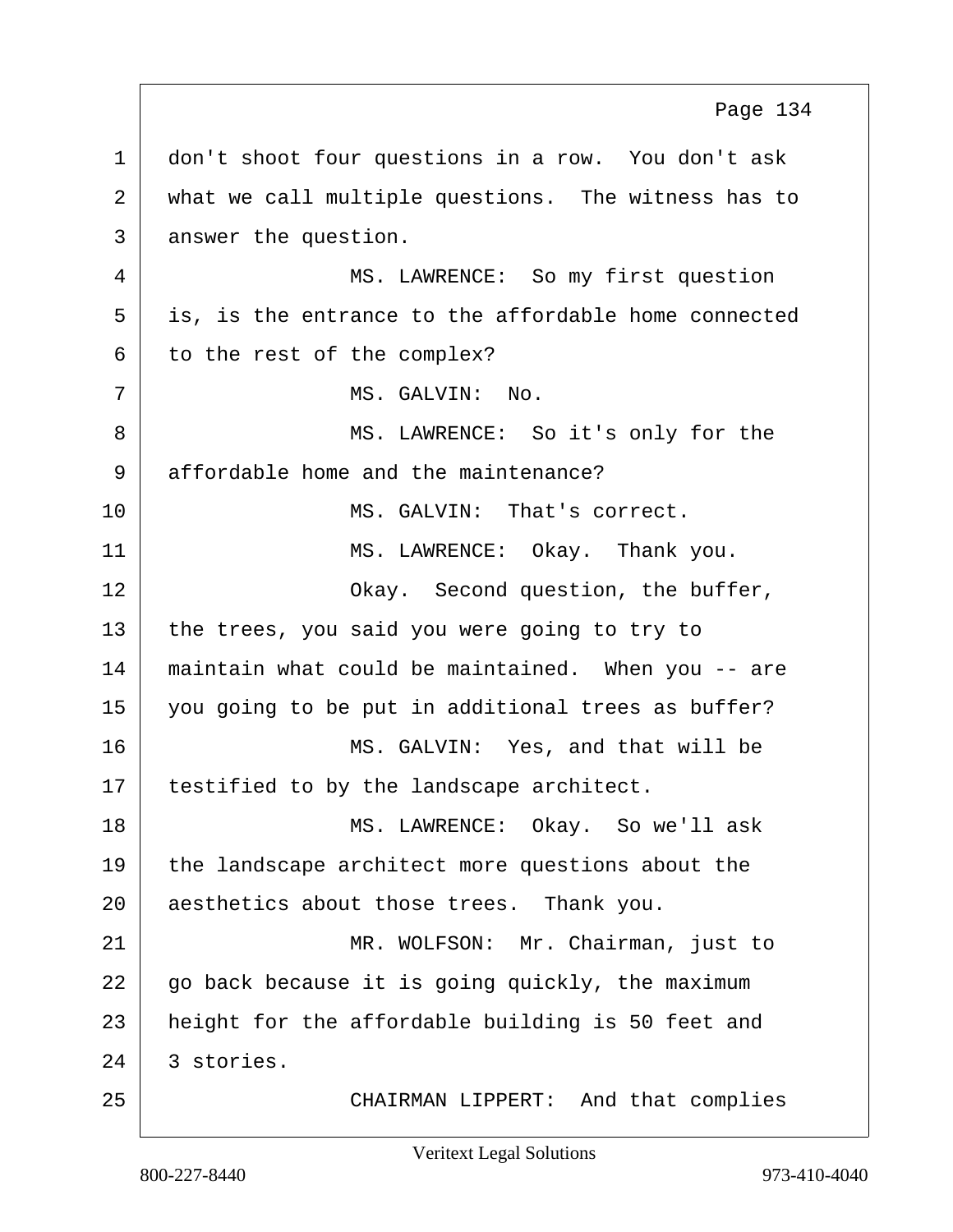1 with the ordinance. 2 MR. WOLFSON: Correct. 3 CHAIRMAN LIPPERT: Yes, sir. 4 MR. GARRISON: John Garrison, 521 5 Piermont Avenue, G-A-R-R-I-S-O-N. 6 A question, define the lots again?  $7$  This is going to be lot what, what designation, A, 8 on the subdivision? 9 | MS. GALVIN: The subdivision 10 identifies that as Lot A. 11 MR. GARRISON: And this is going to  $12$  be  $-$ 13 MS. GALVIN: Lot B. 14 MR. GARRISON: B and --15 MS. GALVIN: Lot C. 16 MR. GARRISON: Lot C, okay. Am I  $17$  right in assuming that Lot B is to a certain extent 18 landlocked? 19 MS. GALVIN: No, Lot B actually has 20 frontage along Piermont road and also along -- just 21 along Piermont road. 22 MR. GARRISON: But no access? 23 MS. GALVIN: No, only emergency 24 access. 25 MR. GARRISON: No access to the Page 135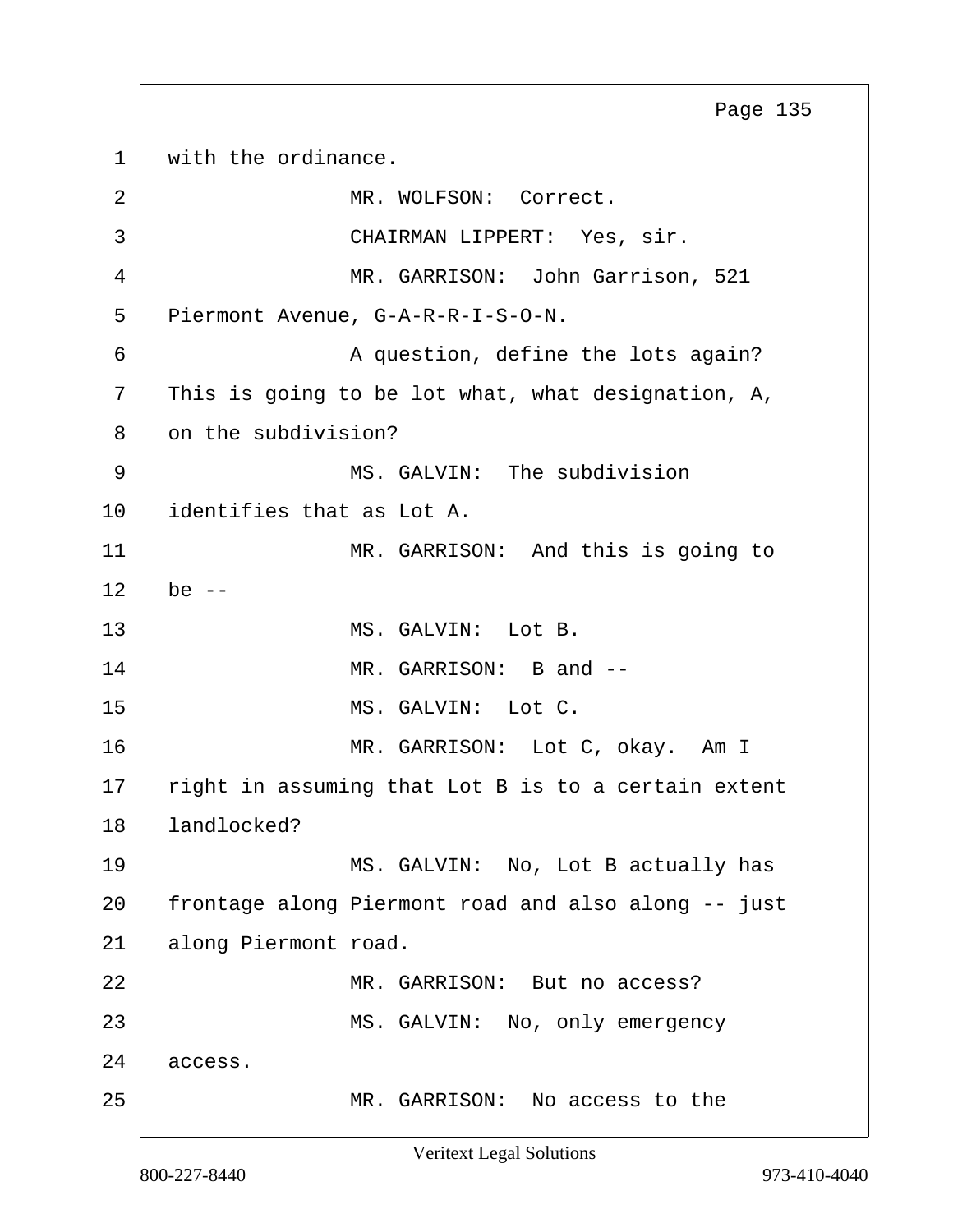1 residents? 2 MS. GALVIN: No access to the 3 residents right now. 4 MR. GARRISON: Do you need an 5 easement, then, through here? 6 MS. GALVIN: Yeah, they'll be 7 cross-access easements to satisfy both the golf 8 course facility as well as the residential 9 developments. 10 MR. GARRISON: In the document that's 11 going to be presented, I don't think it's in the 12 application. 13 MS. GALVIN: Probably because it 14 hasn't been prepared yet, but that would be 15 required. 16 MR. GARRISON: Was it missed? 17 | MS. GALVIN: No, it wasn't missed, 18 it's just really, it's too early to process what 19 we're going to do with that. 20 | MR. WOLFSON: Excuse me, 21 Mr. Chairman, I mean, those sort of easements, as 22 I'm sure the board realizes, are administerial in 23 | nature and they would be a condition of any approval 24 that might be granted and they would be subject to 25 the review of the engineer and your attorney. Page 136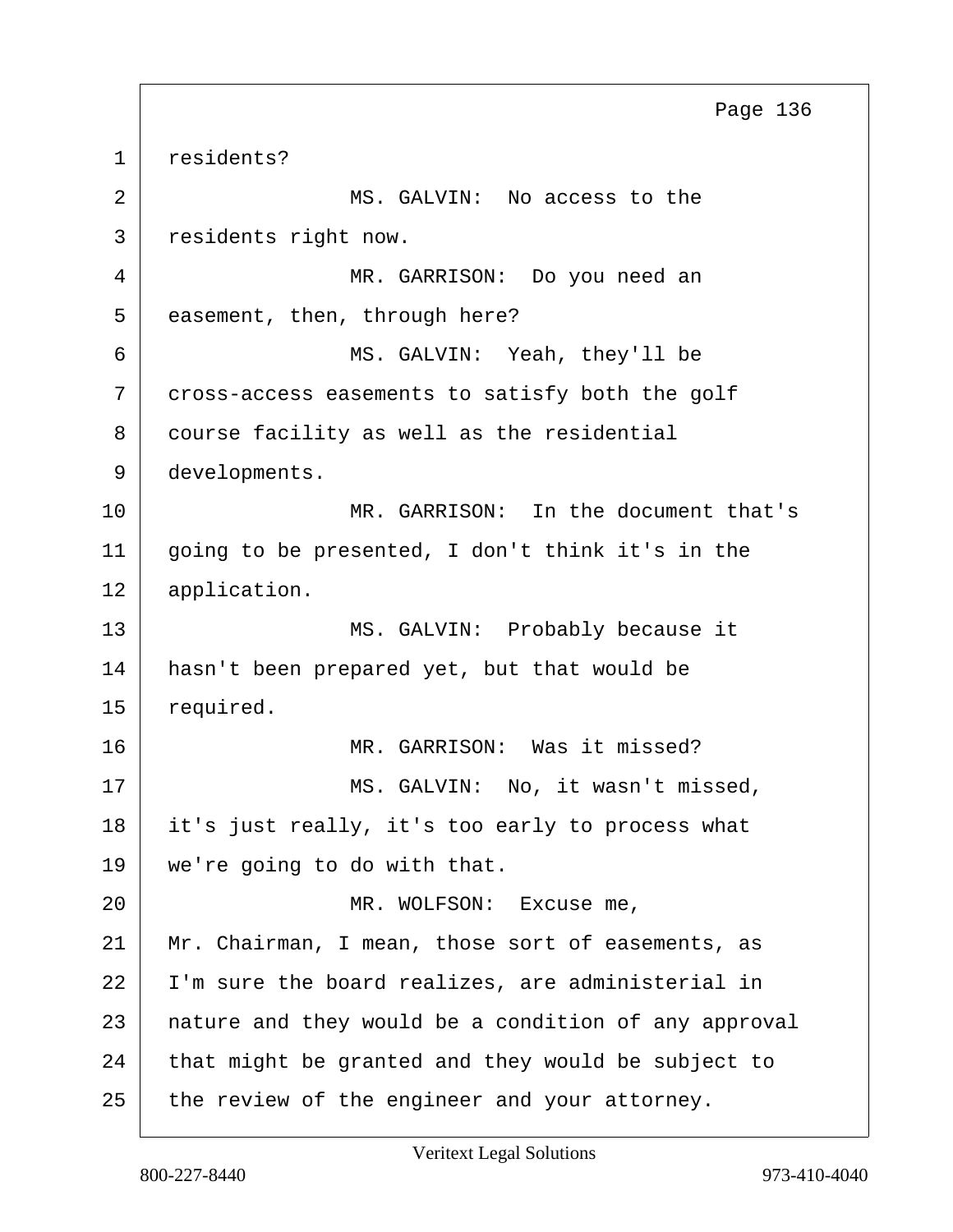|    | Page 137                                             |
|----|------------------------------------------------------|
| 1  | MR. LEIBMAN: That's correct.                         |
| 2  | MR. GARRISON: So the liability of                    |
| 3  | the town is not an issue? I mean, it's not a         |
| 4  | serious issue?                                       |
| 5  | CHAIRMAN LIPPERT: What liability are                 |
| 6  | you concerned with?                                  |
| 7  | MR. GARRISON: Well, if somebody                      |
| 8  | decides to say, hey, you can't cross Lot A.          |
| 9  | CHAIRMAN LIPPERT: They'll be                         |
| 10 | recorded easements there, sir.                       |
| 11 | MR. GARRISON: Aren't they normally                   |
| 12 | asked for along with the variances?                  |
| 13 | CHAIRMAN LIPPERT: No.                                |
| 14 | MR. GARRISON: Okay. That's one.                      |
| 15 | Next question, we've been throwing                   |
| 16 | around the different brooks Rivervale and Holdrum, I |
| 17 | don't know whether that's the correct nomenclature.  |
| 18 | I believe the brook that comes down through here is  |
| 19 | called Hillsdale and the Holdrum Brook comes from a  |
| 20 | high school on the south side of Piermont Avenue,    |
| 21 | that goes through here. Any clarification on that?   |
| 22 | Anybody agree, disagree?                             |
| 23 | MR. WAYNE: As far as I know, Holdrum                 |
| 24 | Brook runs north and south along the property and    |
| 25 | I've been in town for many years and it's always     |

 $\Gamma$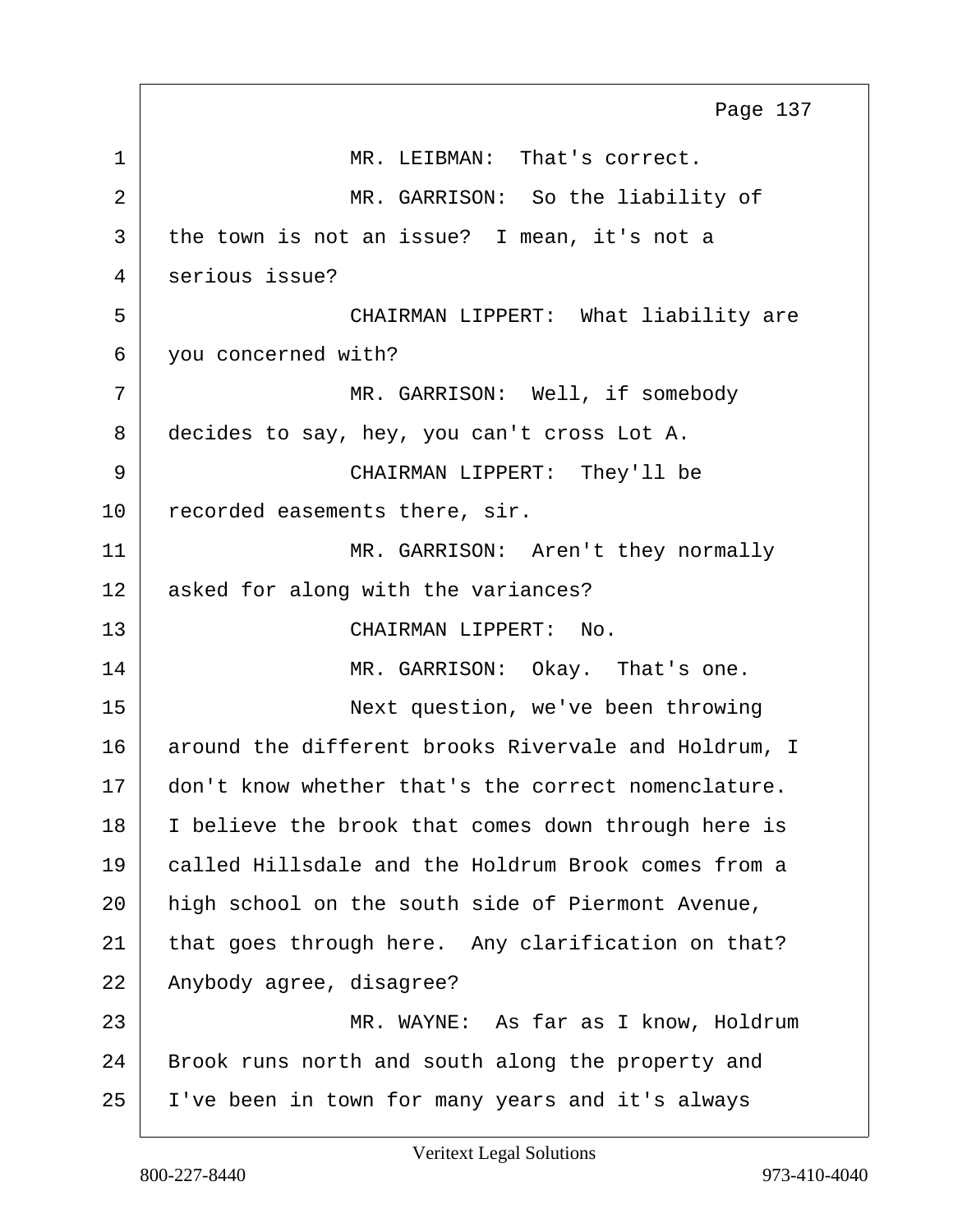1 been Holdrum Brook. 2 MR. GARRISON: Well, Holdrum Brook 3 actually is -- comes in front of the high school and 4 on the south side of Piermont Avenue. It's on 5 public documents. 6 MR. WAYNE: Well, on the tax maps in 7 River Vale it's Holdrum Brook. 8 MR. GARRISON: Well, what's the brook 9 that runs down here called? 10 CHAIRMAN LIPPERT: Sir, sir, we're 11 asking this witness questions. If she knows, she 12 knows. 13 Do you know the answer to the 14 question? 15 MS. GALVIN: My understanding is that  $16$  the brook that runs right through here which 17 | separates River Vale from Hillsdale is known as the 18 | Holdrum Brook, and I think that was verified with 19 our flood hazard area verification by the deed. 20 | Maybe there's another name for it. 21 CHAIRMAN LIPPERT: Okay. 22 | MR. GARRISON: I'm not going to 23 question Google, but Google doesn't call it that. 24 MR. STATILE: You have two Hillsdale  $25$  -- brooks in Hillsdale, east branch and west branch. Page 138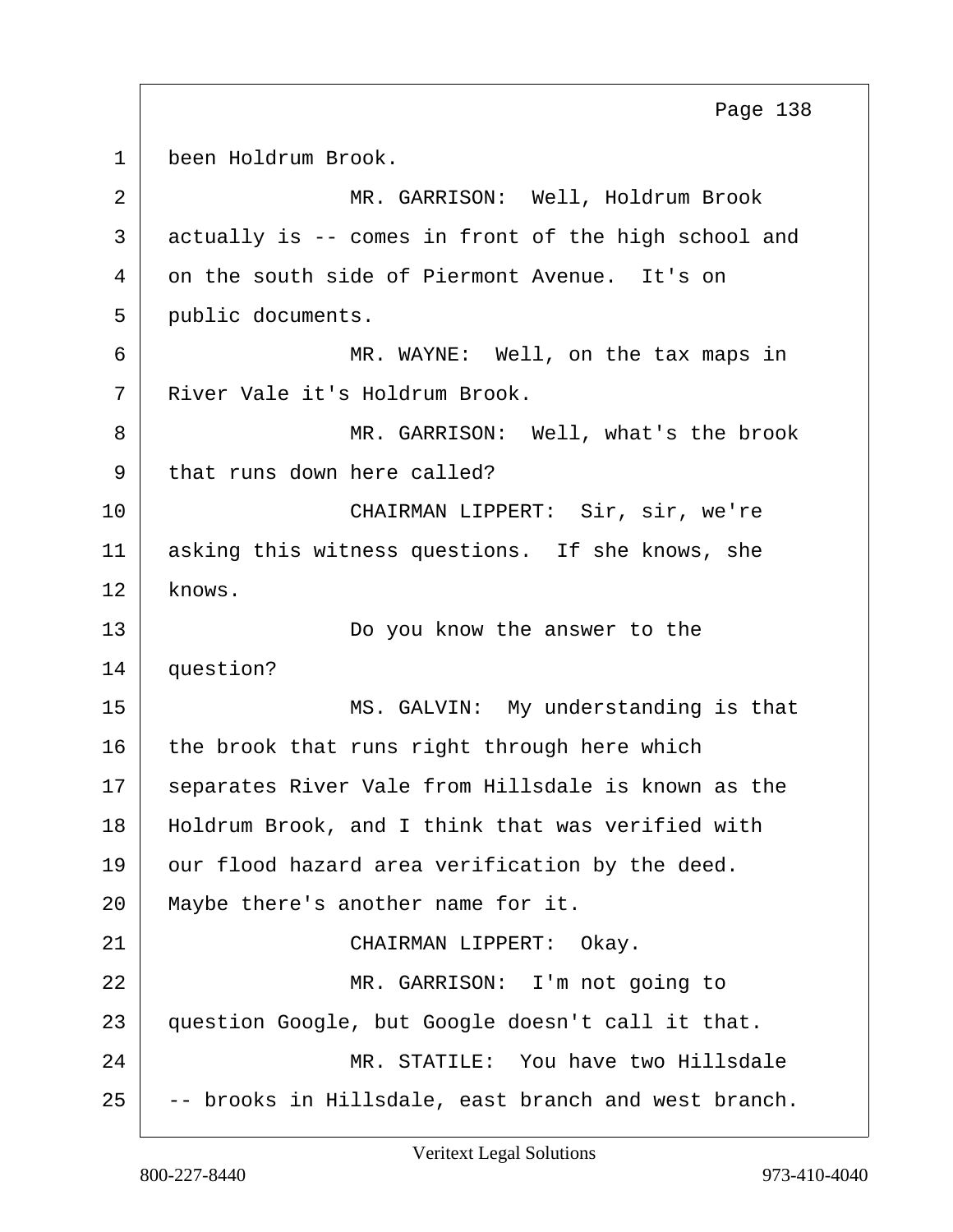1 This is the Holdrum. This is the Holdrum. 2 MR. GARRISON: What's the brook then 3 that runs south of Piermont Avenue? 4 MR. STATILE: You mean from the high  $5 \mid$  school? 6 MR. GARRISON: From the high school.  $7$   $\parallel$   $\texttt{MR. STATE:}$  That's the Hillsdale 8 | Brook, that's why they call it east branch and west 9 branch. 10 MR. GARRISON: Okay. The next 11 question would be -- oh, I know, again, we haven't 12 | talked about stormwater, but I understand the 13 | impervious surface is going to be generated here and 14 I think according to documents, 21 acres? 15 MR. WOLFSON: We're going to defer an 16 answer to that, sir, because that gets into the area 17 of stormwater. So we're going to come back for 18 stormwater and we'll answer that at that time. 19 MR. GARRISON: Okay. You mentioned  $20$  soil removals or you bring  $-$  is the general 21 consensus that part of this area being redeveloped 22 will need soil to be removed from the site? 23 MS. GALVIN: No, based on the current 24 calculations, it appears that we will need to bring 25 material into the site to get the grading plans to Page 139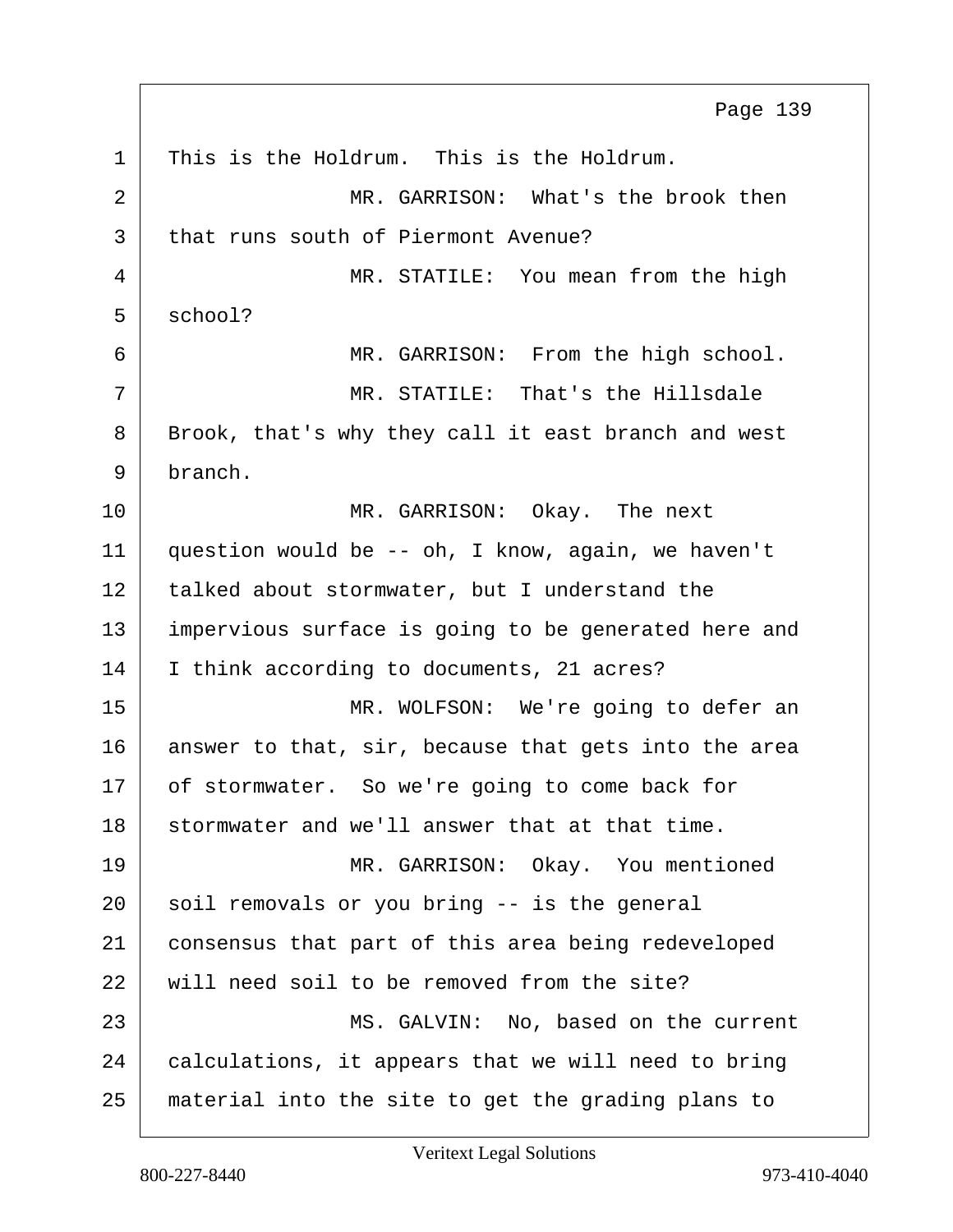1 work. 2 MR. GARRISON: Okay. That's it, 3 folks. 4 CHAIRMAN LIPPERT: Thank you. Anyone 5 else? 6 Yes, ma'am. 7 | MS. ADAMO: My name is Kira 8 McKeown-Adamo, M-C-K-E-O-W-N, A-D-A-M-O. I live at 9 466 White Birch Drive in River Vale. 10 | T'm going to start since we were just 11 | talking about the brooks, but I can't want to see, 12 do you have any other maps or any other plans to 13 show where the actual waterways are on this for 14 today? Is there anything that the public can see? 15 MS. GALVIN: There's an actual -- 16 MS. MCKEOWN-ADAMO: There's a site 17 | plan? Because that wasn't passed around. I just, 18 if you don't mind, I wanted to take a look at this. 19 UNIDENTIFIED SPEAKER: Can you move 20 that to the other easel so we can see it? 21 MS. MCKEOWN-ADAMO: Okay. So I just 22 want to start with the brook. I'm concerned. I'd 23 just like the know what type of studies have been 24 done for those brooks? Because the fact that we're 25 having a conversation about different names of it Page 140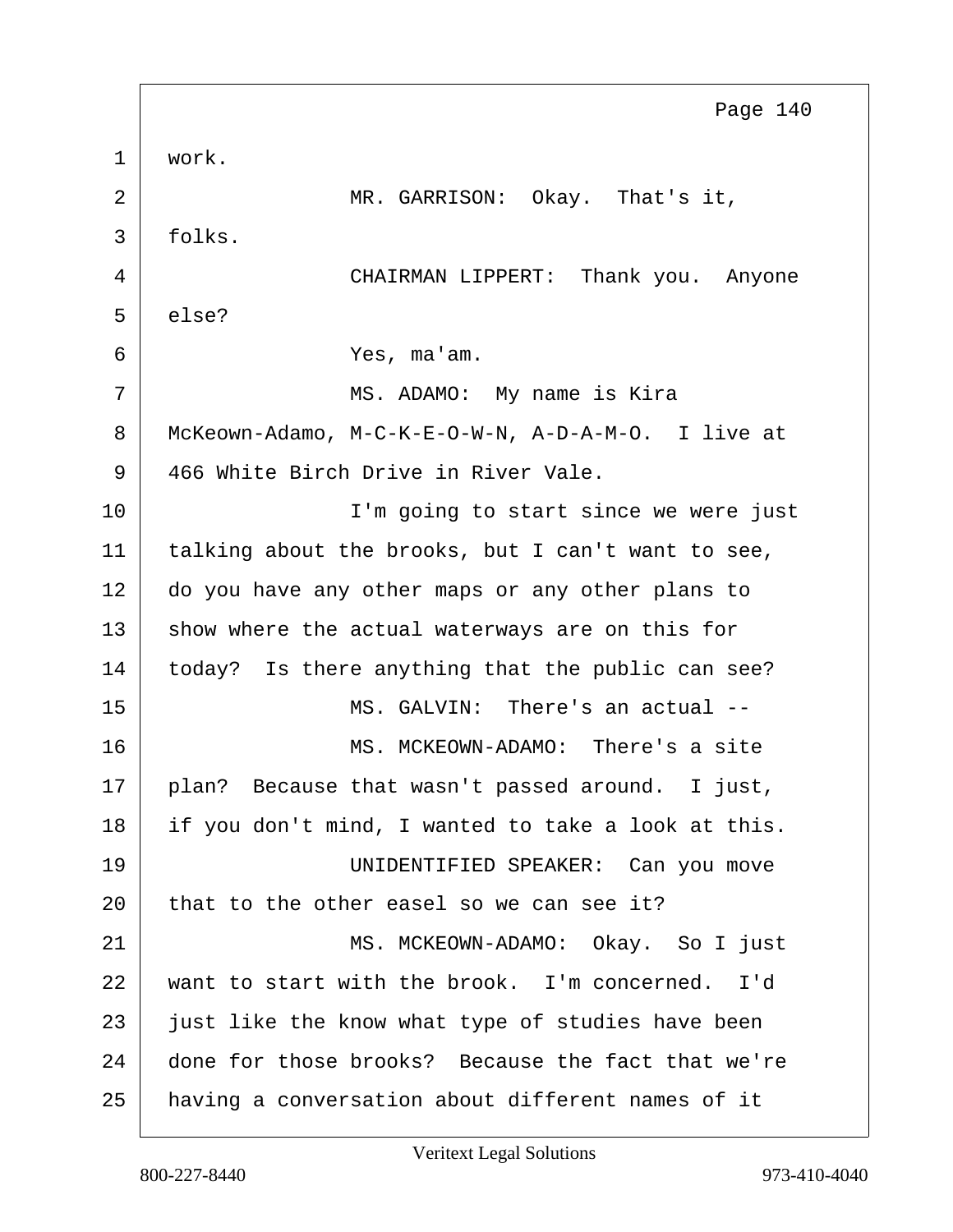1 makes me concerned because there are designations 2 for any sort of brook in New Jersey. 3 | MS. GALVIN: Correct. 4 MR. MCKEOWN-ADAMO: So what type of 5 studies has been going on? 6 MS. GALVIN: There was back in late 7 2015 the site received a flood hazard area 8 verification from the state Department of 9 Environmental Protection for the flood hazard area 10 associated with the Holdrum Brook and the Rivervale 11 Brook which is off on the northeast area of the  $12$  site. 13 MS. MCKEOWN-ADAMO: Okay. And have 14 the flood hazard maps been amended since then? I 15 believe the whole Region 2 has been amended or 16 they're being changed. 17 MS. GALVIN: I believe the 18 preliminary maps -- are you talking about FEMA maps? 19 MS. MCKEOWN-ADAMO: Yup. 20 MS. GALVIN: Okay. So the 21 preliminary FEMA maps I believe were issued prior to  $22 \mid 2015 \sim$ 23 MS. MCKEOWN-ADAMO: That's true, but  $24$  haven't they --25 | CHAIRMAN LIPPERT: Don't cut her off. Page 141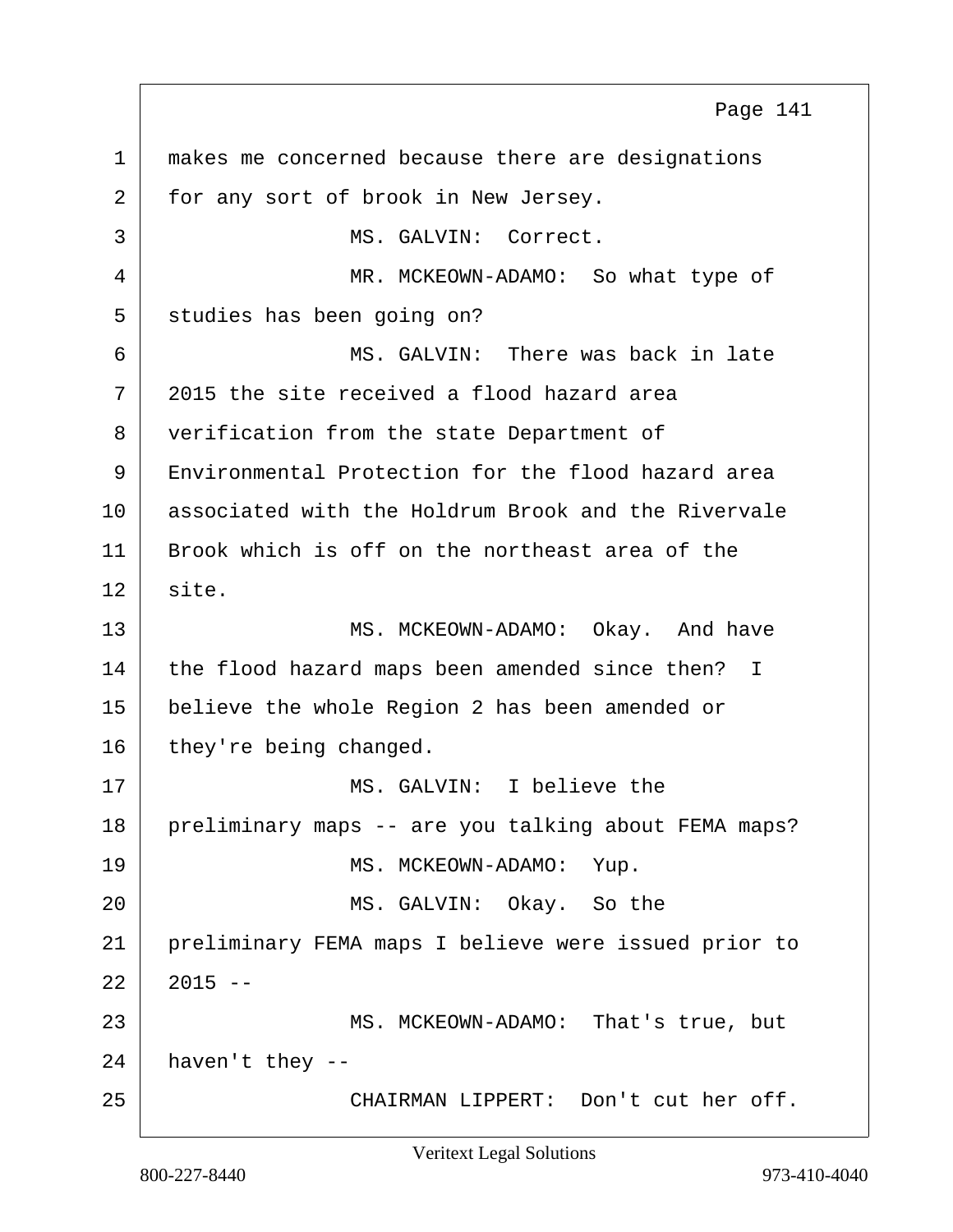1 You cut her off mid-sentence. Let her answer. 2 MS. GALVIN: I don't think that they 3 had been officially adopted yet to make it -- 4 MR. STATILE: The FEMA maps are 5 probably two years out on the document, but they are 6 being used by the New Jersey DEP, though, currently. 7 MR. MCKEOWN-ADAMO: Which ones are 8 being used by New Jersey DEP? 9 MR. STATILE: The drafts federal maps 10 are being used by DEP; however they went out and 11 | read the determinations by the DEP and they put in 12 that error because DEP knows they use the federal 13 maps. 14 MS. MCKEOWN-ADAMO: Who read the 15 determination? 16 | MR. STATILE: The applicant. 17 MS. GALVIN: We did. 18 MS. MCKEOWN-ADAMO: But I thought the 19 flood hazard map was done in 2015. When did you get 20 the determination? 21 MS. GALVIN: We got -- the flood 22 hazard area verification was issued in late 2015, 23 November or December 2015. 24 MR. STATILE: And that's valid for  $25$  five years. Page 142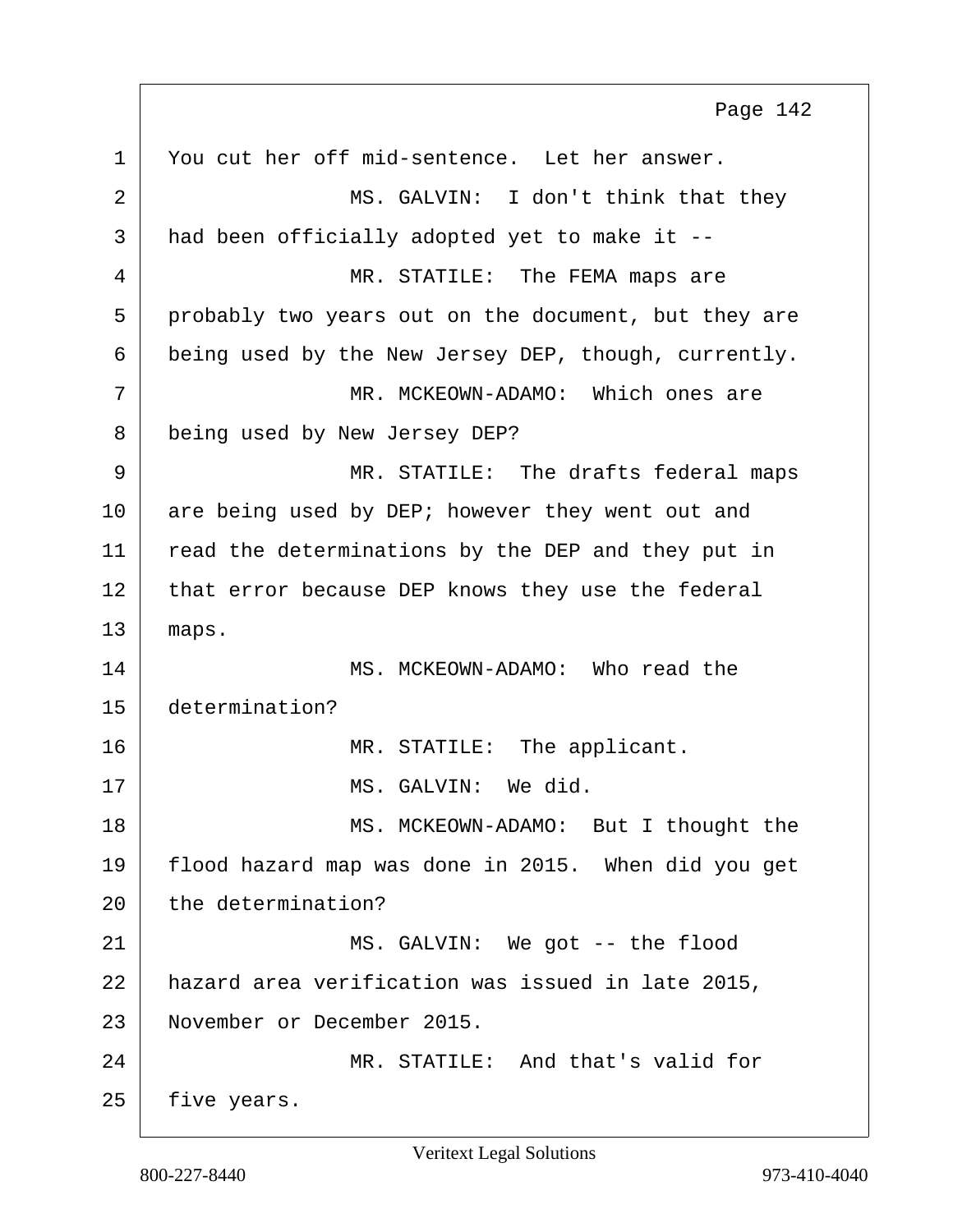1 MS. MCKEOWN-ADAMO: Okay. So in 2 regards then with brooks to preparing rates, what 3 categories are those brooks? 4 MS. GALVIN: They're a Category 1 so  $5$  they have a 300-foot repairing buffer. 6 MS. MCKEOWN-ADAMO: Okay. So you  $7$  show the 300-foot buffer on that? I only see a 150 8 foot. 9 MS. GALVIN: There's 150-foot wetland 10 transition area which is what you're seeing here. 11 MS. MCKEOWN-ADAMO: Right, but the 12 brook is right there, so how are you not approaching  $13 \mid 300$  feet? 14 MS. GALVIN: We are not encroaching 15 on a repairing buffer, it's difficult to see on this 16 map, but the repairing buffer which is measured 17 | 300 feet from the top of the slope of the brook. 18 MS. MCKEOWN-ADAMO: So where is this 19 150? It just needs clarifying because that -- where 20 is 150-feet wetland buffer starting from? 21 MS. GALVIN: It's measured from the 22 wetlands line, it's all set from the wetlands line. 23 COURT REPORTER: Can you use the 24 microphone? I can't hear you. 25 MS. MCKEOWN-ADAMO: The 300 feet, the Page 143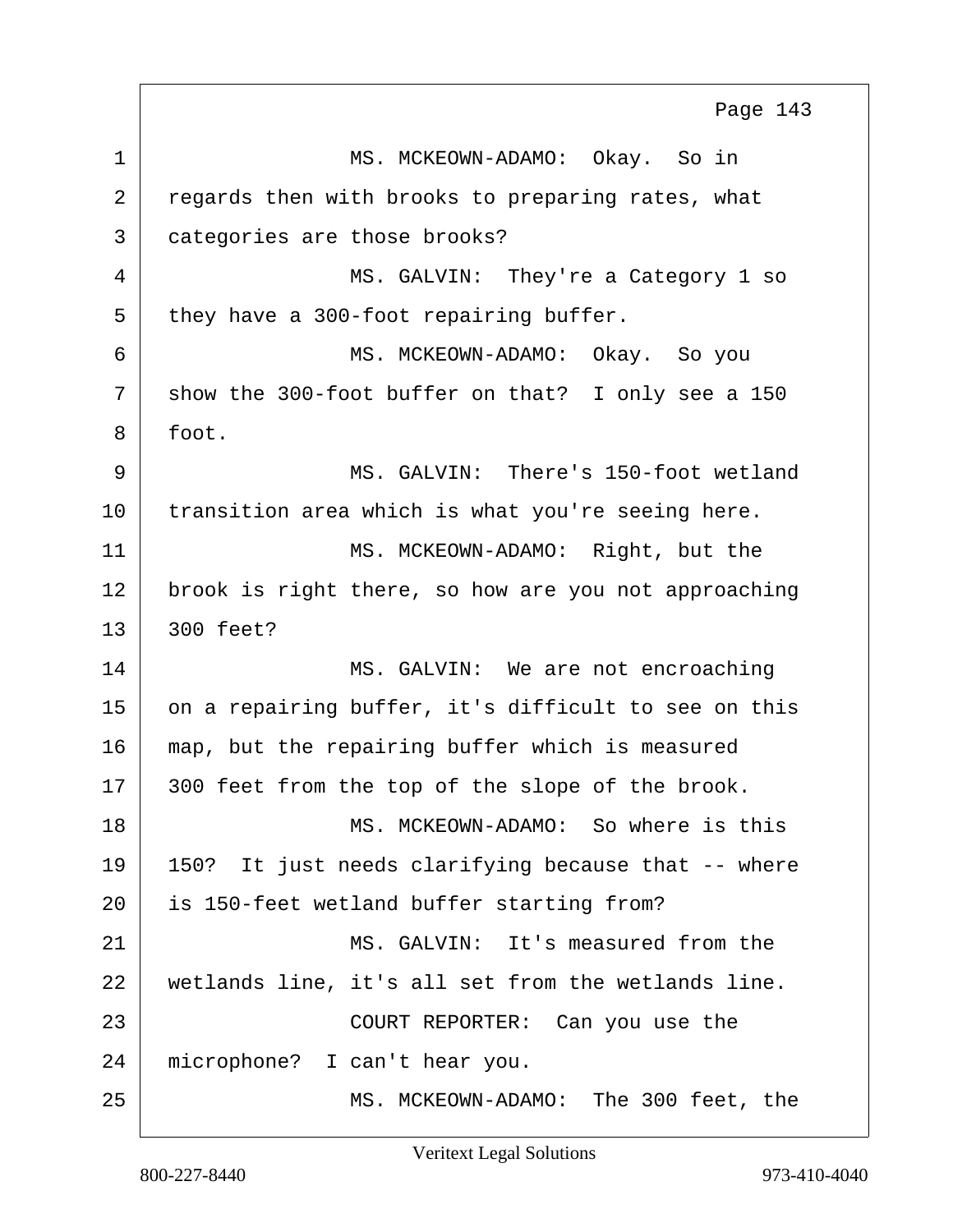1 repairing buffer is not clear on those drawings. 2 MS. GALVIN: So this is Sheet 5 of 3 the set where you can see both the lines. The 4 150-foot wetland transition area is measured from  $5$  the wetland line which is shown right here. The 6 300-foot repairing buffer is this line right here 7 and is measured 300 feet from the top of the bank of 8 the stream. So it's measured from a different point 9 in the wetlands transition area line. 10 MS. MCKEOWN-ADAMO: Okay. It's not 11 | called out on the plan, so it's not clear. 12 Now, Edgewood Country Club someone 13 | mentioned a prior variance that they actually 14 received regarding the driving range and I tend to 15 read the website and all of the resolutions and 16 apparently that there are trees on Rivervale Road, 17 and this a question -- there's a question in this. 18 There are trees on Rivervale Road and they were 19 | supposed to be maintained. So how  $-$ - which there 20 are many of them that have fallen down and have not 21 been replanted. 22 | So we heard in testimony tonight if a 23 | tree died, it would be replanted. How are we  $24$  supposed to -- this might not be a question for you.

25 This is a landscape architect question, so I take it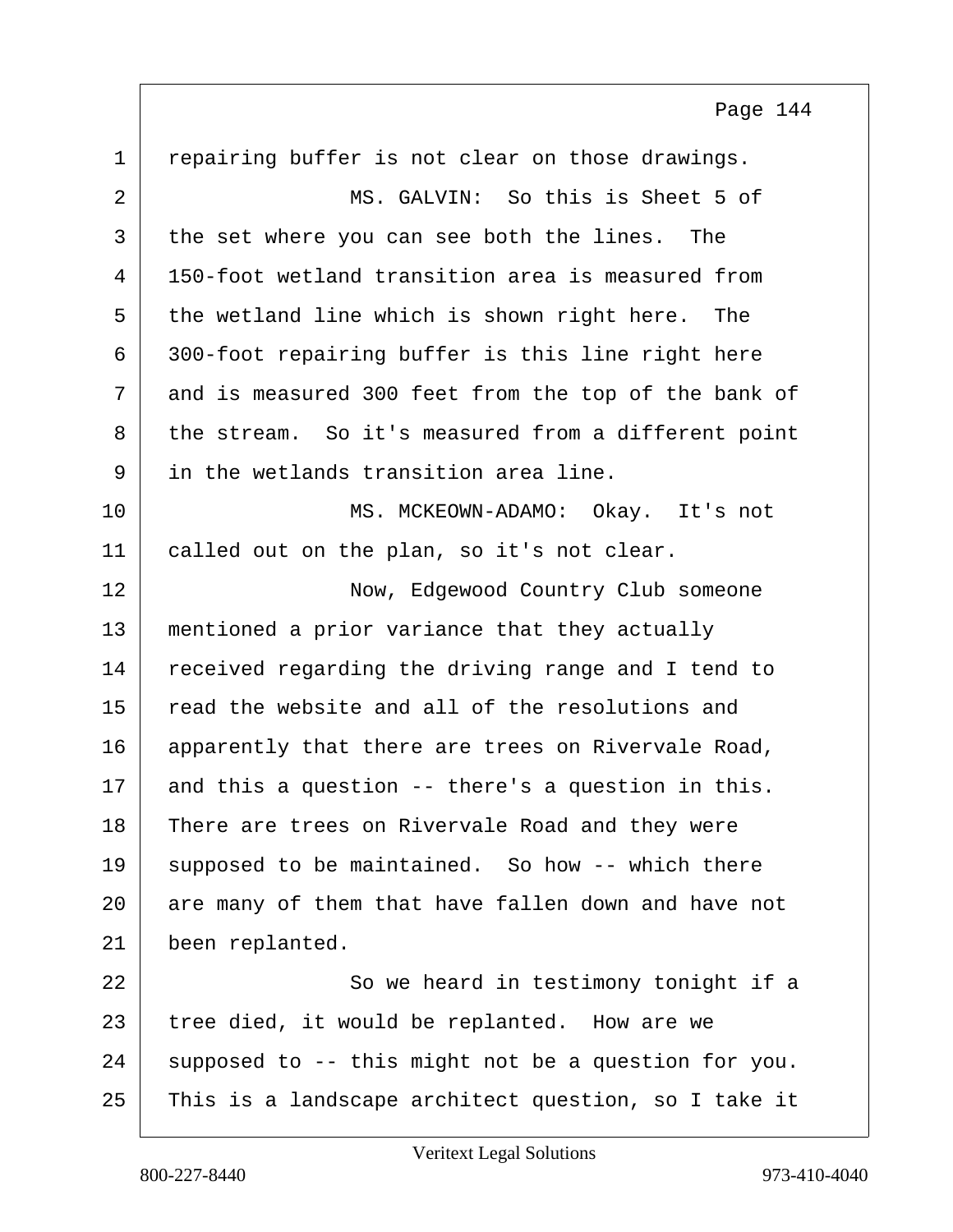<span id="page-144-0"></span>1 back. 2 **Okay.** So how much chain link fence 3 is going to be used on the new site and will it be 4 in the public view? Because presently -- 5 | MR. LEIBMAN: That was a question. 6 Let her answer. 7 | MS. MCKEOWN-ADAMO: Will chain link 8 | fence be in the public view? 9 MS. GALVIN: Right now there's no 10 proposed chain link fence for the project, we're 11 | actually removing chain link fence that's existing. 12 We're removing chain link fence along Piermont and 13 replacing that with the decorative aluminum and pier 14 | fence starting right there. 15 MS. MCKEOWN-ADAMO: Okay. Because 16 they says chain link. 17 | MR. WOLFSON: Take the mike with you. 18 MS. GALVIN: Sorry. The new fence 19 starts generally in the westerly end of the 20 maintenance facility and then will continue easterly 21 along Piermont road and we will remove the chain 22 I link fence that's in that area. 23 MS. MCKEOWN-ADAMO: So the chain link 24 fence that existing here will remain on Piermont  $25$  road? Page 145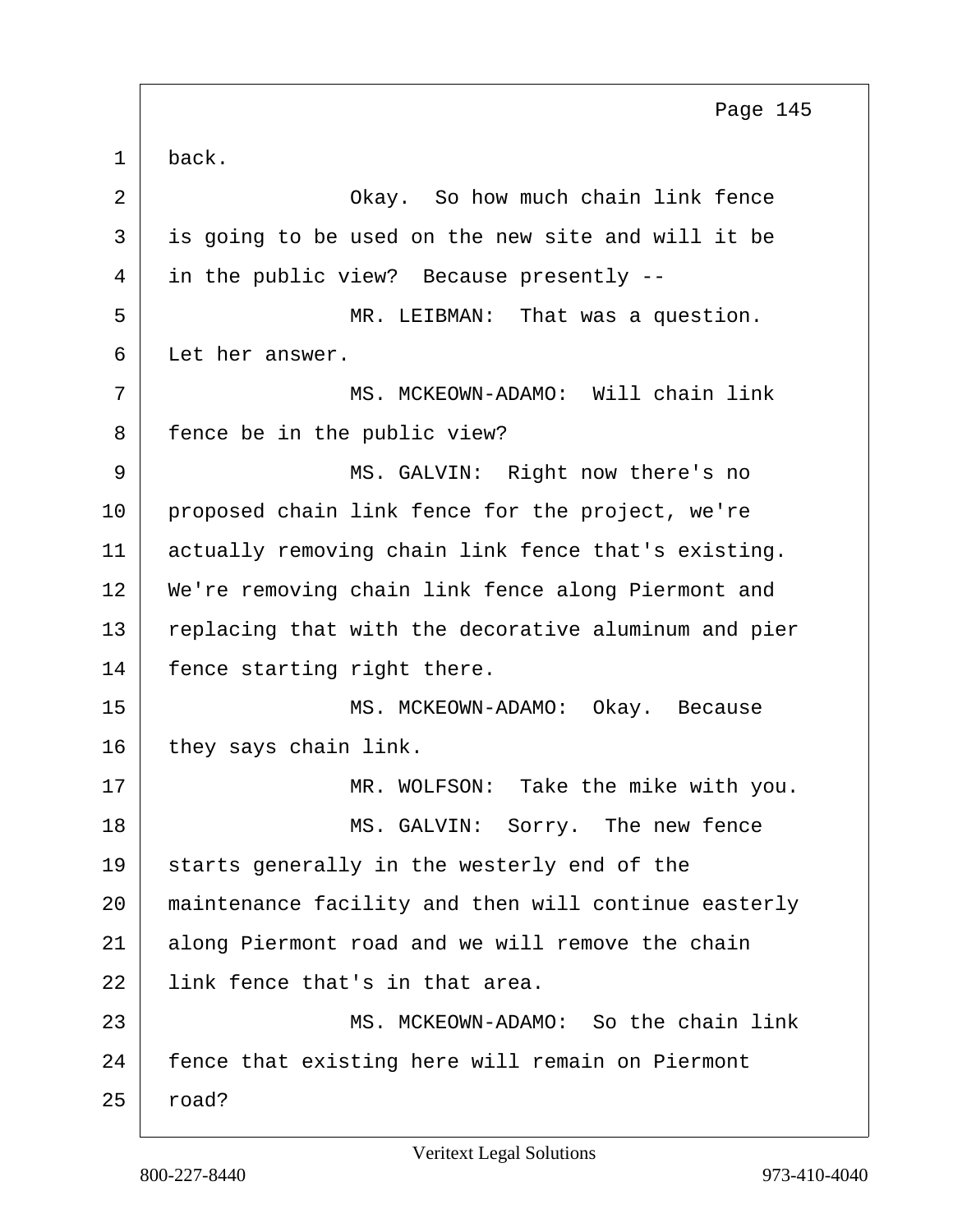<span id="page-145-0"></span>1 MS. GALVIN: Yes. 2 MS. MCKEOWN-ADAMO: Okay. Because 3 that's kind of in disrepair so I mean, it would be 4 nice if going forward -- I guess I can't make a 5 statement. Never mind. 6 MR. LEIBMAN: Well, we could say 7 would the applicant agree if this application is 8 approved to remove that chain link fence and install 9 decorative fencing. 10 MS. MCKEOWN-ADAMO: Yeah, my  $11$  question  $-$ 12 MR. LEIBMAN: I'm asking that 13 question. 14 MR. SANTOLA: I think that was an 15 issue raised by Mr. Statile. 16 MR. LEIBMAN: That was in 17 | Mr. Statile's letter? 18 MR. SANTOLA: It's a permitting 19 issue, and so we'll respond to that in a letter. 20 MS. MCKEOWN-ADAMO: Is the letter 21 available for public view? 22 | MR. LEIBMAN: It absolutely is. 23 We're going to take some steps to try and get all of  $24$  these items put on the borough website so that 25 everybody can see what's going on. Mr. Statile is Page 146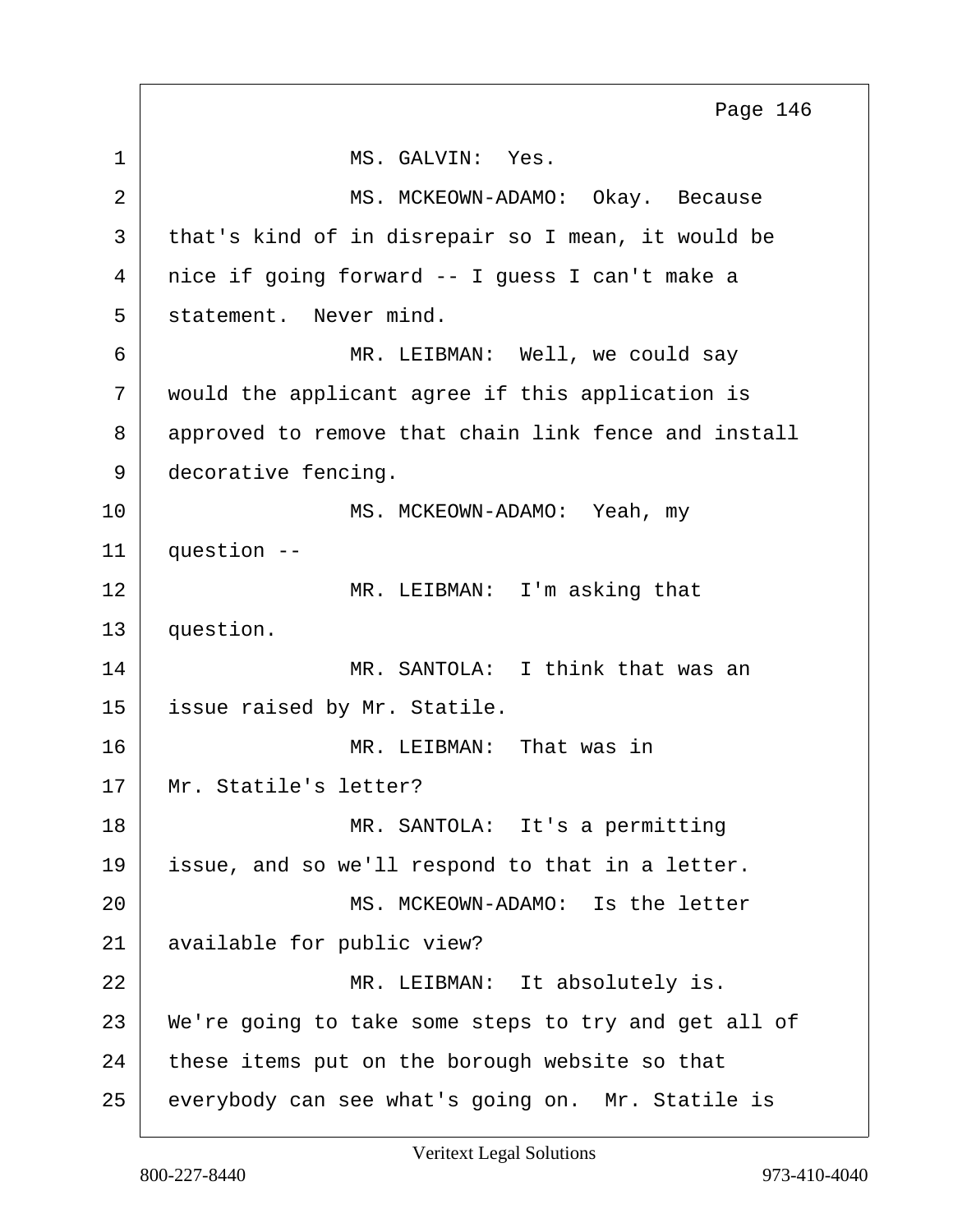<span id="page-146-0"></span>1 the borough engineer, for those of you who don't 2 know.

3 Raise your hand so they can see. 4 Mr. Statile issued an exhaustive 5 review letter analyzing this project. I think there 6 was over 70 individual items that he analyzed and 7 | has required responses from the applicant. So a lot 8 | of the questions the public has, the board has the 9 same questions and Mr. Statile had the same 10 questions. So we'll make sure that that gets up on 11 the website so everybody can see it and these 12 concerns can all be flushed out. 13 MS. MCKEOWN-ADAMO: My next question 14 is were there any -- some of this will maybe go into 15 stormwater. So if this goes too far into it, I'll 16 take it back. 17 | We're there any soil tests done to 18 confirm the water table height? 19 MS. GALVIN: I believe that there was 20 some older geotechnical investigation performed, it 21 was not an exhaustive study relative to the 22 determination of the high water table.

23 MS. MCKEOWN-ADAMO: Because as you  $24$  know  $-$  okay. 25 | So would it be prudent that water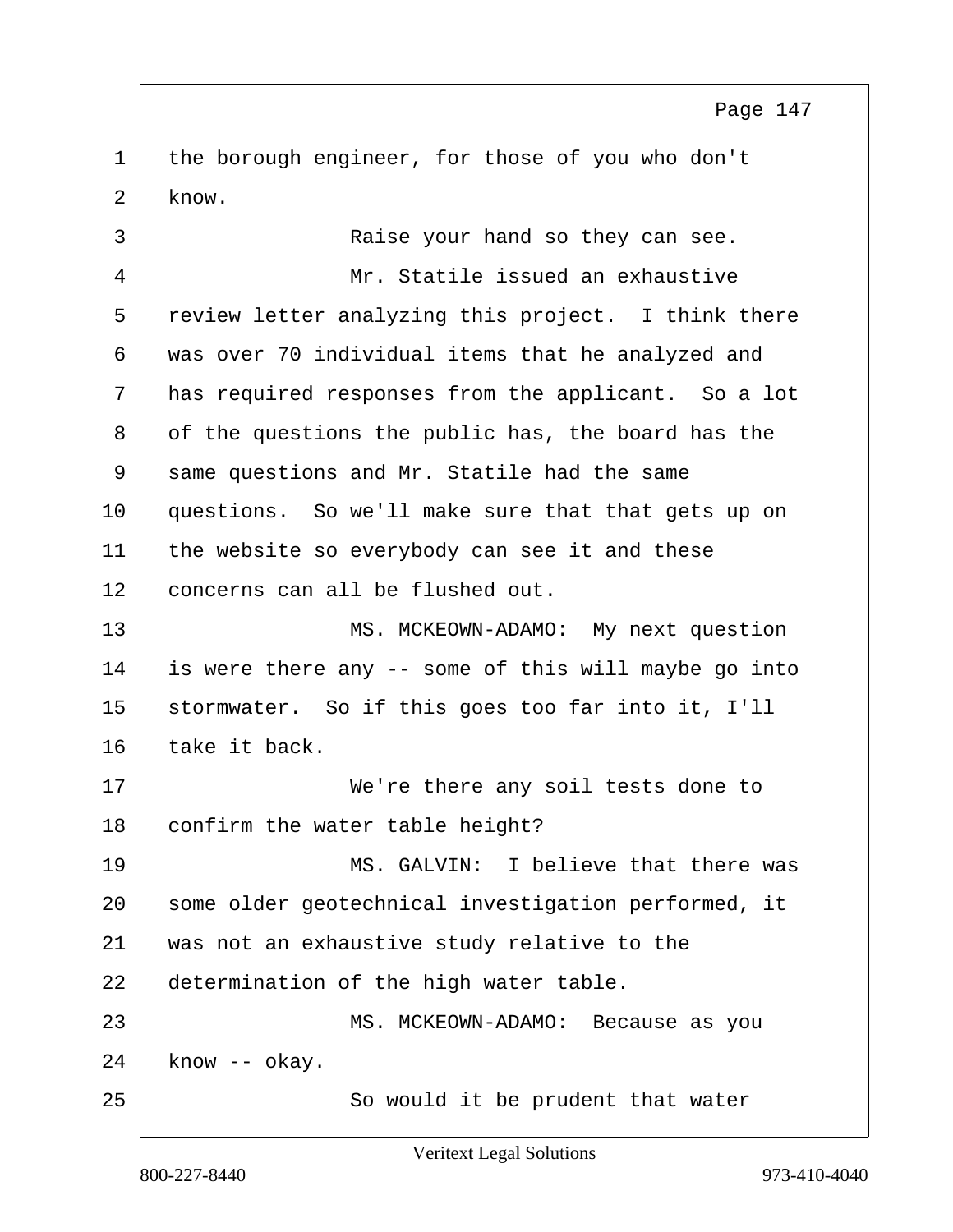<span id="page-147-0"></span>1 table heights be studied because there's a retention 2 pond over here and if we have a high water table 3 then you're going to be filling it up with water 4 from below. 5 MR. STATILE: I'll answer the 6 question for you. They have done some work over  $7$  that area, but we're also asked -- maybe its going  $8$  to be done again so we can  $-$ 9 MS. MCKEOWN-ADAMO: Correct. 10 MR. STATILE: You don't want the 11 water coming back from the groundwater stormwater 12 pond, so that's also requested in my prior report as 13 well. 14 MS. MCKEOWN-ADAMO: Thank you. And  $15$  then where -- this is a stormwater runoff question. 16 Okay. 17 Where will that be -- okay. Hold on.  $18$  So if it's used for irrigation, the stormwater 19 retention pond, is there any overflow that will go 20 into any other water body, any overflow? 21 MR. STATILE: Only for emergencies  $22$  should, you know, we have some usual storm. 23 Currently, my understanding of the drainage report 24 is everything is contained on-site. 25 MS. MCKEOWN-ADAMO: So there's no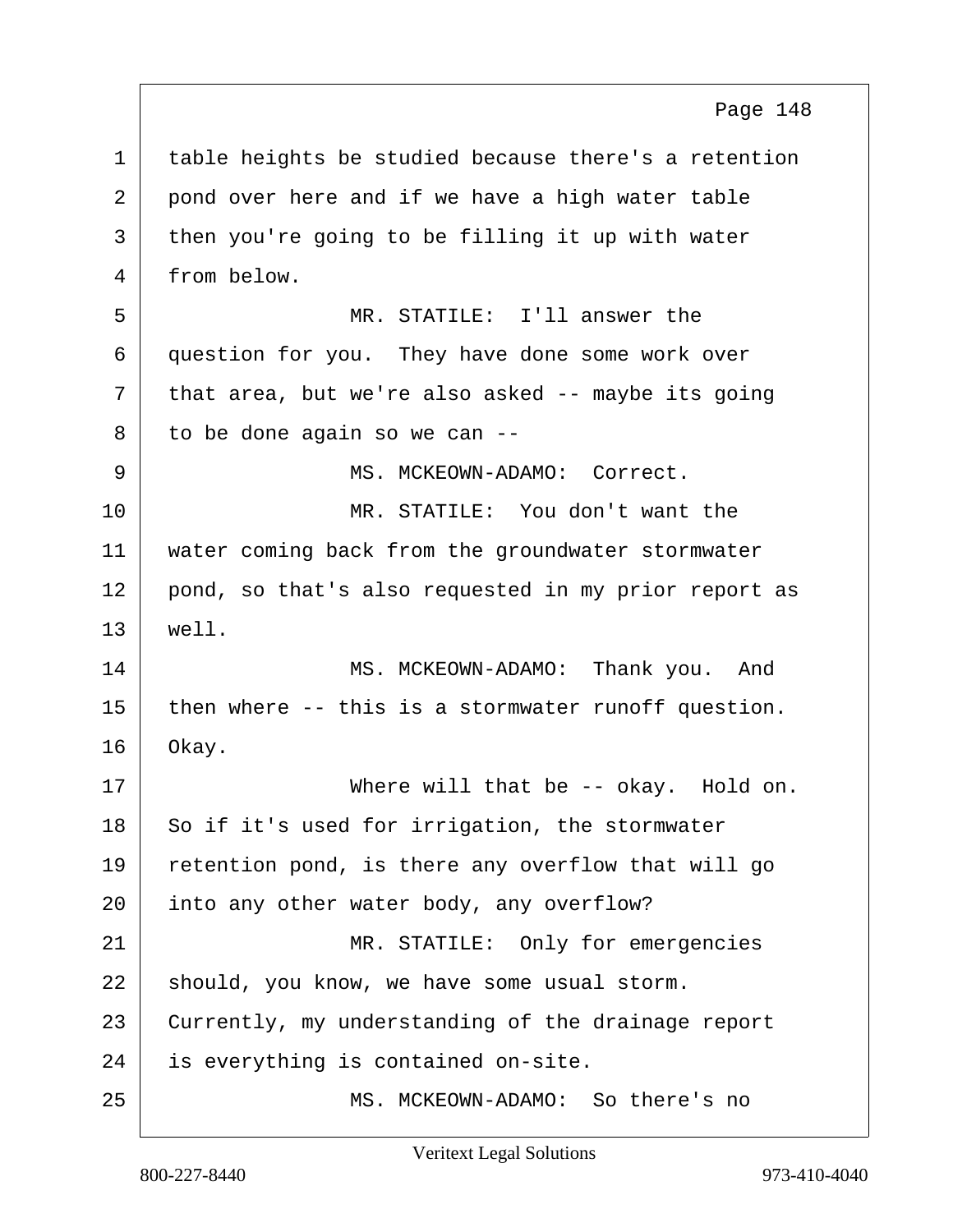<span id="page-148-0"></span>1 culvert to the other brooks? 2 MR. STATILE: No. 3 MS. MCKEOWN-ADAMO: And then this 4 might be more stormwater-area question. So my 5 question is is that are there -- existing now we 6 have pretty much impervious -- we have impervious 7 area, that's what's existing there. This proposes 8 quite a bit of impervious area and would it be 9 correct to say that there will be more pollutants 10 because there is more impervious area and now will 11 be having vehicular traffic, garbage on the site?

Page 149

12 MR. WOLFSON: Respectfully, that's a 13 | stormwater question.

14 MS. MCKEOWN-ADAMO: Okay. That's 15 fine.

16 MR. STATILE: I think the applicant's 17 engineer can answer that question under the rules, 18 the state rules. Why don't you just answer that if 19 vou understand it.

20 MS. GALVIN: The state's 21 stormwater-management regulations require that we 22 treat the stormwater runoff to meet their water 23 quality standard. 24 MS. MCKEOWN-ADAMO: In what way?

25 MS. GALVIN: There are different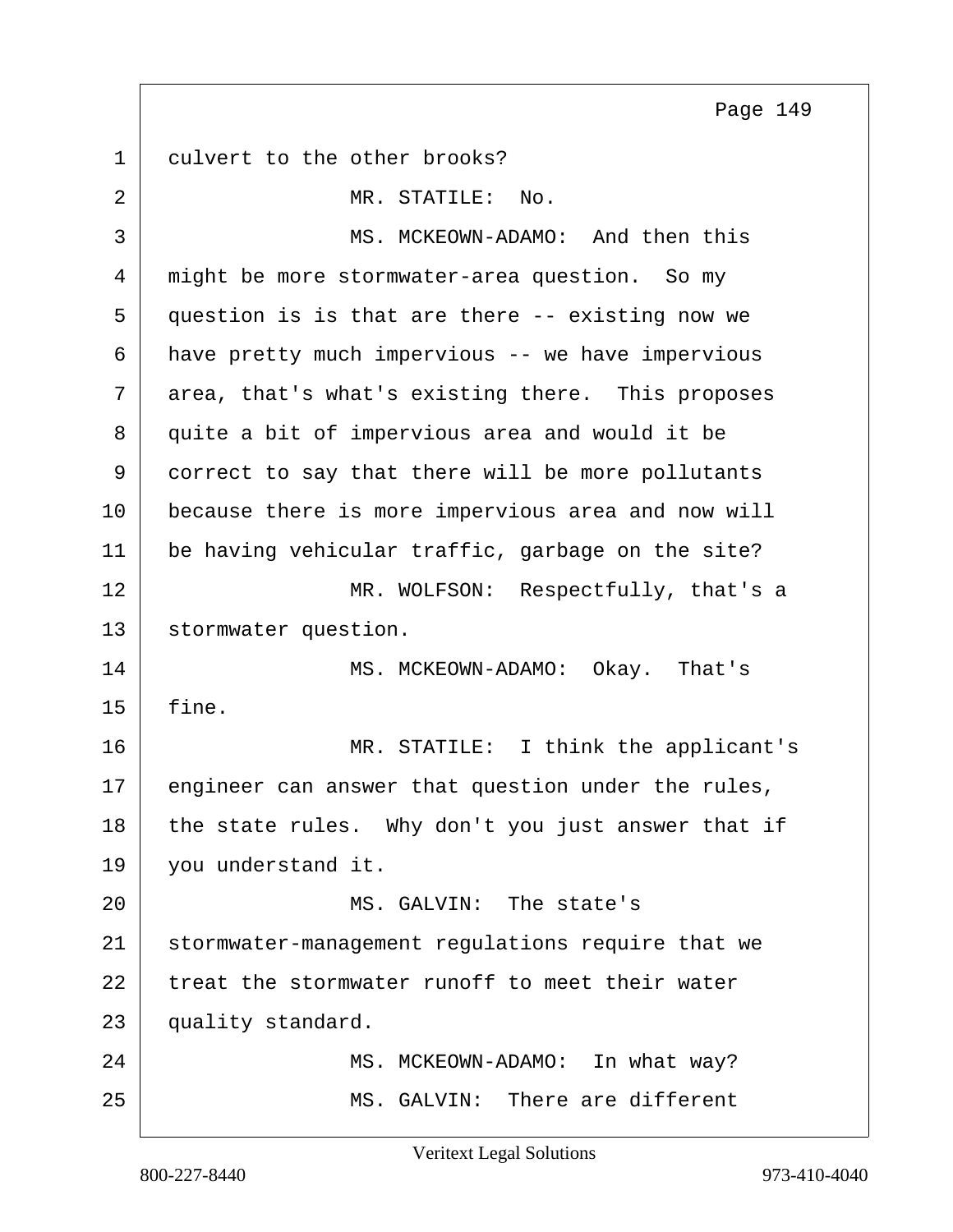<span id="page-149-0"></span>1 approaches to addressing the water quality storm --2 the water quality design. One of the approaches is 3 to use a pond that dilutes the runoff coming into  $4$  the basin. 5 MS. MCKEOWN-ADAMO: Is that pond 6 | located on the plans?  $7$   $\parallel$  MR. STATILE: It's all there. 8 MS. MCKEOWN-ADAMO: There's a 9 secondary pond for like a --10 | MR. STATILE: Read my report. My 11 | report also goes into that as well. There's new 12 arrangement of that, yes. 13 | MS. MCKEOWN-ADAMO: Okay. Because 14 it's not there. It's hard when you're the public 15 and you don't see it all and there are things that  $16$  aren't addressed at the time of the meeting. 17 | MR. STATILE: It's a good question.  $18$  Tt's fine. 19 MS. MCKEOWN-ADAMO: Okay. So I'd 20 like to know what then, or may I ask if you know to 21 what extent will the water have pollutants in it to  $22$  now irrigate the property, will it be potable water, 23 essentially? 24 CHAIRMAN LIPPERT: These are all 25 stormwater questions. Why don't we have the direct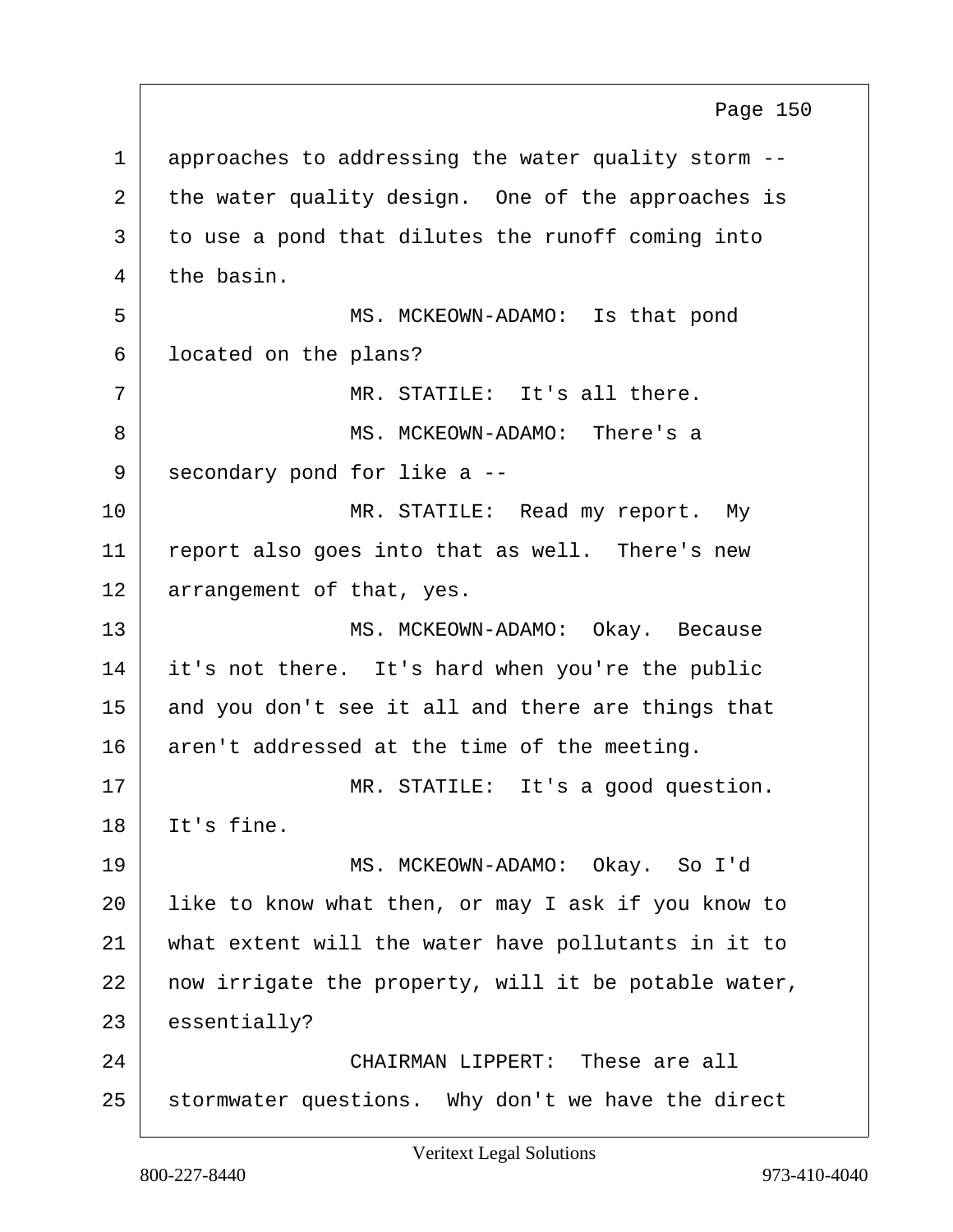<span id="page-150-0"></span>

| $\mathbf 1$ | stormwater testimony first. I've asked folks to      |
|-------------|------------------------------------------------------|
| 2           | limit themselves to five minutes, I've given you a   |
| 3           | lot more than that. See if you can wrap it up.       |
| 4           | MS. MCKEOWN-ADAMO: Okay. So which                    |
| 5           | areas are impacted by the steep slope requirements?  |
| 6           | MS. GALVIN: There's some very                        |
| 7           | limited areas such as a sand trap as a steep edge of |
| 8           | the slope. There's some other areas in there also,   |
| 9           | but in general the site is relatively flat.          |
| 10          | MS. MCKEOWN-ADAMO: I was just asking                 |
| 11          | where they were, though. I mean, I didn't $-$ all    |
| 12          | right. So you want to see on the topographic map?    |
| 13          | MS. GALVIN: This is Sheet 14 of the                  |
| 14          | site plan set. There's a ditch in the rear where     |
| 15          | the proposed maintenance facility is and there's     |
| 16          | contour lines in here. Where the contour lines are   |
| 17          | really close together, that's where there's a steep  |
| 18          | slope.                                               |
| 19          | MS. MCKEOWN-ADAMO: Okay. I missed                    |
| 20          | some of the testimony and I apologize, but is there  |
| 21          | a variance needed for the sign that was referenced   |
| 22          | before to have that size sign? I missed that part.   |
| 23          | I apologize.                                         |
| 24          | MS. GALVIN: There's not a variance                   |
| 25          | required for the size of the sign. The board can     |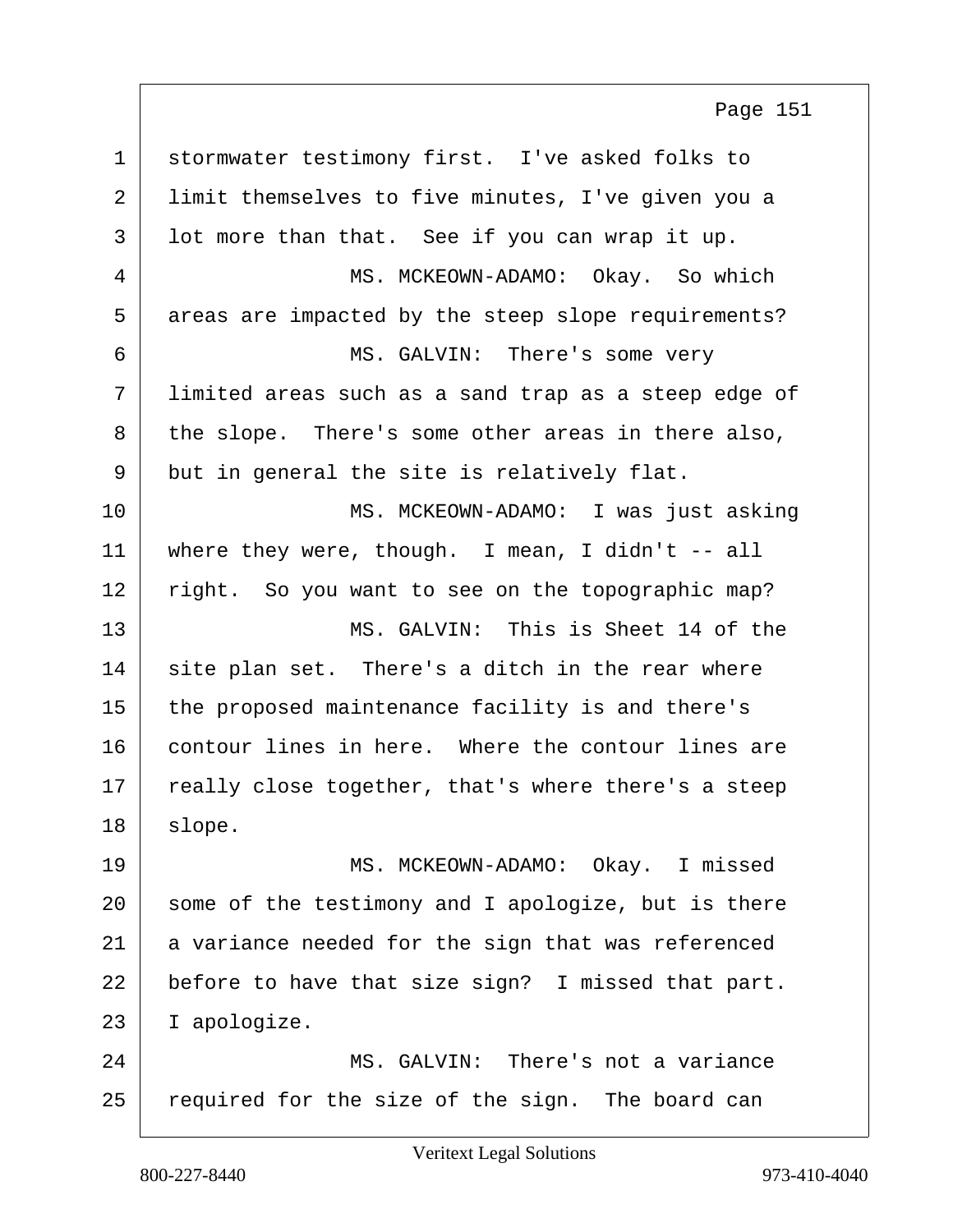<span id="page-151-0"></span>1 approve the size of the sign, there's no maximum. 2 | However, there's a variance required for the fact 3 that there are two proposed signs associated with 4 the residential development and only one is 5 permitted. 6 MS. MCKEOWN-ADAMO: Okay. That I 7 understand. And then on the lot over -- the small 8 | lot, I don't know if it's Lot C where you were 9 proposing the solid fence. Is solid fence permitted 10 on Rivervale Road at that height? 11 MS. GALVIN: The limitation on the 12 fence height in the front yard is 3 feet. 13 MS. MCKEOWN-ADAMO: But the solid 14 | fence, is that permitted? 15 MS. GALVIN: I don't believe that 16 there's a restriction on the fact that it's solid, 17 but I believe since it's located within the front 18 yard, there is a height limitation on it. 19 MS. MCKEOWN-ADAMO: Is that something 20 the board can answer? 21 CHAIRMAN LIPPERT: Yes. Chris, you 22 want to answer that? 23 MR. STATILE: Yes, it's required to 24 be open. There are picket fences open. The 25 ordinance wants it to be open. There's a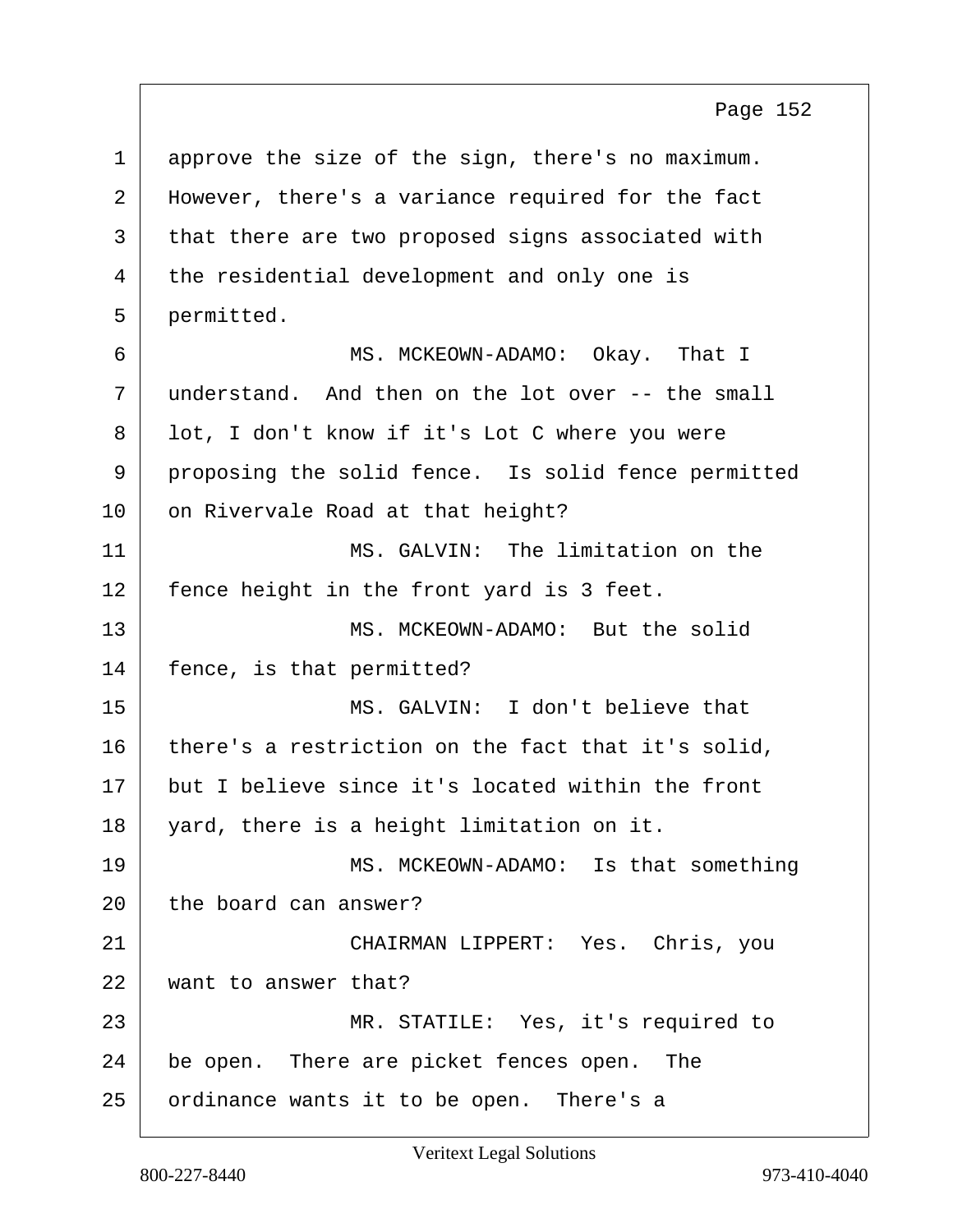<span id="page-152-0"></span>1 requirement to be 50 percent open, I believe. 2 MS. MCKEOWN-ADAMO: Okay. Because 3 the testimony was solid fence. 4 MS. GALVIN: Relative to the trash 5 enclosure. 6 MR. STATILE: Excuse me? 7 MS. GALVIN: The trash enclosure 8 fence. 9 MR. STATILE: Oh, the trash 10 enclosure. 11 MS. MCKEOWN-ADAMO: I wasn't 12 referencing the trash enclosure, it was the property 13 where the single-family house was. Before you had 14 said you were going to put solid fence by the 15 parking lot. Is that -- that's what I heard. 16 | MS. GALVIN: The only location where 17 | there's a solid fence proposed is around the trash 18 enclosure along Piermont road. 19 MS. MCKEOWN-ADAMO: All right. So 20 over by the single-family house with that small lot, 21 | that's now being -- you served in the proposal or on 22 your proposed plan, there wasn't solid fence 23 buffering that parking lot to the single-family 24 house? 25 MS. GALVIN: Yup. Page 153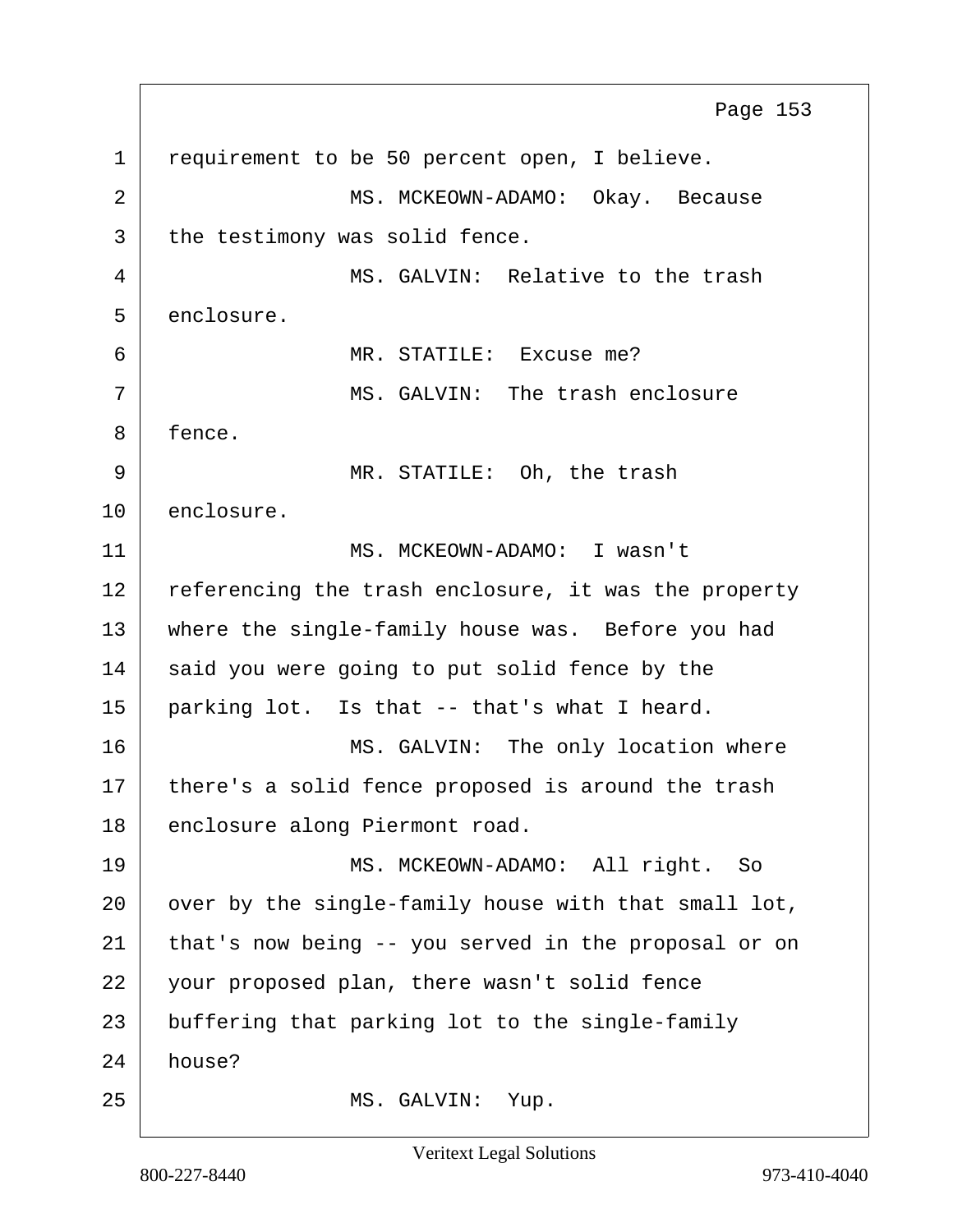<span id="page-153-0"></span>1 MS. MCKEOWN-ADAMO: The single-family 2 house here? I believe you said there was solid 3 fencing going around it. 4 MS. GALVIN: Yeah, originally we had 5 proposed chain link fence in that area, but the 6 applicant met with the property owner of the 7 residential house and requested a solid wood fence 8 in that area. 9 MS. MCKEOWN-ADAMO: Okay. But that 10 is on -- I believe I'm asking if that's on the main 11 | road, would that require an additional variance? 12 MS. GALVIN: I don't believe it's 13 | within the front yard which is where the variance 14 issue comes in. It's technically either a side or a 15 rear yard for that residential lot, so I don't 16 believe that a variance is required for it. We can 17 double check. 18 MR. STATILE: If it's behind the 19 front setback of the doorway, it's not -- 20 MS. MCKEOWN-ADAMO: So if it's not on 21 Rivervale, it's not required? 22 MR. STATILE: It's actually 23 perpendicular to Rivervale. 24 MS. MCKEOWN-ADAMO: So that solid 25 fence would then lead into some sort of open fence Page 154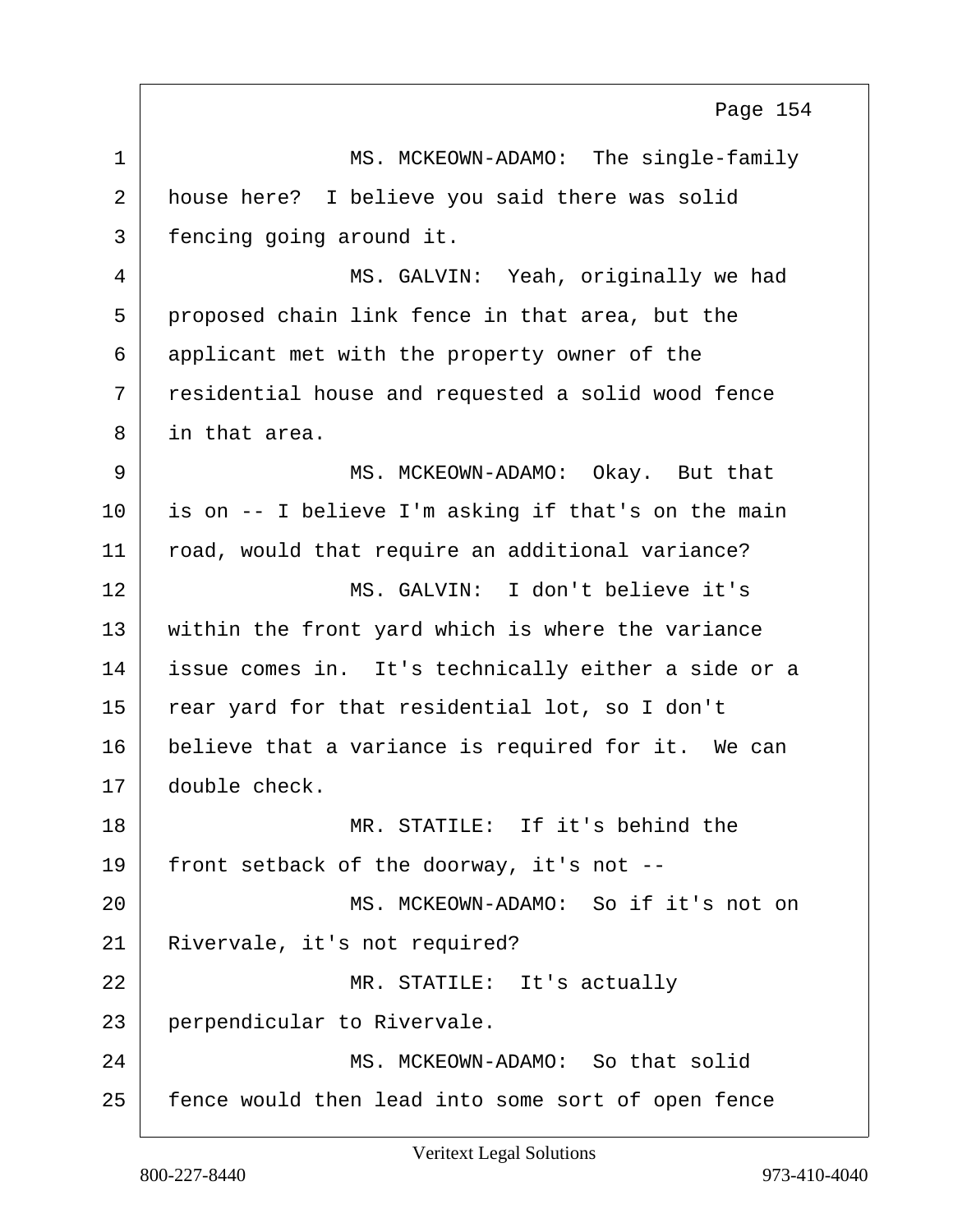<span id="page-154-0"></span>1 on Rivervale? 2 MR. STATILE: Yeah. 3 MS. MCKEOWN-ADAMO: All right. Thank 4 you. 5 CHAIRMAN LIPPERT: Thank you. Yes,  $6 \mid$  ma'am.  $7$  | The sound in the sorth  $11:45$  -- sorty  $10:45$ . It 8 | only feels like 11:45. We're going to stop in five 9 minutes because we have a few other things we have  $10$  to do. 11 MS. QUINN: My name is Lisa Quinn, 12 Q-U-I-N-N 7 Holiday Court, River Vale. 13 | My first question is -- well, let's 14 stick with the water questions. When we had the 15 developer's meeting, they said they didn't take into 16 account across the street where we are where there's  $17$  terrible runoff. Is that going to  $-$  all that 18 runoff is still within -- the streams connect. So 19 is that going to effect us? 20 | MR. WOLFSON: Respectfully, I think 21 that's a stormwater question. 22 MS. QUINN: Okay. The other 23 question, the existing sidewalk on Piermont, during 24 construction is that going to remain because people  $25$  -- there are kids who, you know, who walk home from Page 155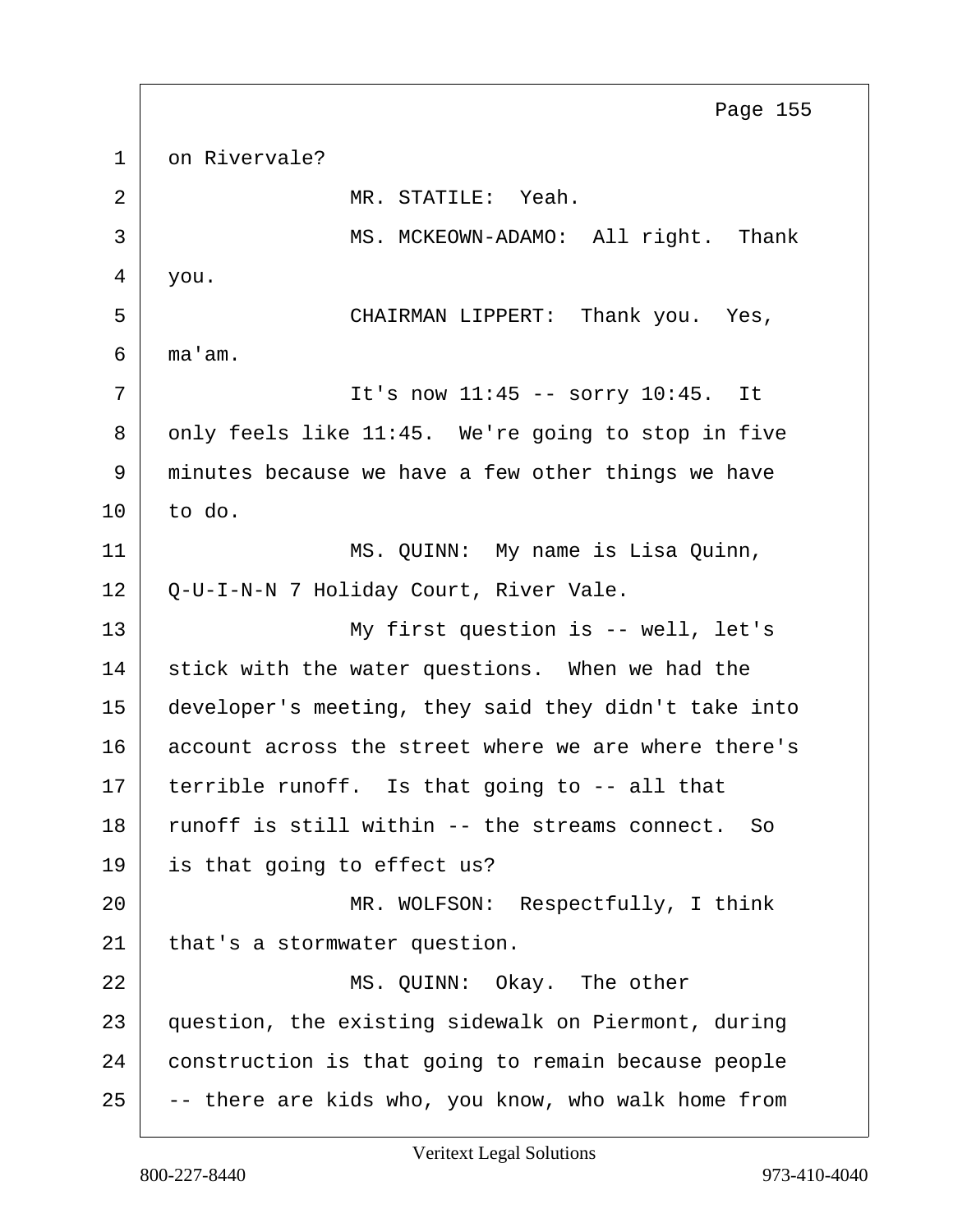<span id="page-155-0"></span>1 school, people that live on Piermont Avenue that 2 cross the street to walk their dogs, like, does that 3 | sidewalk remain during construction? 4 MS. GALVIN: Yes, portions of the 5 sidewalk are going to be replaced as part of the 6 project. I think that the applicant would agree to 7 minimizing the amount of time that the sidewalk is 8 not accessible due to the reconstruction of the 9 sidewalk, but a large portion of the sidewalk along 10 Piermont is going to be replaced. 11 MS. QUINN: Okay. And as far as the 12 affordable housing and their entrance, how does it 13 make sense to put it across from Holiday Farms when 14 we can hardly get out of our entrance as it is. It 15 takes a few minutes to make a left turn sometimes. 16 | MS. GALVIN: That's going to be 17 | addressed in detail by the traffic engineer, but as 18 a general comment, there's always a desire to line 19 up streets across from each other as opposed to 20 having offset intersections, but I'll let the  $21$  traffic engineer discuss that. 22 | MS. QUINN: All right. Thank you. 23 CHAIRMAN LIPPERT: Okay. You'll be 24 our last questioner, sir. 25 MR. BIENER: Good evening, my name is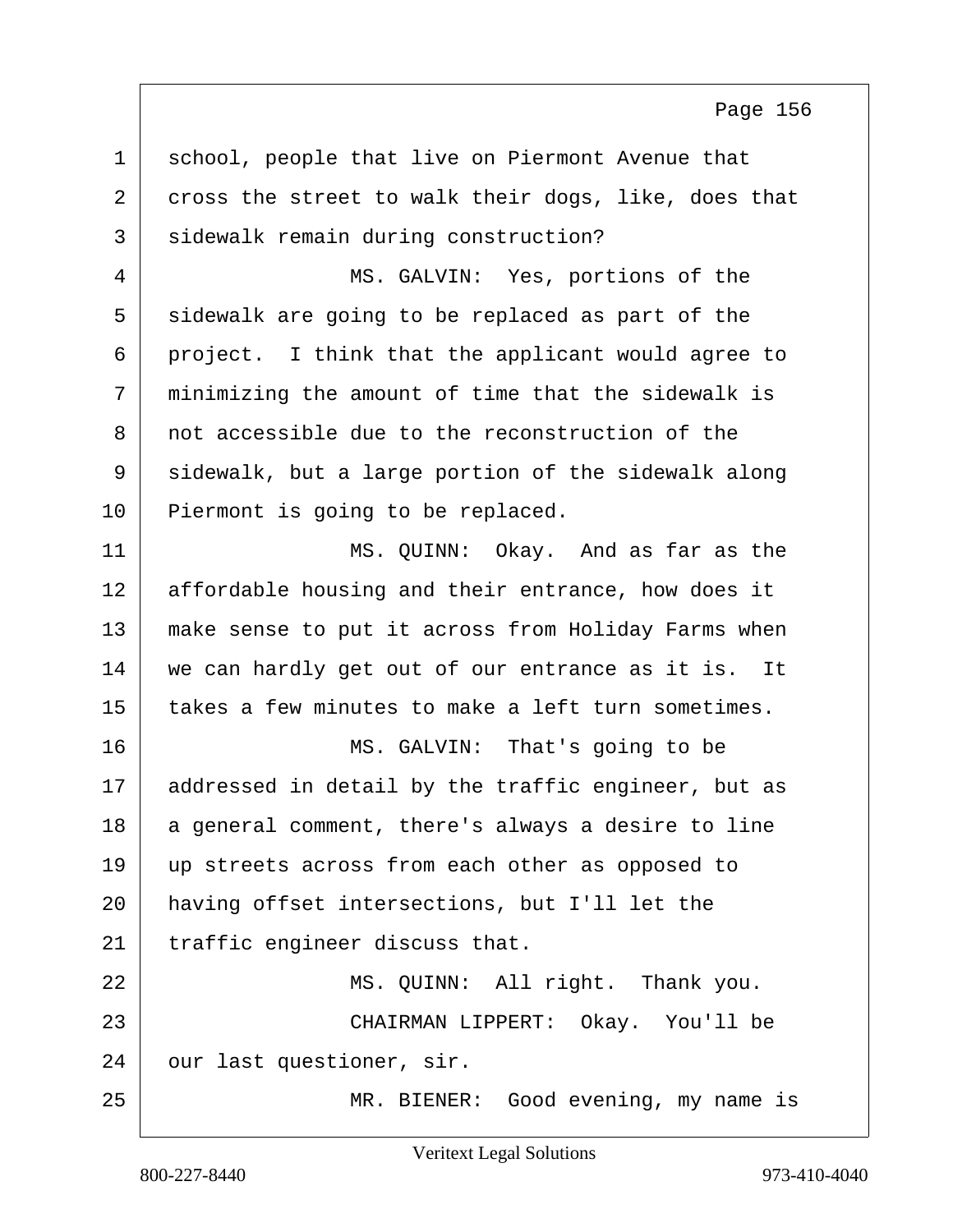<span id="page-156-0"></span>1 Alex Biener, B-I-E-N-E-R. I live at 512 Piermont 2 Avenue South just south of here. 3 My question is regards -- have you 4 had a chance to understand the traffic patterns in 5 the area as it relates to police reports? 6 MR. WOLFSON: That's the traffic  $7$  expert, he's going to appear later. 8 MR. BIENER: Okay. My question is in 9 regards to has there been any thought in your  $10$  planning of the area to put a traffic light  $-$  it's  $11$  the same? 12 MR. WOLFSON: Same answer. 13 MR. BIENER: Okay. So my question 14 is, is this something that -- do you know was it  $15$  thought about, or was it something that is a new 16 question to you? 17 | MS. GALVIN: It's not a new question, 18 but it will be discussed in detail by the traffic 19 engineer. 20 | MR. BIENER: Okay. Thank you very  $21$  much. 22 Well, I would just add that I would 23 | hope that you have a chance to review police records  $24$  to understand there was a fatality within a short  $25$  distance of that area so that future traffic Page 157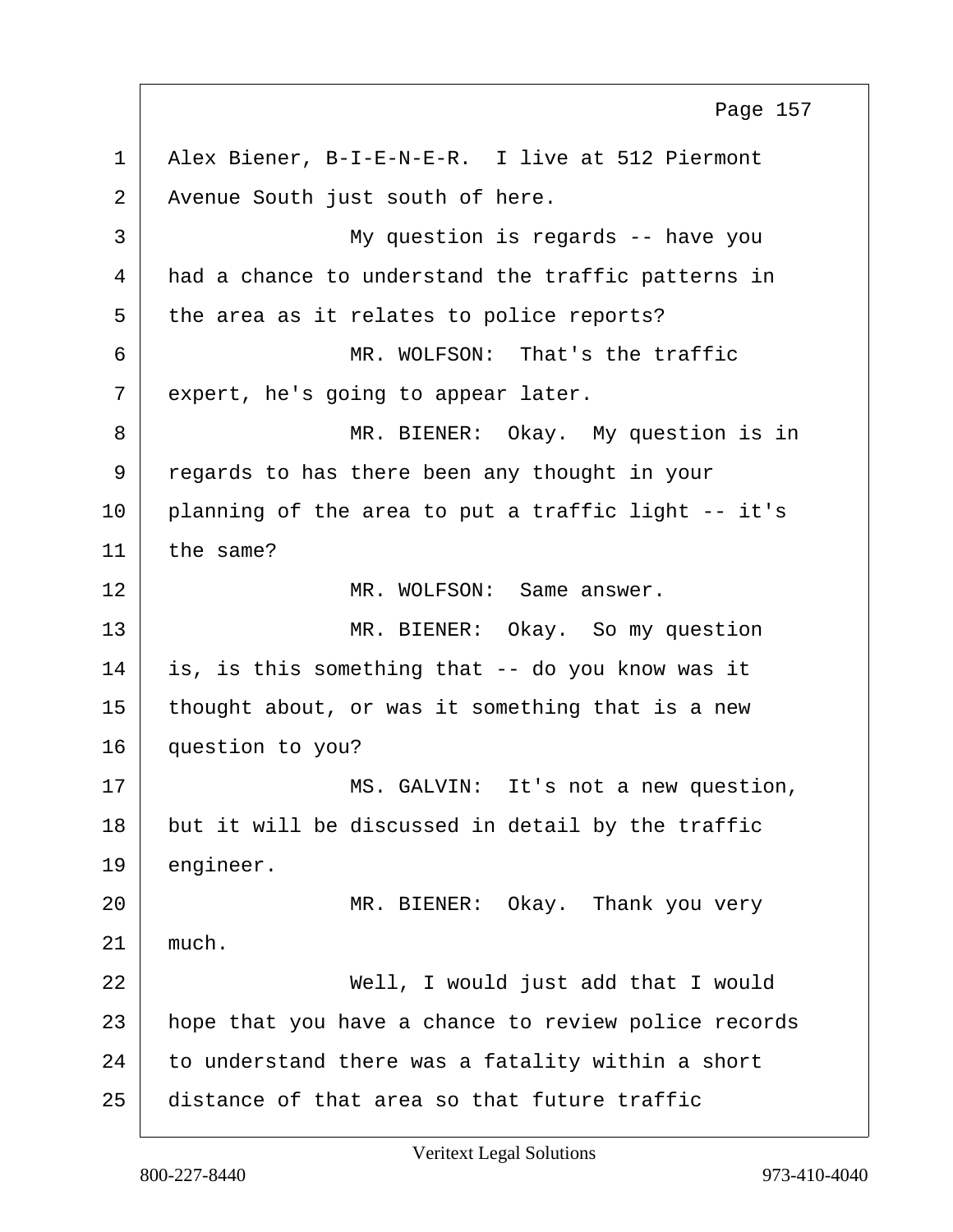<span id="page-157-0"></span>

| $\mathbf{1}$ | projections will need to be taken into account.      |
|--------------|------------------------------------------------------|
| 2            | CHAIRMAN LIPPERT: I'm sure they will                 |
| 3            | be.<br>Thank you very much.                          |
| 4            | So, Mr. Leibman, what are we going to                |
| 5            | do in terms of housekeeping and continuing the       |
| 6            | hearing?                                             |
| 7            | MR. LEIBMAN: All right. So we need                   |
| 8            | to pick a date for a continued hearing and I've had  |
| 9            | some communications with the board secretary and we  |
| 10           | need to pick a location that's big enough to do it.  |
| 11           | And at the last meeting when we rescheduled for this |
| 12           | location, we didn't know we were going to cancel two |
| 13           | basketball games for students in this room, but we   |
| 14           | did and here we are, but we don't want to do that    |
| 15           | again.                                               |
| 16           | So the plan is to convene                            |
| 17           | February 28th at the community center.               |
| 18           | UNIDENTIFIED SPEAKER:<br>I'm sorry,                  |
| 19           | could you say that again?                            |
| 20           | MR. LEIBMAN: February 28th at the                    |
| 21           | community center. I don't know the address of the    |
| 22           | community center.                                    |
| 23           | UNIDENTIFIED SPEAKER: Will that                      |
| 24           | location be able to accommodate any number of        |
| 25           | people?                                              |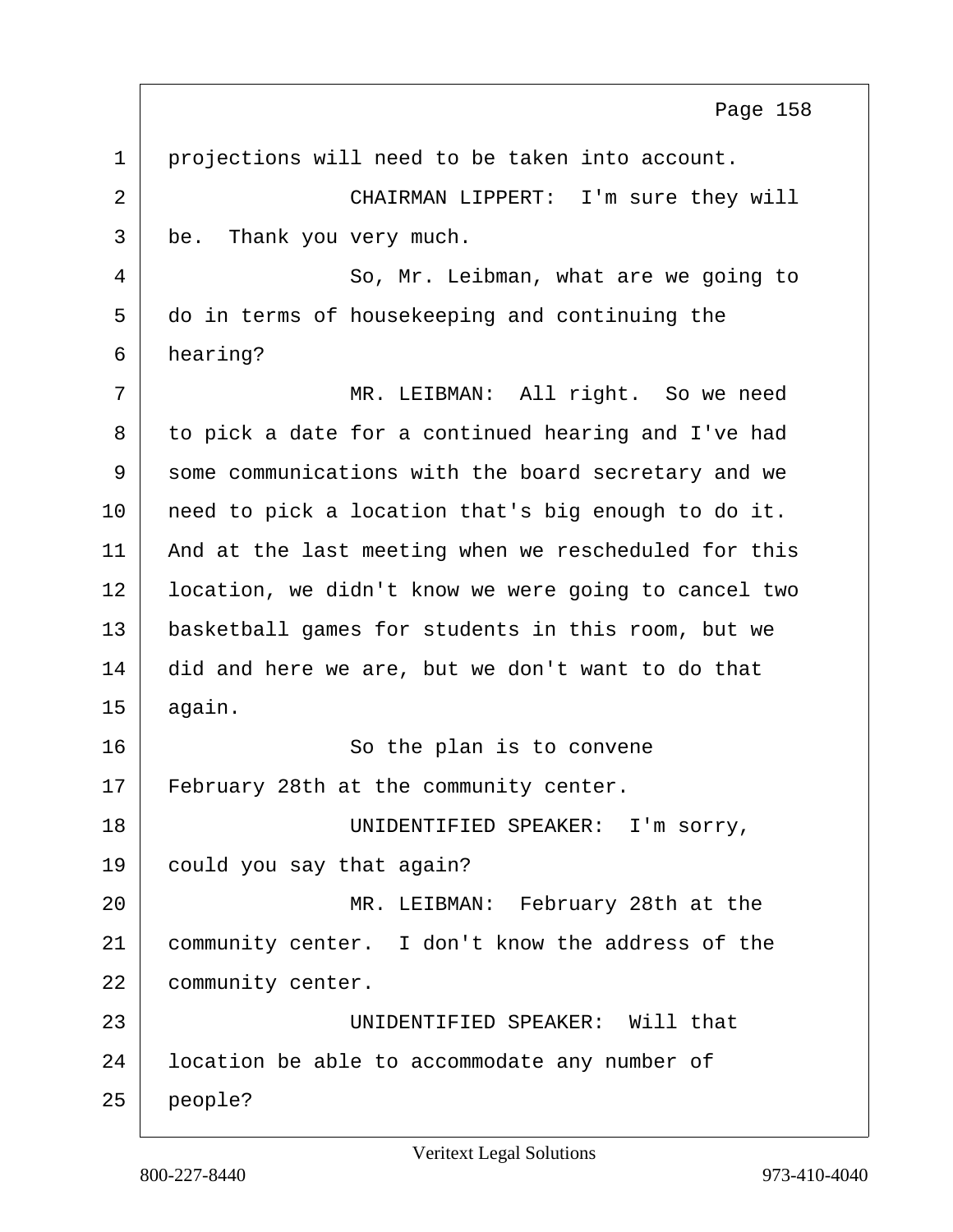<span id="page-158-0"></span>1 MAYOR JASIONOWSKI: It can 2 accommodate more than were here tonight. 3 UNIDENTIFIED SPEAKER: Thank you. 4 CHAIRMAN LIPPERT: What is that, 620 5 Rivervale Road? 6 MR. LEIBMAN: So this meeting is 7 going to be adjourned to February 28th, 2019, at 620 8 Rivervale Road to commence at 7:30. There will be 9 no further notice, you will not get anything in the 10 | mail, it will not be published in the newspaper. 11 | This is your notice. The applicant had reserved 12 consents to waive time between now and that time for 13 the purposes of calculating time under --14 MR. WOLFSON: I just have a question 15 first. Is there any availability on your regularly 16 scheduled meeting? 17 MR. LEIBMAN: That's a good question. 18 When is our next regularly scheduled 19 meeting? 20 | MS. HAAG: February 20th. 21 MR. LEIBMAN: February 20th. Do we 22 have any applications? 23 MS. HAAG: We have one that's 24 pending. 25 MR. STATILE: That application will Page 159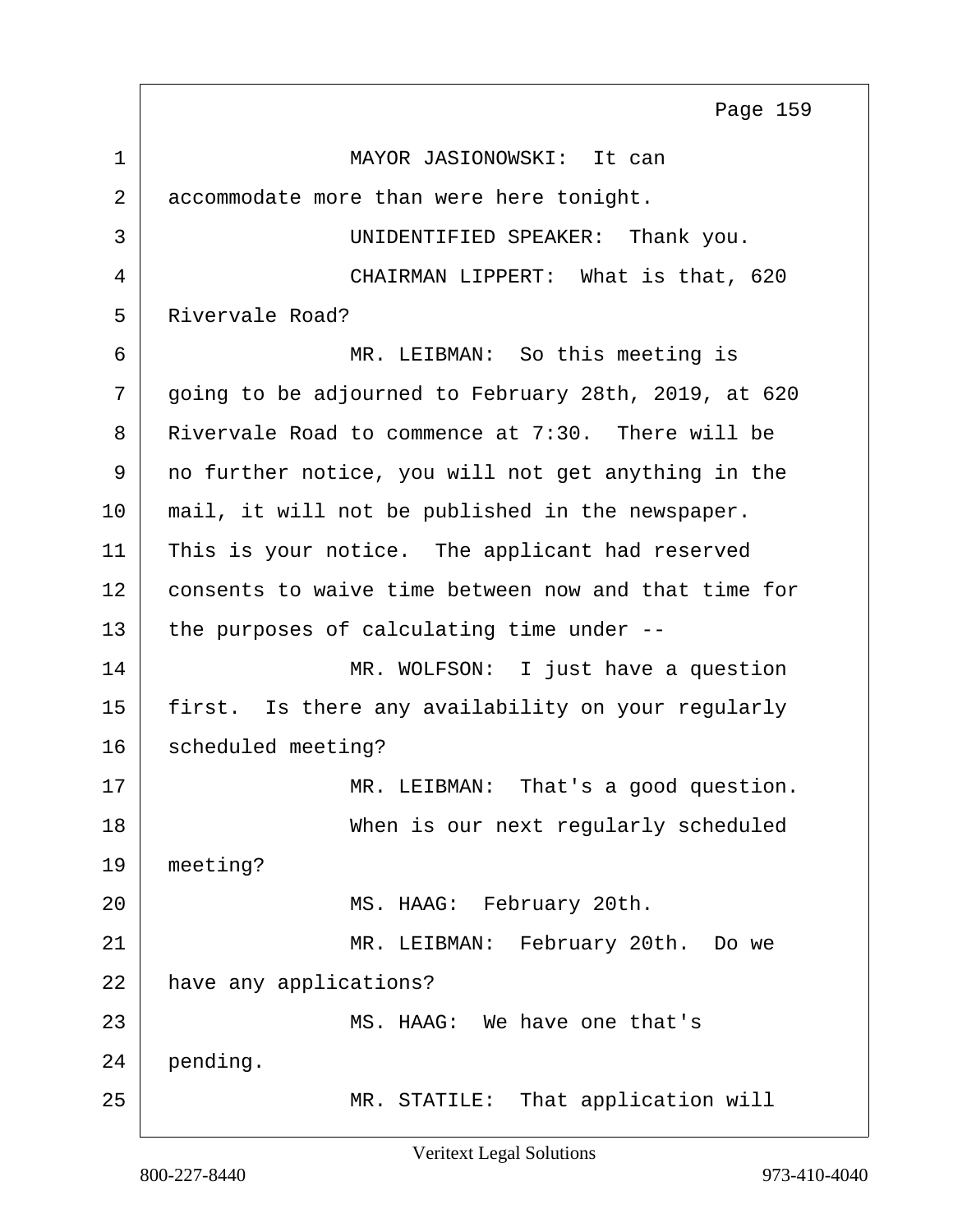<span id="page-159-0"></span>1 be ready to go for public hearing. 2 MR. LEIBMAN: I couldn't understand  $3$  him. 4 MS. HAAG: We have one application. 5 MR. STATILE: It's complete. I think 6 it's a fence application, I can't remember what it  $7$  was. It was one application, but it can be heard by 8 the board. I don't have it with me tonight. 9 MS. HAAG: In addition to setbacks. 10 MR. LEIBMAN: Okay. So do we know if 11 the community center is available on the 20th? 12 MS. HAAG: I would have to check  $13$  that. I have it booked for the 28th. 14 MR. LEIBMAN: We have to announce the 15 date now. So my suggestion is that we go with the 16 28th, conduct our regular business on the regular 17 | meeting night, and as we discussed informally, some 18 of us, my recommendation is that we schedule one 19 special session per month on this application until 20 it's concluded, and if we have regular meetings that 21 have light agendas, then we should hear the 22 | application on those nights also. 23 I just don't want to be in the 24 position that we tell you yes, come on the 20th, 120 25 people show up and we have to cancel the meeting. Page 160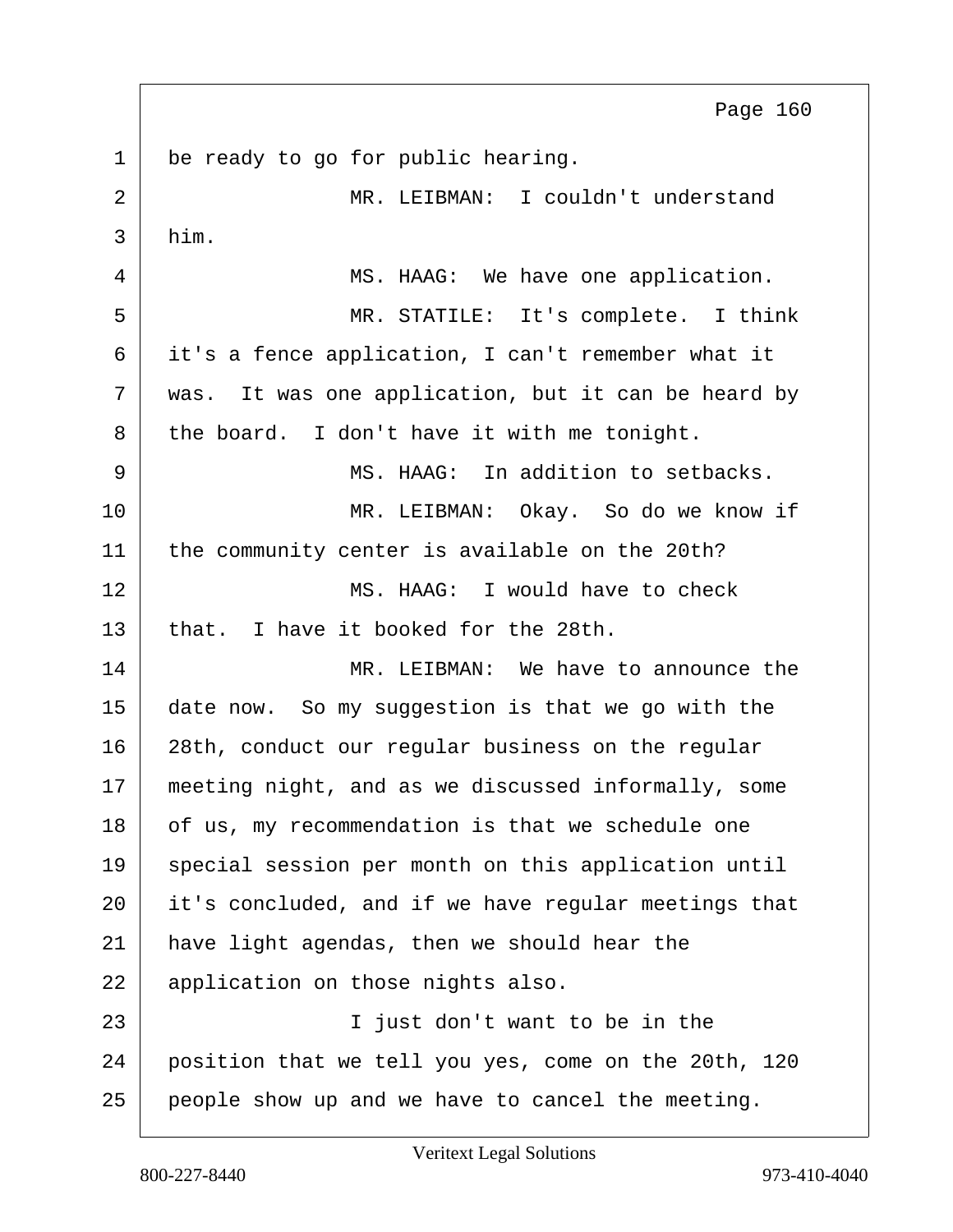<span id="page-160-0"></span>1 That's just terribly unfair.

| 2  | So I think the board will accommodate                |
|----|------------------------------------------------------|
| 3  | you as quickly as we can and if we're able to, we    |
| 4  | may be able to schedule more than be one special     |
| 5  | meeting per month also, that may not be difficult to |
| 6  | do, but let's start with the 28th and Marie and I    |
| 7  | will communicate by e-mail and we'll communicate     |
| 8  | with counsel and we'll try and start to line up some |
| 9  | more date and maybe we can schedule two dates in     |
| 10 | March to try to accelerate that process.             |
| 11 | MR. WOLFSON: So we appreciate that.                  |
| 12 | Towards that end, if we could just check on the      |
| 13 | availability of the community center for your        |
| 14 | regularly scheduled March meeting.                   |
| 15 | MR. LEIBMAN: Tentatively we started                  |
| 16 | looking ahead to March just so everybody knows and I |
| 17 | think it was March 28th.                             |
| 18 | MS. HAAG: I have February 28th and                   |
| 19 | March 28th.                                          |
| 20 | MR. WOLFSON: But we're now going to                  |
| 21 | check on the 20th, which is your regularly scheduled |
| 22 | March date as well?                                  |
| 23 | MS. HAAG: We have a meeting                          |
| 24 | scheduled February 20th and March 20th for regular   |
| 25 | meetings.                                            |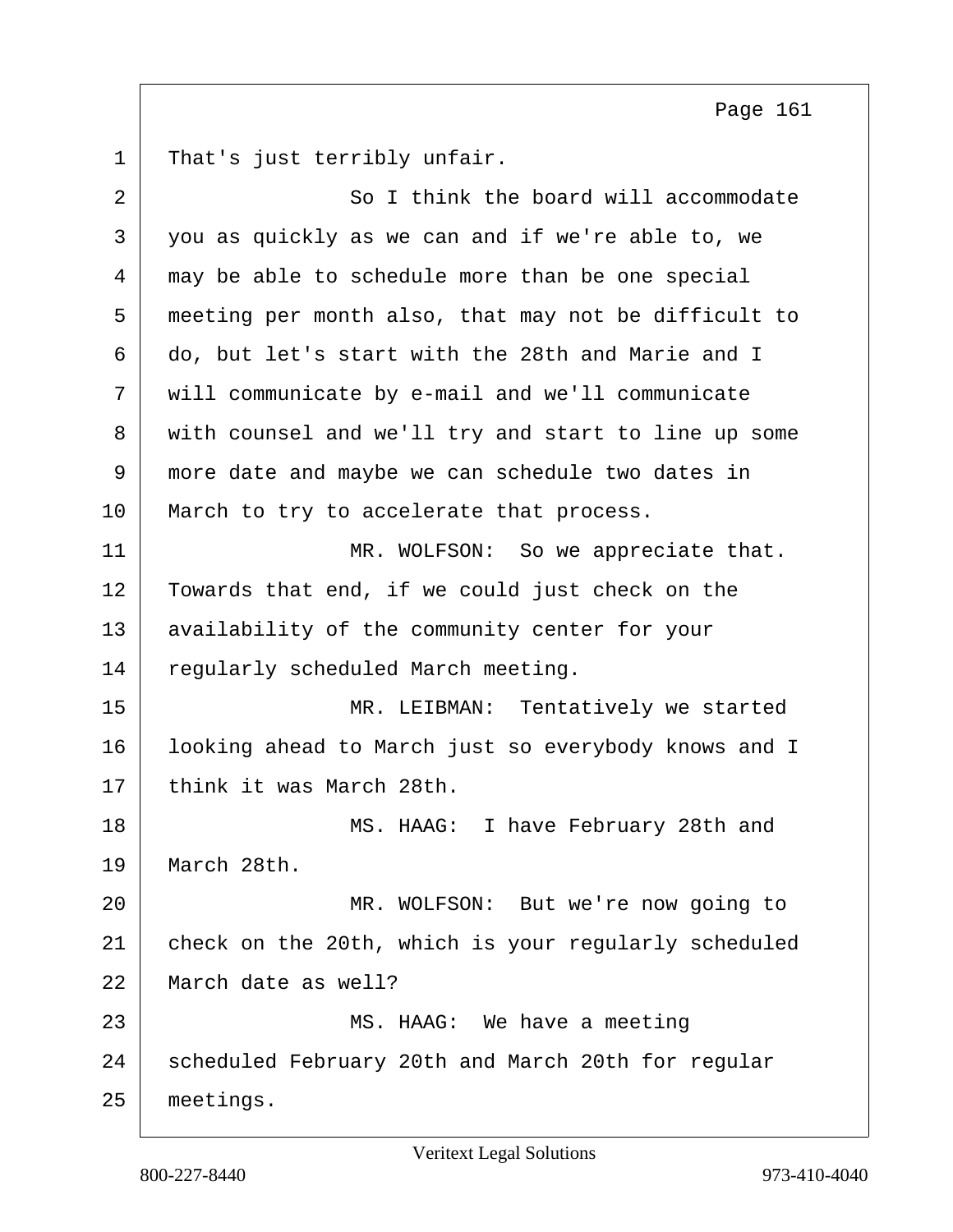<span id="page-161-0"></span>1 MR. WOLFSON: Right, so the request 2 is is that you just check on the availability of the 3 community center for the March 20th. 4 MR. LEIBMAN: Yeah, if it's available  $5$  and we don't have to have another special meeting, 6 | let's do that and try to get two meetings in one. 7 All right. So for clarity of the 8 record, the community center I'm told is 628 9 Rivervale Road, it's behind the fire house, which I 10 drive past when I got to work every day and I think 11 is says 620 Rivervale Road. Everybody know where 12 the community center is? That's where the meeting 13 is going to be. 14 MAYOR JASIONOWSKI: We'll make sure  $15$  the correct address and directions are on the 16 website. 17 | MR. VAN ECK: I won't object if you 18 misstate the wrong number. 19 MR. LEIBMAN: I've tried that case. 20 MR. VAN ECK: I have two logistical 21 questions. Was the applicant going to provide a 22 copy of the transcript to the board? I didn't know  $23$  if  $-$ 24 MR. WOLFSON: I don't know if it will  $25$  be before the next meeting. Page 162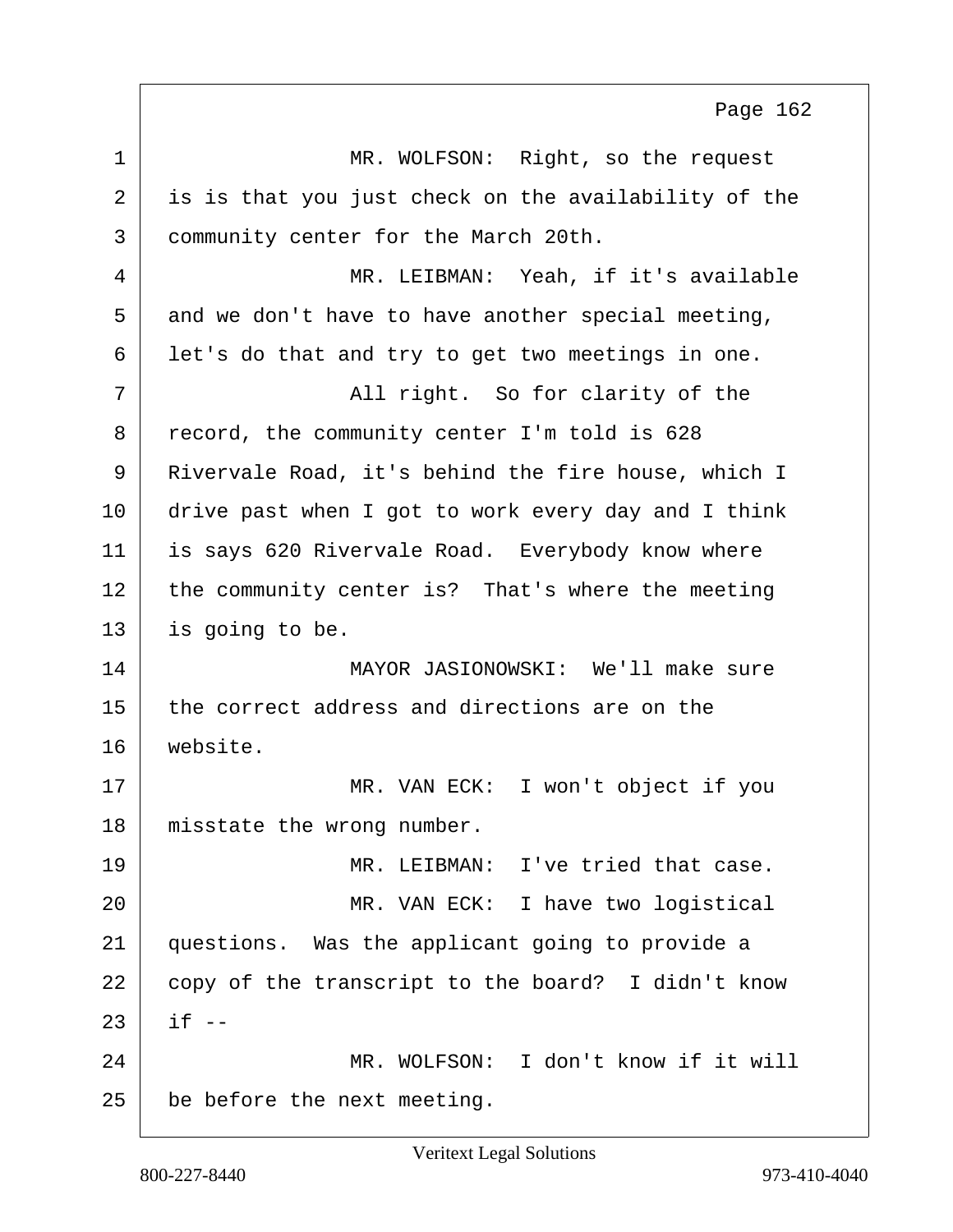<span id="page-162-0"></span>1 MR. VAN ECK: And were there going to 2 be revised plans submitted at this point? I didn't 3 | know if I heard it through testimony. 4 MR. WOLFSON: We don't expect to 5 before the next meeting. 6 MR. VAN ECK: Thank you. 7 CHAIRMAN LIPPERT: Okay. So we'll 8 | see everybody. 9 | MR. SANTOLA: Thank you very much, 10 Mr. Chairman. The question is the boards, the two 11 exhibits that have been marked, would you like to 12 | keep them at town hall? 13 CHAIRMAN LIPPERT: Yeah. 14 MR. WOLFSON: So, Mr. Chairman, my 15 Google search says 628 Rivervale Road. 16 CHAIRMAN LIPPERT: 628 Rivervale 17 Road? 18 MR. WOLFSON: Yes. 19 (Matter concluded at 10:54 p.m.) 20 21 22 23 24 25 Page 163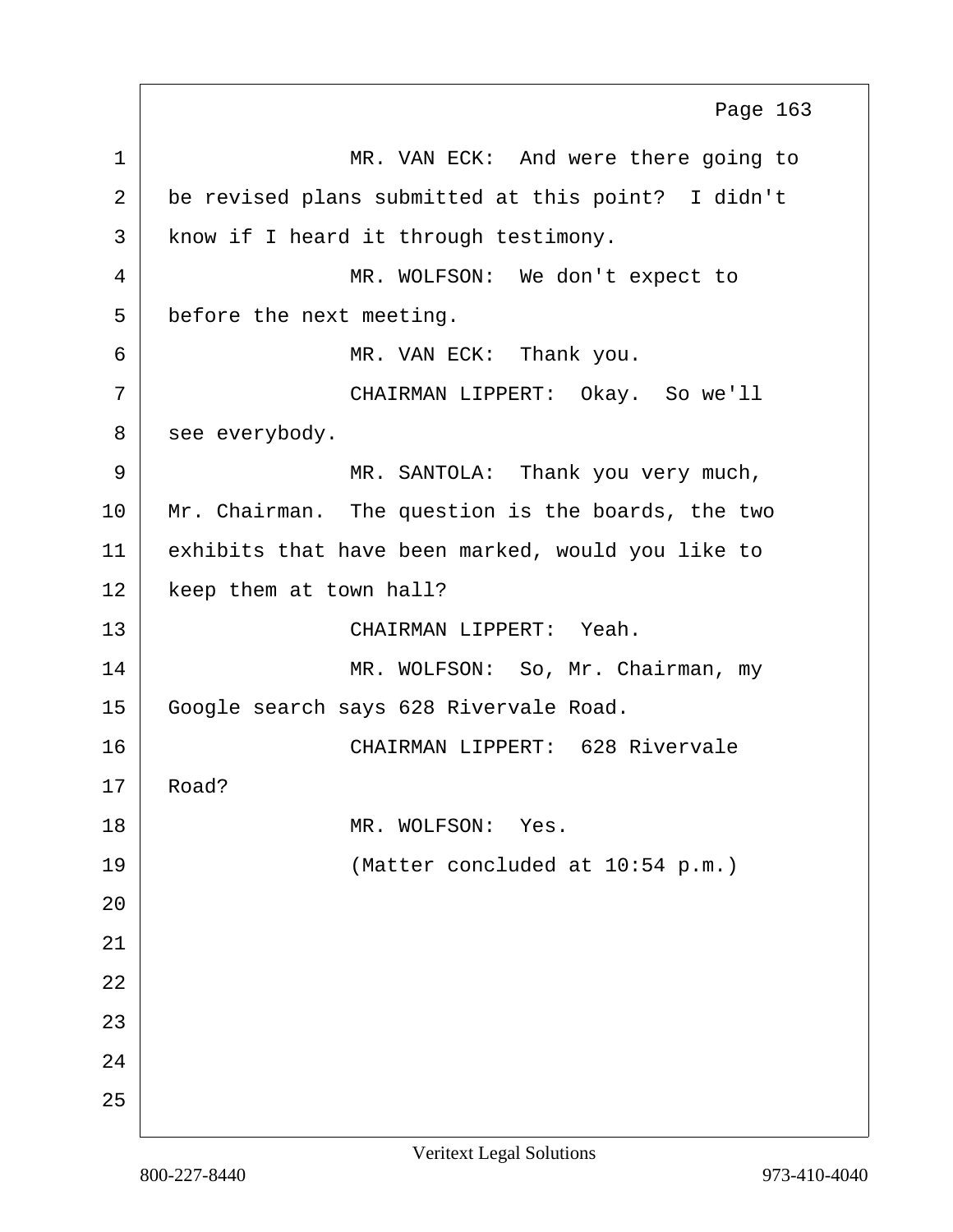<span id="page-163-0"></span>

| $\mathbf 1$    | CERTIFICATE                                          |
|----------------|------------------------------------------------------|
| $\overline{2}$ |                                                      |
| 3              | I, PATRICIA A. PUCCIARELLO, a shorthand              |
| 4              | reporter and Notary Public of the State of New       |
| 5              | Jersey, do hereby certify that the foregoing is a    |
| 6              | true and accurate transcript of the testimony as     |
| 7              | taken stenographically by and before me at the time, |
| 8              | place and on the date hereinbefore set forth, to the |
| 9              | best of my ability.                                  |
| 10             | I DO FURTHER CERTIFY that I am neither a             |
| 11             | relative nor employee nor attorney nor counsel of    |
| 12             | any of the parties to this action, and that I am     |
| 13             | neither a relative nor employee of such attorney or  |
| 14             | counsel, and that I am not financially interested in |
| 15             | this action.                                         |
| 16             |                                                      |
| 17             |                                                      |
| 18             |                                                      |
| 19             |                                                      |
| 20             |                                                      |
| 21             |                                                      |
| 22             |                                                      |
| 23             | Notary Public of the State of New Jersey             |
| 24             | My commission expires March 12, 2019                 |
| 25             | License No. 2383485                                  |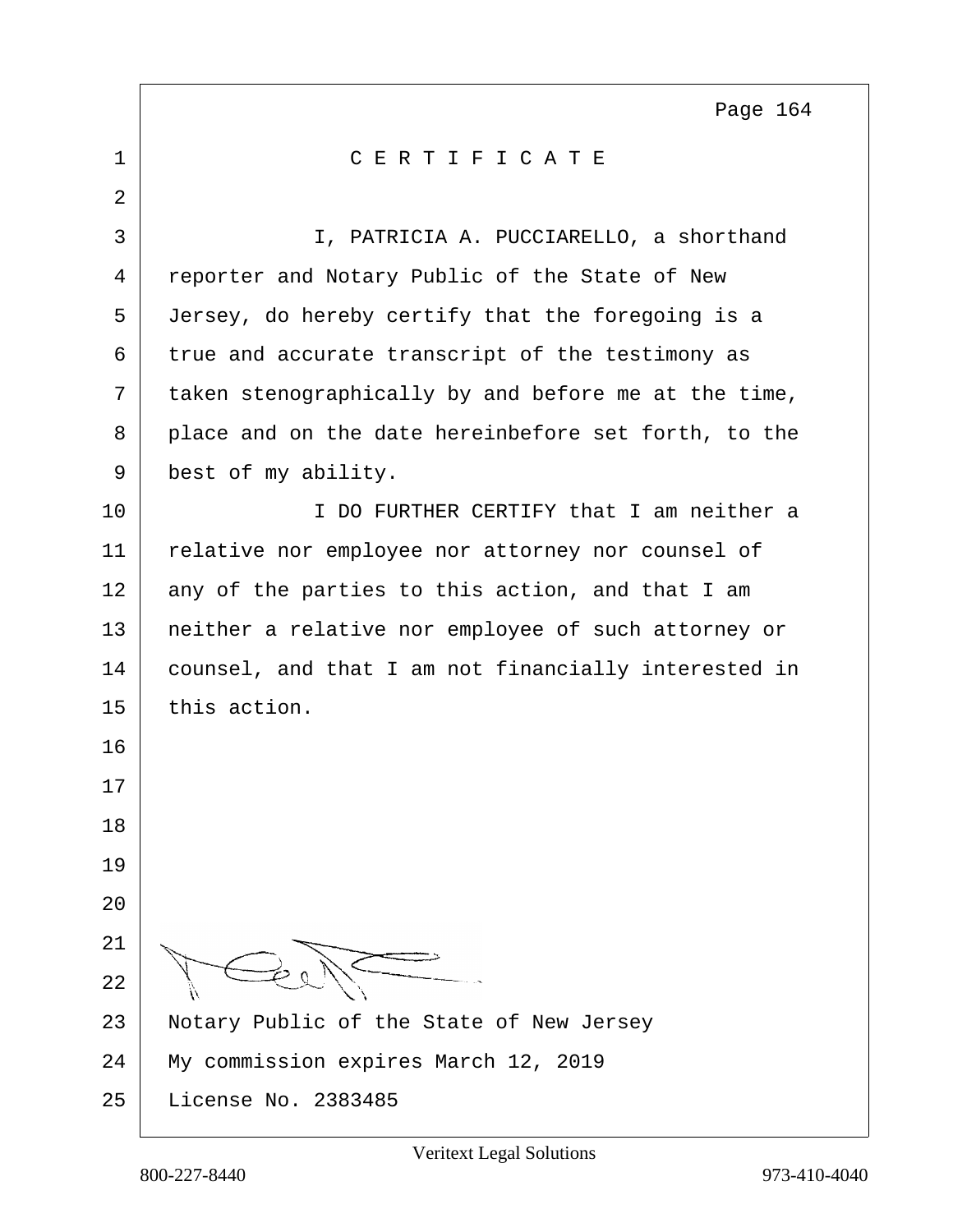$[& -40]$ 

| &                            | 156 98:23           | 2009 25:4                        | 161:6,17,18,19          |
|------------------------------|---------------------|----------------------------------|-------------------------|
| $\& 2:75:10$                 | <b>15th</b> 12:4,12 | <b>200s</b> 28:8                 | 29 46:8                 |
| $\boldsymbol{0}$             | 160 39:6 100:15     | $201$ 2:9                        | 295 18:16               |
|                              | 160.4 88:22         | 2011 19:15                       | $2a$ 71:7               |
| 07054 2:4                    | 16742 164:22        | 2015 9:19 90:11                  | $\overline{\mathbf{3}}$ |
| 07601<br>2:9                 | 16th $1:3$          | 141:7,22 142:19                  | 3 3:18 29:16 57:25      |
| $07675$ 1:3                  | 175 106:12,14       | 142:22,23                        | 91:3,5,7,14 96:25       |
| $\mathbf{1}$                 | 107:12              | 2018 8:22 28:15                  | 102:11 103:19           |
| 1 $3:1621:2523:14$           | 18 30:2 31:12       | 2019 1:3 11:17                   | 104:22 119:5            |
| 23:15 39:19 89:6             | 37:16,22 38:9,17    | 159:7 164:24                     | 134:24 152:12           |
| 102:13 104:20                | 74:1 78:20 82:8     | 2019/2020 27:5                   | 30 95:24 102:3          |
| 143:4                        | 82:10,14 83:7,9     | 202 19:15                        | 125:22 126:11           |
| 1.8 97:21 98:4               | 99:8,13 101:12      | 20th 12:11 159:20                | 127:8                   |
| 13:3,5,20 30:19<br><b>10</b> | 106:1 107:9         | 159:21 160:11,24                 | 300 143:5,7,13,17       |
| 38:8 109:18                  | 187 88:22 100:15    | 161:21,24,24                     | 143:25 144:6,7          |
| 118:16                       | $19$ 2:8            | 162:3                            | 306 100:18              |
| 100 22:17 46:24              | 1908 24:20          | 21 139:14                        | 31 89:6                 |
| 106:10                       | 193 19:14 99:1      | 22 3:5 101:11                    | 33 95:18 102:6          |
| 100,000 62:6                 | 1959<br>79:24       | 220 95:20                        | <b>3300</b> 46:8        |
| 10:45 $155:7$                | 1963<br>23:24       | 2201 89:6                        | 332-2018 9:3 70:2       |
| 10:54 163:19                 | 1972<br>19:18       | 224 64:24 65:3,15                | 335 19:8                |
| 11 17:24 33:16               | 1975<br>9:7         | 225 82:15 97:7                   | 34 132:21 133:3         |
| 113 97:8                     | 87:7<br>1989        | 100:22 132:21                    | 349 98:25 103:1         |
| 11:45 155:7,8                | 1990<br>87:8        | 133:3                            | 35 51:11 87:8           |
| 12 164:24                    | 1996<br>18:18       | 226 100:21                       | 130:12 131:18           |
| 120 160:24                   | $\overline{2}$      | $23 \quad 3:16$                  | 350 28:6                |
| 1201 89:5                    | 2 3:17 90:19,19,24  | 234 18:17                        | 355 20:17               |
| 121 19:17 20:25              | 91:6 98:5 99:24     | 238 18:17 20:16                  | 36 3:6 64:11            |
| 128 47:20                    | 100:5,9 102:10      | 2383485 164:25                   | 375 28:6                |
| 14 12:4 95:19                | 141:15              | 239 20:6                         | 378 19:17               |
| 151:13                       | 2,000 108:17        | 24 85:8,25 93:2<br>98:11         | 388 21:1                |
| 142-224 93:25                | 2.1 98:6            |                                  | 39 20:16                |
| 149 97:9                     | $2.3$ 97:22         | 25 67:1 101:5,23<br>102:14 130:6 | 393 $1:2$               |
| 15 $11:1730:19$              | $2.4$ 97:23         | 250 78:21                        | 397 19:7                |
| 101:25                       | 20 8:22 30:20       | 26 89:6                          | $\overline{\mathbf{4}}$ |
| 150 96:2 100:14              | 57:15 64:15 102:5   | 26.6 88:23                       | 4 29:16 39:20           |
| 103:20 107:11,14             | 200 29:6 52:12      | 27 28:6,24 82:5                  | 93:25 101:13            |
| 125:11 143:7,9,19            | 100:18              | 89:16                            | 103:19                  |
| 143:20 144:4                 | 2001 89:6           | 28th 158:17,20                   | 40 64:18 79:7           |
| 154 20:3                     | 2008 19:8 20:19     | 159:7 160:13,16                  |                         |
|                              | 25:4 56:19          |                                  |                         |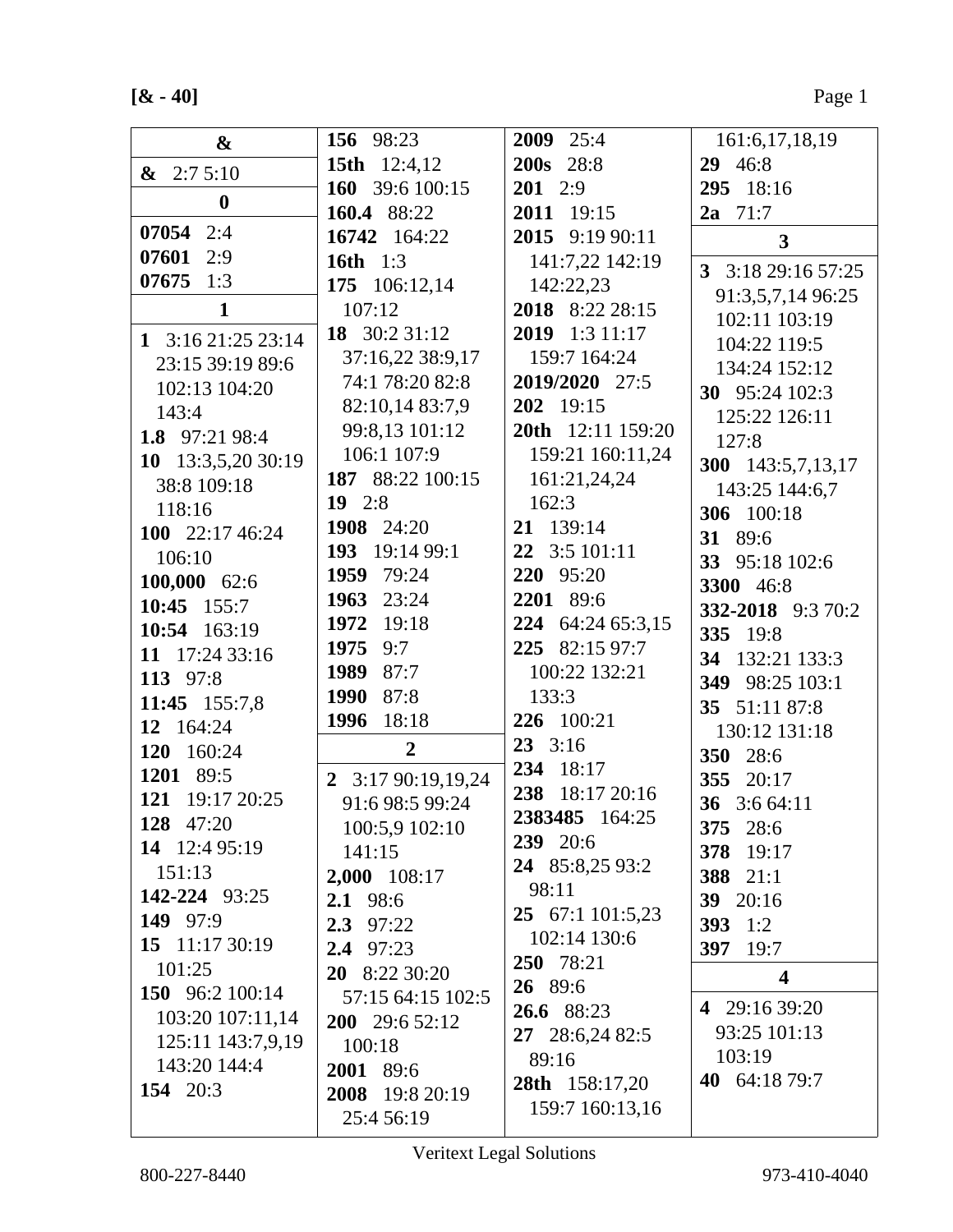$[40,000 - actual]$ 

| 40,000 49:3,5,13   | 6,000 116:1           | 9                        | 135:22,24,25        |
|--------------------|-----------------------|--------------------------|---------------------|
| 404 20:18          | 60 29:23 64:16        | $9 \t24:20$              | 136:2,7             |
| 40:55d 13:3 17:24  | 80:3                  | 90 3:17                  | accessibility 109:7 |
| 420 19:14          | 600 59:21             | 90,000 62:6              | accessible 156:8    |
| 43 102:3           | 611 86:21             | 90s 24:3 77:13           | accessory 94:11     |
| 45 102:10          | 62 20:19              | 91 3:18                  | 95:9 101:4 102:13   |
| 466 140:9          | 620<br>159:4,7 162:11 | 950,000 35:4             | 102:16              |
| 48 98:10 133:14    | 162:8 163:15<br>628   | 966-8298 2:4             | accommodate         |
| 489-0075 2:9       | 163:16                | <b>973</b> 2:4           | 53:15,19 72:22      |
| 49 20:19           | 64 79:5               | 9:42 109:21              | 81:8 92:3 93:3      |
| 5                  | 65<br>29:23           |                          | 95:6 99:11 103:11   |
|                    | 667 61:14             | $\mathbf{a}$             | 113:6,11 114:13     |
| 5 39:20 89:4 95:24 | 68 27:13 64:22        | a1 $37:1449:281:5$       | 117:11 118:24       |
| 104:10 119:4,6     | 7                     | 81:5 100:11              | 120:4 158:24        |
| 125:22,24 126:11   |                       | ability 164:9            | 159:2 161:2         |
| 127:8 144:2        | 7 103:8 155:12        | <b>able</b> 30:9 58:22   | accommodating       |
| 50 67:6 100:25     | 70 28:1 29:4,23       | 100:2 111:2 132:2        | 52:24               |
| 101:20,22 102:12   | 39:6 79:23 80:3       | 158:24 161:3,4           | accommodations      |
| 130:13,18,19,19    | 147:6                 | ablolafia $57:23,24$     | 52:22               |
| 131:10,12,16       | 71 101:25             | 58:11,14,19,22           | account 155:16      |
| 132:18,22 134:23   | 20:4<br>74            | 59:1                     | 158:1               |
| 153:1              | 742 44:4,12           | absolutely 39:17         | $accounding$ 28:13  |
| 500 29:16          | 75<br>101:20          | 58:25 85:17              | accounts 51:3       |
| 501 123:13         | 101:5<br>76           | 146:22                   | accurate 18:13      |
| <b>50s</b> 80:1    | 787 97:9,10           | <b>abuts</b> 89:22       | 20:13 164:6         |
| 51 101:2           | 797<br>49:22          | accelerate 161:10        | accurately 19:3     |
| 512 157:1          | 7:30 159:8            | acceptable 107:3         | 73:9                |
| 521 135:4          | 7:35<br>1:44:1        | 108:12 122:19            | acquired 28:11      |
| 525 56:6           | 8                     | <b>accepted</b> 87:14,21 | acquiring 25:2      |
| 529 97:7           | 80 26:10 28:1 29:3    | 88:3                     | acre 33:14,16       |
| 536 125:2          | 79:23 80:3            | access 58:7,8,16         | 65:18 69:21,22      |
| 539 40:18          | 800 68:2              | 59:14 74:3 89:24         | acres 88:22,22,23   |
| 5400 108:21        | 800,000 35:4          | 90:2 91:13,16,23         | 100:14,15,15        |
| 55 29:6,23 50:8    | 80s 77:12             | 92:1,6,10,12,15,16       | 139:14              |
| 59 79:25           | 84 3:6 98:21          | 92:20,22 93:7,7,15       | act 90:10,10        |
| 596 9:17           | 102:25                | 98:14,17 103:24          | action 164:12,15    |
| 597 9:17           | 86 3:8                | 112:15,20 114:3          | <b>active</b> 20:19 |
| 6                  | 867 54:18             | 114:15 119:20            | activity 19:4       |
| 6 89:4 95:18 104:7 |                       | 126:18,23,24             | actual 27:12 29:10  |
| 119:7              |                       | 127:4,5,15 129:25        | 40:4 57:15 97:3     |
|                    |                       | 133:16,17,17             | 97:18 106:15        |
|                    |                       |                          |                     |

 $\overline{\phantom{a}}$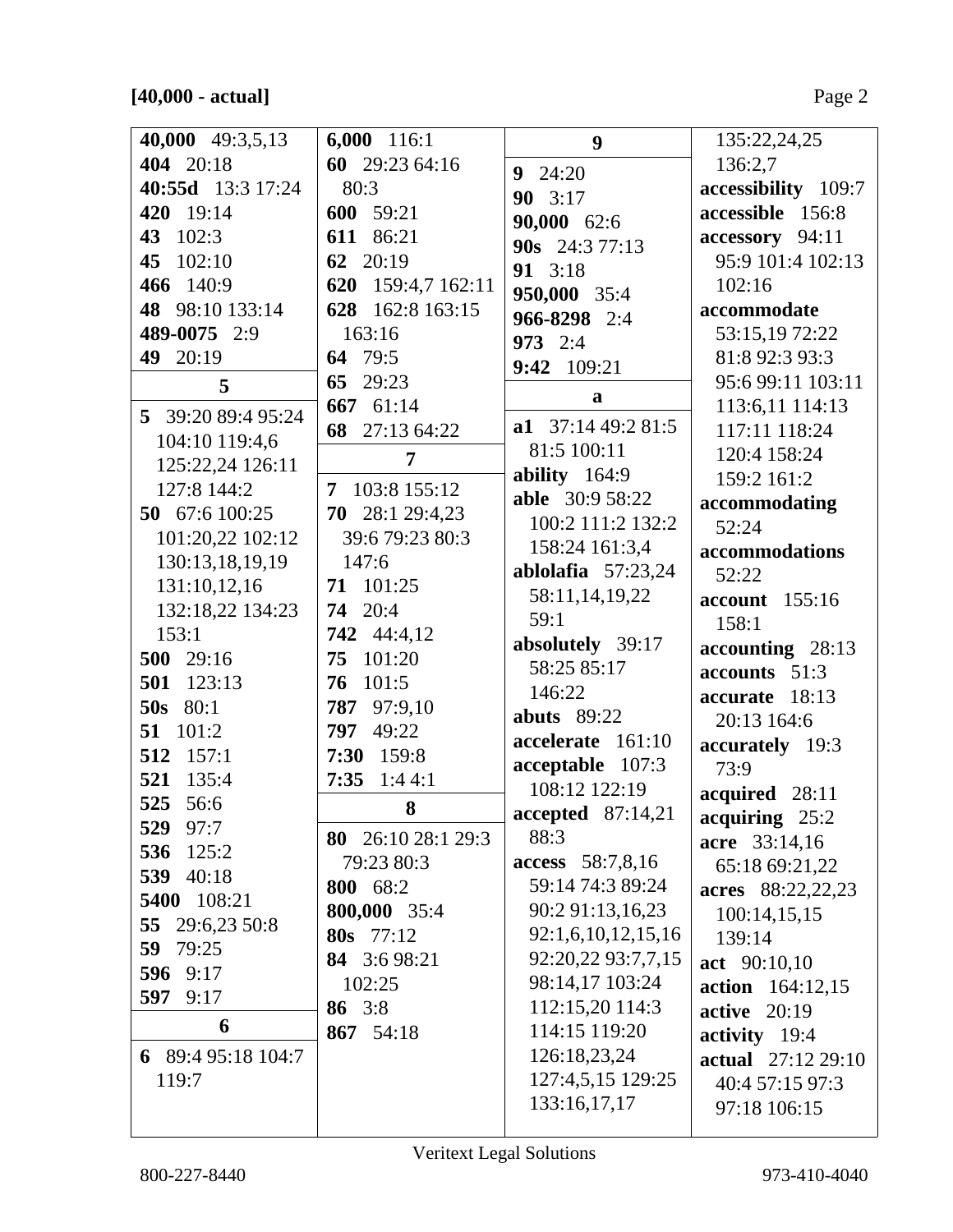| 130:14 140:13,15          | 86:20 121:19             | advised 14:7             | 121:9,24 137:22           |
|---------------------------|--------------------------|--------------------------|---------------------------|
| adam $11:10$              | 125:1 158:21             | <b>aerial</b> 3:17,18    | 146:7 156:6               |
| <b>adamo</b> 1:87:9       | 162:15                   | 90:23,24 91:7            | <b>agreed</b> 36:1 117:9  |
| 69:19,25 71:11,16         | addressed 56:20          | aesthetic 119:10         | 123:11                    |
| 72:2,6,10,18 73:2         | 106:3 121:2 122:8        | aesthetically            | agreement 10:19           |
| 81:15,25 83:11,22         | 131:6 150:16             | 104:19                   | 57:3,4,18                 |
| 111:12 122:18             | 156:17                   | aesthetics 134:20        | <b>agrees</b> 121:10      |
| 124:4 130:25              | addressing 13:7          | affairs $70:19$          | 123:13                    |
| 140:7,8,16,21             | 45:19 46:19,23,25        | affect $66:10$           | <b>ahead</b> 15:21 59:18  |
| 141:4,13,19,23            | 74:8 131:4 150:1         | affordable 9:5,6         | 111:17 161:16             |
| 142:7,14,18 143:1         | adequate $21:12,16$      | 9:18,22,24 10:2,10       | aiming $35:6$             |
| 143:6, 11, 18, 25         | 57:16 99:14 114:8        | 29:4,6 32:13,19,22       | <b>aisle</b> 74:25        |
| 144:10 145:7,15           | adequately 20:12         | 33:1,5,7,9 37:15         | aisles $98:15$            |
| 145:23 146:2,10           | adjacent 47:8 74:2       | 38:24 39:6,11            | alerted 21:9              |
| 146:20 147:13,23          | 100:3 106:5,11           | 58:9 61:17 62:10         | alex 157:1                |
| 148:9,14,25 149:3         | 107:6 108:1              | 62:24 63:8,12            | alexander 11:10           |
| 149:14,24 150:5,8         | 112:19 126:11            | 67:15,16,17,19           | alignment 93:10           |
| 150:13,19 151:4           | adjoining 101:18         | 68:1 70:7 75:19          | 109:5                     |
| 151:10,19 152:6           | 113:18                   | 84:14,23 85:9,11         | allow $4:21\,43:16$       |
| 152:13,19 153:2           | adjourned 13:13          | 85:19,21,25 96:21        | 91:16,22 92:16,19         |
| 153:11,19 154:1,9         | 159:7                    | 98:9 101:7 102:11        | 93:6,14 94:19             |
| 154:20,24 155:3           | adjustment 19:7          | 103:25 112:9,10          | 117:21 119:4              |
| <b>add</b> 12:6 111:24    | 19:16                    | 114:2,16 117:6           | <b>allowed</b> 49:15,18   |
| 112:22 157:22             | adjustments 93:13        | 130:9,13 132:21          | 100:21 101:22             |
| adding $41:17$            | 109:4 113:11             | 133:17 134:5,9,23        | 102:13 119:5              |
| addition 55:18            | administerial            | 156:12                   | <b>allows</b> 34:19 37:19 |
| 105:19 106:20,25          | 136:22                   | afternoon 10:24          | 94:14 95:9 96:5           |
| 112:22 160:9              | administration           | age 46:21 48:23,24       | altogether 64:18          |
| additional 17:19          | 30:8                     | 53:7 79:5                | aluminum $104:10$         |
| 60:18 84:10 92:4          | administrative           | aged $53:6$              | 131:23 145:13             |
| 97:9 100:4 108:19         | 9:20                     | agencies 121:8           | amended 37:14             |
| 108:23 109:2              | administrator            | agency 9:21              | 141:14,15                 |
| 112:19 120:23             | 1:16 63:8,9,10,18        | agendas 160:21           | amendment 93:24           |
| 134:15 154:11             | admitted 12:12           | aging 50:17 51:3         | amenities 27:9            |
| additions 32:4            | <b>ado</b> 11:6          | ago 25:15 30:20          | 36:647:872:7,8            |
| <b>address</b> 9:4 10:1,9 | <b>adopted</b> 9:2 142:3 | 32:18 53:25 59:23        | 72:14                     |
| 10:22 17:15 18:3          | adoption 9:16            | 90:17                    | amenity 30:21             |
| 22:13,17 39:24,25         | <b>advance</b> 13:5,21   | <b>agree</b> 78:15 84:12 | 72:12                     |
| 40:16 42:21 44:2          | advertise 63:2           | 84:23 93:19 98:12        | america 28:3              |
| 44:20 52:22 54:15         | advertising $64:1,3$     | 109:3 114:5              | amount $57:16$            |
| 59:19 73:6 86:18          |                          | 117:20 118:17            | 64:2 105:21 156:7         |
|                           |                          |                          |                           |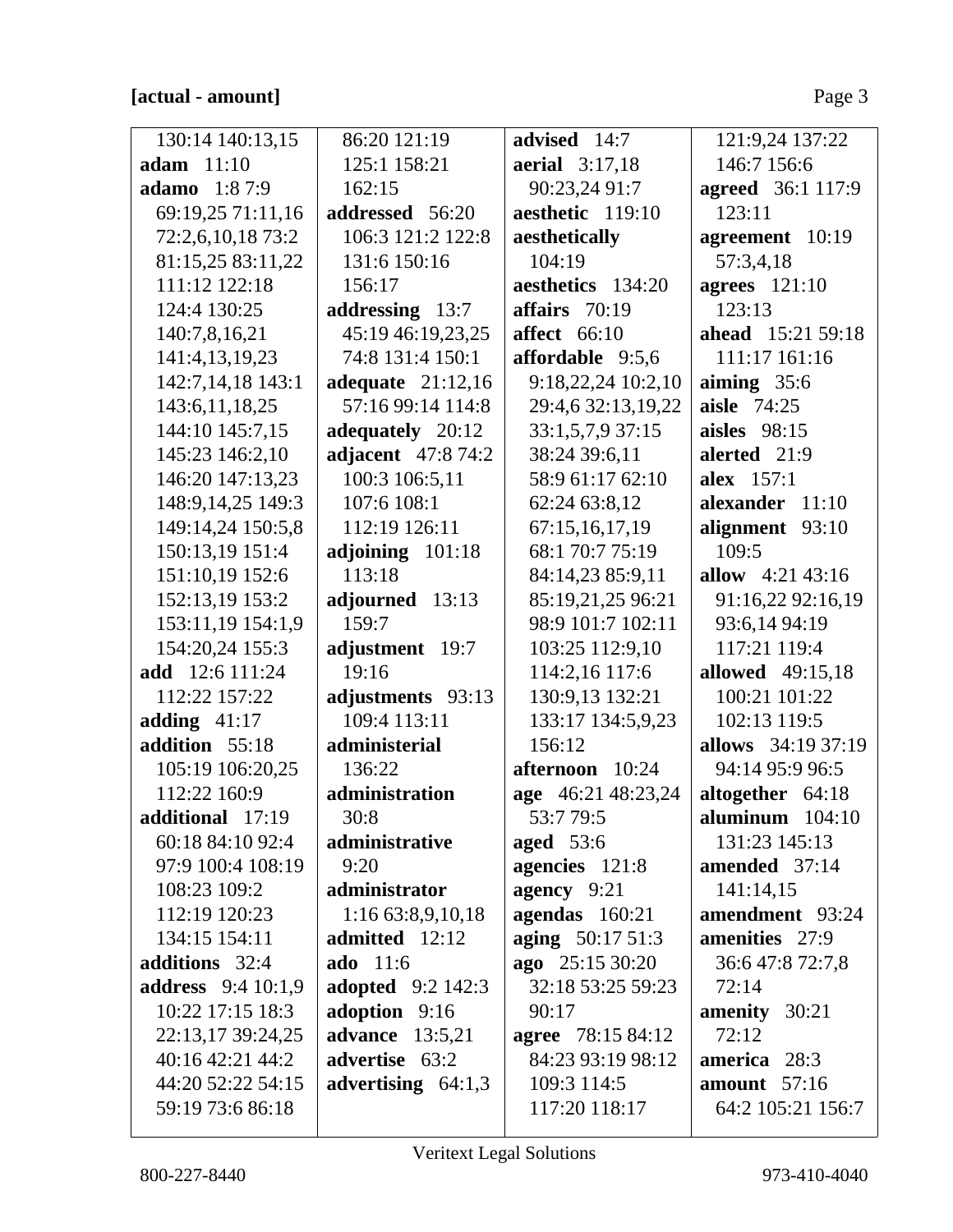### **[analysis - asking]** Page 4

| analysis 13:1            | apparently 48:22    | appoint $7:17,20$ | 64:3 65:13 73:14        |
|--------------------------|---------------------|-------------------|-------------------------|
| 81:10,13 116:25          | 82:21 105:13        | appointing 8:3    | 74:2 75:9 80:5,10       |
| 117:2,18,20 120:9        | 144:16              | appreciate 61:10  | 87:16 90:9,10           |
| 120:12                   | appear $122:21$     | 161:11            | 92:25 94:4,6,15         |
| analyze 73:17            | 157:7               | approaches 150:1  | 95:5,20,24 96:11        |
| analyzed 147:6           | appearance 5:2      | 150:2             | 96:25 100:13            |
| analyzing 50:13          | 112:14              | approaching       | 103:7 104:14            |
| 72:19 147:5              | appearances 4:24    | 143:12            | 106:5 108:22            |
| ancillary 89:18          | appearing 15:23     | appropriate 12:11 | 113:5,20,23,25          |
| anecdotal 28:11          | appears 139:24      | 13:16 39:24 40:8  | 114:7,12 115:5,14       |
| announce 160:14          | appellate 18:18     | 41:10 92:11       | 117:12 120:2            |
| <b>answer</b> 42:9 56:23 | applaud 17:6        | 112:16 120:24     | 125:24 127:21           |
| 67:17 74:23 80:8         | apple 29:1 79:4,7   | approval 13:4     | 128:14 129:12           |
| 125:19 128:18            | appliances 27:23    | 17:20 18:7 20:8   | 138:19 139:16,21        |
| 129:3,8 131:8,9          | applicant $2:55:17$ | 38:17 57:1 71:3   | 141:7,9,11 142:22       |
| 133:12,24,25             | 8:20 10:10,20       | 81:23 136:23      | 143:10 144:4,9          |
| 134:3 138:13             | 11:1 57:2 106:3     | approvals 121:7   | 145:22 148:7            |
| 139:16,18 142:1          | 107:23 108:24       | 121:10            | 149:4,7,8,10 154:5      |
| 145:6 148:5              | 112:12 113:19       | approve 70:20     | 154:8 157:5,10,25       |
| 149:17,18 152:20         | 121:10,14,16        | 152:1             | areas 33:13 65:8        |
| 152:22 157:12            | 122:1,19 142:16     | approved 57:1     | 81:7 87:21 90:7,9       |
| answered 43:17           | 146:7 147:7 154:6   | 76:8 90:11 94:16  | 96:20 99:18             |
| 62:17 130:22             | 156:6 159:11        | 95:11 108:1,25    | 103:22 113:12,16        |
| answering 129:5          | 162:21              | 133:2 146:8       | 116:20,24 117:2,8       |
| answers $42:18$          | applicant's 13:6    | approximate       | 120:9 151:5,7,8         |
| anticipate 110:20        | 42:3 121:23         | 108:19            | $arm$ 26:2              |
| anticipated 81:24        | 122:24 149:16       | approximately     | arrangement             |
| anybody 16:25            | applicants 118:1    | 46:5 88:21 95:20  | 150:12                  |
| 48:1 59:13 66:12         | application 11:18   | 96:2 98:23 103:20 | arrived $34:1$          |
| 73:25 77:22,23           | 12:25 13:19 15:12   | 108:17 133:14     | art 48:10               |
| 133:3 137:22             | 17:1 18:14,20       | architect 11:12   | articulate 44:15        |
| anyway $102:22$          | 19:19 20:1,14       | 25:18 42:15 102:9 | articulately 79:14      |
| apartment 107:25         | 38:9 41:1 72:11     | 102:15 105:18     | ascetically 104:25      |
| apartments 24:5          | 77:18 81:4 114:21   | 110:4,21 130:22   | aside 63:22 64:6        |
| 63:21                    | 118:12 136:12       | 134:17,19 144:25  | <b>asked</b> 11:4 14:20 |
| apologize 60:6           | 146:7 159:25        | architectural     | 16:4 42:4 66:19         |
| 80:4 81:11 151:20        | 160:4,6,7,19,22     | 11:11 25:16 32:7  | 118:21 125:16,17        |
| 151:23                   | applications        | 42:16 45:2 46:13  | 128:23 137:12           |
| app 19:8,15              | 159:22              | area $10:1932:11$ | 148:7 151:1             |
| apparent 32:22           | applied $20:20$     | 36:10 42:8 44:17  | <b>asking</b> 4:9,10,20 |
|                          |                     | 60:16 62:5,18     | 42:17 45:16             |
|                          |                     |                   |                         |

 $\perp$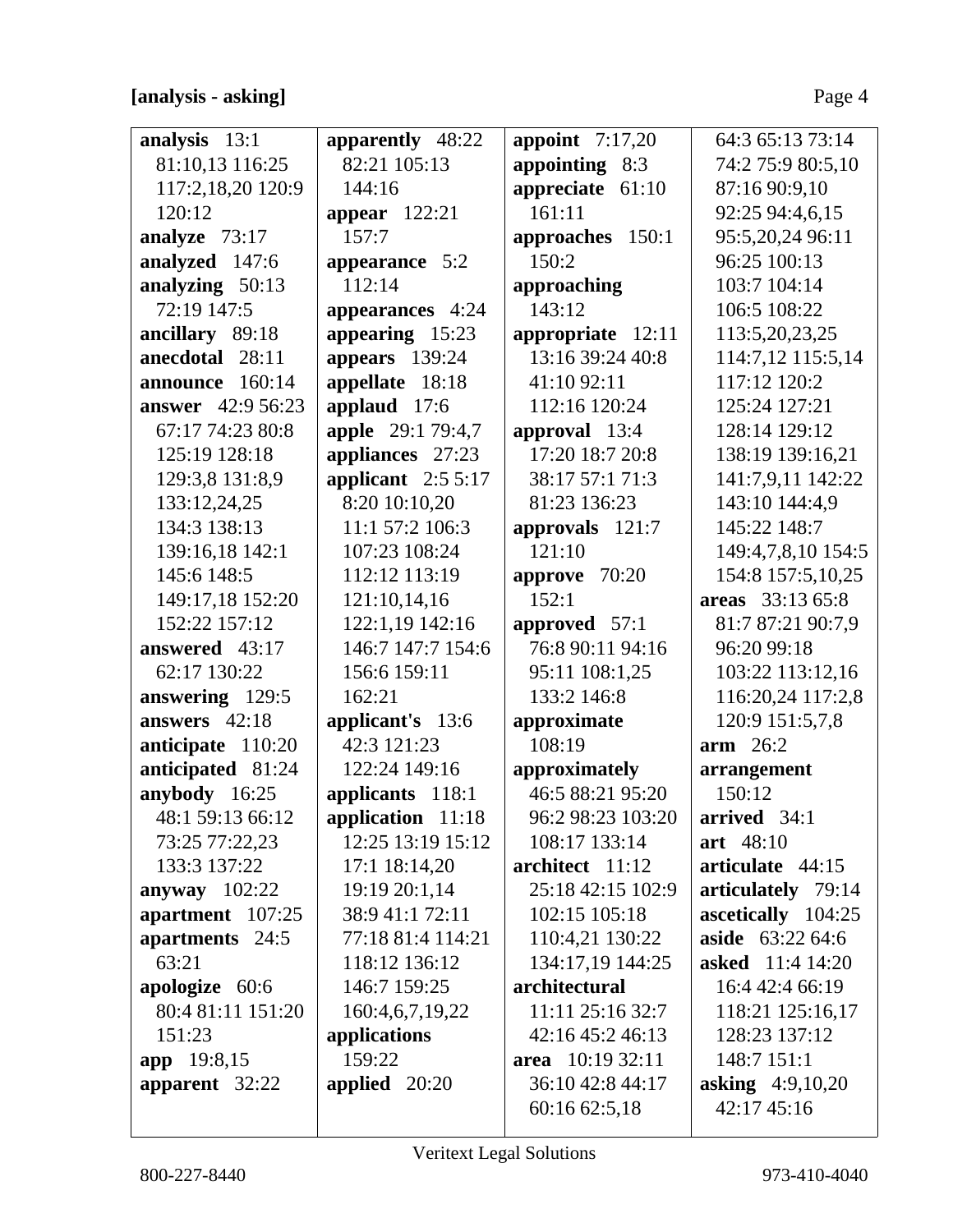# **[asking - better]** Page 5

| 110:25 121:17             | attorneys $2:105:6$      | 75:12 76:6,19            | <b>bathrooms</b> 27:8     |
|---------------------------|--------------------------|--------------------------|---------------------------|
| 124:7 130:15,17           | <b>attract</b> 50:6 52:9 | 80:22 93:12 99:16        | baylor $58:1$             |
| 130:19 138:11             | attractive 52:13         | 99:25 107:8              | bearing $38:17$           |
| 146:12 151:10             | attribute 30:13          | 110:17 112:4             | <b>beattie</b> 10:18,24   |
| 154:10                    | attrition 78:17          | 116:18 118:14            | beautiful 48:7            |
| <b>aspects</b> 31:18 33:8 | audience 66:20           | 120:5 134:22             | <b>beautifully</b> 51:5   |
| 87:9                      | 88:18 122:12             | 139:17 141:6             | becoming 77:9             |
| asphalt 103:9,19          | availability             | 145:1 147:16             | bedroom 47:24             |
| assessment 76:6           | 159:15 161:13            | 148:11                   | 48:1,4,22 51:25           |
| assessor's 18:6           | 162:2                    | background 62:14         | 97:21,22,23 98:4,5        |
| assist $10:12$            | available 12:24          | 87:1                     | 98:6                      |
| associated 90:7           | 13:5 14:9 16:15          | backing $101:1$          | bedrooms 34:22            |
| 92:4 105:15               | 16:24 18:8 22:2,3        | backyard 52:15           | 36:2,3 47:4,5 48:6        |
| 116:21 119:14,16          | 23:19 59:4 110:4         | 52:17 99:17              | 48:8 51:22 97:20          |
| 141:10 152:3              | 110:23 130:22            | <b>bad</b> 74:20         | beechcrest 44:4,12        |
| associates 39:9           | 146:21 160:11            | <b>bakery</b> 20:18,22   | <b>beef</b> 113:1         |
| association 2:10          | 162:4                    | balance 115:8            | beginning $24:3$          |
| 5:11 19:6 39:8,16         | avenue $22:18$           | 116:3 123:22             | 43:15 103:13              |
| 70:20 86:1 107:1          | 40:18 43:2 49:22         | <b>balls</b> 82:23 83:12 | <b>behalf</b> 5:10,16     |
| 107:19                    | 57:25 67:18 90:3         | <b>bank</b> $25:12,15$   | 8:19 11:5 23:17           |
| association's             | 114:4 135:5              | 144:7                    | <b>believe</b> 29:5 38:23 |
| 76:11                     | 137:20 138:4             | bankruptcy 28:18         | 49:2 54:21 64:16          |
| assuages 14:11            | 139:3 156:1 157:2        | banquet 73:21            | 79:24 96:3 102:14         |
| assume $14:10$            | average 46:8 79:5        | barbara 57:24            | 110:22 122:6              |
| 39:14                     | avoid 114:8              | <b>based</b> 63:25 73:18 | 137:18 141:15,17          |
| assuming 56:25            | aware 10:15 15:1         | 77:16 82:11 84:9         | 141:21 147:19             |
| 82:13 135:17              | 53:7 67:8                | 92:17 93:7,23            | 152:15,17 153:1           |
| assure $63:10$            | aye 6:20 7:5,14,25       | 95:3 97:5,15,20          | 154:2,10,12,16            |
| assured 13:22             | 8:7                      | 98:1,12 99:14            | belong 35:8               |
| astray $42:7$             | $\mathbf b$              | 101:12,14 102:24         | benefit 86:24             |
| $at\&t$ 24:21             | <b>b</b> 1:5 3:13 13:3   | 102:25 104:24            | 117:1 119:10              |
| atlanta 26:12             | 44:12 57:24 69:22        | 105:19 106:10            | 120:12 130:8              |
| attached 57:18            | 70:6 71:19 72:3,6        | 109:3 111:21             | <b>bergen</b> 26:15 29:1  |
| attack 16:10              | 72:15 135:13,14          | 112:13 114:18            | 30:14 32:24 33:3          |
| attempt 13:9              | 135:17,19 157:1          | 116:5 139:23             | 34:1 36:10 50:14          |
| attempted 33:6            | bachelor 87:3            | basements 46:11          | 62:4,6 89:14              |
| attempting 28:24          | <b>back</b> $9:711:2$    | basically 50:19          | 111:23 116:13             |
| attorney $1:152:5$        | 19:22 24:20 25:8         | basin $150:4$            | <b>best</b> $31:3,474:1$  |
| 4:13,257:21               | 32:2 57:25 58:2          | basis $123:13$           | 78:3 164:9                |
| 10:24 38:11               | 58:24 64:20 65:12        | basketball 50:24         | <b>better</b> 31:17 38:10 |
| 136:25 164:11,13          | 65:24 68:18 73:15        | 52:18 158:13             | 61:2,2 64:4 74:1,8        |

Veritext Legal Solutions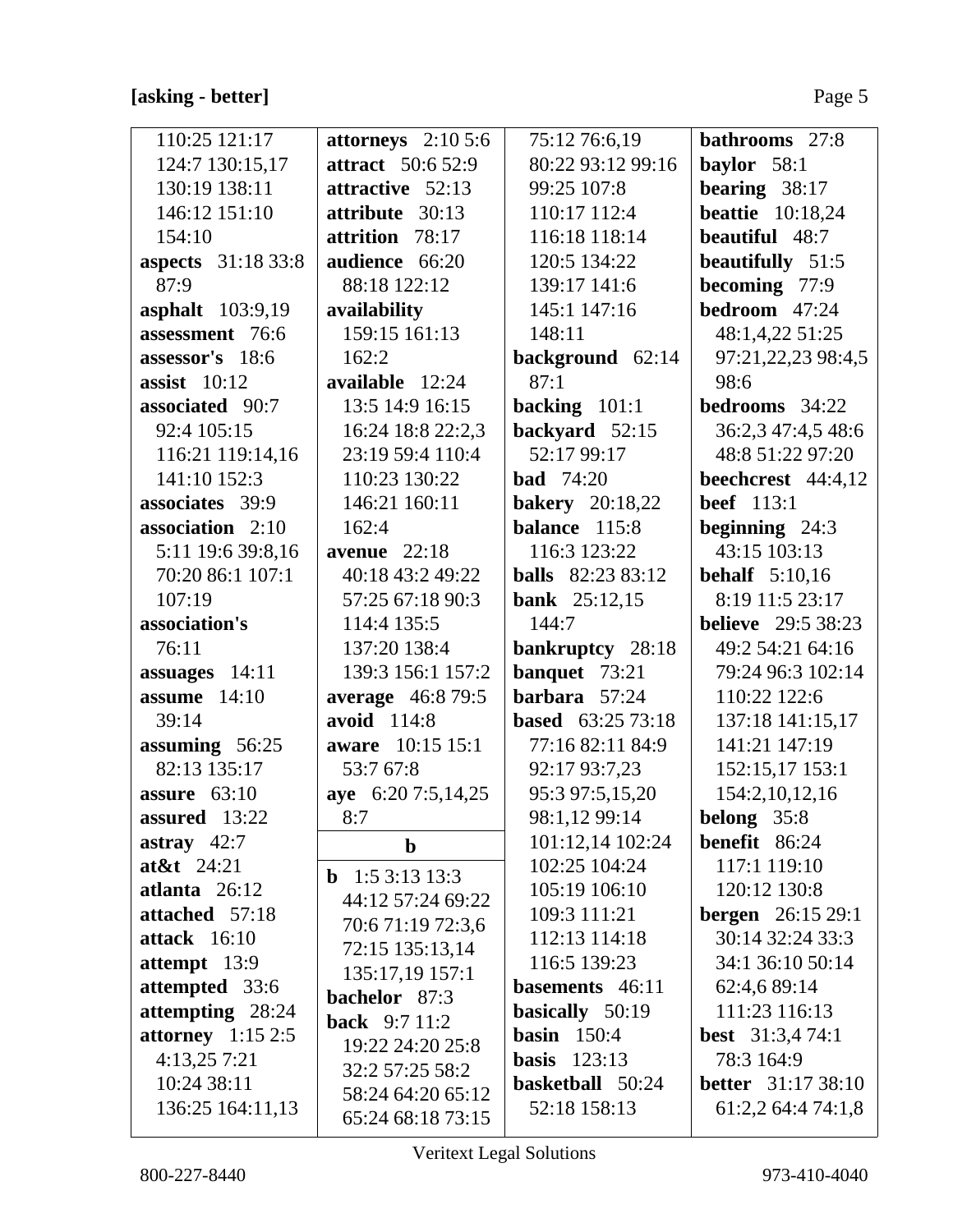### **[better - buys]** Page 6

| 88:19 93:7,14            | 88:17 92:23 94:16        | $bridges$ 128:11          | <b>builder's</b> 10:3     |
|--------------------------|--------------------------|---------------------------|---------------------------|
| 98:17 112:20             | 95:12 99:20              | brief $87:1$              | building $33:7$           |
| 113:2 122:15             | 100:10 108:3             | briefly $33:10$           | 34:11,12 38:24            |
| <b>beukas</b> 1:8 111:13 | 110:5,10 119:3           | 102:7                     | 48:1 49:4 52:13           |
| beverage 29:13           | 123:12,14 124:7          | <b>bring</b> 110:17       | 58:9 85:21 96:21          |
| 60:16                    | 136:22 147:8             | 117:7 139:20,24           | 98:16 100:24              |
| <b>beyond</b> 103:18     | 151:25 152:20            | bringing $33:20$          | 101:1,4,7,9,17,18         |
| bicycle 73:1             | 158:9 160:8 161:2        | 81:15,20                  | 101:21,22,24,25           |
| bicycles 103:10          | 162:22                   | brings $31:16$            | 102:2,2,4,5,8,11          |
| <b>biener</b> 156:25     | <b>board's</b> $12:15$   | broader 85:3              | 102:13,17 103:21          |
| 157:1,8,13,20            | 16:23                    | <b>broke</b> 70:11        | 104:13 107:23             |
| big $49:856:13$          | boards $87:16$           | <b>broken</b> 70:5        | 112:10 114:16             |
| 125:5 158:10             | 163:10                   | bromberg $1:98:5$         | 117:6 132:22              |
| bigger $80:16$           | <b>body</b> 80:11 148:20 | 80:7,24 111:13            | 134:23                    |
| bike 92:25 103:4         | <b>bold</b> 123:9        | <b>brook</b> 89:7,8 90:6  | buildings 26:3            |
| 103:13                   | <b>bond</b> 57:13        | 137:18,19,24              | 34:24 84:23 96:9          |
| <b>bill</b> 59:20        | <b>bonding</b> $57:5,11$ | 138:1,2,7,8,16,18         | 101:10 103:24             |
| <b>birch</b> 140:9       | <b>bonds</b> 57:14,17    | 139:2,8 140:22            | 113:15                    |
| bit 23:11 25:21          | <b>boo</b> 17:6          | 141:2,10,11               | <b>built</b> 24:20 25:2,4 |
| 42:7 88:17 98:17         | <b>book</b> 23:10 24:10  | 143:12,17                 | 25:15 26:2,15             |
| 112:4 114:25             | 34:6                     | <b>brooks</b> 137:16      | 28:5 30:19 79:24          |
| 129:6 149:8              | <b>booked</b> 160:13     | 138:25 140:11,24          | 108:1                     |
| <b>black</b> 131:22      | <b>born</b> $54:2,2$     | 143:2,3 149:1             | <b>burden</b> 38:13 39:7  |
| 132:10,12                | borough 13:23            | brought $25:17$           | burgeoning 26:5           |
| <b>block</b> 18:4 89:5,6 | 15:11 16:25 57:19        | 122:2                     | <b>burlington</b> 9:8     |
| 89:6 131:22,23,24        | 59:2,4,12 92:18          | <b>bruce</b> 37:8         | burning $42:10$           |
| blocks $45:24$           | 146:24 147:1             | bubble $54:5,11$          | business $22:12$          |
| blowup 3:18 31:15        | borough's 57:17          | <b>budget</b> 70:21,22    | 86:17,20 160:16           |
| 91:5,7                   | <b>bottom</b> 13:25 52:7 | 76:7                      | bussing $52:23$           |
| <b>blue</b> 80:10        | 91:19                    | <b>buffer</b> 10:19 31:22 | bustling 65:8             |
| <b>board</b> 1:1,15,15   | <b>bought</b> $26:24$    | 31:24,24 32:8,11          | buy $27:1936:10$          |
| 5:9, 15, 15, 24 6:1, 7   | boulevard 92:1           | 32:16 67:14,15            | 52:16 71:25               |
| 6:8,12,15,237:2,7        | box $13:25$              | 104:16 113:25             | <b>buyer</b> 36:8 44:24   |
| 7:21 8:2,4 10:15         | bradley $117:14$         | 119:9 134:12,15           | 46:3 47:13 50:11          |
| 11:16 14:8 15:4          | brains $23:8$            | 143:5,7,15,16,20          | 51:16 71:23               |
| 16:7,21 18:16            | <b>branch</b> 138:25,25  | 144:1,6                   | buying $28:23$            |
| 19:7, 14, 16 23:3        | 139:8,9                  | buffering 32:5            | 50:13                     |
| 30:5 31:21 32:3          | <b>break</b> 109:11,21   | 113:24 153:23             | <b>buys</b> $75:197:7:8$  |
| 38:16 40:13 42:5         | brick $25:6$             | <b>buffers</b> 131:20,21  |                           |
| 69:18 76:23 80:25        | $bridge$ 19:13           | <b>build</b> $46:252:11$  |                           |
| 82:2 84:1 86:24          |                          | 56:14 57:9                |                           |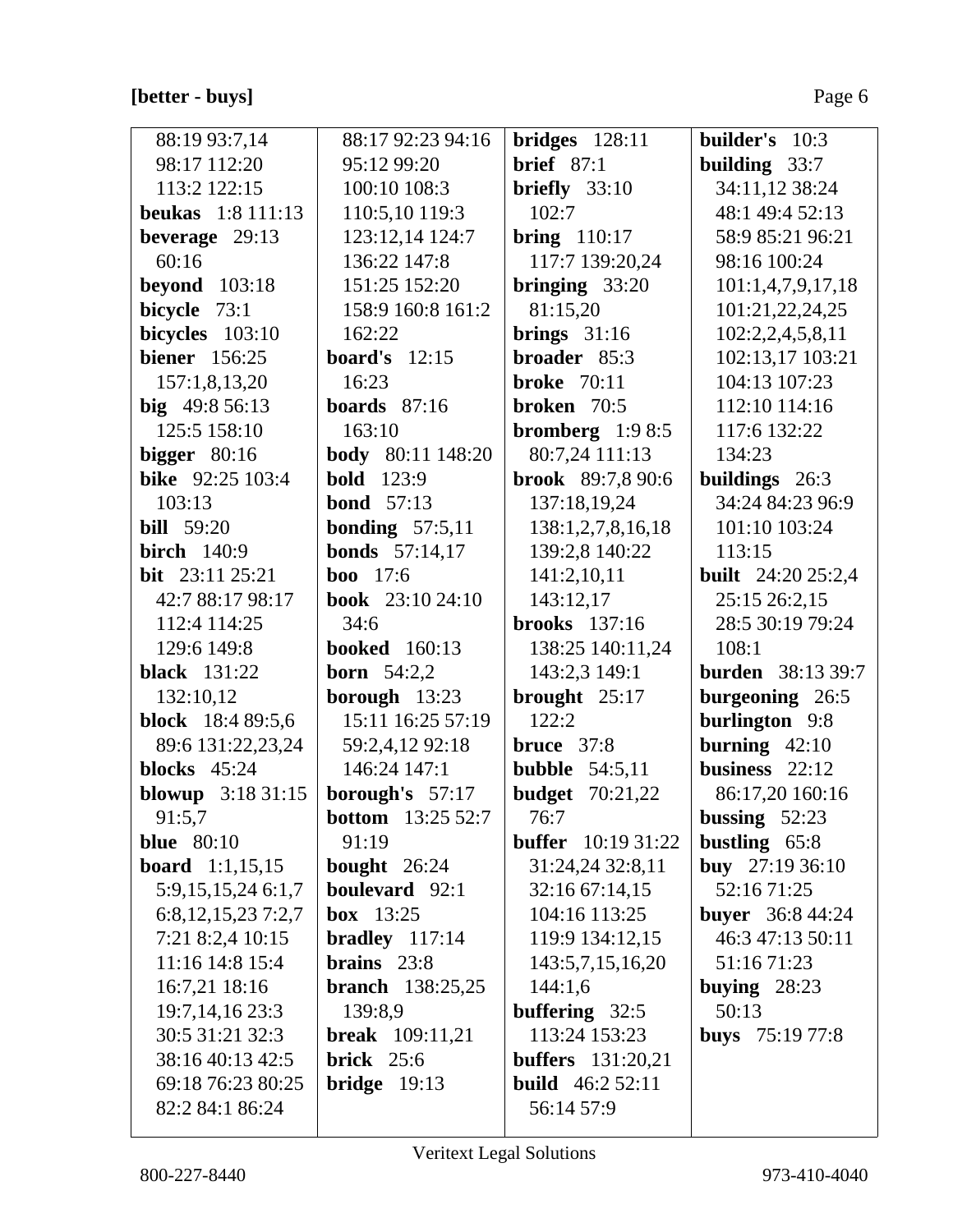## $[**c** - **clear**]$

| $\mathbf c$                         | 55:23 98:4 162:19   | 6:13, 14, 16, 18, 21 | changes 38:3             |
|-------------------------------------|---------------------|----------------------|--------------------------|
|                                     | cases $21:6$        | 6:24,257:1,4,6,11    | 81:17,21,21              |
| c $2:144:12,12$                     | castleton 93:14     | 7:15,19,22,24 8:1    | changing 83:4            |
| 61:14 70:6 130:6                    | categories 143:3    | 8:6,8,12,14,16       | chart $62:8$             |
| 135:15,16 140:8                     | category 143:4      | 11:15 17:3,10,10     | chatting 59:9            |
| 152:8 164:1,1                       | ceilings 27:6       | 17:16 21:14,19       | check 60:21 62:14        |
| calculated 97:4                     | center 19:20 21:2   | 22:1,5 36:13,16      | 132:18 154:17            |
| 108:18                              | 29:14 108:16        | 40:11,19 41:2,8,14   | 160:12 161:12,21         |
| calculating 159:13                  | 120:21 158:17,21    | 41:21 43:10,23       | 162:2                    |
| calculations 16:21                  | 158:22 160:11       | 44:2,6,7 45:15       | checked 62:11            |
| 16:22 115:25                        | 161:13 162:3,8,12   | 47:17 48:17 49:19    | chestnut $68:4,12$       |
| 116:6,7 139:24                      | centerline 107:11   | 54:14 55:12 56:2     | children 29:17           |
| call 11:14 13:10                    | 107:13              | 56:22 57:22 59:9     | 46:18 50:21 51:12        |
| 21:22 24:6 26:9                     | central 36:9        | 61:11 64:8 66:14     | 52:1,4,23 53:4,20        |
| 30:24 31:15 53:9                    | ceo 37:7            | 66:19 68:20,24       | 54:2 68:6                |
| 73:24 84:14,22<br>85:20 86:13 90:22 | certain $10:25$     | 69:10,16 76:23,25    | choice 63:6 75:22        |
|                                     | 46:21 66:16 83:4    | 77:4 79:3,22 80:2    | chosen 61:4 74:7         |
| 110:1,8 111:8,11                    | 135:17              | 80:25 84:1.7         | chris 57:25 152:21       |
| 123:10 134:2<br>138:23 139:8        | certainly $16:9,13$ | 86:10,12 87:23       | christopher 1:15         |
| called 10:3 24:8                    | 22:23 23:4 38:4     | 88:2,6,9,16 90:20    | circle 93:14             |
| 111:12 137:19                       | 39:7 40:2 52:2      | 109:10,12,16,20      | circling $11:2$          |
| 138:9 144:11                        | 65:17 66:8 72:21    | 109:23 110:6,19      | circulate 22:6           |
| calling $90:21$                     | 76:12 79:20 83:3    | 110:24 111:5,9,15    | cited 20:11              |
| calls 84:24                         | 85:15 123:2         | 121:12 122:13,18     | cites $19:23$            |
| cancel 158:12                       | certificate 87:5    | 123:23 124:4,9,21    | citing $19:6$            |
| 160:25                              | certification       | 129:4 130:4,25       | citizen 43:8             |
| capabilities 61:6                   | 116:13              | 134:21,25 135:3      | city 19:17 87:18         |
| capacity 6:1                        | certified 67:11     | 136:21 137:5,9,13    | civil 87:4 88:4          |
| 117:17                              | certify $164:5,10$  | 138:10,21 140:4      | 124:3                    |
| capital 44:13 76:6                  | cetera 31:1 81:7    | 141:25 150:24        | clarification            |
| capture 129:7                       | 121:9,9             | 152:21 155:5         | 137:21                   |
| capturing $63:19$                   | chain 104:7,13,19   | 156:23 158:2         | clarified 68:18          |
| car 96:15 97:13                     | 104:21 113:22       | 159:4 163:7,10,13    | clarify $70:12$          |
| 99:12                               | 119:8 145:2,7,10    | 163:14,16            | 131:15                   |
| carefully 10:11                     | 145:11,12,16,21     | challenge $9:666:9$  | clarifying $143:19$      |
| 32:6 62:23                          | 145:23 146:8        | chance 4:7,8 11:23   | clarity $162:7$          |
| carolina 54:10                      | 154:5               | 124:15 157:4,23      | cleaned 25:7             |
| carried 8:22                        | chair $6:247:2$     | change $53:2$        | <b>clear</b> 14:21 17:23 |
| cart 72:18 73:1                     | 11:13               | changed $82:6$       | 21:15 75:18 144:1        |
| case 18:18 19:8,15                  | chairman $1:6,7$    | 141:16               | 144:11                   |
| 19:18,18,23 20:19                   | 4:25:5,8,12,15,18   |                      |                          |
|                                     |                     |                      |                          |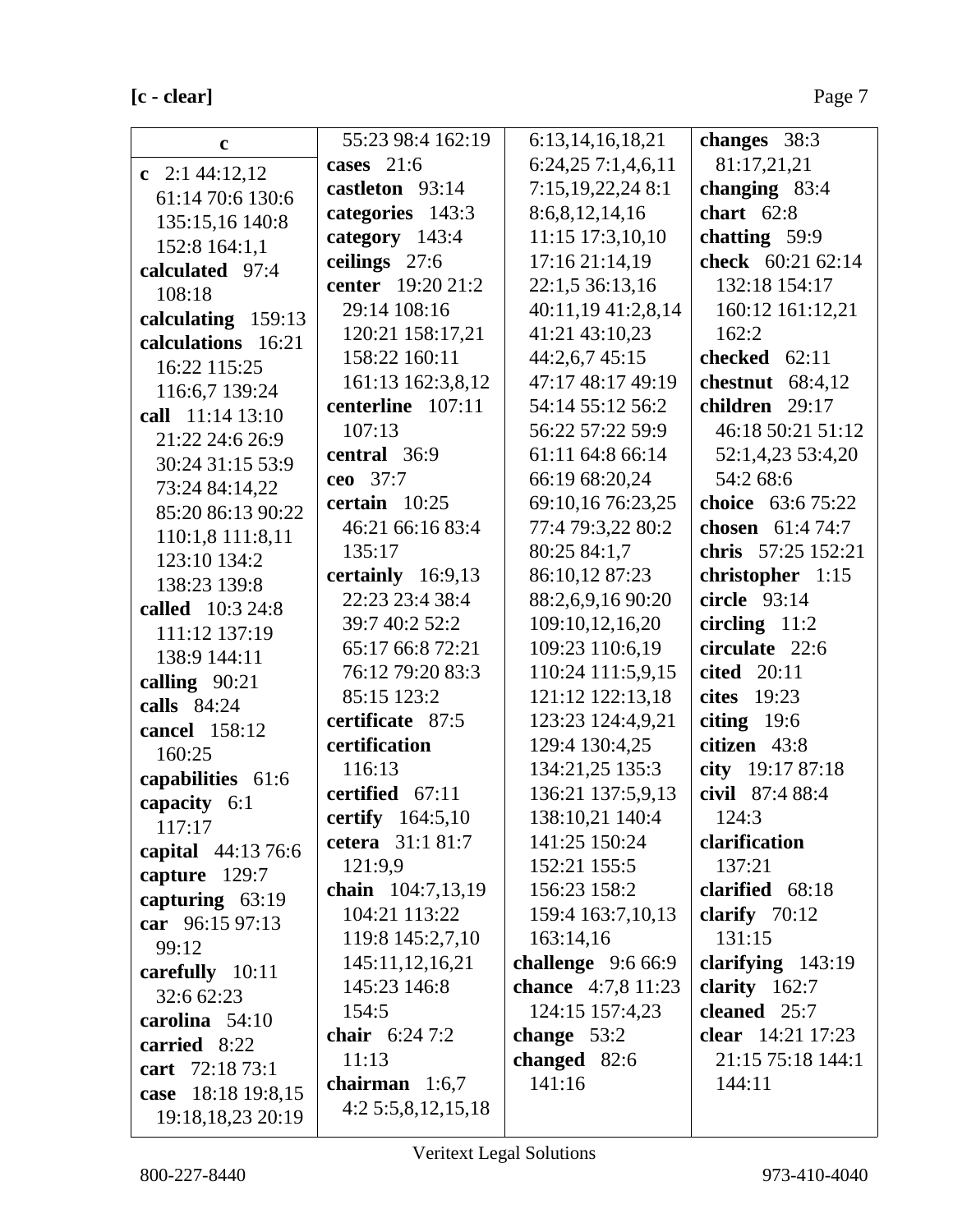| clearance 62:14     | collaborated            | commerce 65:8       | completely 89:2           |
|---------------------|-------------------------|---------------------|---------------------------|
| clearly 55:23       | 106:8                   | commercial 23:1     | completeness              |
| <b>clerk</b> 14:20  | college 87:4            | 24:1 26:2,12 65:4   | 17:14                     |
| client 11:5         | colorado 30:24          | 87:12 127:21        | complex 134:6             |
| clients 87:13       | combination             | commission          | compliance 63:11          |
| clogs 118:1         | 97:12 98:8 103:9        | 164:24              | 63:20 100:12              |
| close 62:9 112:24   | combined 78:24          | committee 77:13     | 121:18                    |
| 151:17              | come 11:21 16:13        | 77:17,24            | complicated 45:23         |
| closed 29:1,5 79:4  | 30:9 31:4 34:21         | <b>common</b> 18:20 | complies 134:25           |
| closer $80:2$       | 35:11 38:7 40:15        | 19:25 20:20         | comply $10:13$            |
| 27:7<br>closets     | 43:24 44:17 47:18       | communicate         | component 23:23           |
| closing $79:16$     | 50:6,7 54:14            | 161:7,7             | 77:1 82:7                 |
| closter $87:17$     | 55:25 56:3 59:6         | communications      | compression               |
| club 23:18 25:14    | 64:23 65:14 66:24       | 158:9               | 83:12                     |
| 28:1,6,12,17,20,23  | 67:9 74:16 75:12        | communities 24:4    | compromise                |
| 28:25 29:4,14       | 76:19,20 77:18          | 24:7,8,16 25:22,25  | 105:16                    |
| 30:6 35:9,9,15,18   | 82:1 95:15 116:2        | 26:14,16 28:3       | computer 28:12            |
| 36:7 47:12 58:8     | 118:15 119:25           | 30:18,24 33:4       | 28:14                     |
| 60:11,12,23 68:1    | 126:8 133:18            | 54:23 55:17 78:16   | concentrate               |
| 71:21 72:1 74:4     | 139:17 160:24           | community 25:14     | 115:17                    |
| 75:21 76:3,4,5      | comes 18:15 19:13       | 26:23 27:16 29:8    | concentration             |
| 77:11,22,25 79:5    | 137:18,19 138:3         | 30:1,13,22 31:11    | 26:8                      |
| 79:23,24 81:3,8,14  | 154:14                  | 31:16,19,22 32:1    | <b>concept</b> 71:6,16,20 |
| 81:18,20 82:15,16   | coming 28:19 54:5       | 32:20 35:25 36:11   | conceptual 90:23          |
| 88:21 89:15,19      | 61:1 115:10,24          | 39:12 44:20 47:11   | concern 35:10             |
| 91:15,16,22,23      | 126:14,20,21            | 49:13 50:12,16      | 45:13 100:6               |
| 117:23 118:3        | 131:5 148:11            | 51:15,15 52:14      | 132:20 133:9              |
| 126:10 127:14       | 150:3                   | 53:8 60:4 64:18     | concerned 43:3            |
| 144:12              | commence 159:8          | 65:19 70:18 72:13   | 137:6 140:22              |
| clubhouse 31:13     | commencing $1:4$        | 85:20 107:25        | 141:1                     |
| 36:5 47:10 60:14    | <b>comment</b> 49:16,18 | 119:11,23 127:15    | concerns 14:11            |
| 73:20 89:16 118:7   | 98:13 99:8 113:4        | 158:17,21,22        | 38:6 46:16 124:13         |
| clubs 28:3 77:12    | 113:17 115:15           | 160:11 161:13       | 126:16 133:5              |
| 78:17 79:16,16      | 121:1,6 123:24          | 162:3,8,12          | 147:12                    |
| 83:16               | 156:18                  | companies 23:25     | conclude 20:21            |
| clusters 94:7       | comments 92:13          | 28:22               | concluded 160:20          |
| coah 9:20 61:25     | 99:3 101:14             | compare $68:12$     | 163:19                    |
| coast 25:17,18      | 108:18 109:4            | compelled $63:1,2$  | concludes 35:20           |
| cocktail 77:18      | 111:21,22 114:5         | complete 160:5      | conclusions 43:15         |
| <b>codes</b> 107:23 | 116:5 118:13            | completed 56:17     | <b>concrete</b> 103:8,9   |
|                     | 121:3,5 123:10          |                     |                           |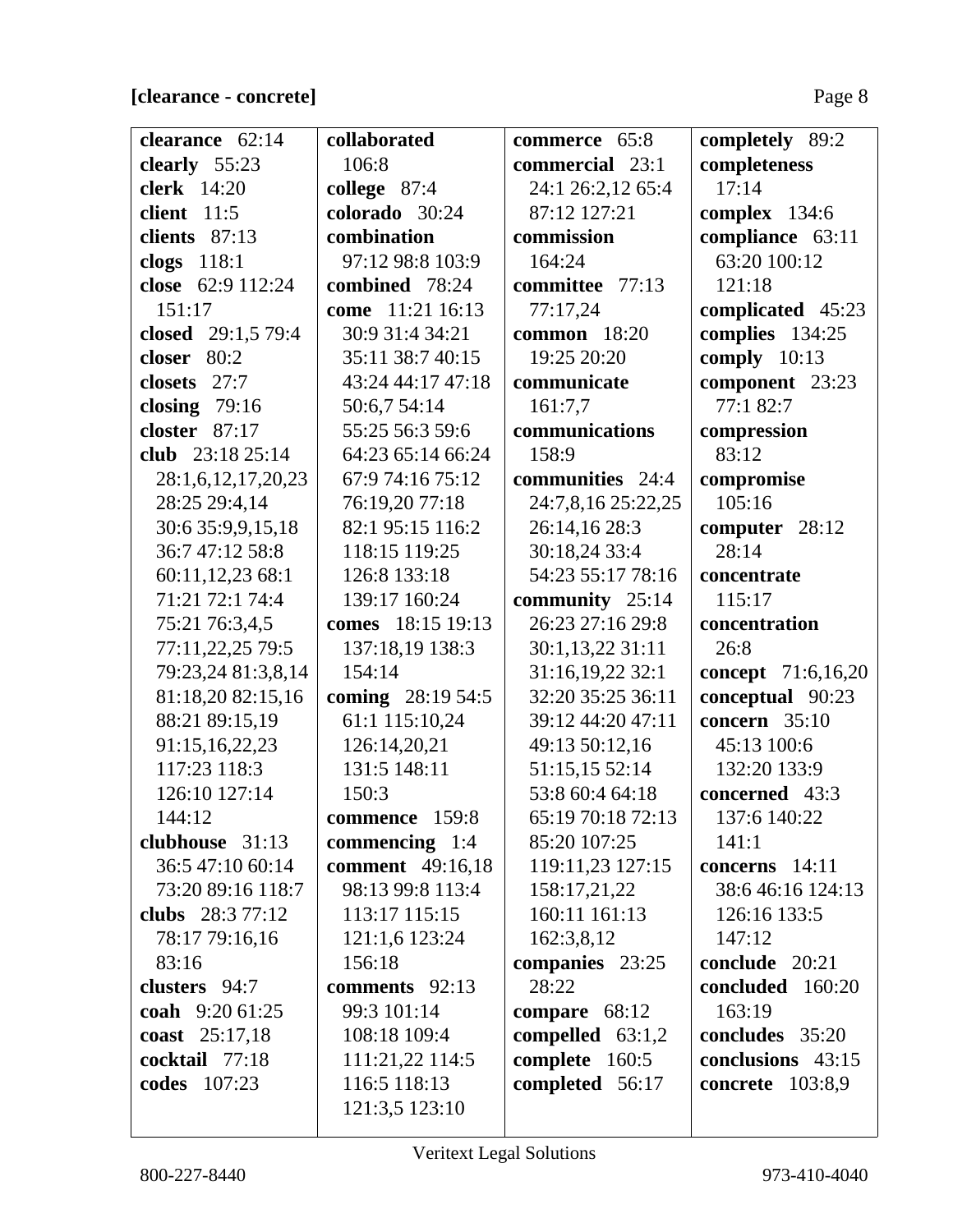### **[condition - course]** Page 9

| condition 38:16       | consensus 139:21          | continued 158:8     | cost $57:1485:25$        |
|-----------------------|---------------------------|---------------------|--------------------------|
| 57:1 88:14 98:24      | consents 159:12           | continues 6:15      | costs 28:15              |
| 120:6 136:23          | conservation              | 103:7,20 107:13     | council $9:2,18$         |
| conditional 20:7      | 116:14 121:8              | continuing $103:15$ | 38:2 62:23               |
| condominium           | conservative              | 158:5               | councilman 1:9           |
| 2:10 5:11 25:2        | 107:18                    | continuous 20:21    | 8:5 80:7,24              |
| 39:16 69:23 76:8      | consider 25:8,19          | contour 151:16,16   | <b>counsel</b> 3:20 4:12 |
| 76:11                 | 99:20 128:7               | contribution        | 4:23 5:20 10:17          |
| condos $61:18$        | consideration             | 109:1               | 22:16,24 42:3,5          |
| conduct 4:6           | 85:18,22                  | control 76:11       | 161:8 164:11,14          |
| 160:16                | considered 18:2           | 116:10              | count 63:15,15           |
| conferred 13:21       | 18:11 94:24 123:1         | convene 158:16      | country $23:18$          |
| conferring 122:25     | 129:16                    | convenience 45:9    | 28:1,2 47:12 72:1        |
| confident 51:13       | consistent 94:7,21        | 59:14               | 77:12,25 89:15,18        |
| configuration         | 97:1 108:6                | conversation        | 91:15,22,23              |
| 92:17 93:1,13         | consistently 18:12        | 37:24 38:4 59:16    | 117:22 118:3             |
| 97:16 98:1 99:15      | 79:2                      | 60:7,8,9 66:24      | 127:14 144:12            |
| 99:24 104:10          | constitutional            | 67:2,4 70:3         | county 9:9 25:13         |
| 112:18                | 9:12                      | 140:25              | 26:11,16 29:1            |
| configurations        | constrains 129:11         | conversations       | 30:14 32:24 33:3         |
| 45:21,23 46:7         | constraints 128:13        | 32:21               | 33:18,19 34:1            |
| 98:14                 | 128:14                    | cooperative 16:11   | 36:10 50:14 62:3         |
| confirm $15:4$        | construct 19:19           | copies 16:17 22:2   | 62:4 65:5 78:3           |
| 39:18,21 66:6         | constructed               | 59:2 121:11         | 79:5 88:21 89:14         |
| 80:10 111:3 119:3     | 112:11                    | copy 16:4 162:22    | 91:16 103:12             |
| 147:18                | constructing              | corner 89:9,23      | 111:23,25 114:19         |
| confirmed 66:4        | 109:2                     | 93:19 96:22 98:10   | 114:20,21 116:14         |
| conflict 107:22       | construction 9:13         | 101:7 114:11,15     | 121:8 122:2,2            |
| conflicted 105:6      | 87:11 116:10,22           | 117:7 127:7,19      | 126:10                   |
| conflicts 104:5       | 132:3 155:24              | correct $37:1,2$    | couple $24:11$           |
| 114:8                 | 156:3                     | 38:24,25 67:21      | 61:16 73:4,7,12          |
| conformance           | constructs 112:13         | 69:24,24 72:5,9     | 110:1 115:2              |
| 93:20                 | consuming $78:12$         | 126:9,25 127:4      | 121:25                   |
| confusion 23:6        | contained 148:24          | 128:2,3 129:22      | course 8:16 10:4         |
| <b>connect</b> 117:15 | contains 88:21            | 131:11 132:14       | 25:14 29:10 30:4         |
| 155:18                | contemplates 85:8         | 134:10 135:2        | 30:12 33:12 37:5         |
| connected 133:18      | contentions 19:10         | 137:1,17 141:3      | 37:6,16,20,23            |
| 134:5                 | 20:6                      | 148:9 149:9         | 38:18 39:3 47:8          |
| connection 17:20      | <b>continue</b> 11:3 28:8 | 162:15              | 49:12,17 51:2            |
| 92:24 103:17          | 39:10 111:6,17            | correspondence      | 56:9 58:1,2 70:6         |
| 118:5                 | 145:20                    | 12:4,7              | 70:22,24 71:18           |
|                       |                           |                     |                          |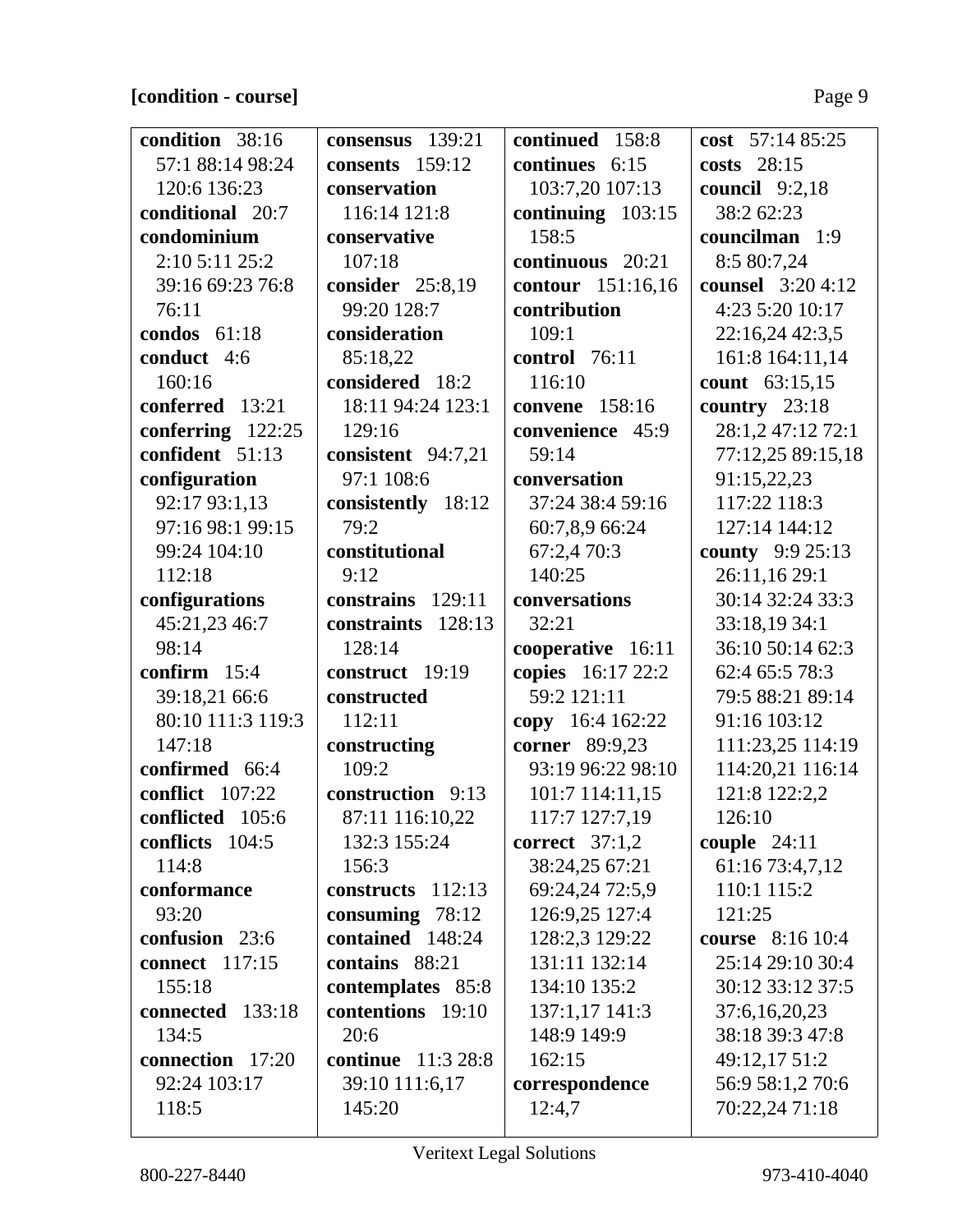### [course - designed]

| 73:16,19,22,25            | creation 9:21            | 164:8               | demographic        |
|---------------------------|--------------------------|---------------------|--------------------|
| 77:2 78:8,21              | credit 62:11,11          | dated $11:1612:4$   | 40:24 53:3,23      |
| 80:16,21 81:3,16          | 97:11,14,25              | 161:9<br>dates      | 54:13 55:5         |
| 81:17,20,21 82:5,8        | credits 86:4             | dating $9:7$        | demographics       |
| 82:10 84:13,25            | criminal $62:13$         | david $50:2$        | 41:10 50:7 54:6,7  |
| 85:4 89:16 90:1           | critical 18:12           | day $2:2 5:16 8:19$ | 54:8 55:13         |
| 94:2,11,13 95:5           | cross $3:34:12$          | 162:10              | demonstrate 32:8   |
| 98:19 99:2 102:24         | 36:17,18 110:17          | days 13:5,21 48:13  | 32:15              |
| 105:25 106:4,7,9          | 129:12 136:7             | dca $70:1971:2,23$  | <b>dens</b> 48:9   |
| 106:10,17,19,23           | 137:8 156:2              | de $57:993:18,19$   | density 30:20      |
| 106:25 107:16             | crossing $128:15$        | 108:12              | 33:12,14 41:16,18  |
| 108:1 115:20              | cubic 116:1              | deal 50:24 66:4,6   | 65:19 73:11        |
| 116:19,22 119:15          | cul 57:9 93:18,19        | 66:7,10,25 68:16    | dep 121:9 142:6,8  |
| 119:20 120:1,11           | culvert 149:1            | 69:8 106:4 117:12   | 142:10,11,12       |
| 127:13 136:8              | curb 68:7 93:11          | decades $24:24$     | department 70:18   |
| courses 30:25 77:5        | 99:25 100:4              | december 8:22       | 118:21 122:3,4     |
| 78:9 107:4                | 105:11,13,16             | 12:11 142:23        | 141:8              |
| court 1:22 2:8 9:8        | curbing $57:10$          | decent $62:12$      | dependent 21:3     |
| 9:19,23 14:5 15:3         | curbs $93:5$             | decide $123:12$     | depending 35:5     |
| 44:9 52:18 64:11          | curious $41:19$          | decides 137:8       | 46:7 62:2 110:4    |
| 67:671:772:17             | current 18:5 41:5        | decision 20:24      | depth $25:22$      |
| 109:11 129:7              | 83:11 139:23             | 77:14 123:14        | describe 18:19     |
| 130:6 143:23              | currently 39:5           | decline 53:1        | 66:1 91:4          |
| 155:12                    | 53:12 90:2 91:15         | declines 53:18      | described 21:7     |
| courtroom 4:7             | 93:20 94:17 95:13        | decorative 95:19    | 107:1,17           |
| 17:6                      | 113:21 142:6             | 104:9 119:6         | description 3:15   |
| courts 9:25 18:11         | 148:23                   | 145:13 146:9        | 18:13 19:25 20:13  |
| 19:9                      | curvilinear 93:3         | decreases 99:17     | 21:1               |
| covered 82:12             | cut 28:16 141:25         | decreasing 53:9     | design $25:1631:5$ |
| covering 83:9             | 142:1                    | dedicated 96:21     | 31:19 65:22 87:11  |
| crafted 10:11             | cutting $93:11$          | 119:21              | 93:24 94:8 105:20  |
| create 29:8,12,15         | $\mathbf d$              | deed 37:21 138:19   | 106:2,8 107:24     |
| 31:5,6 34:25 48:5         | <b>d</b> $3:147:2049:22$ | deep $61:24$        | 113:1 115:12       |
| 48:7 49:12 65:22          | 50:1 56:5 140:8          | defer 4:9,10 5:19   | 150:2              |
| 113:25                    | damascus 20:18           | 123:24 139:15       | designation 135:7  |
| <b>created</b> 25:1 34:25 | daphne $3:711:8$         | deferred 42:24      | designations 141:1 |
| 40:5 80:14 84:11          | 86:13,19,24 109:8        | <b>define</b> 135:6 | designed $47:11$   |
| creates 73:23             | 111:17                   | degrees $107:9$     | 49:12 51:15 64:21  |
| creating $31:21,24$       | <b>date</b> 8:22 17:25   | delay 8:13 13:12    | 106:9 107:17       |
| 35:17 38:23 78:18         | 42:24 74:20 158:8        | delivering 46:3     | 108:23             |
|                           | 160:15 161:9,22          |                     |                    |
|                           |                          |                     |                    |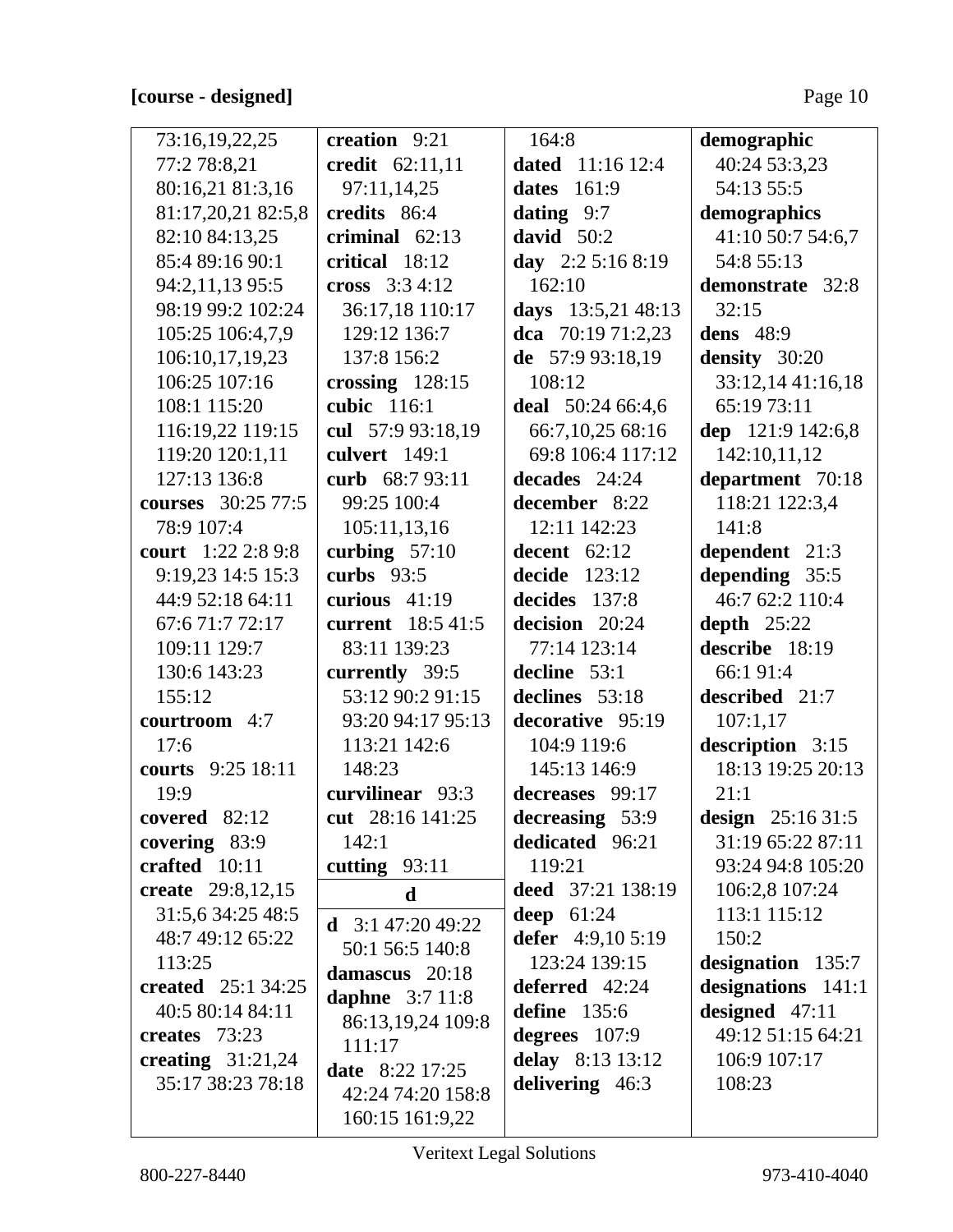### **[designer - drivers]** Page 11

| designer $81:16,20$ | 73:14 82:13 85:23  | 126:18 127:4,5     | disturbance                   |
|---------------------|--------------------|--------------------|-------------------------------|
| designers 106:9     | 87:9 91:6,17 92:5  | 150:25             | 105:15 116:17                 |
| designs $30:24$     | 94:3,12 95:7,17    | direction 52:20    | <b>ditch</b> 151:14           |
| desire $13:17$      | 106:19,21,24       | 103:6 106:14       | div 19:8,15                   |
| 156:18              | 108:10 114:13      | 126:21             | dive $61:24$                  |
| desirous 92:18      | 115:5 117:24       | directional 94:15  | diversity 35:1                |
| destruction         | 119:11,16,19       | 95:5,11            | division 18:18                |
| 116:12              | 120:11 126:18      | directions 162:15  | 19:17 26:12                   |
| detail 12:17 95:21  | 152:4              | directly 10:21     | doctors 29:18                 |
| 112:7 114:24        | development's      | 67:20 74:17 99:10  | document 10:18                |
| 125:25 156:17       | 57:4               | 114:3              | 136:10 142:5                  |
| 157:18              | developments       | disagree $65:11$   | documents 14:19               |
| detailed 114:22     | 55:18 112:13       | 137:22             | 16:1 18:7 76:8                |
| 123:6               | 122:7 131:22       | disagreed 122:22   | 138:5 139:14                  |
| details 39:23       | 136:9              | 123:11             | $\text{dogs}$ 156:2           |
| detention 80:17     | deviating 124:6    | discharge 118:7    | doing 16:16,17                |
| determination       | $di$ 120:14        | discount 76:16     | 33:22 47:12 66:25             |
| 106:16 142:15,20    | dictated $62:23$   | discuss $93:16$    | 78:9                          |
| 147:22              | <b>died</b> 144:23 | 102:7 112:8        | doors 98:18                   |
| determinations      | dies $57:12$       | 156:21             | doorway $154:19$              |
| 142:11              | difference 18:25   | discussed 10:5     | dormers 34:9                  |
| determine 18:9,22   | different 4:17     | 34:5 102:8 105:17  | double $96:15$                |
| 106:6 107:5 118:3   | 28:19 45:25 67:12  | 112:6 114:24       | 97:13 154:17                  |
| determined 24:24    | 73:18 78:23 81:13  | 157:18 160:17      | doubt $123:2$                 |
| 57:17 95:1          | 98:3 124:12        | discussing $59:11$ | downtown 24:5                 |
| develop 28:24       | 137:16 140:25      | 110:18             | dozens 87:15,19               |
| 30:3,12 38:9        | 144:8 149:25       | discussion 11:3    | drafting 85:10                |
| developable 10:8    | difficult 4:14     | 91:13 102:14       | drafts $142:9$                |
| developed 26:22     | 143:15 161:5       | 105:24             | drainage 105:23               |
| 29:2,3 38:19        | difficulties 73:23 | dispute $14:2$     | 115:12,13,14                  |
| 54:21 89:15         | diligence 87:10    | disrepair 146:3    | 117:12 148:23                 |
| developer 23:22     | dilutes 150:3      | disrespect 69:8    | drawing $53:11$               |
| 24:1                | dimension 101:21   | distance 72:24     | drawings $39:20,23$           |
| developer's 57:2    | 102:1 106:14       | 101:17,23 102:1,4  | 144:1                         |
| 57:18 155:15        | dimensional        | 111:24 133:11      | drive $44:461:15$             |
| developers 25:23    | 101:16             | 157:25             | 72:16 74:25 92:1              |
| developing 28:23    | dimensions 132:18  | distances $111:20$ | 94:20 119:20,25               |
| development 10:5    | dining $60:15$     | distribution 26:6  | 140:9 162:10                  |
| 10:14 18:3 25:20    | direct $3:322:19$  | 96:24 97:1         | $\textbf{driver} \quad 83:25$ |
| 31:2 37:22 41:18    | 86:22 95:16        | district 53:22     | drivers 83:20                 |
| 55:2 56:7,13 58:5   | 110:13 114:2       | 116:14 121:8       |                               |
|                     |                    |                    |                               |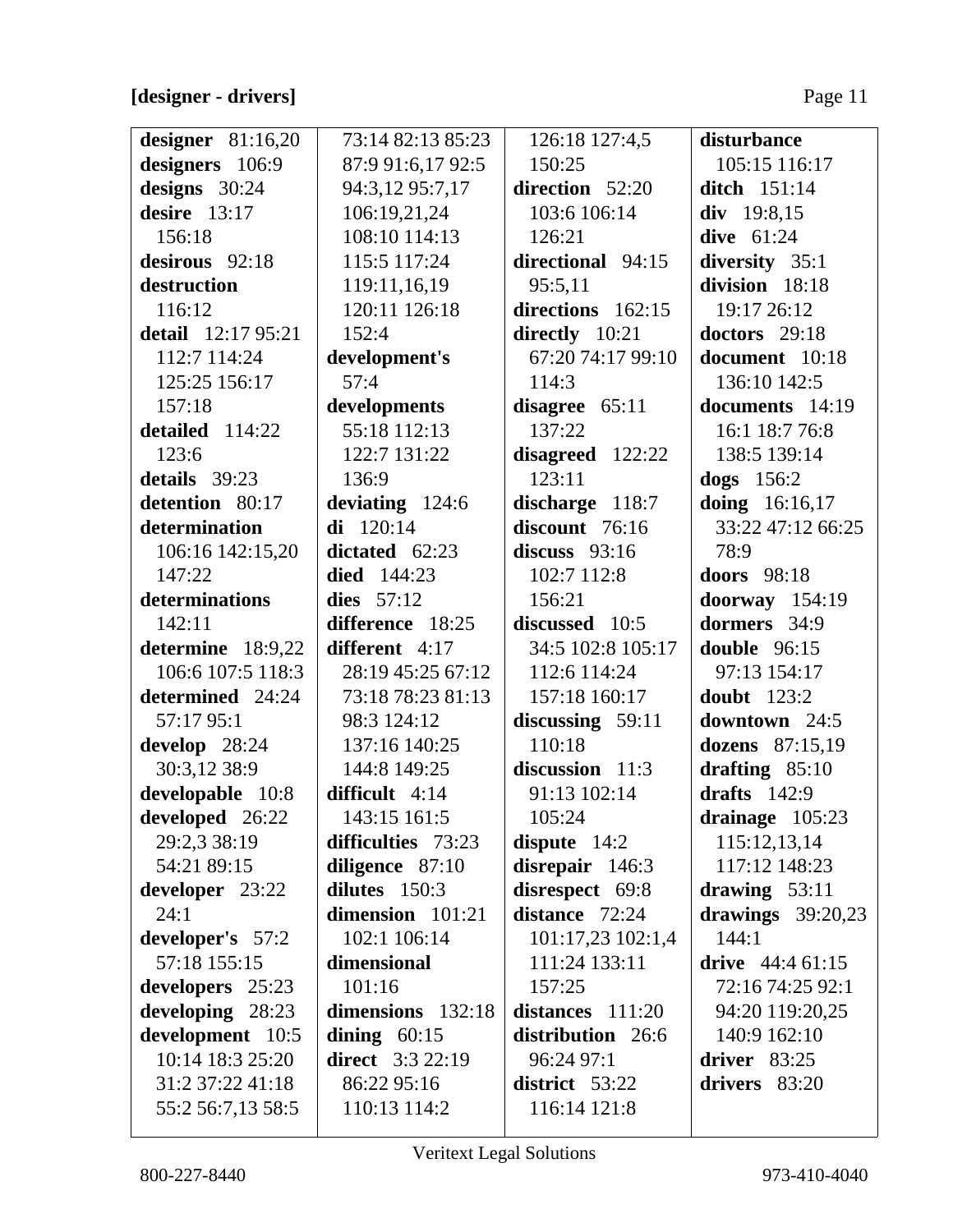### [driveway - entries]

| $driveway$ 10:17     | easel 90:14 140:20                   | eggs 47:15          | ended 25:1 31:9    |
|----------------------|--------------------------------------|---------------------|--------------------|
| 67:23 75:8 91:14     | easement 136:5                       | egress 92:19,21     | engaged 30:23      |
| 91:21 97:13,15       | easements 136:7                      | either 23:7,9 34:15 | engineer $1:158:2$ |
| 98:1,7 100:5         | 136:21 137:10                        | 52:23 58:16 74:25   | 8:4 11:9 33:11     |
| 101:12 103:23        | easier 91:2                          | 115:9 126:20        | 42:12,15 55:7      |
| driveways 96:13      | easiest 4:18                         | 154:14              | 57:17 86:13 110:9  |
| 96:15,18 99:9        | easily 39:11 59:14                   | <b>elect</b> 5:21   | 110:11 112:6       |
| 100:7 101:11         | 123:10                               | electrical 114:9    | 114:24 121:23      |
| driving $58:1682:2$  | east 2:8 87:18                       | electronic 59:12    | 122:24 130:2       |
| 82:11,19,24 83:2     | 92:15,16 138:25                      | element 10:9        | 136:25 147:1       |
| 83:11,24 144:14      | 139:8                                | 18:12               | 149:17 156:17,21   |
| dropped 28:7         | easterly 106:13                      | elementary 53:1     | 157:19             |
| drug $21:2$          | 145:20                               | elevated 117:8      | engineering 11:9   |
| due 87:10 97:12      | easy 86:4 112:14                     | elevator 34:16      | 16:21 42:14,15     |
| 105:14 116:23        | eatontown 86:21                      | 45:3,9 47:7 51:23   | 75:2 86:20 87:4,6  |
| 119:19 120:20        | eck $2:73:65:1,2,8$                  | elevators 45:11     | 87:6,22 88:4       |
| 156:8                | 5:9 11:17,21 12:1                    | elijah 124:18,23    | 110:16 121:3       |
| <b>dues</b> 82:7     | 12:3,8,20 14:4,22                    | eliminated 83:10    | 124:3              |
| duly $12:19$         | 15:19,22,25 16:3,9                   | 104:5,14            | engineers 68:25    |
| dump $72:23$         | 17:2,1121:13                         | else's 133:1        | 107:2,20           |
| 130:10 131:24        | 22:4 36:17,19                        | emergencies         | enlarging 93:21    |
| duplicate 18:5       | 38:15,21 40:7                        | 148:21              | enormous 27:16     |
| $\mathbf e$          | 84:5,9,18,20 86:8                    | emergency 92:6      | enormously 27:15   |
| e $1:5,5,14,142:1,1$ | 87:24,25 162:17                      | 92:10,12,13,14,20   | ensure 44:20       |
| 3:1,1340:18          | 162:20 163:1,6                       | 93:6,7,8,14 135:23  | entail $21:17$     |
| 44:12,12,12 47:20    | edge 74:17 105:21                    | emphasis 19:2       | enter $57:2$       |
| 49:22 50:1,2 56:5    | 151:7                                | employee 164:11     | entertain 45:7     |
| 64:11 67:6 124:23    | edgewater 66:3                       | 164:13              | entire 31:12       |
| 124:24 130:6,6       | edgewood 2:5 10:5   empty 24:6 29:23 |                     | entitled 14:24     |
| 140:8 157:1,1        | 10:17 25:13 27:25                    | 34:14 36:8 44:16    | entrance $58:4,11$ |
| 161:7 164:1,1        | 59:25 77:1 88:21                     | 44:19,21 45:19      | 74:13,13 93:12     |
| earlier $55:16$      | 126:10 144:12                        | 46:16 47:13,23      | 94:18,18,20 95:4   |
| 63:13 105:24         | educational 87:1                     | 48:11 50:5,6,9,18   | 95:14,15 98:15,18  |
| 108:2,4 115:16       | effect 155:19                        | 51:8,19             | 119:21,25 120:2    |
| 119:13               | effective 75:7                       | enclave 26:18       | 125:6 126:8        |
| early 30:17 71:6     | effectual 14:1                       | enclosure 112:9     | 127:24 128:7       |
| 106:7 136:18         | efficient 65:22                      | 112:11,19,21,25     | 134:5 156:12,14    |
| earthwork 115:8      | <b>effort</b> 31:5 34:14             | 113:3 132:5 153:5   | entrances 58:5     |
| 115:22 116:7         | 60:24                                | 153:7, 10, 12, 18   | 74:7,12 116:12     |
| <b>ease</b> 23:3     | efforts 60:2                         | encroaching         | entries 34:25      |
|                      |                                      | 143:14              |                    |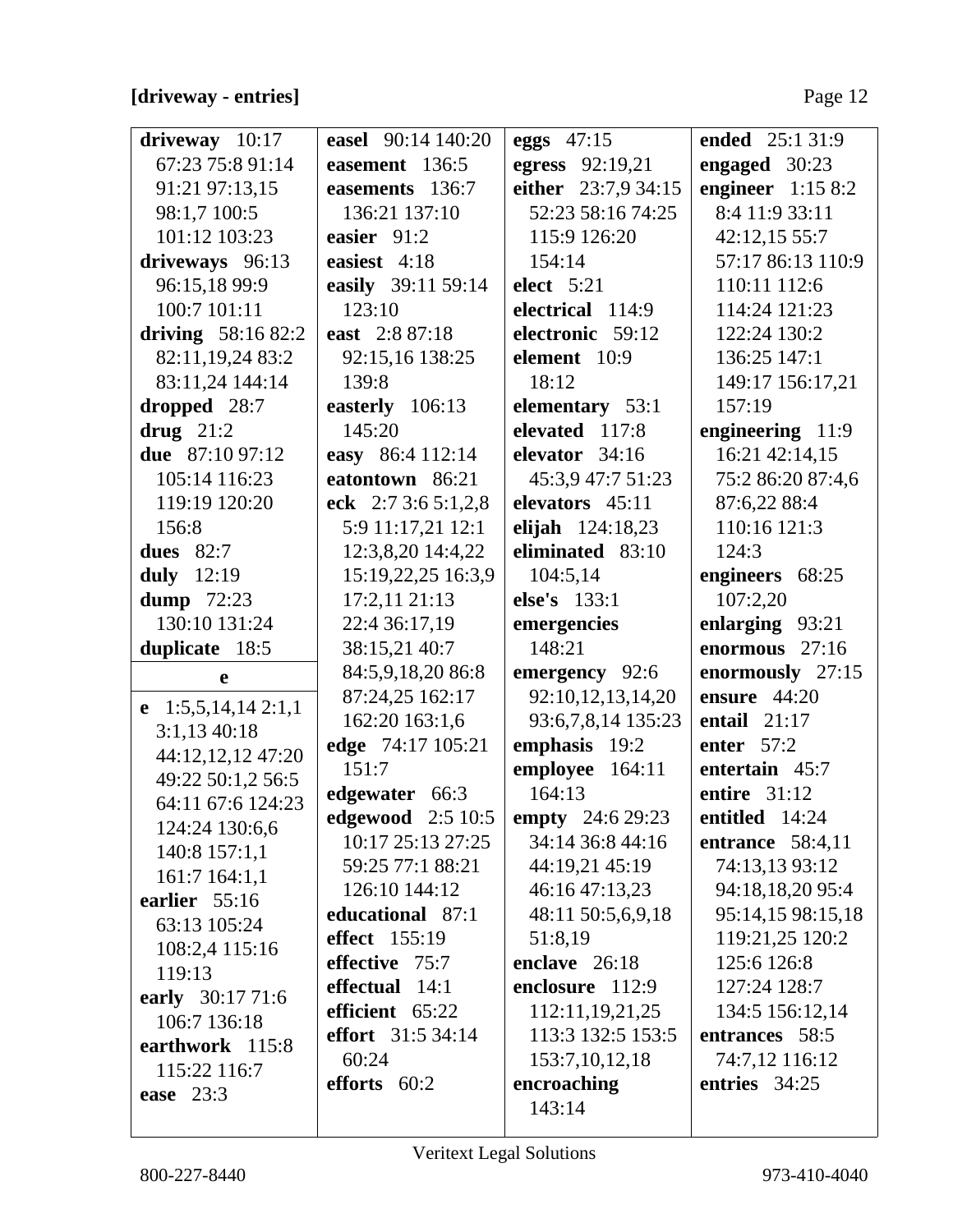### [entry - facility]

| entry 93:12        | 156:25                  | exhibit 3:15 21:25  | expertise 42:8             |
|--------------------|-------------------------|---------------------|----------------------------|
| envelope 107:6,7,8 | eventually 39:15        | 39:18 90:14,15      | <b>experts</b> 69:1 73:10  |
| environment        | everybody 4:6           | exhibits 3:20       | 74:23 75:12,18             |
| 29:12,15 31:6      | 5:22 16:19 23:20        | 12:13 59:12         | 76:20 85:16                |
| 35:17 73:1 81:7    | 34:4 60:20 74:24        | 163:11              | 110:21,23                  |
| 117:3              | 78:18 82:20 83:15       | exist 25:471:1      | expired 6:4                |
| environmental      | 83:19 146:25            | 79:15 95:6          | expires 164:24             |
| 128:12 129:10      | 147:11 161:16           | existing $35:12$    | explain 21:24              |
| 141:9              | 162:11 163:8            | 58:7 73:19,20       | 22:21 42:1 46:25           |
| equally 34:17      | everybody's 92:2        | 74:4 83:7,9 88:14   | 69:25                      |
| 51:25              | everyone's 17:23        | 89:10,24 91:14,21   | explanation 45:24          |
| equating 68:4      | evolved 24:2 32:21      | 92:8 94:22 95:4     | explicitly 14:6            |
| equipment 114:9    | exact 31:16 79:12       | 98:22 101:6         | exploding 26:5             |
| equipped 34:15     | 107:24                  | 103:17,18 104:1,7   | extended 104:11            |
| equivalence 78:21  | exactly $25:13$         | 104:19,25 105:3     | extends 103:4              |
| 78:25              | 79:13                   | 105:11 106:1,1      | extensive 17:12            |
| erased 81:8        | examination 4:12        | 113:23 114:7,10     | 31:24 33:24 55:13          |
| eric 37:7          | 22:19 36:18 84:19       | 115:4,13,20         | 68:25 80:14                |
| erosion $105:22$   | 86:22                   | 117:16,18,22        | extensively 34:5           |
| 116:9              | examine 36:17           | 119:7 120:3,6       | <b>extent</b> 56:15        |
| error $142:12$     | example 56:21           | 145:11,24 149:5,7   | 135:17 150:21              |
| especially 73:10   | 79:9                    | 155:23              | external 60:3              |
| esq 1:15 2:3,7     | excavated 46:11         | <b>exit</b> 58:4,12 | <b>extra</b> 123:18        |
| essential 84:8     | exceed 57:14            | 127:25              | extraordinarily            |
| essentially 72:12  | 99:15 102:19,25         | exiting $67:18$     | 86:2                       |
| 105:8 150:23       | excellent 60:5          | expand 61:5 107:9   | extremely 113:14           |
| establish 60:13    | exception 19:21         | expanded 91:16      | eyesight $127:19$          |
| 61:24              | 21:4 108:7,7,12,25      | 91:22 106:12        | eyesore $132:22$           |
| established 62:1   | 120:15,19               | expansion 98:24     | f                          |
| 62:20              | exceptionally           | expect 118:13       | f $1:556:5,5,5$            |
| establishing 9:3   | 123:6                   | 163:4               | 57:24 64:11 164:1          |
| estate 23:25 29:25 | excluding 81:6          | expected 40:22      | facades 35:1               |
| 50:16 56:11,18     | <b>excuse</b> 32:6 44:5 | 41:6                | face 99:12                 |
| estimate $41:12$   | 47:3 55:14 109:8        | expensive $52:16$   | facilities 60:16           |
| 116:1              | 109:9 124:25            | 56:13 78:11 86:2    | 71:17 73:21 79:18          |
| et $30:2581:7$     | 128:17 136:20           | experience 22:22    | 89:17,18 114:11            |
| 121:9,9            | 153:6                   | 77:5 86:5 87:2,9    | 114:14 117:6               |
| evening $5:148:18$ | executive $22:15,24$    | expert 50:17 74:9   | <b>facility</b> 60:25 74:5 |
| 12:2 13:8 14:11    | exercising $9:11$       | 78:19 87:14,21      | 75:21 96:22 99:2           |
| 14:13 22:14 23:5   | exhaustive 20:5         | 88:3 157:7          | 118:2 136:8                |
| 36:20,21 49:21     | 147:4,21                |                     | 145:20 151:15              |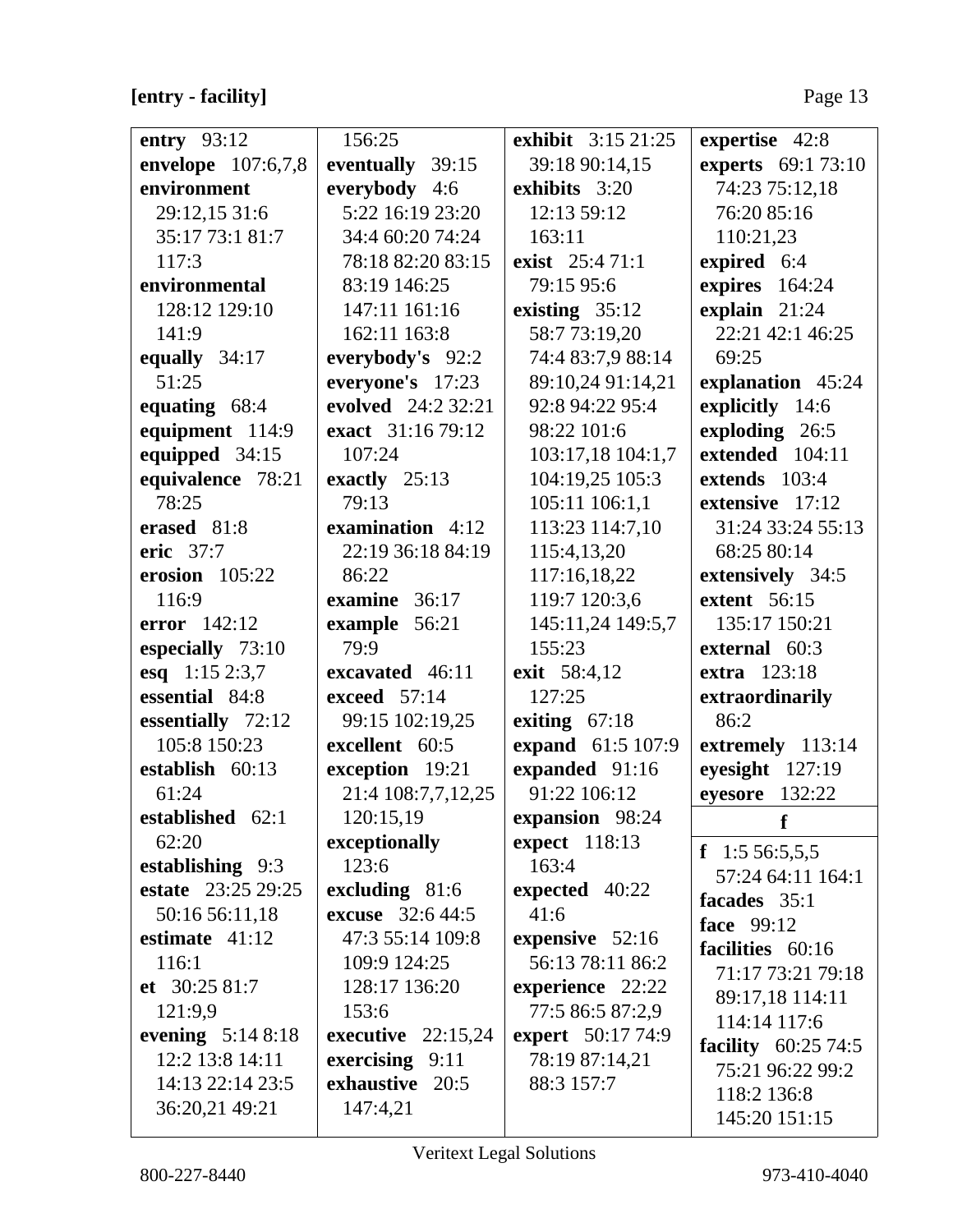### [facing - folded]

| facing $10:3$               | feasibility 87:10        | 125:23 131:23,25         | <b>finished</b> 4:12 69:4   |
|-----------------------------|--------------------------|--------------------------|-----------------------------|
| fact 13:23 14:15            | february 158:17          | 132:6,7,10,10,12         | fire 93:3,4 118:21          |
| 17:18 28:10 32:9            | 158:20 159:7,20          | 145:2,8,10,11,12         | 122:3 162:9                 |
| 33:15 47:23 52:6            | 159:21 161:18,24         | 145:14,18,22,24          | firm $5:9$                  |
| 66:6,9 70:3 82:5            | fed $74:2$               | 146:8 152:9,9,12         | first 5:2 6:2,8 11:8        |
| 104:24 116:23               | <b>federal</b> 107:23    | 152:14 153:3,8,14        | 24:11,21 31:20              |
| 119:13 120:4                | 142:9,12                 | 153:17,22 154:5,7        | 34:10,19 36:22              |
| 121:6 140:24                | fee 77:18                | 154:25,25 160:6          | 37:4 42:23 43:13            |
| 152:2,16                    | feel 26:16,25 31:17      | <b>fences</b> 104:21     | 45:8 47:2 63:1,5,5          |
| factual $13:17$             | 51:24 65:17 78:5         | 152:24                   | 106:2 107:17                |
| failures 122:6              | 99:13 105:15             | fencing $103:3$          | 122:15 134:4                |
| fair 9:13 10:9,12           | 112:15 119:6             | 105:8 146:9 154:3        | 151:1 155:13                |
| 64:1                        | <b>feels</b> 155:8       | feverishly 32:25         | 159:15                      |
| fairfield 22:18             | feet 46:4 49:3.5         | fewer $46:17$            | <b>fitness</b> $29:1435:15$ |
| fairway 106:13              | 68:2 95:18,18,20         | <b>field</b> 88:3        | 48:9                        |
| 107:9,10,11                 | 95:20,24,25 96:2         | fifties $50:20$          | fits $33:17$                |
| fairways 2:5                | 99:8 100:18,19,25        | <b>figure</b> 33:1 76:14 | five $32:433:13$            |
| <b>fallen</b> 144:20        | 101:2,5,5,11,20,20       | figures $107:4$          | 38:7 48:13 53:24            |
| falling $50:24$             | 101:22,25,25             | file $13:5,10,20,23$     | 65:18 69:20,21              |
| familiar 92:2               | 102:3,3,5,6,10,12        | 15:5, 11, 13 16:8        | 77:7 142:25 151:2           |
| families $52:6,7,12$        | 102:14 103:19,20         | 38:8                     | 155:8                       |
| 53:12                       | 104:11,22 106:12         | <b>filed</b> 15:12 28:18 | <b>fixes</b> 82:15          |
| <b>family</b> $23:25\,29:3$ | 107:11,12 108:17         | 37:21                    | flat $74:2$ 113:8,8         |
| 52:14,19 62:7               | 108:21 125:8,11          | files $12:15$            | 113:11 116:19               |
| 64:18,20 65:12              | 125:22,22,24             | filling $148:3$          | 151:9                       |
| 72:13 81:6 153:13           | 127:8,8 130:12,18        | finalize $10:18$         | <b>flatten</b> 113:16       |
| 153:20,23 154:1             | 130:19 131:10,12         | finalizing 10:21         | flight $82:23$              |
| far $74:681:22$             | 131:16,18 132:18         | finally $11:10$          | flood $90:7,10$             |
| 137:23 147:15               | 133:14 134:23            | finance 28:9             | 128:13 138:19               |
| 156:11                      | 143:13,17,20,25          | financial 56:8           | 141:7,9,14 142:19           |
| farm $67:22$                | 144:7 152:12             | 59:25 61:2               | 142:21                      |
| farms $2:105:11$            | fell $24:2223:2$         | financially 35:10        | floor $8:133:4:19$          |
| 33:16 38:15 41:17           | felt 92:11 121:18        | 164:14                   | 45:8                        |
| 48:2 64:12 67:21            | <b>fema</b> $141:18,21$  | financing $71:2$         | florida $29:978:5,6$        |
| 74:14 125:7 126:3           | 142:4                    | find $4:14,1929:9$       | 78:23                       |
| 127:17 156:13               | <b>fence</b> 95:25 104:1 | 30:19                    | flow $115:17$               |
| fast 39:10                  | 104:8, 10, 11, 14, 15    | <b>fine</b> $82:2483:18$ | flush $14:2$                |
| fatality 157:24             | 104:18,20,21,25          | 109:17 121:25            | flushed $147:12$            |
| favor $6:197:4,13$          | 105:3,7 112:3,12         | 149:15 150:18            | focus $24:5$                |
| 7:24 8:6                    | 113:17,21,22,24          | finish $125:15$          | <b>folded</b> 85:1          |
|                             | 116:11 119:2,3,7,8       | 128:19,21,22             |                             |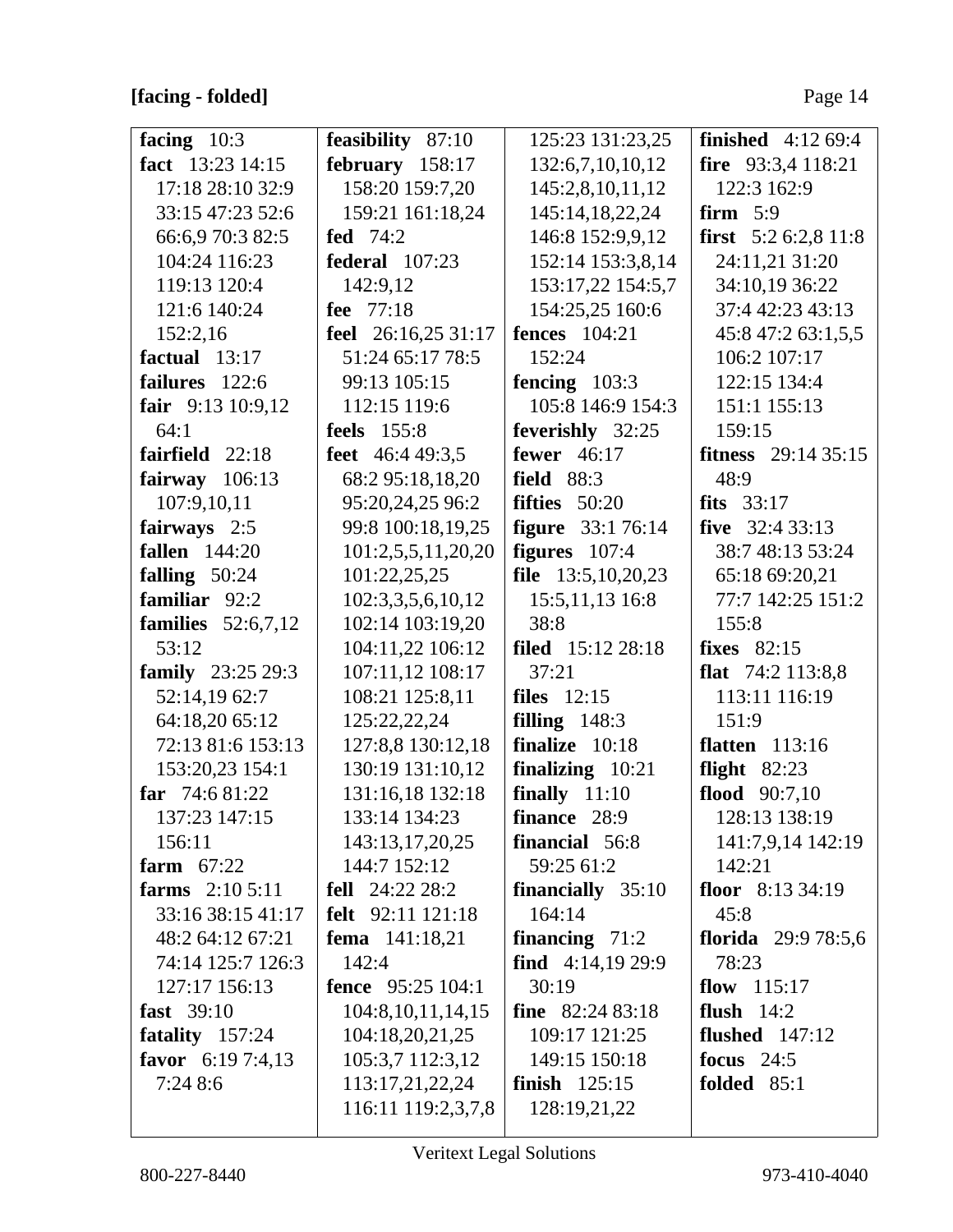### $[folk s - go] % \begin{minipage}[c]{0.5\linewidth} \centering \centerline{\includegraphics[width=0.5\linewidth]{images/0.5in1.jpg}} \centerline{\includegraphics[width=0.5\linewidth]{images/0.5in1.jpg}} \centerline{\includegraphics[width=0.5\linewidth]{images/0.5in1.jpg}} \centerline{\includegraphics[width=0.5\linewidth]{images/0.5in1.jpg}} \centerline{\includegraphics[width=0.5\linewidth]{images/0.5in1.jpg}} \centerline{\includegraphics[width=0.5\linewidth]{images/0.5in1.jpg}} \centerline{\includegraphics[width=0.5\linewidth]{images/0.5in1.jpg}} \centerline{\includegraphics[width=0.5\linewidth]{images/0.5in1.jpg}} \centerline$

| <b>folks</b> 73:6 86:5    | foundation 45:24           | futterman $64:10$         | garrison $135:4,4$  |
|---------------------------|----------------------------|---------------------------|---------------------|
| 140:3 151:1               | founded 9:8                | 64:10,23 65:2,7,14        | 135:11,14,16,22     |
| follow $32:1459:15$       | <b>four</b> $34:1347:5$    | 66:1,12,18 67:3           | 135:25 136:4,10     |
| 76:12 84:5                | 54:25 62:7 134:1           | <b>future</b> 32:1 157:25 | 136:16 137:2,7,11   |
| <b>followed</b> 32:6 81:5 | frank $57:24$              | g                         | 137:14 138:2,8,22   |
| following 63:19           | frankly 28:17              | 86:20 135:5<br>g          | 139:2,6,10,19       |
| food 29:13 60:16          | 30:10,14 32:1              | gables 34:9               | 140:2               |
| foot $49:1493:2$          | 38:3 66:11 73:23           | galvin 3:7 11:8           | gate 95:15          |
| 95:19 99:13,24            | 132:1                      | 86:13,19,19 88:3          | gates 112:24        |
| 100:5 101:12,13           | free $71:2276:16$          | 91:5 125:9,21             | geared 36:7         |
| 103:8 104:7,20            | friday $10:23$             | 126:4,9,16,25             | general 22:16,24    |
| 106:10,14 107:14          | friedhoff 56:4,5           | 127:3,10 128:3,9          | 36:9 41:12 87:16    |
| 119:4,6,7 126:11          | 57:21                      | 128:12 129:9,15           | 115:15 116:15       |
| 130:13 132:22             | friendly 72:25             | 129:18,20,22              | 121:1 130:16,17     |
| 143:5,7,8,9 144:4         | 73:1,1                     | 131:15 132:5,14           | 133:2 139:20        |
| 144:6                     | friends 29:17              | 132:17 133:13             | 151:9 156:18        |
| footage 96:1              | <b>front</b> $14:17\,25:7$ | 134:7,10,16 135:9         | generally 12:8      |
| foreclosure 70:23         | 67:20 87:15 98:18          | 135:13,15,19,23           | 52:20 101:18        |
| foregoing $164:5$         | 99:12,21,25                | 136:2,6,13,17             | 117:7 145:19        |
| <b>forensic</b> 107:2,19  | 101:17,17,24               | 138:15 139:23             | generated 139:13    |
| forever $35:19$           | 104:2,21 112:24            | 140:15 141:3,6,17         | generational 80:6   |
| forgetting 33:12          | 119:4 132:11,22            | 141:20 142:2,17           | geotechnical        |
| forgive 69:17             | 138:3 152:12,17            | 142:21 143:4,9,14         | 147:20              |
| <b>formal</b> 114:20      | 154:13,19                  | 143:21 144:2              | getting 54:9 97:24  |
| <b>format</b> 59:12       | frontage $103:5$           | 145:9,18 146:1            | 123:5 128:6         |
| 123:8                     | 135:20                     | 147:19 149:20,25          | give 13:15 20:12    |
| <b>formed</b> 23:24       | <b>fronts</b> 89:12        | 151:6,13,24               | 22:12 27:3,3        |
| forms 89:7                | full 78:21,25 82:24        | 152:11,15 153:4,7         | 41:21 86:17         |
| forth 63:6 164:8          | 83:16                      | 153:16,25 154:4           | 122:16              |
| <b>fortsch</b> $1:76:14$  | <b>fully</b> 46:11 82:20   | 154:12 156:4,16           | given $14:25\,16:7$ |
| 7:2,22 76:25 77:4         | funding $57:16$            | 157:17                    | 35:24 39:15 51:2    |
| 77:21 78:1 79:3           | funds 52:22 56:21          | galvin's 111:6            | 83:18 85:18,22      |
| 79:22 80:2 111:13         | <b>further</b> 11:6 18:22  | game 17:4                 | 151:2               |
| fortunate 27:19           | 37:21 38:19 61:1           | games 158:13              | gives $79:9$        |
| forward $25:18$           | 73:15 74:15 87:17          | garage $50:25$            | giving 59:1 91:10   |
| 38:7 53:16,19,22          | 99:16 102:8,14             | 97:13,15 98:1,7           | glad 58:20          |
| 54:13 146:4               | 105:18 106:13,22           | 99:12                     | glen $1:7$          |
| <b>found</b> $9:1918:13$  | 114:24 123:24              | garages 34:13             | go 6:18 15:21       |
| 19:15 29:20 34:17         | 159:9 164:10               | 96:13,15,17               | 17:18,21 21:20      |
| 45:475:6                  | furthest $32:12$           | garbage 149:11            | 31:23 32:15 33:24   |
|                           |                            |                           | 35:17 38:22 42:1    |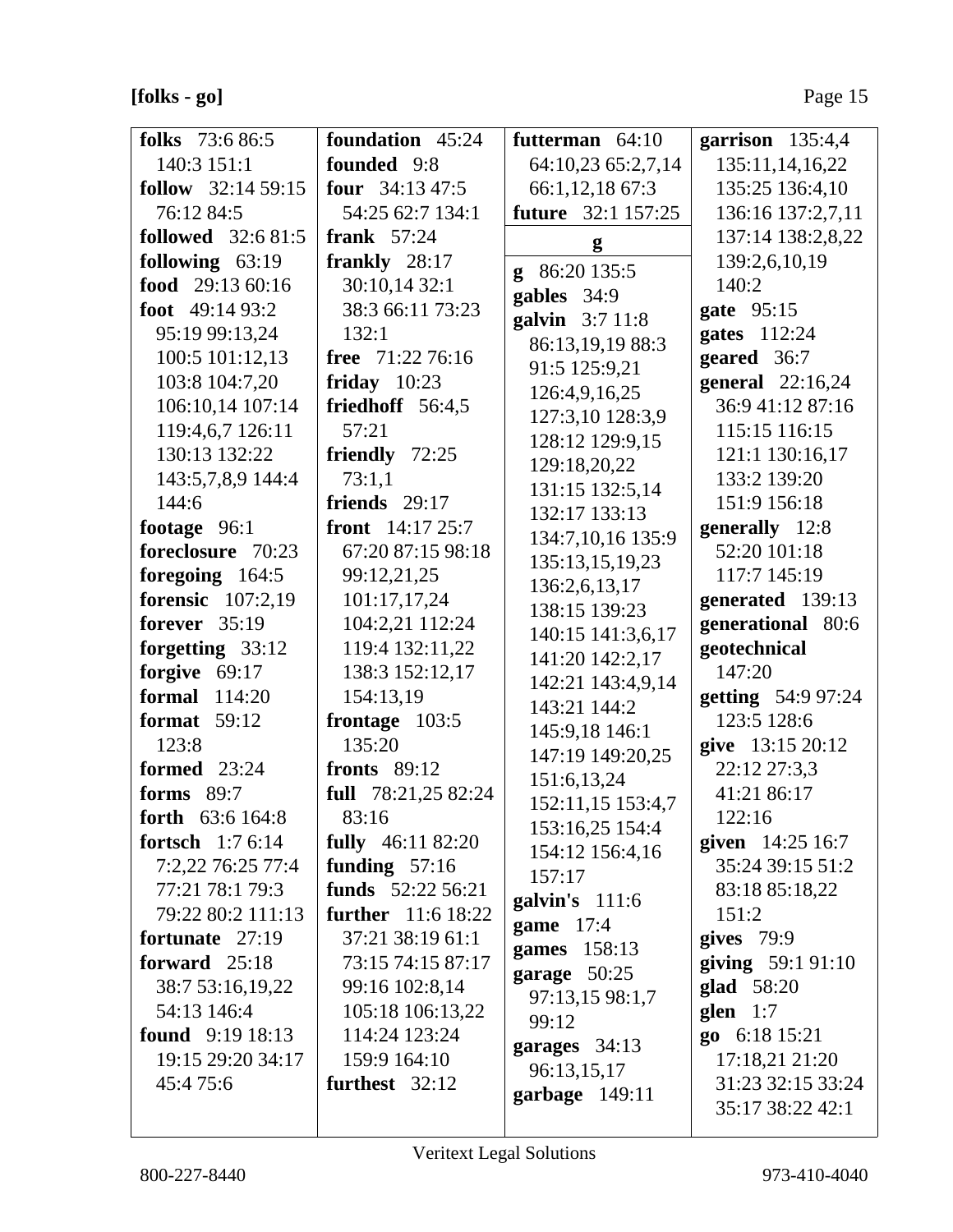### **[go - hand]** Page 16

| 43:3,16,19 48:12<br>53:22 54:3 57:13<br>59:18 72:15 97:17<br>100:8 108:20<br>110:7,15 111:17<br>126:7 134:22<br>147:14 148:19<br>160:1,15<br>goal 35:7 48:5<br>52:10 62:25 72:23<br>76:13 80:19 115:1<br>115:7,12<br>goals 32:16 35:3<br>115:2,21<br>godsend 79:4<br>goes 42:7 52:20<br>76:4 110:7 137:21<br>147:15 150:11<br>going $4:10,205:19$<br>5:21 7:1 11:19<br>13:7 14:10,12,15<br>14:18 15:4,18<br>16:23 17:4 19:22<br>23:13 24:11 25:21<br>28:17 32:16 33:11<br>34:4 36:17 37:3<br>37:10 39:2,15<br>41:9 42:1,2,4<br>43:11,18 44:16,18<br>44:22 46:10,18,23<br>47:23 48:23 50:5<br>50:9,18,22 52:4,9<br>52:11,12 55:12<br>56:13,20 57:1,9,10<br>60:19,20 64:3<br>68:17,24 71:24 | 98:16 100:10<br>104:9 105:20<br>110:15 111:24<br>112:11,18,22<br>113:9,21,24 114:5<br>114:12,18,25<br>115:19 116:4<br>117:21 118:5,14<br>121:15,24 123:3<br>124:15 127:12<br>128:1,1 129:8<br>130:8, 12, 18<br>131:24 132:2,4,9<br>134:13,15,22<br>135:7,11 136:11<br>136:19 138:22<br>139:13,15,17<br>140:10 141:5<br>145:3 146:4,23,25<br>148:3,7 153:14<br>154:3 155:8,17,19<br>155:24 156:5,10<br>156:16 157:7<br>158:4,12 159:7<br>161:20 162:13,21<br>163:1<br>golf 10:4 23:23<br>28:3 29:4,8,10,11<br>29:14 30:4,11,25<br>33:12 37:5,6,16,20<br>38:18 39:3 47:8<br>49:12,17 51:2<br>56:8 58:1,2 70:6<br>70:22,23 71:18<br>72:17,18 73:1,15<br>77:1,2,5 78:2,4,8,9 | 98:19 99:2 102:24<br>105:25 106:4,6,9<br>106:10,16,18,23<br>106:25 107:4,16<br>107:21 108:1<br>115:20 116:19,22<br>119:14,20 120:1<br>120:11 127:13<br>136:7<br>golfer 80:8<br>golfers 78:12<br>golfing 78:2<br>good 5:14 8:18<br>12:2 21:19 22:14<br>36:20,21 38:10<br>42:18 49:21 53:11<br>56:24 58:19 69:11<br>75:1 79:18 81:12<br>117:10 150:17<br>156:25 159:17<br>google 138:23,23<br>163:15<br>gotten 71:23<br>grade 115:17<br>$grading$ 113:10<br>115:1,1,2,7,21<br>116:18 117:5<br>139:25<br>graduate 87:5<br>grand $25:2427:11$<br>31:23 45:11<br>grandchildren<br>29:17 34:21 43:2<br>granted 136:24<br>grass $113:9$<br>gray 80:20 | green 106:15<br>107:14,15<br>greens 83:5<br>$gregory$ 1:9<br>ground 80:23<br>groundwater<br>148:11<br>groundwork 34:3<br>$group$ 11:11<br>growing $35:10$<br>guarantee 52:3,5<br>56:16<br>guess 46:13 84:3<br>90:22 146:4<br>guessing 48:3<br>guest 48:9<br>guidance 122:16<br>guidelines 93:24<br>94:8 107:3<br>$\mathbf h$<br><b>h</b> $3:1344:1256:5$<br>124:23<br>haag 1:16 15:6,13<br>15:16,16,22,24<br>16:2,6,11 159:20<br>159:23 160:4,9,12<br>161:18,23<br>hackensack 2:9<br>half $14:1795:18$<br>97:11,25 100:19<br>102:10<br><b>hall</b> $12:22$ 13:23<br>15:11,23 16:25<br>24:19,24 59:2,4<br>68:3 163:12<br>hamilton 19:7 |
|-------------------------------------------------------------------------------------------------------------------------------------------------------------------------------------------------------------------------------------------------------------------------------------------------------------------------------------------------------------------------------------------------------------------------------------------------------------------------------------------------------------------------------------------------------------------------------------------------------------------------------------------------------------------------------------------|--------------------------------------------------------------------------------------------------------------------------------------------------------------------------------------------------------------------------------------------------------------------------------------------------------------------------------------------------------------------------------------------------------------------------------------------------------------------------------------------------------------------------------------------------------------------------------------------------------------------------------------------------------------------------|------------------------------------------------------------------------------------------------------------------------------------------------------------------------------------------------------------------------------------------------------------------------------------------------------------------------------------------------------------------------------------------------------------------------------------------------------------------------------------------------------------------------------------------------------------------------------------------------------------------------------------------------|---------------------------------------------------------------------------------------------------------------------------------------------------------------------------------------------------------------------------------------------------------------------------------------------------------------------------------------------------------------------------------------------------------------------------------------------------------------------------------------------------------------------------------------------------------------------------------------------------------------------------------------|
| 73:10 74:24 75:1<br>75:20 78:7 79:19<br>80:13 81:17 90:13<br>90:19 91:3,15                                                                                                                                                                                                                                                                                                                                                                                                                                                                                                                                                                                                                | 78:11,11,15,19,20<br>79:10 80:20 81:16<br>81:20 82:8 84:13<br>84:24 89:16 90:1                                                                                                                                                                                                                                                                                                                                                                                                                                                                                                                                                                                           | grease 117:25<br>118:4,10<br>great 26:8 43:22<br>72:24                                                                                                                                                                                                                                                                                                                                                                                                                                                                                                                                                                                         | <b>hand</b> $15:724:14$<br>26:1 27:2,9,20<br>31:15 35:17,17                                                                                                                                                                                                                                                                                                                                                                                                                                                                                                                                                                           |
| 92:3,9 93:9 95:2                                                                                                                                                                                                                                                                                                                                                                                                                                                                                                                                                                                                                                                                          | 94:1,11,13 95:5                                                                                                                                                                                                                                                                                                                                                                                                                                                                                                                                                                                                                                                          |                                                                                                                                                                                                                                                                                                                                                                                                                                                                                                                                                                                                                                                | 63:10,10 147:3                                                                                                                                                                                                                                                                                                                                                                                                                                                                                                                                                                                                                        |

 $\overline{\mathsf{I}}$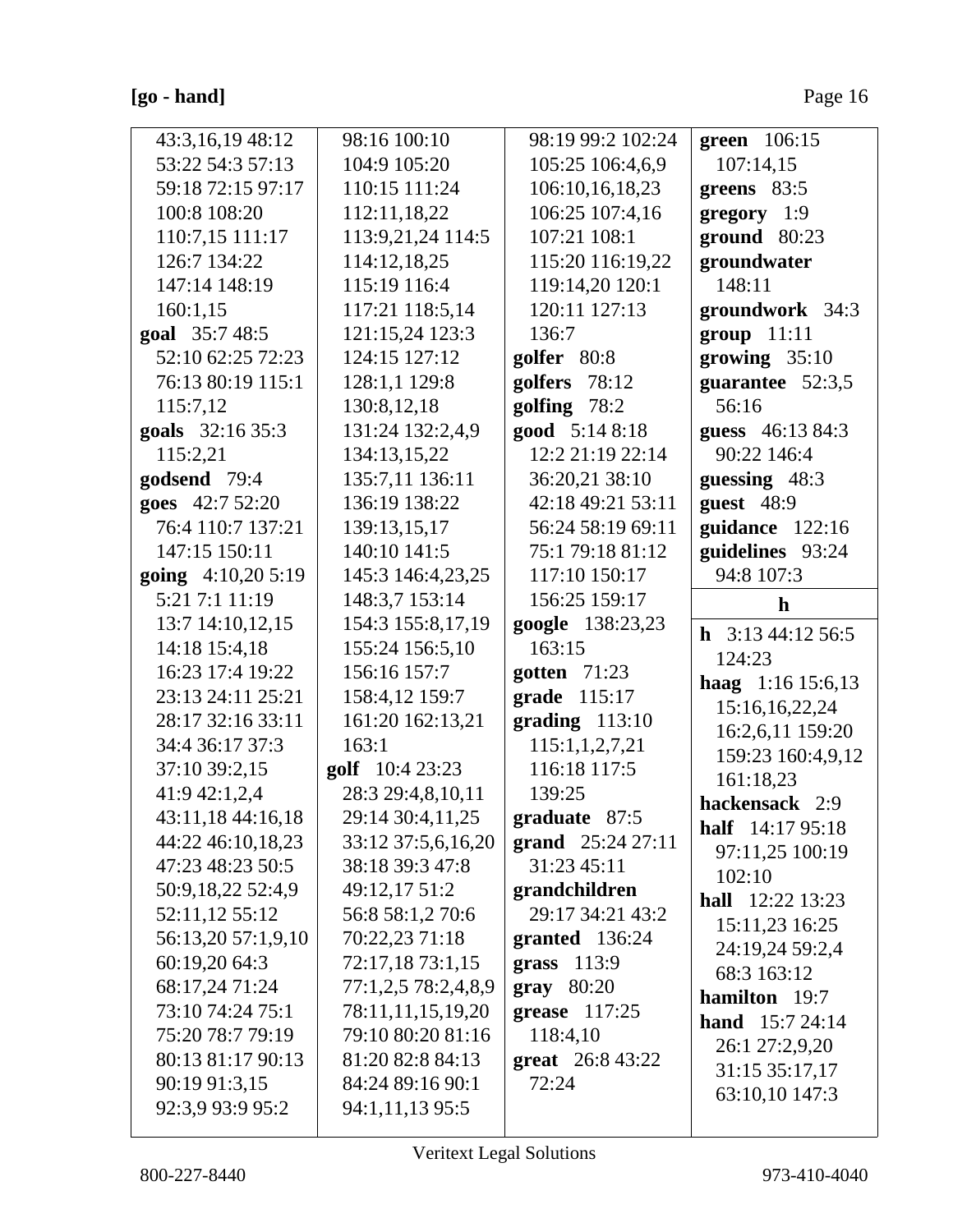## [handed - hundred]

| handed $23:10$             | hearings $43:18$   | hilton $29:9$             | homeowner's 39:8      |
|----------------------------|--------------------|---------------------------|-----------------------|
| handing $21:23$            | heavily 26:4       | hire $63:9$               | 39:9 70:20 86:1       |
| handle $62:21$             | height 102:8,16    | hiss $17:7$               | homeowners 35:8       |
| handout 90:16              | 104:23 113:14      | historical 25:5           | <b>homes</b> 29:3,4   |
| hands $24:23$              | 119:4 130:11,14    | <b>history</b> 79:17 80:5 | 30:11 32:13 34:13     |
| handwerg $61:14$           | 131:2,9,16 134:23  | hit 68:3 82:22            | 34:15 39:6 51:8       |
| hanging 59:5               | 147:18 152:10,12   | 83:24                     | 52:16 58:9 63:13      |
| happen 6:9 56:18           | 152:18             | hitting $83:21$           | 63:20 64:19,20        |
| 70:24 76:5                 | heightened 9:25    | hoa $70:2076:2,3,7$       | 65:12,18,22 81:6      |
| happened 82:19             | heights $131:4$    | 76:7,9 86:6               | 85:25 94:2 132:21     |
| happening 28:9             | 148:1              | hoboken 87:18             | 133:3,3               |
| 33:4 35:13 62:3,4          | held 71:8 85:4     | hold 18:11 43:10          | <b>hoop</b> 50:24     |
| happens 77:8               | help 35:18 113:23  | 133:10 148:17             | hope 157:23           |
| happy 35:21 58:21          | 113:24             | <b>holdrum</b> 89:7 90:6  | hoped $35:21$         |
| 60:11 78:8                 | helpful 44:8       | 137:16,19,23              | hopefully 35:3,18     |
| <b>hard</b> $16:16\,28:2$  | hereinbefore       | 138:1,2,7,18 139:1        | hotels 26:3           |
| 78:12 150:14               | 164:8              | 139:1 141:10              | <b>house</b> 50:21,22 |
| hartz $20:18$              | <b>hey</b> $137:8$ | hole $37:16,2251:5$       | 51:19 52:1 95:15      |
| hazard $90:7,10$           | hi $43:25\,57:23$  | 78:20 82:5,8,10           | 101:6 114:7           |
| 128:14 138:19              | 64:10              | 89:16                     | 153:13,20,24          |
| 141:7,9,14 142:19          | <b>hides</b> 105:8 | holes $28:6,2430:3$       | 154:2,7 162:9         |
| 142:22                     | high $26:2329:4$   | 30:3 31:3,12 38:9         | housekeeping 8:10     |
| head $29:9$                | 35:6 38:13 41:16   | 38:17 82:12,13            | 158:5                 |
| <b>headed</b> 103:16       | 41:18 52:25 67:25  | 83:7,9,10 106:1           | houses 58:1           |
| heading $104:4$            | 68:7 95:18,19,25   | <b>holiday</b> $2:105:11$ | housing $9:5,6,14$    |
| headquarters               | 97:11,14 102:10    | 33:16 38:15 41:17         | 9:18,22,24 10:2,9     |
| 26:20                      | 102:12 104:11      | 48:2 64:11,11             | 10:10 32:19,23        |
| <b>health</b> 105:16       | 113:14 125:22,24   | 67:21,22 74:14            | 33:1,5,7,9 37:15      |
| <b>hear</b> $7:218:4$      | 137:20 138:3       | 125:6 126:3               | 38:24 39:12 62:24     |
| 55:13 75:3 80:14           | 139:4,6 147:22     | 127:17 130:6              | 63:8,12 67:15,16      |
| 121:20 122:11,15           | 148:2              | 155:12 156:13             | 67:17 68:1 84:15      |
| 124:13 143:24              | higher $31:7$      | holistically 122:9        | 84:23 85:21 96:21     |
| 160:21                     | highest $27:23$    | <b>home</b> 24:1,8 36:9   | 114:2,16 130:9,13     |
| <b>heard</b> $11:1923:21$  | highly 129:9,20    | 44:24 46:3,21             | 156:12                |
| 52:15 130:12               | hillsdale 57:25    | 47:3 48:2,7,10,12         | <b>hub</b> $73:19$    |
| 144:22 153:15              | 58:17 88:24 89:1   | 48:15,17,18,20            | huge $51:55:2$        |
| 160:7 163:3                | 89:3,5,8,21,22     | 49:8 51:16 52:16          | 76:5 125:13           |
| <b>hearing</b> $4:3,58:20$ | 128:8 137:19       | 59:15 62:10 63:14         | 126:12,12 127:18      |
| 9:1 13:21 18:1             | 138:17,24,25       | 71:25 133:17              | hundred $51:13$       |
| 53:17 59:5 131:3           | 139:7              | 134:5,9 155:25            | 73:7 74:19 125:8      |
| 158:6,8 160:1              |                    |                           |                       |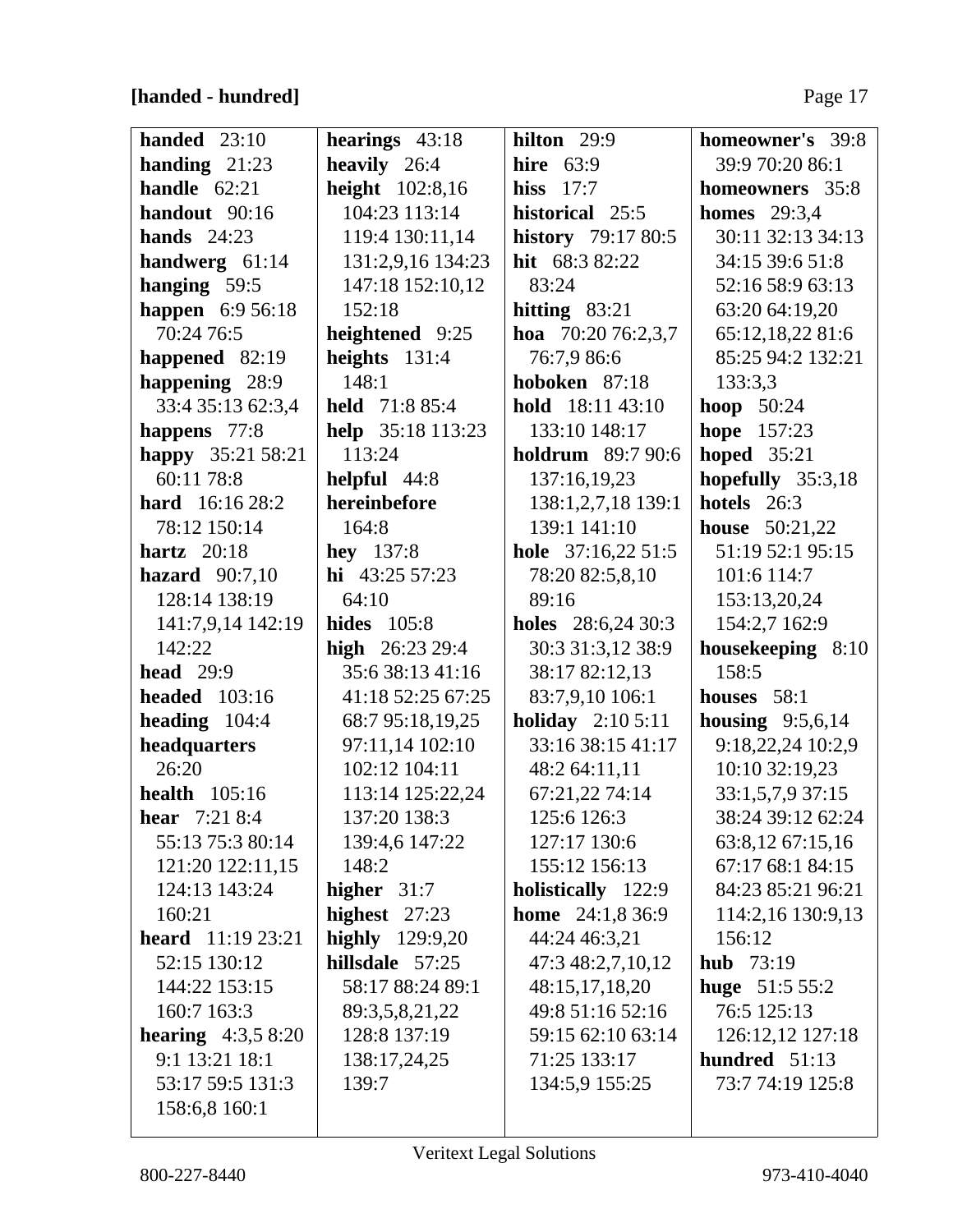## **[hurting - involved]** Page 18

| hurting $78:10$                           | impressed 44:14                   | increased 99:10<br>108:22            | integrate 28:12<br>72:25                 |
|-------------------------------------------|-----------------------------------|--------------------------------------|------------------------------------------|
| hydrant 118:20<br>hydrants 118:23         | impression 71:25<br>improve 60:25 |                                      |                                          |
|                                           | 106:22                            | increasing 93:17<br>indicate $71:14$ | intelligence 23:9<br>intelligently 18:21 |
| i                                         | improvement                       | indicated 47:6                       | intend $110:1$                           |
| <b>idea</b> 10:4 18:25                    | 57:10 93:21 96:8                  | 84:12                                | intended 10:22                           |
| 29:7 117:10 123:5                         | 97:5,19 99:6                      | indicates 108:11                     | <b>intent</b> 71:5 85:9                  |
| <b>ident</b> 3:15                         | 102:22 108:5                      | indicia $52:19$                      | intention 77:9                           |
| <b>identification</b> 18:2                | 113:25 114:23                     | individual 147:6                     | interact 47:11                           |
| 23:16 90:25 91:8                          | 119:7,10 120:16                   | indulging 86:8                       | interest 45:5                            |
| identified 61:20                          | improvements                      | industrial 26:4                      | interested 28:23                         |
| <b>identifies</b> 17:18                   | 33:22,25 57:6,15                  | 86:21 87:12                          | 164:14                                   |
| 135:10                                    | 60:23 89:3 103:2                  | industry 26:5                        | interesting 26:19                        |
| identify 119:23                           | 105:25 113:20                     | 29:21                                | 31:6 44:15 45:5                          |
| 125:22 127:11                             | incentives 35:11                  | influx $52:4,23$                     | interior $27:3,21$                       |
| <b>identifying</b> 19:3                   | incentivize 76:15                 | 54:10                                | 94:5 108:9 120:17                        |
| <b>illegal</b> 63:23 76:13                | incentivized 35:14                | inform $20:12$                       | interiors 27:21                          |
| image $34:10$                             | 75:24                             | 124:14                               | internal 94:4                            |
| <b>images</b> 31:10 40:4                  | inch 118:16                       | informally 160:17                    | 101:10 108:16                            |
| 59:3                                      | <b>include</b> 109:6              | information 18:23                    | internally 118:8                         |
| imaginative 31:4<br><b>immediate</b> 64:3 | included 50:18                    | 43:12,14 55:25                       | interpretation                           |
|                                           | 51:9 85:22 107:2                  | 111:24                               | 102:16                                   |
| immediately 100:3<br>106:4                | includes 116:11                   | informed 20:23                       | interrupt 124:5                          |
|                                           | including $57:11$                 | inherently 97:14                     | intersection 33:19                       |
| <b>impact</b> 20:2 21:10<br>55:2          | 60:15 93:10 96:25                 | initial 67:8                         | 33:23 74:20 95:23                        |
| impacted 55:17                            | 97:8                              | initially 76:9                       | 103:16 104:3,4                           |
| 117:2 151:5                               | inclusion 120:20                  | <b>inlet</b> 116:11                  | 111:25 112:2,4,5                         |
| imperative 47:14                          | inclusionary                      | input 93:8 114:18                    | 114:17,23 119:24                         |
| 71:14                                     | 10:14                             | insistent 35:23                      | 125:10 127:8                             |
| impervious 108:22                         | inclusive 89:15                   | inspect $71:15$                      | intersections                            |
| 139:13 149:6,6,8                          | <b>income</b> $9:1461:21$         | inspection 16:25                     | 93:11 156:20                             |
| 149:10                                    | 62:6,12,16,18                     | <b>install</b> 57:9 103:23           | intricate 65:21                          |
| <b>implemented</b> 9:20                   | incomes $62:1$                    | 146:8                                | introduced 75:9                          |
| implementing                              | incorporate 92:23                 | installation 105:11                  | introductory                             |
| 10:12                                     | incorporated                      | 105:16                               | 43:13                                    |
| importance 18:23                          | 10:22                             | <b>installed</b> 57:12               | investigation                            |
| important 24:13                           | increase 40:23                    | 118:19                               | 147:20                                   |
| 31:25 42:10                               | 41:6,1943:1                       | instance 52:25                       | invited $17:10$                          |
| 119:22                                    | 53:18 60:4,24                     | insult $73:25$                       | involved 22:25                           |
| <b>impose</b> 38:16                       | 61:6 99:1 101:14                  | insurance 71:2                       | 26:4 29:21 36:24                         |
|                                           | 108:23 120:24                     |                                      | 39:21 40:1 76:4                          |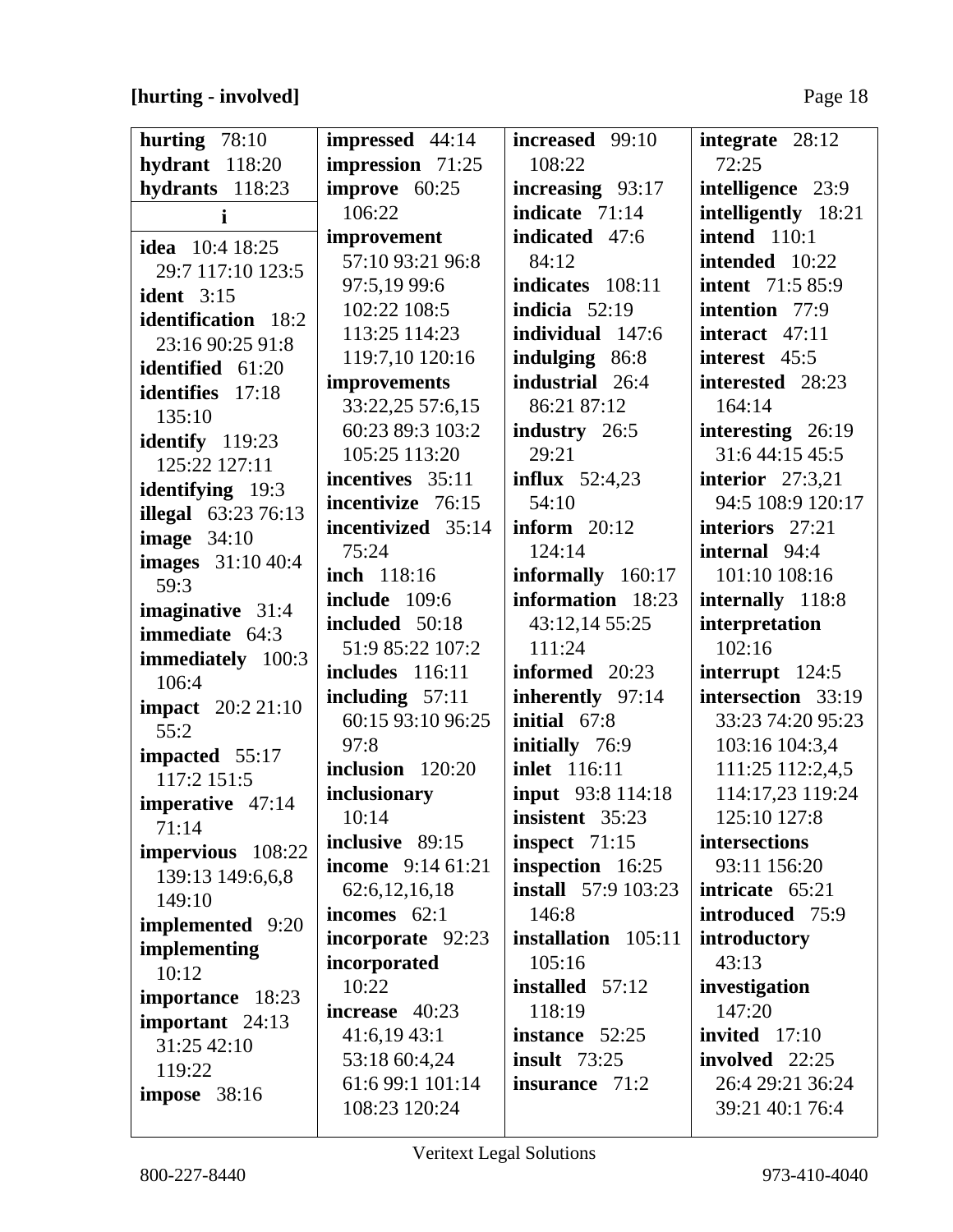## [involves - lawrence]

Page 19

| <b>involves</b> 6:3 29:13  | jefferson 2:3                | kinds $28:15$            | Ш                      |
|----------------------------|------------------------------|--------------------------|------------------------|
| ira $10:24$                | <b>jersey</b> $1:3,23$ 2:4,9 | kira 140:7               | $1 \t1:14$ 22:17 44:11 |
| irrigate 80:15             | 9:7,8,11,18,19,23            | kitchen 118:4            | 47:20 49:22 50:1       |
| 150:22                     | 9:25 18:11 19:9              | kitchens 27:22           | 50:1 57:24,24          |
| irrigation $115:15$        | 22:18 23:25 26:6             | <b>know</b> 4:24 14:1,23 | 86:20 124:23,24        |
| 148:18                     | 26:9 29:19,22                | 16:16 26:25 27:7         | 124:24 130:5,6         |
| irritation 115:20          | 30:15 44:13 47:21            | 27:25 28:21 29:13        | lacey 18:16,16         |
| island $93:12$             | 53:9 54:6 70:19              | 29:21 30:18 34:4         | ladders 113:7          |
| isolated 116:21            | 86:21 87:7,16,18             | 34:20 35:12,13,15        | lafayette 87:4         |
| <b>issue</b> 12:21 13:22   | 116:15 141:2                 | 35:18 37:11 38:7         | laid $12:17$           |
| 14:19 17:13,23             | 142:6,8 164:5,23             | 38:12 41:19 42:24        | <b>lakes</b> 30:25     |
| 118:2 137:3,4              | <b>job</b> $16:17$           | 42:25 43:8 46:7          | land 1:16 19:11        |
| 146:15,19 154:14           | <b>john</b> $1:1047:19$      | 47:4 48:2,6 49:16        | 38:11 41:24 82:25      |
| issued $108:13$            | 135:4                        | 50:6,24 51:7,22          | landlocked 135:18      |
| 141:21 142:22              | <b>join</b> $35:1477:22$     | 52:10,24,25 53:10        | landscape $11:11$      |
| 147:4                      | 77:24                        | 53:14 54:1 55:19         | 32:7 105:18 110:3      |
| <b>issues</b> $11:20 12:5$ | joined $85:12$               | 56:17 60:20 61:17        | 134:17,19 144:25       |
| 13:11 43:1 59:25           | <b>joint</b> 1:1 16:7        | 64:14 65:23 73:5         | landscaped 99:24       |
| 68:17 117:25               | <b>journal</b> 107:2,20      | 73:20 74:12,14,15        | landscaping 32:4       |
| 118:9                      | judge $14:18$                | 74:18,19,20 78:2         | 57:11 106:21           |
| <b>item</b> 111:19 112:8   | judicial $4:5$ 17:7          | 78:10,18,20 79:3,9       | 113:1                  |
| 120:14 122:21              | <b>jurisdiction</b> 9:24     | 82:16,18,25 83:21        | lane 90:3 92:16,25     |
| 123:12,12                  | 89:13                        | 113:18 126:2             | 103:7,17,18 104:4      |
| <b>items</b> 12:23 15:5    | jurisdictional               | 129:19,21 130:10         | 120:23                 |
| 15:10 16:20,24             | 11:20 13:10 17:11            | 131:19,21 132:20         | large 29:3 112:24      |
| 91:12 121:14,16            | 17:13                        | 132:25 137:17,23         | 125:7,17 126:13        |
| 121:19,23 122:5            | justified 120:20             | 138:13 139:11            | 156:9                  |
| 122:17,22 146:24           | $\bf k$                      | 140:23 147:2,24          | larger 27:14 54:24     |
| 147:6                      | <b>k</b> 44:11 54:19         | 148:22 150:20,20         | 105:14 122:10          |
| j                          | 140:8                        | 152:8 155:25             | laskin $43:25,25$      |
| $j$ 2:3 124:23             | <b>keep</b> $39:1263:20$     | 157:14 158:12,21         | 44:4,11 45:10,18       |
| james $40:17$              | 82:8,14 112:5                | 160:10 162:11,22         | 46:4,10,15 47:16       |
| jameson $2:75:9$           | 115:2 163:12                 | 162:24 163:3             | late 90:11 141:6       |
| <b>january</b> $1:3 11:17$ | keeping $80:18$              | knowing $133:4$          | 142:22                 |
| 12:4,12                    | keeps $111:10$               | known 9:9 70:19          | latest $91:10$         |
| jasionowski 1:7            | <b>kent</b> 58:16            | 88:20 89:4,5             | <b>laurel</b> 9:9,10   |
| 6:17 7:3 73:3 74:6         | kidding $25:14$              | 106:6 138:17             | law $9:119:11,17$      |
| 74:11 75:11,16             | kids 155:25                  | <b>knows</b> $5:2362:25$ | 76:1                   |
| 76:18 111:1,14             | <b>kind</b> $31:1458:16$     | 138:11,12 142:12         | lawrence 56:4,5        |
| 159:1 162:14               | 66:3 67:13 146:3             | 161:16                   | 130:5,6,17,23          |
|                            |                              |                          | 131:13,17 132:9        |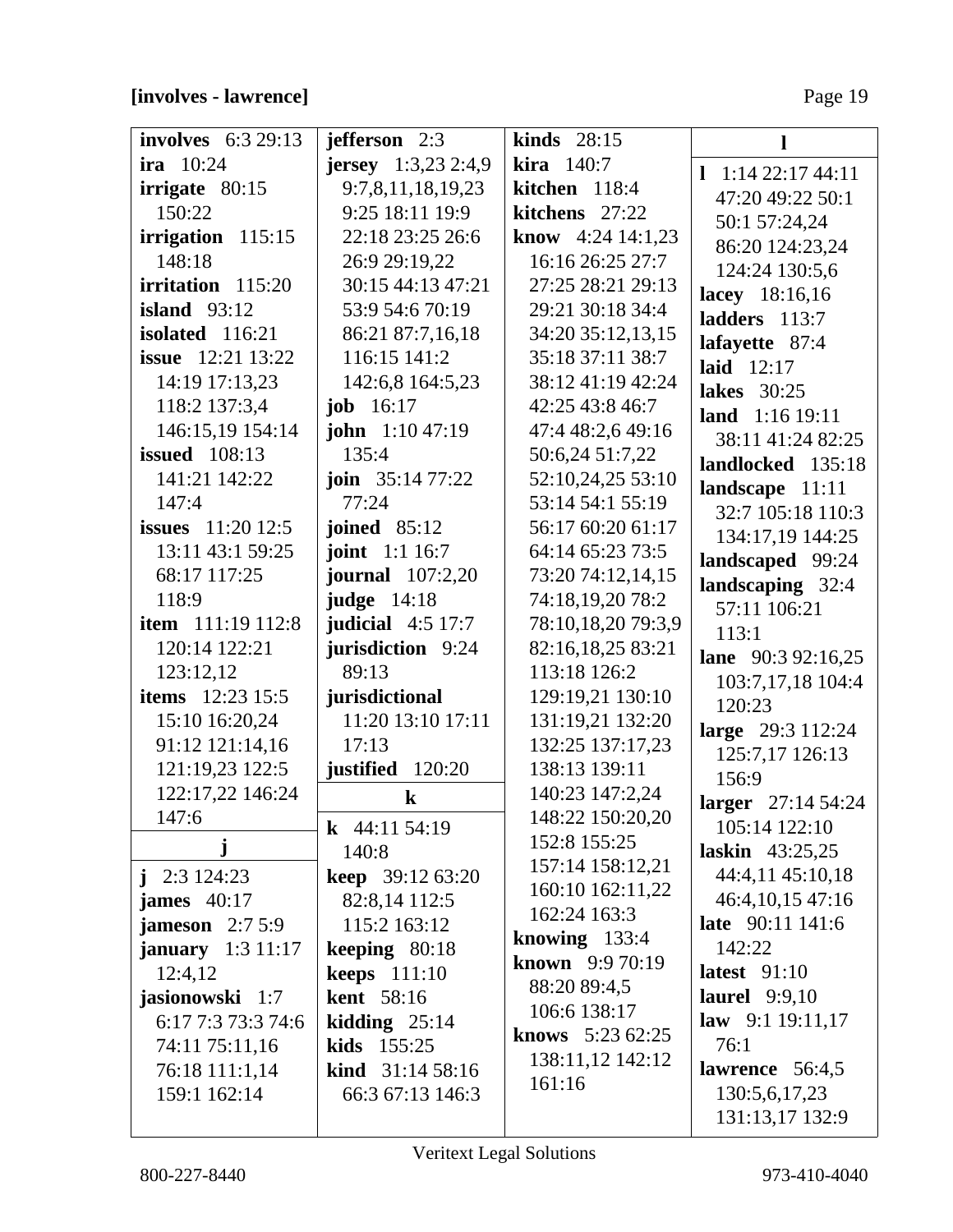## **[lawrence - location]** Page 20

| 132:15,19,24              | 162:4,19                   | 107:18 112:5,12            | 138:21 140:4               |
|---------------------------|----------------------------|----------------------------|----------------------------|
| 133:8, 15, 22 134:4       | lends $31:7$               | 118:16 143:22,22           | 141:25 150:24              |
| 134:8,11,18               | <b>length</b> 99:5,11,13   | 144:5,6,9 156:18           | 152:21 155:5               |
| lawyer $48:19$            | 100:5,6 108:19             | 161:8                      | 156:23 158:2               |
| laying $34:3$             | lessons $83:18$            | <b>lineal</b> 108:21       | 159:4 163:7,13,16          |
| layman $20:23$            | <b>letter</b> 10:23 11:16  | <b>lines</b> 94:3 112:1    | <b>lisa</b> $64:10$ 155:11 |
| laymen 18:24,25           | 12:12,12 67:11             | 118:15 144:3               | <b>list</b> 63:4 121:7,13  |
| layout 39:22 94:1         | 99:9 118:22 121:2          | 151:16,16                  | literally $132:15$         |
| 106:3                     | 121:3 122:20               | lining $98:15$             | <b>litigation</b> 10:3     |
| layperson 18:21           | 123:7 146:17,19            | link $104:8,13,20$         | little 23:11 25:21         |
| 20:1 21:8                 | 146:20 147:5               | 104:21 113:22              | 27:13 31:16 33:13          |
| lead 88:12 154:25         | <b>letters</b> 12:15 17:12 | 119:8 145:2,7,10           | 42:7 59:2 83:3             |
| learned $28:13$           | 77:7                       | 145:11,12,16,22            | 87:17 88:17 98:17          |
| <b>leave</b> $24:971:24$  | letting $14:25$            | 145:23 146:8               | 105:17 112:4               |
| leaves $50:23$            | <b>level</b> 27:22 34:19   | 154:5                      | 114:25 124:12              |
| leaving 86:6              | 44:23 45:1,13              | lipper $44:2$              | 129:6                      |
| <b>left</b> $24:14\,25:3$ | 113:5                      | <b>lippert</b> $1:64:25:5$ | live $5:25\,24:22$         |
| 31:11 57:6 91:24          | liability $137:2,5$        | 5:12,18 6:15,18,21         | 27:1,18 35:18              |
| 95:17 156:15              | <b>license</b> $87:6,7,8$  | 7:1,4,6,11,15,19           | 36:11 41:24 47:20          |
| leftover $31:12$          | 164:25                     | 7:24 8:1,6,8,12,16         | 51:10 53:12 56:6           |
| $\text{legal } 17:22$     | licensures 87:2            | 11:15 17:3,16              | 57:25 59:21 61:14          |
| legally $76:14$           | <b>lieu</b> 109:1 119:20   | 21:14,19 22:1,5            | 140:8 156:1 157:1          |
| lehigh $26:10$            | <b>life</b> 51:11 78:3     | 36:13,16 40:11,19          | lived $51:11$              |
| <b>leibman</b> $1:155:22$ | lifelong $35:17$           | 41:2,8,14 43:10,23         | living $29:1034:20$        |
| 6:23 7:18,20,21           | lifestyle 29:19            | 44:7 45:15 47:17           | 52:19 130:9                |
| 8:10,11 12:3,14           | 30:4 31:8                  | 48:17 49:19 54:14          | $\text{llc}$ 2:5,7         |
| 13:15 14:14 15:2          | light 24:1 157:10          | 55:12 56:2,22              | $\mathbf{llp}$ 2:2         |
| 15:7, 10, 14, 17, 21      | 160:21                     | 57:22 61:11 64:8           | <b>local</b> 33:20         |
| 16:19 22:11 41:21         | limestone 25:6             | 66:14,19 68:20,24          | locate $105:3$             |
| 43:4 49:23 50:3           | limit $42:1064:6$          | 69:10,16 76:23             | <b>located</b> 33:18 47:9  |
| 56:22,24 59:8             | 151:2                      | 80:25 84:1,7               | 70:17 71:4 85:19           |
| 68:9 86:16 111:7          | limitation 131:9           | 86:10 87:23 88:2           | 88:22,23 89:1,8,25         |
| 111:9 122:23              | 152:11,18                  | 88:6,9,16 90:20            | 91:17 96:22                |
| 123:21 129:5              | limited 92:20              | 109:12,16,23               | 114:11 150:6               |
| 130:15 131:7              | 96:17 104:22               | 110:6,19,24 111:5          | 152:17                     |
| 132:23 133:6,20           | 110:18 116:20,24           | 111:9,13,15                | $location$ 10:23           |
| 133:23 137:1              | 117:2 120:9 151:7          | 121:12 122:13              | 18:6 73:11,13              |
| 145:5 146:6,12,16         | <b>limits</b> 90:9 106:6   | 123:23 124:9,21            | 88:12 92:7,11,24           |
| 146:22 158:4,7,20         | <b>line</b> $30:1836:22$   | 129:4 130:4                | 95:16 112:15               |
| 159:6, 17, 21 160: 2      | 39:1 52:8 74:24            | 134:25 135:3               | 118:23 126:19              |
| 160:10,14 161:15          | 89:7 92:15 106:18          | 137:5,9,13 138:10          | 127:11 153:16              |
|                           |                            |                            |                            |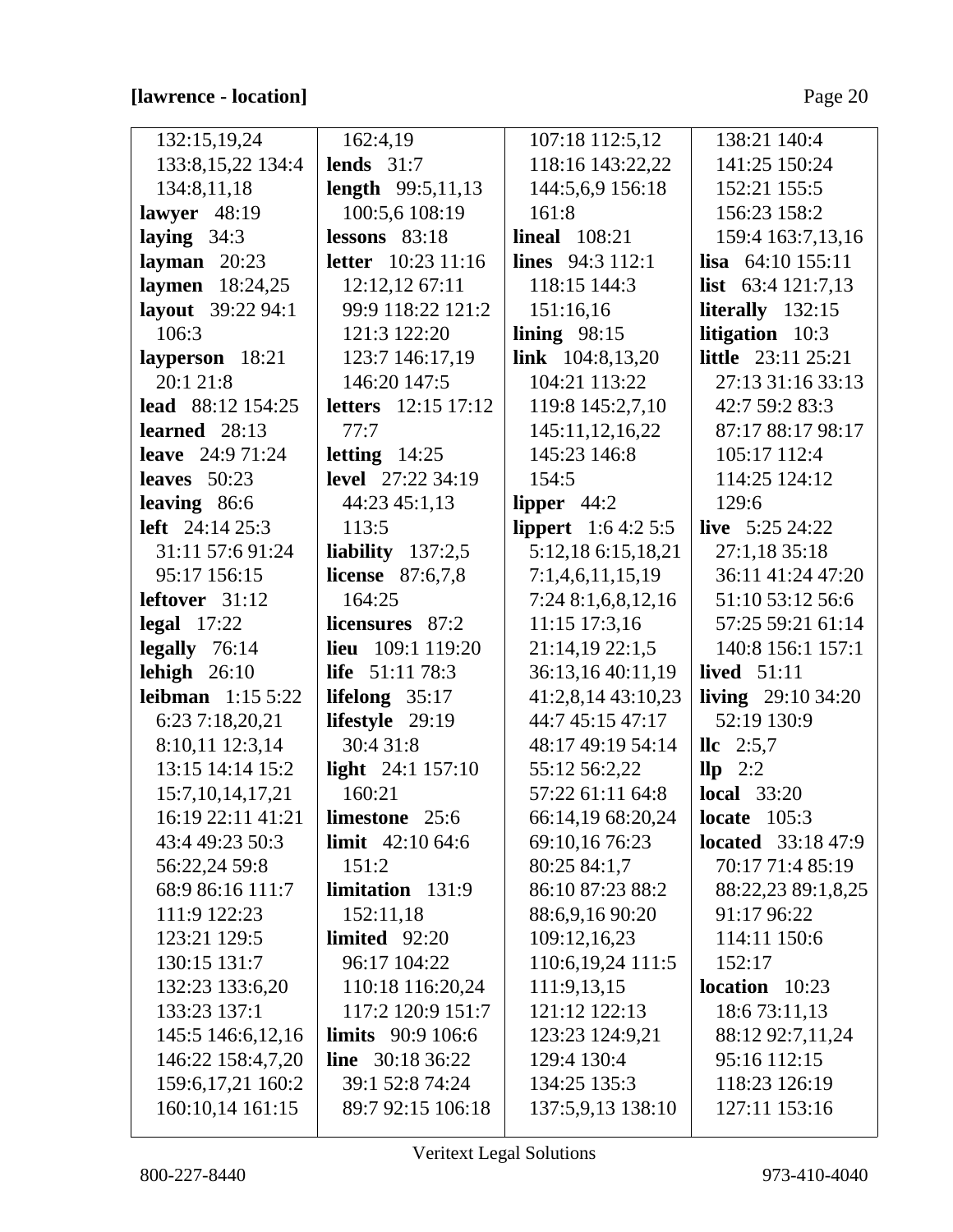| 158:10,12,24               | 85:11 86:5 89:6          | 93:12 94:18 95:15       | 140:12 141:14,18        |
|----------------------------|--------------------------|-------------------------|-------------------------|
| locations 73:18            | 98:12,14,22,24           | 96:10 98:15             | 141:18,21 142:4,9       |
| 74:7 99:20,23              | 100:17,19 106:19         | 118:15,15 119:20        | 142:13                  |
| 113:10 118:20              | 110:14 112:20            | 119:25 120:1            | marc 1:15               |
| logistical 162:20          | 113:7 122:7 135:7        | 154:10                  | march 161:10,14         |
| long 54:25 66:22           | 135:10,13,15,16          | maintain $105:4$        | 161:16,17,19,22         |
| 66:22 95:18,24             | 135:17,19 137:8          | 115:3,13 132:1,2        | 161:24 162:3            |
| 99:8 101:12                | 147:7 151:3 152:7        | 134:14                  | 164:24                  |
| 105:12 108:17              | 152:8,8 153:15,20        | maintained              | margaret 67:5           |
| 121:13 125:22              | 153:23 154:15            | 103:22 134:14           | maria 1:16 15:16        |
| longer 24:25 28:8          | lots 49:16 51:9          | 144:19                  | 161:6<br>marie          |
| 77:12 110:12               | 65:1,8 66:22,23          | maintenance             | mark 1:9 21:24          |
| look $30:1032:16$          | 70:5,12,24 72:20         | 32:12 58:9 89:17        | 23:13 90:3,19           |
| 53:16 54:12 59:7           | 83:16 84:11 89:4         | 90:2 92:8 96:22         | 91:3 92:15,24           |
| 59:7 70:14 75:3            | 89:4,5,5 135:6           | 103:21,24 104:13        | 103:7,17,18 104:4       |
| 85:2 113:15                | lottery $63:3$           | 112:14 114:10,14        | marked $23:15$          |
| 117:10 125:6               | love $34:18$             | 117:6 134:9             | 59:4 90:24 91:8         |
| 131:18 140:18              | <b>low</b> $9:1428:8$    | 145:20 151:15           | 163:11                  |
| <b>looked</b> 53:22        | 33:14 62:2,16            | <b>making</b> 4:19 14:4 | <b>market</b> 30:1 35:7 |
| looking $28:19$            | lowe 1:9 111:13          | 23:19 43:5 44:21        | 46:2 47:14 48:1         |
| 30:20,21 31:2              | <b>lower</b> 65:24 73:22 | 45:16                   | 50:13,25 51:6           |
| 36:8 53:19 54:4            | 104:20,25                | mala 130:5              | 52:19 56:11,18          |
| 58:23 74:16 81:4           | lowering 28:16           | manage 39:5,11          | 100:20                  |
| 161:16                     | <b>lunch</b> 29:12 72:23 | managed 39:11           | marketed 62:21          |
| looks 32:8 126:1           | luxury $24:4,6$          | management 13:2         | marketing 52:9          |
| <b>loot</b> 49:14          | 39:15 107:24             | 13:7 43:1 85:25         | 72:2                    |
| lorraine $49:21,25$        | $\mathbf{m}$             | 105:20 149:21           | martinez 67:5,6         |
| <b>lose</b> 86:3           | $m$ 54:19 64:11          | mandate 112:23          | 67:20,24 68:11,14       |
| <b>lost</b> 128:1          | 67:6 124:24 130:5        | mandatory 75:20         | 68:23 69:2,6            |
| <b>lot</b> 18:4 30:11 37:5 | 140:8,8                  | 75:24 76:1              | maser $44:25$           |
| 37:6 38:23 39:14           | ma'am 15:14 68:9         | manhattan 48:13         | mass 78:18              |
| 39:15 41:9 43:11           | 68:9,9 130:4             | manmade 116:23          | <b>master</b> 10:6 27:6 |
| 43:12 48:11 49:9           | 140:6 155:6              | 120:10                  | 34:16,18 44:22          |
| 49:10 54:9 56:19           | mac 74:25 75:8           | manner 18:20            | 45:13 46:1 47:7         |
| 64:4 69:22 70:4,5          | machinations             | mansion $24:18$         | 51:23                   |
| 70:6,6,11,17,21            | 26:21                    | map 18:7 67:9           | <b>match</b> 95:25      |
| 71:1,4,18,19 72:3          | mad 63:16,17             | 69:22 82:12             | <b>matches</b> 125:23   |
| 72:3,6,15,15,16            | madame 68:21,21          | 142:19 143:16           | material 13:25          |
| 73:9 74:1,17               | mail 159:10 161:7        | 151:12                  | 115:9, 10, 11, 23       |
| 75:13 81:13,20             | <b>main</b> 2:8 44:22    | maps 58:4,23            | 116:2 139:25            |
| 84:13,14,15,22,24          |                          | 80:10 138:6             |                         |
|                            | 45:1,13 89:24            |                         |                         |

Veritext Legal Solutions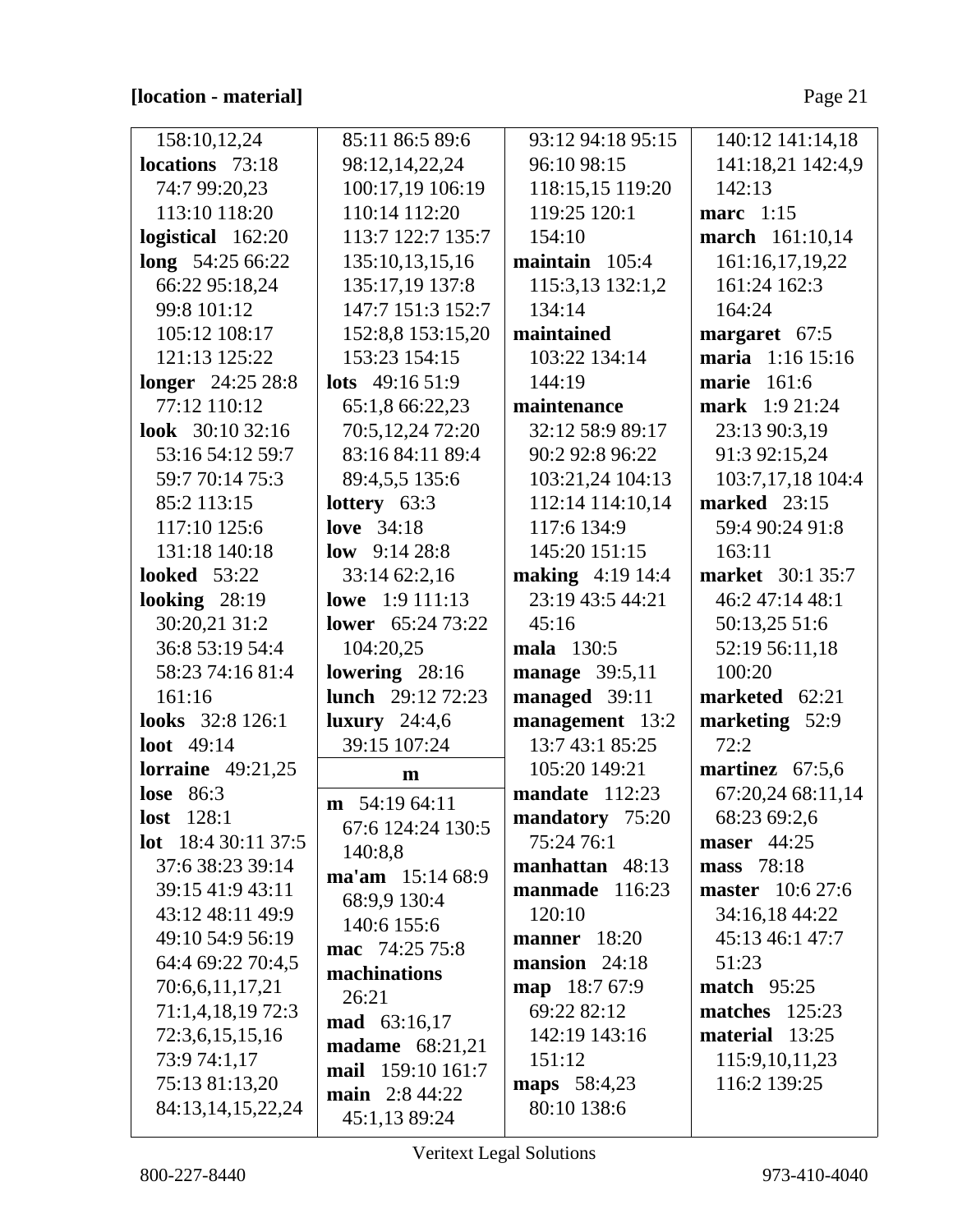## [materials - modify]

| materials 13:19         | 75:2 136:21 137:3         | 84:2 88:17 110:24        | mind 88:18 115:3         |
|-------------------------|---------------------------|--------------------------|--------------------------|
| 34:8                    | 139:4 146:3               | 111:12 124:2,11          | 140:18 146:5             |
| <b>matter</b> 6:24 8:21 | 151:11                    | membership               | minimis $108:12$         |
| 9:16 76:1 123:22        | <b>means</b> 27:6 50:20   | 38:23 60:3,4,13,14       | 120:15                   |
| 163:19                  | 61:6                      | 60:25 61:4,5             | minimize $115:9,11$      |
| matters 9:24            | <b>meant</b> 127:3        | 76:15 77:13,17,24        | 115:23                   |
| 12:10 16:22 17:11       | measured 143:16           | 80:6 82:7                | minimizing 156:7         |
| 18:1,10                 | 143:21 144:4,7,8          | memberships              | $minimum$ 100:13         |
| maximize 30:20          | measures 10:22            | 35:16,16                 | 100:17,19,25             |
| 30:21 31:5              | 116:10                    | mention 60:7             | 101:19,22,23             |
| $maximum$ 100:20        | <b>median</b> 61:21 62:2  | 111:20                   | 102:1,4                  |
| 100:21 102:7,9          | 62:5,16,18                | mentioned 22:23          | $minimums 101:16$        |
| 131:16 134:22           | meet 33:1,5 38:13         | 32:18 47:2 51:14         | minor 93:9,13            |
| 152:1                   | 47:14 100:23              | 51:22 59:24 65:16        | 109:4 113:10             |
| mayor 1:7 6:17          | 101:2 102:10,12           | 70:1,2 79:23 90:5        | minute $5:20$            |
| 7:3 59:16 73:3          | 102:19 149:22             | 102:24 107:12            | minutes $90:17$          |
| 74:6,11 75:11,16        | <b>meeting</b> $1:26:2,8$ | 108:4 115:16,23          | 109:18 151:2             |
| 76:18 111:1,14          | 8:24 13:12 42:23          | 119:12 121:5             | 155:9 156:15             |
| 159:1 162:14            | 66:5,13 68:16             | 139:19 144:13            | missed 136:16,17         |
| mccanties 10:16         | 109:24 110:20,23          | mentions $70:4,11$       | 151:19,22                |
| 10:21 11:3              | 122:25 124:11             | met 10:20 50:25          | misstate 162:18          |
| mckeown 140:8           | 150:16 155:15             | 69:7 73:7 113:19         | mistake 34:11            |
| 140:16,21 141:4         | 158:11 159:6,16           | 114:20 154:6             | 86:7                     |
| 141:13,19,23            | 159:19 160:17,25          | <b>meters</b> 114:9      | $\text{mitchell}$ 125:12 |
| 142:7,14,18 143:1       | 161:5, 14, 23 162:5       | michael 1:8              | 126:2,5,10 128:5         |
| 143:6, 11, 18, 25       | 162:12,25 163:5           | microphone 84:17         | 128:11,16,20,22          |
| 144:10 145:7,15         | meetings 33:25            | 143:24                   | 129:1,13,16,19,21        |
| 145:23 146:2,10         | 121:25 160:20             | mid 142:1                | 129:23                   |
| 146:20 147:13,23        | 161:25 162:6              | <b>middle</b> 8:23 24:17 | <b>mixed</b> 25:12 29:12 |
| 148:9, 14, 25 149: 3    | <b>member</b> 6:1 40:11   | 65:8 75:1                | 30:4 31:7                |
| 149:14,24 150:5,8       | 60:21,22 75:21            | mike 145:17              | <b>mlul</b> 19:10 20:7   |
| 150:13,19 151:4         | 77:10,15,15               | mile 54:25               | models $45:2$            |
| 151:10,19 152:6         | 110:10                    | miles 29:16 54:25        | moderate 9:14            |
| 152:13,19 153:2         | members $4:115:8$         | 108:11                   | modification             |
| 153:11,19 154:1,9       | 5:15,24 6:3,5             | millennials 78:10        | 94:23 112:2              |
| 154:20,24 155:3         | 16:21 28:7 31:21          | miller 124:18,19         | modifications            |
| mean 12:8 14:4,23       | 35:12,14 40:13            | 124:23,24 125:2          | 93:10 118:8,22           |
| 37:4 45:20 48:19        | 42:6 60:3 69:17           | 125:16,20 126:22         | modified 94:19           |
| 48:19 49:9 51:18        | 69:18 71:21 72:15         | 127:1,6,12 128:17        | 95:6 118:5 120:4         |
| 65:3 70:8 71:14         | 76:24 78:22,23,24         | million $35:5$           | <b>modify</b> 95:3 98:16 |
| 71:24 72:1,23           | 79:7 81:1 83:14           |                          | 112:18 113:24            |
|                         |                           |                          |                          |

 $\perp$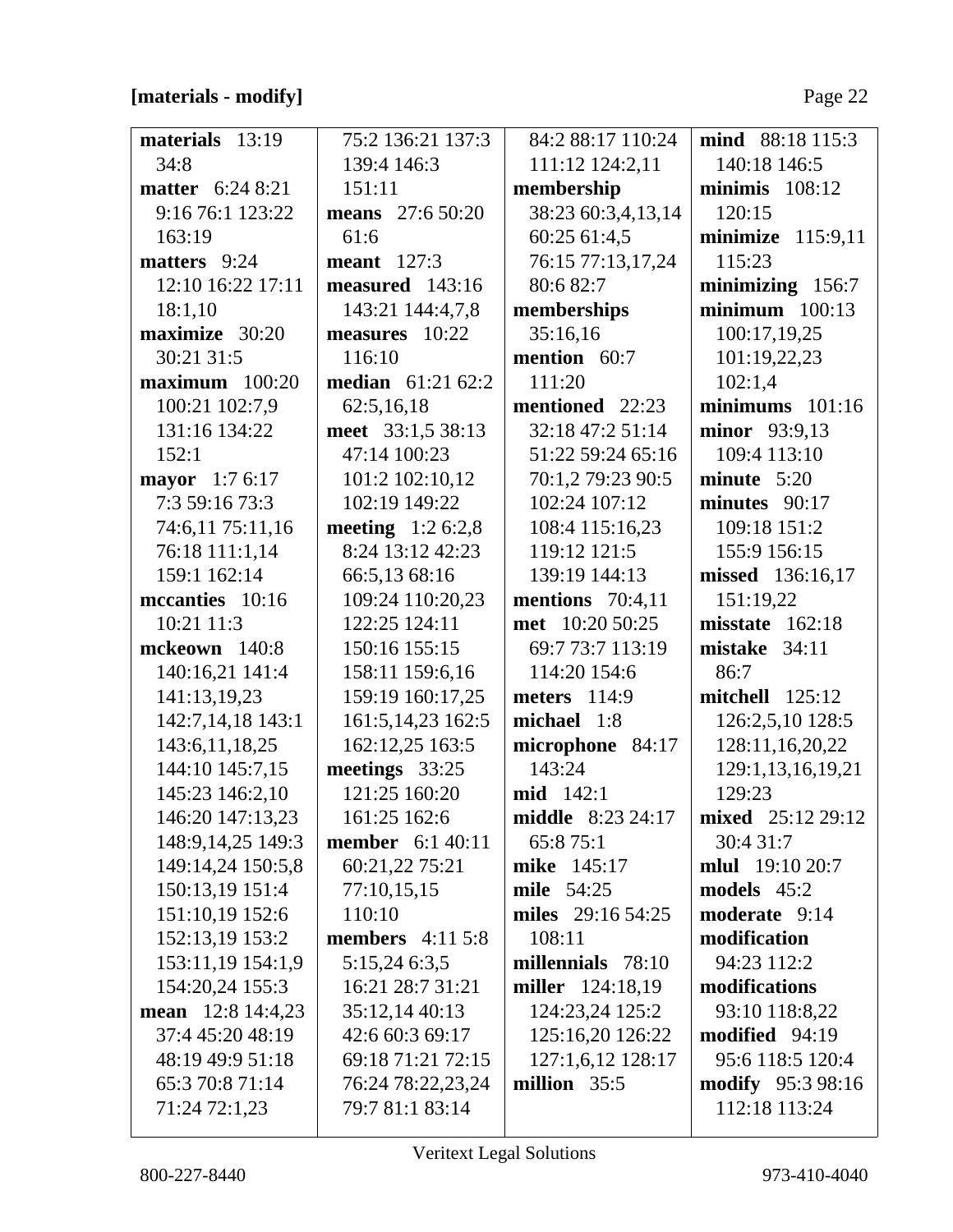## [modifying - northern]

| modifying 114:6            | municipality 9:7          | necessary 17:20          | 26:6,9 29:19,22       |
|----------------------------|---------------------------|--------------------------|-----------------------|
| 116:4                      | 24:23 30:7 32:21          | 29:23 38:4 57:14         | 30:15 35:14 44:13     |
|                            |                           |                          |                       |
| <b>moment</b> 32:18        | 35:23 54:3 57:3           | 82:8 99:1 127:11         | 47:21 53:8 54:6       |
| 41:22 42:1 53:2            | 63:1,7 65:23 86:3         | <b>need</b> 20:4 23:8    | 60:13 70:19 82:10     |
| monday 66:3                | muska 54:17,17            | 32:23 41:15 46:23        | 82:13 86:21 87:7      |
| <b>money</b> 76:10         | 55:8,16,22                | 46:25 59:7 68:10         | 87:16 104:11,18       |
| <b>monroe</b> 51:7,10      | $\mathbf n$               | 74:21 77:5,7 82:6        | 114:14 116:14         |
| <b>month</b> 160:19        |                           | 82:25 97:21,22           | 117:19 118:7          |
|                            | $n \quad 1:14\;2:1\;3:1$  |                          |                       |
| 161:5                      | 22:17 44:11,11            | 122:8,14 136:4           | 123:3 141:2 142:6     |
| <b>months</b> 27:16        | 50:1 64:11 67:6           | 139:22,24 158:1,7        | 142:8 145:3,18        |
| montvale 26:18             | 86:20 130:6 135:5         | 158:10                   | 150:11 157:15,17      |
| 29:20 50:12 54:22          |                           | needed 95:6              | 164:4,23              |
| 64:17 65:3,11              | 140:8 155:12,12           | 151:21                   | newly 80:14           |
| monument 94:14             | 157:1                     | <b>needs</b> 6:9 9:15    | newspaper 159:10      |
| 94:24 95:16,22             | n.j. 18:17 19:7,14        | 33:2,5 44:19,20          | newspapers 33:3       |
|                            | 19:17 20:4,19,25          |                          |                       |
| 119:14,15                  | n.j.a.c. 9:17             | 45:19 46:19 70:21        | nice 33:18 146:4      |
| morristown 24:18           | n.j.s.a. 17:24            | 143:19                   | <b>nicely</b> 33:17   |
| 24:19 25:25                | naacp 9:9                 | negative $74:14$         | nicer 131:23          |
| <b>motion</b> $6:12,15,25$ | name 14:7 15:15           | neighbor 10:16           | <b>night</b> 66:3,22  |
| 7:8,9,12,20 8:3            |                           | 83:1                     | 160:17                |
| <b>mount</b> 9:9,10        | 16:14 22:11,12,14         | neighborhood             | nights $160:22$       |
| mountain 29:4              | 22:17 40:16 44:10         | 94:6                     | <b>nine</b> 30:3 31:3 |
|                            | 47:19 49:23 50:1          |                          |                       |
| mountains 30:25            | 54:15,16,18 56:4          | neighboring 33:4         | 83:10                 |
| mounting 93:5              | 57:23 59:19,20            | neighbors 26:24          | njit 87:5             |
| mouth $64:4$               | 61:13 67:5 86:16          | neither 164:10,13        | nomenclature          |
| move 4:21 7:1              |                           | <b>neon</b> $127:21$     | 137:17                |
| 29:16,24 46:17,19          | 86:17 124:18,22           | <b>nester</b> 24:7 34:15 | nonfunctioning        |
| 46:21 51:10 52:12          | 138:20 140:7              | 36:8 47:13 50:19         | 9:22                  |
| 69:12 140:19               | 155:11 156:25             | 51:8,20                  | <b>normal</b> 77:25   |
|                            | <b>names</b> 140:25       |                          |                       |
| moved 25:18                | narrative 107:4           | nesters $29:23$          | 80:16 124:6           |
| 59:22                      | narrow $111:10$           | 44:16,19,21 45:19        | normally $137:11$     |
| moving 50:20,21            | national 107:1            | 46:16 47:23 48:11        | north 54:10 65:17     |
| 74:15                      | <b>natural</b> 34:8 78:17 | 50:6,9                   | 128:6 137:24          |
| multiexits 58:5            |                           | net 82:22 83:13,21       | northeast 28:4        |
| multifamily 24:4           | 80:11                     | 98:25                    | 141:11                |
|                            | <b>nature</b> 4:4 18:1,10 |                          | northeasterly 89:9    |
| multiple 134:2             | 18:20 19:25 25:5          | never 38:14,14           |                       |
| municipal 18:5             | 136:23                    | 57:5 146:5               | 103:14                |
| 19:10                      | near 52:25 112:1          | $new$ 1:3,23 2:4,9       | <b>northerly</b> 94:2 |
| municipalities             | 120:1 126:5               | 6:4 9:7,8,11,18,18       | northern 30:15        |
| 9:10 10:1 32:25            |                           | 9:23,25 18:11            | 36:10 51:6            |
|                            | necessarily 45:6          | 19:9 22:18 23:24         |                       |
|                            | 62:25 77:19               |                          |                       |

Veritext Legal Solutions

 $\lfloor$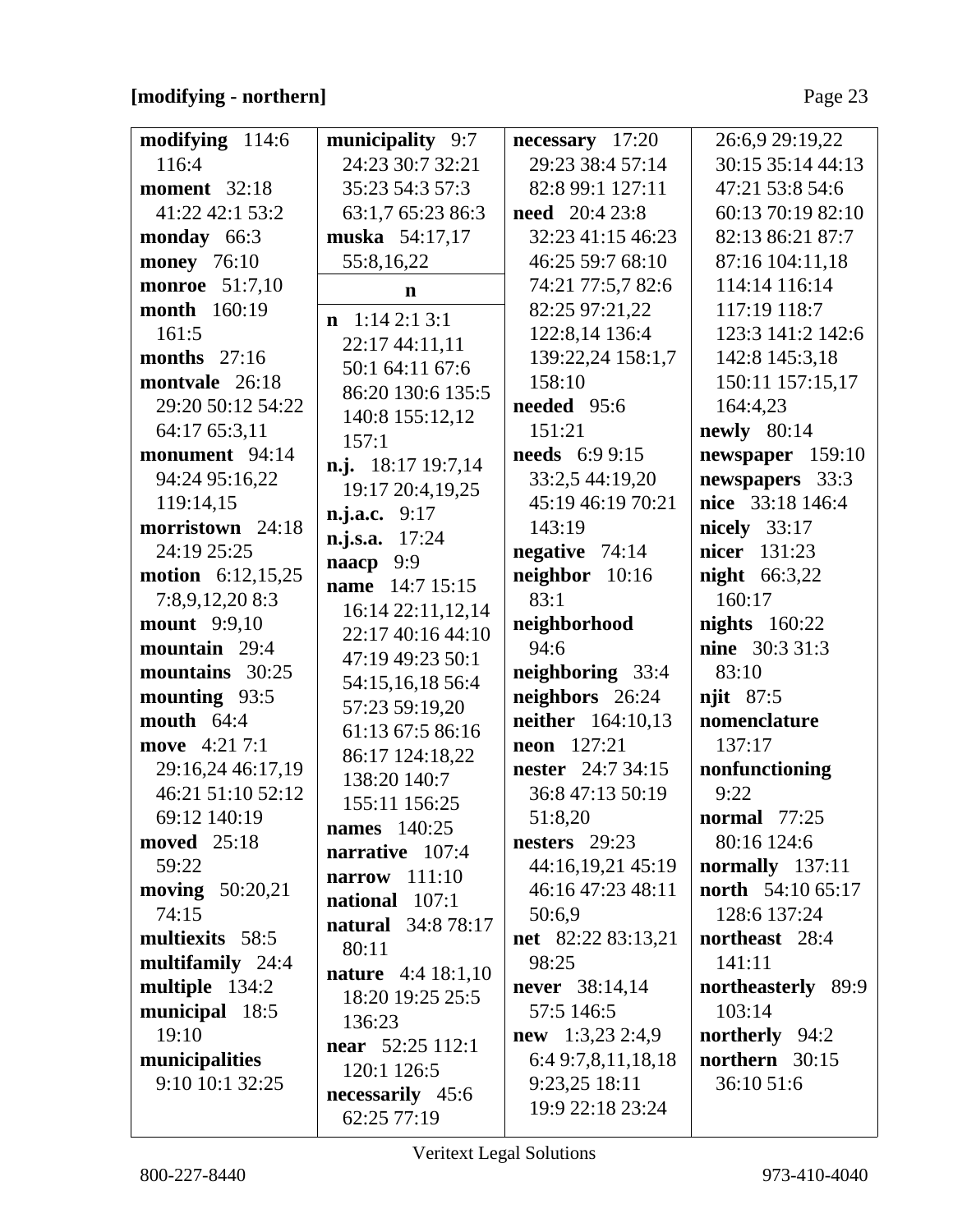## **[northwest - outreach]** Page 24

| northwest 93:18                       | 17:15,17 21:13                           | 54:12,20 55:24                  | operational 82:20        |
|---------------------------------------|------------------------------------------|---------------------------------|--------------------------|
| 114:11                                | 87:23                                    | 57:21 58:19 61:9                | opportunity 9:13         |
| notary 1:23 164:4                     | objector $2:104:13$                      | 61:12 67:4 69:10                | 13:16                    |
| 164:23                                | 4:25 14:24                               | 71:11,16 72:18                  | <b>opposed</b> 6:21 7:6  |
| note 33:10 36:4                       | objector's 42:5                          | 74:6,11,20 79:22                | 7:15 8:1,8 92:19         |
| <b>noted</b> 12:19                    | objectors $12:13$                        | 83:22 86:10 88:2                | 129:25 131:22,25         |
| 100:14 113:13                         | 23:3                                     | 88:9,20 90:18                   | 156:19                   |
| notes $85:1$                          | obligation 9:5,12                        | 91:10 109:10                    | <b>option</b> 44:25 45:4 |
| notice 8:25 17:13                     | 10:2,10 39:10,13                         | 111:5,15 125:20                 | optional 75:22           |
| 17:15,18,22 18:9                      | obtain $121:10$                          | 130:23 131:13,17                | options 47:7,7           |
| 18:19,24 19:2,11                      | 129:11                                   | 132:19 133:15,20                | orange $19:17$           |
| 19:18,24 20:4,7,12                    | obtained 87:5                            | 134:11,12,18                    | order 30:16 37:14        |
| 20:21 21:12,15                        | 116:16                                   | 135:16 137:14                   | 41:23 42:3 62:14         |
| 24:18 159:9,11                        | obvious $126:19$                         | 138:21 139:10,19                | 70:18 72:7 82:14         |
| notices $17:25$                       | obviously 13:8,11                        | 140:2,21 141:13                 | 109:24                   |
| notify $18:24$                        | 25:5 27:5 34:9,24                        | 141:20 143:1,6                  | ordinance 9:3            |
| 117:21                                | 38:7 62:3 65:20                          | 144:10 145:2,15                 | 31:20 32:2 37:14         |
| november 142:23                       | 72:24 73:23 76:22                        | 146:2 147:24                    | 37:19 49:12 70:1         |
| <b>number</b> 26:2 27:7               | occupants 67:18                          | 148:16,17 149:14                | 70:4,10,14,15            |
| 28:22 46:16 51:22                     | offer 42:7 123:18                        | 150:13,19 151:4                 | 84:10,14,21 85:8         |
| 65:24 66:17 73:17                     | offered 42:11                            | 151:19 152:6                    | 85:20 93:23 94:8         |
| 76:7 78:25 84:11                      | offering $35:15$                         | 153:2 154:9                     | 94:10,14,25 95:8         |
| 97:3,20 100:20                        | 79:14                                    | 155:22 156:11,23                | 96:4 98:20 99:7          |
| 121:22 122:5,21                       | <b>office</b> 18:6 24:2                  | 157:8,13,20                     | 100:21 101:15            |
| 158:24 162:18                         | 26:3 48:16,17,18                         | 160:10 163:7                    | 104:22 107:22            |
| numbered 25:7                         | 111:4 117:19                             | old 19:13 26:20                 | 131:5 135:1              |
| 32:14                                 | 122:1                                    | 50:8 79:23 90:1                 | 152:25                   |
| numbers 18:4                          | <b>officer</b> 14:5 15:3                 | older 147:20                    | ordinances 119:1         |
| 65:17                                 | officers 5:21                            | once 51:7 59:4                  | ordinary 18:21           |
| $\bf{0}$                              | <b>offices</b> 6:7 48:11                 | ones 22:6 142:7                 | 20:1,23 21:8 43:7        |
| $\mathbf{0}$ 1:5,14 22:17             | officially 142:3<br><b>offset</b> 107:11 | opaque 32:5                     | oriented 25:19<br>52:14  |
| 40:18 50:1 56:5                       | 156:20                                   | open 24:10 38:18<br>94:4 112:24 | originally 8:21          |
| 57:24 135:5 140:8                     | oh $35:2240:13$                          | 121:19 122:17                   | 24:20 30:10,10           |
| 140:8                                 | 58:14 69:16                              | 132:7 152:24,24                 | 64:20 154:4              |
| <b>oath</b> 52:11                     | 139:11 153:9                             | 152:25 153:1                    | <b>ought</b> 122:17      |
| <b>object</b> 13:8 14:12              | okay 7:7,168:2,9                         | 154:25                          | outdoor 47:10            |
| 18:22 162:17                          | 8:15 12:14 13:15                         | opening $61:5$                  | outlined 107:5           |
| objection 13:3                        | 15:7 21:19 22:5                          | 67:21 124:7                     | outlining 107:3          |
| 88:1                                  | 41:4 42:22 43:4                          | operate 39:6                    | outreach 60:3            |
| objections 11:18<br>12:19 13:14 14:23 | 47:16 48:21 49:1                         |                                 |                          |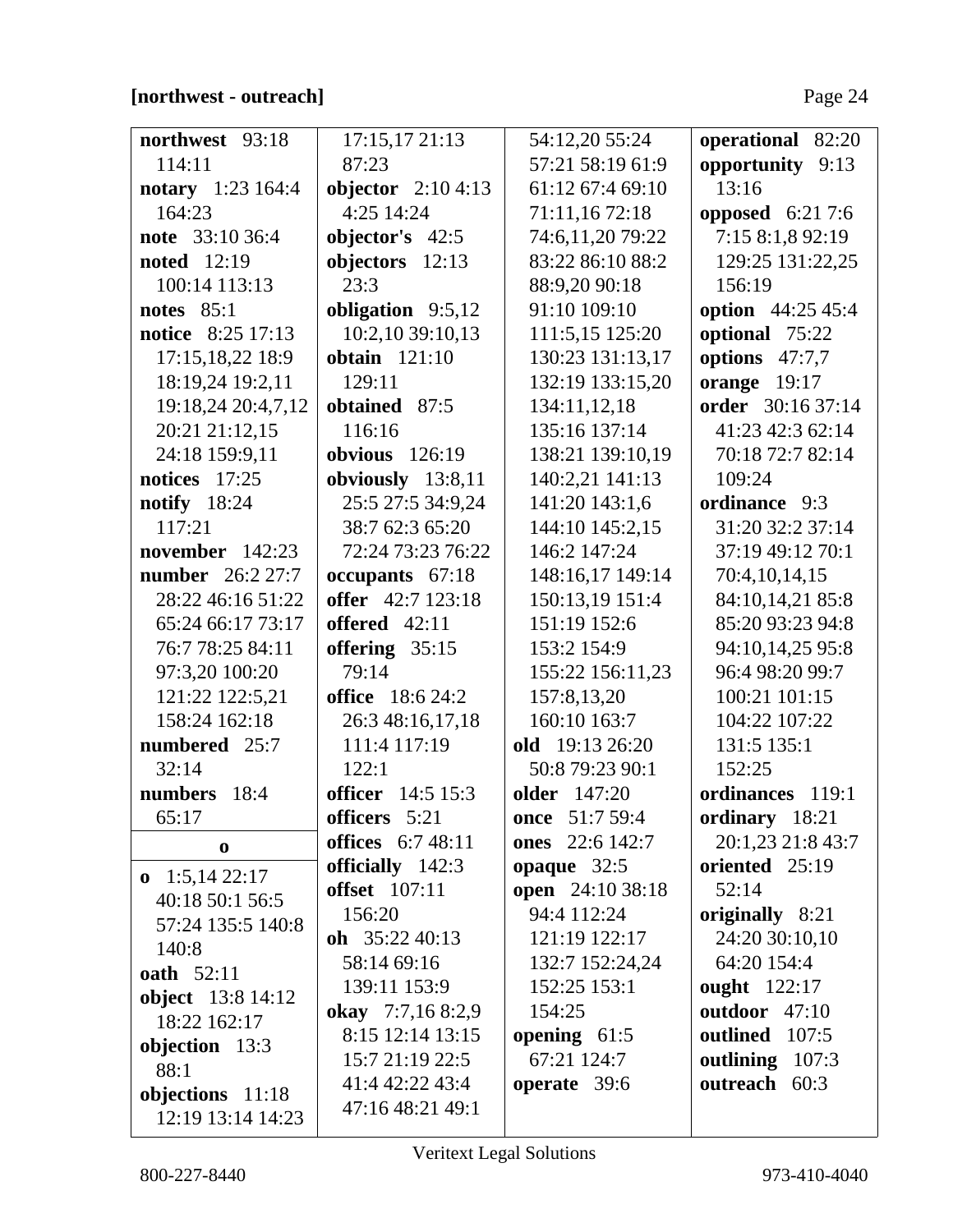# **[outside - pier]** Page 25

| outside 26:12            | parallel 96:16       | <b>parties</b> 5:7 164:12 | 156:1 158:25               |
|--------------------------|----------------------|---------------------------|----------------------------|
| 63:14 76:11 107:7        | parameters 61:5      | partner 11:9              | 160:25                     |
| 113:6                    | 63:14                | 86:20                     | <b>percent</b> 26:10 41:5  |
| overall 41:20            | parcel 31:1          | <b>parts</b> 106:2        | 46:24 51:13 57:15          |
| 85:23 88:20,25           | parcels 10:8         | <b>party</b> 76:10 77:18  | 153:1                      |
| 89:14 100:15             | pardon $62:17$       | pass 76:6                 | performed 115:25           |
| 116:19                   | parents 53:3         | passaic 22:18             | 147:20                     |
| overflow 148:19          | <b>park</b> 25:6     | <b>passed</b> 24:21 67:2  | performing                 |
| 148:20                   | parking 10:19        | 140:17                    | 120:12                     |
| overlay $3:17,18$        | 73:20 74:17 89:17    | <b>path</b> 92:25 103:4   | <b>period</b> 76:16        |
| 90:23,23,24 91:7         | 96:6,7,12,14,16,17   | 103:13,19 104:2,9         | perlmart 18:15             |
| overseeing 9:21          | 96:20,25,25 97:4,9   | 111:10                    | <b>permit</b> 20:23 21:7   |
| owned 37:6 39:4          | 97:12,19,21,23,24    | <b>paths</b> 72:11        | 38:1 71:24 84:15           |
| 77:14                    | 97:25 98:3,4,5,10    | patios 113:8              | 84:22 116:15               |
| owner 37:3,4,20          | 98:12,13,16,20,21    | patricia 1:22             | 129:11,14,17               |
| 39:2 82:1 113:18         | 98:22,23,24 99:4,6   | 164:3                     | permits 95:10              |
| 113:19 154:6             | 100:7 102:18,20      | patterns 65:21            | permitted 72:13            |
| owners 60:24             | 102:22,23 112:20     | 157:4                     | 85:13 94:10,25             |
| 77:15                    | 153:15,23            | patters 115:13            | 119:18 152:5,9,14          |
| ownership 36:24          | parkway 27:13        | pavement 105:11           | permitting 87:11           |
| 71:8 85:5                | 47:20                | pay 76:2                  | 146:18                     |
|                          |                      |                           |                            |
|                          | <b>parred</b> 104:16 | paying 76:10              | perpendicular              |
| $\mathbf{p}$             | parsippany 2:4       | pearlmart 19:23           | 96:13,18 154:23            |
| $p \quad 1:14\; 2:1,1,7$ | part 6:6 9:4 10:5    | 19:23 20:6,16             | <b>person</b> 4:21 16:14   |
| 93:25                    | 12:15 25:8 33:6      | pedestrian 72:20          | 41:15 77:10                |
| p.e. $1:15$              | 33:21 49:13 51:6     | 72:25                     | personally 39:21           |
| <b>p.m.</b> $1:44:1$     | 53:2 60:9 73:22      | pedestrians               | persons 21:3               |
| 109:21,22 163:19         | 76:8 77:19 78:3      | 103:10                    | <b>peter</b> 1:11 2:3 5:16 |
| padovano 10:18           | 81:16,23 85:10       | pegged 62:16              | 8:19                       |
| 10:25                    | 88:25 116:15         | <b>pendency</b> 59:5      | petition 28:18             |
| page 12:4 20:19          | 119:8 139:21         | pending 118:13            | phonetic 10:16             |
| 26:13 27:10,24           | 151:22 156:5         | 159:24                    | 37:9                       |
| 31:10,14 32:9            | partially 80:8       | pennsylvania 26:7         | photos $27:12,21$          |
| 34:23 91:19,19           | participate 20:24    | people $26:24$            | 32:14                      |
| pages 24:11 32:4         | participating 33:8   | 34:18 41:25 44:9          | physician 48:19            |
| 34:6 39:20               | particular 19:12     | 44:18 45:10 48:3          | pick 158:8,10              |
| pamphlet 3:16            | 20:10 115:5          | 51:9 63:5,5 74:19         | <b>picket</b> 152:24       |
| 21:23 23:15              | particularly 28:4    | 77:21 81:13 82:22         | picture 61:2               |
| <b>paper</b> 107:2       | 32:11 34:17 51:6     | 95:17 124:10              | piece 123:15,15            |
| paragraph $85:15$        | particulars 20:9     | 126:14,20 133:5           | pier 104:10,15             |
| 93:25                    |                      | 133:18 155:24             | 145:13                     |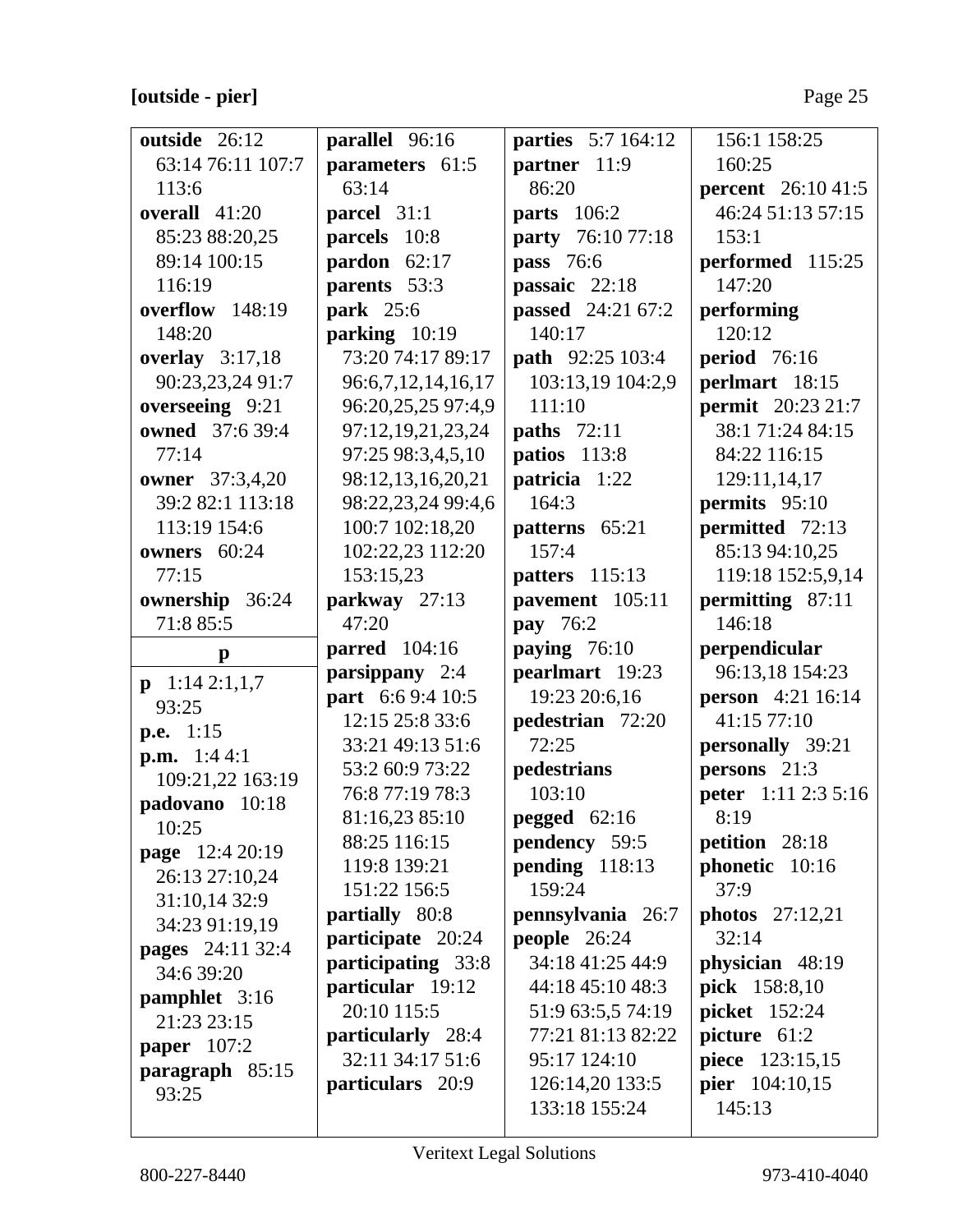### [piermont - presented]

| piermont 31:25         | planned 48:24      | pleases 11:13           | population 40:23          |
|------------------------|--------------------|-------------------------|---------------------------|
| 32:10,12,15 33:23      | 60:18 81:19 92:9   | pleasing $104:19$       | 41:5,6,20 50:17           |
| 40:18 43:2 58:10       | planner $11:10$    | 105:1,9                 | 51:4 53:8 54:11           |
| 58:12 67:18 68:4       | 30:23 40:2 41:1    | pleasurable 30:21       | portion 53:6 89:22        |
| 68:12 89:12,25         | 42:13,20 74:9      | pleasure 110:4          | 91:6 95:8 96:10           |
| 90:3,3 91:20 92:7      | 86:14 88:7 110:21  | plus 73:23 80:22        | 103:15 156:9              |
| 92:10,22 95:23         | 131:1,6            | 97:9 101:12             | portions 156:4            |
| 96:1,23 101:1          | planner's 87:8     | 108:15                  | position 12:9             |
| 103:3,6,12,16          | planners 106:9     | podium $40:16$          | 16:13 22:22               |
| 104:2,6,8,12 105:4     | planning $1:116:7$ | <b>point</b> 32:4 35:22 | 160:24                    |
| 105:5,12,22            | 18:16 19:14 22:25  | 58:7 60:13 62:15        | positioned 132:11         |
| 112:10 114:3,4,18      | 23:7 29:2 32:3     | 75:6 80:1,5 85:15       | positioning 79:20         |
| 115:6 117:9,15         | 42:12 87:21 88:5   | 91:11,13 92:17,19       | positive 14:15            |
| 119:2,21,24            | 94:16 107:4 108:2  | 103:20 110:9            | 70:15                     |
| 125:10 126:14,20       | 131:3 157:10       | 118:6 123:25            | possess $23:9$            |
| 126:23 127:4,8         | plans 10:21 12:23  | 126:15 127:16,19        | possible 47:11            |
| 132:11,16 135:5        | 13:4 16:1 71:6     | 127:25 128:23           | 79:1,282:9                |
| 135:20,21 137:20       | 95:21 100:10       | 144:8 163:2             | postural 104:1            |
| 138:4 139:3            | 114:22,22 123:3    | pointing $47:13$        | potable 118:11            |
| 145:12,21,24           | 125:25 139:25      | points 17:19 44:16      | 150:22                    |
| 153:18 155:23          | 140:12 150:6       | 75:3                    | potential 20:2            |
| 156:1,10 157:1         | 163:2              | <b>poles</b> 127:18     | 21:10 92:18 93:17         |
| piers 105:7,8          | <b>play</b> 76:3   | police 122:4 157:5      | 99:11 105:22              |
| pitched 34:9           | played 51:3        | 157:23                  | power $9:11$              |
| <b>pitney</b> 2:2 5:16 | players 36:24      | polite 16:12            | precisely 82:19           |
| 8:19                   | playground 36:5    | pollutants 149:9        | predetermined             |
| place 8:23 13:2        | 51:19              | 150:21                  | 77:16                     |
| 17:25 27:1 75:7        | playgrounds 47:9   | pond 19:6 20:16         | prefer $83:16$            |
| 164:8                  | 51:18              | 80:11,15,17             | preliminary 12:10         |
| $placed$ 12:21         | playing $77:22$    | 115:18,19 116:4         | 111:22 115:25             |
| 13:14                  | 78:10              | 148:2, 12, 19 150:3     | 141:18,21                 |
| placing 105:7          | plays 65:20 73:25  | 150:5,9                 | prepared 38:2             |
| plan 10:6,9,11,12      | $plaza$ 2:8        | <b>ponds</b> 89:10 90:8 | 131:7,8 136:14            |
| 11:1 17:21 23:7        | please 15:15 22:11 | <b>pontell</b> 2:7 5:10 | preparing 143:2           |
| 30:9 33:9 34:12        | 44:3 54:15,16      | pool 31:13 36:6         | presence 26:10            |
| 36:4 58:6,15 60:1      | 66:15 68:20,21     | 47:10 51:19 60:16       | <b>present</b> $41:942:4$ |
| 74:16 81:23 93:5       | 69:8 73:5 84:17    | 80:11 89:16             | 111:14                    |
| 115:7,21 140:17        | 86:16,25 111:17    | pooling $68:18$         | presentation              |
| 144:11 151:14          | 124:22 125:14      | <b>pools</b> 51:18      | 13:17 66:2 81:16          |
| 153:22 158:16          | 128:18,21 133:23   | popular 34:17           | presented 40:25           |
|                        |                    |                         | 42:3 43:13 136:11         |
|                        |                    |                         |                           |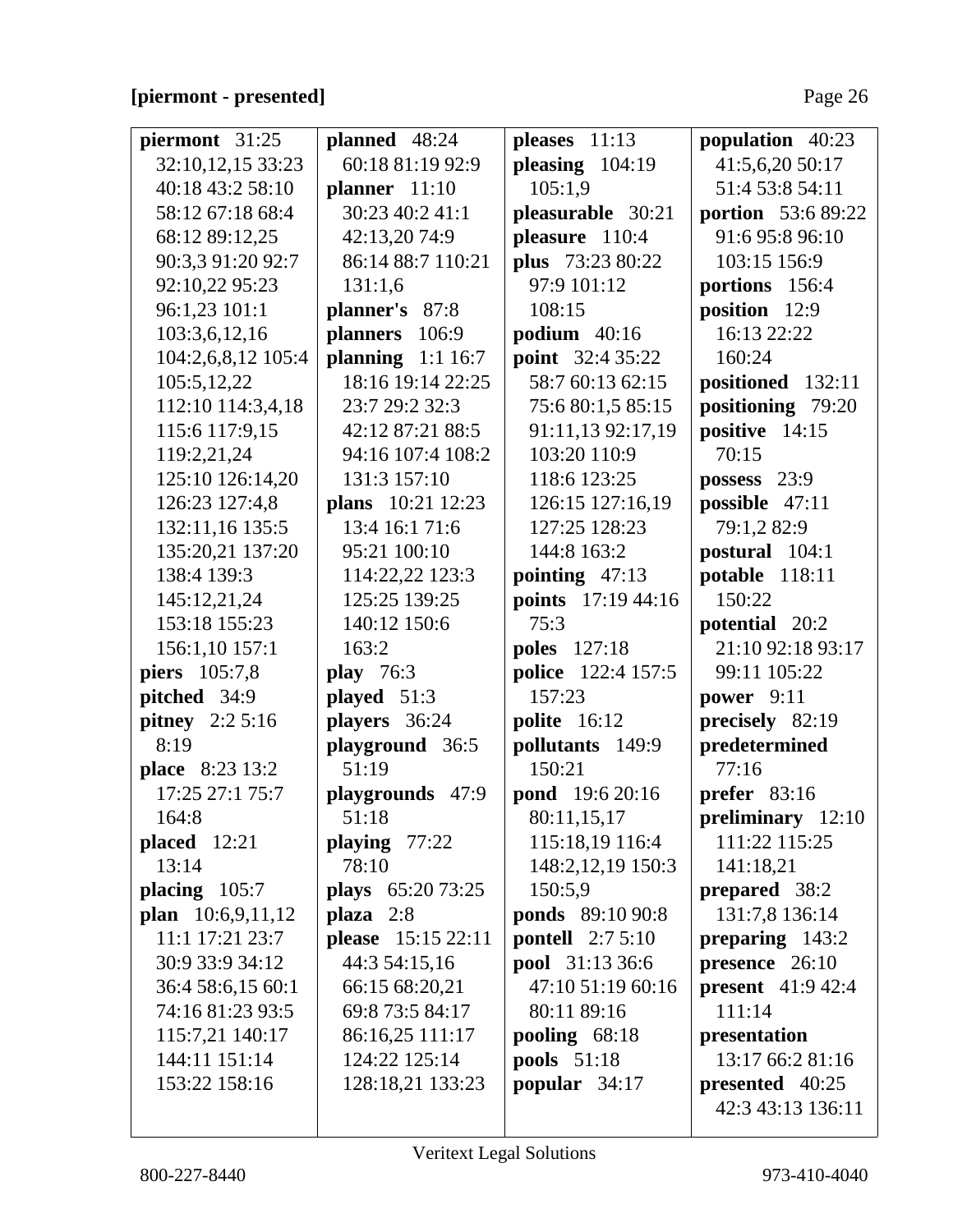## **[presenting - public]** Page 27

| presenting 55:15           | procedure 5:24            | properly 82:17     | protected 57:20           |
|----------------------------|---------------------------|--------------------|---------------------------|
| presently 145:4            | proceed 15:18             | properties 11:7    | protection 116:12         |
| <b>preserve</b> $30:245:7$ | 17:1,8 21:16 23:4         | 22:16 37:1,8 39:5  | 141:9                     |
| 73:24                      | 23:20                     | 40:5 54:21 64:14   | provide 9:12              |
| preserved 38:17            | proceeding 17:5,8         | 65:188:13          | 19:24 40:2 43:12          |
| preserving 14:22           | 43:11                     | property $9:410:7$ | 83:3 85:7 87:1            |
| president 22:15,24         | proceedings 1:2           | 10:11,14,20 18:2   | 96:12 98:17               |
| 24:21                      | 4:4 12:16 41:23           | 18:14 20:13 21:8   | 104:16 109:4,5            |
| pressure 10:1              | <b>process</b> $5:249:20$ | 35:9 37:20 39:2    | 112:19 114:7              |
| 117:19,21                  | 14:18 43:16,19            | 61:7 69:23 71:18   | 115:19 116:6              |
| presumption 50:5           | 63:7 67:1 68:5            | 72:8 81:3 89:1,9   | 117:20 118:23             |
| <b>pretty</b> 35:20 52:7   | 77:19,25 106:8            | 89:23 94:3 106:21  | 162:21                    |
| 52:25 62:9 71:3            | 107:5 116:16              | 113:18,19 131:4    | provided 8:24             |
| 121:13 149:6               | 136:18 161:10             | 137:24 150:22      | 14:6,8 16:18              |
| prevent $112:23$           | processing 123:8          | 153:12 154:6       | 39:19 55:7 71:9           |
| previous 82:1              | produced 13:24            | proposal 95:3      | 71:22 85:6 87:15          |
| 107:12 118:9               | 13:25                     | 153:21             | 90:2 92:21 96:7           |
| previously 81:25           | production 20:22          | propose 77:6       | 98:11 106:15              |
| 100:14                     | professional 1:22         | 110:16             | 107:15                    |
| <b>price</b> 52:17         | 40:25 42:20 87:2          | proposed 18:3      | provider 76:10            |
| prices 60:4                | 87:6,7 88:7               | 19:4 21:1,6 89:1,3 | provides 18:9 94:1        |
| primary 9:24               | professionals 5:15        | 91:11,17 92:7      | 121:6                     |
| principal 37:7             | 6:8 7:17 16:24            | 93:5,18,25 95:22   | providing 34:2            |
| 100:24 101:9               | program $61:23$           | 95:25 96:18 98:23  | 100:18 108:8              |
| prior 8:24 10:21           | prohibited 96:16          | 99:23 103:1,23     | 113:5 117:1               |
| 116:16 124:7               | project $11:9,11$         | 106:19,21 112:3    | provision 120:16          |
| 141:21 144:13              | 23:12 25:9 33:21          | 112:11 113:2       | proximity 105:14          |
| 148:12                     | 56:16,25,25 66:25         | 114:6,14 115:1,18  | 120:19                    |
| private $77:2,5$           | 67:9 78:13 86:13          | 115:19,21 117:5    | <b>prudent</b> 147:25     |
| 87:12                      | 88:13 89:2 91:14          | 117:23 118:11      | <b>public</b> 1:23 4:3,11 |
| privately 77:14            | 91:24,25 94:5             | 125:10,21 128:4    | 5:23 8:20 12:24           |
| pro 73:19                  | 95:13 96:7 100:14         | 145:10 151:15      | 13:6 14:9 16:10           |
| probably $27:25$           | 103:5,14 108:4,6          | 152:3 153:17,22    | 22:2 28:22 35:3           |
| 45:1 62:9 78:20            | 108:14 111:23             | 154:5              | 40:12,14 42:6             |
| 79:14 130:21               | 116:13 117:14             | proposes 95:13     | 57:6,10 59:13             |
| 136:13 142:5               | 125:23 126:17             | 108:14 149:7       | 86:25 87:13               |
| problem $83:14$            | 127:11 145:10             | proposing $23:12$  | 100:25 101:4              |
| problems 56:8              | 147:5 156:6               | 25:13 26:17 27:4   | 104:18 110:11,25          |
| 118:9                      | projections 158:1         | 27:14 97:9 100:22  | 124:2,8,11,13             |
| procedural 12:5            | projects $23:257:8$       | 101:23 102:3       | 138:5 140:14              |
| 110:1                      | 87:12                     | 116:9 118:6 152:9  | 145:4,8 146:21            |
|                            |                           |                    |                           |

 $\overline{\phantom{a}}$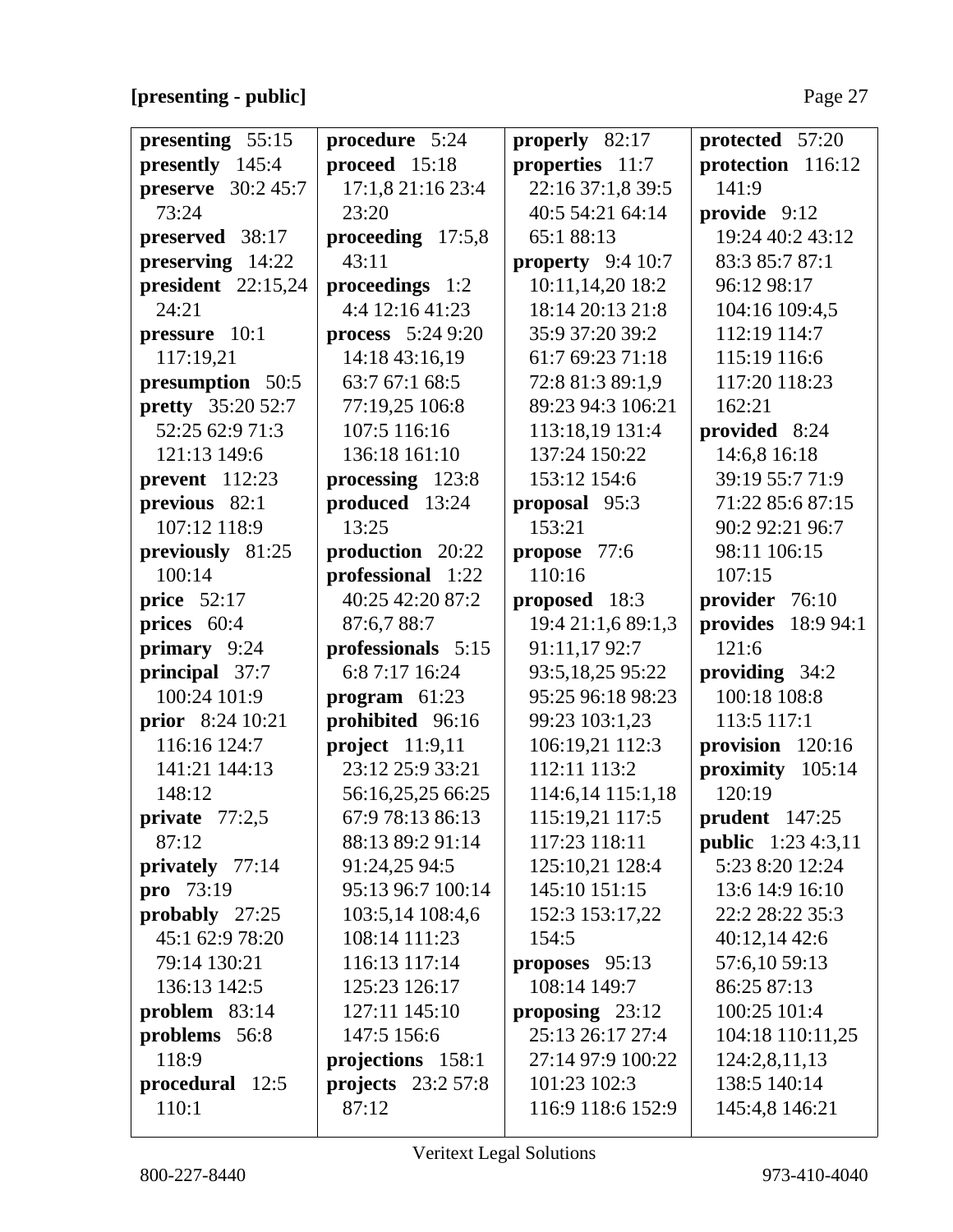## [public - rear]

| 147:8 150:14              | qualify 62:10 63:1 | 42:11,13,14,15,16       | raise 15:7 147:3         |
|---------------------------|--------------------|-------------------------|--------------------------|
| 160:1 164:4,23            | quality $27:4,22$  | 42:17,18,20,23          | <b>raised</b> 12:5 51:12 |
| published 8:25            | 28:16 149:23       | 43:17,20,24 45:17       | 84:6 99:4 113:4          |
| 159:10                    | 150:1,2            | 47:18,22 56:3           | 146:15                   |
| pucciarello 1:22          | quantity 35:7      | 61:12,16 64:9           | <b>rake</b> 50:23        |
| 164:3                     | quarters 94:4      | 66:15,23 69:11,17       | rally $17:7$             |
| puccio $1:10$             | quasi 4:5 17:7     | 69:18 73:4,9,12         | ran 56:9                 |
| 111:13                    | question 13:10     | 76:19 80:9 84:2,6       | range 35:4 82:2,11       |
| pulled 25:6               | 15:20 37:4 38:1    | 110:11,11 123:17        | 82:19,24 83:2,12         |
| pump 101:6 114:7          | 40:15 41:3,10      | 124:2,7,11,14,14        | 83:16,17,24              |
| purchase 28:20            | 42:9 44:18 45:18   | 124:16 125:15           | 144:14                   |
| 45:11 77:16               | 46:22 50:15 56:10  | 128:18 129:6,8,24       | <b>rate</b> 100:20       |
| purchased 81:3            | 56:23,24 58:3      | 130:24 134:1,2,19       | <b>rates</b> 143:2       |
| purpose 18:23             | 60:6 62:18 66:20   | 138:11 147:8,9,10       | reach 34:14 78:24        |
| 110:18                    | 75:17 77:1 79:11   | 150:25 155:14           | 82:21 107:10             |
| purposes 23:2             | 81:2,12 84:21      | 162:21                  | read 32:19 142:11        |
| 109:7 159:13              | 114:1 124:5,20     | quick 6:10              | 142:14 144:15            |
| pursuant 62:14            | 125:4,17 126:12    | quickly 24:12 26:1      | 150:10                   |
| push 99:16 112:4          | 127:23 128:23      | 47:1 53:17 100:11       | ready 21:16 28:18        |
| <b>pushed</b> 36:6 65:24  | 130:16,18,19       | 134:22 161:3            | 160:1                    |
| 120:5                     | 131:1,8,9,14,20    | quinn 155:11,11         | <b>real</b> 23:25 24:12  |
| pushing $73:15$           | 132:23,24 133:6    | 155:22 156:11,22        | 29:25 35:6 46:25         |
| put 4:24 5:2 22:8         | 133:11,12,16,22    | quite 35:3 149:8        | 50:15 56:11,18           |
| 23:2 25:7 52:22           | 133:24,25 134:3,4  | quote 17:25 18:8        | 78:8                     |
| 56:11 59:10 69:4          | 134:12 135:6       | 18:10,11,12,15,15       | realistic 9:12           |
| 75:8 83:13 85:25          | 137:15 138:14,23   | 18:17, 19, 23, 25       | reality 63:25            |
| 108:20 111:2              | 139:11 144:17,17   | 19:2,3,5,9,12,15        | realizes 136:22          |
| 127:20 134:15             | 144:24,25 145:5    | 19:24 20:4,12,14        | really 25:8,19 26:5      |
| 142:11 146:24             | 146:11,13 147:13   | 20:20,21,22 21:2,3      | 28:16 30:11 31:7         |
| 153:14 156:13             | 148:6,15 149:4,5   | r                       | 34:19 42:18,20           |
| 157:10                    | 149:13,17 150:17   | $r$ 1:5,14 2:1 26:20    | 63:16 66:5 67:3          |
| <b>puts</b> 80:22         | 155:13,21,23       | 44:12 47:20 50:1        | 71:5 73:24 75:13         |
| <b>putting</b> 50:8 59:11 | 157:3,8,13,16,17   | 50:1 56:5 64:11         | 79:6 83:20,21            |
| 67:14                     | 159:14,17 163:10   | 67:6 124:24 130:6       | 84:7 94:22 120:5         |
| $\mathbf{q}$              | questioner 51:14   | 135:5,5 157:1           | 132:2 133:3              |
| quad 96:9 97:6            | 156:24             | 164:1                   | 136:18 151:17            |
| 98:2 99:5                 | questions $4:8,10$ | <b>race</b> 43:14       | reappointing 6:4         |
| quadplex 34:11            | 4:11,15,16,18,20   | radii 93:11,17          | <b>rear</b> 99:17 100:4  |
| quadplexes 36:2           | 4:22 36:13,22      | <b>radius</b> 106:11,12 | 102:1,2,5 113:6,8        |
| qualified 50:16           | 37:13 39:22 40:8   | 106:15 107:14           | 115:18 151:14            |
| 63:4,5 78:19              | 40:9,12,20,21 42:5 |                         | 154:15                   |
|                           |                    |                         |                          |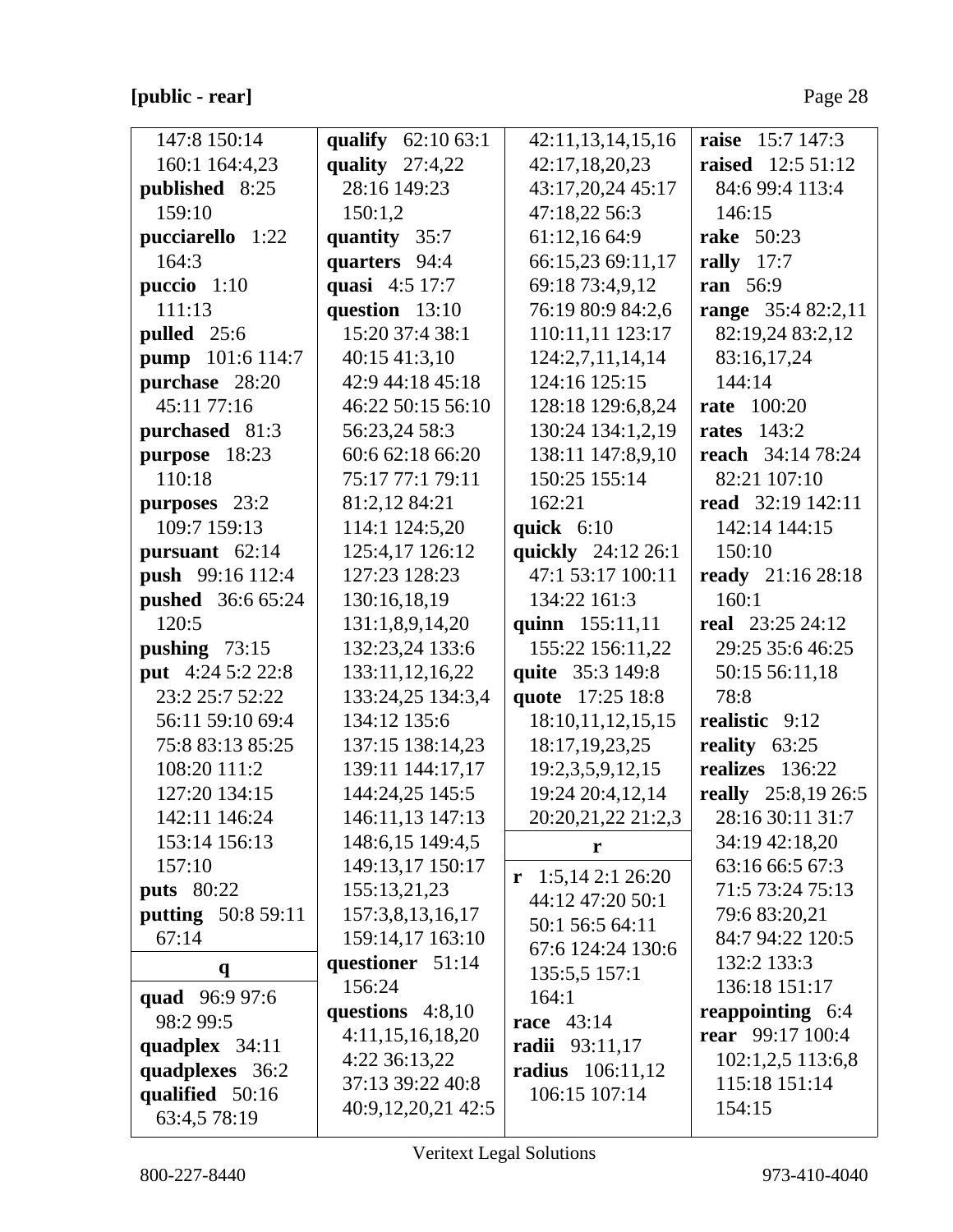## **[reason - report]** Page 29

| <b>reason</b> $60:163:11$ | <b>recross</b> 3:3 84:19   | regular $1:2 123:5$      | 155:24 156:3                |
|---------------------------|----------------------------|--------------------------|-----------------------------|
| 70:17 97:10 124:6         | red 25:12,15               | 160:16,16,20             | remaining $31:12$           |
| reasonable 38:19          | redeveloped                | 161:24                   | 37:22 88:23                 |
| reasons $21:11$           | 139:21                     | regularly 159:15         | 106:18                      |
| 38:11 48:14 71:13         | redevelopment              | 159:18 161:14,21         | remedy 10:3                 |
| 121:17                    | 24:6 25:1,9                | regulated 90:9           | remember 31:21              |
| <b>recall</b> 8:20 15:22  | redirect 3:3               | regulations 9:17         | 40:19 46:14 160:6           |
| 15:25 16:3 109:24         | 115:14                     | 61:23 62:24              | reminds 5:20                |
| receipt 11:16             | redirecting $105:23$       | 149:21                   | removals 139:20             |
| <b>receive</b> 82:9 92:12 | <b>reduced</b> 105:23      | regulatory 121:7         | remove $145:21$             |
| received 10:23            | reduces 99:17              | reirrigate 80:20         | 146:8                       |
| 55:21,22 64:15            | reducing $105:21$          | reject $21:12$           | removed $114:13$            |
| 111:22 114:19             | reduction 83:12            | rejected $19:10$         | 115:9 139:22                |
| 141:7 144:14              | reference 18:4             | 20:6                     | removing $145:11$           |
| recognize 24:18           | 70:10                      | relaid $82:14$           | 145:12                      |
| recommendation            | referenced 12:25           | related $117:24$         | rendering 94:1              |
| 77:8 160:18               | 151:21                     | 120:10                   | renderings 32:10            |
| recommendations           | references 20:15           | relates $157:5$          | 34:7                        |
| 107:7 121:15              | referencing                | relative $17:15$         | renovated 60:15             |
| recommended               | 153:12                     | 94:12 95:9 99:4          | rental $62:21$              |
| 107:19                    | referred 42:25             | 111:20 112:15            | <b>rentals</b> 61:18,19     |
| reconsider 128:4          | referring $69:20,22$       | 114:22 120:8             | rented $63:14$              |
| reconstructed             | 90:13 132:6                | 128:13 129:10            | <b>rents</b> 62:15          |
| 103:13                    | regard $126:13$            | 147:21 153:4             | reorganization 6:2          |
| reconstruction            | 129:24,25                  | 164:11,13                | 6:6,9                       |
| 156:8                     | regarding 11:1             | relatively 33:14         | repairing $143:5,15$        |
| <b>record</b> 4:1 8:25    | 16:21 44:16 61:16          | 52:15 53:10 57:8         | 143:16 144:1,6              |
| 12:16,18,22 13:3          | 70:3 99:4 100:6            | 113:8 116:19             | rephrase 133:1              |
| 13:14 14:3 15:15          | 102:15 111:23              | 151:9                    | replace 57:13               |
| 17:14,21 21:12,15         | 113:17,19 114:2            | relevant $43:20$         | replaced 104:9              |
| 22:13 23:2 24:14          | 119:1 120:16               | relied $10:8$            | 120:6 125:23                |
| 32:20 54:16 59:10         | 121:1,4 125:4              | <b>relief</b> 17:19      | 156:5,10                    |
| 59:10 69:9 86:25          | 144:14                     | relocated 75:5           | replacement 119:2           |
| 123:18 124:22             | regards $143:2$            | relocating $53:13$       | replacing $145:13$          |
| 162:8                     | 157:3,9                    | 83:6,8                   | replanted 144:21            |
| recorded 137:10           | region $141:15$            | relocation 74:4          | 144:23                      |
| records $13:4,9$          | region's $9:14$            | reluctant 99:16          | <b>report</b> $11:4 13:1,2$ |
| 14:24 157:23              | regionally 63:2            | rely $20:15$             | 16:4,5 60:11                |
| recreation 103:7          | <b>regions</b> $61:2562:1$ | relying $85:14$          | 148:12,23 150:10            |
| recreational 30:23        | registering 132:20         | <b>remain</b> 8:19 38:17 | 150:11                      |
| 71:17 92:25               |                            | 77:2 145:24              |                             |
|                           |                            |                          |                             |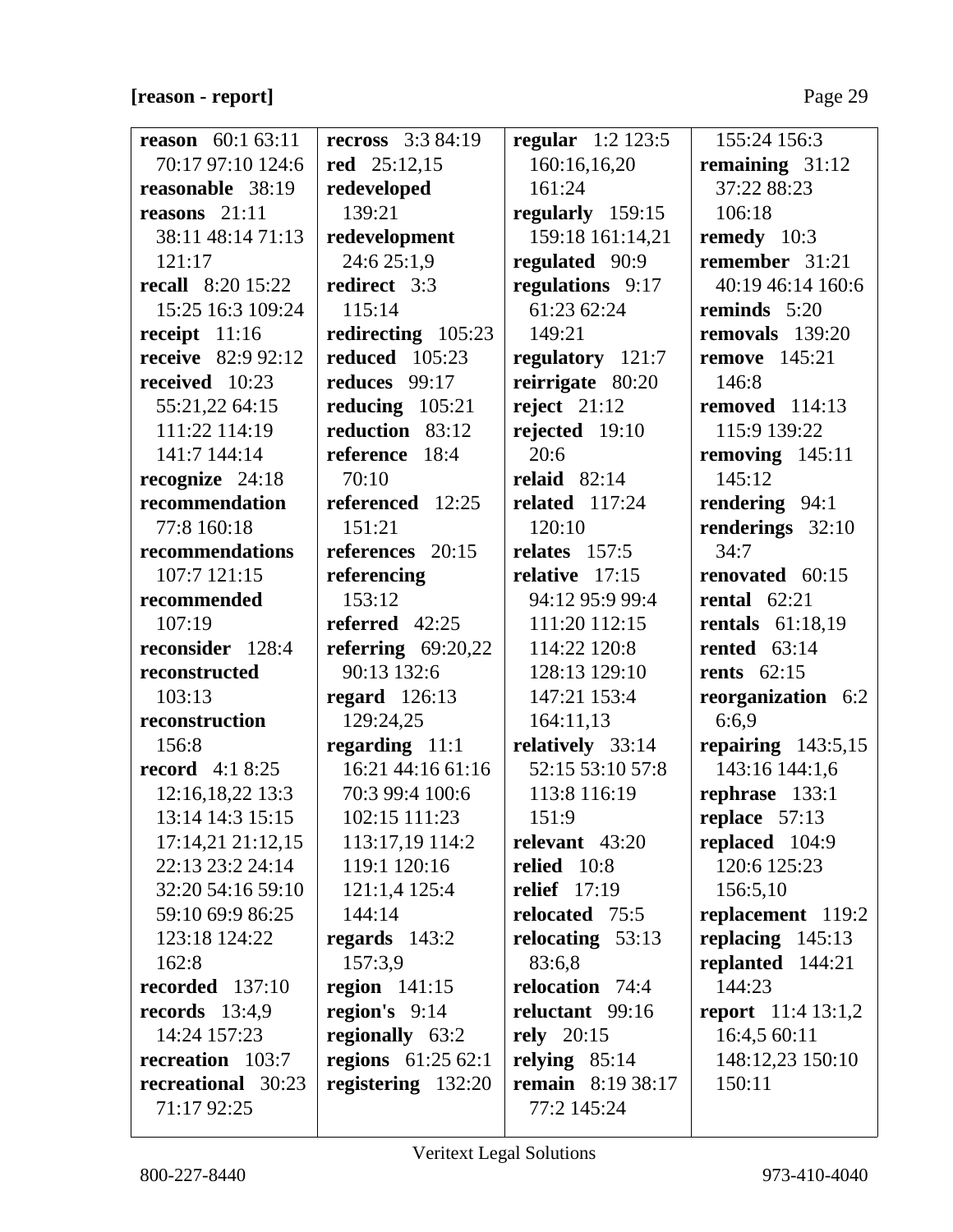# **[reporter - right]** Page 30

| <b>reporter</b> $1:23,44:9$ | 152:2,23 154:16       | 119:16,19 120:15         | retention 80:15          |
|-----------------------------|-----------------------|--------------------------|--------------------------|
| 109:11 129:7                | 154:21                | 136:8 152:4 154:7        | 148:1,19                 |
| 143:23 164:4                | requirement           | 154:15                   | retrofitted 82:17        |
| reports 157:5               | 63:12 97:4 98:3       | residents 27:18          | returned 9:23            |
| represent 54:6              | 98:20 99:15           | 32:1 61:21 63:22         | returns $26:23$          |
| 73:8                        | 100:18,20 101:2,3     | 64:2,13 67:14,16         | revenues 61:6            |
| representation              | 101:5,8,10,11,19      | 71:18 72:6 73:8          | <b>review</b> 10:6 17:11 |
| 14:5 15:3                   | 102:11,12,20          | 112:16,23 120:22         | 32:3 98:13 99:9          |
| representing 5:6            | 130:14 153:1          | 136:1,3                  | 111:25 113:9             |
| <b>request</b> 38:16,20     | requirements          | resolutions 144:15       | 116:8 117:5 123:7        |
| 74:19 104:23                | 17:22 32:5 97:18      | resort 30:4              | 136:25 147:5             |
| 105:2 113:11,15             | 97:20 100:12          | resources 80:22          | 157:23                   |
| 162:1                       | 101:16 102:19         | respect 16:12 94:9       | reviewed 16:23           |
| requested 96:23             | 130:11,20 151:5       | 94:13 96:6 97:3          | 118:2,20                 |
| 99:9 105:10                 | requires 17:24        | 98:9,14,19 100:8         | reviewing 11:1           |
| 112:17 117:4,17             | 49:2 86:5 98:21       | 115:22 117:13            | 12:23 16:1 96:24         |
| 117:22 118:16               | 108:8 120:18          | respectfully 69:6        | reviews 122:8            |
| 120:8 148:12                | reroute 118:7         | 149:12 155:20            | revise 113:21            |
| 154:7                       | rerouted 117:23       | respecting 25:5          | revised $114:22$         |
| requesting 92:14            | rerun $116:6$         | respectively             | 163:2                    |
| 95:2 104:24                 | rescheduled           | 108:24                   | revisions 122:25         |
| 108:25 116:24               | 158:11                | respond $11:24$          | 123:1,4                  |
| 119:5 120:13                | rescue $113:7$        | 122:19 123:9             | revisit $75:12$          |
| 121:18                      | research $50:651:1$   | 146:19                   | rezoning $10:13$         |
| requests $118:24$           | reserved 159:11       | response $122:20$        | richard $61:13$          |
| require $57:4,10$           | reserving 11:4        | 123:6,9                  | ridge 29:1 68:4,12       |
| 74:3 81:22 97:23            | 13:13                 | responses 147:7          | 79:4,8                   |
| 98:4,5,6 112:2              | reside $44:1,17$      | rest 33:12 109:15        | right 5:18 7:17          |
| 116:13 121:15               | 50:18,22              | 121:20 134:6             | 14:23 15:18,21           |
| 149:21 154:11               | residences 107:6      | restricted 82:23         | 17:3,4 25:3,11           |
| <b>required</b> 19:11,12    | resident 34:15        | restriction 37:21        | 26:1 27:2,9,12,12        |
| 20:7,10 30:5,6,7            | 36:8 59:22 124:19     | 48:25 50:8 152:16        | 27:20 28:25 29:19        |
| 56:21 80:17,19              | residential $10:4,14$ | restrictions 48:23       | 31:15 36:16 37:25        |
| 92:22 95:2 96:3             | 19:19 21:2 23:1       | restructuring 60:2       | 41:15,17 46:15           |
| 97:7 98:11 99:7             | 23:23 24:16 71:9      | <b>result</b> 9:23 40:23 | 54:1 55:8 58:6           |
| 100:13 102:5,23             | 82:7 85:3,6,7,23      | 41:20 56:8 120:24        | 62:9 64:12 67:24         |
| 103:12 104:16,23            | 87:11 89:20 93:20     | resulted 108:22          | 71:7 72:7 73:6           |
| 108:10,19 116:2             | 93:24 94:7 95:10      | resulting $100:4$        | 74:13 75:11 78:22        |
| 118:19 119:4,8,17           | 96:8 97:5,18 99:6     | retained 3:20            | 79:10 84:3 85:7          |
| 121:7,19 136:15             | 101:9 102:21          | 10:17 106:2              | 89:14 91:11,18,18        |
| 147:7 151:25                | 106:5,24 108:5        |                          | 91:23 92:2,7,8           |
|                             |                       |                          |                          |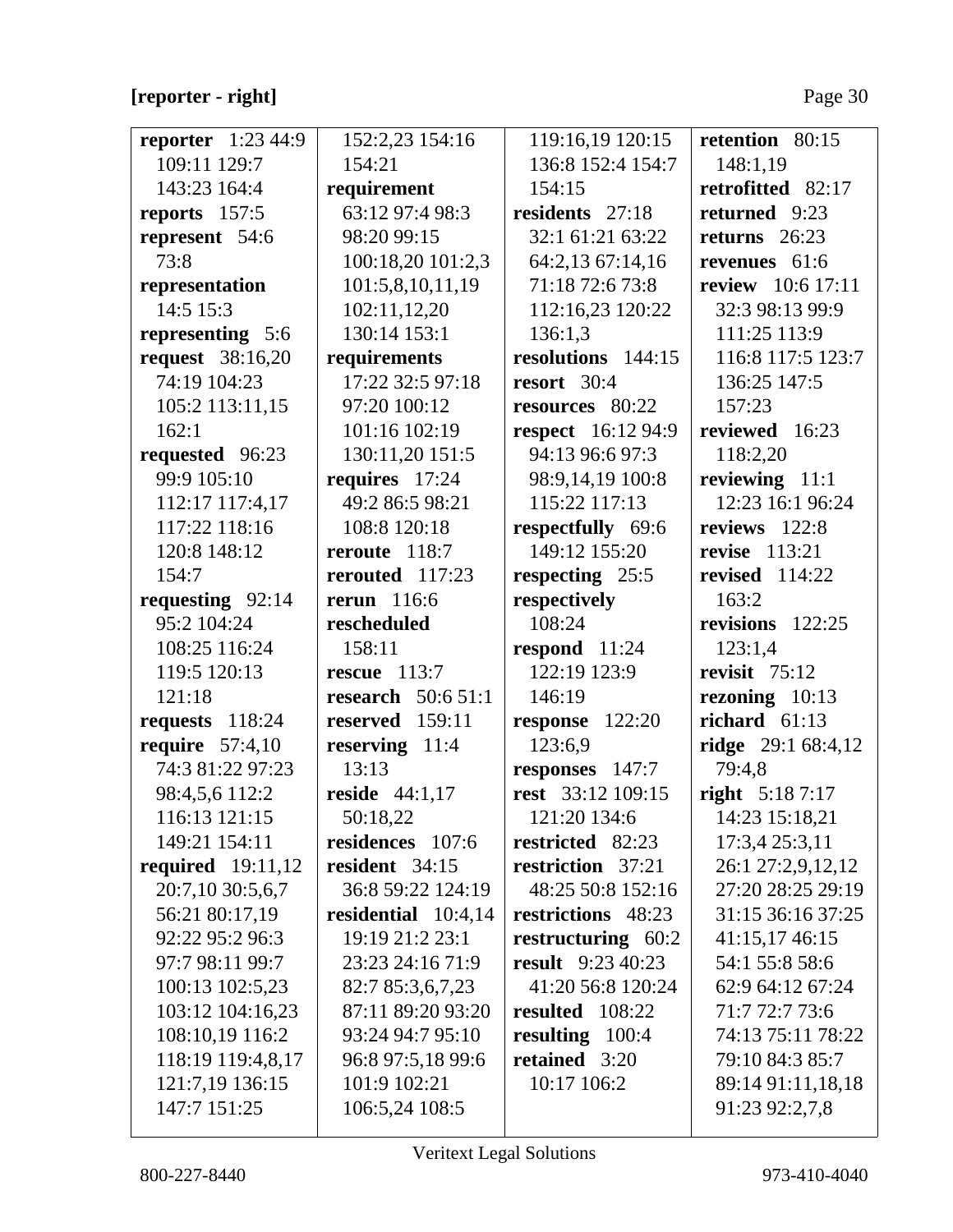| 95:24 103:4,8       | 91:18 94:18 98:22    | <b>robert</b> 1:7,8 7:2  | 31:23,23 34:18        |
|---------------------|----------------------|--------------------------|-----------------------|
| 104:6 109:23        | 103:14 118:1         | <b>rock</b> 68:3         | 45:4,11 50:12         |
| 113:20 117:15       | 119:2,22,24 120:2    | rockland 26:11           | 54:22 64:21 65:12     |
| 120:2 127:6,7       | 125:2,6,11 126:8     | rockleigh 87:17          | safe 72:25            |
| 130:9,23 132:10     | 126:14,19,24         | <b>role</b> 111:11       | safest $75:7$         |
| 132:16 133:8        | 127:9,15,25 128:7    | roll $111:7,12$          | safety 106:7,10,17    |
| 135:17 136:3        | 129:25 137:16        | roof $34:9$              | 106:25 107:3,5,8      |
| 138:16 143:11,12    | 141:10 144:16,18     | <b>room</b> $23:2034:4$  | 107:13,16,21          |
| 144:5,6 145:9,14    | 152:10 154:21,23     | 53:15 60:15,20           | sake 123:17           |
| 151:12 153:19       | 155:1 159:5,8        | 158:13                   | salem $62:3$          |
| 155:3 156:22        | 162:9,11 163:15      | <b>rooms</b> 48:9,10     | sales 35:4            |
| 158:7 162:1,7       | 163:16               | <b>round</b> 9:17 104:17 | sam $50:2$            |
| rights $11:5$       | road $1:2 2:3 38:3$  | <b>routed</b> 118:4      | sand $151:7$          |
| risk $10:286:2$     | 54:18 56:6 58:12     | routinely 57:7           | sanitary 117:23       |
| risks $21:17$       | 58:17 61:1 65:6      | routing $93:4$           | santola $3:4$ 11:7    |
| river $1:1,3$ 25:24 | 65:21 68:4,4         | row $105:3 134:1$        | 11:14 21:22,23        |
| 25:24 26:18 27:11   | 89:12,13,25 90:1,1   | rsis $108:8,13$          | 22:3,7,14,15 23:17    |
| 27:12,14,17 29:20   | 90:6 91:18,20        | 120:18                   | 36:20 40:24 44:24     |
| 30:14 31:23,23      | 92:8,22 94:19        | <b>rule</b> 63:19        | 45:22 46:6,12,24      |
| 32:23 33:23 34:18   | 96:23 98:22 101:2    | rules 62:15 149:17       | 47:25 48:18,24        |
| 36:9 40:18 41:6     | 103:15 105:22        | 149:18                   | 49:5,8,11,20 50:10    |
| 41:20 44:1,12       | 112:10 114:3,15      | run 19:6 20:16           | 51:21 52:2,5 53:5     |
| 45:4,11 46:20       | 115:6 117:9,15       | 61:23 77:12 86:2         | 53:21 54:1 55:4       |
| 47:21 49:22 50:12   | 118:1 125:2,6        | 100:11                   | 55:10,20 56:1         |
| 52:16 53:7,21       | 126:8, 14, 14, 24    | <b>runoff</b> 105:21     | 58:6,13,18,20,25      |
| 54:7,18,22,24,24    | 127:9,16,25 128:6    | 108:24 120:25            | 59:3 60:5 61:8,19     |
| 56:6 57:7 58:8,13   | 128:7 129:25         | 148:15 149:22            | 61:22 62:8,22         |
| 58:14 63:22 64:2    | 135:20,21 144:16     | 150:3 155:17,18          | 63:23 64:17,25        |
| 64:6,21 65:12       | 144:18 145:21,25     | runs 68:8 73:22          | 65:5, 10, 16 66:8, 16 |
| 67:6 78:8 88:23     | 152:10 153:18        | 137:24 138:9,16          | 66:21 67:19,22        |
| 89:2,4,7,21 90:6    | 154:11 159:5,8       | 139:3                    | 68:13 69:3,15,24      |
| 92:14 95:23 96:1    | 162:9,11 163:15      | rutherford 87:18         | 70:13 71:13,20        |
| 100:16 103:3,4,5    | 163:17               | $\mathbf S$              | 72:5,9,17,21 73:3     |
| 103:11 104:3,3,8    | roads 33:19,19       | 1:14,142:13:13<br>S      | 73:17 74:10,22        |
| 114:17 124:19       | 119:3                | 22:17 44:11,11,11        | 75:15,23 76:21        |
| 125:3 126:6 130:6   | roadway<br>57:9 93:1 | 44:12 49:22 50:2         | 77:3,11,23 78:14      |
| 138:7,17 140:9      | 96:19                | 54:19 61:14 135:5        | 79:11,25 80:4,13      |
| 155:12              | roadways 93:2        | 57:9<br>sac              | 81:10,19 82:18        |
| rivervale $1:22:10$ | 96:14,16 99:23       | sacs 93:18,19            | 83:15,23 86:11        |
| 5:10 38:15 54:18    | 111:21 119:9         | <b>saddle</b> 25:23,24   | 90:16 115:16          |
| 56:6 89:8,13,25     | 120:17,23 131:3      | 27:11,12,17 29:20        | 146:14,18 163:9       |
|                     |                      |                          |                       |

 $\overline{\mathsf{I}}$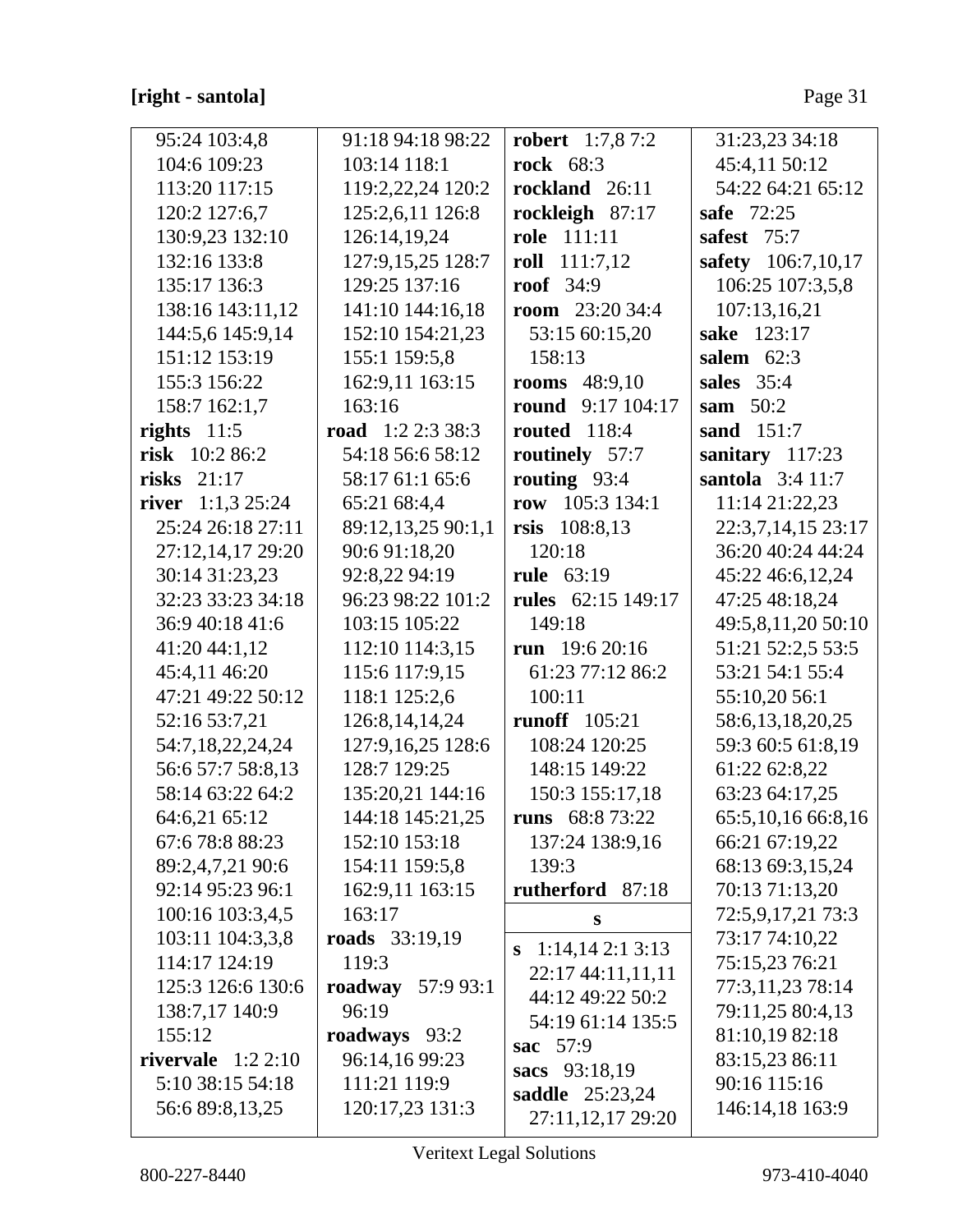## [santola's - sica]

| santola's 91:13        | 34:23 48:8 51:25    | <b>sell</b> 36:9    | setbacks 99:17      |
|------------------------|---------------------|---------------------|---------------------|
| satisfied 21:15        | 67:10 77:6 95:22    | selling $44:22$     | 100:23 160:9        |
| satisfy 20:5 100:5     | 96:4 119:12,14,15   | semiretired 48:11   | setup $92:1$        |
| 118:9 136:7            | 134:12              | send 123:7          | seven $27:16$       |
| save 30:11 40:7        | secondary 120:20    | <b>senior</b> 78:22 | sewer 117:14,18     |
| 115:6                  | 150:9               | seniors 46:19       | 117:23,24           |
| saves $80:21$          | secretary $6:22,23$ | sense 18:20 19:25   | shakoor 19:13,22    |
| saw 50:11              | 7:7 15:4 158:9      | 20:20 27:3,4        | share 9:13 10:9,12  |
| saying 14:18 78:15     | section 71:7 93:25  | 63:24 156:13        | 114:15              |
| 79:12,13               | 104:6               | sentence 142:1      | shared $10:23$      |
| says 13:4 17:19        | sediment 116:10     | separate 38:23      | 16:20 71:6,18       |
| 70:16 71:4,7           | see 17:13 19:16     | 71:8 84:13,14,15    | 103:10              |
| 84:12 85:4 131:18      | 20:3,11 24:15       | 84:22,24 85:5,21    | shares $10:16$      |
| 145:16 162:11          | 25:3,17,23 26:14    | 96:20 106:18        | sheet 100:9 144:2   |
| 163:15                 | 27:2,8,22 31:10,13  | 112:23              | 151:13              |
| scale 122:10           | 32:13 33:3 34:10    | separates 128:9     | shift 100:2         |
| scaled 133:14          | 34:11,24 51:8       | 138:17              | shifted $92:15$     |
| scattered 89:10        | 58:2,23,24 65:20    | separation 104:17   | shoenbaum 37:8      |
| scerbo 19:16           | 82:11 88:16,18      | 106:22,23           | shoot $134:1$       |
| 20:11,25               | 97:17 110:6,9       | series $26:21$      | shooting $31:8$     |
| schedule 160:18        | 113:10 114:10       | 100:22              | shop 73:19          |
| 161:4,9                | 117:1 120:11        | serious $137:4$     | short 83:12 109:11  |
| scheduled 8:21         | 122:20 125:25       | seriously 43:9      | 157:24              |
| 29:5 159:16,18         | 128:1 131:25        | serve $5:25$        | shorthand 164:3     |
| 161:14,21,24           | 132:7,8,9 140:11    | served 8:25         | shortly 118:14      |
| school 8:23 43:3       | 140:14,20 143:7     | 153:21              | shovel 50:23        |
| 52:23,25 53:6,7,11     | 143:15 144:3        | serves 91:15,22     | show $17:534:7$     |
| 53:22 68:1,2,7         | 146:25 147:3,11     | service 98:12 99:1  | 81:17 123:3         |
| 89:22 108:11           | 150:15 151:3,12     | 118:13              | 140:13 143:7        |
| 120:19 137:20          | 163:8               | serviced 117:14     | 160:25              |
| 138:3 139:5,6          | seeing $47:154:4$   | services $92:14$    | showed 31:1         |
| 156:1                  | 54:13 78:17 83:9    | 93:9                | showers 27:7        |
| schools 46:18 53:1     | 84:3 143:10         | session $160:19$    | showing $32:11$     |
| science 11:9 87:3      | seek 18:22          | set 63:22 64:5      | shown 18:4 93:4     |
| <b>scott</b> $1:66:15$ | seen 30:17 58:3     | 74:25 106:17        | 94:1 113:21 144:5   |
| scratch 81:9           | 72:11 122:6 126:3   | 107:6 123:3         | shows $31:11\ 51:1$ |
| screen 104:17          | 126:4               | 143:22 144:3        | shutting $28:24$    |
| 113:2                  | selected 23:22      | 151:14 164:8        | sica 61:13,13,20    |
| <b>search</b> 163:15   | selection 6:7,7     | setback 100:24      | 62:5,17 63:21       |
| second $6:177:3,12$    | 62:19               | 101:3,8 154:19      | 64:7                |
| 7:21,22 8:4,5          |                     |                     |                     |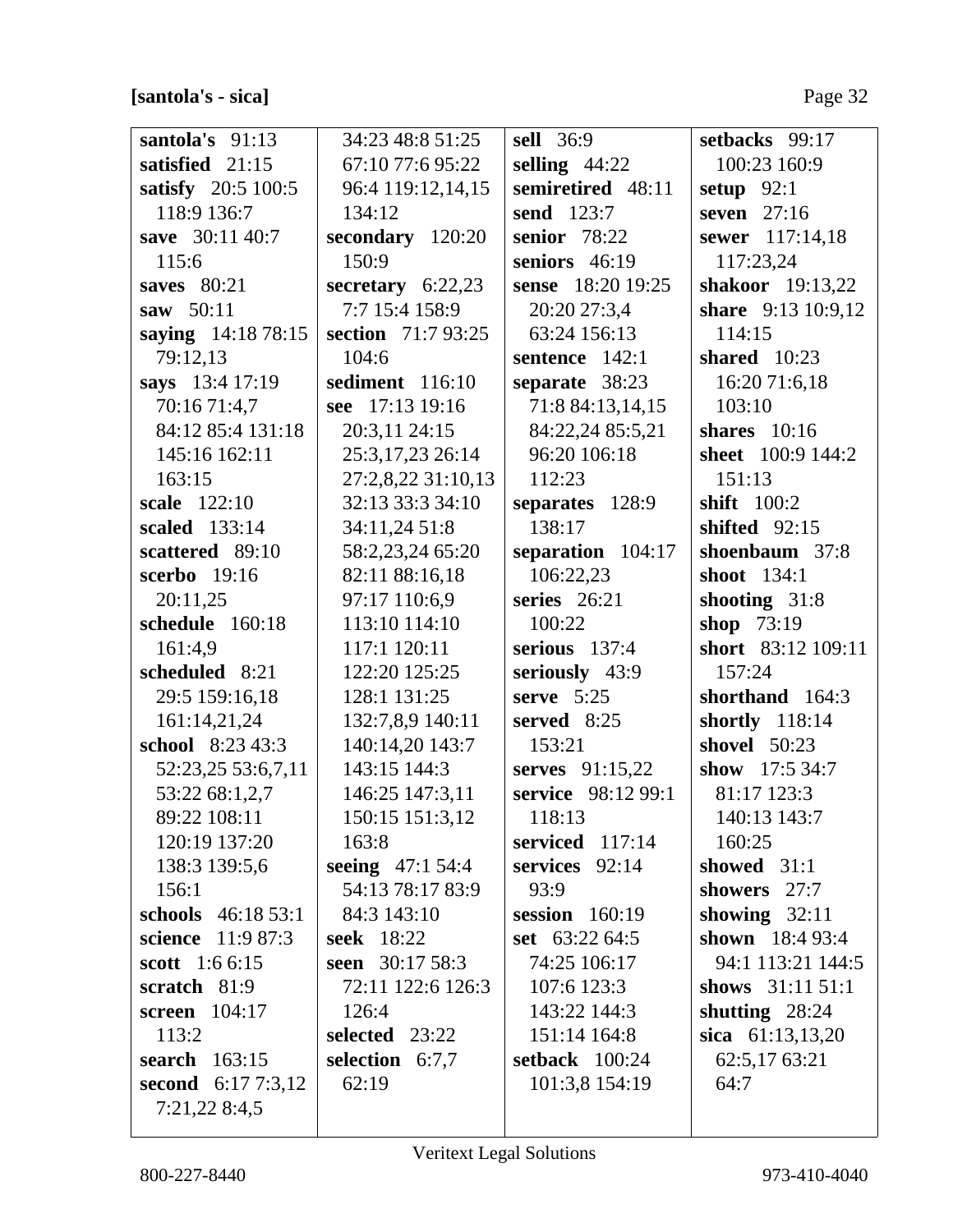| side $24:1425:3,3$   | 61:8                | size $47:555:3$     | soon $50:2254:5$   |
|----------------------|---------------------|---------------------|--------------------|
| 26:1 27:2,9,20       | signs $94:17,20,23$ | 82:24 83:16 126:2   | 69:3               |
| 31:11,15 34:25       | 94:24 95:4,5,14     | 151:22,25 152:1     | sorry 5:12 8:13    |
| 64:19 91:18,19       | 119:23 120:1,5      | sketched 30:17      | 40:13 49:9 59:8    |
| 99:22 101:21,21      | 127:21 152:3        | ski 30:25           | 59:18 69:16 72:15  |
| 101:24 102:4         | silt 116:11         | slightly $92:16$    | 124:5 127:3        |
| 108:15 120:17,18     | similar $26:16$     | 93:12 98:2          | 145:18 155:7       |
| 130:1 137:20         | similarly 20:25     | slope 116:25 117:3  | 158:18             |
| 138:4 154:14         | single 23:25 29:3   | 120:8,9 143:17      | sort 28:11 34:3    |
| sides 108:9,20       | 64:18,20 65:12      | 151:5,8,18          | 136:21 141:2       |
| sidewalk $100:1,3$   | 72:13 81:6 153:13   | slopes 116:21       | 154:25             |
| 101:13 103:3         | 153:20,23 154:1     | 120:10              | sought 18:7 19:21  |
| 108:19,20,21         | sinks 118:4         | slow $129:6$        | 20:8 21:5 46:1     |
| 109:2,5 114:6        | $\sin$ 59:18 61:12  | smack $65:9$        | sound $97:10$      |
| 120:23,25 155:23     | 76:18,25 124:17     | small 57:8 89:22    | sounded $121:14$   |
| 156:3,5,7,9,9        | 125:1 135:3         | 125:7 126:6,11      | 121:16             |
| sidewalks 92:23      | 137:10 138:10,10    | 127:13 152:7        | sounds 13:6 14:3   |
| 99:10,21,22 108:9    | 139:16 156:24       | 153:20              | 79:10 122:23       |
| 108:14 120:17        | $s$ <b>it</b> 52:10 | smaller $65:1,1$    | south 9:8 29:24    |
| sign $94:1495:10$    | site 35:25 65:23    | 67:10 127:17        | 51:8 87:18 90:4    |
| 95:14,16,17,19,21    | 80:18 81:8,22       | smattering $24:15$  | 114:4 128:6        |
| 95:22,24 96:2,3,4    | 87:9,10 88:20       | smiling 79:8        | 137:20,24 138:4    |
| 96:5 119:14,15,17    | 89:11,12,14,20,24   | smoother 109:5      | 139:3 157:2,2      |
| 125:7,7,9 126:1,3    | 92:12,21,24 93:1,6  | snapped $45:25$     | southerly 103:4    |
| 126:4,7,11,11,11     | 93:20 94:5 96:7,8   | snaps 31:14 51:4    | southwest 96:22    |
| 126:13 127:7,13      | 97:2,5,18 99:6      | snow 50:23          | 98:10 101:7        |
| 127:20,24 128:2,4    | 100:10,15 102:22    | soil 116:9,14 121:8 | 114:14 117:7       |
| 151:21,22,25         | 106:19 108:5,16     | 139:20,22 147:17    | southwesterly      |
| 152:1                | 111:20,24 112:1,5   | sold 26:22 27:15    | 89:23              |
| signage 94:9,10,15   | 114:12 115:1,2,10   | solely 11:19 13:12  | spa $29:1335:16$   |
| 94:22 95:9,11        | 115:10,11,17,24     | <b>solid</b> 112:12 | space 23:19 38:18  |
| 119:13 125:5,21      | 115:24 116:2,3,17   | 113:22 132:6,8,10   | 45:8 48:13 52:24   |
| 126:13 128:4         | 116:19 118:12,15    | 152:9,9,13,16       | 72:12 94:4 99:11   |
| 129:24               | 120:15,21 121:3     | 153:3, 14, 17, 22   | 102:25 112:19      |
| signature $25:9$     | 139:22,25 140:16    | 154:2,7,24          | spaces 96:14,18,25 |
| 164:22               | 141:7,12 145:3      | solution 33:6       | 96:25 97:4,7,8,10  |
| significant 32:22    | 148:24 149:11       | somebody 6:12       | 97:10,12,22,23,24  |
| 33:22 60:10,23       | 151:9,14            | 48:20 50:20 58:21   | 97:25 98:5,5,6,10  |
| 65:18 74:4           | situation $14:16$   | 133:1 137:7         | 98:21,23,25 99:1   |
| significantly $24:3$ | 57:5                | somewhat 35:24      | 100:7 103:1        |
| 53:10 60:15,17       |                     |                     |                    |
|                      |                     |                     |                    |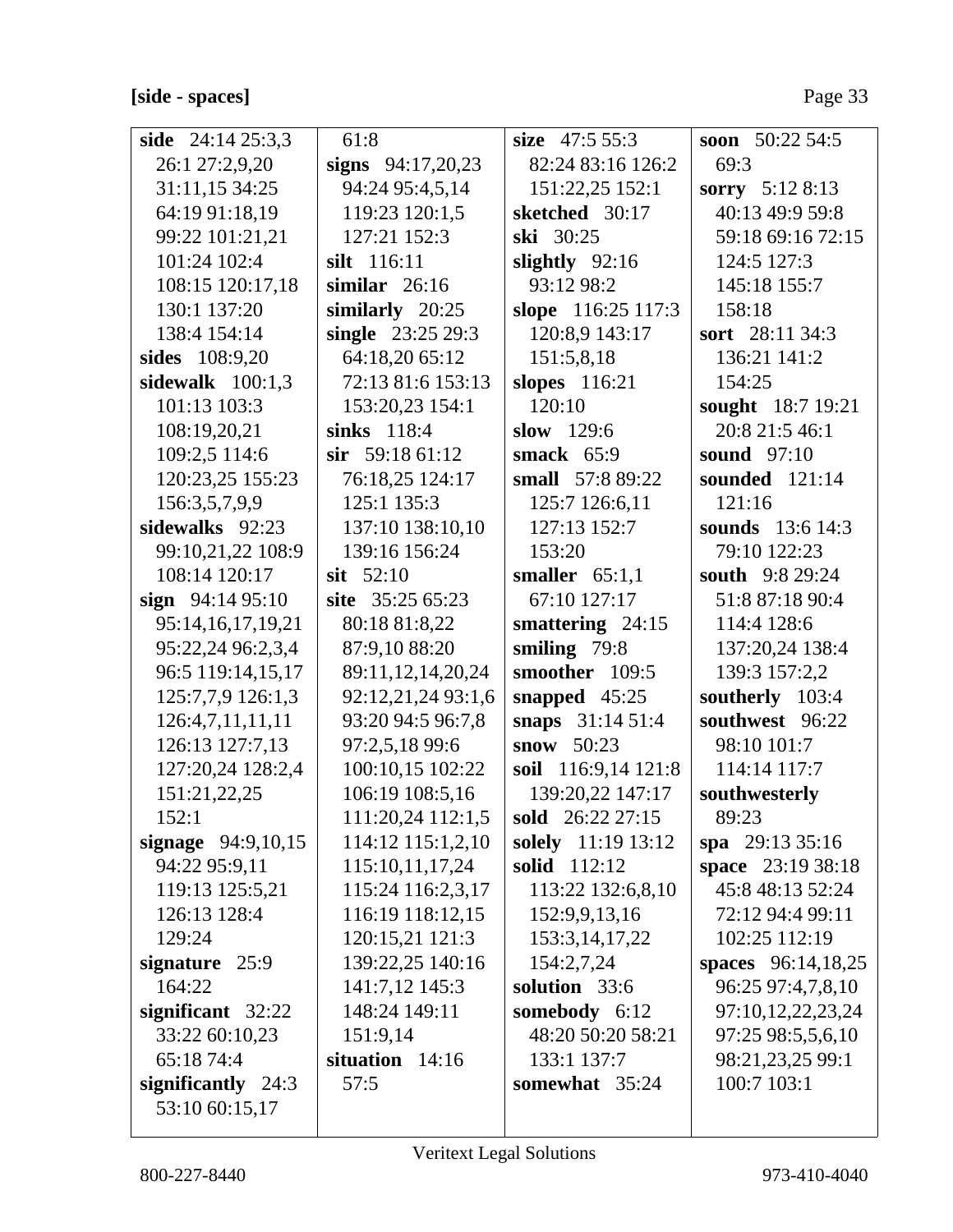## **[spacing - strip]** Page 34

| spacing $114:8$     | 124:6 149:23              | states 54:8 56:12    | stick 155:14         |
|---------------------|---------------------------|----------------------|----------------------|
| spacious $27:635:2$ | standards $81:5,6$        | statile $1:158:3$    | stop $17:468:20,22$  |
| speaker 22:8 43:9   | 93:21 96:9 97:5           | 13:22 81:2 92:13     | 133:23,23 155:8      |
| 84:16 133:10        | 97:19 99:7 100:11         | 93:8,16 96:23        | stories 102:10,11    |
| 140:19 158:18,23    | 102:22 108:6,7            | 98:13 99:3 105:2     | 113:14 134:24        |
| 159:3               | 120:16                    | 105:10 108:11        | storm 43:1 117:24    |
| speaks 127:22       | standers 79:21            | 111:21 112:1,17      | 148:22 150:1         |
| special 19:21 21:4  | standing $14:17$          | 113:5 114:1 116:5    | stormwater $13:2,7$  |
| 23:8 25:9 27:1      | standpoint 72:3           | 116:7 117:4,17       | 14:13 16:5,22        |
| 30:12,13 35:24      | 105:9                     | 118:16 121:13,22     | 23:4 80:18 105:19    |
| 160:19 161:4        | start $4:248:12$          | 122:24 123:7,19      | 108:24 110:15,18     |
| 162:5               | 63:4 74:12 78:14          | 123:24 131:8,11      | 115:17 116:15        |
| specific 39:23      | 83:20 140:10,22           | 138:24 139:4,7       | 120:25 139:12,17     |
| 49:12               | 161:6,8                   | 142:4,9,16,24        | 139:18 147:15        |
| specifically 16:4   | started $6:11\,24:3$      | 146:15,25 147:4,9    | 148:11,15,18         |
| 51:16 70:1,16       | 26:12 32:20 50:11         | 148:5,10,21 149:2    | 149:4, 13, 21, 22    |
| specified 19:11     | 65:17 81:9,14             | 149:16 150:7,10      | 150:25 151:1         |
| 20:8,9              | 161:15                    | 150:17 152:23        | 155:21               |
| spell 22:12 44:9    | starter 24:8              | 153:6,9 154:18,22    | story $26:19\,27:25$ |
| 54:16 86:17         | starting $7:19$           | 155:2 159:25         | 28:10 102:13         |
| 124:22              | 56:12 104:2               | 160:5                | straight $30:17$     |
| spelled $22:17$     | 143:20 145:14             | statile's 12:25 99:8 | 111:10               |
| 61:14               | starts $145:19$           | 100:6 101:14         | strategy 9:4         |
| spend 75:13         | state 1:23 9:10,21        | 108:18 109:3         | stream $73:21$       |
| spiezle 11:11       | 15:15 17:25 19:20         | 114:5 118:22         | 128:9,13 144:8       |
| spoke 16:14 90:16   | 21:4 22:11 30:19          | 121:2 122:20         | streams 90:5         |
| 102:18              | 30:23 32:24 39:7          | 123:6 146:17         | 155:18               |
| spread $96:10$      | 40:16 44:2 51:7           | stating $121:17$     | street 2:8 18:3      |
| square 46:4 49:3,5  | 54:9,15 61:23,25          | steep 116:21,25      | 33:15 41:18 68:8     |
| 49:14 95:20 96:1    | 62:23 76:9 86:16          | 117:3 120:8,9        | 74:15 101:4,10,19    |
| 96:2 125:11         | 90:10,11 107:23           | 151:5,7,17           | 108:15,20 130:13     |
| stabilized 116:12   | 141:8 149:18              | steinberg $2:75:10$  | 131:25 155:16        |
| staff $118:2$       | 164:4,23                  | stenographic $1:1$   | 156:2                |
| stafford 20:3       | state's 149:20            | stenographically     | streets $31:17$      |
| staging $106:7$     | <b>stated</b> 19:24 85:24 | 164:7                | 33:20 100:25         |
| stall $27:7$        | statement $4:9,17$        | stephanie $54:17$    | 104:18 108:9         |
| stalls $99:6,7$     | 4:20 43:5 61:4            | steps $146:23$       | 156:19               |
| stand 72:3 91:2     | 69:21 146:5               | steve 21:22 22:8     | streetscapes 31:6    |
| standard $20:5,20$  | statements 4:16           | 22:21                | stretch 105:12       |
| 49:4 102:25         | 40:20 43:5 45:16          | steven $3:411:7$     | strip $99:25$        |
| 107:24 108:8        | 69:19                     | 22:15                |                      |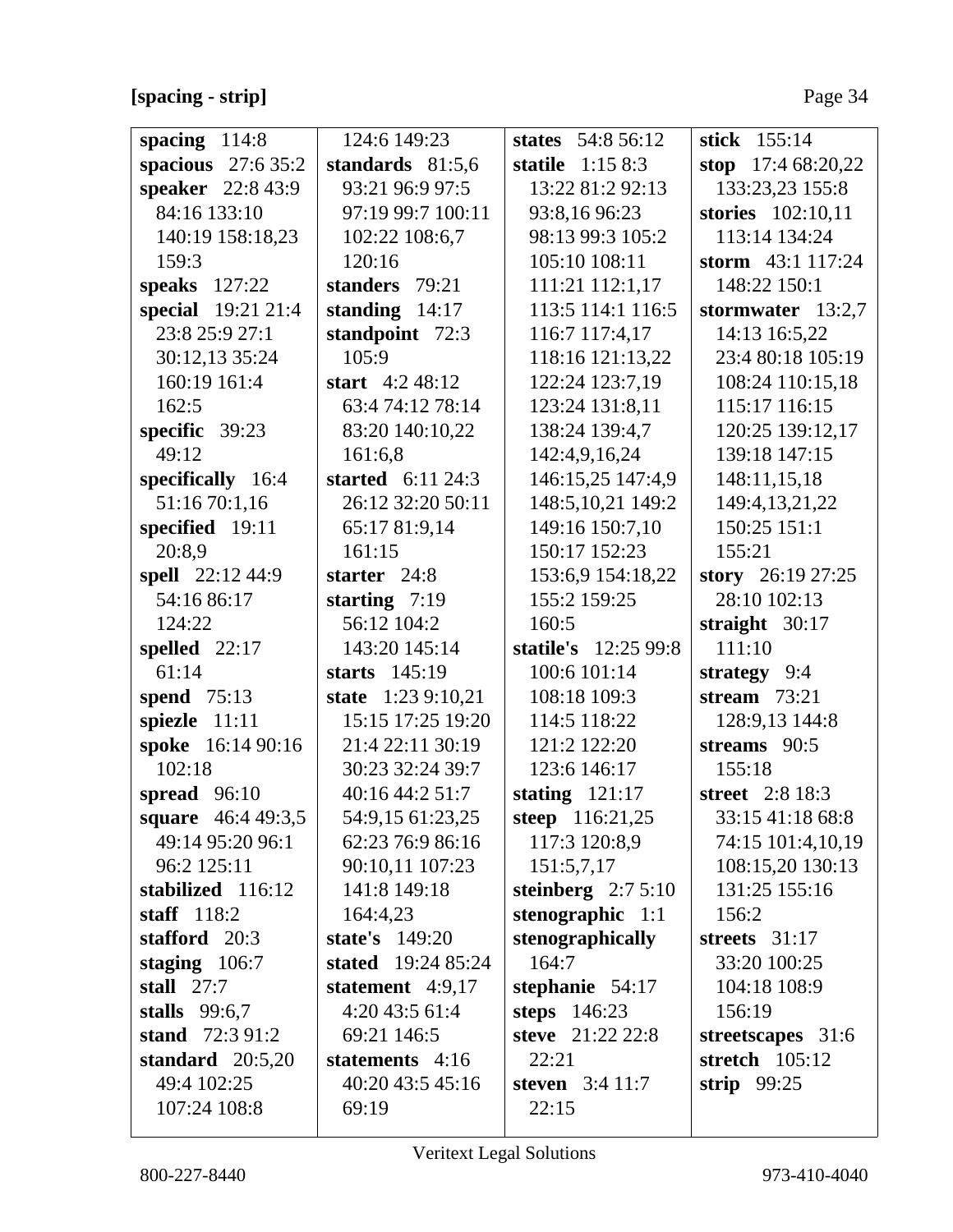## **[striping - terrace]** Page 35

| striping 98:17     | sufficiently 21:9 | surprise 76:7        | <b>taken</b> 109:21       |
|--------------------|-------------------|----------------------|---------------------------|
| structures 100:23  | suggest $6:12$    | surrounded 89:20     | 158:1 164:7               |
| 131:2              | suggested 59:16   | 132:6                | takes 156:15              |
| structuring 23:1   | suggesting 127:16 | surrounding          | talk 17:11 59:17          |
| students 158:13    | suggestion 99:19  | 88:13 119:11         | 64:14 84:16 103:2         |
| studied 148:1      | 160:15            | surroundings         | 114:25 130:1              |
| studies 55:1       | suggestions 10:25 | 30:22                | talked $63:13$            |
| 140:23 141:5       | 11:2              | survive $82:17$      | 121:23 122:3,3            |
| studios $48:10$    | suite 34:18 44:25 | surviving $82:16$    | 139:12                    |
| study 40:25 53:3   | 47:7              | susan $1:107:10,11$  | <b>talking</b> 54:20 82:4 |
| 53:17,23 54:13     | suites 27:6 34:16 | 7:12 43:25 45:15     | 140:11 141:18             |
| 55:6,6 147:21      | 44:22 45:13 46:1  | 45:15,16             | tall $83:13$              |
| studying 75:25     | suitors $28:19$   | suspect 28:21        | tappan $90:1$             |
| stuff $48:6$       | summarize 118:25  | swear 123:17         | targeted $61:21$          |
| style 25:16 26:17  | sunnyhill $59:21$ | swearing $6:3,4$     | targeting 52:8            |
| subdivided 71:9    | super 18:17 19:7  | swim 29:11 68:1      | tasked 9:21               |
| 85:5               | 19:14,17 20:4,19  | swing 112:24         | tax 18:5,5 138:6          |
| subdivision        | 20:25             | sworn 15:8,9         | taxing $80:21$            |
| 106:18 107:18      | supermarkets      | 22:10 86:15          | team $68:7$               |
| 135:8,9            | 19:13,23          | 123:20,21 131:1      | technical 16:22           |
| subdued $127:14$   | supplement 12:18  | system 28:14 32:5    | 19:1,4 20:15              |
| subject $102:21$   | support $13:17$   | 53:11 117:14,16      | 109:6                     |
| 108:5 136:24       | suppose 55:24     | 117:20 118:8         | technically 72:3          |
| submission 116:24  | supposed 100:23   | systems $28:13,13$   | 94:24 154:14              |
| submissions 63:3   | 101:20 144:19,24  | $\mathbf t$          | tee 106:11 107:8          |
| submit 121:11      | supreme 9:8,19,23 | t 1:14 3:13 22:17    | tell 28:10 34:13          |
| submitted 60:1     | sure 5:4 8:16     | 40:18 44:12 64:11    | 43:21 49:23 52:11         |
| 93:4 114:20 163:2  | 17:16 31:20 35:10 | 64:11 67:6 164:1     | 59:18 74:23,24            |
| submitting 114:21  | 38:12 40:17 42:19 | 164:1                | 160:24                    |
| 116:25             | 44:21 45:22 52:7  | table 8:15 56:11     | tenant $62:19$            |
| subsequently 10:7  | 53:7 54:17 55:4   | 100:9,9 147:18,22    | tend $54:264:1$           |
| 24:22 29:2         | 57:15,19 60:20    | 148:1,2              | 144:14                    |
| substantial 31:22  | 62:11 63:18 64:13 | <b>tabled</b> 130:24 | tentatively 161:15        |
| 57:4 106:20        | 68:23 71:3 73:5,8 | tagging $47:3$       | <b>tents</b> 89:16        |
| substantially 58:7 | 76:14 84:18 85:17 | take 41:25 67:4      | terbell $47:20$           |
| success $27:17$    | 87:3 88:15 91:5   | 72:17,18 91:1        | term $19:550:19$          |
| successful 27:15   | 92:2 97:1 123:19  | 109:18 111:7,11      | 75:9                      |
| 81:18 82:6         | 136:22 147:10     | 113:15 117:10        | <b>terms</b> $6:3 19:2$   |
| suez 118:12        | 158:2 162:14      | 140:18 144:25        | 20:15 21:7 158:5          |
| sufficient 18:10   | surface 109:6     | 145:17 146:23        | terrace 59:21             |
| 19:20 20:22 21:3   | 139:13            | 147:16 155:15        |                           |
|                    |                   |                      |                           |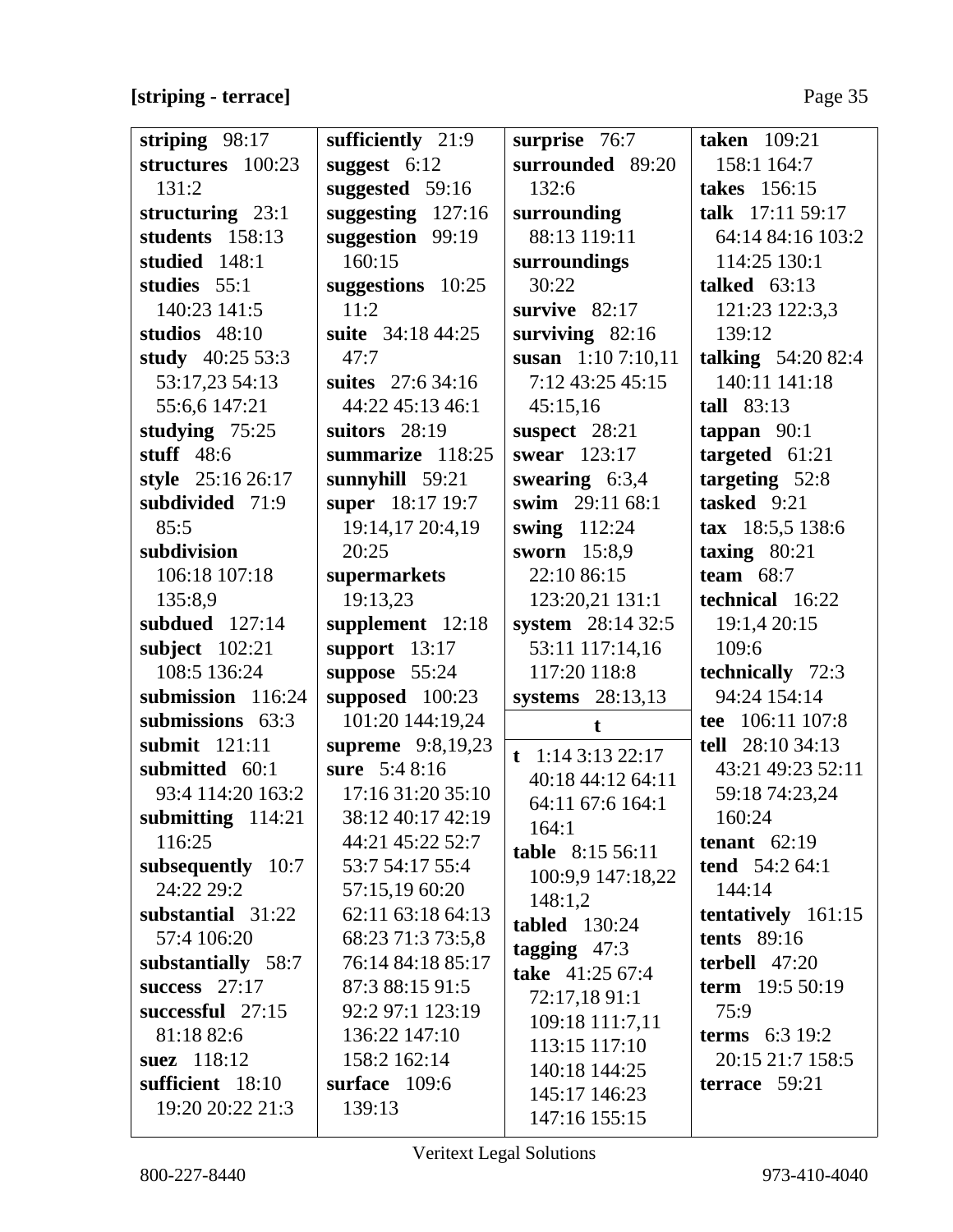## [terrible - townhome]

| terrible 86:7            | 156:22 157:20      | 129:9 131:2,4,5,9        | today $13:22$            |
|--------------------------|--------------------|--------------------------|--------------------------|
| 155:17                   | 158:3 159:3 163:6  | 131:23 132:2             | 140:14                   |
| terribly $29:25$         | 163:9              | 136:11 138:18            | today's $48:1$           |
| 161:1                    | that'd $109:17$    | 139:14 142:2             | told 16:6 69:7           |
| test 117:22              | theodore 24:20     | 146:14 147:5             | 162:8                    |
| testified 55:5           | thing $4:1867:25$  | 149:16 155:20            | $tomorrow$ 111:4         |
| 134:17                   | 78:1,7 86:4        | 156:6 160:5 161:2        | tonight $4:3$ 11:6       |
| testify $85:16$          | 116:11 121:5       | 161:17 162:10            | 43:18 59:6 82:4          |
| testifying 23:7          | 132:20             | thinking $72:19$         | 110:2,8,17 133:4         |
| 37:10,12                 | things $4:423:8$   | 78:4 109:16              | 144:22 159:2             |
| testimony 8:24           | 52:18 66:17 79:19  | <b>third</b> $9:1739:14$ | 160:8                    |
| 14:10,13 32:7            | 93:10 110:1        | 48:8 51:25 76:10         | tonight's $8:22$         |
| 33:24 34:2 40:3          | 122:10 123:11,11   | thought $30:231:2$       | top $24:1735:7$          |
| 41:9 42:7,11 45:3        | 150:15 155:9       | 31:3 68:5 72:14          | 143:17 144:7             |
| 46:13 53:6,14            | think 12:17 14:1   | 73:13,15 130:11          | topographic              |
| 55:13,15 68:25           | 14:14 24:12 26:23  | 142:18 157:9,15          | 151:12                   |
| 75:2 80:14,23            | 26:25 27:17,24     | <b>three</b> $22:936:2$  | <b>total</b> 81:3 95:19  |
| 81:24 82:9 83:4,4        | 32:19 33:17 35:2   | 39:10 42:23 47:4         | 96:1 97:7 98:21          |
| 84:10,24 87:15           | 35:25 37:25 38:3   | 64:5 70:5,11             | 98:25 103:1              |
| 110:16 111:6,18          | 38:19 42:8 45:12   | 78:15 97:11,23,25        | totalled 97:6            |
| 121:4,21 123:18          | 46:7,15 47:25      | 98:6                     | towey 40:17,17,21        |
| 124:3 144:22             | 50:10 51:5,21      | thriving 82:8            | 41:4,12,16 42:22         |
| 151:1,20 153:3           | 52:13 53:13,17,18  | throwing $137:15$        | 43:7,22                  |
| 163:3 164:6              | 53:21 54:3,24      | thursday 15:23           | <b>town</b> $5:2510:12$  |
| testing $117:19$         | 55:4,20 62:5       | <b>tied</b> 70:22        | 12:22 15:23 24:19        |
| tests $147:17$           | 63:24 65:11,19     | tighter $31:17$          | 24:24 37:25 38:2         |
| texas $54:10$            | 66:21,23 67:24     | time $4:15,15,16,17$     | 38:5 53:4 55:2           |
| texture 26:17            | 70:13,14 71:5      | 5:25 12:11,16            | 56:15 59:22 60:10        |
| <b>thank</b> $11:2512:1$ | 72:21 75:24,25     | 13:16 17:25 23:19        | 63:12 64:4 68:3          |
| 15:14,17 17:2,9          | 78:16 79:9,12,23   | 24:2 26:22 27:10         | 70:3,9 80:22 89:7        |
| 21:21 23:18 47:16        | 80:4 81:7,23       | 28:7 43:5 53:10          | 102:24 121:11            |
| 49:18,19,20 50:3         | 82:23,25 83:1,5,15 | 54:5 71:22 75:13         | 126:6 131:18             |
| 55:25 56:1 57:21         | 83:17,19 84:8      | 78:11,21,25 84:4         | 137:3,25 163:12          |
| 61:9 64:7 69:9,14        | 85:2,2,9,12,24     | 110:10,15 120:10         | <b>town's</b> $63:10,15$ |
| 69:15 71:11 73:2         | 104:18 105:6,8     | 127:19 128:24            | 63:16 102:20             |
| 76:18,21 80:24           | 110:8,12 117:9     | 130:24 139:18            | townhome 24:7            |
| 83:22 86:8,11            | 118:8 119:22       | 150:16 156:7             | 25:22,25 30:18           |
| 88:10 109:19,23          | 120:19,22 121:2    | 159:12,12,13             | 34:12,24 39:15           |
| 129:23 130:3             | 122:8, 14, 14, 16  | 164:7                    | 46:22 65:19 72:13        |
| 134:11,20 140:4          | 123:5,23 124:13    | times $18:628:2$         | 96:9 97:6                |
| 148:14 155:3,5           | 125:11 127:10      | 39:10                    |                          |
|                          |                    |                          |                          |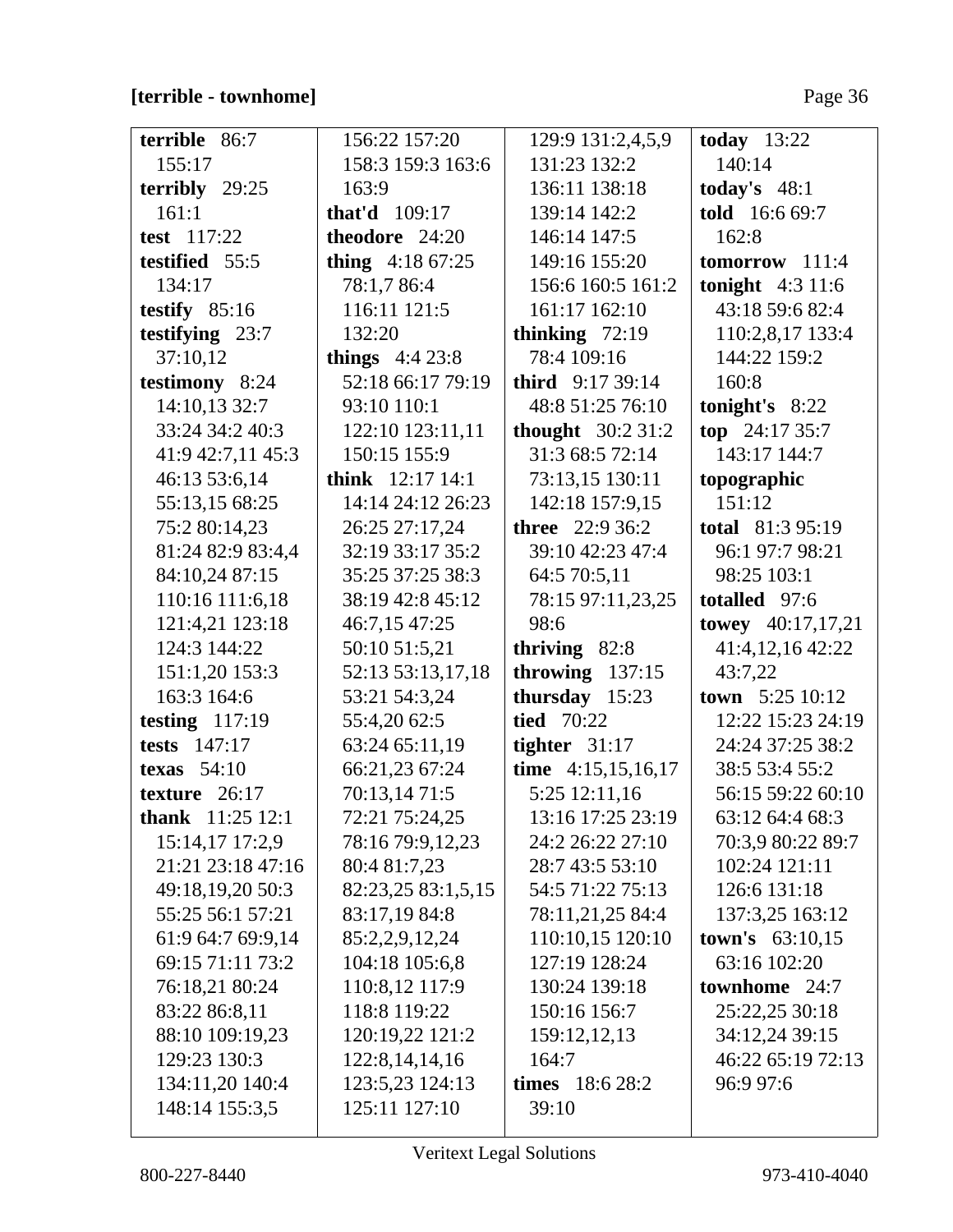# **[townhomes - units]** Page 37

| <b>townhomes</b> 24:4      | transitional 33:18       | turning $27:24$          | underserved              |
|----------------------------|--------------------------|--------------------------|--------------------------|
| 27:5,13 29:6               | trap 118:4,10            | turns 56:18 109:5        | 29:25                    |
| 33:15 36:1 37:15           | 151:7                    | <b>tuxedo</b> 79:5,8,8   | undersized 82:3          |
| 39:8,9 47:5 50:13          | traps $81:22$            | two $12:23$ 17:12        | 82:11                    |
| 52:12 70:6,16              | trash 112:9,18,21        | 25:2 26:14 31:10         | understand 20:2          |
| 71:1,4                     | 112:25 113:2             | 33:18,19 34:6            | 21:8 24:13 36:25         |
| townhouse 69:23            | 130:10 131:24            | 36:3 42:23 45:2          | 37:17 41:14 49:1         |
| 85:19 91:25 92:4           | 132:5,22 153:4,7,9       | 48:22 60:22 72:20        | 65:2 67:1,13 68:5        |
| 94:3,12 97:19              | 153:12,17                | 72:25 84:5 85:12         | 129:1 130:10             |
| 99:4 102:20                | <b>treat</b> 149:22      | 90:5 94:23,24            | 139:12 149:19            |
| 126:17                     | treatment 19:19          | 95:13 96:15 97:13        | 152:7 157:4,24           |
| townhouses 75:19           | 21:2 104:16 119:9        | 97:22 98:5 108:10        | 160:2                    |
| 102:9 133:18               | tree 57:12,13            | 113:14 118:25            | understanding            |
| <b>towns</b> $54:2364:5$   | 144:23                   | 119:23 128:5,6           | 21:17 23:5 36:23         |
| 87:19                      | trees $105:3,5,7,15$     | 129:24 133:16            | 44:19 70:9,10            |
| <b>township</b> $1:19:2,9$ | 105:17 115:4,5           | 138:24 142:5             | 138:15 148:23            |
| 10:8 18:16 19:6            | 132:1 134:13,15          | 152:3 158:12             | understands 16:20        |
| 19:14 20:3 92:25           | 134:20 144:16,18         | 161:9 162:6,20           | understood 70:25         |
| township's 9:5             | trial $9:25$             | 163:10                   | undoubtably              |
| 10:6,13                    | <b>tried</b> 72:22 105:4 | type 19:3 23:6           | 43:17                    |
| toys 26:20                 | 115:16 129:13            | 45:2 76:16 78:23         | unfair $161:1$           |
| track 24:14 68:7           | 162:19                   | 127:21 140:23            | unfamiliar 5:23          |
| 79:18                      | trouble $79:10$          | 141:4                    | 41:25                    |
| tract $24:190:8$           | truck $93:4$             | types 45:25 60:14        | unfortunately            |
| 100:13                     | trucking $115:11$        | typical $78:19,20$       | 51:4                     |
| traffic $13:1,8$           | trucks 93:3              | 101:13                   | unidentified 22:8        |
| 14:12 16:4 23:5            | true 38:13 141:23        | typically $24:7$         | 43:9 84:16 133:10        |
| 33:20,24 43:1,2            | 164:6                    | 118:18                   | 140:19 158:18,23         |
| 55:6,7 68:25               | try 32:15,25 36:23       | u                        | 159:3                    |
| 72:20 73:11 74:8           | 46:14 73:24 74:10        | $\mathbf{u}$ 44:11 54:19 | unique $25:19$           |
| 75:2,12 92:4               | 115:8,23 117:11          | 64:11 155:12             | unit 49:3,6 97:12        |
| 110:21 112:6               | 134:13 146:23            | <b>uhac</b> $61:2362:15$ | 97:21,22 98:6,7          |
| 114:24 130:1,2             | 161:8,10 162:6           | 62:24                    | 103:25                   |
| 149:11 156:17,21           | trying $28:123:5$        | ultimately 24:24         | <b>united</b> 54:8 56:12 |
| 157:4,6,10,18,25           | 76:13 79:13 115:6        | 26:22                    | <b>units</b> 29:6 33:14  |
| transcribed 1:21           | 125:18 129:2             | unanimous $6:20$         | 33:16 44:21 45:20        |
| transcript $1:1$           | 132:1                    | 7:5,14,258:7             | 46:1,5,6 56:20           |
| 162:22 164:6               | turn $26:13\,27:10$      | unconstructed            | 61:17 62:20 64:15        |
| transit $25:12,19$         | 32:9 56:12 88:17         | 57:6                     | 64:16,24 65:3,3,15       |
| transition $143:10$        | 129:4 156:15             | underground              | 69:20,21 71:9            |
| 144:4,9                    |                          | 118:19                   | 75:20 77:9 82:15         |
|                            |                          |                          |                          |

 $\overline{\mathsf{L}}$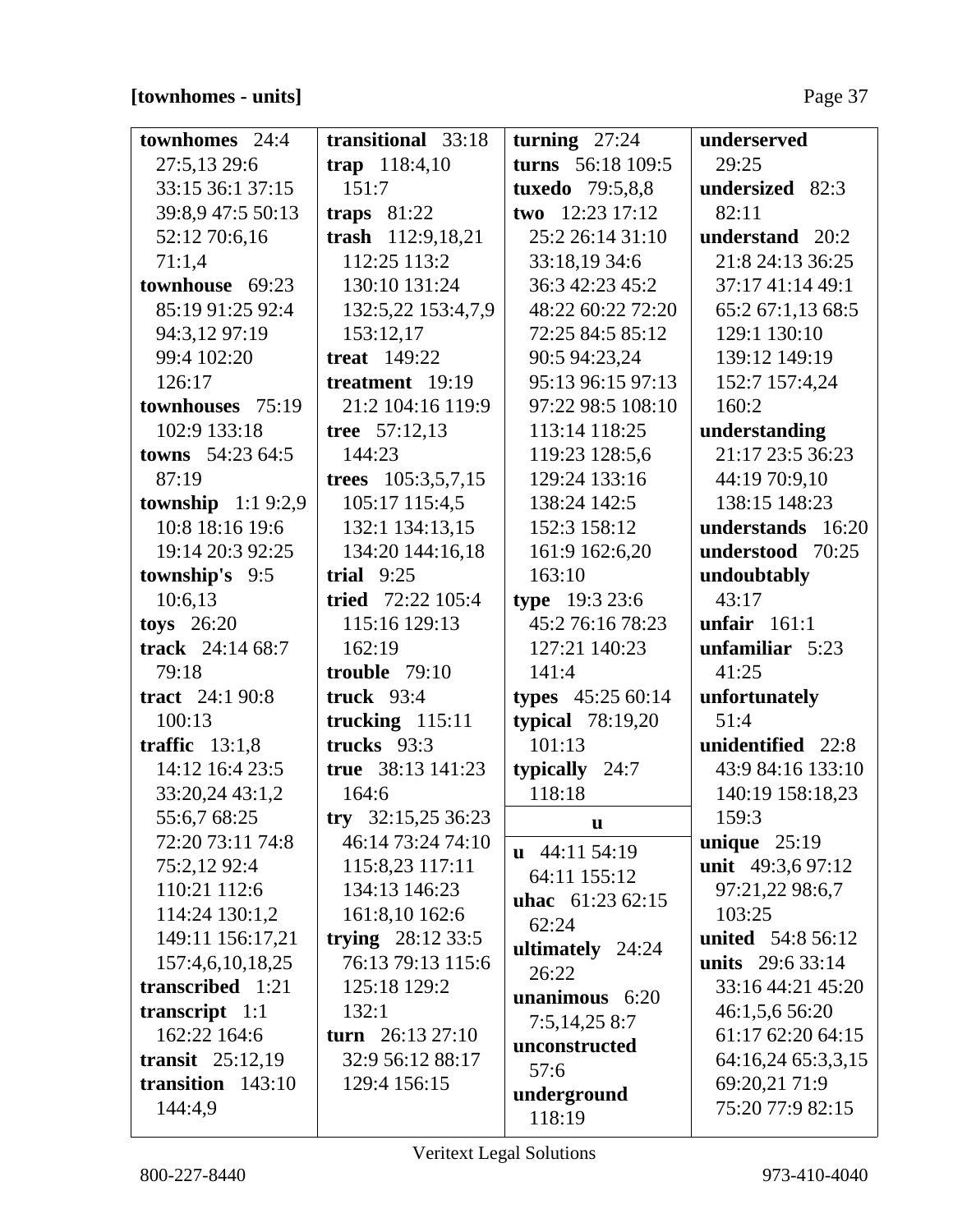### [units - want]

| 85:6,7,9,19 96:14             | vaccaro 1:10 7:10   | 119:12 137:12            | <b>volume</b> 130:2                |
|-------------------------------|---------------------|--------------------------|------------------------------------|
| 97:6,7,15,23 98:2             | 7:11,12 111:14      | variety $11:18$          | voluminous 13:20                   |
| 98:4,5,6,9,11 99:5            | vail 24:18,21       | various 24:25 27:8       | volunteer 5:25                     |
| 99:5,14,16,21                 | vale 1:1,3 26:18    | 36:23 60:4 75:3          | vote 6:19                          |
| 100:21 113:6,7,13             | 27:14 30:14 32:23   | 106:8                    | W                                  |
| 114:2                         | 33:23 36:9 40:18    | vary 46:6 62:2           |                                    |
| unusual $28:25$               | 41:7,2044:1,13      | vaulted 27:6             | $w$ 40:18 49:22                    |
| 35:24                         | 46:20 47:21 49:22   | vedral 47:19,19          | 50:1 56:6 130:6                    |
| updated 116:7                 | 52:17 53:7,21       | 48:15,21 49:1,7,10       | 140:8                              |
| upgrade $104:15$              | 54:7,18,24,24 56:6  | 49:15                    | wait 66:14,14,14                   |
| 118:14,17                     | 57:7 58:8,13,14     | vegetation 113:23        | 121:20 129:4                       |
| upgraded 28:14                | 63:22 64:2,6 67:7   | vehicular 72:20          | 133:24,25                          |
| 60:17                         | 78:8 88:23 89:2,4   | 149:11                   | waiting 55:24                      |
| upgrades $60:11,18$           | 89:8,21 90:6        | <b>verde</b> $2:75:9$    | waive 159:12                       |
| upstairs 34:22                | 92:14 95:23 96:1    | verification 62:12       | waiver 116:25                      |
| upswing $60:12$               | 100:16 103:3,4,5    | 138:19 141:8             | 120:7,13<br>waivers $121:17$       |
| upwards 28:6                  | 103:12 104:3,3,8    | 142:22                   |                                    |
| use $1:168:1519:3$            | 114:17 124:19       | verified 138:18          | waldes 49:21,25<br>50:1,4 51:17,24 |
| 19:5,11 20:7,16               | 125:3 126:6 130:7   | verify $60:22$           | 52:3,21 53:16,24                   |
| 21:1,7 25:12                  | 138:7,17 140:9      | version $67:10$          | 54:12                              |
| 26:15 29:12 30:4              | 155:12              | versus 9:9               | walk 24:11 27:7                    |
| 31:7 33:18 34:22              | <b>valid</b> 142:24 | viability $82:10,15$     | 29:10,11,11 72:16                  |
| 38:8,11 41:24                 | valley $26:11$      | viable $24:25$           | 72:23 155:25                       |
| 58:7 80:19 95:9               | van $2:73:65:1,2,8$ | vice $1:76:14,24,24$     | 156:2                              |
| 95:10 119:18                  | 5:9 11:17,21 12:1   | 6:25 7:2,22 22:15        | walking $58:16$                    |
| 142:12 143:23                 | 12:3,8,20 14:4,22   | 22:24 76:25 77:4         | 72:10                              |
| 150:3                         | 15:19,22,25 16:3,9  | 79:3,22 80:2             | walkway $103:8,8$                  |
| useable 48:14                 | 17:2,10 21:13       | view 60:13 145:4,8       | 103:21 108:16                      |
| uses 24:25 89:18              | 22:4 36:17,19       | 146:21                   | 120:21                             |
| 89:21                         | 38:15,21 40:7       | views $31:535:5$         | wall 94:17,18                      |
| <b>usual</b> 148:22           | 84:5,9,18,20 86:8   | 94:2                     | 112:3 120:3                        |
| utilities $117:13$            | 87:24,25 162:17     | village $25:12$          | walls 120:4                        |
| 118:18                        | 162:20 163:1,6      | <b>vision</b> $30:5,6,7$ | want 4:9 5:1 11:21                 |
| utilized $92:9,10$            | variance $19:1,21$  | visit $31:23$            | 12:18,21 13:2                      |
| 107:17<br>utilizes            | 21:5 38:8 95:1      | visitor $97:8,9$         | 14:16 16:10,13                     |
| utilizing 119:20              | 96:3 104:23 119:6   | visitors $34:21$         | 22:21 29:24,24                     |
| V                             | 119:17 144:13       | visual $104:17$          | 34:4 38:22 39:7                    |
| $\mathbf{v}$ 19:6,13,16 44:13 | 151:21,24 152:2     | 105:9 106:22             | 39:18,20 40:15                     |
| 47:20 86:20                   | 154:11,13,16        | visually $132:8$         | 42:12,13,14 43:14                  |
| vacant $49:17$                | variances 19:12     | voice $6:19$             | 44:16,25 45:6,7                    |
| 56:19                         | 20:10 82:1 119:1    |                          | 46:19,20 47:5                      |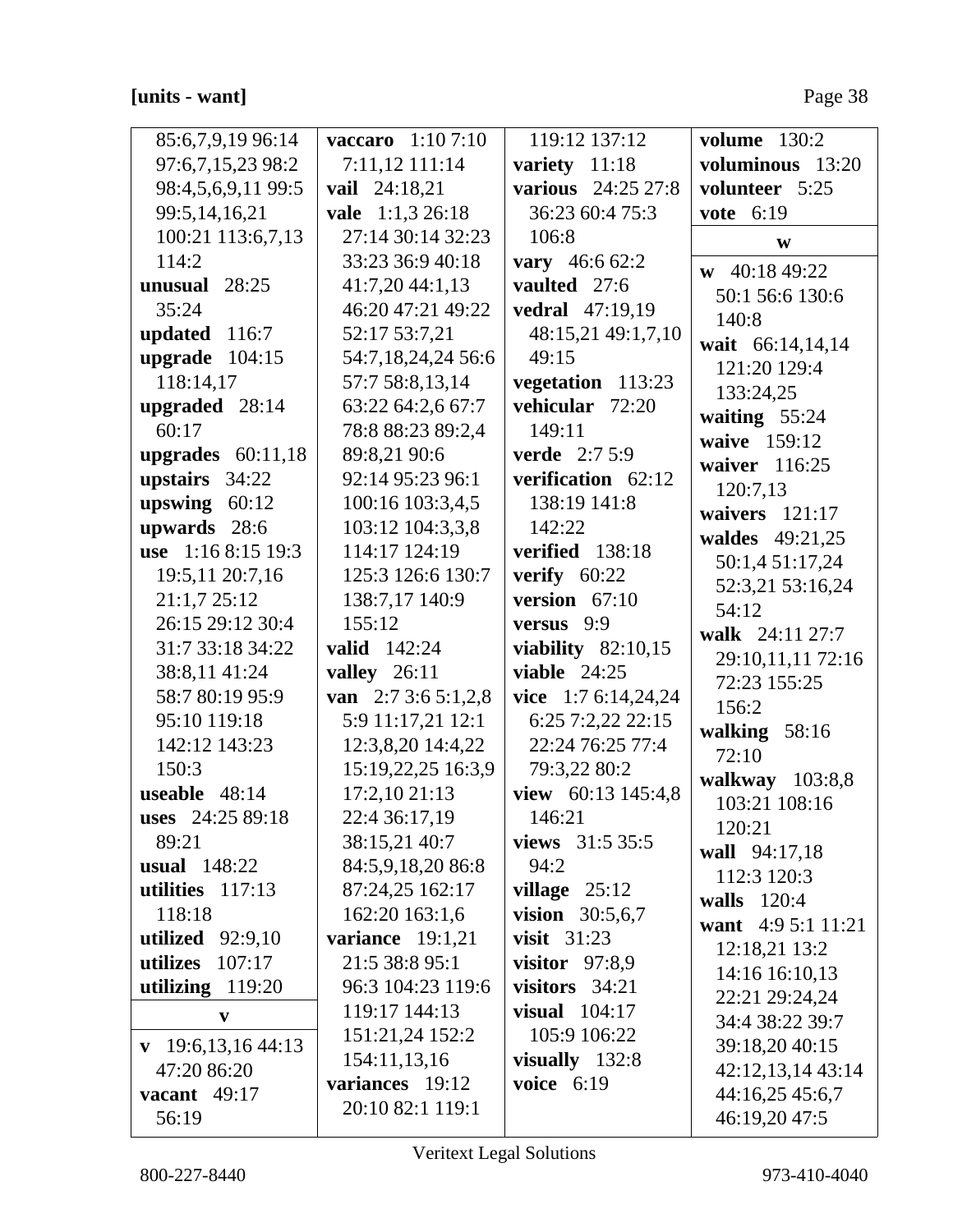| 48:12 50:23 51:9   | 104:12 107:10,14  | western $117:16$   | 128:25 133:7       |
|--------------------|-------------------|--------------------|--------------------|
| 51:10 57:5 61:24   | 122:11 126:22     | westwood 49:22     | 134:2 138:11       |
| 73:5,8,12,25 75:13 | 127:2 128:6       | wetland 90:8       | witnesses 39:25    |
| 75:18 77:10 79:1   | 132:11 149:24     | 143:9,20 144:4,5   | 40:8 42:2 43:11    |
| 80:10 99:20 100:8  | wayne 1:11 111:14 | wetlands $90:7,10$ | 110:2              |
| 109:24,25 110:7,8  | 137:23 138:6      | 128:14 143:22,22   | wolf 59:20,20 61:3 |
| 110:10 111:7       | ways 128:5        | 144:9              | 61:9               |
| 121:12,19,20       | we've 7:16,16     | white 112:12       | wolfson $2:33:5,8$ |
| 122:9,11 123:14    | 12:17 24:16 26:2  | 132:10,13 140:9    | 5:3,4,13,14,16,19  |
| 123:17 124:2,10    | 26:8,15 34:1      | wide 54:25 93:2    | 8:12,14,18,19      |
| 125:7,25 126:19    | 51:15 55:4 60:10  | 96:15 97:13        | 11:23,25 17:9,17   |
| 127:20 130:1       | 72:11,22 78:15    | 103:19,22          | 21:18,21 22:20     |
| 131:15 140:11,22   | 93:5 97:1,4 99:21 | widened 92:3       | 23:13 36:15 44:5   |
| 148:10 151:12      | 100:25 101:25     | 112:1 114:18       | 44:8 69:13,14      |
| 152:22 158:14      | 102:6 105:4       | widening $94:20$   | 86:12,23 87:20     |
| 160:23             | 111:22 114:4,19   | 103:11 104:6       | 88:5,8,10,11 90:12 |
| wanted 4:3 17:21   | 114:19 115:24     | 105:6              | 90:18,22 91:1,9    |
| 25:17 34:7 45:8    | 117:9 121:25      | wider 103:15       | 109:8,14,19,25     |
| 55:19 64:19 65:24  | 124:12 137:15     | width 100:17,19    | 110:3,14,22 111:3  |
| 73:24 111:19       | website 53:23     | willing $37:20$    | 111:16 124:25      |
| 112:8 140:18       | 59:13 111:2       | 101:13             | 125:14,18 128:17   |
| wants 16:25 36:10  | 131:18 144:15     | wilson 32:19       | 128:21,25 129:2    |
| 42:4 76:5 78:21    | 146:24 147:11     | winding $31:18$    | 130:21 134:21      |
| 117:18 128:18      | 162:16            | windsor $107:25$   | 135:2 136:20       |
| 152:25             | wednesday 1:3     | 108:2              | 139:15 145:17      |
| warehouse 26:6     | weed 33:2         | wings $25:2$       | 149:12 155:20      |
| <b>warm</b> 83:19  | week 48:13        | winners 79:21      | 157:6,12 159:14    |
| warning 109:6      | weiner 10:24 11:2 | winters 78:4       | 161:11,20 162:1    |
| water 68:18 80:12  | 11:4              | wise 52:24 67:25   | 162:24 163:4,14    |
| 80:20,22,22        | welcome 59:6      | 68:6               | 163:18             |
| 118:11,12,14       | went 26:21 30:22  | wish 48:3 63:23    | wondering 35:13    |
| 147:18,22,25       | 54:22 65:25 67:13 | witmondt 37:7      | 56:10              |
| 148:2,3,11,20      | 68:16 79:7 142:10 | witness $3:34:19$  | wood 113:22        |
| 149:22 150:1,2,21  | west 25:17,18     | 11:8 15:9 22:10    | 154:7              |
| 150:22 155:14      | 86:21 103:16      | 36:14 40:10,12     | woodmont 3:16      |
| waterfall 95:19    | 104:4 107:25      | 41:3,11 42:6,9     | 11:722:16,22       |
| watershed 19:6     | 108:2 138:25      | 43:13,20,24 47:18  | 23:11,15,22,23     |
| 20:17              | 139:8             | 55:14 66:15 69:4   | 24:13 26:3 30:6    |
| waterways 140:13   | westerly 94:3     | 69:12 84:4 86:15   | 36:25 37:3,8 39:4  |
| way 28:25 35:22    | 103:6 104:12      | 87:15 117:19       | 40:5               |
| 64:1 77:20 86:21   | 145:19            | 123:20 124:3       |                    |
|                    |                   |                    |                    |